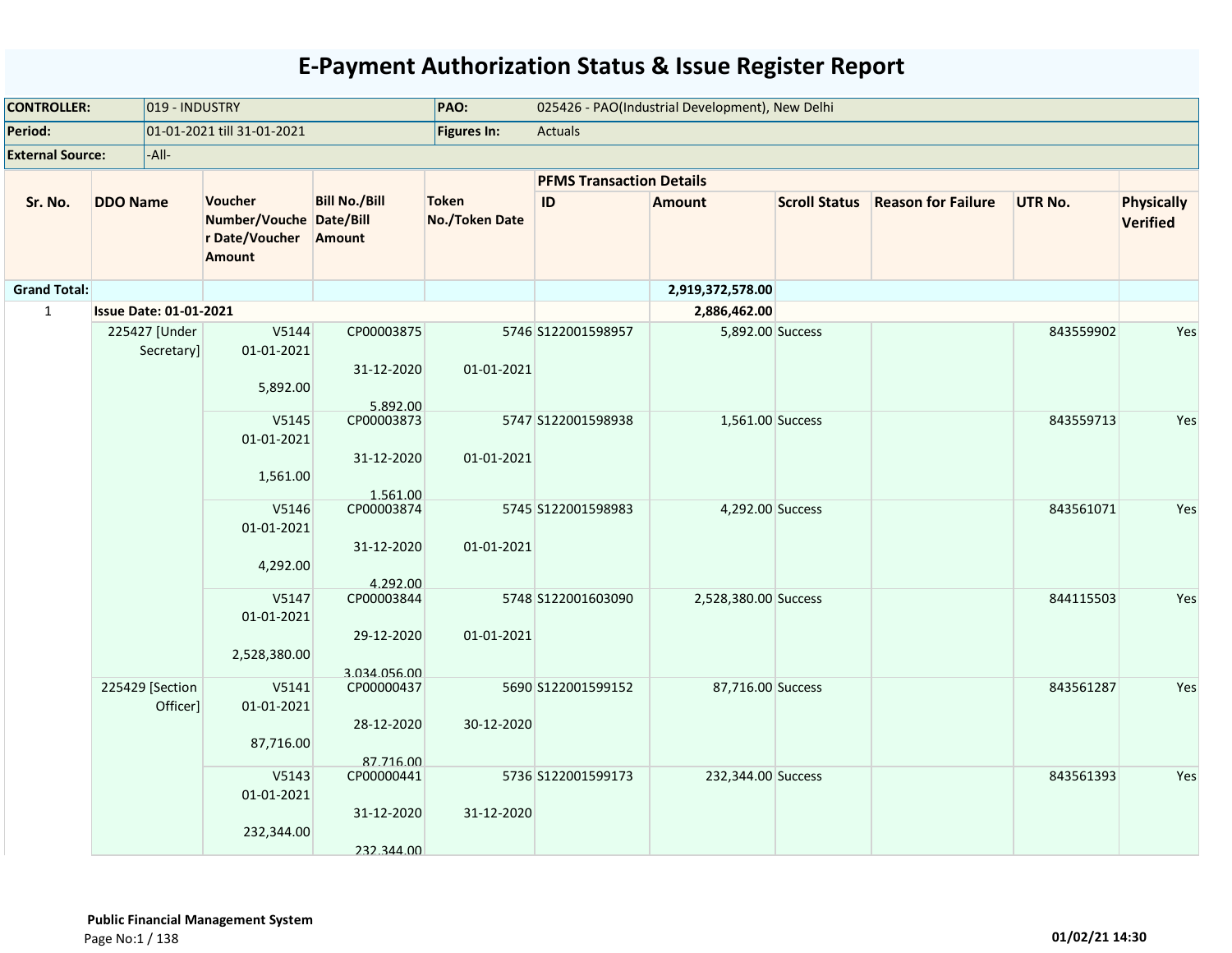|                | 225438 [Asstt<br>Accounts Officer] | V5142<br>01-01-2021 | CP00000358               |            | 5750 S122001599079 | 26,277.00 Success    | 843561180 | Yes |
|----------------|------------------------------------|---------------------|--------------------------|------------|--------------------|----------------------|-----------|-----|
|                |                                    | 26,277.00           | 28-12-2020<br>26.277.00  | 01-01-2021 |                    |                      |           |     |
| $2^{\circ}$    | <b>Issue Date: 04-01-2021</b>      |                     |                          |            |                    | 311,038.00           |           |     |
|                | 200880 [Asstt                      |                     | V5148 CP00000145(GPF     |            | 5751 S122001621238 | 300,000.00 Success   | 878059836 | Yes |
|                | Accounts Officer]                  | 04-01-2021          | $\left[202101005\right)$ |            |                    |                      |           |     |
|                |                                    |                     |                          | 04-01-2021 |                    |                      |           |     |
|                |                                    | 300,000.00          | 01-01-2021               |            |                    |                      |           |     |
|                |                                    |                     | 300,000,00               |            |                    |                      |           |     |
|                | 225438 [Asstt                      |                     | V5149 CP00000364(202     |            | 5752 S122001625307 | 11,038.00 Success    | 879616162 | Yes |
|                | Accounts Officer]                  | 04-01-2021          | 101001)                  |            |                    |                      |           |     |
|                |                                    |                     |                          | 04-01-2021 |                    |                      |           |     |
|                |                                    | 11,038.00           | 04-01-2021               |            |                    |                      |           |     |
|                |                                    |                     | 11 298 00                |            |                    |                      |           |     |
| 3              | <b>Issue Date: 05-01-2021</b>      |                     |                          |            |                    | 1,943,324.00         |           |     |
|                | 225427 [Under                      | V5150               | CP00003847               |            | 5814 S122001716410 | 1,943,324.00 Success | 897788351 | Yes |
|                | Secretary]                         | 05-01-2021          |                          |            |                    |                      |           |     |
|                |                                    |                     | 30-12-2020               | 05-01-2021 |                    |                      |           |     |
|                |                                    | 1,943,324.00        |                          |            |                    |                      |           |     |
| $\overline{4}$ | <b>Issue Date: 06-01-2021</b>      |                     | 1.943.324.00             |            |                    | 758,865.00           |           |     |
|                |                                    |                     |                          |            |                    |                      |           |     |
|                | 225427 [Under<br>Secretary]        | V5153<br>06-01-2021 | CP00003913               |            | 5796 S122001770909 | 582.00 Success       | 014774025 | Yes |
|                |                                    |                     | 01-01-2021               | 04-01-2021 |                    |                      |           |     |
|                |                                    | 582.00              |                          |            |                    |                      |           |     |
|                |                                    |                     | 582.00                   |            |                    |                      |           |     |
|                |                                    | V5154               | CP00003919               |            | 5797 S122001779765 | 80,000.00 Success    | 014774160 | Yes |
|                |                                    | 06-01-2021          |                          |            |                    |                      |           |     |
|                |                                    |                     | 04-01-2021               | 04-01-2021 |                    |                      |           |     |
|                |                                    | 80,000.00           |                          |            |                    |                      |           |     |
|                |                                    | V5155               | 80.000.00<br>CP00003921  |            | 5801 S122001784293 | 63,210.00 Success    | 014766017 | Yes |
|                |                                    | 06-01-2021          |                          |            |                    |                      |           |     |
|                |                                    |                     | 04-01-2021               | 05-01-2021 |                    |                      |           |     |
|                |                                    | 63,210.00           |                          |            |                    |                      |           |     |
|                |                                    |                     | 64.300.00                |            |                    |                      |           |     |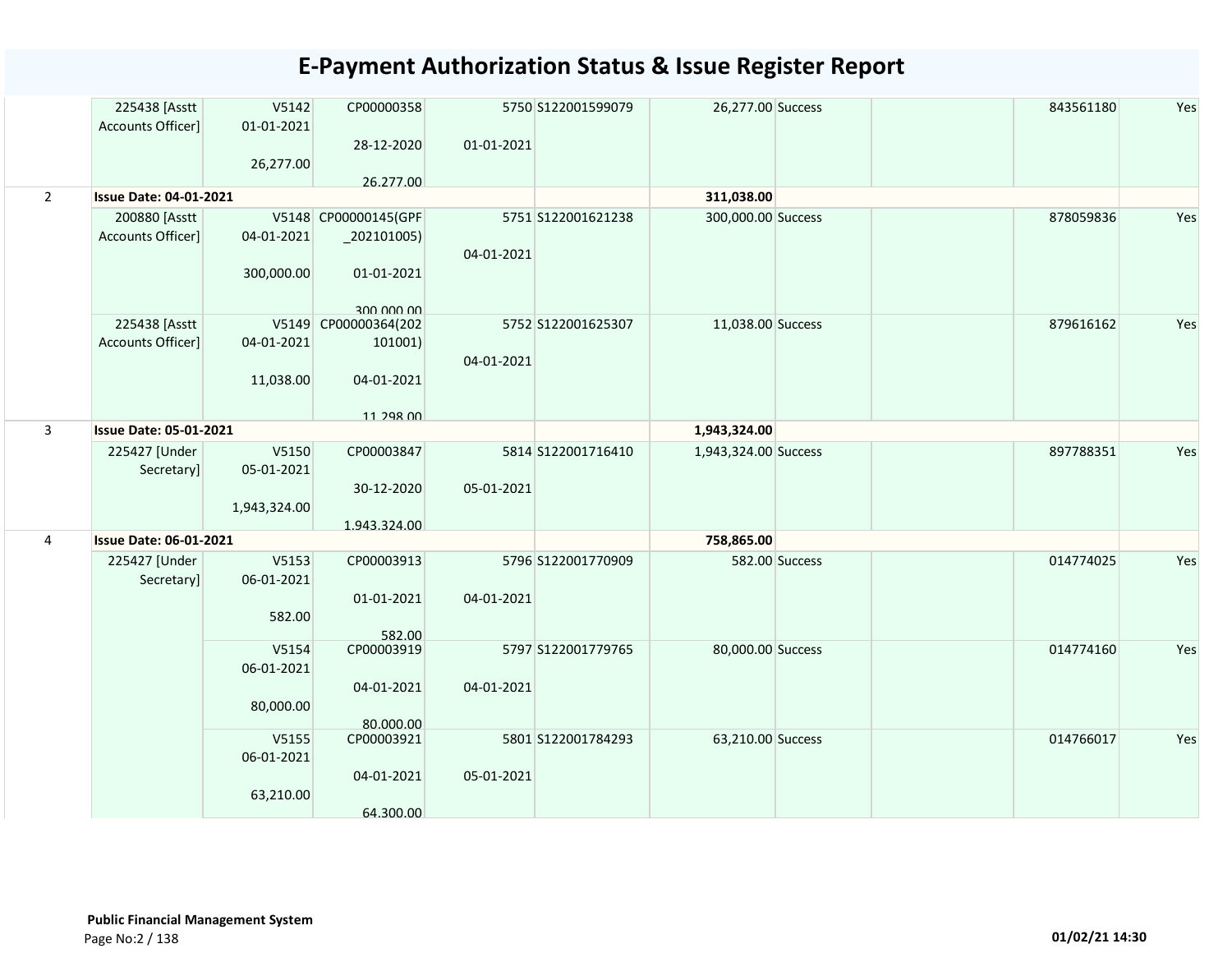|                 | V5157<br>06-01-2021 | CP00003922<br>04-01-2021 | 05-01-2021 | 5802 S122001770936 | 72,000.00 Success | 014763519 | Yes |
|-----------------|---------------------|--------------------------|------------|--------------------|-------------------|-----------|-----|
|                 | 72,000.00           | 80.000.00                |            |                    |                   |           |     |
|                 | V5158<br>06-01-2021 | CP00003923               |            | 5803 S122001770959 | 72,000.00 Success | 014774096 | Yes |
|                 | 72,000.00           | 04-01-2021               | 05-01-2021 |                    |                   |           |     |
|                 |                     | 80.000.00                |            |                    |                   |           |     |
|                 | V5159<br>06-01-2021 | CP00003924               |            | 5804 S122001770981 | 72,000.00 Success | 014763582 | Yes |
|                 | 72,000.00           | 04-01-2021               | 05-01-2021 |                    |                   |           |     |
|                 |                     | 80.000.00                |            |                    |                   |           |     |
|                 | V5160               | CP00003925               |            | 5805 S122001771003 | 72,000.00 Success | 014763653 | Yes |
|                 | 06-01-2021          |                          |            |                    |                   |           |     |
|                 |                     | 04-01-2021               | 05-01-2021 |                    |                   |           |     |
|                 | 72,000.00           |                          |            |                    |                   |           |     |
|                 |                     | 80.000.00                |            |                    |                   |           |     |
|                 | V5161               | CP00003926               |            | 5806 S122001771032 | 72,000.00 Success | 014763722 | Yes |
|                 | 06-01-2021          |                          |            |                    |                   |           |     |
|                 |                     | 04-01-2021               | 05-01-2021 |                    |                   |           |     |
|                 | 72,000.00           |                          |            |                    |                   |           |     |
|                 |                     | 80.000.00                |            |                    |                   |           |     |
|                 | V5162               | CP00003917               |            | 5795 S122001784303 | 99,991.00 Success | 014774233 | Yes |
|                 | 06-01-2021          |                          |            |                    |                   |           |     |
|                 |                     | 04-01-2021               | 04-01-2021 |                    |                   |           |     |
|                 | 99,991.00           |                          |            |                    |                   |           |     |
|                 |                     | 99.991.00                |            |                    |                   |           |     |
|                 | V5165               | CP00003928               |            | 5798 S122001779726 | 6,451.00 Success  | 014763785 | Yes |
|                 | 06-01-2021          |                          |            |                    |                   |           |     |
|                 |                     | 04-01-2021               | 05-01-2021 |                    |                   |           |     |
|                 | 6,451.00            |                          |            |                    |                   |           |     |
|                 |                     | 6.659.00                 |            |                    |                   |           | Yes |
| 225429 [Section | V5156               | CP00000442               |            | 5792 S122001770721 | 20,651.00 Success | 014770796 |     |
| Officer]        | 06-01-2021          |                          |            |                    |                   |           |     |
|                 |                     | 04-01-2021               | 04-01-2021 |                    |                   |           |     |
|                 | 20,651.00           |                          |            |                    |                   |           |     |
|                 |                     | 20.651.00                |            |                    |                   |           |     |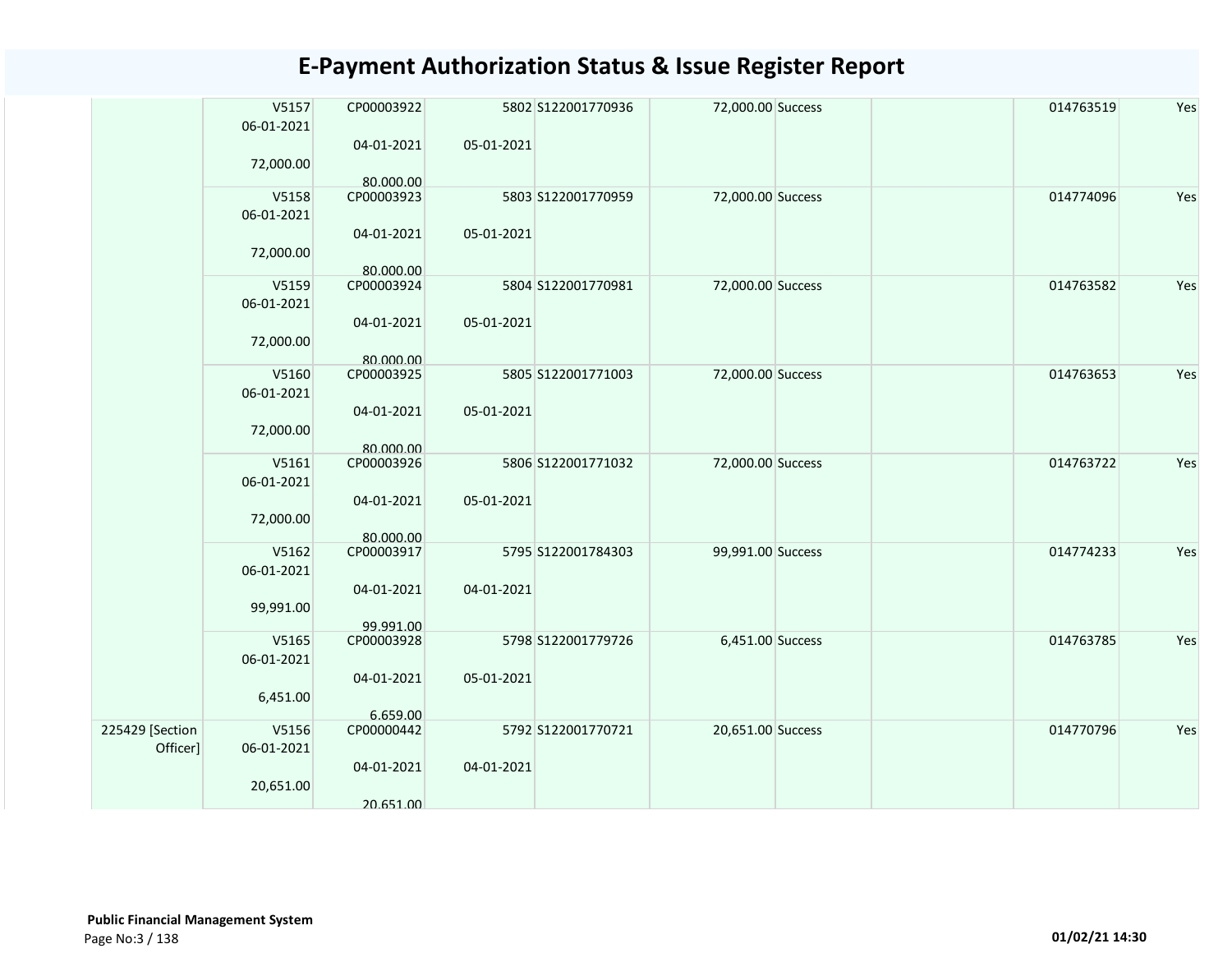|   |                                    | V5163<br>06-01-2021 | CP00000445<br>05-01-2021               | 05-01-2021 | 5820 S122001770854 | 54,000.00 Success  |                | 014770878 | Yes |
|---|------------------------------------|---------------------|----------------------------------------|------------|--------------------|--------------------|----------------|-----------|-----|
|   |                                    | 54,000.00           | 60.000.00                              |            |                    |                    |                |           |     |
|   |                                    | V5164<br>06-01-2021 | CP00000446                             |            | 5819 S122001770882 | 54,000.00 Success  |                | 014770955 | Yes |
|   |                                    | 54,000.00           | 05-01-2021<br>60.000.00                | 05-01-2021 |                    |                    |                |           |     |
|   |                                    | V5166<br>06-01-2021 | CP00000443                             |            | 5816 S122001770681 | 10,160.00 Success  |                | 014770712 | Yes |
|   |                                    | 10,160.00           | 05-01-2021<br>10.160.00                | 05-01-2021 |                    |                    |                |           |     |
|   | 225438 [Asstt<br>Accounts Officer] | V5151<br>06-01-2021 | CP00000362                             |            | 5813 S122001779768 |                    | 820.00 Success | 014763873 | Yes |
|   |                                    | 820.00              | 31-12-2020<br>820.00                   | 05-01-2021 |                    |                    |                |           |     |
|   |                                    | V5152<br>06-01-2021 | CP00000363                             |            | 5812 S122001779983 | 9,000.00 Success   |                | 014763946 | Yes |
|   |                                    | 9,000.00            | 31-12-2020<br>9.000.00                 | 05-01-2021 |                    |                    |                |           |     |
| 5 | <b>Issue Date: 07-01-2021</b>      |                     |                                        |            |                    | 8,813,286.00       |                |           |     |
|   | 200880 [Asstt<br>Accounts Officer] | 07-01-2021          | V5172 CP00000146(GPF<br>$_2$ 02101006) | 06-01-2021 | 5859 S122001786414 | 250,000.00 Success |                | 022953880 | Yes |
|   |                                    | 250,000.00          | 05-01-2021                             |            |                    |                    |                |           |     |
|   |                                    | V5173               | 250,000,00<br>CP00000147               |            | 5862 S122001786477 | 9,600.00 Success   |                | 022900859 | Yes |
|   |                                    | 07-01-2021          |                                        |            |                    |                    |                |           |     |
|   |                                    | 9,600.00            | 05-01-2021                             | 06-01-2021 |                    |                    |                |           |     |
|   |                                    |                     | 9.600.00                               |            |                    |                    |                |           |     |
|   |                                    | V5256<br>07-01-2021 | CP00000149<br>07-01-2021               | 07-01-2021 | 5911 S122001856714 | 1,310.00 Success   |                | 033997818 | Yes |
|   |                                    | 1,310.00            | 1.310.00                               |            |                    |                    |                |           |     |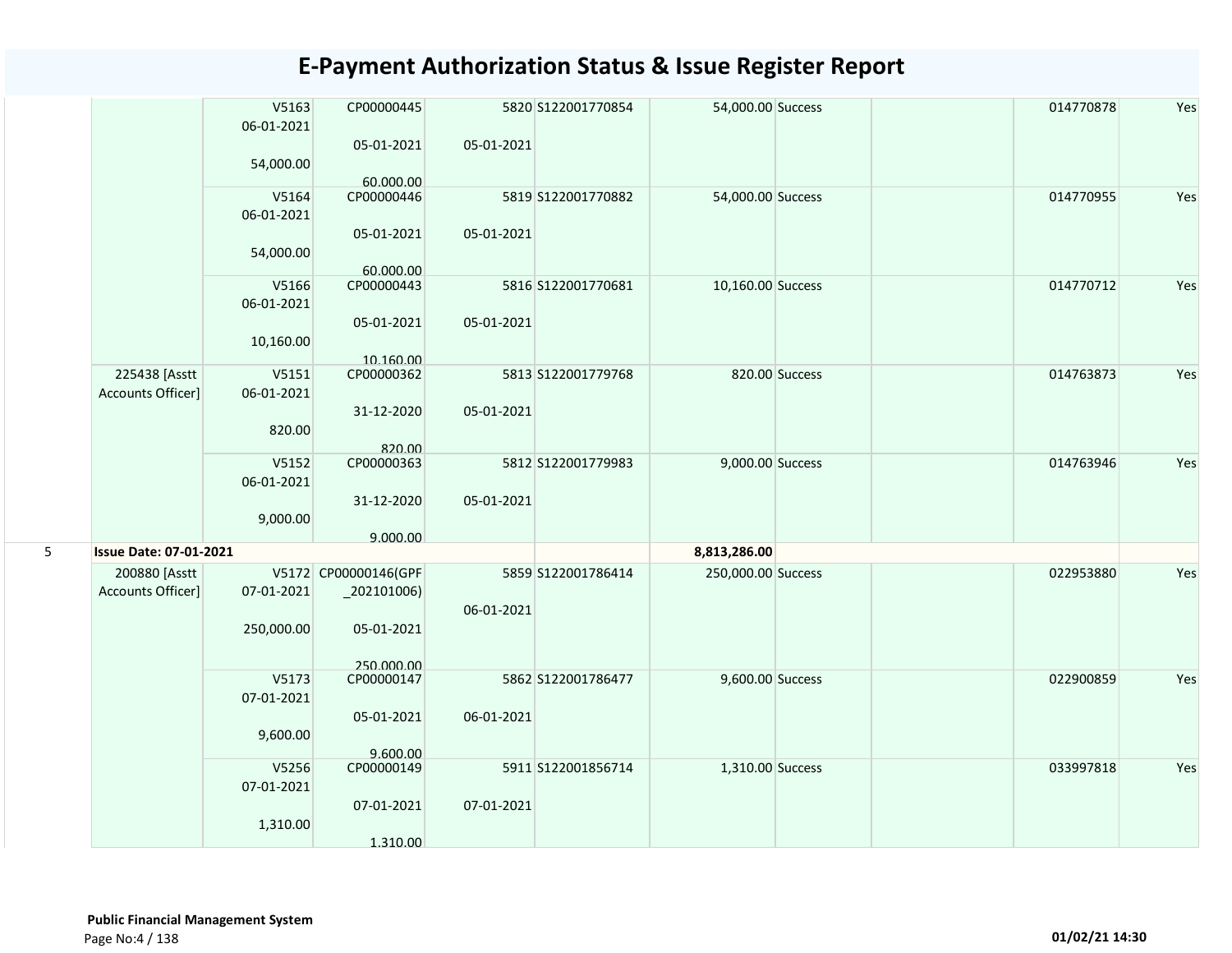| 206942 [Under<br>Secretary                | V5237<br>07-01-2021 | CP00000094                            |            | 5863 S122001857260       | 56,700.00 Success  | 033997866 | Yes |
|-------------------------------------------|---------------------|---------------------------------------|------------|--------------------------|--------------------|-----------|-----|
| Department of<br><b>Industrial Policy</b> | 472,717.00          | 05-01-2021                            |            | 06-01-2021 S122001857261 | 63,702.00 Success  | 033997867 | Yes |
| and Promotion<br>Ministry of              |                     | 525,241.00                            |            | S122001857262            | 12,139.00 Success  | 033997868 | Yes |
| Commerce and<br><b>Industry New</b>       |                     |                                       |            | S122001857263            | 33,750.00 Success  | 033997869 | Yes |
| Delhi]                                    |                     |                                       |            | S122001857264            | 57,780.00 Success  | 033997871 | Yes |
|                                           |                     |                                       |            | S122001857265            | 157,500.00 Success | 033997872 | Yes |
|                                           |                     |                                       |            | S122001857266            | 20,514.00 Success  | 033997873 | Yes |
|                                           |                     |                                       |            | S122001857267            | 54,000.00 Success  | 033997874 | Yes |
|                                           |                     |                                       |            | S122001857268            | 16,632.00 Success  | 033997875 | Yes |
|                                           | V5277<br>07-01-2021 | CP00000090                            |            | 5852 S122001879392       | 3,701.00 Success   | 033997950 | Yes |
|                                           | 3,701.00            | 10-12-2020<br>4.112.00                | 06-01-2021 |                          |                    |           |     |
| 225427 [Under<br>Secretary]               | 07-01-2021          | V5167 CP00003895(511<br>687776332636- |            | 5754 S122001786702       | 4,857.00 Success   | 022953932 | Yes |
|                                           | 4,857.00            | 1B1)                                  | 04-01-2021 |                          |                    |           |     |
|                                           |                     | 01-01-2021<br>$\triangle$ 940 00      |            |                          |                    |           |     |
|                                           | 07-01-2021          | V5168 CP00003898(511<br>687799724045- |            | 5755 S122001786719       | 2,773.00 Success   | 022953979 | Yes |
|                                           | 2,773.00            | 1B1)                                  | 04-01-2021 |                          |                    |           |     |
|                                           |                     | 01-01-2021                            |            |                          |                    |           |     |
|                                           |                     | 2820 00                               |            |                          |                    |           |     |
|                                           | V5169<br>07-01-2021 | CP00003920                            |            | 5800 S122001784348       | 83,755.00 Success  | 022900776 | Yes |
|                                           | 83,755.00           | 04-01-2021                            | 05-01-2021 |                          |                    |           |     |
|                                           |                     | 85.084.00                             |            |                          |                    |           |     |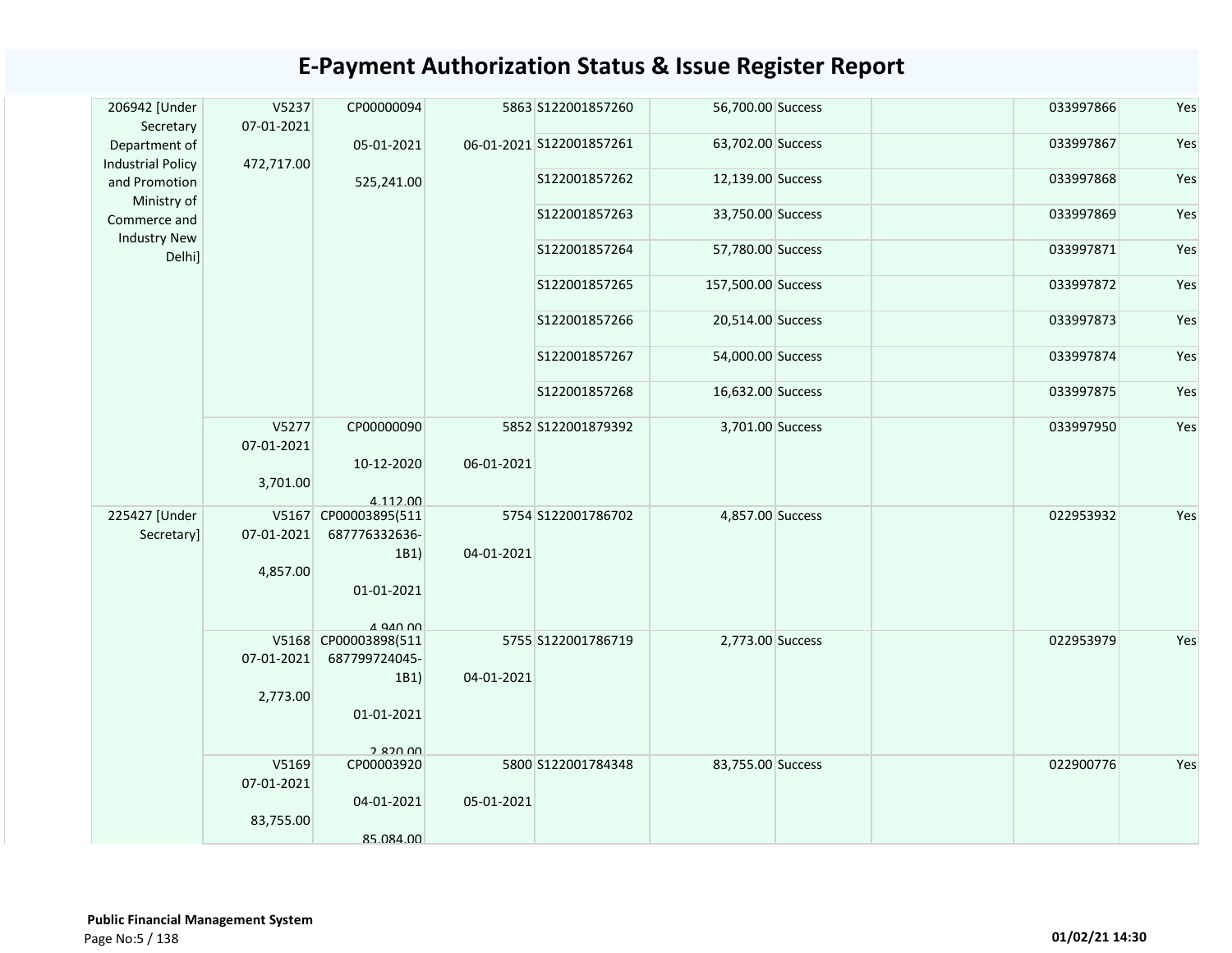| V5170<br>07-01-2021 | CP00003918                        |            | 5793 S122001784328 | 109,960.00 Success | 022900742 | Yes |
|---------------------|-----------------------------------|------------|--------------------|--------------------|-----------|-----|
|                     | 04-01-2021                        | 04-01-2021 |                    |                    |           |     |
| 109,960.00          | 109.960.00                        |            |                    |                    |           |     |
| V5171<br>07-01-2021 | CP00003927                        |            | 5799 S122001784369 | 3,500.00 Success   | 022900814 | Yes |
|                     | 04-01-2021                        | 05-01-2021 |                    |                    |           |     |
| 3,500.00            |                                   |            |                    |                    |           |     |
|                     | 3.500.00<br>V5174 CP00003884(511  |            | 5779 S122001814992 | 10,029.00 Success  | 023006160 | Yes |
| 07-01-2021          | 687731683522-                     |            |                    |                    |           |     |
| 10,029.00           | 1B1)                              | 04-01-2021 |                    |                    |           |     |
|                     | 01-01-2021                        |            |                    |                    |           |     |
|                     |                                   |            |                    |                    |           |     |
|                     | 10 233 00<br>V5175 CP00003885(511 |            | 5780 S122001814980 | 7,325.00 Success   | 022987604 | Yes |
| 07-01-2021          | 687733062797-                     |            |                    |                    |           |     |
| 7,325.00            | 1B1)                              | 04-01-2021 |                    |                    |           |     |
|                     | 01-01-2021                        |            |                    |                    |           |     |
|                     | 7 474 00                          |            |                    |                    |           |     |
|                     | V5176 CP00003886(511              |            | 5761 S122001814993 | 13,159.00 Success  | 023006225 | Yes |
| 07-01-2021          | 687754523161-<br>1B1)             | 04-01-2021 |                    |                    |           |     |
| 13,159.00           |                                   |            |                    |                    |           |     |
|                     | 01-01-2021                        |            |                    |                    |           |     |
|                     | 13 427 00                         |            |                    |                    |           |     |
|                     | V5177 CP00003893(511              |            | 5773 S122001814966 | 4,408.00 Success   | 022987288 | Yes |
| 07-01-2021          | 687739315886-<br>1B1)             | 04-01-2021 |                    |                    |           |     |
| 4,408.00            |                                   |            |                    |                    |           |     |
|                     | 01-01-2021                        |            |                    |                    |           |     |
|                     | A ARA 00                          |            |                    |                    |           |     |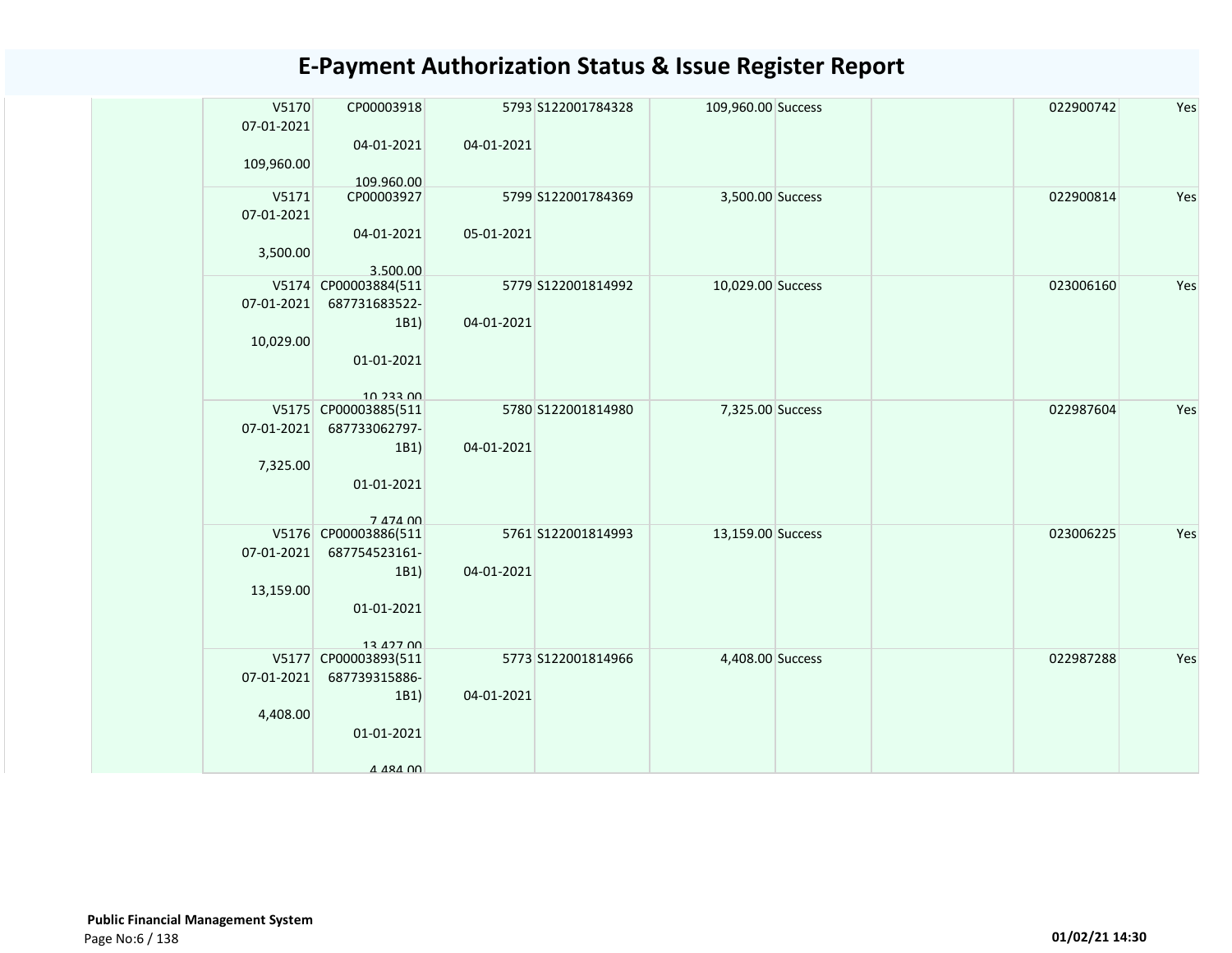| 07-01-2021<br>18,433.00 | V5178 CP00003899(511<br>687736888810-<br>1B1)<br>01-01-2021                           | 04-01-2021 | 5786 S122001814970 | 18,433.00 Success |                | 022987362 | Yes |
|-------------------------|---------------------------------------------------------------------------------------|------------|--------------------|-------------------|----------------|-----------|-----|
| 07-01-2021<br>13,950.00 | 18 750 00<br>V5179 CP00003900(511<br>687768988080-<br>1B1)<br>01-01-2021<br>14 190 00 | 04-01-2021 | 5760 S122001814967 | 13,950.00 Success |                | 022987323 | Yes |
| 07-01-2021<br>4,154.00  | V5180 CP00003901(511<br>687747830315-<br>1B1)<br>01-01-2021<br>$A$ 225 $n$            | 04-01-2021 | 5781 S122001814963 | 4,154.00 Success  |                | 022987251 | Yes |
| 07-01-2021<br>845.00    | V5181 CP00003903(511<br>687736091185-<br>1B1)<br>01-01-2021<br>RAN                    | 04-01-2021 | 5769 S122001814955 |                   | 845.00 Success | 022987164 | Yes |
| 07-01-2021<br>737.00    | V5182 CP00003904(511<br>687702550785-<br>1B1)<br>01-01-2021<br><b>750.00</b>          | 04-01-2021 | 5791 S122001814954 | 737.00 Success    |                | 022987129 | Yes |
| 07-01-2021<br>457.00    | V5183 CP00003905(511<br>687753065488-<br>1B1)<br>01-01-2021<br>465 00                 | 04-01-2021 | 5771 S122001814949 | 457.00 Success    |                | 022987053 | Yes |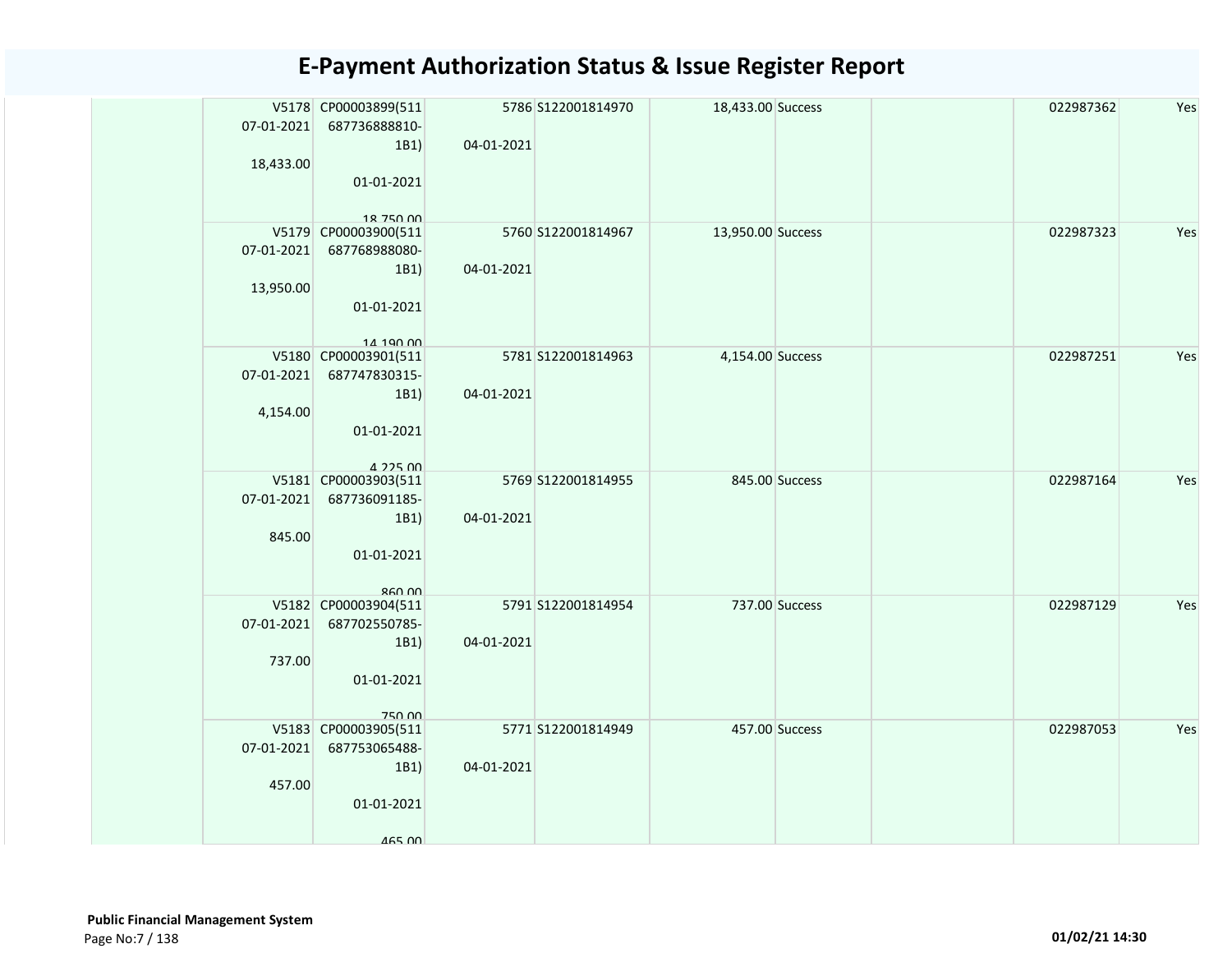| 07-01-2021 | V5184 CP00003906(511<br>687724967781-<br>1B1)<br>599.00<br>01-01-2021<br>599.00        | 04-01-2021 | 5790 S122001814951       |                  | 599.00 Success | 022987092 | Yes |
|------------|----------------------------------------------------------------------------------------|------------|--------------------------|------------------|----------------|-----------|-----|
| 07-01-2021 | V5185 CP00003907(511<br>687741516532-<br>1B1)<br>977.00<br>01-01-2021<br>$QQA$ $\cap$  | 04-01-2021 | 5783 S122001814961       |                  | 977.00 Success | 022987207 | Yes |
| 07-01-2021 | V5186 CP00003908(511<br>687775332372-<br>1B1)<br>224.00<br>01-01-2021<br><b>275 00</b> | 04-01-2021 | 5784 S122001814948       |                  | 224.00 Success | 022987015 | Yes |
| 07-01-2021 | V5187 CP00003910(511<br>687723230518-<br>1B1)<br>1,180.00<br>01-01-2021<br>1 200 00    | 04-01-2021 | 5785 S122001814957       | 1,180.00 Success |                | 022900894 | Yes |
| 07-01-2021 | V5188 CP00003911(511<br>687751114951-<br>1B1)<br>1,414.00<br>01-01-2021<br>1 440 00    | 04-01-2021 | 5787 S122001814960       | 1,414.00 Success |                | 022900932 | Yes |
| 07-01-2021 | V5189<br>CP00003915                                                                    |            | 5758 S122001815054       | 2,770.00 Success |                | 023006967 | Yes |
| 67,678.00  | 01-01-2021                                                                             |            | 04-01-2021 S122001815055 | 4,556.00 Success |                | 023006972 | Yes |
|            | 67,678.00                                                                              |            | S122001815056            |                  | 589.00 Success | 023006977 | Yes |
|            |                                                                                        |            | S122001815057            |                  | 765.00 Success | 023006981 | Yes |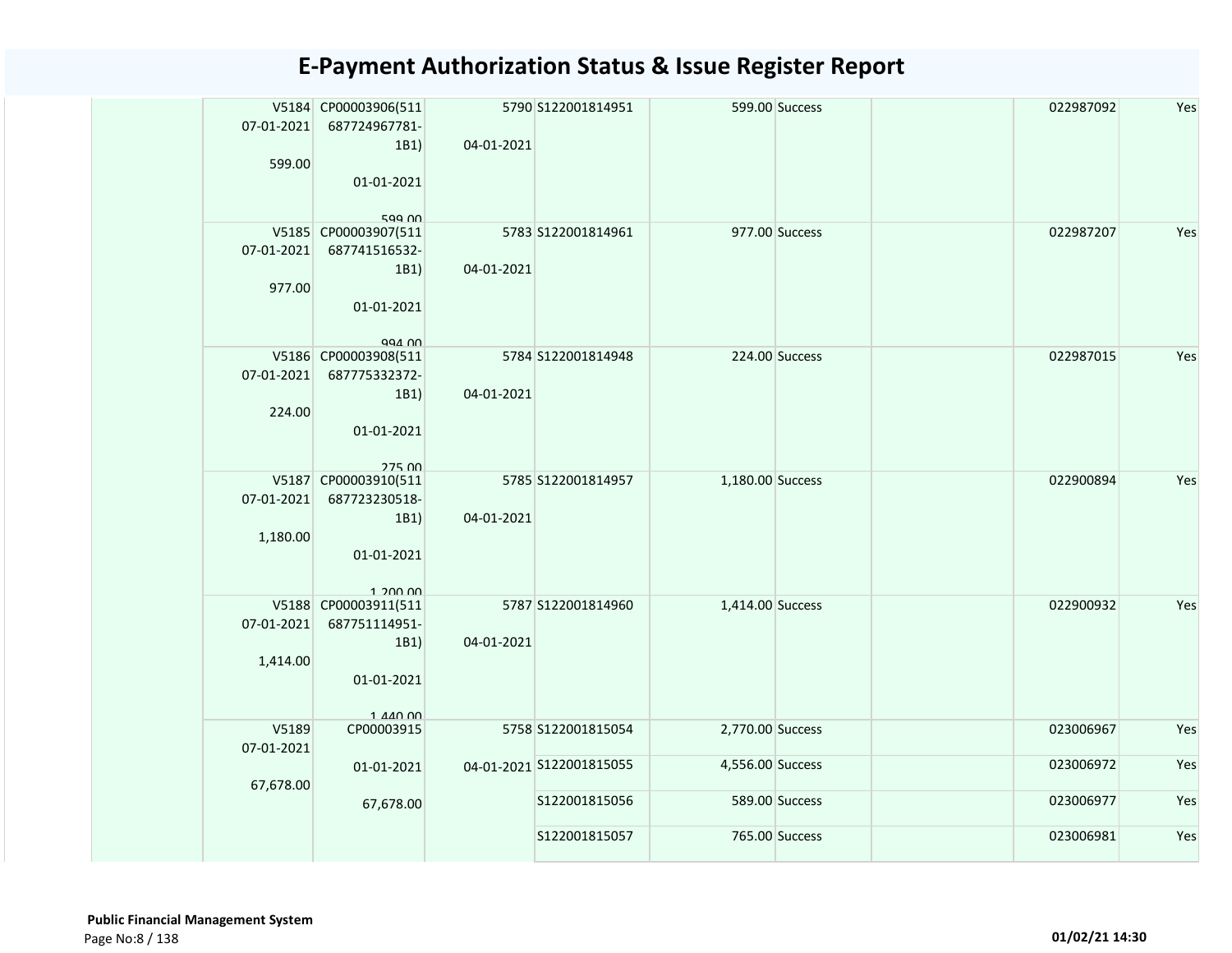|  |                  |                                               |            | S122001815058      | 8,989.00 Success  |  | 023006988 | Yes |
|--|------------------|-----------------------------------------------|------------|--------------------|-------------------|--|-----------|-----|
|  |                  |                                               |            | \$122001815059     | 1,532.00 Success  |  | 023006992 | Yes |
|  |                  |                                               |            | \$122001815060     | 2,131.00 Success  |  | 023006997 | Yes |
|  |                  |                                               |            | S122001815061      | 1,895.00 Success  |  | 023021001 | Yes |
|  |                  |                                               |            | S122001815062      | 12,544.00 Success |  | 023021004 | Yes |
|  |                  |                                               |            | \$122001815063     | 2,598.00 Success  |  | 023021010 | Yes |
|  |                  |                                               |            | \$122001815064     | 2,120.00 Success  |  | 023021014 | Yes |
|  |                  |                                               |            | \$122001815065     | 4,985.00 Success  |  | 023021019 | Yes |
|  |                  |                                               |            | \$122001815066     | 3,317.00 Success  |  | 023021023 | Yes |
|  |                  |                                               |            | \$122001815067     | 14,373.00 Success |  | 023021028 | Yes |
|  |                  |                                               |            | \$122001815068     | 4,514.00 Success  |  | 023021032 | Yes |
|  | 07-01-2021       | V5190 CP00003870(511<br>687712856038-<br>1B1) | 04-01-2021 | 5782 S122001814973 | 4,164.00 Success  |  | 022931001 | Yes |
|  | 4,164.00         | 31-12-2020                                    |            |                    |                   |  |           |     |
|  |                  | $4.248$ $00$<br>V5191 CP00003871(511          |            | 5788 S122001814977 | 4,165.00 Success  |  | 022987460 | Yes |
|  | $07 - 01 - 2021$ | 687750685169-<br>1B1)                         | 04-01-2021 |                    |                   |  |           |     |
|  | 4,165.00         |                                               |            |                    |                   |  |           |     |
|  |                  | 31-12-2020                                    |            |                    |                   |  |           |     |
|  |                  | $A$ 249 00                                    |            |                    |                   |  |           |     |
|  |                  | V5192 CP00003876(511                          |            | 5763 S122001814976 | 4,164.00 Success  |  | 022931065 | Yes |
|  | 07-01-2021       | 687740181072-                                 |            |                    |                   |  |           |     |
|  | 4,164.00         | 1B1)                                          | 04-01-2021 |                    |                   |  |           |     |
|  |                  | 01-01-2021                                    |            |                    |                   |  |           |     |
|  |                  | $A$ 2 $A$ R $\Omega$                          |            |                    |                   |  |           |     |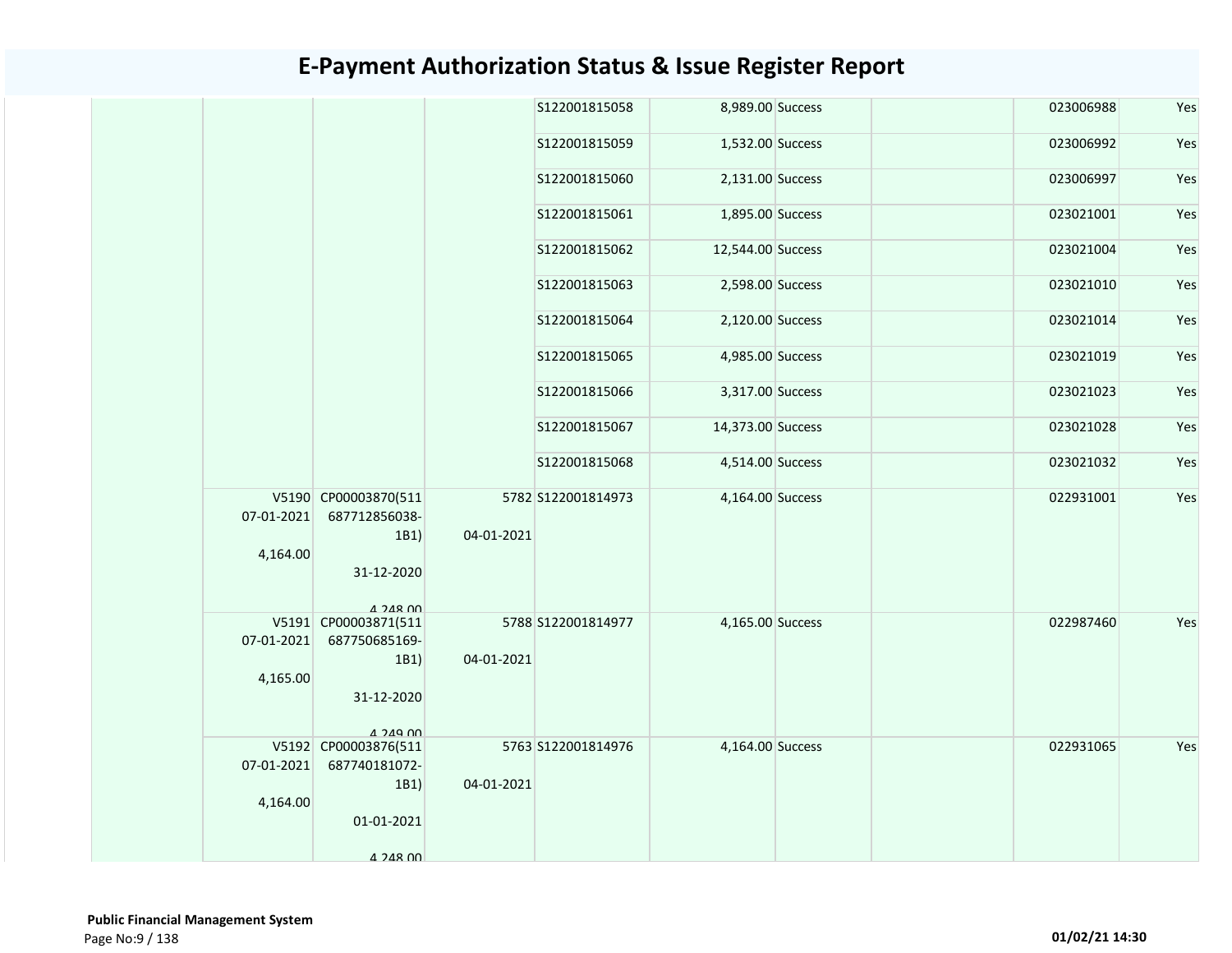| 07-01-2021 | V5193 CP00003877(511<br>687775163787- |            | 5764 S122001814971 | 3,745.00 Success  |  | 022900966 | Yes |
|------------|---------------------------------------|------------|--------------------|-------------------|--|-----------|-----|
|            | 1B1)                                  | 04-01-2021 |                    |                   |  |           |     |
| 3,745.00   | 01-01-2021                            |            |                    |                   |  |           |     |
|            |                                       |            |                    |                   |  |           |     |
|            | 282100                                |            |                    |                   |  |           |     |
|            | V5194 CP00003878(511                  |            | 5765 S122001814981 | 9,270.00 Success  |  | 022931119 | Yes |
| 07-01-2021 | 687776683365-                         |            |                    |                   |  |           |     |
|            | 1B1)                                  | 04-01-2021 |                    |                   |  |           |     |
| 9,270.00   | 01-01-2021                            |            |                    |                   |  |           |     |
|            |                                       |            |                    |                   |  |           |     |
|            | $Q$ $A$ 5 $Q$ $D$ $n$                 |            |                    |                   |  |           |     |
|            | V5195 CP00003879(511                  |            | 5766 S122001814983 | 9,270.00 Success  |  | 022987780 | Yes |
| 07-01-2021 | 687743565849-                         |            |                    |                   |  |           |     |
| 9,270.00   | 1B1)                                  | 04-01-2021 |                    |                   |  |           |     |
|            | 01-01-2021                            |            |                    |                   |  |           |     |
|            |                                       |            |                    |                   |  |           |     |
|            | $Q$ $A$ 5 $Q$ $D$ $n$                 |            |                    |                   |  |           |     |
| 07-01-2021 | V5196 CP00003880(511<br>687719651510- |            | 5768 S122001814987 | 9,668.00 Success  |  | 023006033 | Yes |
|            | 1B1)                                  | 04-01-2021 |                    |                   |  |           |     |
| 9,668.00   |                                       |            |                    |                   |  |           |     |
|            | 01-01-2021                            |            |                    |                   |  |           |     |
|            |                                       |            |                    |                   |  |           |     |
|            | Q 834 00<br>V5197 CP00003881(511      |            | 5767 S122001814986 | 9,270.00 Success  |  | 022987957 | Yes |
| 07-01-2021 | 687762801206-                         |            |                    |                   |  |           |     |
|            | 1B1)                                  | 04-01-2021 |                    |                   |  |           |     |
| 9,270.00   |                                       |            |                    |                   |  |           |     |
|            | 01-01-2021                            |            |                    |                   |  |           |     |
|            |                                       |            |                    |                   |  |           |     |
|            | 945900<br>V5198 CP00003882(511        |            | 5777 S122001815001 | 10,239.00 Success |  | 023006306 | Yes |
| 07-01-2021 | 687726705855-                         |            |                    |                   |  |           |     |
|            | 1B1)                                  | 04-01-2021 |                    |                   |  |           |     |
| 10,239.00  |                                       |            |                    |                   |  |           |     |
|            | 01-01-2021                            |            |                    |                   |  |           |     |
|            | 10 447 00                             |            |                    |                   |  |           |     |
|            |                                       |            |                    |                   |  |           |     |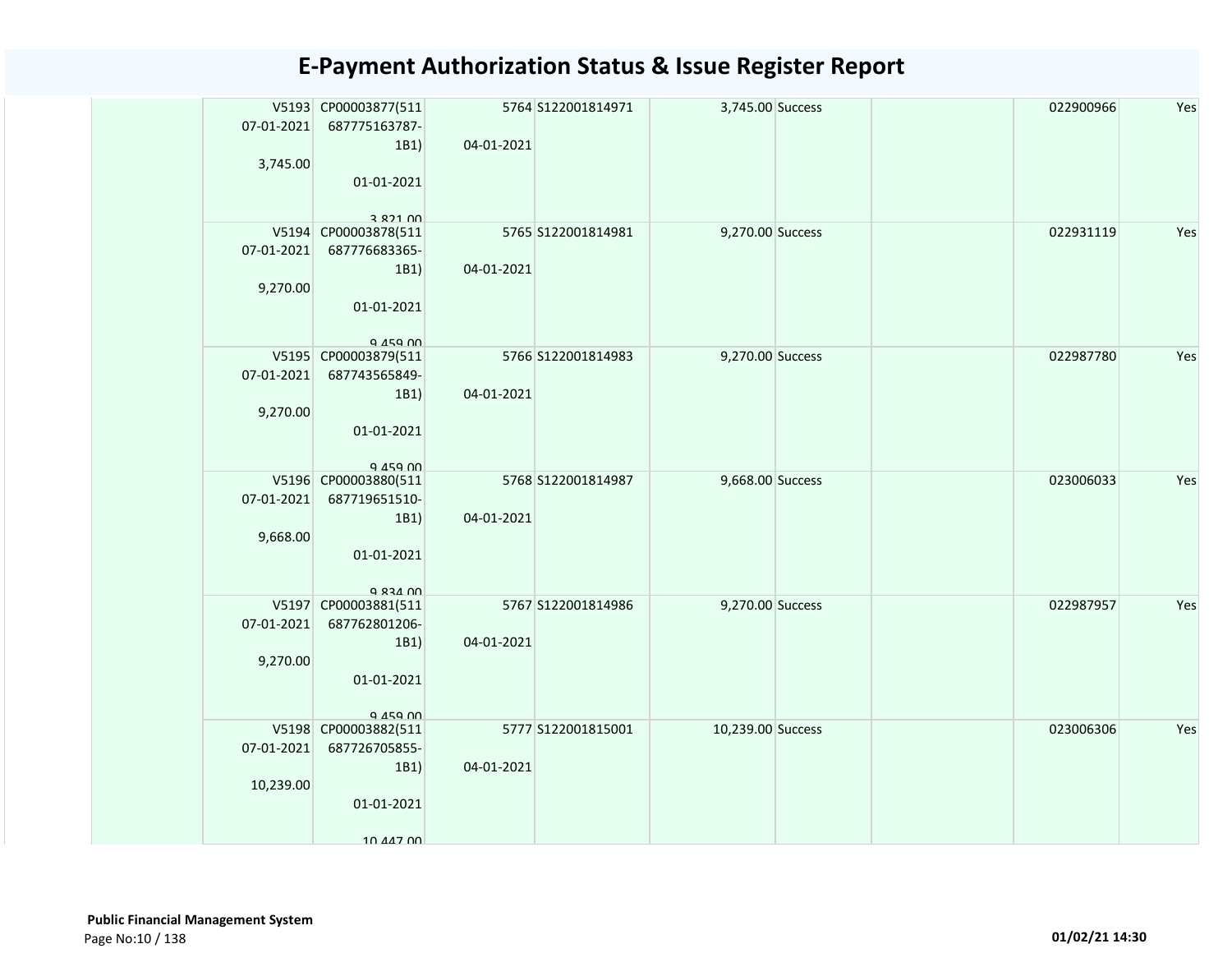| 07-01-2021<br>9,701.00 | V5199 CP00003888(511<br>687707071537-<br>1B1<br>01-01-2021<br>$Q$ $R$ $Q$ $R$ $O$ $O$ | 04-01-2021 | 5759 S122001814991       | 9,701.00 Success  | 023006095 | Yes |
|------------------------|---------------------------------------------------------------------------------------|------------|--------------------------|-------------------|-----------|-----|
| V5200<br>07-01-2021    | CP00003930                                                                            |            | 5807 S122001815026       | 36,000.00 Success | 023006661 | Yes |
| 331,065.00             | 04-01-2021                                                                            |            | 05-01-2021 S122001815027 | 34,965.00 Success | 023006667 | Yes |
|                        | 367,850.00                                                                            |            | \$122001815028           | 31,500.00 Success | 023006672 | Yes |
|                        |                                                                                       |            | S122001815029            | 36,000.00 Success | 023006676 | Yes |
|                        |                                                                                       |            | S122001815030            | 36,000.00 Success | 023006681 | Yes |
|                        |                                                                                       |            | S122001815031            | 18,000.00 Success | 023006686 | Yes |
|                        |                                                                                       |            | S122001815032            | 18,900.00 Success | 023006692 | Yes |
|                        |                                                                                       |            | S122001815033            | 18,900.00 Success | 023006696 | Yes |
|                        |                                                                                       |            | S122001815034            | 18,900.00 Success | 023006699 | Yes |
|                        |                                                                                       |            | S122001815035            | 18,900.00 Success | 023006705 | Yes |
|                        |                                                                                       |            | S122001815036            | 18,000.00 Success | 023006709 | Yes |
|                        |                                                                                       |            | S122001815037            | 45,000.00 Success | 023006717 | Yes |
| V5201<br>07-01-2021    | CP00003929                                                                            |            | 5808 S122001815038       | 56,090.00 Success | 023006786 | Yes |
| 690,118.00             | 04-01-2021                                                                            |            | 05-01-2021 S122001815039 | 59,052.00 Success | 023006793 | Yes |
|                        | 766,789.00                                                                            |            | S122001815040            | 59,226.00 Success | 023006798 | Yes |
|                        |                                                                                       |            | S122001815041            | 55,568.00 Success | 023006804 | Yes |
|                        |                                                                                       |            | S122001815042            | 55,394.00 Success | 023006808 | Yes |
|                        |                                                                                       |            | S122001815043            | 58,704.00 Success | 023006813 | Yes |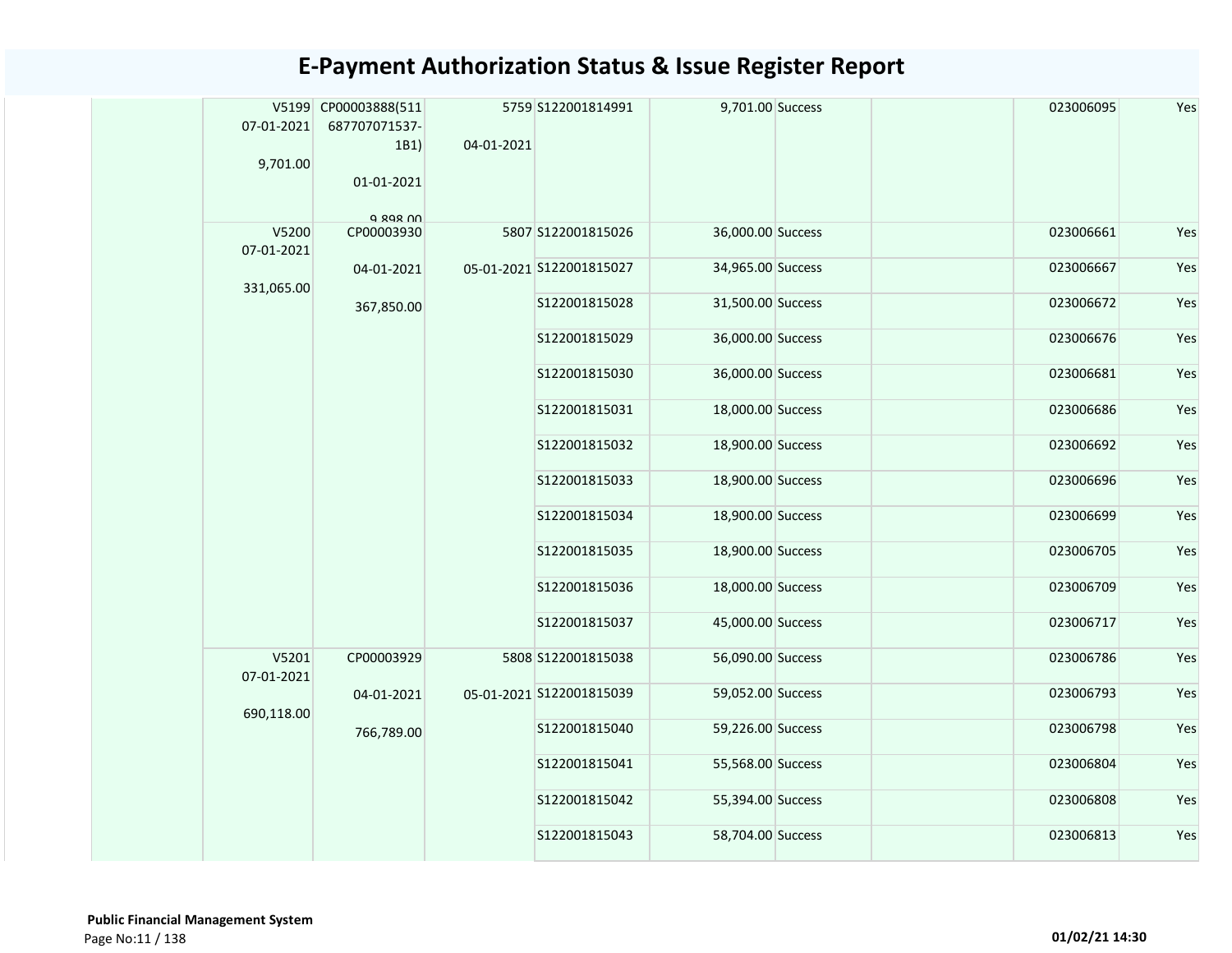|            |                                               |            | S122001815044      | 38,672.00 Success |                | 023006819 | Yes |
|------------|-----------------------------------------------|------------|--------------------|-------------------|----------------|-----------|-----|
|            |                                               |            | S122001815045      | 48,775.00 Success |                | 023006825 | Yes |
|            |                                               |            | S122001815046      | 43,244.00 Success |                | 023006833 | Yes |
|            |                                               |            | S122001815047      | 43,375.00 Success |                | 023006841 | Yes |
|            |                                               |            | S122001815048      | 29,613.00 Success |                | 023006849 | Yes |
|            |                                               |            | S122001815049      | 59,052.00 Success |                | 023006857 | Yes |
|            |                                               |            | S122001815050      | 30,194.00 Success |                | 023006864 | Yes |
|            |                                               |            | S122001815051      | 40,965.00 Success |                | 023006871 | Yes |
|            |                                               |            | S122001815052      | 12,194.00 Success |                | 023006879 | Yes |
| 07-01-2021 | V5205 CP00003883(511<br>687717584462-<br>1B1) | 04-01-2021 | 5778 S122001815000 | 9,701.00 Success  |                | 023040833 | Yes |
| 9,701.00   | 01-01-2021                                    |            |                    |                   |                |           |     |
|            | $Q$ $Q$ $Q$ $Q$ $Q$ $Q$ $Q$                   |            |                    |                   |                |           |     |
| 07-01-2021 | V5206 CP00003889(511<br>687711055447-         |            | 5762 S122001815009 | 13,083.00 Success |                | 023059111 | Yes |
|            | 1B1)                                          | 04-01-2021 |                    |                   |                |           |     |
| 13,083.00  |                                               |            |                    |                   |                |           |     |
|            | 01-01-2021                                    |            |                    |                   |                |           |     |
|            | 12 250 00                                     |            |                    |                   |                |           |     |
|            | V5207 CP00003890(511                          |            | 5776 S122001815017 |                   | 974.00 Success | 023059507 | Yes |
| 07-01-2021 | 687720901620-                                 |            |                    |                   |                |           |     |
| 974.00     | 1B1)                                          | 04-01-2021 |                    |                   |                |           |     |
|            | 01-01-2021                                    |            |                    |                   |                |           |     |
|            | 990.00                                        |            |                    |                   |                |           |     |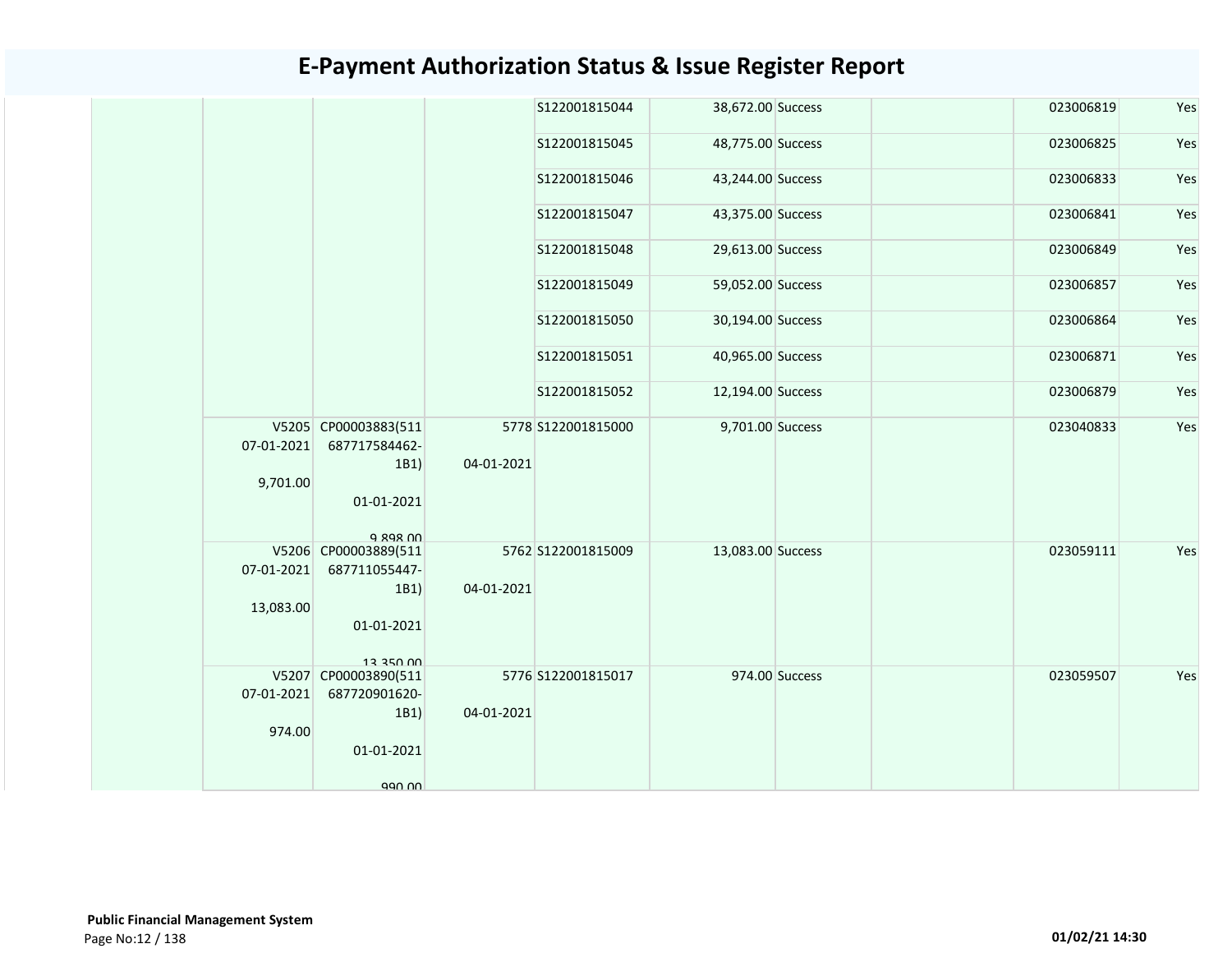| 07-01-2021<br>91,385.00  | V5208 CP00003891(511<br>687796894469-<br>1B1)<br>01-01-2021                | 04-01-2021 | 5774 S122001815014 | 91,385.00 Success  |  | 023059358 | Yes |
|--------------------------|----------------------------------------------------------------------------|------------|--------------------|--------------------|--|-----------|-----|
| 07-01-2021<br>155,354.00 | 92.960.00<br>V5209 CP00003892(511<br>687718596624-<br>1B1)                 | 04-01-2021 | 5775 S122001815015 | 155,354.00 Success |  | 023059440 | Yes |
|                          | 01-01-2021<br>158 032 00                                                   |            |                    |                    |  |           |     |
| 07-01-2021<br>4,876.00   | V5210 CP00003894(511<br>687733798151-<br>1B1)<br>01-01-2021<br>$A$ QAN $M$ | 04-01-2021 | 5772 S122001815004 | 4,876.00 Success   |  | 023040894 | Yes |
| 07-01-2021<br>6,872.00   | V5211 CP00003896(511<br>687709141723-<br>1B1)<br>01-01-2021<br>6.990.00    | 04-01-2021 | 5756 S122001815008 | 6,872.00 Success   |  | 023059026 | Yes |
| 07-01-2021<br>4,119.00   | V5212 CP00003897(511<br>687730077629-<br>1B1)<br>01-01-2021<br>4 190 00    | 04-01-2021 | 5757 S122001815005 | 4,119.00 Success   |  | 023040956 | Yes |
| 07-01-2021<br>119,433.00 | V5213 CP00003902(511<br>687719379220-<br>1B1)<br>01-01-2021<br>121 492 00  | 04-01-2021 | 5770 S122001815013 | 119,433.00 Success |  | 023059216 | Yes |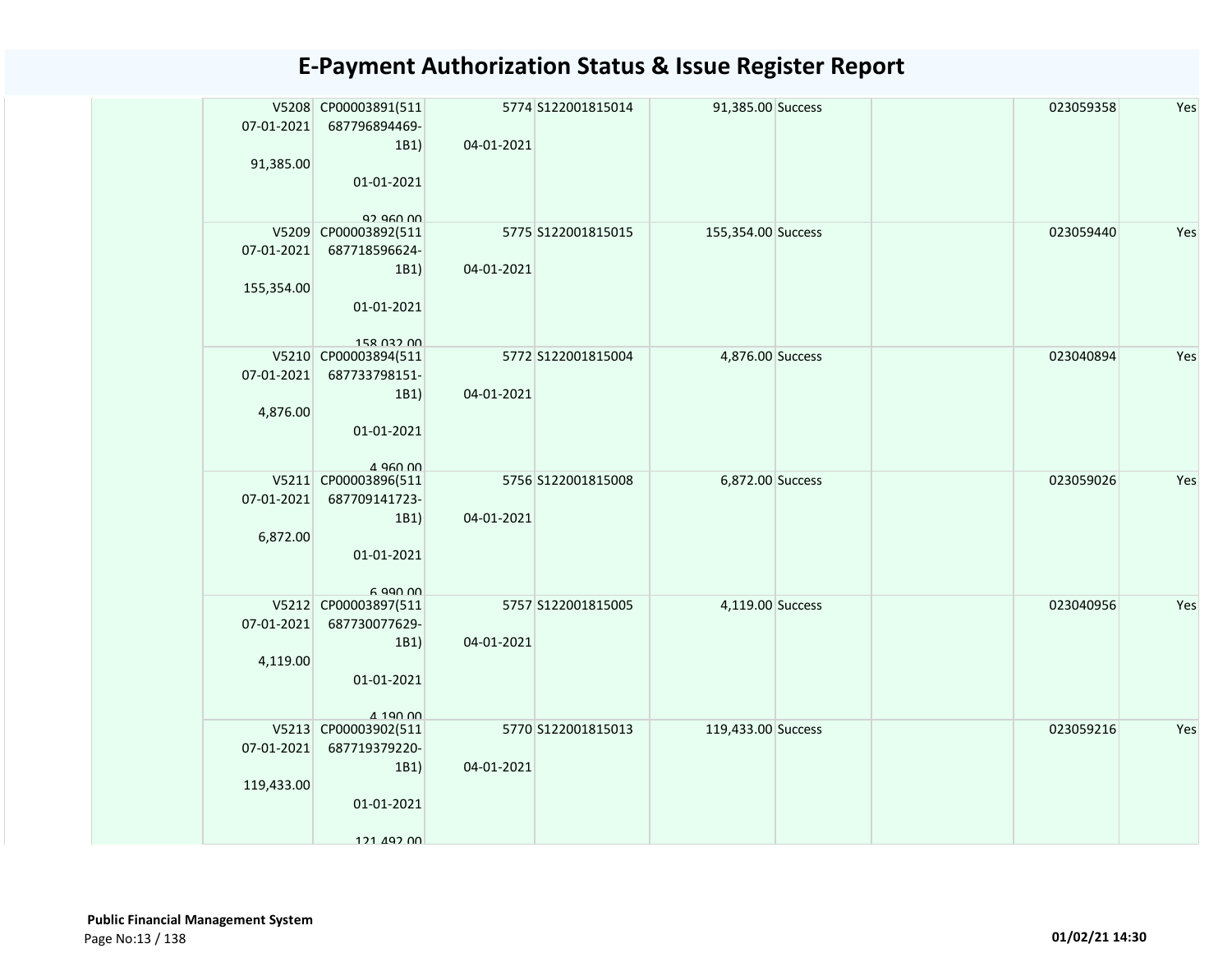| 07-01-2021<br>7,174.00  | V5217 CP00003934(511<br>687717886042-<br>1B1)<br>05-01-2021<br>7 320 DD  | 05-01-2021 | 5828 S122001856445 | 7,174.00 Success  |  | 033997713 | Yes |
|-------------------------|--------------------------------------------------------------------------|------------|--------------------|-------------------|--|-----------|-----|
| 07-01-2021<br>23,667.00 | V5218 CP00003935(511<br>687754356210-<br>1B1)<br>05-01-2021<br>24 150 00 | 05-01-2021 | 5826 S122001856607 | 23,667.00 Success |  | 033997732 | Yes |
| 07-01-2021<br>21,992.00 | V5219 CP00003938(511<br>687733005695-<br>1B1)<br>05-01-2021<br>22 AAN ON | 05-01-2021 | 5832 S122001856529 | 21,992.00 Success |  | 033997723 | Yes |
| 07-01-2021<br>16,758.00 | V5220 CP00003939(511<br>687713127292-<br>1B1)<br>05-01-2021<br>17 100 00 | 05-01-2021 | 5833 S122001856456 | 16,758.00 Success |  | 033997716 | Yes |
| 07-01-2021<br>37,890.00 | V5221 CP00003940(511<br>687757823578-<br>1B1)<br>05-01-2021<br>38 491 00 | 05-01-2021 | 5834 S122001855503 | 37,890.00 Success |  | 033997676 | Yes |
| 07-01-2021<br>19,234.00 | V5222 CP00003945(511<br>687797598699-<br>1B1)<br>05-01-2021<br>19 565 00 | 06-01-2021 | 5837 S122001856404 | 19,234.00 Success |  | 033997711 | Yes |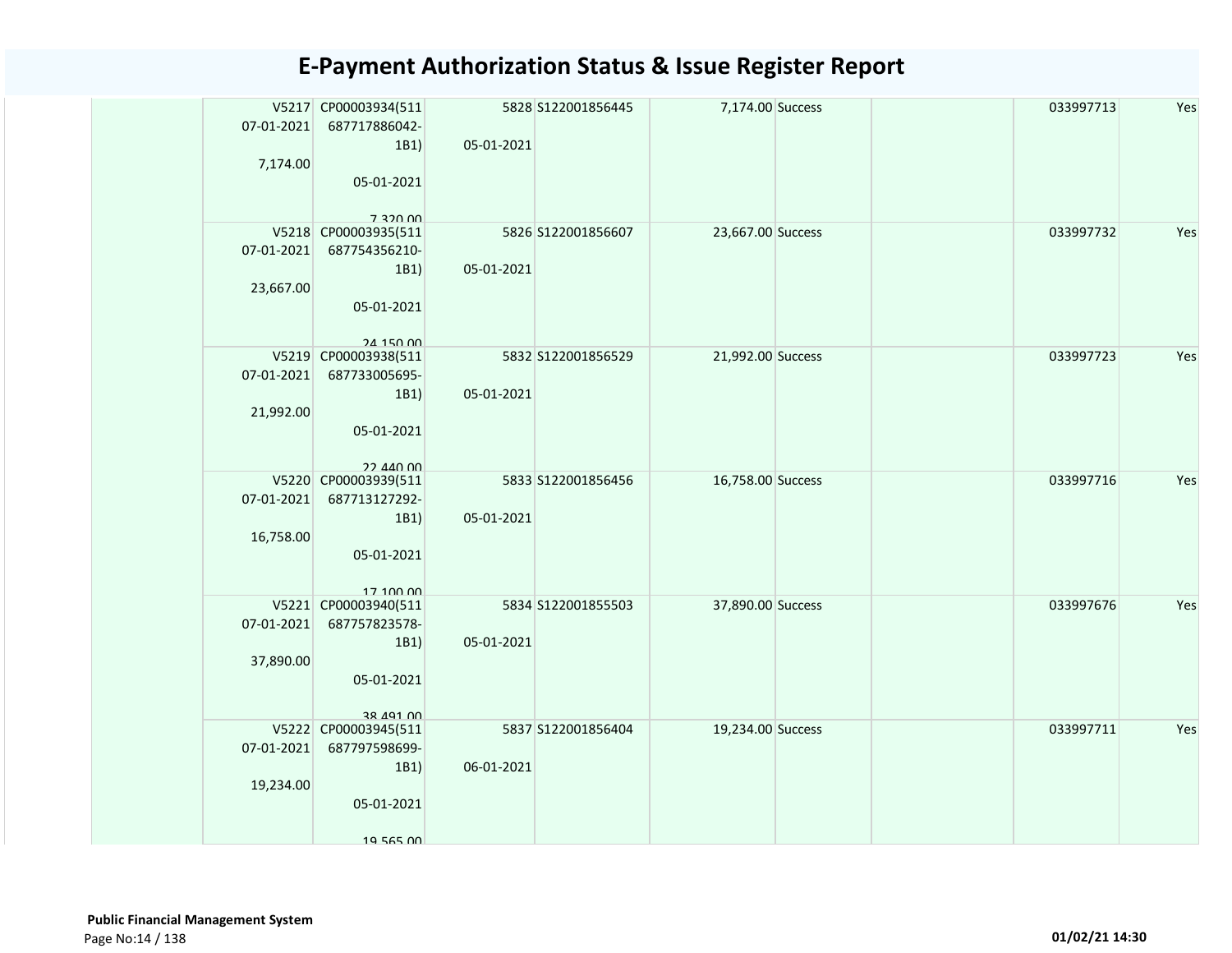| 07-01-2021<br>10,020.00 | V5223 CP00003946(511<br>687775944012-<br>1B1)<br>05-01-2021<br>10 192 00 | 06-01-2021 | 5848 S122001856389 | 10,020.00 Success |  | 033997709 | Yes |
|-------------------------|--------------------------------------------------------------------------|------------|--------------------|-------------------|--|-----------|-----|
| 07-01-2021<br>19,465.00 | V5224 CP00003947(511<br>687764416902-<br>1B1)<br>05-01-2021<br>19 800 00 | 06-01-2021 | 5858 S122001856500 | 19,465.00 Success |  | 033997718 | Yes |
| 07-01-2021<br>22,236.00 | V5225 CP00003950(511<br>687799629577-<br>1B1)<br>05-01-2021<br>22.620.00 | 06-01-2021 | 5840 S122001856535 | 22,236.00 Success |  | 033997726 | Yes |
| 07-01-2021<br>10,124.00 | V5226 CP00003951(511<br>687715283546-<br>1B1)<br>05-01-2021<br>10 330 00 | 06-01-2021 | 5841 S122001855425 | 10,124.00 Success |  | 033997651 | Yes |
| 07-01-2021<br>20,482.00 | V5227 CP00003952(511<br>687798540606-<br>1B1)<br>05-01-2021<br>20 900 00 | 06-01-2021 | 5842 S122001856240 | 20,482.00 Success |  | 033997702 | Yes |
| 07-01-2021<br>22,844.00 | V5228 CP00003953(511<br>687774041194-<br>1B1)<br>05-01-2021<br>23 310 00 | 06-01-2021 | 5843 S122001855478 | 22,844.00 Success |  | 033997668 | Yes |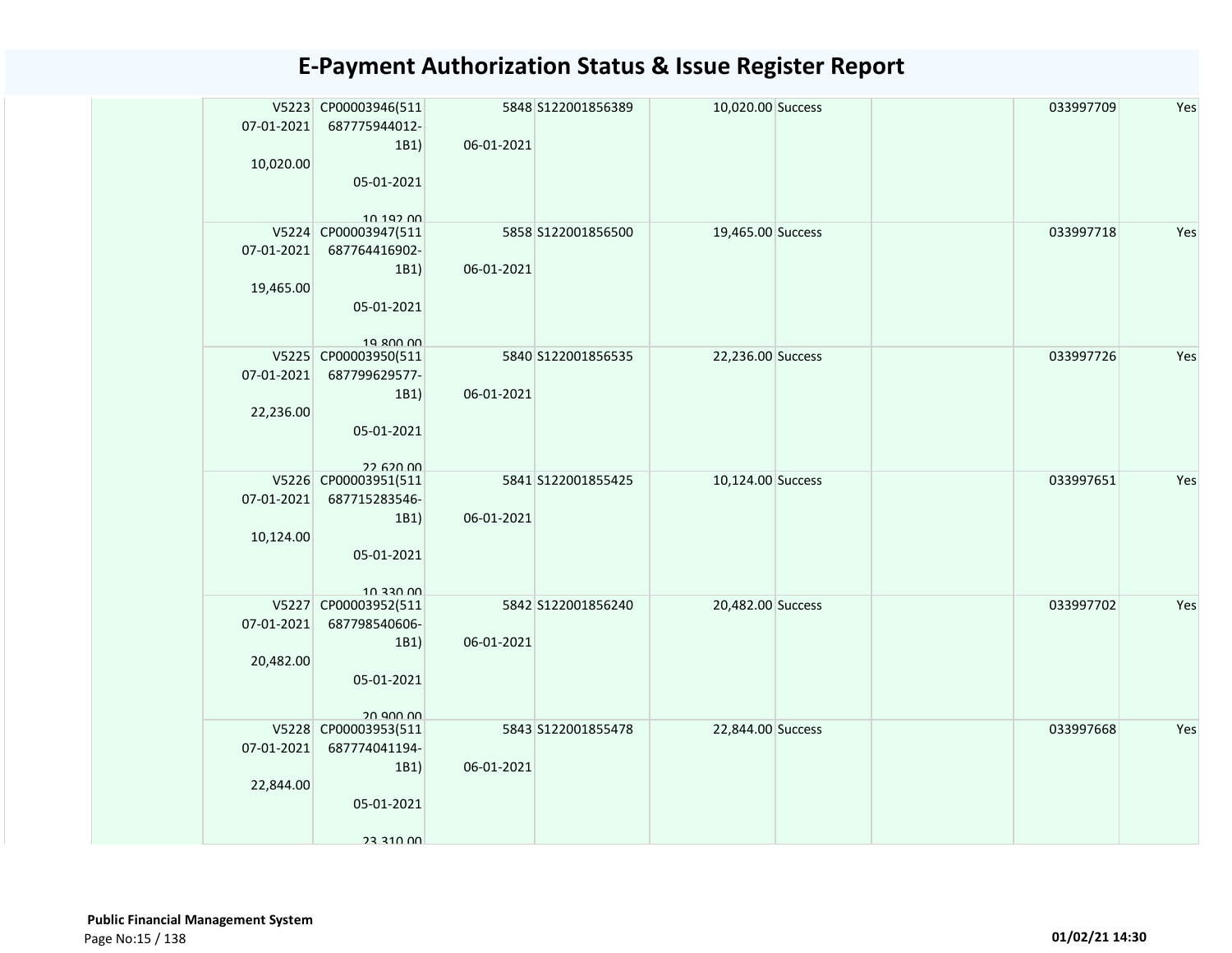| 07-01-2021<br>14,563.00 | V5229 CP00003954(511<br>687762733308-<br>1B1)<br>05-01-2021                           | 06-01-2021 | 5844 S122001856214 | 14,563.00 Success |  | 033997700 | Yes |
|-------------------------|---------------------------------------------------------------------------------------|------------|--------------------|-------------------|--|-----------|-----|
| 07-01-2021<br>23,912.00 | 14 860 00<br>V5230 CP00003955(511<br>687711893471-<br>1B1)<br>05-01-2021<br>24 400 00 | 06-01-2021 | 5845 S122001856165 | 23,912.00 Success |  | 033997698 | Yes |
| 07-01-2021<br>23,060.00 | V5231 CP00003956(511<br>687710100392-<br>1B1)<br>05-01-2021<br><b>23 530 UU</b>       | 06-01-2021 | 5846 S122001855484 | 23,060.00 Success |  | 033997672 | Yes |
| 07-01-2021<br>21,992.00 | V5232 CP00003957(511<br>687772574654-<br>1B1)<br>05-01-2021<br>22 AAN ON              | 06-01-2021 | 5850 S122001855510 | 21,992.00 Success |  | 033997694 | Yes |
| 07-01-2021<br>19,796.00 | V5233 CP00003958(511<br>687709322888-<br>1B1)<br>05-01-2021<br>20.200.00              | 06-01-2021 | 5847 S122001855471 | 19,796.00 Success |  | 033997658 | Yes |
| 07-01-2021<br>21,992.00 | V5235 CP00003962(511<br>687765448180-<br>1B1)<br>05-01-2021<br>22 440 00              | 07-01-2021 | 5891 S122001869215 | 21,992.00 Success |  | 033997941 | Yes |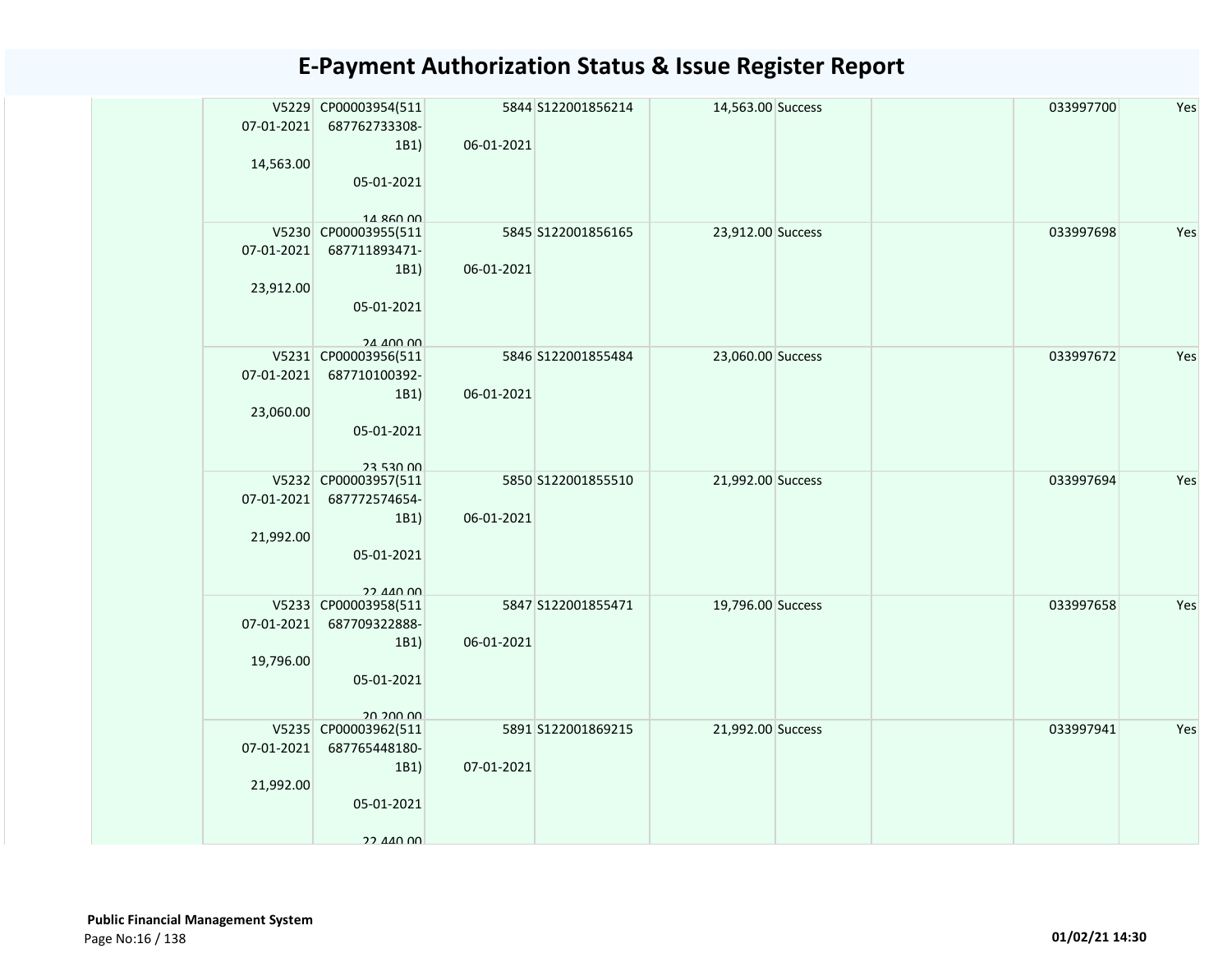| 07-01-2021<br>24,370.00 | V5236 CP00004001(511<br>687776274427-<br>1B1)<br>07-01-2021<br>24 790 00 | 07-01-2021 | 5926 S122001855417       | 24,370.00 Success  | 033997648 | Yes |
|-------------------------|--------------------------------------------------------------------------|------------|--------------------------|--------------------|-----------|-----|
| V5238<br>07-01-2021     | CP00003944                                                               |            | 5830 S122001856924       | 45,000.00 Success  | 033997829 | Yes |
| 587,658.00              | 05-01-2021                                                               |            | 05-01-2021 S122001856925 | 45,000.00 Success  | 033997831 | Yes |
|                         | 652,953.00                                                               |            | S122001856926            | 31,500.00 Success  | 033997832 | Yes |
|                         |                                                                          |            | S122001856927            | 45,000.00 Success  | 033997833 | Yes |
|                         |                                                                          |            | S122001856928            | 109,080.00 Success | 033997834 | Yes |
|                         |                                                                          |            | S122001856929            | 29,613.00 Success  | 033997835 | Yes |
|                         |                                                                          |            | S122001856930            | 64,215.00 Success  | 033997836 | Yes |
|                         |                                                                          |            | S122001856931            | 45,000.00 Success  | 033997837 | Yes |
|                         |                                                                          |            | S122001856932            | 38,250.00 Success  | 033997838 | Yes |
|                         |                                                                          |            | S122001856933            | 36,000.00 Success  | 033997839 | Yes |
|                         |                                                                          |            | S122001856934            | 9,000.00 Success   | 033997840 | Yes |
|                         |                                                                          |            | S122001856935            | 36,000.00 Success  | 033997841 | Yes |
|                         |                                                                          |            | S122001856936            | 54,000.00 Success  | 033997842 | Yes |
| V5243<br>07-01-2021     | CP00003991                                                               |            | 5895 S122001879418       | 4,783.00 Success   | 034000023 | Yes |
| 4,783.00                | 06-01-2021<br>4.949.00                                                   | 07-01-2021 |                          |                    |           |     |
| V5245<br>07-01-2021     | CP00003985<br>06-01-2021                                                 | 07-01-2021 | 5889 S122001879421       | 64,873.00 Success  | 034000057 | Yes |
| 64,873.00               | 65.992.00                                                                |            |                          |                    |           |     |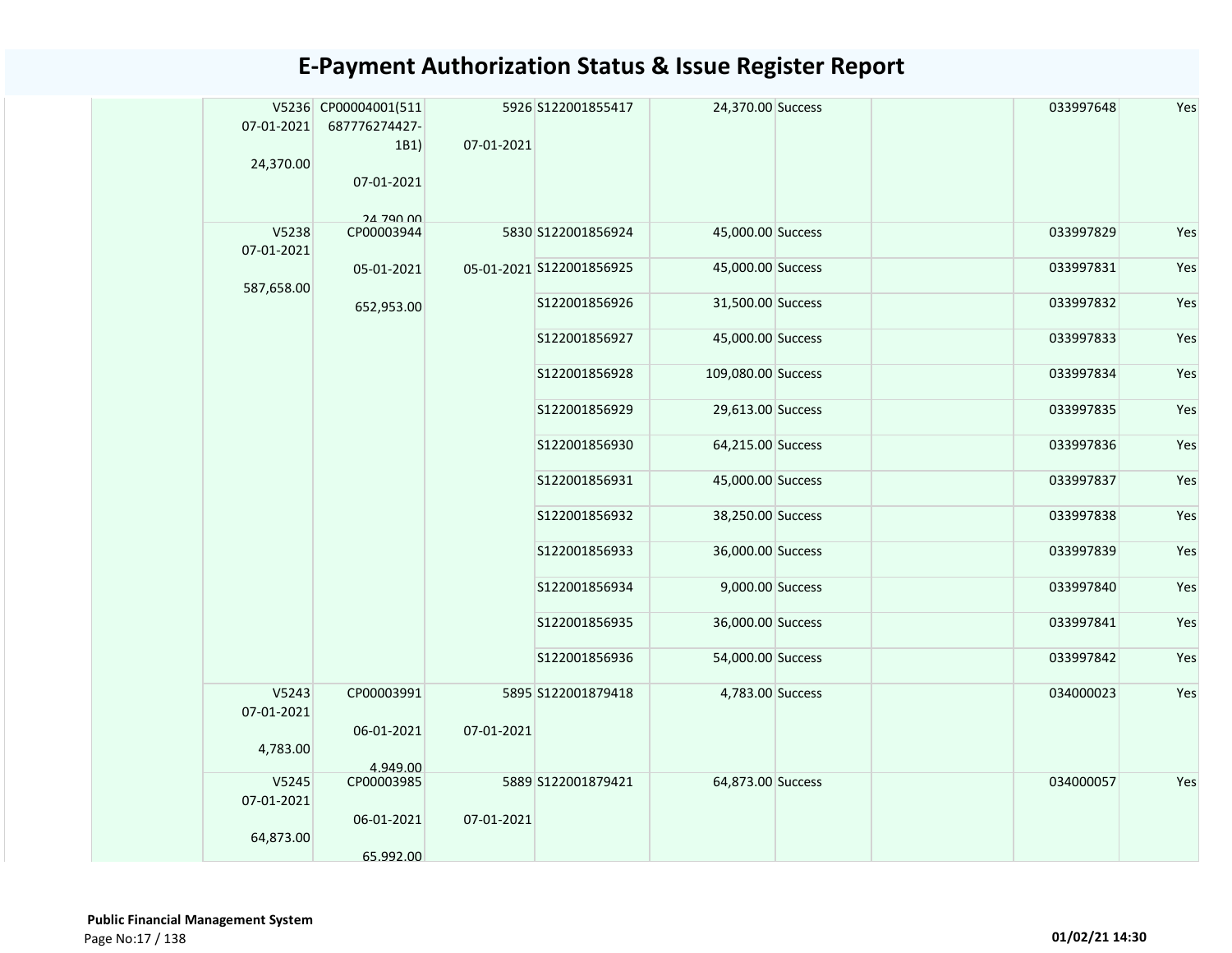| V5246<br>07-01-2021 | CP00003987               |            | 5890 S122001879430 | 232,050.00 Success |  | 034000176 | Yes |
|---------------------|--------------------------|------------|--------------------|--------------------|--|-----------|-----|
|                     | 06-01-2021               | 07-01-2021 |                    |                    |  |           |     |
| 232,050.00          | 236.051.00               |            |                    |                    |  |           |     |
|                     | V5248 CP00003982(GPF     |            | 5916 S122001879436 | 90,000.00 Success  |  | 034000194 | Yes |
| 07-01-2021          | $\left[202101173\right)$ |            |                    |                    |  |           |     |
|                     |                          | 07-01-2021 |                    |                    |  |           |     |
| 90,000.00           | 06-01-2021               |            |                    |                    |  |           |     |
|                     |                          |            |                    |                    |  |           |     |
| V5250               | 90,000,00<br>CP00003989  |            | 5896 S122001856779 | 2,123.00 Success   |  | 033997821 | Yes |
| 07-01-2021          |                          |            |                    |                    |  |           |     |
|                     | 06-01-2021               | 07-01-2021 |                    |                    |  |           |     |
| 2,123.00            |                          |            |                    |                    |  |           |     |
|                     | 2.123.00                 |            |                    |                    |  |           |     |
| V5251<br>07-01-2021 | CP00003990               |            | 5897 S122001856841 | 2,432.00 Success   |  | 033997823 | Yes |
|                     | 06-01-2021               | 07-01-2021 |                    |                    |  |           |     |
| 2,432.00            |                          |            |                    |                    |  |           |     |
|                     | 2.432.00                 |            |                    |                    |  |           |     |
|                     | V5252 CP00003983(GPF     |            | 5920 S122001879438 | 300,000.00 Success |  | 034000210 | Yes |
| 07-01-2021          | $_2$ 02101174)           |            |                    |                    |  |           |     |
|                     |                          | 07-01-2021 |                    |                    |  |           |     |
| 300,000.00          | 06-01-2021               |            |                    |                    |  |           |     |
|                     | 300,000,00               |            |                    |                    |  |           |     |
|                     | V5253 CP00003986(GPF     |            | 5917 S122001879440 | 885,000.00 Success |  | 034000230 | Yes |
| 07-01-2021          | $_2$ 02101176)           |            |                    |                    |  |           |     |
|                     |                          | 07-01-2021 |                    |                    |  |           |     |
| 885,000.00          | 06-01-2021               |            |                    |                    |  |           |     |
|                     | 885 000 00               |            |                    |                    |  |           |     |
| V5257               | CP00003981               |            | 5886 S122001879399 | 1,339.00 Success   |  | 033997962 | Yes |
| 07-01-2021          |                          |            |                    |                    |  |           |     |
|                     | 06-01-2021               | 07-01-2021 |                    |                    |  |           |     |
| 1,339.00            |                          |            |                    |                    |  |           |     |
| V5258               | 1.339.00<br>CP00003942   |            | 5888 S122001879395 | 2,172.00 Success   |  | 033997958 | Yes |
| 07-01-2021          |                          |            |                    |                    |  |           |     |
|                     | 05-01-2021               | 07-01-2021 |                    |                    |  |           |     |
| 2,172.00            |                          |            |                    |                    |  |           |     |
|                     | 2.172.00                 |            |                    |                    |  |           |     |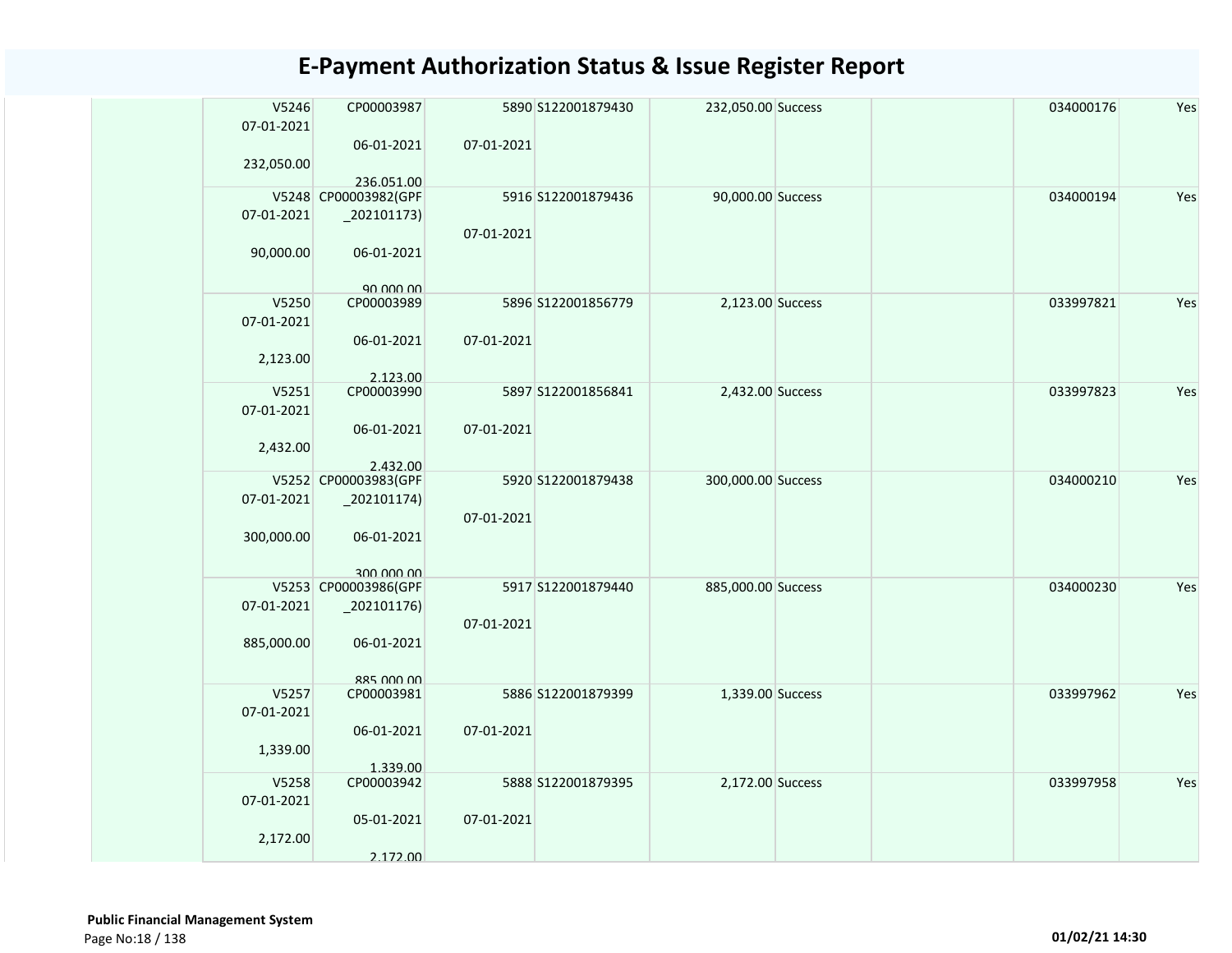| V5259      | CP00003979 |            | 5898 S122001879402       | 143,987.00 Success | 033997964 | Yes |
|------------|------------|------------|--------------------------|--------------------|-----------|-----|
| 07-01-2021 |            |            |                          |                    |           |     |
|            | 06-01-2021 | 07-01-2021 |                          |                    |           |     |
|            |            |            |                          |                    |           |     |
| 143,987.00 |            |            |                          |                    |           |     |
|            | 143.987.00 |            |                          |                    |           |     |
| V5260      | CP00003838 |            | 5853 S122001858268       | 23,490.00 Success  | 033997926 | Yes |
| 07-01-2021 |            |            |                          |                    |           |     |
|            |            |            |                          |                    |           |     |
|            | 29-12-2020 | 06-01-2021 |                          |                    |           |     |
| 23,490.00  |            |            |                          |                    |           |     |
|            | 26.100.00  |            |                          |                    |           |     |
| V5261      | CP00003964 |            | 5875 S122001879393       | 4,353.00 Success   | 033997952 | Yes |
| 07-01-2021 |            |            |                          |                    |           |     |
|            |            |            |                          |                    |           |     |
|            | 06-01-2021 | 07-01-2021 |                          |                    |           |     |
| 4,353.00   |            |            |                          |                    |           |     |
|            | 4.353.00   |            |                          |                    |           |     |
| V5262      | CP00003963 |            | 5887 S122001879398       | 1,936.00 Success   | 033997960 | Yes |
|            |            |            |                          |                    |           |     |
| 07-01-2021 |            |            |                          |                    |           |     |
|            | 05-01-2021 | 07-01-2021 |                          |                    |           |     |
| 1,936.00   |            |            |                          |                    |           |     |
|            | 1.936.00   |            |                          |                    |           |     |
|            |            |            |                          |                    |           |     |
| V5263      | CP00003864 |            | 5851 S122001858136       | 20,600.00 Success  | 033997917 | Yes |
| 07-01-2021 |            |            |                          |                    |           |     |
|            | 30-12-2020 | 06-01-2021 |                          |                    |           |     |
| 20,600.00  |            |            |                          |                    |           |     |
|            |            |            |                          |                    |           |     |
|            | 21.000.00  |            |                          |                    |           |     |
| V5264      | CP00003933 |            | 5811 S122001857325       | 54,000.00 Success  | 033997890 | Yes |
| 07-01-2021 |            |            |                          |                    |           |     |
|            | 04-01-2021 |            | 05-01-2021 S122001857326 | 54,000.00 Success  | 033997891 | Yes |
|            |            |            |                          |                    |           |     |
| 702,000.00 |            |            |                          |                    |           |     |
|            | 780,000.00 |            | S122001857327            | 54,000.00 Success  | 033997892 | Yes |
|            |            |            |                          |                    |           |     |
|            |            |            | S122001857928            | 54,000.00 Success  | 033997893 | Yes |
|            |            |            |                          |                    |           |     |
|            |            |            | S122001857929            | 54,000.00 Success  | 033997894 | Yes |
|            |            |            |                          |                    |           |     |
|            |            |            |                          |                    |           |     |
|            |            |            | S122001857930            | 54,000.00 Success  | 033997895 | Yes |
|            |            |            |                          |                    |           |     |
|            |            |            | S122001857931            | 54,000.00 Success  | 033997896 | Yes |
|            |            |            |                          |                    |           |     |
|            |            |            |                          |                    |           |     |
|            |            |            | S122001857932            | 54,000.00 Success  | 033997897 | Yes |
|            |            |            |                          |                    |           |     |
|            |            |            | S122001857933            | 54,000.00 Success  | 033997898 | Yes |
|            |            |            |                          |                    |           |     |
|            |            |            |                          |                    |           |     |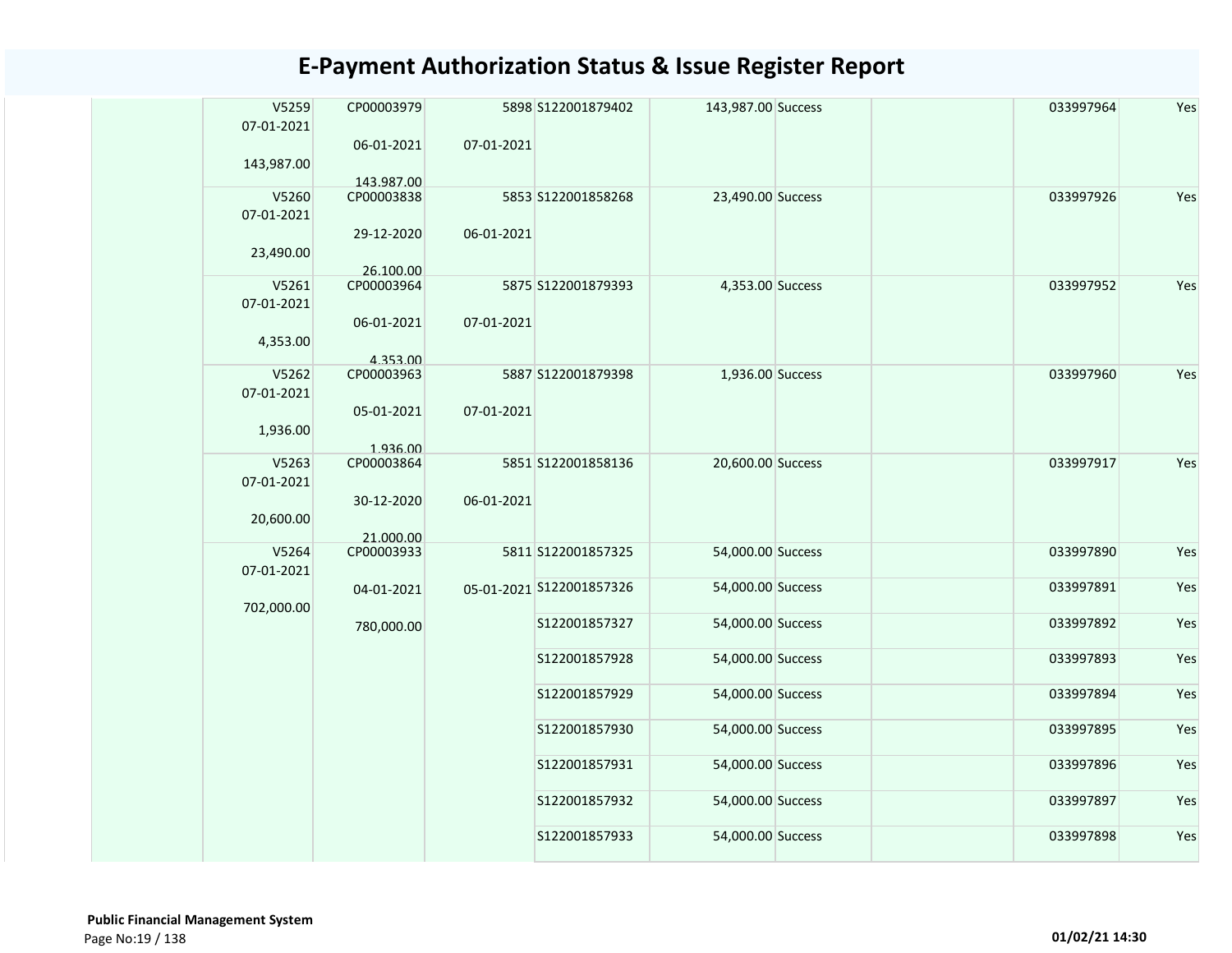|                     |            |            | S122001857934            | 54,000.00 Success  |  | 033997899 | Yes |
|---------------------|------------|------------|--------------------------|--------------------|--|-----------|-----|
|                     |            |            | S122001857935            | 54,000.00 Success  |  | 033997900 | Yes |
|                     |            |            | S122001857936            | 54,000.00 Success  |  | 033997901 | Yes |
|                     |            |            | S122001857937            | 54,000.00 Success  |  | 033997902 | Yes |
| V5266<br>07-01-2021 | CP00003932 |            | 5809 S122001857299       | 18,900.00 Success  |  | 033997879 | Yes |
| 424,543.00          | 04-01-2021 |            | 05-01-2021 S122001857300 | 36,000.00 Success  |  | 033997882 | Yes |
|                     | 471,714.00 |            | S122001857301            | 153,643.00 Success |  | 033997883 | Yes |
|                     |            |            | S122001857302            | 63,000.00 Success  |  | 033997884 | Yes |
|                     |            |            | S122001857303            | 27,000.00 Success  |  | 033997886 | Yes |
|                     |            |            | S122001857304            | 36,000.00 Success  |  | 033997887 | Yes |
|                     |            |            | S122001857305            | 90,000.00 Success  |  | 033997888 | Yes |
| V5267<br>07-01-2021 | CP00003943 |            | 5932 S122001879410       | 36,000.00 Success  |  | 033997973 | Yes |
| 142,839.00          | 05-01-2021 |            | 07-01-2021 S122001879411 | 36,000.00 Success  |  | 033997974 | Yes |
|                     | 158,710.00 |            | S122001879412            | 36,000.00 Success  |  | 033997975 | Yes |
|                     |            |            | S122001879413            | 34,839.00 Success  |  | 033997976 | Yes |
| V5268<br>07-01-2021 | CP00003977 |            | 5900 S122001858232       | 11,180.00 Success  |  | 033997921 | Yes |
| 11,180.00           | 06-01-2021 | 07-01-2021 |                          |                    |  |           |     |
| V5269<br>07-01-2021 | CP00003978 | 11.180.00  | 5899 S122001858096       | 12,926.00 Success  |  | 033997915 | Yes |
| 12,926.00           | 06-01-2021 | 07-01-2021 |                          |                    |  |           |     |
|                     | 12.926.00  |            |                          |                    |  |           |     |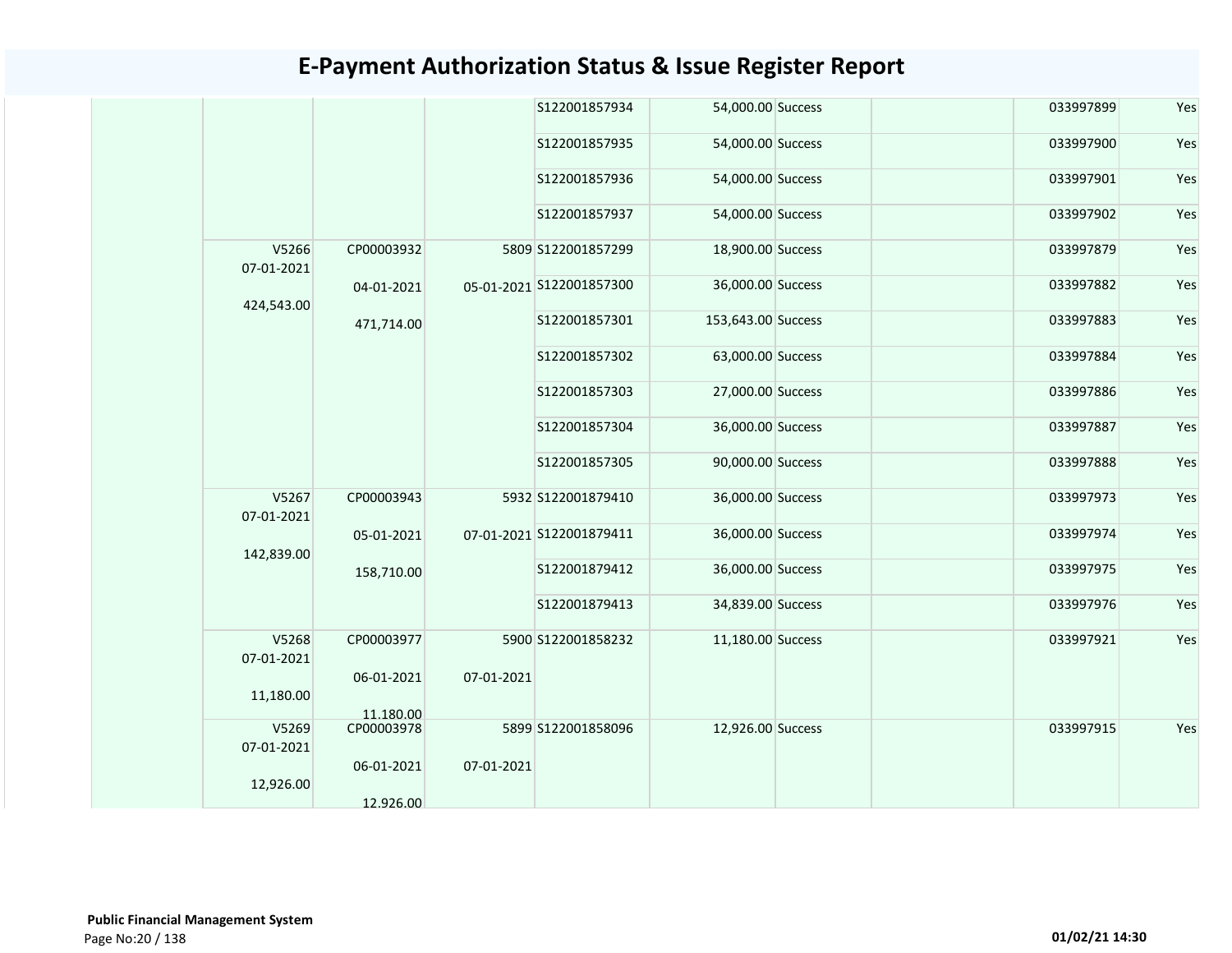| V5270<br>07-01-2021 | CP00003967             |            | 5876 S122001858186  | 4,390.00 Success   | 033997919 | Yes |
|---------------------|------------------------|------------|---------------------|--------------------|-----------|-----|
|                     | 06-01-2021             | 07-01-2021 |                     |                    |           |     |
| 4,390.00            |                        |            |                     |                    |           |     |
|                     | 4.390.00               |            |                     |                    |           |     |
| V5271               | CP00003972             |            | 5873 S122001879403  | 5,585.00 Success   | 033997966 | Yes |
| 07-01-2021          |                        |            |                     |                    |           |     |
| 5,585.00            | 06-01-2021             | 07-01-2021 |                     |                    |           |     |
| V5272               | 5.585.00<br>CP00003959 |            | 5825 \$122001857210 | 719,643.00 Success | 033997863 | Yes |
| 07-01-2021          |                        |            |                     |                    |           |     |
|                     | 05-01-2021             | 05-01-2021 |                     |                    |           |     |
| 719,643.00          |                        |            |                     |                    |           |     |
|                     | 719.643.00             |            |                     |                    |           |     |
| V5273               | CP00003971             |            | 5872 S122001879414  | 2,204.00 Success   | 033997980 | Yes |
| 07-01-2021          |                        |            |                     |                    |           |     |
|                     | 06-01-2021             | 07-01-2021 |                     |                    |           |     |
| 2,204.00            |                        |            |                     |                    |           |     |
|                     | 2.204.00               |            |                     |                    |           |     |
| V5274               | CP00003970             |            | 5871 S122001879406  | 55,940.00 Success  | 033997968 | Yes |
| 07-01-2021          |                        |            |                     |                    |           |     |
|                     | 06-01-2021             | 07-01-2021 |                     |                    |           |     |
| 55,940.00           |                        |            |                     |                    |           |     |
|                     | 55.940.00              |            |                     |                    |           |     |
| V5275               | CP00003968             |            | 5878 S122001858083  | 8,295.00 Success   | 033997913 | Yes |
| 07-01-2021          |                        |            |                     |                    |           |     |
|                     | 06-01-2021             | 07-01-2021 |                     |                    |           |     |
| 8,295.00            |                        |            |                     |                    |           |     |
|                     | 8.295.00               |            |                     |                    |           |     |
| V5276               | CP00003960             |            | 5836 S122001858003  | 869,358.00 Success | 033997908 | Yes |
| 07-01-2021          |                        |            |                     |                    |           |     |
|                     | 05-01-2021             | 06-01-2021 |                     |                    |           |     |
| 869,358.00          |                        |            |                     |                    |           |     |
|                     | 887.100.00             |            |                     |                    |           |     |
|                     | V5278 CP00003936(511   |            | 5835 \$122001856562 | 20,482.00 Success  | 033997728 | Yes |
| 07-01-2021          | 687721935117-          |            |                     |                    |           |     |
|                     | 1B1)                   | 05-01-2021 |                     |                    |           |     |
| 20,482.00           |                        |            |                     |                    |           |     |
|                     | 05-01-2021             |            |                     |                    |           |     |
|                     |                        |            |                     |                    |           |     |
|                     | 20 ann nn              |            |                     |                    |           |     |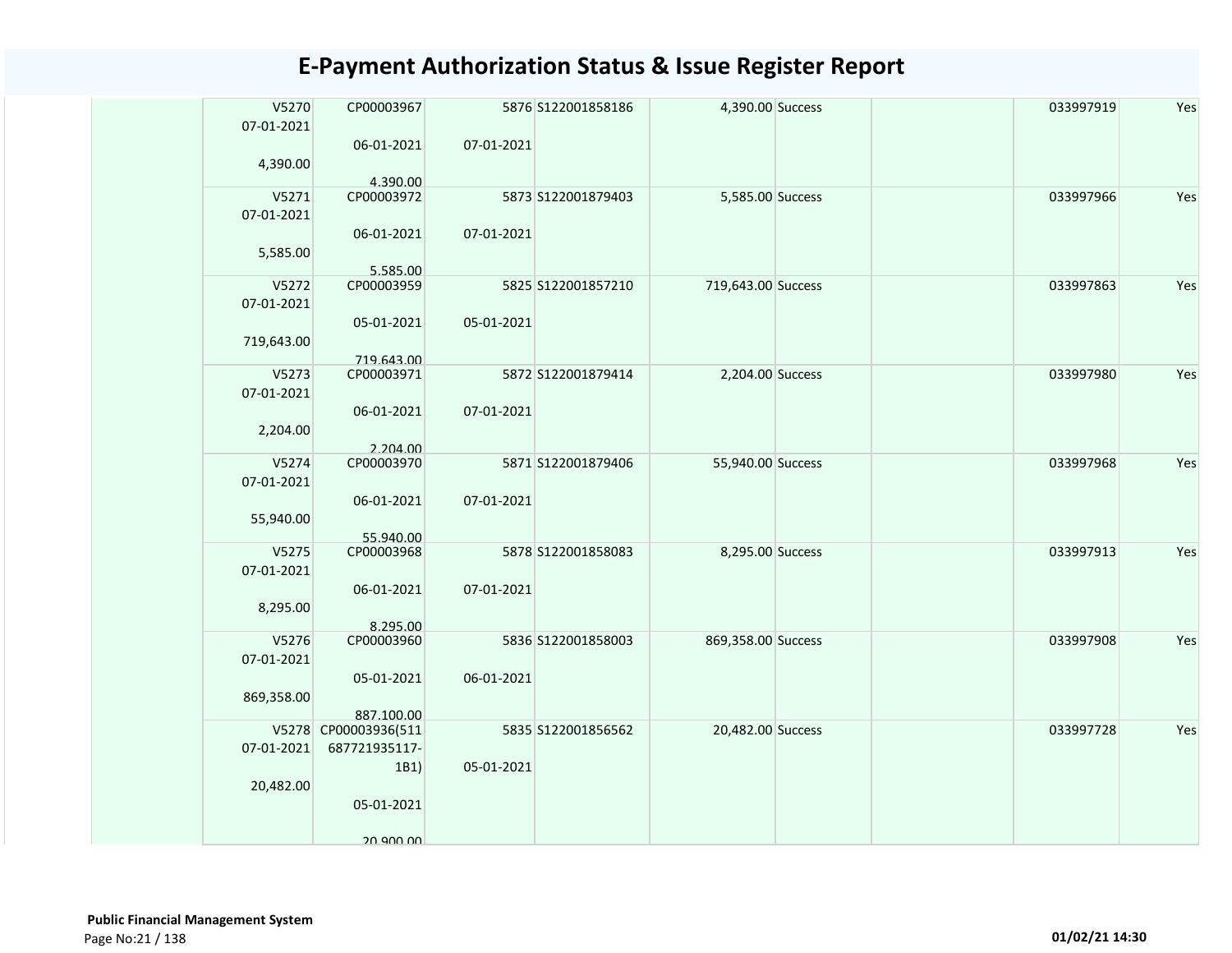| 07-01-2021<br>22,844.00          | V5279 CP00003937(511<br>687743926022-<br>1B1)<br>05-01-2021<br>23 310 00 | 05-01-2021 | 5831 S122001856586 | 22,844.00 Success |  | 033997730 | Yes |
|----------------------------------|--------------------------------------------------------------------------|------------|--------------------|-------------------|--|-----------|-----|
| V5280<br>07-01-2021<br>32,788.00 | CP00003966<br>06-01-2021<br>32.788.00                                    | 07-01-2021 | 5877 S122001858296 | 32,788.00 Success |  | 033997928 | Yes |
| 07-01-2021<br>38,772.00          | V5281 CP00003948(511<br>687799758616-<br>1B1)<br>05-01-2021<br>39 440 00 | 06-01-2021 | 5838 S122001856649 | 38,772.00 Success |  | 033997809 | Yes |
| 07-01-2021<br>24,316.00          | V5282 CP00003949(511<br>687757074966-<br>1B1)<br>05-01-2021<br>24 735 00 | 06-01-2021 | 5839 S122001856613 | 24,316.00 Success |  | 033997744 | Yes |
| 07-01-2021<br>62,228.00          | V5283 CP00003992(511<br>687737313808-<br>1B1)<br>06-01-2021<br>63 359 00 | 07-01-2021 | 5922 S122001856676 | 62,228.00 Success |  | 033997816 | Yes |
| 07-01-2021<br>13,762.00          | V5284 CP00004002(511<br>687756171867-<br>1B1)<br>07-01-2021<br>13 999 NO | 07-01-2021 | 5928 S122001856623 | 13,762.00 Success |  | 033997763 | Yes |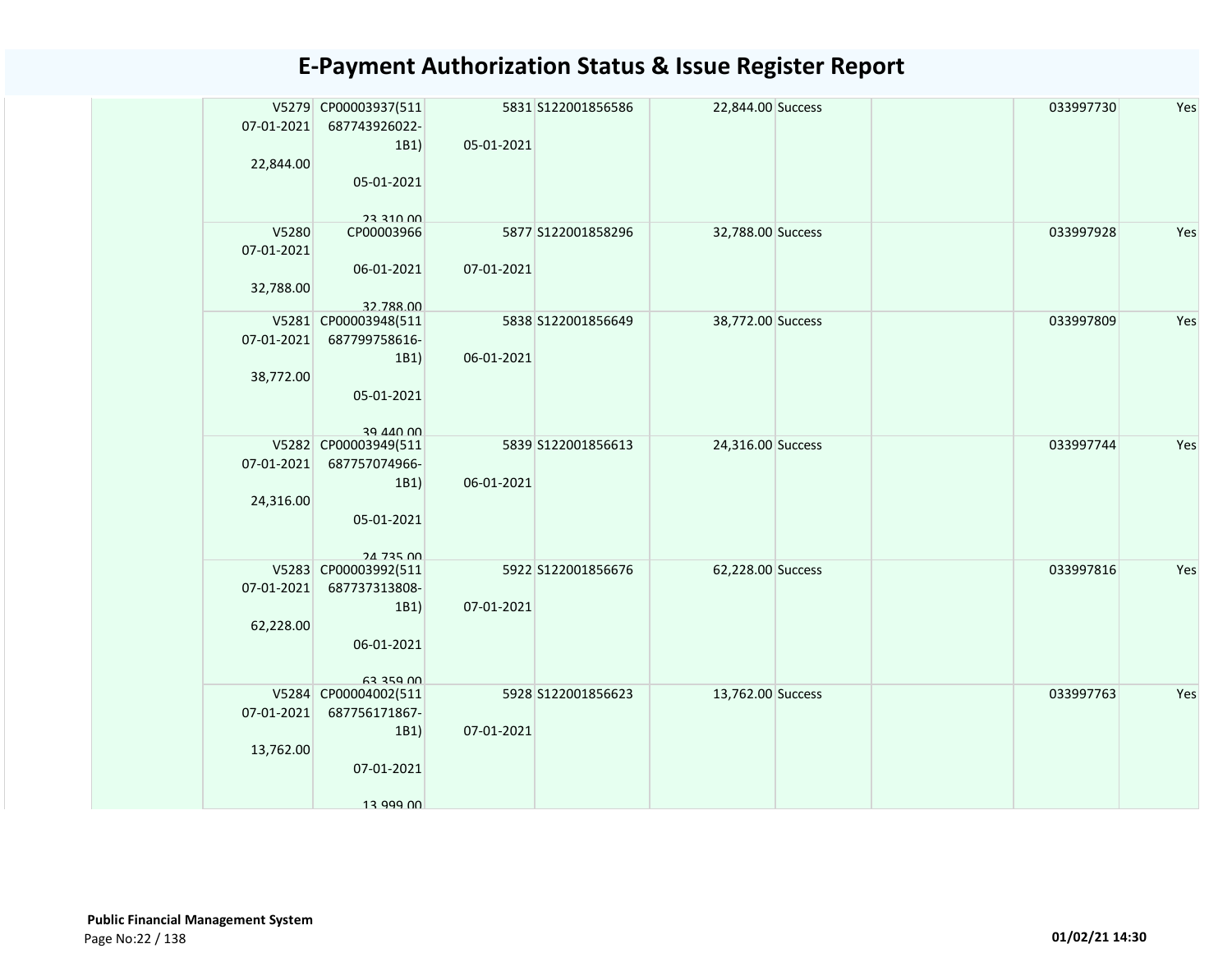|                             | 07-01-2021<br>23,594.00          | V5285 CP00004004(511<br>687744785911-<br>1B1)<br>07-01-2021<br>24 000 00 | 07-01-2021 | 5927 S122001856644 | 23,594.00 Success | 033997786 | Yes |
|-----------------------------|----------------------------------|--------------------------------------------------------------------------|------------|--------------------|-------------------|-----------|-----|
| 225428 [Section<br>Officer] | 07-01-2021<br>48,760.00          | V5234 CP00000358(511<br>687716610822-<br>1B1)<br>05-01-2021<br>48 760 00 | 07-01-2021 | 5883 S122001856254 | 48,760.00 Success | 033997707 | Yes |
|                             | V5239<br>07-01-2021<br>12,598.00 | CP00000355<br>05-01-2021<br>12.598.00                                    | 07-01-2021 | 5880 S122001857018 | 12,598.00 Success | 033997853 | Yes |
|                             | V5240<br>07-01-2021<br>40,000.00 | CP00000357<br>05-01-2021<br>40.000.00                                    | 07-01-2021 | 5882 S122001857106 | 40,000.00 Success | 033997859 | Yes |
|                             | V5241<br>07-01-2021<br>9,872.00  | CP00000356<br>05-01-2021<br>9.872.00                                     | 07-01-2021 | 5881 S122001857009 | 9,872.00 Success  | 033997848 | Yes |
|                             | V5244<br>07-01-2021<br>9,447.00  | CP00000359<br>05-01-2021<br>9.447.00                                     | 07-01-2021 | 5879 S122001856977 | 9,447.00 Success  | 033997844 | Yes |
|                             | V5265<br>07-01-2021<br>24,000.00 | CP00000352<br>04-01-2021<br>24.000.00                                    | 07-01-2021 | 5894 S122001879407 | 24,000.00 Success | 033997970 | Yes |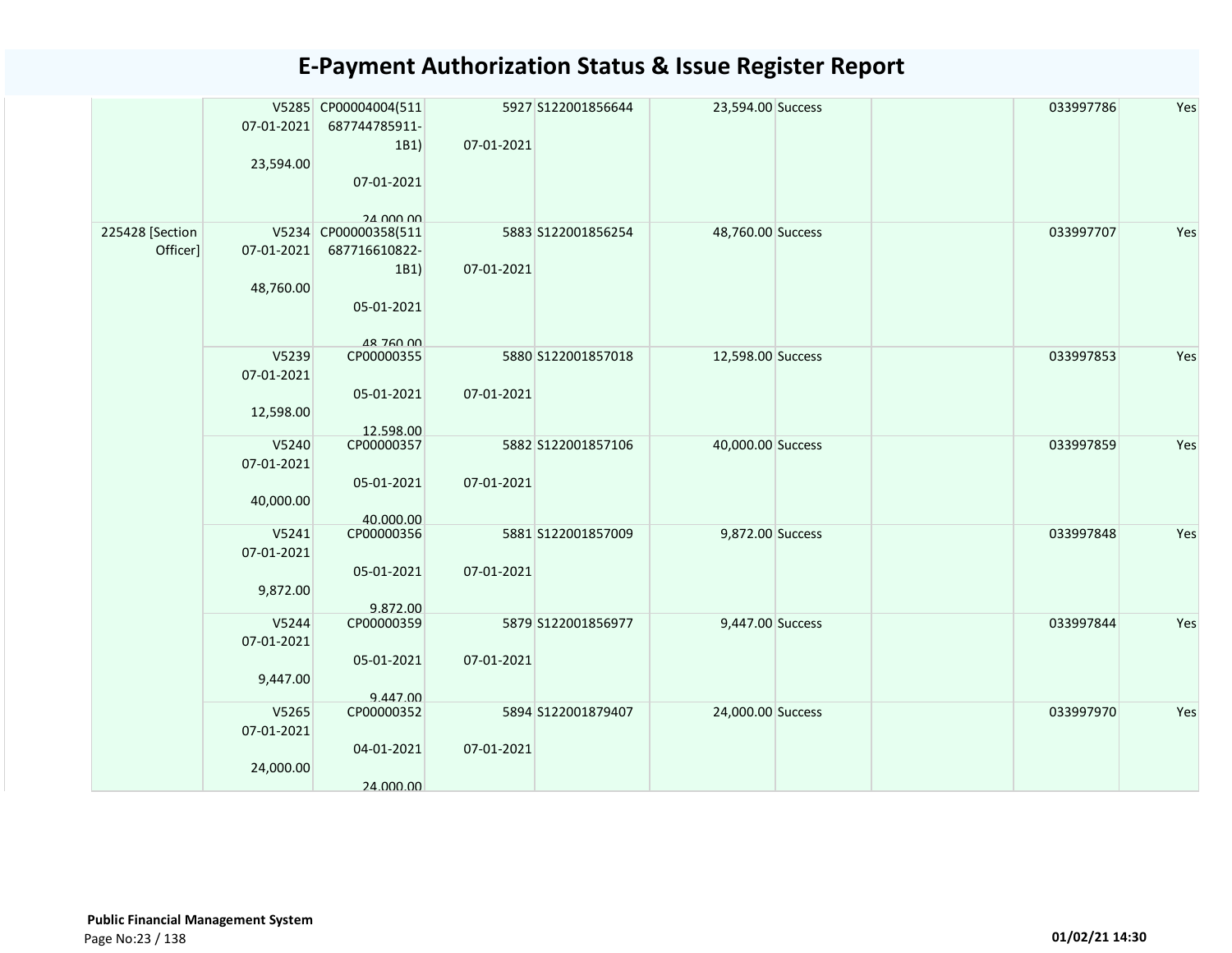| 225438 [Asstt     | V5202      | CP00000365           |            | 5824 S122001815021 | 20,000.00 Success | 023006453 | Yes |
|-------------------|------------|----------------------|------------|--------------------|-------------------|-----------|-----|
| Accounts Officer] | 07-01-2021 |                      |            |                    |                   |           |     |
|                   |            | 04-01-2021           | 05-01-2021 |                    |                   |           |     |
|                   | 20,000.00  |                      |            |                    |                   |           |     |
|                   |            | 20.000.00            |            |                    |                   |           |     |
|                   | V5203      | CP00000366           |            | 5822 S122001815023 | 24,000.00 Success | 023006499 | Yes |
|                   | 07-01-2021 |                      |            |                    |                   |           |     |
|                   |            | 04-01-2021           | 05-01-2021 |                    |                   |           |     |
|                   | 24,000.00  |                      |            |                    |                   |           |     |
|                   |            | 24.000.00            |            |                    |                   |           |     |
|                   | V5204      | CP00000370           |            | 5864 S122001815019 | 15,642.00 Success | 023006385 | Yes |
|                   | 07-01-2021 |                      |            |                    |                   |           |     |
|                   |            | 06-01-2021           | 06-01-2021 |                    |                   |           |     |
|                   | 15,642.00  |                      |            |                    |                   |           |     |
|                   |            | 15.642.00            |            |                    |                   |           |     |
|                   |            | V5214 CP00000367(511 |            | 5823 S122001814996 | 8,000.00 Success  | 023040701 | Yes |
|                   | 07-01-2021 | 687758676553-        |            |                    |                   |           |     |
|                   |            | 1B1)                 | 05-01-2021 |                    |                   |           |     |
|                   | 8,000.00   |                      |            |                    |                   |           |     |
|                   |            | 05-01-2021           |            |                    |                   |           |     |
|                   |            |                      |            |                    |                   |           |     |
|                   |            | $R$ $000$ $00$       |            |                    |                   |           |     |
|                   |            | V5215 CP00000368(511 |            | 5821 S122001814997 | 21,400.00 Success | 023040775 | Yes |
|                   | 07-01-2021 | 687732967727-        |            |                    |                   |           |     |
|                   |            | 1B1)                 | 05-01-2021 |                    |                   |           |     |
|                   | 21,400.00  |                      |            |                    |                   |           |     |
|                   |            | 05-01-2021           |            |                    |                   |           |     |
|                   |            |                      |            |                    |                   |           |     |
|                   |            | 21 400 00            |            |                    |                   |           |     |
|                   | V5242      | CP00000369           |            | 5855 S122001879417 | 2,312.00 Success  | 033998000 | Yes |
|                   | 07-01-2021 |                      |            |                    |                   |           |     |
|                   |            | 05-01-2021           | 06-01-2021 |                    |                   |           |     |
|                   | 2,312.00   |                      |            |                    |                   |           |     |
|                   |            | 2.312.00             |            |                    |                   |           |     |
|                   | V5247      | CP00000372           |            | 5909 S122001879422 | 27,656.00 Success | 034000082 | Yes |
|                   | 07-01-2021 |                      |            |                    |                   |           |     |
|                   |            | 06-01-2021           | 07-01-2021 |                    |                   |           |     |
|                   | 27,656.00  |                      |            |                    |                   |           |     |
|                   |            | 27.656.00            |            |                    |                   |           |     |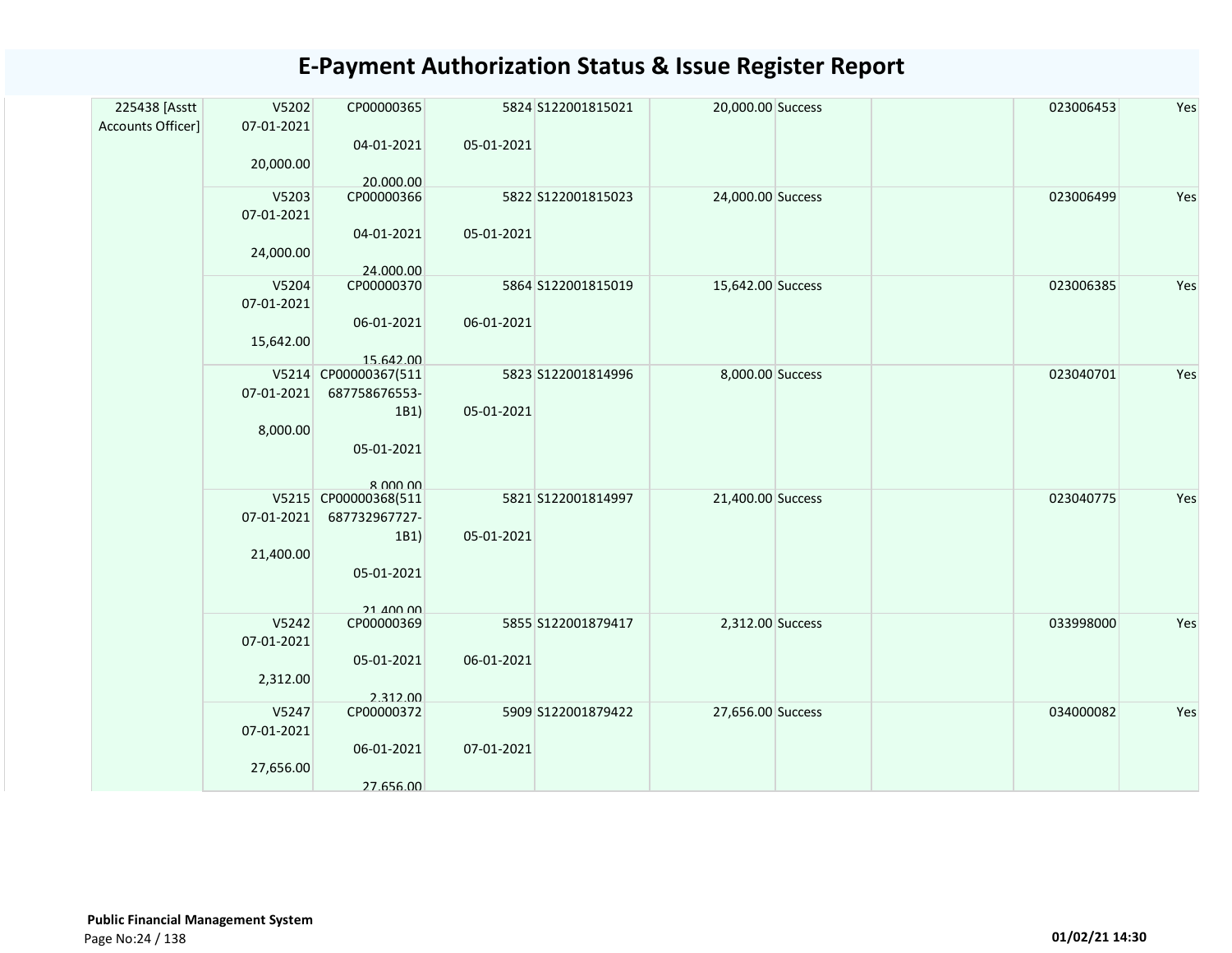|   |                                    | V5249<br>07-01-2021 | CP00000371              |            | 5910 S122001879426 | 3,075.00 Success     |                | 034000127 | Yes |
|---|------------------------------------|---------------------|-------------------------|------------|--------------------|----------------------|----------------|-----------|-----|
|   |                                    |                     | 06-01-2021              | 07-01-2021 |                    |                      |                |           |     |
|   |                                    | 3,075.00            |                         |            |                    |                      |                |           |     |
|   |                                    | V5254               | 3.075.00<br>CP00000378  |            | 5931 S122001879425 | 11,290.00 Success    |                | 034000102 | Yes |
|   |                                    | 07-01-2021          |                         |            |                    |                      |                |           |     |
|   |                                    |                     | 06-01-2021              | 07-01-2021 |                    |                      |                |           |     |
|   |                                    | 11,290.00           |                         |            |                    |                      |                |           |     |
|   |                                    | V5255               | 11.290.00<br>CP00000377 |            | 5893 S122001879428 |                      | 800.00 Success | 034000148 | Yes |
|   |                                    | 07-01-2021          |                         |            |                    |                      |                |           |     |
|   |                                    |                     | 06-01-2021              | 07-01-2021 |                    |                      |                |           |     |
|   |                                    | 800.00              |                         |            |                    |                      |                |           |     |
|   |                                    |                     | 800.00                  |            |                    |                      |                |           |     |
| 6 | <b>Issue Date: 08-01-2021</b>      |                     |                         |            |                    | 17,649,834.00        |                |           |     |
|   | 200880 [Asstt<br>Accounts Officer] | V5288<br>08-01-2021 | CP00000150              |            | 5929 S122001856731 | 2,636,771.00 Success |                | 046508178 | Yes |
|   |                                    |                     | 07-01-2021              | 07-01-2021 |                    |                      |                |           |     |
|   |                                    | 2,636,771.00        |                         |            |                    |                      |                |           |     |
|   |                                    |                     | 2.636.771.00            |            |                    |                      |                |           |     |
|   |                                    | V5295               | CP00000151              |            | 5956 S122001924307 | 12,600.00 Success    |                | 047951257 | Yes |
|   |                                    | 08-01-2021          |                         |            |                    |                      |                |           |     |
|   |                                    | 12,600.00           | 08-01-2021              | 08-01-2021 |                    |                      |                |           |     |
|   |                                    |                     | 12.600.00               |            |                    |                      |                |           |     |
|   |                                    | V5296               | CP00000153              |            | 5960 S122001931628 | 9,600.00 Success     |                | 048431607 | Yes |
|   |                                    | 08-01-2021          |                         |            |                    |                      |                |           |     |
|   |                                    |                     | 08-01-2021              | 08-01-2021 |                    |                      |                |           |     |
|   |                                    | 9,600.00            | 9.600.00                |            |                    |                      |                |           |     |
|   |                                    | V5318               | CP00000152              |            | 5961 S122001937657 | 319,696.00 Success   |                | 066711003 | Yes |
|   |                                    | 08-01-2021          |                         |            |                    |                      |                |           |     |
|   |                                    |                     | 08-01-2021              | 08-01-2021 |                    |                      |                |           |     |
|   |                                    | 319,696.00          | 319.696.00              |            |                    |                      |                |           |     |
|   | 206886 [Asst                       | V5312               | CP00000109              |            | 5937 S122001937164 | 8,581.00 Success     |                | 049077006 | Yes |
|   | Administrative                     | 08-01-2021          |                         |            |                    |                      |                |           |     |
|   | Officer Copyright                  |                     | 07-01-2021              | 08-01-2021 |                    |                      |                |           |     |
|   | Office New Delhi]                  | 8,581.00            |                         |            |                    |                      |                |           |     |
|   |                                    | V5315               | 8.581.00<br>CP00000110  |            | 5940 S122001938418 | 39,193.00 Success    |                | 066711046 | Yes |
|   |                                    | 08-01-2021          |                         |            |                    |                      |                |           |     |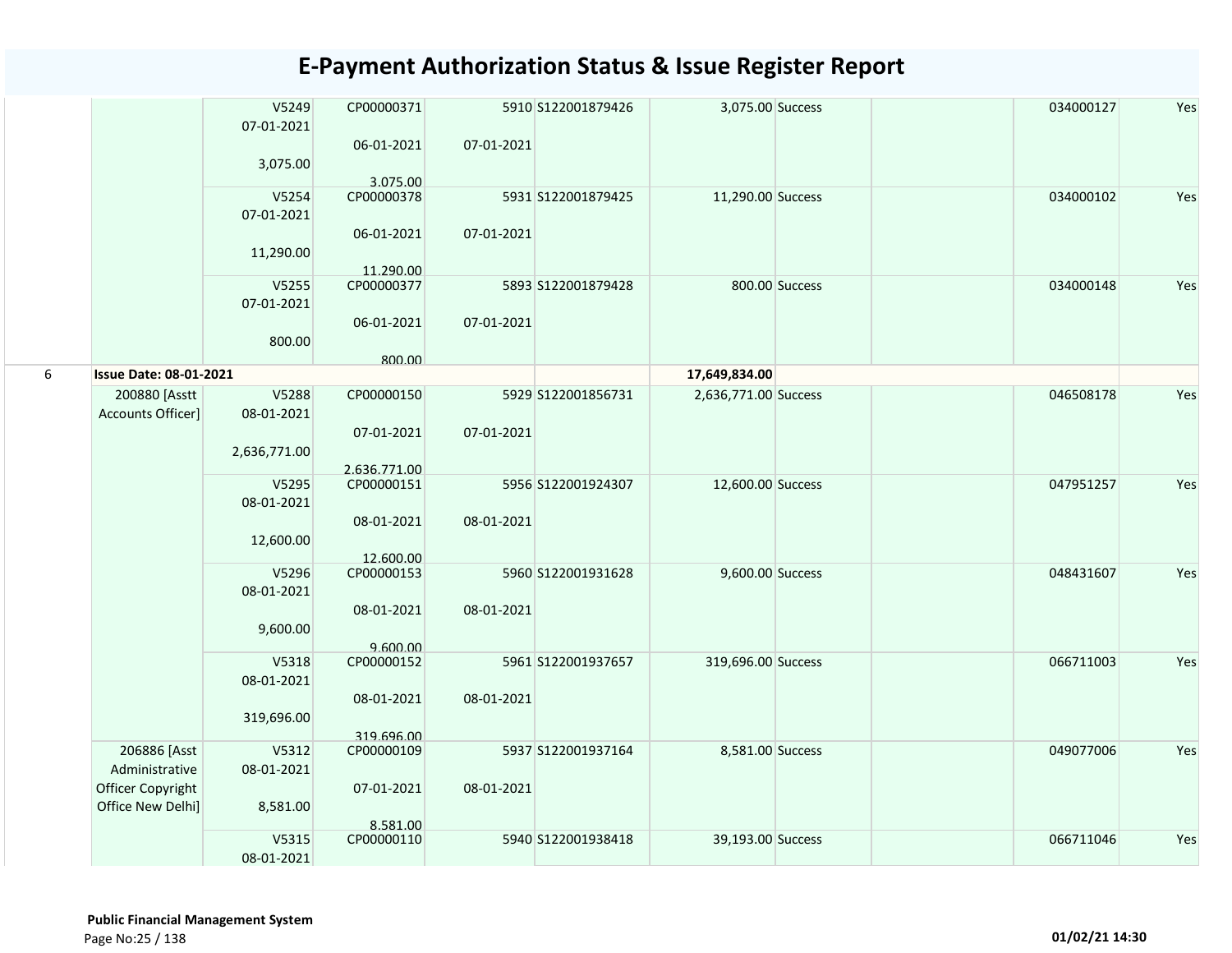| 529,766.00<br>S122001938420<br>40,500.00 Success<br>066711053<br>588,629.00<br>S122001938421<br>40,500.00 Success<br>066711056<br>S122001938422<br>32,661.00 Success<br>066711061<br>S122001938423<br>40,500.00 Success<br>066711065<br>40,500.00 Success<br>066711067<br>S122001938424<br>S122001938425<br>33,968.00 Success<br>066711073<br>S122001938426<br>35,275.00 Success<br>066711076<br>S122001938427<br>37,234.00 Success<br>066711079<br>S122001938428<br>31,355.00 Success<br>066711082<br>S122001938429<br>066711085<br>39,193.00 Success<br>37,887.00 Success<br>066711090<br>S122001938430<br>S122001938431<br>40,500.00 Success<br>066711094<br>V5328 CP00000111(511<br>5941 S122001946877<br>24,925.00 Success<br>049305274<br>08-01-2021<br>687754087561-<br>08-01-2021<br>1B1)<br>24,925.00<br>07-01-2021 | Yes |
|------------------------------------------------------------------------------------------------------------------------------------------------------------------------------------------------------------------------------------------------------------------------------------------------------------------------------------------------------------------------------------------------------------------------------------------------------------------------------------------------------------------------------------------------------------------------------------------------------------------------------------------------------------------------------------------------------------------------------------------------------------------------------------------------------------------------------|-----|
|                                                                                                                                                                                                                                                                                                                                                                                                                                                                                                                                                                                                                                                                                                                                                                                                                              | Yes |
|                                                                                                                                                                                                                                                                                                                                                                                                                                                                                                                                                                                                                                                                                                                                                                                                                              | Yes |
|                                                                                                                                                                                                                                                                                                                                                                                                                                                                                                                                                                                                                                                                                                                                                                                                                              | Yes |
|                                                                                                                                                                                                                                                                                                                                                                                                                                                                                                                                                                                                                                                                                                                                                                                                                              | Yes |
|                                                                                                                                                                                                                                                                                                                                                                                                                                                                                                                                                                                                                                                                                                                                                                                                                              | Yes |
|                                                                                                                                                                                                                                                                                                                                                                                                                                                                                                                                                                                                                                                                                                                                                                                                                              | Yes |
|                                                                                                                                                                                                                                                                                                                                                                                                                                                                                                                                                                                                                                                                                                                                                                                                                              | Yes |
|                                                                                                                                                                                                                                                                                                                                                                                                                                                                                                                                                                                                                                                                                                                                                                                                                              | Yes |
|                                                                                                                                                                                                                                                                                                                                                                                                                                                                                                                                                                                                                                                                                                                                                                                                                              | Yes |
|                                                                                                                                                                                                                                                                                                                                                                                                                                                                                                                                                                                                                                                                                                                                                                                                                              | Yes |
|                                                                                                                                                                                                                                                                                                                                                                                                                                                                                                                                                                                                                                                                                                                                                                                                                              | Yes |
|                                                                                                                                                                                                                                                                                                                                                                                                                                                                                                                                                                                                                                                                                                                                                                                                                              | Yes |
|                                                                                                                                                                                                                                                                                                                                                                                                                                                                                                                                                                                                                                                                                                                                                                                                                              | Yes |
| 24 925 00                                                                                                                                                                                                                                                                                                                                                                                                                                                                                                                                                                                                                                                                                                                                                                                                                    |     |
| V5329<br>5952 S122001946900<br>62,135.00 Success<br>049311240<br>CP00000113<br>08-01-2021                                                                                                                                                                                                                                                                                                                                                                                                                                                                                                                                                                                                                                                                                                                                    | Yes |
| 08-01-2021<br>08-01-2021<br>62,135.00<br>64.315.00                                                                                                                                                                                                                                                                                                                                                                                                                                                                                                                                                                                                                                                                                                                                                                           |     |
| V5330<br>CP00000112<br>5942 S122001944985<br>72,398.00 Success<br>066711832<br>08-01-2021                                                                                                                                                                                                                                                                                                                                                                                                                                                                                                                                                                                                                                                                                                                                    | Yes |
| 08-01-2021<br>08-01-2021<br>72,398.00<br>72.398.00                                                                                                                                                                                                                                                                                                                                                                                                                                                                                                                                                                                                                                                                                                                                                                           |     |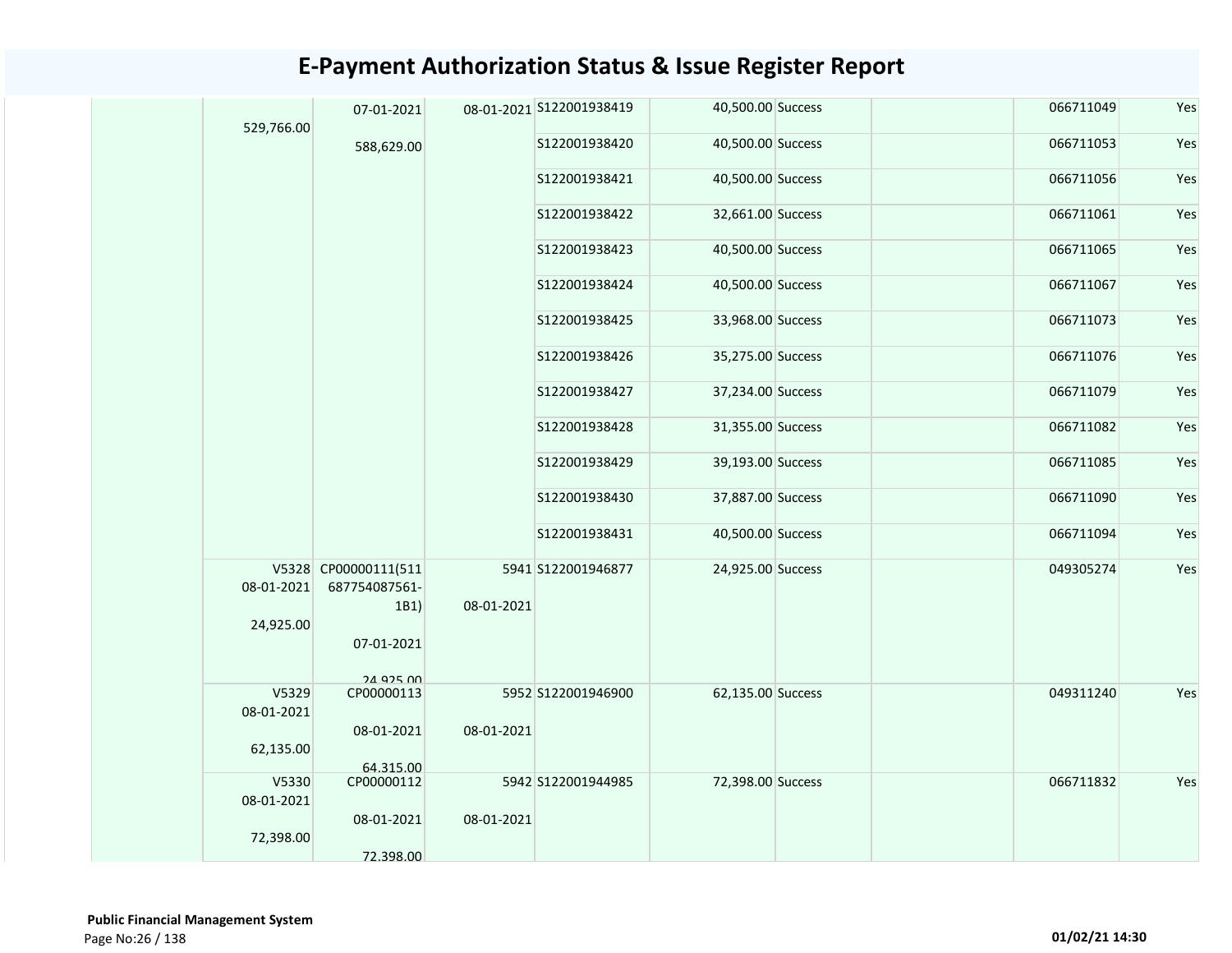|                                                                                          | 08-01-2021<br>24,700.00          | V5331 CP00000114(511<br>687784473615-<br>1B1)<br>08-01-2021<br>24 700 00 | 08-01-2021 | 5943 S122001946827                             | 24,700.00 Success                      |                | 049305107              | Yes        |
|------------------------------------------------------------------------------------------|----------------------------------|--------------------------------------------------------------------------|------------|------------------------------------------------|----------------------------------------|----------------|------------------------|------------|
| 206942 [Under<br>Secretary<br>Department of<br><b>Industrial Policy</b><br>and Promotion | V5290<br>08-01-2021<br>132.00    | CP00000092<br>23-12-2020<br>132.00                                       | 06-01-2021 | 5856 S122001924667                             |                                        | 132.00 Success | 047951439              | Yes        |
| Ministry of<br>Commerce and<br><b>Industry New</b><br>Delhi]                             | V5306<br>08-01-2021<br>44,914.00 | CP00000093<br>29-12-2020<br>45.688.00                                    | 06-01-2021 | 5857 S122001936459                             | 44,914.00 Success                      |                | 049074909              | Yes        |
| 225427 [Under<br>Secretary]                                                              | 08-01-2021<br>8,000,000.00       | V5286 CP00003984(GPF<br>$_2$ 202101175)<br>06-01-2021<br>8 000 000 00    | 07-01-2021 | 5919 S122001879432                             | 8,000,000.00 Success                   |                | 044086651              | Yes        |
|                                                                                          | 08-01-2021<br>1,500,000.00       | V5287 CP00003988(GPF<br>$_202101177)$<br>06-01-2021<br>1.500.000.00      | 07-01-2021 | 5918 S122001879434                             | 1,500,000.00 Success                   |                | 044086989              | Yes        |
|                                                                                          | V5289<br>08-01-2021<br>2,700.00  | CP00003660<br>16-12-2020<br>2.950.00                                     | 07-01-2021 | 5892 S122000207690                             | 2,700.00 Success                       |                | 047960397              | Yes        |
|                                                                                          | V5291<br>08-01-2021<br>22,196.00 | CP00003973<br>06-01-2021<br>22.196.00                                    | 07-01-2021 | 5905 S122001924853                             | 22,196.00 Success                      |                | 047951720              | Yes        |
|                                                                                          | V5297<br>08-01-2021              | CP00003931<br>04-01-2021                                                 |            | 5955 S122001942910<br>08-01-2021 S122001942911 | 54,000.00 Success<br>54,000.00 Success |                | 066711358<br>066711362 | Yes<br>Yes |
|                                                                                          | 810,000.00                       |                                                                          |            |                                                |                                        |                |                        |            |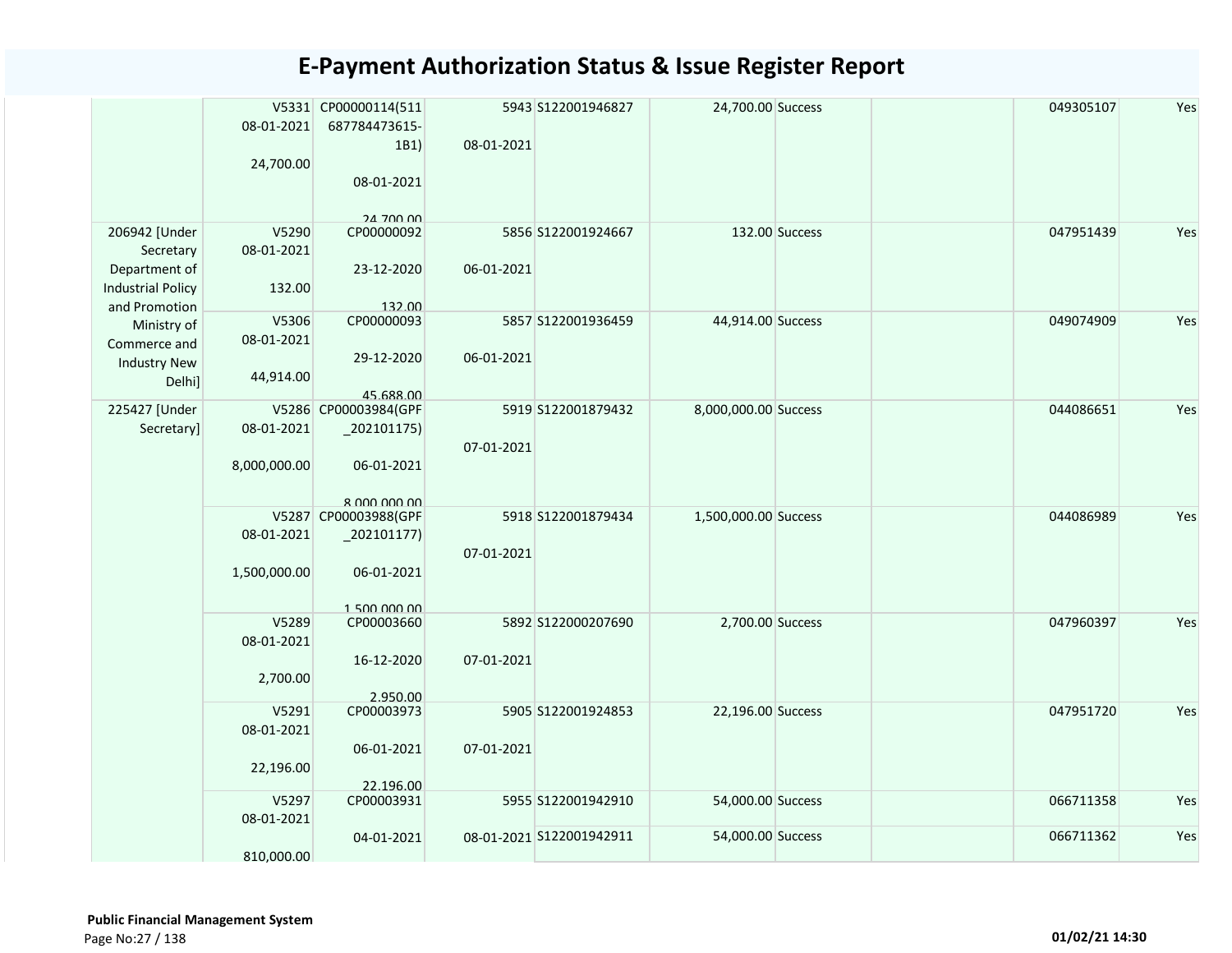|                     | 900,000.00                          |            | S122001942912      | 54,000.00 Success | 066711365 | Yes |
|---------------------|-------------------------------------|------------|--------------------|-------------------|-----------|-----|
|                     |                                     |            | S122001942913      | 54,000.00 Success | 066711368 | Yes |
|                     |                                     |            | \$122001942914     | 54,000.00 Success | 066711371 | Yes |
|                     |                                     |            | S122001942915      | 54,000.00 Success | 066711374 | Yes |
|                     |                                     |            | S122001942916      | 54,000.00 Success | 066711377 | Yes |
|                     |                                     |            | S122001942917      | 54,000.00 Success | 066711381 | Yes |
|                     |                                     |            | S122001942918      | 54,000.00 Success | 066711384 | Yes |
|                     |                                     |            | S122001942919      | 54,000.00 Success | 066711388 | Yes |
|                     |                                     |            | S122001942920      | 54,000.00 Success | 066711391 | Yes |
|                     |                                     |            | S122001942921      | 54,000.00 Success | 066711394 | Yes |
|                     |                                     |            | S122001942922      | 54,000.00 Success | 066711397 | Yes |
|                     |                                     |            | S122001942923      | 54,000.00 Success | 066711400 | Yes |
|                     |                                     |            | S122001942924      | 54,000.00 Success | 066711403 | Yes |
| V5300<br>08-01-2021 | CP00004023<br>08-01-2021            | 08-01-2021 | 5951 S122001944944 | 1,762.00 Success  | 049077797 | Yes |
| 1,762.00            | 1.762.00                            |            |                    |                   |           |     |
|                     | V5301 CP00004005(ELE                |            | 5946 S122001944934 | 14,625.00 Success | 049055782 | Yes |
| 08-01-2021          | 2021010003)                         | 08-01-2021 |                    |                   |           |     |
| 14,625.00           | 07-01-2021                          |            |                    |                   |           |     |
|                     | 14 625 00                           |            |                    |                   |           |     |
| 08-01-2021          | V5302 CP00004006(ELE<br>2021010004) |            | 5945 S122001944904 | 13,650.00 Success | 066711789 | Yes |
|                     |                                     | 08-01-2021 |                    |                   |           |     |
| 13,650.00           | 07-01-2021                          |            |                    |                   |           |     |
|                     | 13 650 00                           |            |                    |                   |           |     |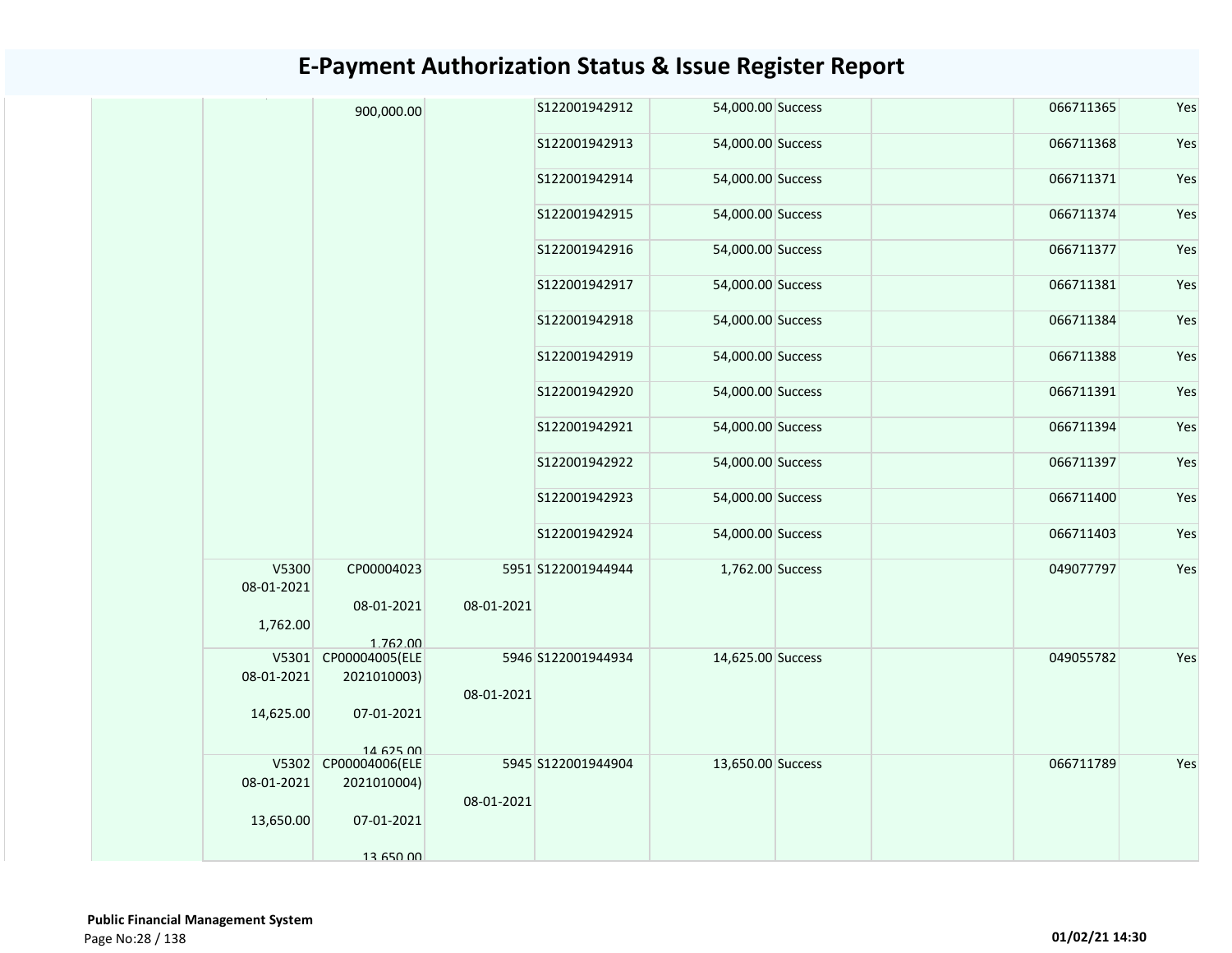| V5304               | CP00003980              |            | 5902 S122001939306 | 75,247.00 Success  |                | 049077528 | Yes |
|---------------------|-------------------------|------------|--------------------|--------------------|----------------|-----------|-----|
| 08-01-2021          |                         |            |                    |                    |                |           |     |
|                     | 06-01-2021              | 07-01-2021 |                    |                    |                |           |     |
| 75,247.00           |                         |            |                    |                    |                |           |     |
| V5305               | 75.247.00<br>CP00003974 |            | 5904 S122001939348 | 1,200.00 Success   |                | 049077627 | Yes |
| 08-01-2021          |                         |            |                    |                    |                |           |     |
|                     | 06-01-2021              | 07-01-2021 |                    |                    |                |           |     |
| 1,200.00            |                         |            |                    |                    |                |           |     |
|                     | 1.200.00                |            |                    |                    |                |           |     |
| V5307               | CP00003975              |            | 5903 S122001939356 | 1,506.00 Success   |                | 066711208 | Yes |
| 08-01-2021          | 06-01-2021              | 07-01-2021 |                    |                    |                |           |     |
| 1,506.00            |                         |            |                    |                    |                |           |     |
|                     | 1.506.00                |            |                    |                    |                |           |     |
| V5308               | CP00003976              |            | 5901 S122001939299 | 1,864.00 Success   |                | 066711172 | Yes |
| 08-01-2021          |                         |            |                    |                    |                |           |     |
|                     | 06-01-2021              | 07-01-2021 |                    |                    |                |           |     |
| 1,864.00            | 1.864.00                |            |                    |                    |                |           |     |
| V5309               | CP00003995              |            | 5924 S122001939235 | 1,620.00 Success   |                | 049077183 | Yes |
| 08-01-2021          |                         |            |                    |                    |                |           |     |
|                     | 07-01-2021              | 07-01-2021 |                    |                    |                |           |     |
| 1,620.00            |                         |            |                    |                    |                |           |     |
| V5310               | 1.620.00<br>CP00003996  |            | 5923 S122001936428 | 6,993.00 Success   |                | 049074818 | Yes |
| 08-01-2021          |                         |            |                    |                    |                |           |     |
|                     | 07-01-2021              | 07-01-2021 |                    |                    |                |           |     |
| 6,993.00            |                         |            |                    |                    |                |           |     |
|                     | 6.993.00                |            |                    |                    |                |           |     |
| V5311<br>08-01-2021 | CP00003994              |            | 5925 S122001936440 | 379,166.00 Success |                | 066710932 | Yes |
|                     | 07-01-2021              | 07-01-2021 |                    |                    |                |           |     |
| 379,166.00          |                         |            |                    |                    |                |           |     |
|                     | 379.166.00              |            |                    |                    |                |           |     |
| V5313               | CP00003998              |            | 5914 S122001939288 |                    | 456.00 Success | 049077434 | Yes |
| 08-01-2021          | 07-01-2021              | 07-01-2021 |                    |                    |                |           |     |
| 456.00              |                         |            |                    |                    |                |           |     |
|                     | 456.00                  |            |                    |                    |                |           |     |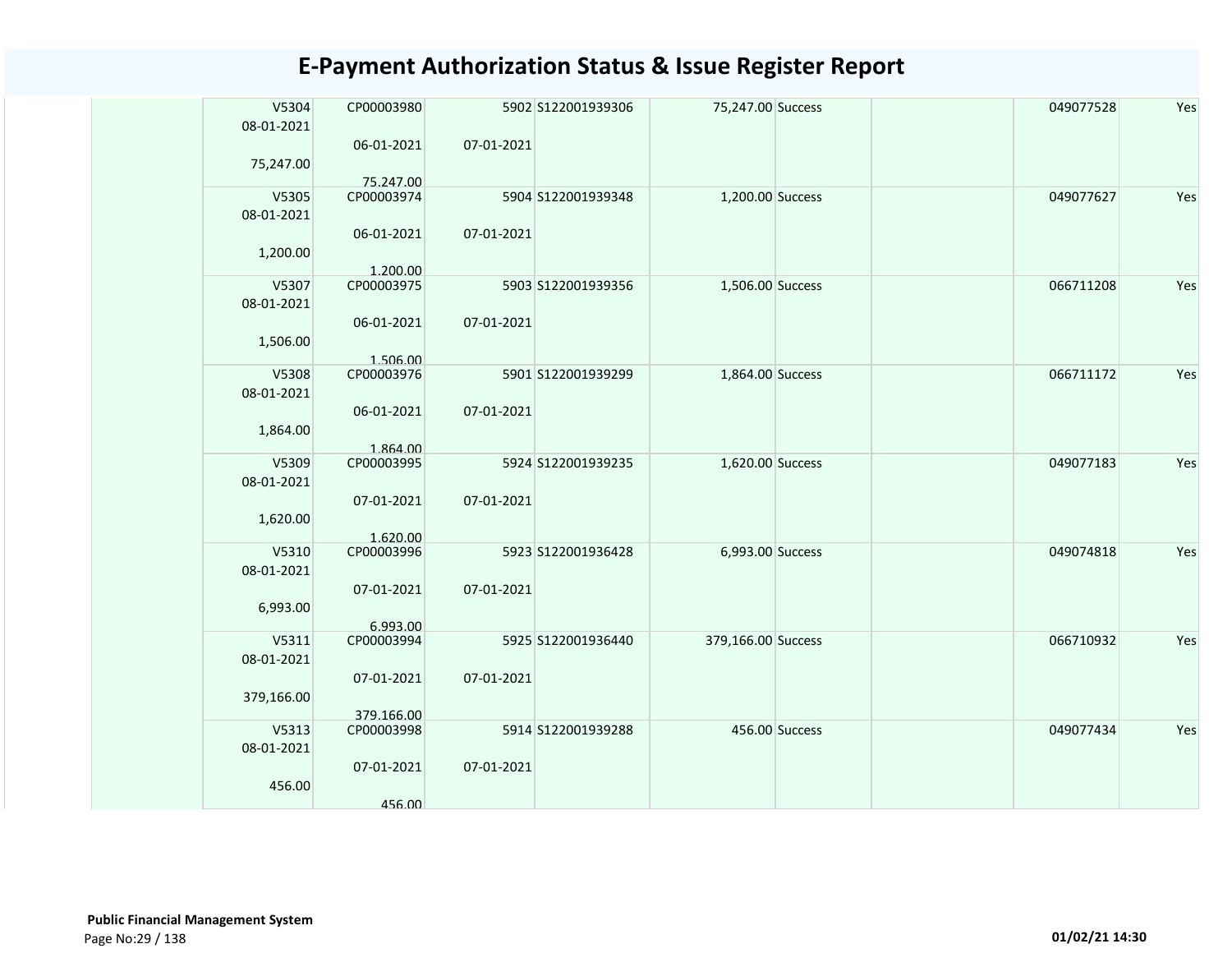|                 | V5314<br>08-01-2021 | CP00003999<br>07-01-2021                | 5915 S122001939278<br>07-01-2021 | 4,170.00 Success     |                | 066711139 | Yes |
|-----------------|---------------------|-----------------------------------------|----------------------------------|----------------------|----------------|-----------|-----|
|                 | 4,170.00            | 4.170.00                                |                                  |                      |                |           |     |
|                 | 08-01-2021          | V5316 CP00004034(GPF<br>$_2$ 202101179) | 5959 S122001937701               | 500,000.00 Success   |                | 049086009 | Yes |
|                 | 500,000.00          | 08-01-2021                              | 08-01-2021                       |                      |                |           |     |
|                 |                     | 500,000,00                              |                                  |                      |                |           |     |
|                 |                     | V5317 CP00004035(GPF                    | 5958 S122001938376               | 50,000.00 Success    |                | 049077091 | Yes |
|                 | 08-01-2021          | $_2$ 02101181)                          |                                  |                      |                |           |     |
|                 | 50,000.00           | 08-01-2021                              | 08-01-2021                       |                      |                |           |     |
|                 |                     | 50,000,00                               |                                  |                      |                |           |     |
|                 | V5319               | CP00003941                              | 5954 S122001943306               | 1,672,650.00 Success |                | 049131513 | Yes |
|                 | 08-01-2021          |                                         |                                  |                      |                |           |     |
|                 | 1,672,650.00        | 05-01-2021<br>1.858.500.00              | 08-01-2021                       |                      |                |           |     |
|                 | V5323               | CP00003914                              | 5944 S122001946964               | 3,410.00 Success     |                | 049311466 | Yes |
|                 | 08-01-2021          |                                         |                                  |                      |                |           |     |
|                 |                     | 01-01-2021                              | 08-01-2021                       |                      |                |           |     |
|                 | 3,410.00            |                                         |                                  |                      |                |           |     |
|                 |                     | 3.410.00                                |                                  |                      |                |           |     |
| 225428 [Section | V5320               | CP00000345                              | 5934 S122001946987               |                      | 859.00 Success | 049311539 | Yes |
| Officer]        | 08-01-2021          |                                         |                                  |                      |                |           |     |
|                 |                     | 30-12-2020                              | 08-01-2021                       |                      |                |           |     |
|                 | 859.00              |                                         |                                  |                      |                |           |     |
|                 |                     | 859.00                                  |                                  |                      |                |           |     |
|                 | V5321               | CP00000346                              | 5933 S122001946996               | 2,739.00 Success     |                | 066711931 | Yes |
|                 | 08-01-2021          |                                         |                                  |                      |                |           |     |
|                 |                     | 30-12-2020                              | 08-01-2021                       |                      |                |           |     |
|                 | 2,739.00            |                                         |                                  |                      |                |           |     |
|                 |                     | 2.739.00                                |                                  |                      |                |           |     |
|                 | V5322               | CP00000344                              | 5935 S122001946999               | 8,510.00 Success     |                | 066711965 | Yes |
|                 | 08-01-2021          |                                         |                                  |                      |                |           |     |
|                 |                     | 30-12-2020                              | 08-01-2021                       |                      |                |           |     |
|                 | 8,510.00            |                                         |                                  |                      |                |           |     |
|                 |                     | 8.510.00                                |                                  |                      |                |           |     |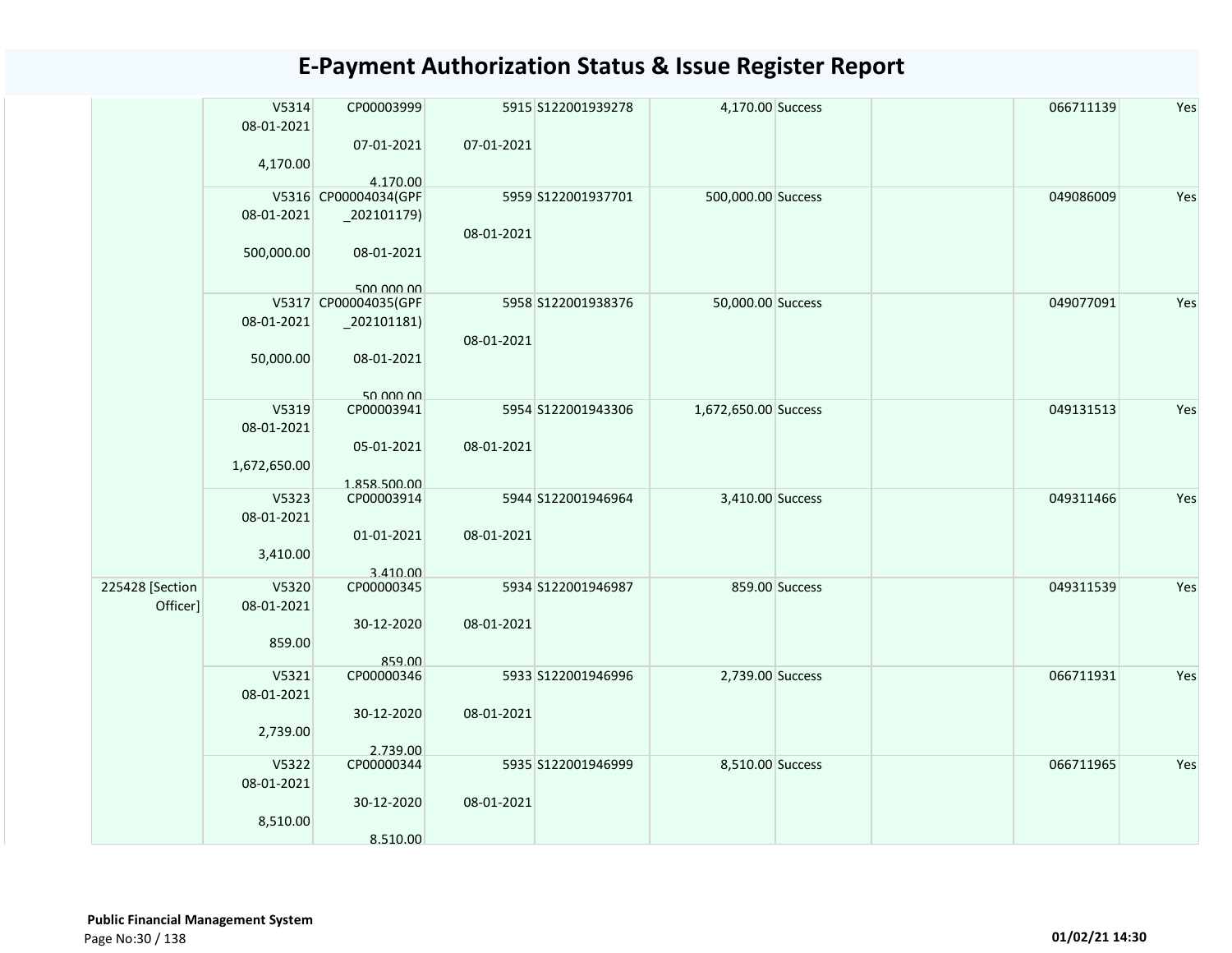| 225429 [Section<br>Officer] | V5298<br>08-01-2021 | CP00000444<br>05-01-2021 | 05-01-2021 | 5817 S122001940925       | 81,615.00 Success  | 049055687 | Yes |
|-----------------------------|---------------------|--------------------------|------------|--------------------------|--------------------|-----------|-----|
|                             | 81,615.00           | 81.615.00                |            |                          |                    |           |     |
|                             | V5299<br>08-01-2021 | CP00000451               |            | 5869 S122001940870       | 20,000.00 Success  | 049055598 | Yes |
|                             | 20,000.00           | 06-01-2021<br>20.000.00  | 07-01-2021 |                          |                    |           |     |
|                             | V5303               | CP00000455               |            | 5962 S122001942884       | 400,568.00 Success | 049077721 | Yes |
|                             | 08-01-2021          |                          |            |                          |                    |           |     |
|                             |                     | 08-01-2021               | 08-01-2021 |                          |                    |           |     |
|                             | 400,568.00          | 407.474.00               |            |                          |                    |           |     |
|                             | V5324               | CP00000449               |            | 5868 S122001946913       | 54,000.00 Success  | 049305476 | Yes |
|                             | 08-01-2021          |                          |            |                          |                    |           |     |
|                             |                     | 06-01-2021               | 07-01-2021 |                          |                    |           |     |
|                             | 54,000.00           | 60.000.00                |            |                          |                    |           |     |
|                             | V5325               | CP00000450               |            | 5866 S122001946931       | 54,000.00 Success  | 049311393 | Yes |
|                             | 08-01-2021          |                          |            |                          |                    |           |     |
|                             |                     | 06-01-2021               | 07-01-2021 |                          |                    |           |     |
|                             | 54,000.00           |                          |            |                          |                    |           |     |
|                             |                     | 60.000.00                |            |                          |                    |           |     |
|                             | V5326               | CP00000452               |            | 5867 S122001946936       | 54,000.00 Success  | 066711898 | Yes |
|                             | 08-01-2021          |                          |            |                          |                    |           |     |
|                             |                     | 06-01-2021               | 07-01-2021 |                          |                    |           |     |
|                             | 54,000.00           |                          |            |                          |                    |           |     |
|                             |                     | 60.000.00                |            |                          |                    |           |     |
| 225438 [Asstt               | V5292               | CP00000375               |            | 5912 S122001913807       | 30,000.00 Success  | 047960717 | Yes |
| Accounts Officer]           | 08-01-2021          |                          |            |                          |                    |           |     |
|                             |                     | 06-01-2021               |            | 07-01-2021 S122001913808 | 30,000.00 Success  | 047960729 | Yes |
|                             | 60.000.00           |                          |            |                          |                    |           |     |
|                             | V5293               | CP00000374               |            | 5913 S122001913849       | 24,696.00 Success  | 066710326 | Yes |
|                             | 08-01-2021          |                          |            |                          |                    |           |     |
|                             |                     | 06-01-2021               |            | 07-01-2021 S122001913850 | 24,695.00 Success  | 066710330 | Yes |
|                             | 49.391.00           |                          |            |                          |                    |           |     |
|                             | V5294               | CP00000373               |            | 5908 S122001924722       | 4,719.00 Success   | 047951565 | Yes |
|                             | 08-01-2021          |                          |            |                          |                    |           |     |
|                             |                     | 06-01-2021               | 07-01-2021 |                          |                    |           |     |
|                             | 4,719.00            |                          |            |                          |                    |           |     |
|                             |                     | 4.719.00                 |            |                          |                    |           |     |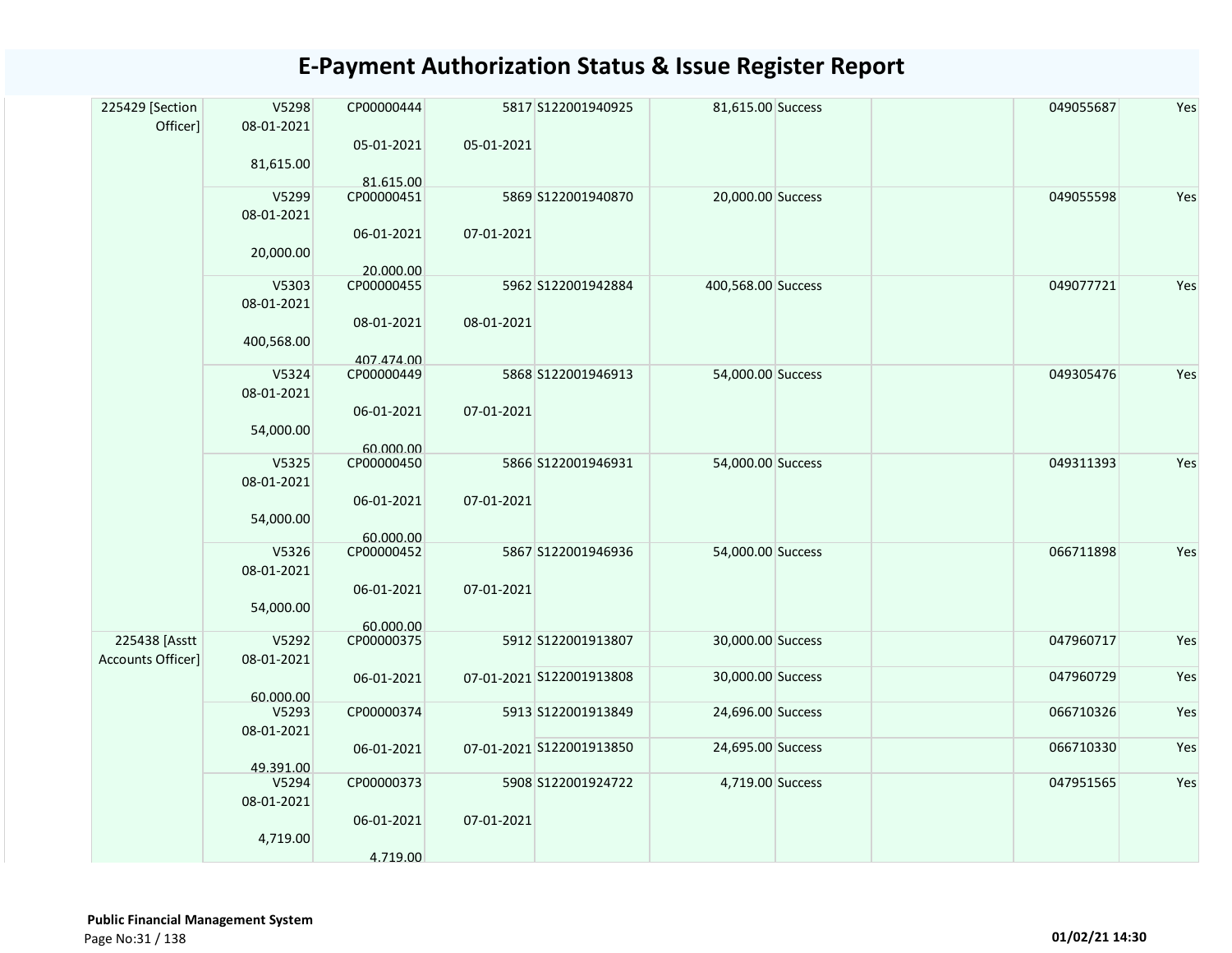|                |                               | V5327<br>08-01-2021<br>50,000.00 | CP00000379<br>07-01-2021 | 07-01-2021             | 5930 S122001946903 | 50,000.00 Success  | 049311310 | Yes |
|----------------|-------------------------------|----------------------------------|--------------------------|------------------------|--------------------|--------------------|-----------|-----|
| $\overline{7}$ | <b>Issue Date: 11-01-2021</b> |                                  | 50.000.00                |                        |                    | 1,712,014.00       |           |     |
|                |                               | V5332                            | CP00003961               |                        |                    |                    |           |     |
|                | 225427 [Under<br>Secretary]   | 11-01-2021                       | 05-01-2021               | 11-01-2021             | 5973 S012100135378 | 55,759.00 Success  | 081076953 | Yes |
|                |                               | 55,759.00                        | 55.759.00                |                        |                    |                    |           |     |
|                |                               | V5333                            | CP00004003               |                        | 5949 S012100135207 | 42,523.00 Success  | 081076787 | Yes |
|                |                               | 11-01-2021                       | 07-01-2021               | 08-01-2021             |                    |                    |           |     |
|                |                               | 42,523.00                        |                          |                        |                    |                    |           |     |
|                |                               | V5334                            | 42.523.00<br>CP00003997  |                        | 5947 S012100135153 | 4,386.00 Success   | 081097289 | Yes |
|                |                               | 11-01-2021                       |                          |                        |                    |                    |           |     |
|                |                               | 4,386.00                         | 07-01-2021<br>4.386.00   | 08-01-2021             |                    |                    |           |     |
|                |                               | V5336                            | CP00004026               |                        | 5983 S012100135104 | 1,764.00 Success   | 081097140 | Yes |
|                |                               | 11-01-2021                       |                          |                        |                    |                    |           |     |
|                |                               |                                  | 1,764.00                 | 08-01-2021<br>1.764.00 | 11-01-2021         |                    |           |     |
|                |                               | V5337                            | CP00004007               |                        | 5948 S012100135185 | 9,831.00 Success   | 081074647 | Yes |
|                |                               | 11-01-2021                       | 07-01-2021               | 08-01-2021             |                    |                    |           |     |
|                |                               | 9,831.00                         | 9.831.00                 |                        |                    |                    |           |     |
|                |                               | V5338                            | CP00004024               |                        | 5950 S012100135369 | 17,279.00 Success  | 081097431 | Yes |
|                |                               | 11-01-2021                       |                          |                        |                    |                    |           |     |
|                |                               | 17,279.00                        | 08-01-2021<br>17.279.00  | 08-01-2021             |                    |                    |           |     |
|                |                               | V5339                            | CP00004029               |                        | 5967 S012100135097 | 234,396.00 Success | 081096995 | Yes |
|                |                               | 11-01-2021                       |                          |                        |                    |                    |           |     |
|                |                               |                                  | 08-01-2021               | 11-01-2021             |                    |                    |           |     |
|                |                               | 234,396.00                       |                          |                        |                    |                    |           |     |
|                |                               |                                  | 238.437.00               |                        |                    |                    |           |     |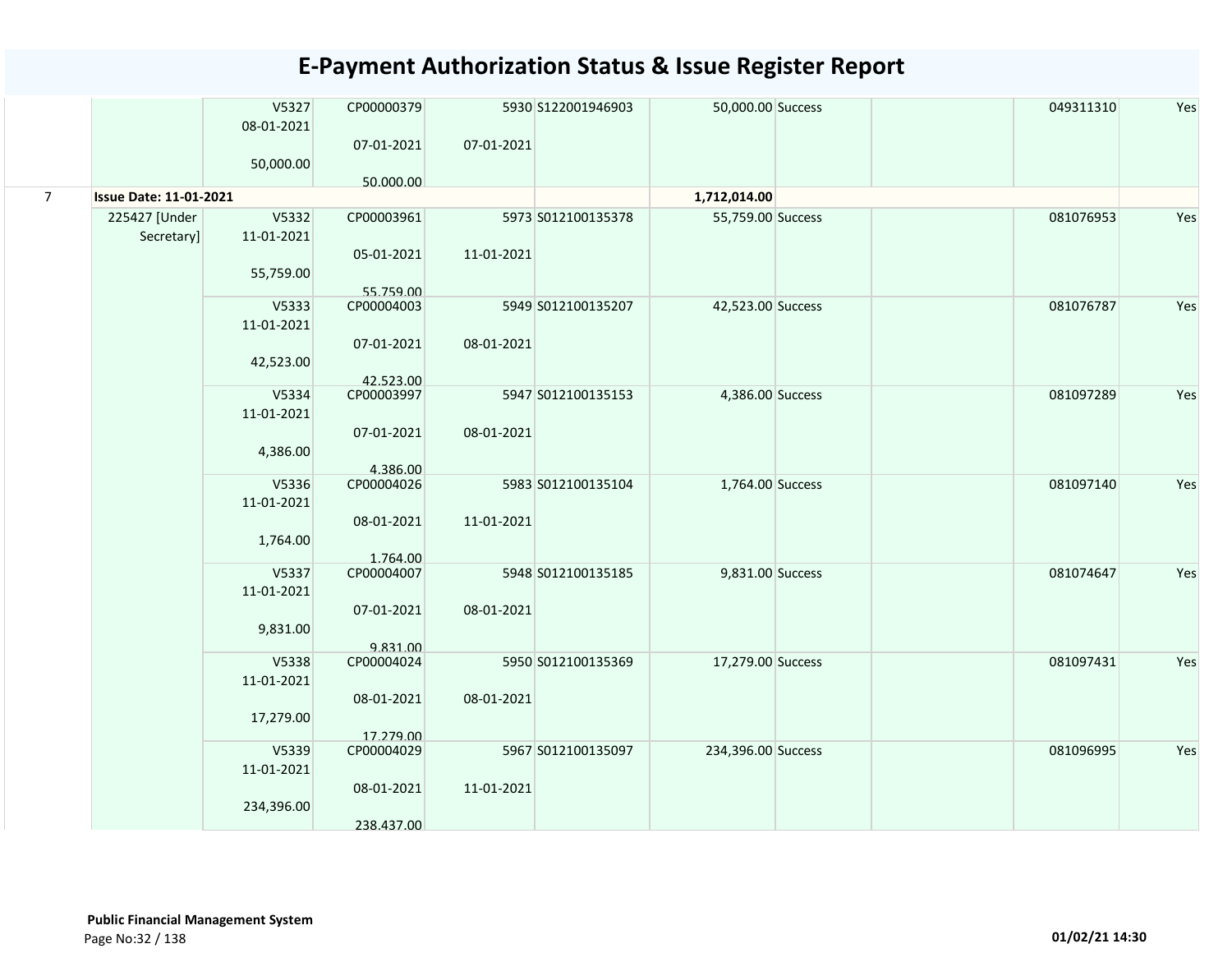| 11-01-2021<br>17,203.00      | V5340 CP00004014(511<br>687752352824-<br>1B1)<br>08-01-2021<br>1750000       | 11-01-2021 | 5979 S012100134950 | 17,203.00 Success |                | 081094653 | Yes |
|------------------------------|------------------------------------------------------------------------------|------------|--------------------|-------------------|----------------|-----------|-----|
| 11-01-2021<br>8,846.00       | V5341 CP00004015(511<br>687772897818-<br>1B1)<br>08-01-2021<br>$R$ aga $M$   | 11-01-2021 | 5978 S012100127252 | 8,846.00 Success  |                | 083701988 | Yes |
| 11-01-2021<br>13,271.00      | V5342 CP00004016(511<br>687727040772-<br>1B1)<br>08-01-2021<br>13 500 00     | 11-01-2021 | 5977 S012100127278 | 13,271.00 Success |                | 081074479 | Yes |
| 11-01-2021<br>17,202.00      | V5343 CP00004017(511<br>687736375864-<br>1B1)<br>08-01-2021<br>17 499 00     | 11-01-2021 | 5976 S012100134947 | 17,202.00 Success |                | 081094509 | Yes |
| 11-01-2021<br>275.00         | V5344 CP00004018(511<br>687762006924-<br>1B1)<br>08-01-2021<br><b>280.00</b> | 11-01-2021 | 5985 S012100127229 |                   | 275.00 Success | 083701984 | Yes |
| $11 - 01 - 2021$<br>2,546.00 | V5345 CP00004019(511<br>687706287988-<br>1B1)<br>08-01-2021<br>2 592 NO      | 11-01-2021 | 5975 S012100127250 | 2,546.00 Success  |                | 081074310 | Yes |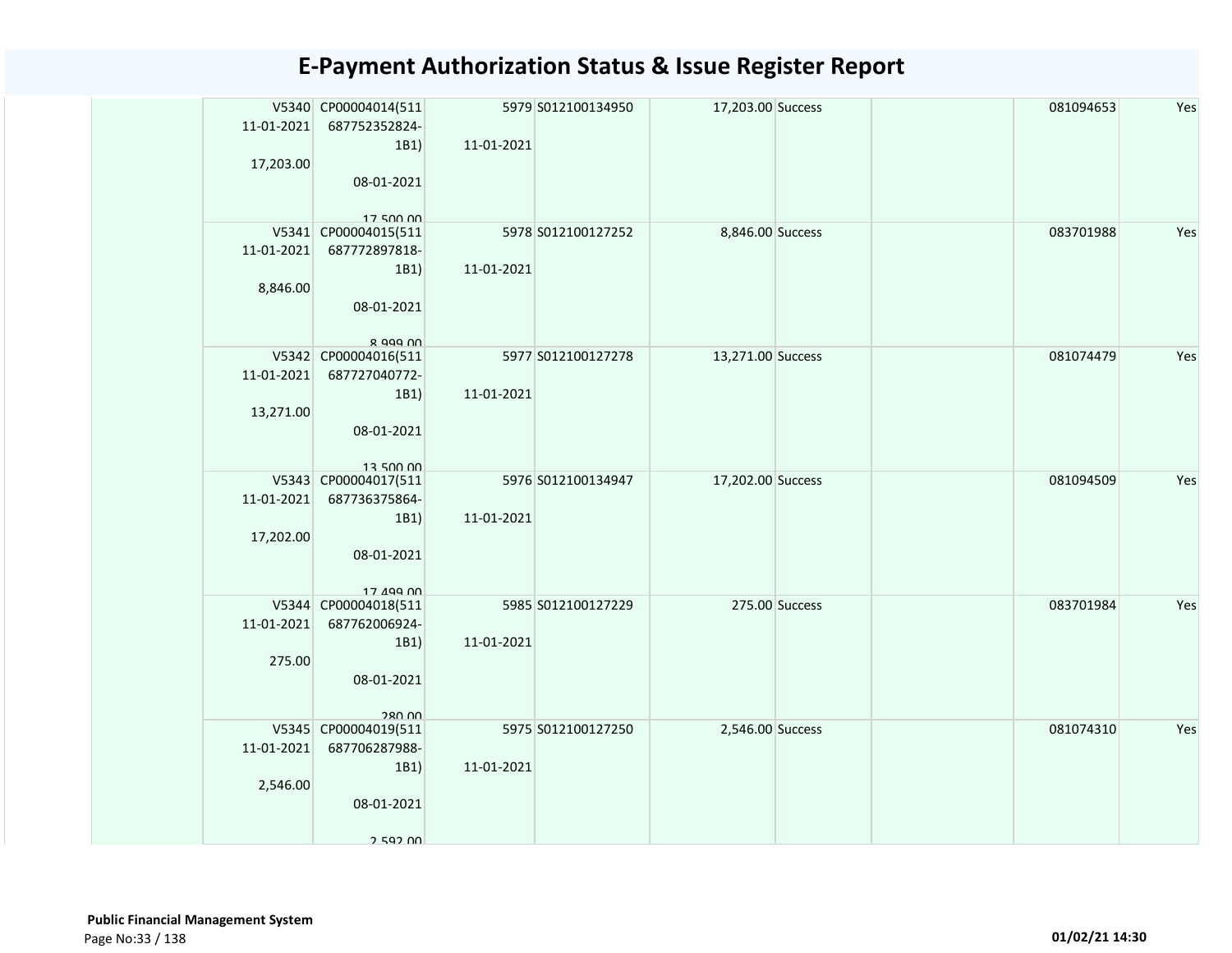|  | $11-01-2021$<br>3,623.00          | V5346 CP00004020(511<br>687717754782-<br>1B1)<br>08-01-2021<br>3 685 NO  | 11-01-2021 | 5974 S012100127223       | 3,623.00 Success  |                | 081074169 | Yes |
|--|-----------------------------------|--------------------------------------------------------------------------|------------|--------------------------|-------------------|----------------|-----------|-----|
|  | $11-01-2021$<br>10,027.00         | V5347 CP00004021(511<br>687736136645-<br>1B1)<br>08-01-2021<br>10.200.00 | 11-01-2021 | 5986 S012100127258       | 10,027.00 Success |                | 083701992 | Yes |
|  | 11-01-2021<br>977.00              | V5348 CP00004022(511<br>687779461569-<br>1B1)<br>08-01-2021<br>994.00    | 11-01-2021 | 5980 S012100134940       |                   | 977.00 Success | 081094350 | Yes |
|  | V5349<br>11-01-2021<br>101,468.00 | CP00004030                                                               |            | 5968 S012100135056       | 42,068.00 Success |                | 081096808 | Yes |
|  |                                   | 08-01-2021                                                               |            | 11-01-2021 S012100135057 | 27,000.00 Success |                | 081096821 | Yes |
|  |                                   | 112,742.00                                                               |            | S012100135058            | 32,400.00 Success |                | 081096829 | Yes |
|  | V5350<br>11-01-2021               | CP00004038                                                               |            | 5981 S012100135030       | 1,500.00 Success  |                | 083702014 | Yes |
|  | 6,000.00                          | 08-01-2021                                                               |            | 11-01-2021 S012100135031 | 1,500.00 Success  |                | 083702016 | Yes |
|  |                                   | 6,000.00                                                                 |            | S012100135032            |                   | 600.00 Success | 083702018 | Yes |
|  |                                   |                                                                          |            | S012100135033            |                   | 600.00 Success | 083702019 | Yes |
|  |                                   |                                                                          |            | S012100135034            |                   | 600.00 Success | 083702020 | Yes |
|  |                                   |                                                                          |            | S012100135035            |                   | 600.00 Success | 083702021 | Yes |
|  |                                   |                                                                          |            | S012100135036            |                   | 600.00 Success | 083702022 | Yes |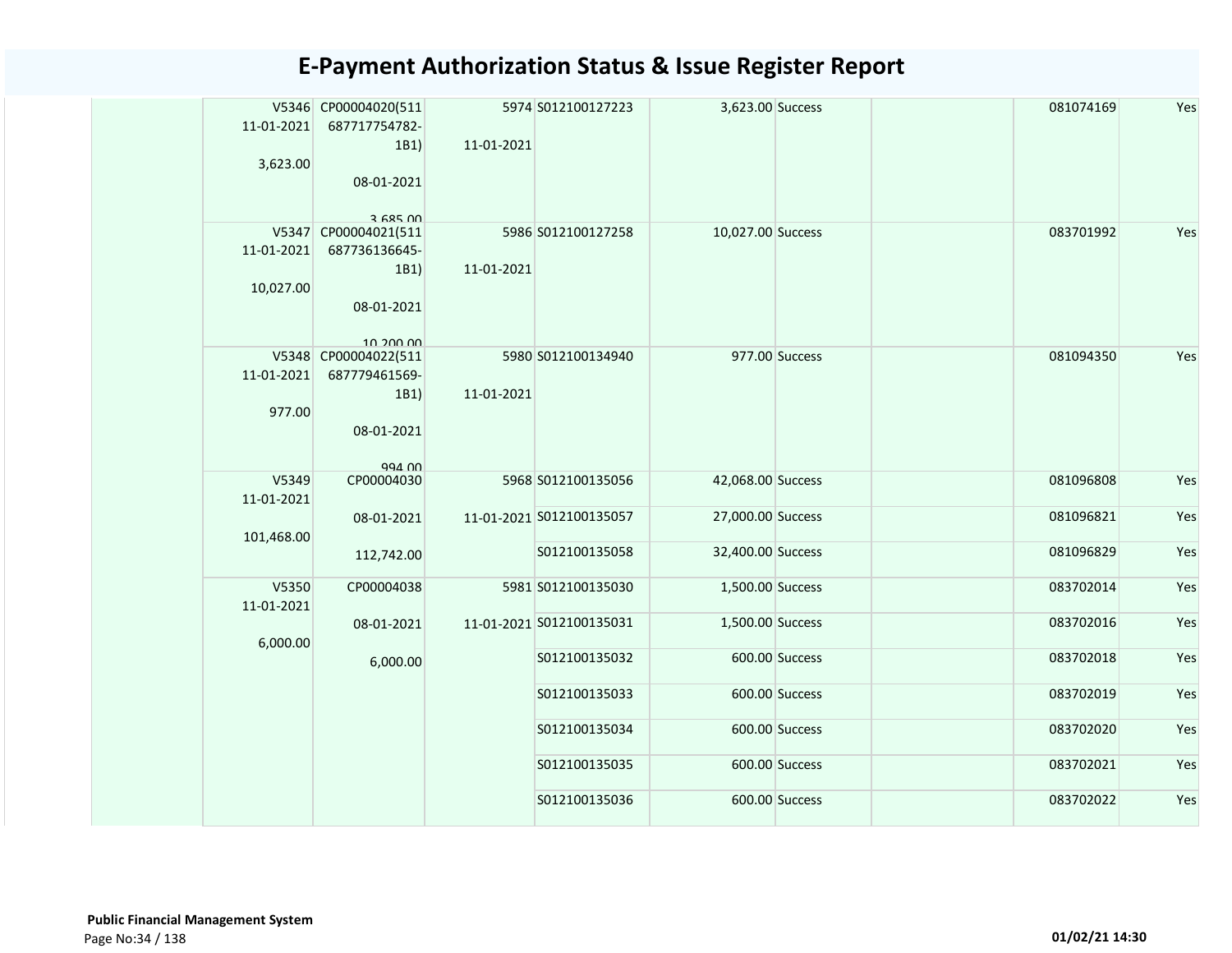| V5351<br>11-01-2021 | CP00004046                  |            | 5971 S012100136697 | 2,700.00 Success   |                | 083702026 | Yes |
|---------------------|-----------------------------|------------|--------------------|--------------------|----------------|-----------|-----|
|                     | 08-01-2021                  | 11-01-2021 |                    |                    |                |           |     |
| 2,700.00            | 2.950.00                    |            |                    |                    |                |           |     |
|                     | V5352 CP00004050(EFR        |            | 5984 S012100135017 | 27,000.00 Success  |                | 083702006 | Yes |
| 11-01-2021          | 2021010006)                 |            |                    |                    |                |           |     |
| 27,000.00           | 08-01-2021                  | 11-01-2021 |                    |                    |                |           |     |
|                     |                             |            |                    |                    |                |           |     |
| V5353               | 27 000 00<br>CP00004051(ELE |            | 5965 S012100135024 | 48,009.00 Success  |                | 083702008 | Yes |
| 11-01-2021          | 2021010005)                 |            |                    |                    |                |           |     |
|                     |                             | 11-01-2021 |                    |                    |                |           |     |
| 48,009.00           | 08-01-2021                  |            |                    |                    |                |           |     |
|                     | 48 009 00                   |            |                    |                    |                |           |     |
| V5356               | CP00004028                  |            | 5989 S012100158772 | 3,500.00 Success   |                | 081482125 | Yes |
| 11-01-2021          |                             |            |                    |                    |                |           |     |
|                     | 08-01-2021                  | 11-01-2021 |                    |                    |                |           |     |
| 3,500.00            |                             |            |                    |                    |                |           |     |
|                     | 3.500.00                    |            |                    |                    |                |           |     |
| V5357<br>11-01-2021 | CP00004033                  |            | 6005 S012100158785 | 398,460.00 Success |                | 081482385 | Yes |
|                     | 08-01-2021                  | 11-01-2021 |                    |                    |                |           |     |
| 398,460.00          |                             |            |                    |                    |                |           |     |
|                     | 405.330.00                  |            |                    |                    |                |           |     |
|                     | V5358 CP00004008(511        |            | 5990 S012100158768 | 24,330.00 Success  |                | 081493663 | Yes |
| 11-01-2021          | 687705985496-               |            |                    |                    |                |           |     |
|                     | 1B1)                        | 11-01-2021 |                    |                    |                |           |     |
| 24,330.00           |                             |            |                    |                    |                |           |     |
|                     | 07-01-2021                  |            |                    |                    |                |           |     |
|                     | 24 750 00                   |            |                    |                    |                |           |     |
|                     | V5359 CP00004009(511        |            | 5991 S012100158745 |                    | 776.00 Success | 081492900 | Yes |
| 11-01-2021          | 687744165857-               |            |                    |                    |                |           |     |
|                     | 1B1)                        | 11-01-2021 |                    |                    |                |           |     |
| 776.00              |                             |            |                    |                    |                |           |     |
|                     | 07-01-2021                  |            |                    |                    |                |           |     |
|                     |                             |            |                    |                    |                |           |     |
|                     | 789 NO                      |            |                    |                    |                |           |     |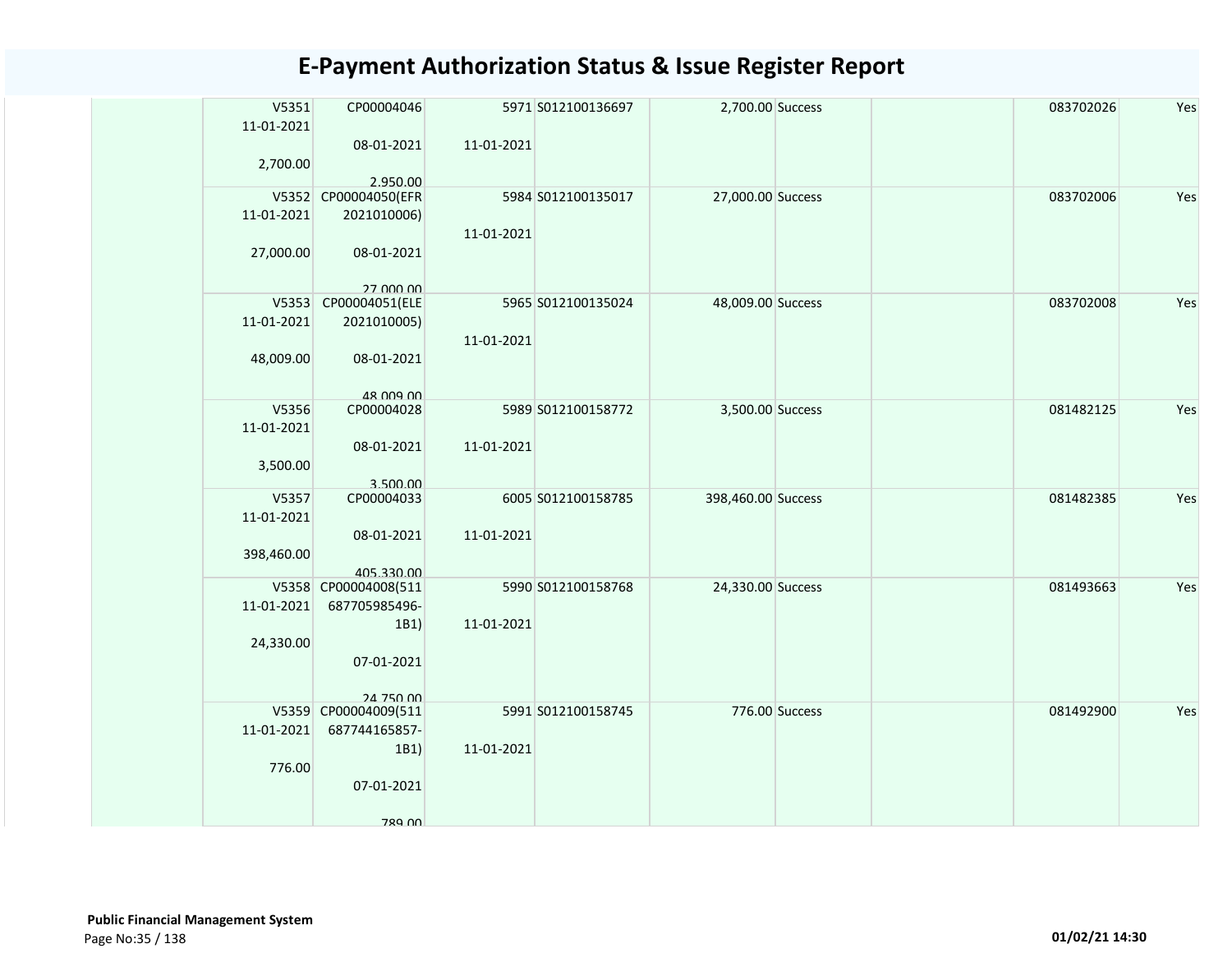| 11-01-2021 | V5360 CP00004010(511<br>687761813704- |            | 5992 S012100158760 | 1,265.00 Success   |  | 083702046 | Yes |
|------------|---------------------------------------|------------|--------------------|--------------------|--|-----------|-----|
|            | 1B1)                                  | 11-01-2021 |                    |                    |  |           |     |
| 1,265.00   |                                       |            |                    |                    |  |           |     |
|            | 07-01-2021                            |            |                    |                    |  |           |     |
|            |                                       |            |                    |                    |  |           |     |
|            | 1 287 00                              |            |                    |                    |  |           |     |
|            | V5361 CP00004013(511                  |            | 5988 S012100158763 | 23,593.00 Success  |  | 081493403 | Yes |
| 11-01-2021 | 687733662135-                         |            |                    |                    |  |           |     |
|            | 1B1)                                  | 11-01-2021 |                    |                    |  |           |     |
| 23,593.00  |                                       |            |                    |                    |  |           |     |
|            | 07-01-2021                            |            |                    |                    |  |           |     |
|            | 24 000 00                             |            |                    |                    |  |           |     |
| V5362      | CP00004047                            |            | 5972 S012100149530 | 2,700.00 Success   |  | 081481853 | Yes |
| 11-01-2021 |                                       |            |                    |                    |  |           |     |
|            | 08-01-2021                            | 11-01-2021 |                    |                    |  |           |     |
| 2,700.00   |                                       |            |                    |                    |  |           |     |
|            | 2.950.00                              |            |                    |                    |  |           |     |
| V5363      | CP00004032                            |            | 5993 S012100158980 | 197,585.00 Success |  | 081592103 | Yes |
| 11-01-2021 |                                       |            |                    |                    |  |           |     |
|            | 08-01-2021                            | 11-01-2021 |                    |                    |  |           |     |
| 197,585.00 |                                       |            |                    |                    |  |           |     |
|            | 197.585.00                            |            |                    |                    |  | 083702063 | Yes |
| 11-01-2021 | V5364 CP00004012(511<br>687740167502- |            | 5996 S012100161063 | 12,288.00 Success  |  |           |     |
|            | 1B1)                                  | 11-01-2021 |                    |                    |  |           |     |
| 12,288.00  |                                       |            |                    |                    |  |           |     |
|            | 07-01-2021                            |            |                    |                    |  |           |     |
|            |                                       |            |                    |                    |  |           |     |
|            | 1250000                               |            |                    |                    |  |           |     |
|            | V5365 CP00004037(511                  |            | 5997 S012100161045 | 13,749.00 Success  |  | 083702053 | Yes |
| 11-01-2021 | 687794962912-                         |            |                    |                    |  |           |     |
|            | 1B1)                                  | 11-01-2021 |                    |                    |  |           |     |
| 13,749.00  |                                       |            |                    |                    |  |           |     |
|            | 08-01-2021                            |            |                    |                    |  |           |     |
|            |                                       |            |                    |                    |  |           |     |
|            | 12 000 nn                             |            |                    |                    |  |           |     |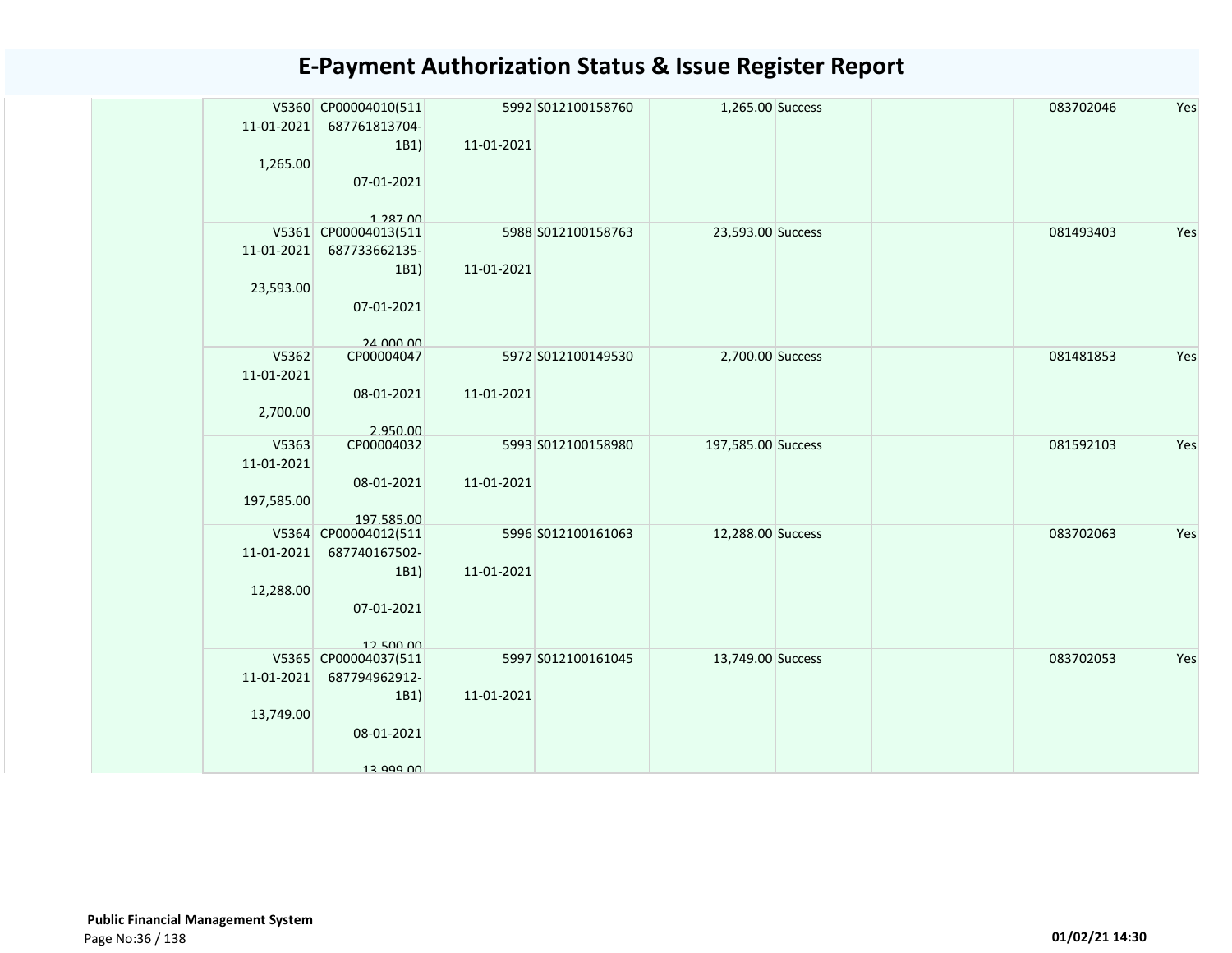| 11-01-2021<br>3,096.00          | V5366 CP00004039(511<br>687799888686-<br>1B1)<br>08-01-2021<br>3 1 4 9 0 0 1 | 11-01-2021 | 5995 S012100158976 | 3,096.00 Success  |  | 081591959 | Yes |
|---------------------------------|------------------------------------------------------------------------------|------------|--------------------|-------------------|--|-----------|-----|
| 11-01-2021<br>97,210.00         | V5367 CP00004040(511<br>687787986832-<br>1B1)<br>08-01-2021<br>QR RRA 00     | 11-01-2021 | 5998 S012100161053 | 97,210.00 Success |  | 081581491 | Yes |
| 11-01-2021<br>22,806.00         | V5368 CP00004049(511<br>687796166448-<br>1B1)<br>08-01-2021<br>23 199 DD     | 11-01-2021 | 5994 S012100158953 | 22,806.00 Success |  | 083702048 | Yes |
| V5370<br>11-01-2021<br>3,665.00 | CP00004011(511<br>687785683431-<br>1B1)<br>07-01-2021<br>3 706 00            | 11-01-2021 | 6004 S012100165678 | 3,665.00 Success  |  | 081743954 | Yes |
| 11-01-2021<br>47,691.00         | V5371 CP00004041(511<br>687787329878-<br>1B1)<br>08-01-2021<br>48 513 00     | 11-01-2021 | 5999 S012100163364 | 47,691.00 Success |  | 081741426 | Yes |
| 11-01-2021<br>39,246.00         | V5372 CP00004042(511<br>687739930203-<br>1B1)<br>08-01-2021<br>00 060 PF     | 11-01-2021 | 6000 S012100165526 | 39,246.00 Success |  | 081741595 | Yes |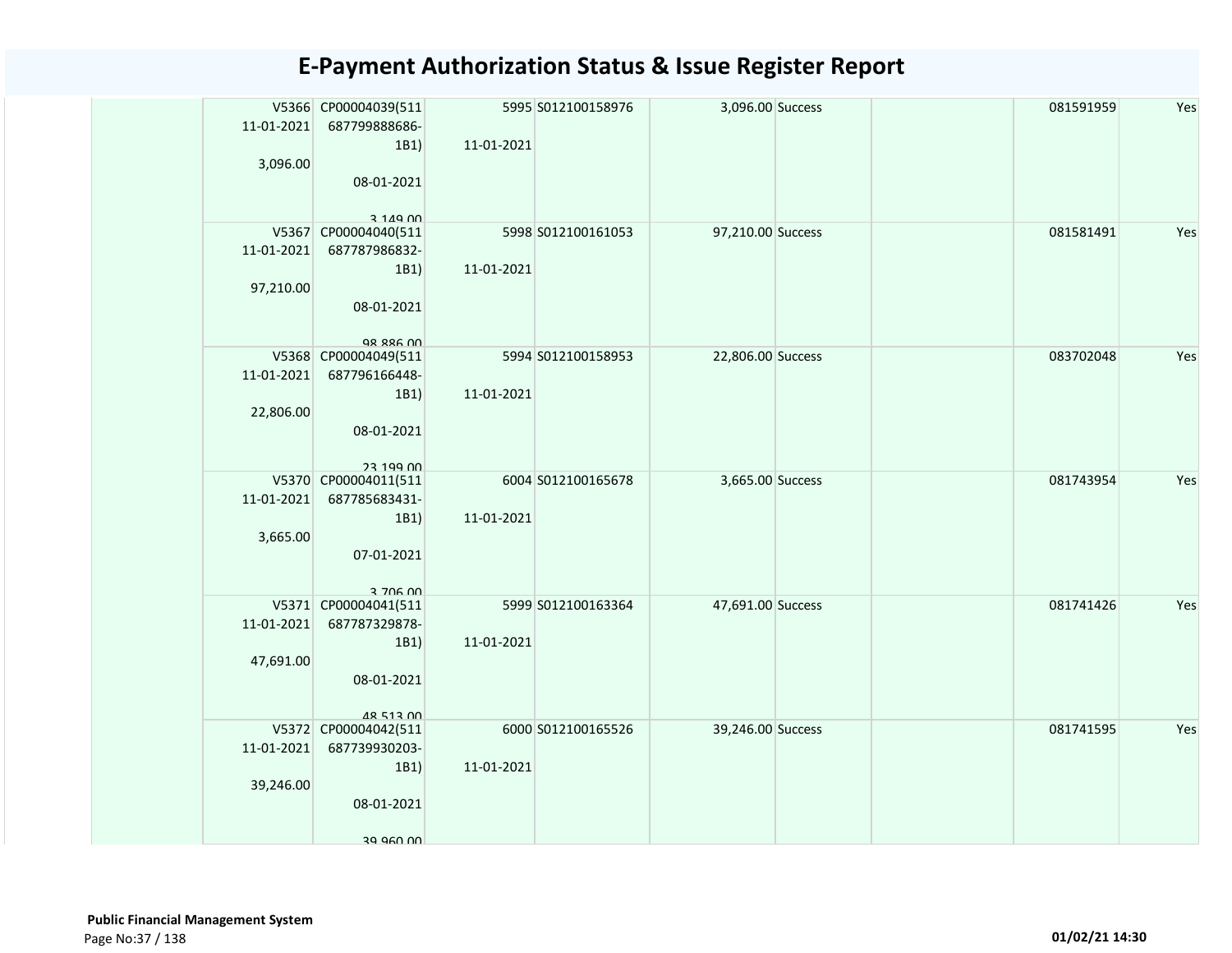|                             | 11-01-2021<br>17,640.00 | V5373 CP00004043(511<br>687710528823-<br>1B1)<br>08-01-2021<br>18 000 00 | 11-01-2021 | 6001 S012100165312       | 17,640.00 Success |  | 083702077 | Yes |
|-----------------------------|-------------------------|--------------------------------------------------------------------------|------------|--------------------------|-------------------|--|-----------|-----|
|                             | 11-01-2021<br>20,600.00 | V5374 CP00004044(511<br>687719082710-<br>1B1)<br>08-01-2021<br>21 000 00 | 11-01-2021 | 6002 S012100165334       | 20,600.00 Success |  | 083702080 | Yes |
|                             | 11-01-2021<br>36,616.00 | V5375 CP00004045(511<br>687781641305-<br>1B1)<br>08-01-2021<br>27 247 00 | 11-01-2021 | 6003 S012100165612       | 36,616.00 Success |  | 081743793 | Yes |
| 225428 [Section<br>Officer] | V5369<br>11-01-2021     | CP00000360                                                               |            | 5987 S012100167014       | 3,000.00 Success  |  | 081731356 | Yes |
|                             | 60,700.00               | 07-01-2021                                                               |            | 11-01-2021 S012100167015 | 3,000.00 Success  |  | 081731369 | Yes |
|                             |                         | 60,700.00                                                                |            | S012100167016            | 3,000.00 Success  |  | 081731380 | Yes |
|                             |                         |                                                                          |            | S012100167017            | 3,000.00 Success  |  | 081731395 | Yes |
|                             |                         |                                                                          |            | S012100167018            | 3,000.00 Success  |  | 081731409 | Yes |
|                             |                         |                                                                          |            | S012100167019            | 3,000.00 Success  |  | 081731423 | Yes |
|                             |                         |                                                                          |            | S012100167020            | 5,100.00 Success  |  | 081731488 | Yes |
|                             |                         |                                                                          |            | S012100167021            | 3,000.00 Success  |  | 081731501 | Yes |
|                             |                         |                                                                          |            | S012100167022            | 3,000.00 Success  |  | 081731516 | Yes |
|                             |                         |                                                                          |            | S012100167023            | 3,000.00 Success  |  | 081731539 | Yes |
|                             |                         |                                                                          |            | S012100167024            | 3,000.00 Success  |  | 081731549 | Yes |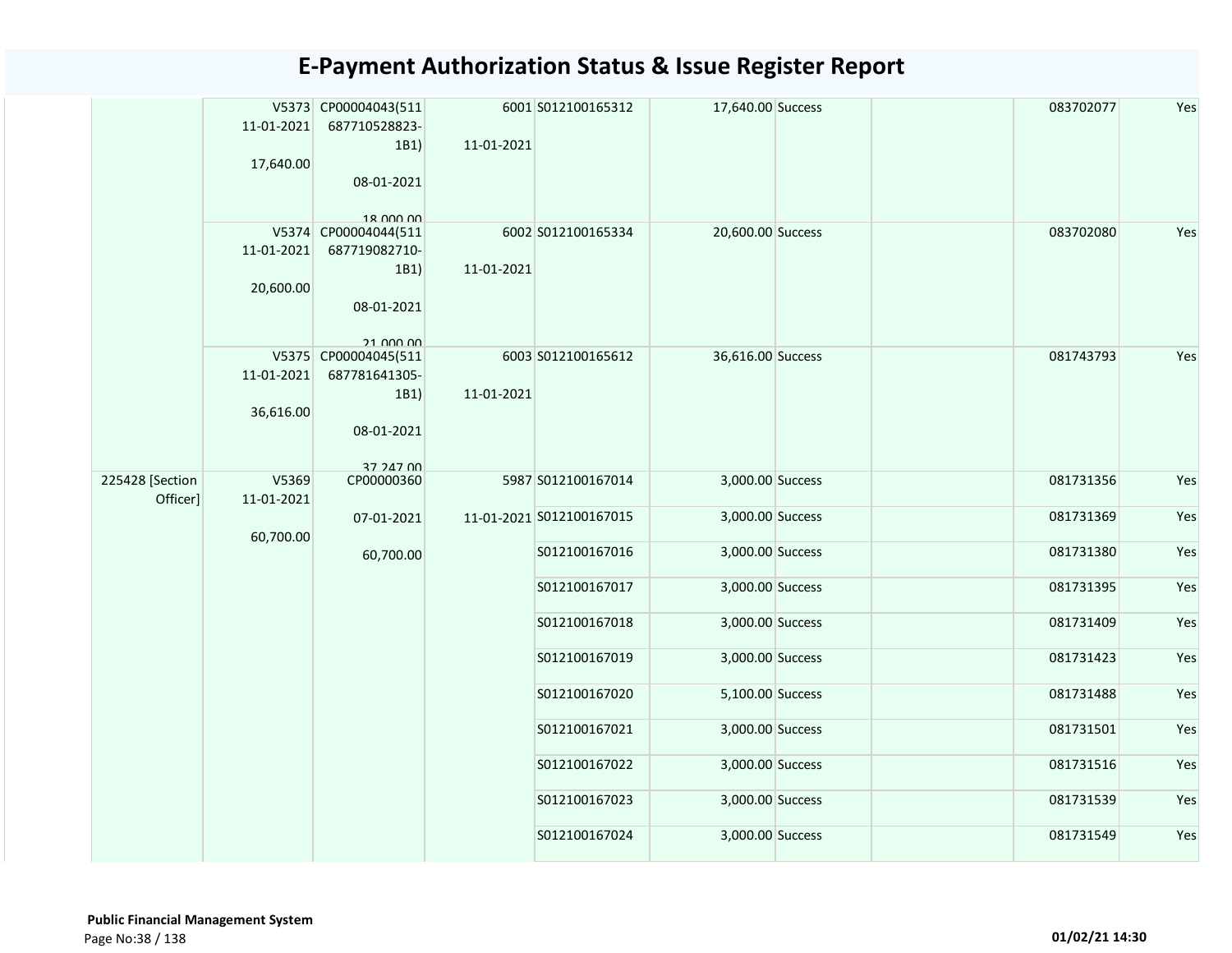|   |                                    |                     |                                       |            | S012100167025      | 3,000.00 Success   |  | 081731598 | Yes |
|---|------------------------------------|---------------------|---------------------------------------|------------|--------------------|--------------------|--|-----------|-----|
|   |                                    |                     |                                       |            | S012100167026      | 3,000.00 Success   |  | 081731613 | Yes |
|   |                                    |                     |                                       |            | S012100167027      | 2,500.00 Success   |  | 081731620 | Yes |
|   |                                    |                     |                                       |            | S012100167028      | 3,000.00 Success   |  | 081731628 | Yes |
|   |                                    |                     |                                       |            | S012100167029      | 3,000.00 Success   |  | 081731673 | Yes |
|   |                                    |                     |                                       |            | S012100167030      | 3,000.00 Success   |  | 081731685 | Yes |
|   |                                    |                     |                                       |            | S012100167031      | 3,000.00 Success   |  | 081731692 | Yes |
|   |                                    |                     |                                       |            | S012100167032      | 5,100.00 Success   |  | 081731714 | Yes |
|   | 225429 [Section<br>Officer]        | V5354<br>11-01-2021 | CP00000456                            |            | 5963 S012100135093 | 4,950.00 Success   |  | 083702024 | Yes |
|   |                                    | 4,950.00            | 08-01-2021<br>4.950.00                | 11-01-2021 |                    |                    |  |           |     |
|   |                                    | V5355<br>11-01-2021 | CP00000427<br>24-12-2020              | 08-01-2021 | 5953 S012100149534 | 30,698.00 Success  |  | 083702038 | Yes |
|   |                                    | 30,698.00           | 30.698.00                             |            |                    |                    |  |           |     |
|   | 225438 [Asstt<br>Accounts Officer] | 11-01-2021          | V5335 CP00000376(511<br>687771807100- |            | 5970 S012100144983 | 23,765.00 Success  |  | 081097608 | Yes |
|   |                                    | 23,765.00           | 1B1)<br>06-01-2021                    | 11-01-2021 |                    |                    |  |           |     |
|   |                                    |                     | <b>24 250 00</b>                      |            |                    |                    |  |           |     |
| 8 | <b>Issue Date: 12-01-2021</b>      |                     |                                       |            |                    | 164,205.00         |  |           |     |
|   | 225427 [Under<br>Secretary]        | V5376<br>12-01-2021 | CP00004128                            |            | 6053 S012100412461 | 164,205.00 Success |  | 099682433 | Yes |
|   |                                    | 164,205.00          | 12-01-2021<br>164.205.00              | 12-01-2021 |                    |                    |  |           |     |
| 9 | <b>Issue Date: 13-01-2021</b>      |                     |                                       |            |                    | 5,050,283.00       |  |           |     |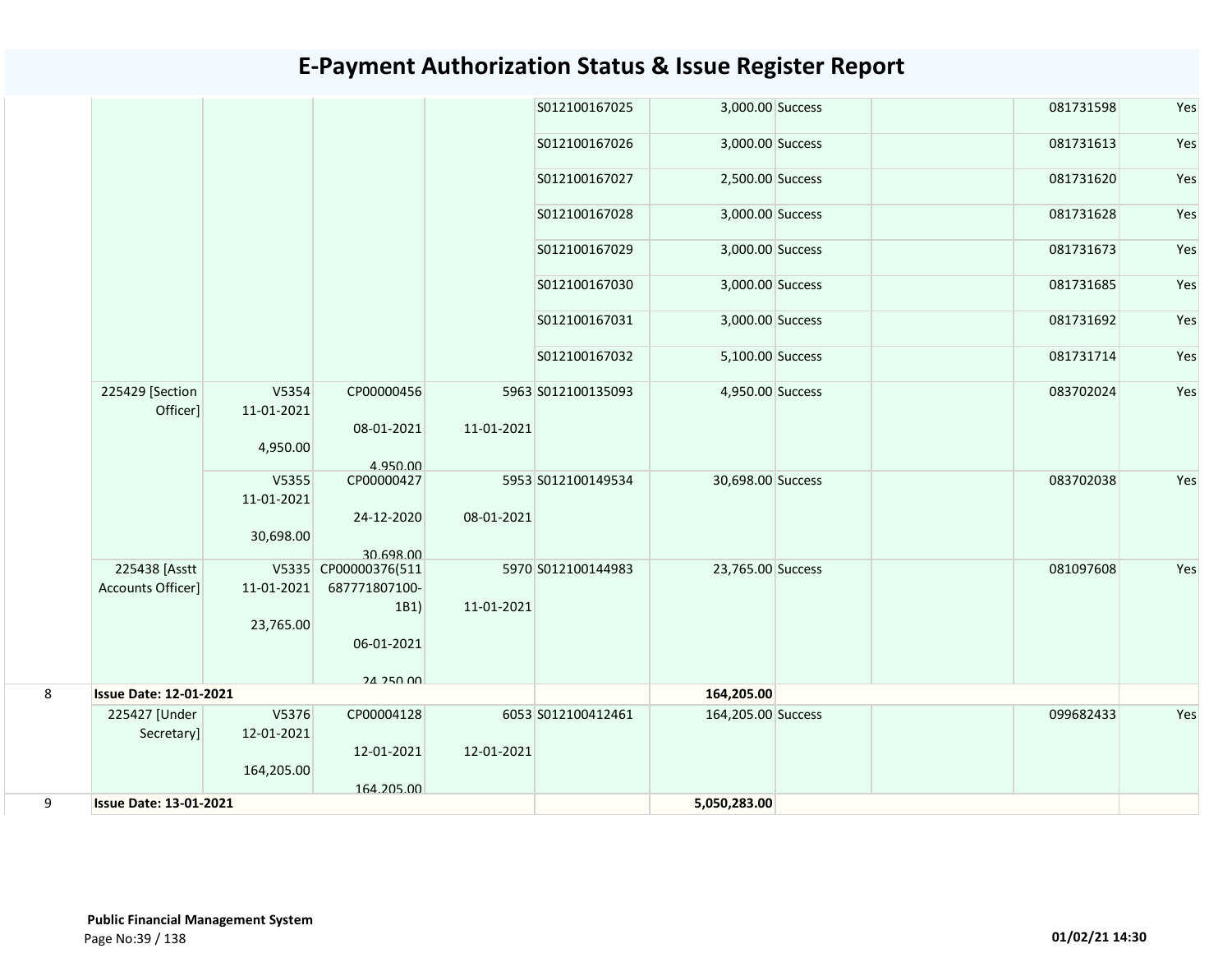| V5401      | CP00000115                                                                                              |                                                                                                                                                                                                                                                                                                                           |                                                                                                                                                                                          | 108788835                                                                                                                 | Yes                                              |
|------------|---------------------------------------------------------------------------------------------------------|---------------------------------------------------------------------------------------------------------------------------------------------------------------------------------------------------------------------------------------------------------------------------------------------------------------------------|------------------------------------------------------------------------------------------------------------------------------------------------------------------------------------------|---------------------------------------------------------------------------------------------------------------------------|--------------------------------------------------|
| 13-01-2021 |                                                                                                         |                                                                                                                                                                                                                                                                                                                           |                                                                                                                                                                                          |                                                                                                                           |                                                  |
|            | 11-01-2021                                                                                              | 12-01-2021                                                                                                                                                                                                                                                                                                                |                                                                                                                                                                                          |                                                                                                                           |                                                  |
| 103,880.00 |                                                                                                         |                                                                                                                                                                                                                                                                                                                           |                                                                                                                                                                                          |                                                                                                                           |                                                  |
|            | 107.994.00                                                                                              |                                                                                                                                                                                                                                                                                                                           |                                                                                                                                                                                          |                                                                                                                           |                                                  |
|            |                                                                                                         |                                                                                                                                                                                                                                                                                                                           |                                                                                                                                                                                          |                                                                                                                           | Yes                                              |
|            |                                                                                                         |                                                                                                                                                                                                                                                                                                                           |                                                                                                                                                                                          |                                                                                                                           |                                                  |
|            |                                                                                                         |                                                                                                                                                                                                                                                                                                                           |                                                                                                                                                                                          |                                                                                                                           |                                                  |
|            |                                                                                                         |                                                                                                                                                                                                                                                                                                                           |                                                                                                                                                                                          |                                                                                                                           |                                                  |
|            |                                                                                                         |                                                                                                                                                                                                                                                                                                                           |                                                                                                                                                                                          |                                                                                                                           |                                                  |
|            |                                                                                                         |                                                                                                                                                                                                                                                                                                                           |                                                                                                                                                                                          |                                                                                                                           |                                                  |
|            |                                                                                                         |                                                                                                                                                                                                                                                                                                                           |                                                                                                                                                                                          |                                                                                                                           | Yes                                              |
|            |                                                                                                         |                                                                                                                                                                                                                                                                                                                           |                                                                                                                                                                                          |                                                                                                                           |                                                  |
|            |                                                                                                         |                                                                                                                                                                                                                                                                                                                           |                                                                                                                                                                                          |                                                                                                                           |                                                  |
|            |                                                                                                         |                                                                                                                                                                                                                                                                                                                           |                                                                                                                                                                                          |                                                                                                                           |                                                  |
|            |                                                                                                         |                                                                                                                                                                                                                                                                                                                           |                                                                                                                                                                                          |                                                                                                                           |                                                  |
|            |                                                                                                         |                                                                                                                                                                                                                                                                                                                           |                                                                                                                                                                                          |                                                                                                                           |                                                  |
|            |                                                                                                         |                                                                                                                                                                                                                                                                                                                           |                                                                                                                                                                                          |                                                                                                                           |                                                  |
|            |                                                                                                         |                                                                                                                                                                                                                                                                                                                           |                                                                                                                                                                                          | 108805316                                                                                                                 | Yes                                              |
| 13-01-2021 | 687735496381-                                                                                           |                                                                                                                                                                                                                                                                                                                           |                                                                                                                                                                                          |                                                                                                                           |                                                  |
|            | 1B1)                                                                                                    | 12-01-2021                                                                                                                                                                                                                                                                                                                |                                                                                                                                                                                          |                                                                                                                           |                                                  |
| 4,866.00   |                                                                                                         |                                                                                                                                                                                                                                                                                                                           |                                                                                                                                                                                          |                                                                                                                           |                                                  |
|            | 11-01-2021                                                                                              |                                                                                                                                                                                                                                                                                                                           |                                                                                                                                                                                          |                                                                                                                           |                                                  |
|            |                                                                                                         |                                                                                                                                                                                                                                                                                                                           |                                                                                                                                                                                          |                                                                                                                           |                                                  |
|            | 4 950 00                                                                                                |                                                                                                                                                                                                                                                                                                                           |                                                                                                                                                                                          |                                                                                                                           |                                                  |
|            |                                                                                                         |                                                                                                                                                                                                                                                                                                                           |                                                                                                                                                                                          |                                                                                                                           | Yes                                              |
|            |                                                                                                         |                                                                                                                                                                                                                                                                                                                           |                                                                                                                                                                                          |                                                                                                                           |                                                  |
|            |                                                                                                         |                                                                                                                                                                                                                                                                                                                           |                                                                                                                                                                                          |                                                                                                                           |                                                  |
|            |                                                                                                         |                                                                                                                                                                                                                                                                                                                           |                                                                                                                                                                                          |                                                                                                                           |                                                  |
|            |                                                                                                         |                                                                                                                                                                                                                                                                                                                           |                                                                                                                                                                                          |                                                                                                                           |                                                  |
|            |                                                                                                         |                                                                                                                                                                                                                                                                                                                           |                                                                                                                                                                                          |                                                                                                                           |                                                  |
|            |                                                                                                         |                                                                                                                                                                                                                                                                                                                           |                                                                                                                                                                                          |                                                                                                                           | Yes                                              |
|            |                                                                                                         |                                                                                                                                                                                                                                                                                                                           |                                                                                                                                                                                          |                                                                                                                           |                                                  |
|            |                                                                                                         |                                                                                                                                                                                                                                                                                                                           |                                                                                                                                                                                          |                                                                                                                           |                                                  |
|            |                                                                                                         |                                                                                                                                                                                                                                                                                                                           |                                                                                                                                                                                          |                                                                                                                           |                                                  |
|            |                                                                                                         |                                                                                                                                                                                                                                                                                                                           |                                                                                                                                                                                          |                                                                                                                           |                                                  |
|            |                                                                                                         |                                                                                                                                                                                                                                                                                                                           |                                                                                                                                                                                          |                                                                                                                           |                                                  |
|            | <b>24 998 00</b>                                                                                        |                                                                                                                                                                                                                                                                                                                           |                                                                                                                                                                                          |                                                                                                                           |                                                  |
|            | 13-01-2021<br>2,920.00<br>13-01-2021<br>21,381.00<br>13-01-2021<br>11,759.00<br>13-01-2021<br>24,498.00 | V5383 CP00004052(511<br>687794124112-<br>1B1)<br>11-01-2021<br>2 070 DD<br>V5384 CP00004053(511<br>687730935739-<br>1B1)<br>11-01-2021<br>21 750 00<br>V5385 CP00004054(511<br>V5386 CP00004055(511<br>687703337332-<br>1B1)<br>11-01-2021<br>11 999 00<br>V5387<br>CP00004056(511<br>687773187464-<br>1B1)<br>11-01-2021 | 6027 S012100516795<br>6033 S012100516630<br>12-01-2021<br>6047 S012100516714<br>12-01-2021<br>6046 S012100516661<br>6045 S012100516691<br>12-01-2021<br>6044 S012100516734<br>12-01-2021 | 103,880.00 Success<br>2,920.00 Success<br>21,381.00 Success<br>4,866.00 Success<br>11,759.00 Success<br>24,498.00 Success | 108804934<br>108807818<br>108805489<br>108807992 |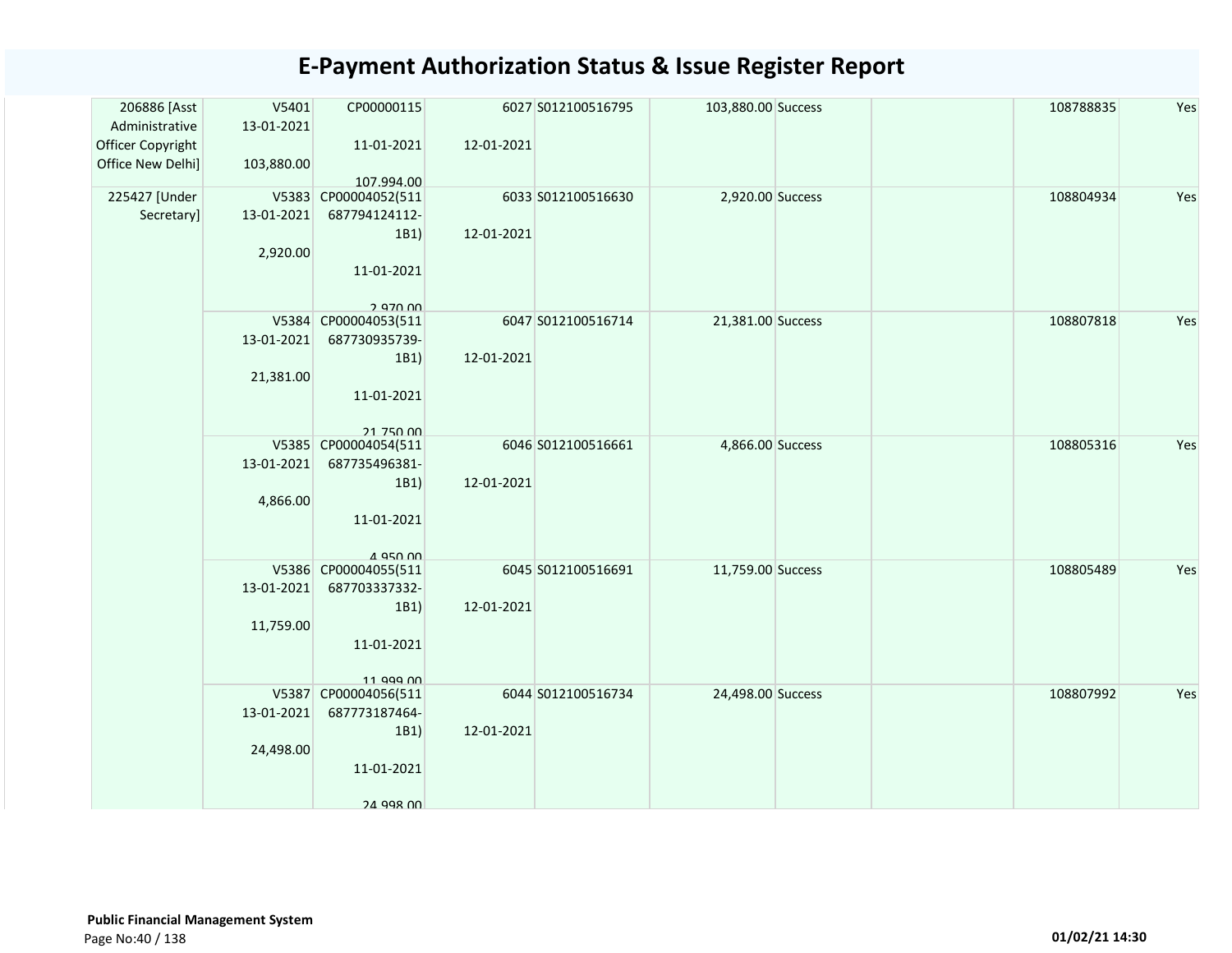| 13-01-2021<br>3,834.00  | V5388 CP00004057(511<br>687770548949-<br>1B1)<br>11-01-2021<br>a ann nn       | 12-01-2021 | 6043 S012100516635 | 3,834.00 Success  |  | 108782972 | Yes |
|-------------------------|-------------------------------------------------------------------------------|------------|--------------------|-------------------|--|-----------|-----|
| 13-01-2021<br>4,414.00  | V5389 CP00004058(511<br>687779466923-<br>1B1)<br>11-01-2021<br>$A$ 500 00     | 12-01-2021 | 6042 S012100516656 | 4,414.00 Success  |  | 108783229 | Yes |
| 13-01-2021<br>3,925.00  | V5390 CP00004060(511<br>687774358843-<br>1B1)<br>11-01-2021<br>$A$ $001$ $00$ | 12-01-2021 | 6032 S012100516645 | 3,925.00 Success  |  | 108783114 | Yes |
| 13-01-2021<br>6,621.00  | V5391 CP00004061(511<br>687738153017-<br>1B1)<br>11-01-2021<br>6 750 00       | 12-01-2021 | 6031 S012100516684 | 6,621.00 Success  |  | 108783374 | Yes |
| 13-01-2021<br>10,734.00 | V5392 CP00004062(511<br>687763606846-<br>1B1)<br>11-01-2021<br>10 919 00      | 12-01-2021 | 6051 S012100516686 | 10,734.00 Success |  | 108783570 | Yes |
| 13-01-2021<br>2,654.00  | V5393 CP00004063(511<br>687787149815-<br>1B1)<br>11-01-2021<br>2 700 00       | 12-01-2021 | 6050 S012100516612 | 2,654.00 Success  |  | 108804817 | Yes |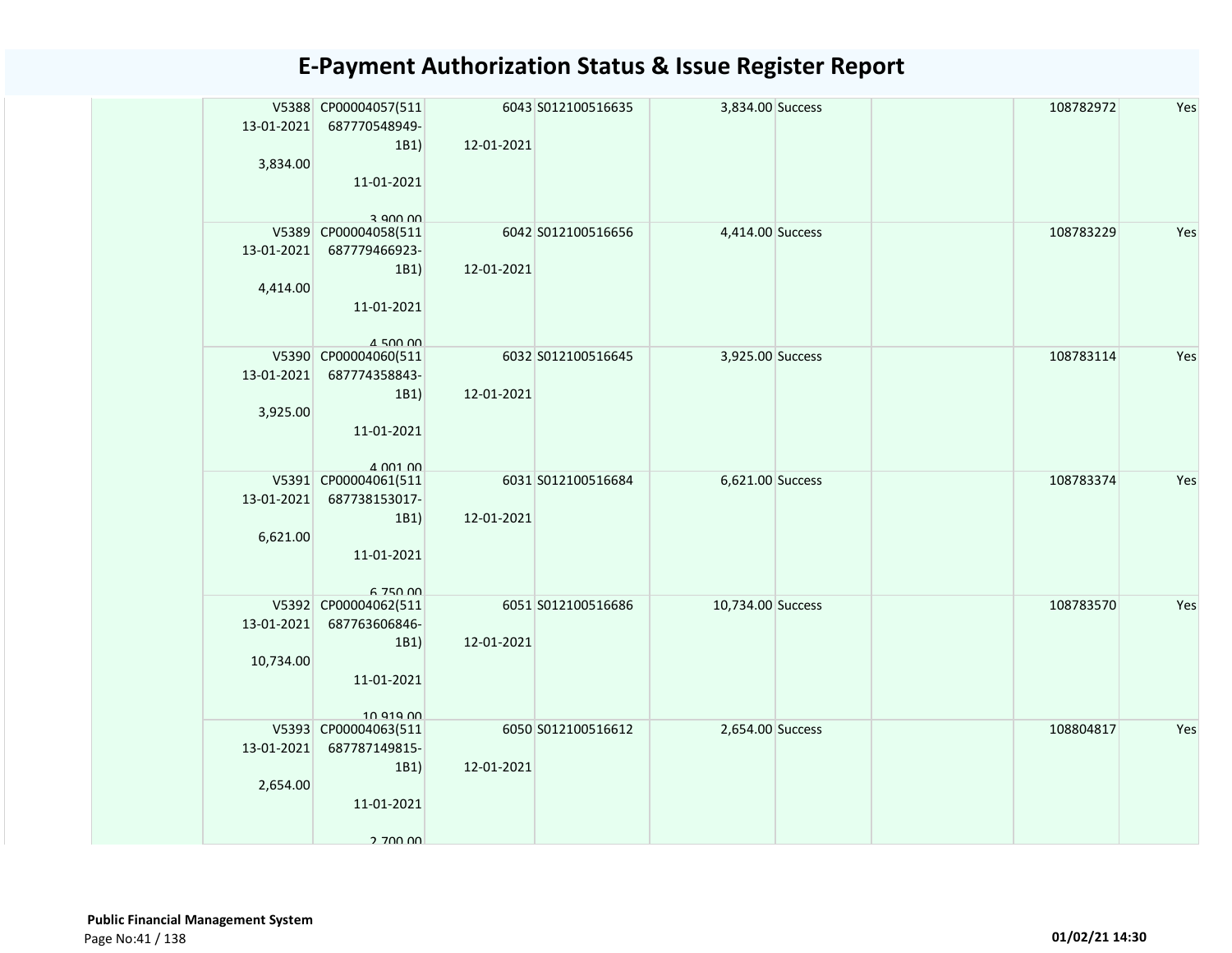| 13-01-2021 | V5394 CP00004064(511<br>687764777481- |            | 6049 S012100516633 | 3,097.00 Success  |  | 108805109 | Yes |
|------------|---------------------------------------|------------|--------------------|-------------------|--|-----------|-----|
|            | 1B1)                                  | 12-01-2021 |                    |                   |  |           |     |
| 3,097.00   |                                       |            |                    |                   |  |           |     |
|            | 11-01-2021                            |            |                    |                   |  |           |     |
|            |                                       |            |                    |                   |  |           |     |
|            | 3.15000<br>V5395 CP00004065(511       |            | 6048 S012100516707 | 13,270.00 Success |  | 108805653 | Yes |
| 13-01-2021 | 687797618298-                         |            |                    |                   |  |           |     |
|            | 1B1)                                  | 12-01-2021 |                    |                   |  |           |     |
| 13,270.00  |                                       |            |                    |                   |  |           |     |
|            | 11-01-2021                            |            |                    |                   |  |           |     |
|            |                                       |            |                    |                   |  |           |     |
|            | 12 499 00<br>V5396 CP00004066(511     |            | 6037 S012100516688 | 11,353.00 Success |  | 108785815 | Yes |
| 13-01-2021 | 687787986474-                         |            |                    |                   |  |           |     |
|            | 1B1)                                  | 12-01-2021 |                    |                   |  |           |     |
| 11,353.00  |                                       |            |                    |                   |  |           |     |
|            | 11-01-2021                            |            |                    |                   |  |           |     |
|            |                                       |            |                    |                   |  |           |     |
|            | 11 549 00<br>V5397 CP00004067(511     |            | 6038 S012100516711 | 13,762.00 Success |  | 108786056 | Yes |
| 13-01-2021 | 687758125873-                         |            |                    |                   |  |           |     |
|            | 1B1)                                  | 12-01-2021 |                    |                   |  |           |     |
| 13,762.00  |                                       |            |                    |                   |  |           |     |
|            | 11-01-2021                            |            |                    |                   |  |           |     |
|            |                                       |            |                    |                   |  |           |     |
|            | 12 000 nn<br>V5399 CP00004074(511     |            | 6040 S012100516610 | 2,536.00 Success  |  | 108802677 | Yes |
| 13-01-2021 | 687714743997-                         |            |                    |                   |  |           |     |
|            | 1B1)                                  | 12-01-2021 |                    |                   |  |           |     |
| 2,536.00   |                                       |            |                    |                   |  |           |     |
|            | 11-01-2021                            |            |                    |                   |  |           |     |
|            |                                       |            |                    |                   |  |           |     |
|            | 258000<br>V5400 CP00004075(511        |            | 6039 S012100516739 | 95,517.00 Success |  | 108786300 | Yes |
| 13-01-2021 | 687749663507-                         |            |                    |                   |  |           |     |
|            | 1B1)                                  | 12-01-2021 |                    |                   |  |           |     |
| 95,517.00  |                                       |            |                    |                   |  |           |     |
|            | 11-01-2021                            |            |                    |                   |  |           |     |
|            |                                       |            |                    |                   |  |           |     |
|            | 97 164 00                             |            |                    |                   |  |           |     |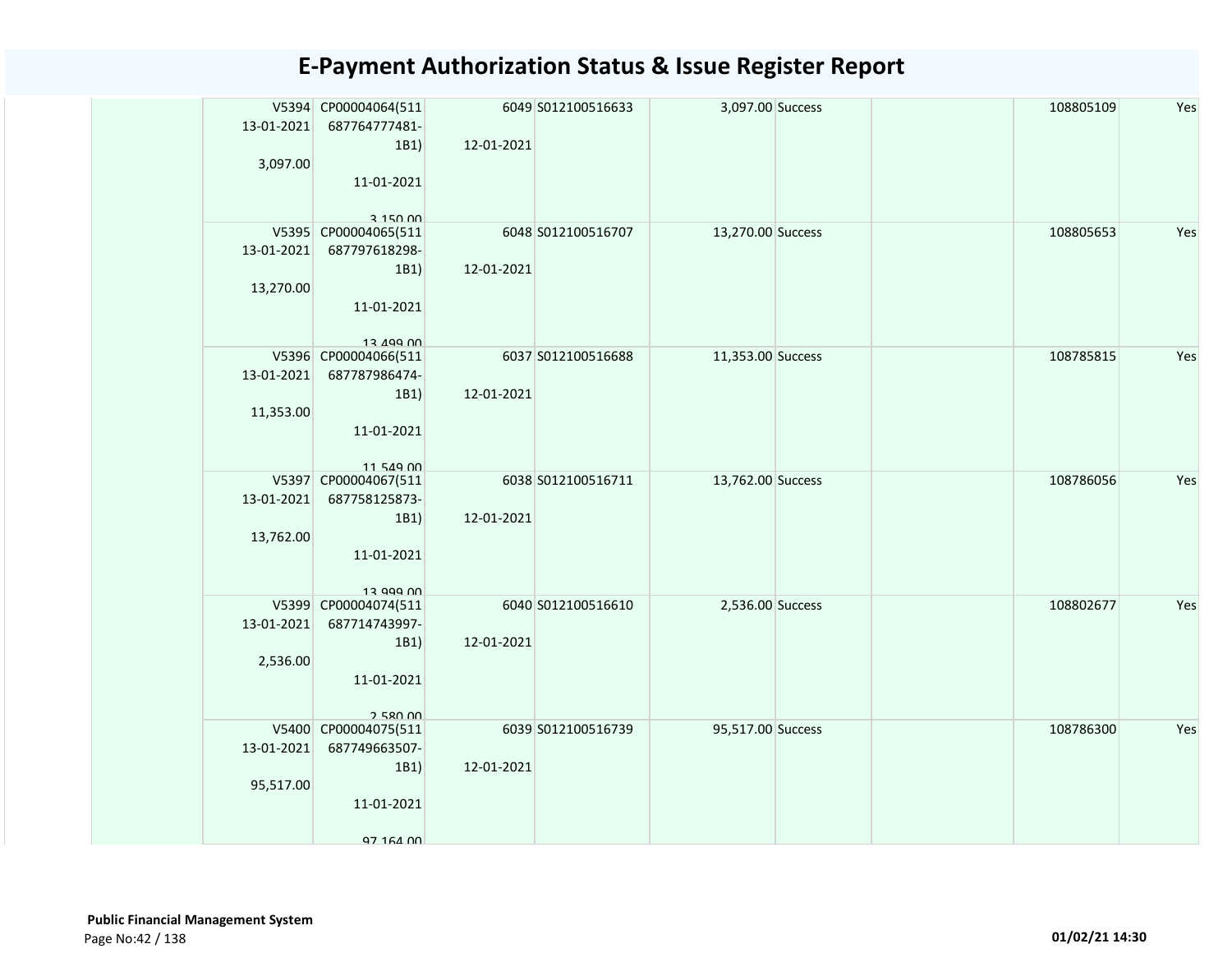| V5402<br>13-01-2021<br>510,480.00 | CP00004080<br>11-01-2021<br>520.898.00 | 12-01-2021 | 6029 S012100516786       | 510,480.00 Success | 108786653 | Yes |
|-----------------------------------|----------------------------------------|------------|--------------------------|--------------------|-----------|-----|
| V5403<br>13-01-2021               | CP00004081<br>11-01-2021               | 12-01-2021 | 6030 S012100516772       | 257,185.00 Success | 108808328 | Yes |
| 257,185.00                        | 262.434.00                             |            |                          |                    |           |     |
| V5404<br>13-01-2021               | CP00004096                             |            | 6022 S012100516813       | 18,000.00 Success  | 108808528 | Yes |
| 18,000.00                         | 11-01-2021<br>18.000.00                | 12-01-2021 |                          |                    |           |     |
| V5408<br>13-01-2021               | CP00004073                             |            | 6034 S012100516820       | 3,000.00 Success   | 108828900 | Yes |
| 69,000.00                         | 11-01-2021                             |            | 12-01-2021 S012100516821 | 3,000.00 Success   | 108828908 | Yes |
|                                   | 69,000.00                              |            | S012100516822            | 3,000.00 Success   | 108828919 | Yes |
|                                   |                                        |            | S012100516823            | 3,000.00 Success   | 108828928 | Yes |
|                                   |                                        |            | S012100516824            | 3,000.00 Success   | 108828937 | Yes |
|                                   |                                        |            | S012100516825            | 3,000.00 Success   | 108828949 | Yes |
|                                   |                                        |            | S012100516826            | 3,000.00 Success   | 108828962 | Yes |
|                                   |                                        |            | S012100516827            | 3,000.00 Success   | 108828969 | Yes |
|                                   |                                        |            | S012100516828            | 3,000.00 Success   | 108828978 | Yes |
|                                   |                                        |            | S012100516829            | 3,000.00 Success   | 108828985 | Yes |
|                                   |                                        |            | S012100516830            | 3,000.00 Success   | 108828995 | Yes |
|                                   |                                        |            | S012100516831            | 3,000.00 Success   | 108829006 | Yes |
|                                   |                                        |            | S012100516832            | 3,000.00 Success   | 108829014 | Yes |
|                                   |                                        |            | S012100516833            | 3,000.00 Success   | 108829020 | Yes |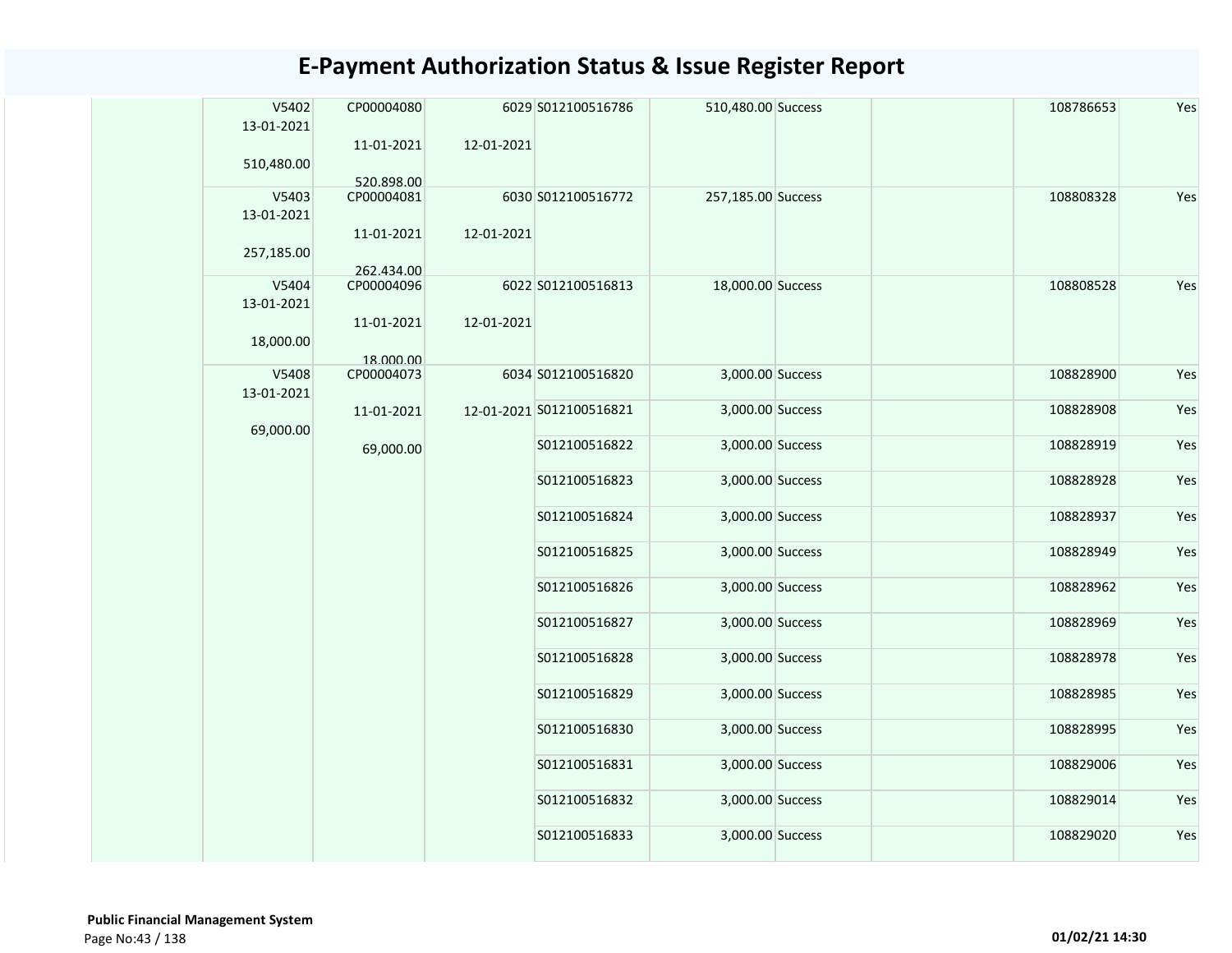| 108829027<br>S012100516834<br>3,000.00 Success<br>S012100516835<br>3,000.00 Success<br>108829032<br>S012100516836<br>3,000.00 Success<br>108829041<br>S012100516837<br>12,000.00 Success<br>108829052<br>S012100516838<br>3,000.00 Success<br>108829062<br>S012100516839<br>3,000.00 Success<br>108829071<br>V5409<br>CP00004069<br>924.00 Success<br>108826622<br>6025 S012100516797<br>13-01-2021<br>11-01-2021<br>12-01-2021<br>924.00<br>924.00<br>V5411<br>CP00004071<br>6023 S012100516840<br>74,041.00 Success<br>108829206<br>13-01-2021<br>11-01-2021<br>12-01-2021<br>74,041.00<br>74.041.00<br>V5412<br>CP00004068<br>6036 S012100516849<br>360,134.00 Success<br>108829352<br>13-01-2021<br>12-01-2021<br>11-01-2021<br>360,134.00<br>366.343.00<br>V5413<br>Yes<br>CP00004072<br>6035 S012100516818<br>29,318.00 Success<br>108828756<br>13-01-2021<br>12-01-2021<br>11-01-2021<br>29,318.00<br>29.318.00<br>V5416 CP00004059(511<br>6041 S012100516659<br>4,414.00 Success<br>108826347<br>Yes<br>13-01-2021<br>687713310823-<br>12-01-2021<br>1B1)<br>4,414.00<br>11-01-2021<br>$A$ 500 00 |  |  |  |  |     |
|-----------------------------------------------------------------------------------------------------------------------------------------------------------------------------------------------------------------------------------------------------------------------------------------------------------------------------------------------------------------------------------------------------------------------------------------------------------------------------------------------------------------------------------------------------------------------------------------------------------------------------------------------------------------------------------------------------------------------------------------------------------------------------------------------------------------------------------------------------------------------------------------------------------------------------------------------------------------------------------------------------------------------------------------------------------------------------------------------------------|--|--|--|--|-----|
|                                                                                                                                                                                                                                                                                                                                                                                                                                                                                                                                                                                                                                                                                                                                                                                                                                                                                                                                                                                                                                                                                                           |  |  |  |  | Yes |
|                                                                                                                                                                                                                                                                                                                                                                                                                                                                                                                                                                                                                                                                                                                                                                                                                                                                                                                                                                                                                                                                                                           |  |  |  |  | Yes |
|                                                                                                                                                                                                                                                                                                                                                                                                                                                                                                                                                                                                                                                                                                                                                                                                                                                                                                                                                                                                                                                                                                           |  |  |  |  | Yes |
|                                                                                                                                                                                                                                                                                                                                                                                                                                                                                                                                                                                                                                                                                                                                                                                                                                                                                                                                                                                                                                                                                                           |  |  |  |  | Yes |
|                                                                                                                                                                                                                                                                                                                                                                                                                                                                                                                                                                                                                                                                                                                                                                                                                                                                                                                                                                                                                                                                                                           |  |  |  |  | Yes |
|                                                                                                                                                                                                                                                                                                                                                                                                                                                                                                                                                                                                                                                                                                                                                                                                                                                                                                                                                                                                                                                                                                           |  |  |  |  | Yes |
|                                                                                                                                                                                                                                                                                                                                                                                                                                                                                                                                                                                                                                                                                                                                                                                                                                                                                                                                                                                                                                                                                                           |  |  |  |  | Yes |
|                                                                                                                                                                                                                                                                                                                                                                                                                                                                                                                                                                                                                                                                                                                                                                                                                                                                                                                                                                                                                                                                                                           |  |  |  |  |     |
|                                                                                                                                                                                                                                                                                                                                                                                                                                                                                                                                                                                                                                                                                                                                                                                                                                                                                                                                                                                                                                                                                                           |  |  |  |  | Yes |
|                                                                                                                                                                                                                                                                                                                                                                                                                                                                                                                                                                                                                                                                                                                                                                                                                                                                                                                                                                                                                                                                                                           |  |  |  |  |     |
|                                                                                                                                                                                                                                                                                                                                                                                                                                                                                                                                                                                                                                                                                                                                                                                                                                                                                                                                                                                                                                                                                                           |  |  |  |  | Yes |
|                                                                                                                                                                                                                                                                                                                                                                                                                                                                                                                                                                                                                                                                                                                                                                                                                                                                                                                                                                                                                                                                                                           |  |  |  |  |     |
|                                                                                                                                                                                                                                                                                                                                                                                                                                                                                                                                                                                                                                                                                                                                                                                                                                                                                                                                                                                                                                                                                                           |  |  |  |  |     |
|                                                                                                                                                                                                                                                                                                                                                                                                                                                                                                                                                                                                                                                                                                                                                                                                                                                                                                                                                                                                                                                                                                           |  |  |  |  |     |
|                                                                                                                                                                                                                                                                                                                                                                                                                                                                                                                                                                                                                                                                                                                                                                                                                                                                                                                                                                                                                                                                                                           |  |  |  |  |     |
|                                                                                                                                                                                                                                                                                                                                                                                                                                                                                                                                                                                                                                                                                                                                                                                                                                                                                                                                                                                                                                                                                                           |  |  |  |  |     |
|                                                                                                                                                                                                                                                                                                                                                                                                                                                                                                                                                                                                                                                                                                                                                                                                                                                                                                                                                                                                                                                                                                           |  |  |  |  |     |
|                                                                                                                                                                                                                                                                                                                                                                                                                                                                                                                                                                                                                                                                                                                                                                                                                                                                                                                                                                                                                                                                                                           |  |  |  |  |     |
|                                                                                                                                                                                                                                                                                                                                                                                                                                                                                                                                                                                                                                                                                                                                                                                                                                                                                                                                                                                                                                                                                                           |  |  |  |  |     |
|                                                                                                                                                                                                                                                                                                                                                                                                                                                                                                                                                                                                                                                                                                                                                                                                                                                                                                                                                                                                                                                                                                           |  |  |  |  |     |
|                                                                                                                                                                                                                                                                                                                                                                                                                                                                                                                                                                                                                                                                                                                                                                                                                                                                                                                                                                                                                                                                                                           |  |  |  |  |     |
|                                                                                                                                                                                                                                                                                                                                                                                                                                                                                                                                                                                                                                                                                                                                                                                                                                                                                                                                                                                                                                                                                                           |  |  |  |  |     |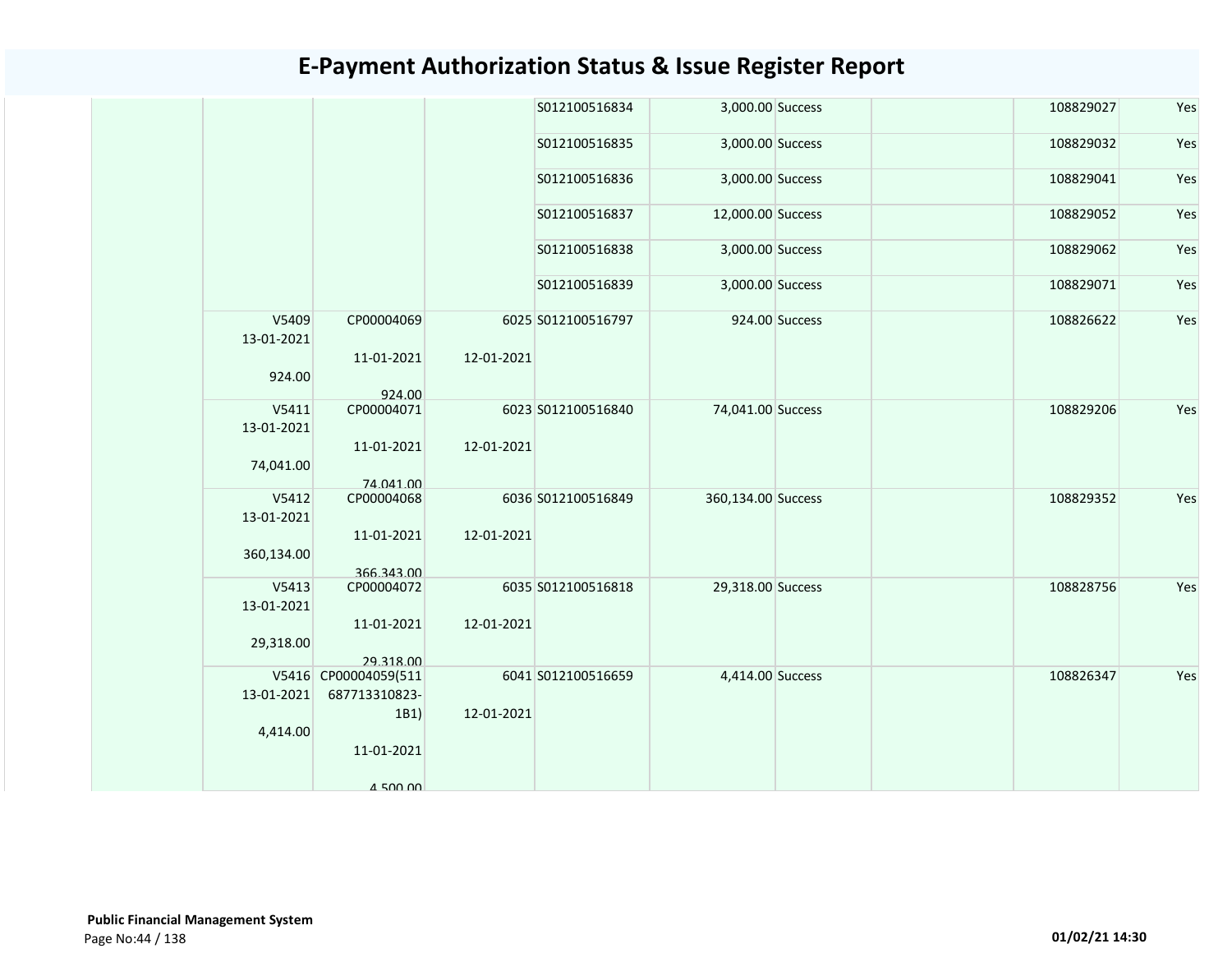|                             | V5417<br>13-01-2021<br>1,894,347.00 | CP00004027<br>08-01-2021<br>1.894.347.00                                        | 12-01-2021 | 6052 S012100516574 | 1,894,347.00 Success | 112531469 | Yes |
|-----------------------------|-------------------------------------|---------------------------------------------------------------------------------|------------|--------------------|----------------------|-----------|-----|
|                             | V5418<br>13-01-2021<br>1,225,231.00 | CP00004048<br>08-01-2021<br>1.262.684.00                                        | 12-01-2021 | 6054 S012100516851 | 1,225,231.00 Success | 112531623 | Yes |
| 225428 [Section<br>Officer] | V5405<br>13-01-2021<br>17,405.00    | CP00000351<br>04-01-2021<br>17.405.00                                           | 12-01-2021 | 6010 S012100516864 | 17,405.00 Success    | 108829535 | Yes |
|                             | V5407<br>13-01-2021<br>28,589.00    | CP00000353<br>05-01-2021<br>28.589.00                                           | 12-01-2021 | 6011 S012100516852 | 28,589.00 Success    | 108838529 | Yes |
| 225429 [Section<br>Officer] | 13-01-2021<br>23,336.00             | V5377 CP00000453(511<br>687755643752-<br>1B1)<br>07-01-2021<br><b>23 336 UU</b> | 12-01-2021 | 6012 S012100516745 | 23,336.00 Success    | 108786476 | Yes |
|                             | 13-01-2021<br>7,900.00              | V5378 CP00000458(511<br>687780636301-<br>1B1)<br>11-01-2021<br>7 900 00         | 12-01-2021 | 6017 S012100516607 | 7,900.00 Success     | 108802553 | Yes |
|                             | 13-01-2021<br>1,000.00              | V5379 CP00000459(511<br>687766023835-<br>1B1)<br>11-01-2021<br>1 000 00         | 12-01-2021 | 6013 S012100516598 | 1,000.00 Success     | 108802436 | Yes |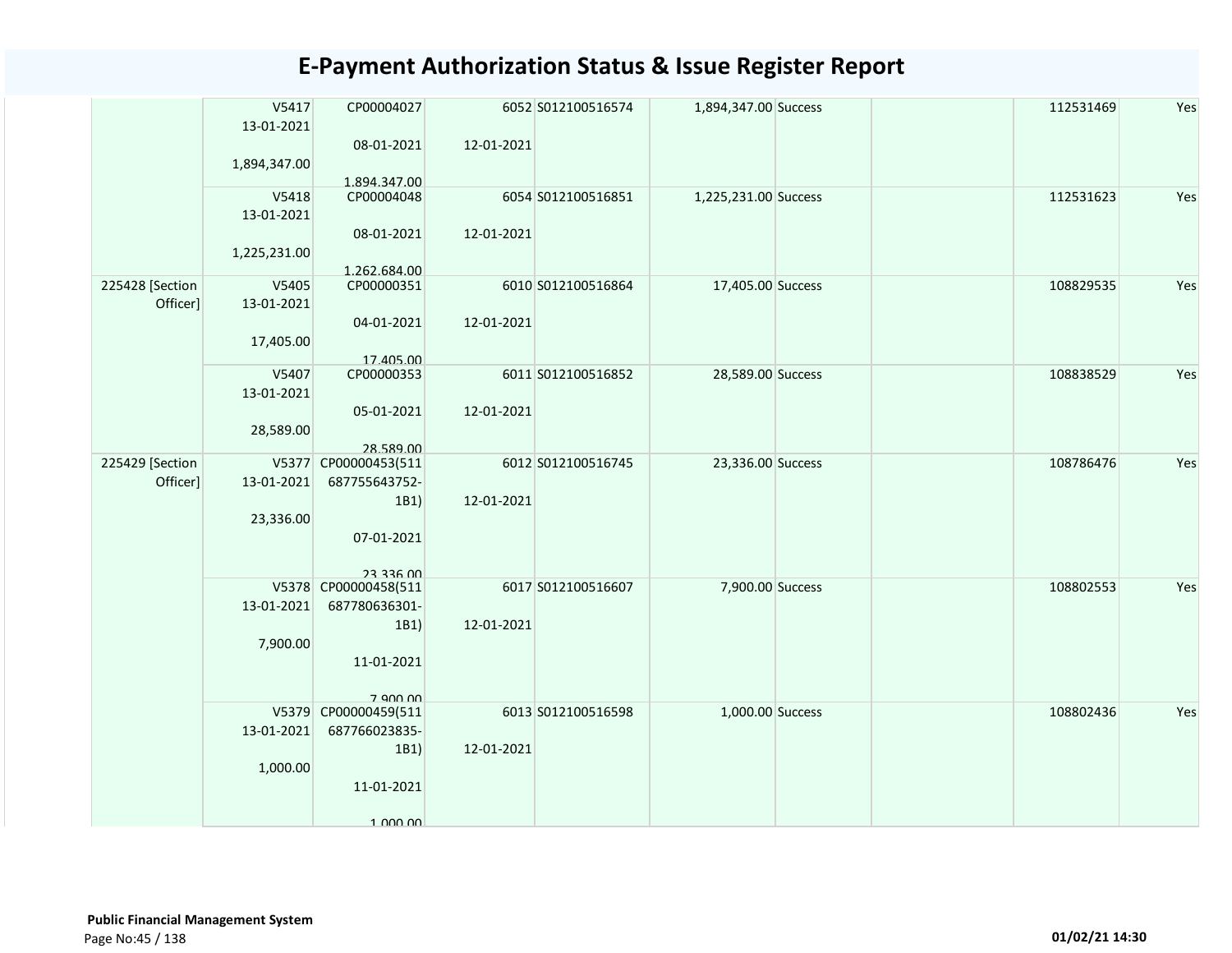| 13-01-2021                       | V5380 CP00000460(511<br>687799915671-                                                |            | 6016 S012100516591 | 15,570.00 Success | 108782829 | Yes |
|----------------------------------|--------------------------------------------------------------------------------------|------------|--------------------|-------------------|-----------|-----|
| 15,570.00                        | 1B1)<br>11-01-2021                                                                   | 12-01-2021 |                    |                   |           |     |
| 13-01-2021<br>7,974.00           | 15 570 00<br>V5381 CP00000461(511<br>687760348412-<br>1B1)<br>11-01-2021<br>7 974 00 | 12-01-2021 | 6014 S012100516578 | 7,974.00 Success  | 108802126 | Yes |
| 13-01-2021<br>22,400.00          | V5382 CP00000462(511<br>687798479164-<br>1B1)<br>11-01-2021<br>22 ANO OO             | 12-01-2021 | 6015 S012100516593 | 22,400.00 Success | 108802288 | Yes |
| V5406<br>13-01-2021<br>40,064.00 | CP00000447<br>05-01-2021<br>44.516.00                                                | 11-01-2021 | 6006 S012100195860 | 40,064.00 Success | 108838393 | Yes |
| 13-01-2021<br>10,470.00          | V5410 CP00000454(511<br>687765387940-<br>1B1)<br>08-01-2021<br>10 470 00             | 12-01-2021 | 6018 S012100516762 | 10,470.00 Success | 108826486 | Yes |
| V5414<br>13-01-2021<br>1,600.00  | CP00000463<br>11-01-2021<br>1.600.00                                                 | 11-01-2021 | 6007 S012100195716 | 1,600.00 Success  | 108826077 | Yes |
| V5415<br>13-01-2021<br>2,280.00  | CP00000464<br>11-01-2021<br>2.280.00                                                 | 11-01-2021 | 6008 S012100195732 | 2,280.00 Success  | 108826220 | Yes |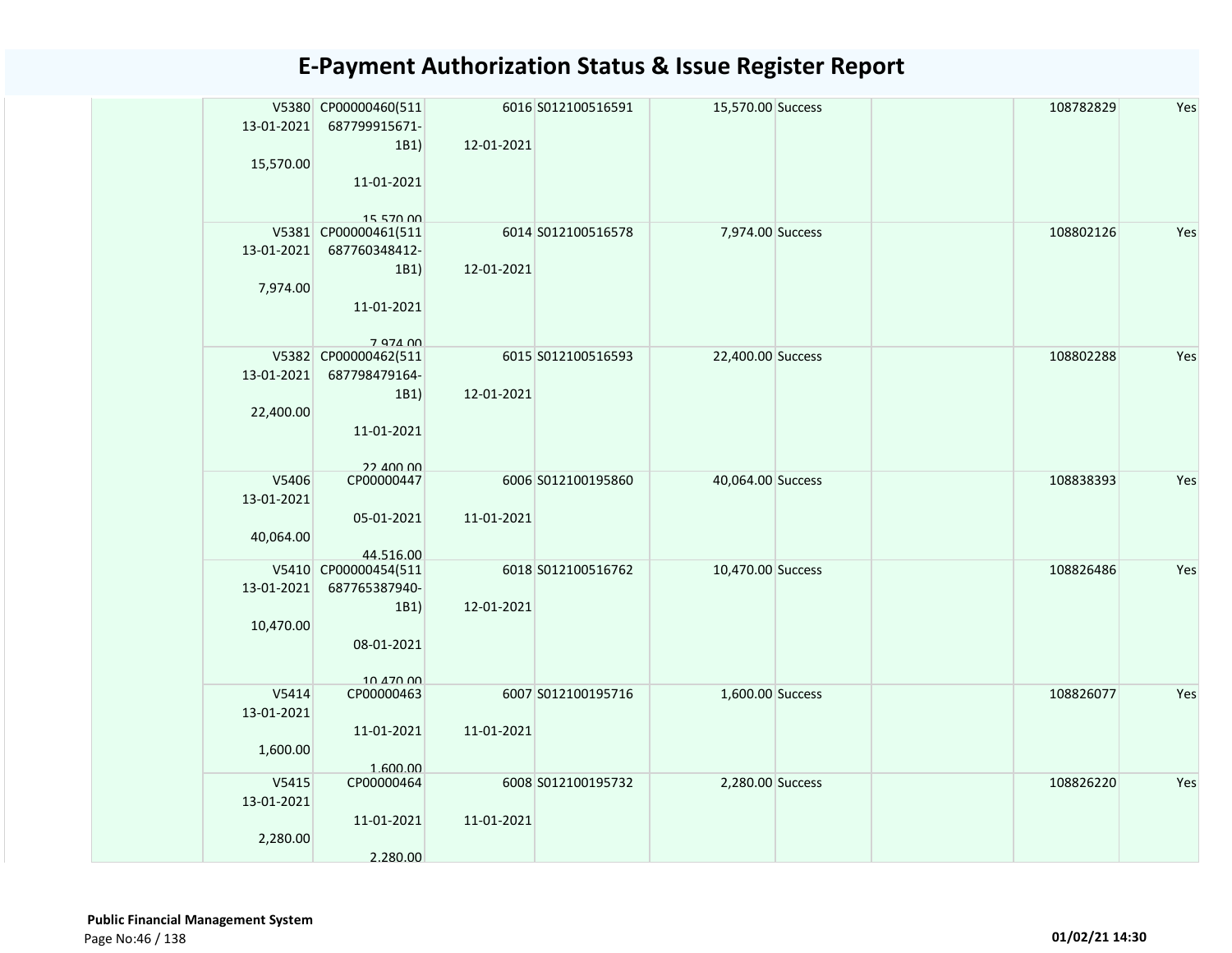|    | 225438 [Asstt<br>Accounts Officer] | V5398<br>13-01-2021 | CP00000380               |            | 6028 S012100516767 | 87,600.00 Success  |                | 108808148 | Yes |
|----|------------------------------------|---------------------|--------------------------|------------|--------------------|--------------------|----------------|-----------|-----|
|    |                                    | 87,600.00           | 11-01-2021               | 12-01-2021 |                    |                    |                |           |     |
|    |                                    |                     | 87.600.00                |            |                    |                    |                |           |     |
| 10 | <b>Issue Date: 14-01-2021</b>      |                     |                          |            |                    | 4,390,579.00       |                |           |     |
|    | 206886 [Asst                       | V5468               | CP00000107               |            | 6060 S122001943192 | 164,450.00 Success |                | 126346873 | Yes |
|    | Administrative                     | 14-01-2021          |                          |            |                    |                    |                |           |     |
|    | Officer Copyright                  |                     | 07-01-2021               | 12-01-2021 |                    |                    |                |           |     |
|    | Office New Delhi]                  | 164,450.00          |                          |            |                    |                    |                |           |     |
|    |                                    | V5469               | 194.392.00<br>CP00000108 |            | 6061 S012100746248 |                    |                | 126334762 | Yes |
|    |                                    | 14-01-2021          |                          |            |                    | 238,821.00 Success |                |           |     |
|    |                                    |                     | 07-01-2021               | 12-01-2021 |                    |                    |                |           |     |
|    |                                    | 238,821.00          |                          |            |                    |                    |                |           |     |
|    |                                    |                     | 264.832.00               |            |                    |                    |                |           |     |
|    | 225427 [Under                      |                     | V5419 CP00004135(GPF     |            | 6088 S012100719473 | 165,000.00 Success |                | 123487559 | Yes |
|    | Secretary]                         | 14-01-2021          | $_2$ 02101183)           |            |                    |                    |                |           |     |
|    |                                    |                     |                          | 13-01-2021 |                    |                    |                |           |     |
|    |                                    | 165,000.00          | 13-01-2021               |            |                    |                    |                |           |     |
|    |                                    |                     | 165,000,00               |            |                    |                    |                |           |     |
|    |                                    |                     | V5424 CP00002916(511     |            | 6100 S012100735134 | 17,203.00 Success  |                | 124610887 | Yes |
|    |                                    | 14-01-2021          | 687726046435-            |            |                    |                    |                |           |     |
|    |                                    |                     | 1B1)                     | 13-01-2021 |                    |                    |                |           |     |
|    |                                    | 17,203.00           |                          |            |                    |                    |                |           |     |
|    |                                    |                     | 03-11-2020               |            |                    |                    |                |           |     |
|    |                                    |                     | 17 500 00                |            |                    |                    |                |           |     |
|    |                                    |                     | V5425 CP00004083(511     |            | 6102 S012100734473 | 1,080.00 Success   |                | 124607819 | Yes |
|    |                                    | 14-01-2021          | 687791394391-            |            |                    |                    |                |           |     |
|    |                                    |                     | 1B1)                     | 13-01-2021 |                    |                    |                |           |     |
|    |                                    | 1,080.00            |                          |            |                    |                    |                |           |     |
|    |                                    |                     | 11-01-2021               |            |                    |                    |                |           |     |
|    |                                    |                     | $1$ $099$ $00$           |            |                    |                    |                |           |     |
|    |                                    |                     | V5426 CP00004085(511     |            | 6104 S012100735083 |                    | 885.00 Success | 124608104 | Yes |
|    |                                    | 14-01-2021          | 687760260408-            |            |                    |                    |                |           |     |
|    |                                    |                     | 1B1)                     | 13-01-2021 |                    |                    |                |           |     |
|    |                                    | 885.00              |                          |            |                    |                    |                |           |     |
|    |                                    |                     | 11-01-2021               |            |                    |                    |                |           |     |
|    |                                    |                     | 900 DD                   |            |                    |                    |                |           |     |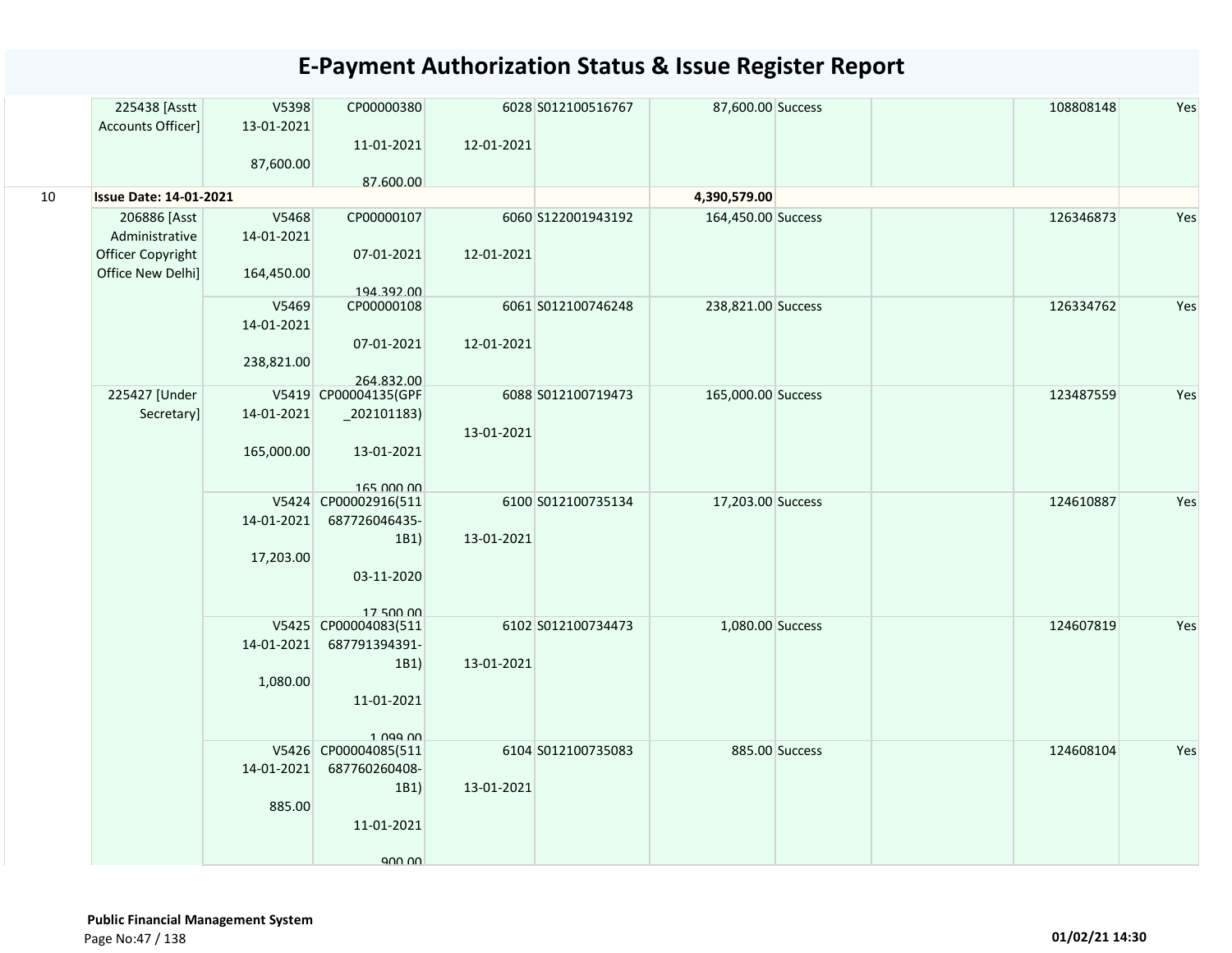| 14-01-2021<br>1,229.00 | V5427 CP00004086(511<br>687737767253-<br>1B1)<br>11-01-2021<br>1 250 00   | 13-01-2021 | 6105 S012100735079 | 1,229.00 Success |  | 124607968 | Yes |
|------------------------|---------------------------------------------------------------------------|------------|--------------------|------------------|--|-----------|-----|
| 14-01-2021<br>540.00   | V5428 CP00004088(511<br>687760431521-<br>1B1)<br>11-01-2021<br>550.00     | 13-01-2021 | 6101 S012100734448 | 540.00 Success   |  | 124605688 | Yes |
| 14-01-2021<br>9,822.00 | V5429 CP00004099(511<br>687786769320-<br>1B1)<br>11-01-2021<br>10,000,00  | 13-01-2021 | 6096 S012100735129 | 9,822.00 Success |  | 124608686 | Yes |
| 14-01-2021<br>4,420.00 | V5430 CP00004100(511<br>687745473760-<br>1B1)<br>11-01-2021<br>$A$ 500 00 | 13-01-2021 | 6097 S012100735105 | 4,420.00 Success |  | 124608364 | Yes |
| 14-01-2021<br>7,864.00 | V5431 CP00004101(511<br>687729796645-<br>1B1)<br>11-01-2021<br>7 999 00   | 13-01-2021 | 6098 S012100735107 | 7,864.00 Success |  | 124608510 | Yes |
| 14-01-2021<br>737.00   | V5432 CP00004103(511<br>687780333928-<br>1B1)<br>11-01-2021<br>750.00     | 13-01-2021 | 6099 S012100735102 | 737.00 Success   |  | 124608229 | Yes |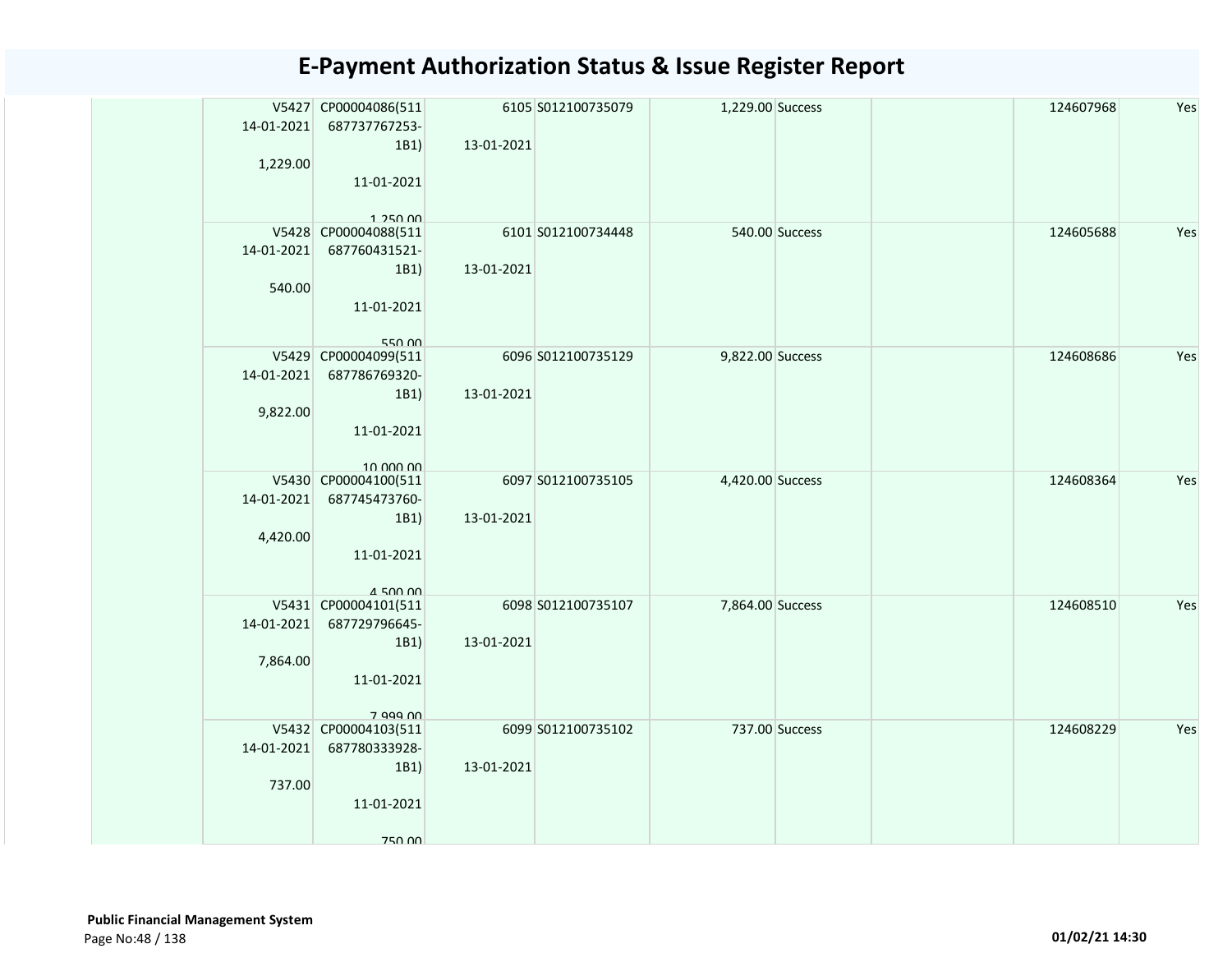| 14-01-2021<br>197.00         | V5433 CP00004108(511<br>687766105078-<br>1B1)<br>11-01-2021<br>200.00              | 13-01-2021 | 6092 S012100734438 |                  | 197.00 Success | 124605570 | Yes |
|------------------------------|------------------------------------------------------------------------------------|------------|--------------------|------------------|----------------|-----------|-----|
| $14 - 01 - 2021$<br>9,929.00 | V5434 CP00004109(511<br>687733785657-<br>1B1)<br>11-01-2021<br>10, 100, 00         | 13-01-2021 | 6094 S012100734435 | 9,929.00 Success |                | 124605428 | Yes |
| 984.00                       | V5435 CP00004110(511<br>14-01-2021 687725194307-<br>1B1)<br>11-01-2021<br>1.000,00 | 13-01-2021 | 6093 S012100734418 |                  | 984.00 Success | 124605120 | Yes |
| 14-01-2021<br>2,459.00       | V5436 CP00004111(511<br>687776378422-<br>1B1)<br>11-01-2021<br>2 501 00            | 13-01-2021 | 6095 S012100734420 | 2,459.00 Success |                | 124605273 | Yes |
| 14-01-2021<br>472.00         | V5437 CP00004112(511<br>687703730496-<br>1B1)<br>11-01-2021<br>480.00              | 13-01-2021 | 6113 S012100731880 |                  | 472.00 Success | 124604969 | Yes |
| 14-01-2021<br>510.00         | V5439 CP00004087(511<br>687792464534-<br>1B1)<br>11-01-2021<br>51000               | 13-01-2021 | 6106 S012100736175 |                  | 510.00 Success | 124832032 | Yes |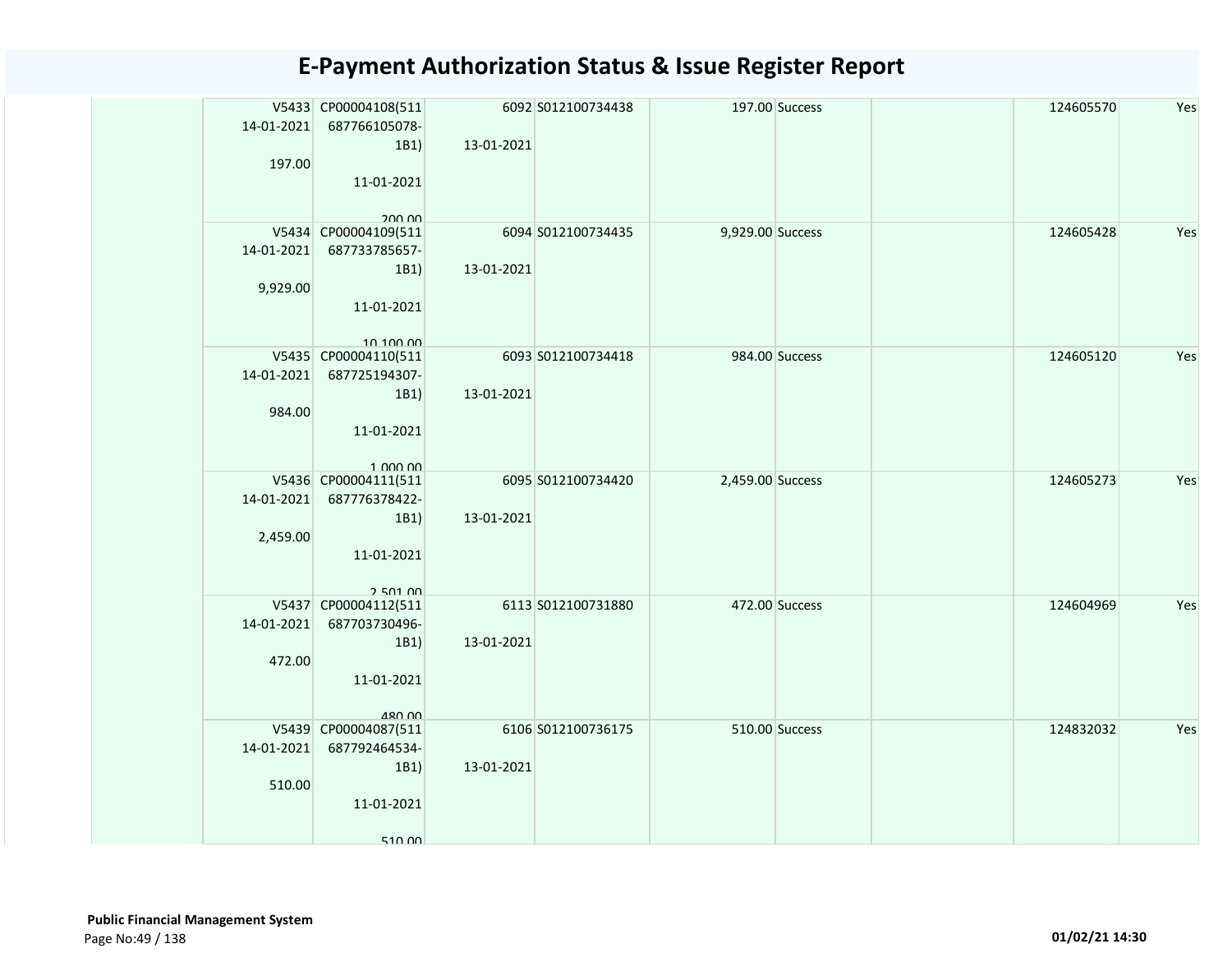| 14-01-2021<br>2,062.00  | V5440 CP00004089(511<br>687750024150-<br>1B1)<br>11-01-2021<br>2,100,00      | 13-01-2021 | 6107 S012100736200 | 2,062.00 Success  |                | 124833785 | Yes |
|-------------------------|------------------------------------------------------------------------------|------------|--------------------|-------------------|----------------|-----------|-----|
| 14-01-2021<br>2,850.00  | V5441 CP00004090(511<br>687737653901-<br>1B1)<br>11-01-2021<br>2 899 UU      | 13-01-2021 | 6108 S012100736197 | 2,850.00 Success  |                | 124832639 | Yes |
| 14-01-2021<br>275.00    | V5442 CP00004091(511<br>687791501986-<br>1B1)<br>11-01-2021<br><b>280.00</b> | 13-01-2021 | 6109 S012100736177 |                   | 275.00 Success | 124832321 | Yes |
| 14-01-2021<br>19,567.00 | V5443 CP00004092(511<br>687716617482-<br>1B1)<br>11-01-2021<br>19 947 00     | 13-01-2021 | 6110 S012100736245 | 19,567.00 Success |                | 124833940 | Yes |
| 14-01-2021<br>6,489.00  | V5444 CP00004093(511<br>687790926315-<br>1B1)<br>11-01-2021<br>6.600.00      | 13-01-2021 | 6111 S012100736567 | 6,489.00 Success  |                | 124834238 | Yes |
| 14-01-2021<br>21,461.00 | V5445 CP00004094(511<br>687772939645-<br>1B1)<br>11-01-2021<br>21 850 00     | 13-01-2021 | 6112 S012100736573 | 21,461.00 Success |                | 124834438 | Yes |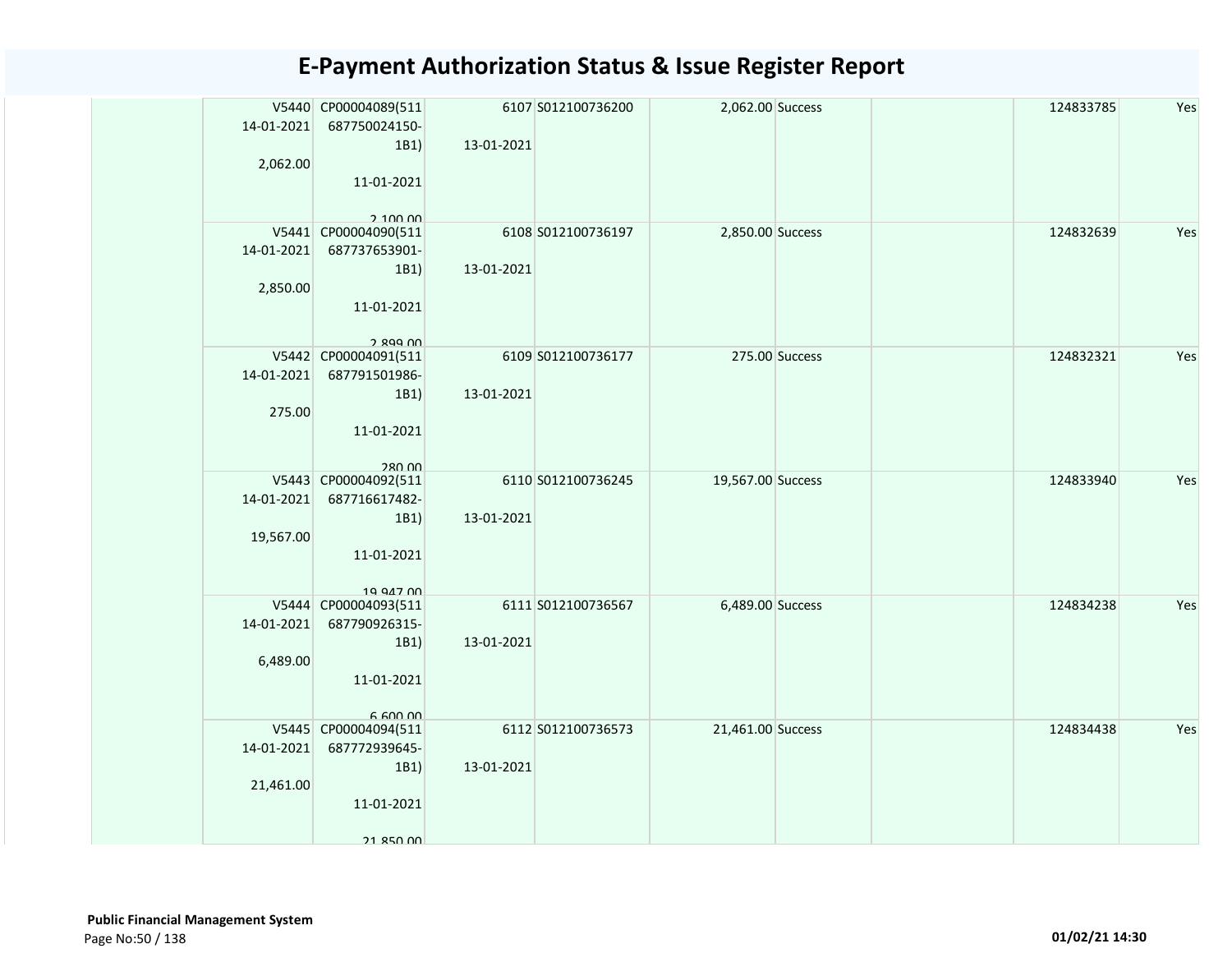| V5446      | CP00003690                       |            | 6062 S012100737966 | 791,505.00 Issued | 358710827 | Yes |
|------------|----------------------------------|------------|--------------------|-------------------|-----------|-----|
| 14-01-2021 | 18-12-2020                       | 13-01-2021 |                    |                   |           |     |
| 791,505.00 |                                  |            |                    |                   |           |     |
|            | 791.505.00                       |            |                    |                   |           |     |
| V5447      | CP00003691                       |            | 6063 S012100737990 | 806,290.00 Issued | 358710855 | Yes |
| 14-01-2021 |                                  |            |                    |                   |           |     |
| 806,290.00 | 18-12-2020                       | 13-01-2021 |                    |                   |           |     |
|            | 806.290.00                       |            |                    |                   |           |     |
|            | V5448 CP00003714(511             |            | 6077 S012100739545 | 17,686.00 Success | 125232679 | Yes |
| 14-01-2021 | 687763576783-                    |            |                    |                   |           |     |
|            | 1B1)                             | 13-01-2021 |                    |                   |           |     |
| 17,686.00  |                                  |            |                    |                   |           |     |
|            | 21-12-2020                       |            |                    |                   |           |     |
|            | 17 991 00                        |            |                    |                   |           |     |
| V5449      | CP00004077                       |            | 6021 S012100739547 | 6,788.00 Success  | 125234794 | Yes |
| 14-01-2021 |                                  |            |                    |                   |           |     |
| 6,788.00   | 11-01-2021                       | 12-01-2021 |                    |                   |           |     |
|            | 6.788.00                         |            |                    |                   |           |     |
| V5450      | CP00004076                       |            | 6020 S012100739586 | 75,855.00 Success | 125234897 | Yes |
| 14-01-2021 |                                  |            |                    |                   |           |     |
|            | 11-01-2021                       | 12-01-2021 |                    |                   |           |     |
| 75,855.00  | 75.855.00                        |            |                    |                   |           |     |
| V5451      | CP00004078                       |            | 6019 S012100739593 | 3,431.00 Success  | 125235002 | Yes |
| 14-01-2021 |                                  |            |                    |                   |           |     |
|            | 11-01-2021                       | 12-01-2021 |                    |                   |           |     |
| 3,431.00   |                                  |            |                    |                   |           |     |
|            | 3.431.00<br>V5452 CP00004095(511 |            | 6076 S012100739511 | 8,349.00 Success  | 125232339 | Yes |
| 14-01-2021 | 687749343849-                    |            |                    |                   |           |     |
|            | 1B1)                             | 13-01-2021 |                    |                   |           |     |
| 8,349.00   |                                  |            |                    |                   |           |     |
|            | 11-01-2021                       |            |                    |                   |           |     |
|            | $R$ 500 00                       |            |                    |                   |           |     |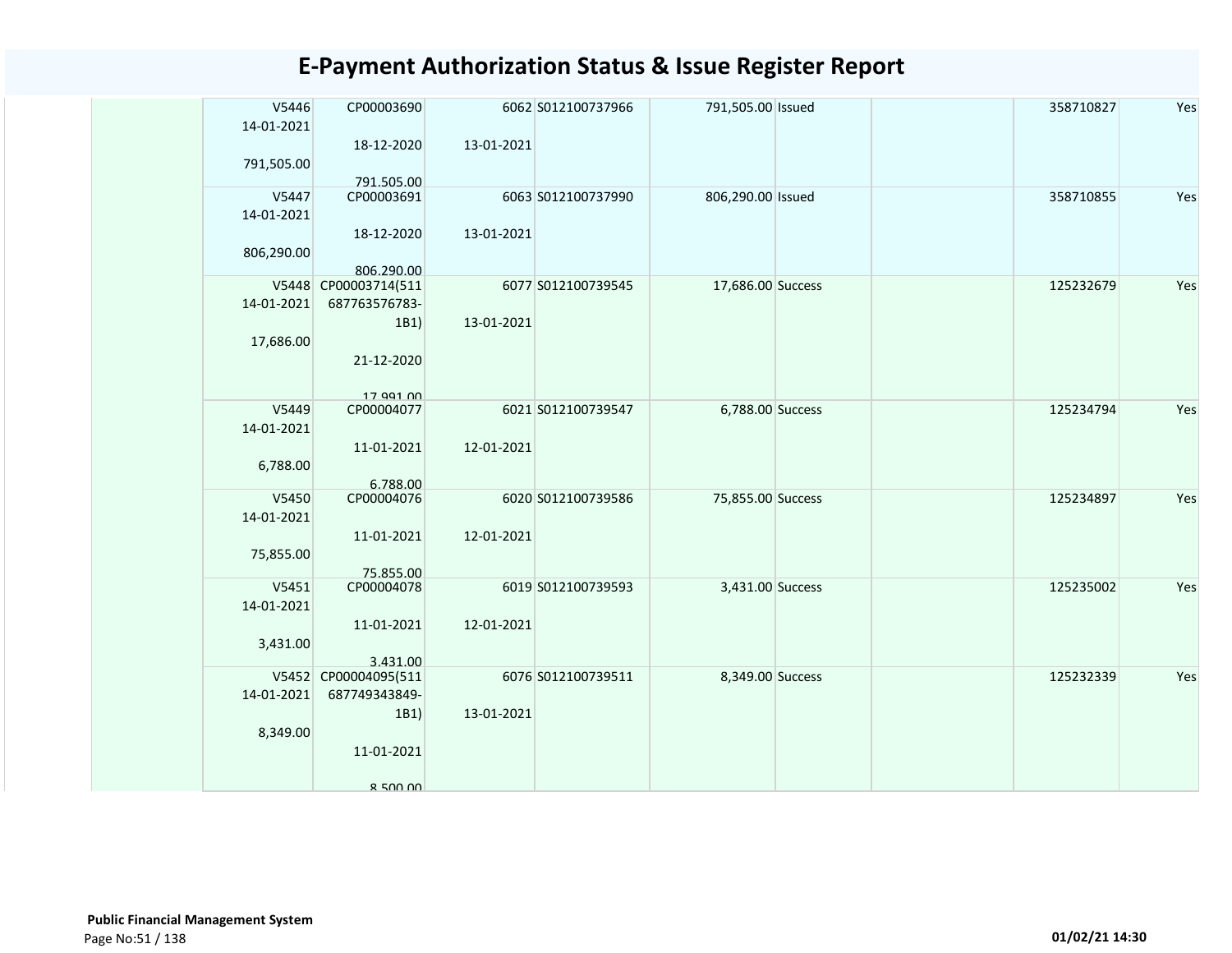| 11,786.00               | V5453 CP00004098(511<br>14-01-2021 687774121065-<br>1B1)<br>11-01-2021<br>12 000 00 | 13-01-2021 | 6078 S012100739532 | 11,786.00 Success |                | 125220318 | Yes |
|-------------------------|-------------------------------------------------------------------------------------|------------|--------------------|-------------------|----------------|-----------|-----|
| 14-01-2021<br>3,441.00  | V5454 CP00004102(511<br>687743340013-<br>1B1)<br>11-01-2021<br>350000               | 13-01-2021 | 6089 S012100737998 | 3,441.00 Success  |                | 125219832 | Yes |
| 737.00                  | V5455 CP00004104(511<br>14-01-2021 687717853376-<br>1B1)<br>11-01-2021<br>749 00    | 13-01-2021 | 6074 S012100739509 |                   | 737.00 Success | 125232236 | Yes |
| 14-01-2021<br>8,829.00  | V5456 CP00004105(511<br>687794419202-<br>1B1)<br>11-01-2021                         | 13-01-2021 | 6073 S012100739513 | 8,829.00 Success  |                | 125232440 | Yes |
| 14-01-2021<br>14,746.00 | V5457 CP00004106(511<br>687739011470-<br>1B1)<br>11-01-2021<br>15,000,00            | 13-01-2021 | 6072 S012100739544 | 14,746.00 Success |                | 125232552 | Yes |
| 1,180.00                | V5458 CP00004107(511<br>14-01-2021 687776267277-<br>1B1)<br>11-01-2021<br>1 200 00  | 13-01-2021 | 6091 S012100736545 | 1,180.00 Success  |                | 125217670 | Yes |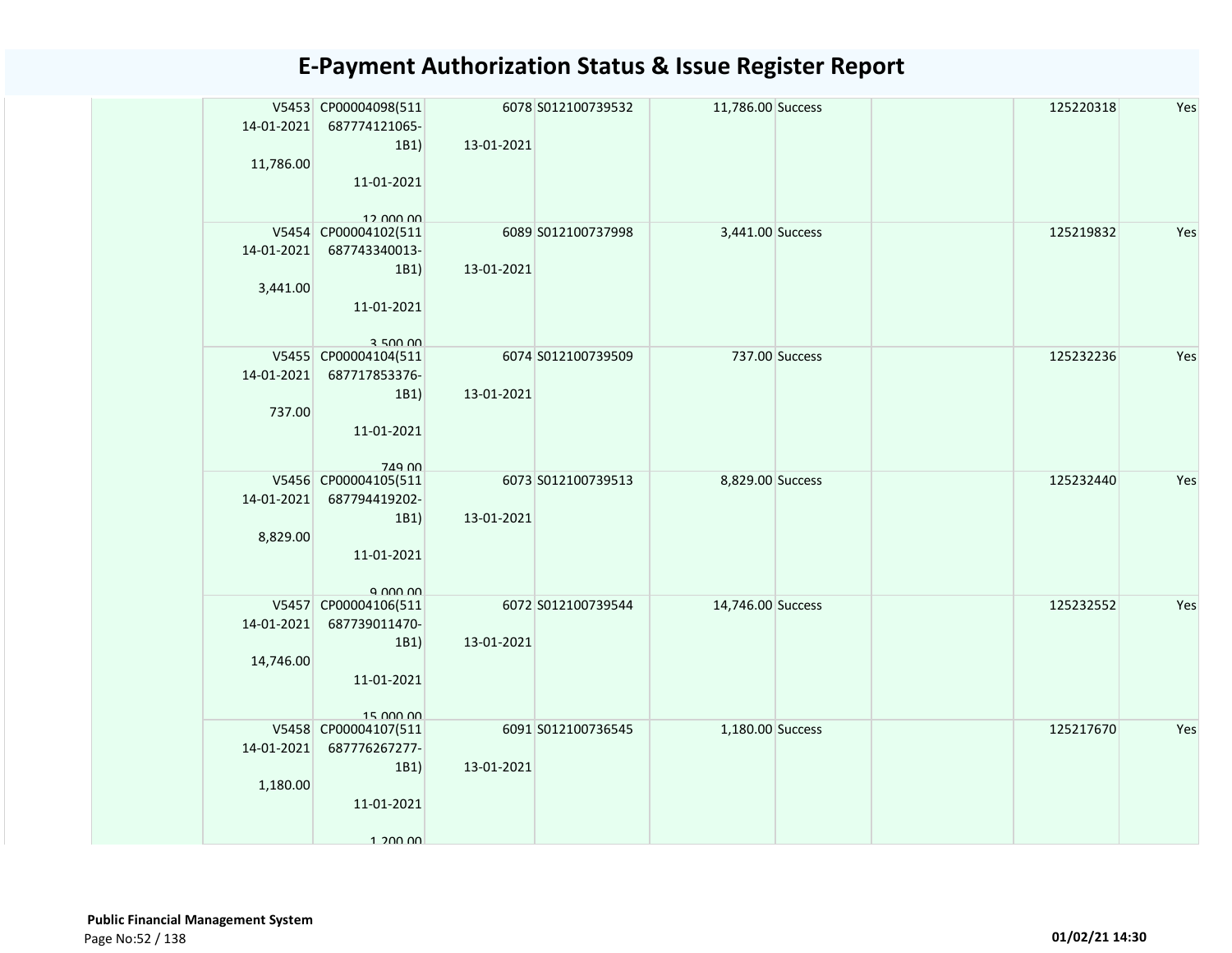| 14-01-2021 | V5459 CP00004113(511<br>687741236647-     |            | 6070 S012100739479 | 4,424.00 Success |                | 125232133 | Yes |
|------------|-------------------------------------------|------------|--------------------|------------------|----------------|-----------|-----|
| 4,424.00   | 1B1)                                      | 13-01-2021 |                    |                  |                |           |     |
|            | 11-01-2021                                |            |                    |                  |                |           |     |
|            | $A$ 500 00<br>V5460 CP00004114(511        |            | 6071 S012100739445 | 1,023.00 Success |                | 125229692 | Yes |
| 14-01-2021 | 687759481802-                             |            |                    |                  |                |           |     |
|            | 1B1)                                      | 13-01-2021 |                    |                  |                |           |     |
| 1,023.00   |                                           |            |                    |                  |                |           |     |
|            | 11-01-2021                                |            |                    |                  |                |           |     |
|            |                                           |            |                    |                  |                |           |     |
|            | $1$ $0$ $40$ $00$<br>V5461 CP00004115(511 |            | 6079 S012100739455 |                  | 382.00 Success | 125231813 | Yes |
| 14-01-2021 | 687740480182-                             |            |                    |                  |                |           |     |
|            | 1B1)                                      | 13-01-2021 |                    |                  |                |           |     |
| 382.00     |                                           |            |                    |                  |                |           |     |
|            | 11-01-2021                                |            |                    |                  |                |           |     |
|            |                                           |            |                    |                  |                |           |     |
|            | 388 UU<br>V5462 CP00004116(511            |            | 6080 S012100739477 | 2,704.00 Success |                | 125232036 | Yes |
| 14-01-2021 | 687716701852-                             |            |                    |                  |                |           |     |
|            | 1B1)                                      | 13-01-2021 |                    |                  |                |           |     |
| 2,704.00   |                                           |            |                    |                  |                |           |     |
|            | 11-01-2021                                |            |                    |                  |                |           |     |
|            | 2.750.00                                  |            |                    |                  |                |           |     |
|            | V5463 CP00004117(511                      |            | 6081 S012100739431 |                  | 738.00 Success | 125229592 | Yes |
| 14-01-2021 | 687775218084-                             |            |                    |                  |                |           |     |
|            | 1B1)                                      | 13-01-2021 |                    |                  |                |           |     |
| 738.00     |                                           |            |                    |                  |                |           |     |
|            | 11-01-2021                                |            |                    |                  |                |           |     |
|            | 750 00                                    |            |                    |                  |                |           |     |
|            | V5464 CP00004118(511                      |            | 6082 S012100739458 | 1,844.00 Success |                | 125231929 | Yes |
| 14-01-2021 | 687722026024-                             |            |                    |                  |                |           |     |
|            | 1B1)                                      | 13-01-2021 |                    |                  |                |           |     |
| 1,844.00   |                                           |            |                    |                  |                |           |     |
|            | 11-01-2021                                |            |                    |                  |                |           |     |
|            | 1 875 NO                                  |            |                    |                  |                |           |     |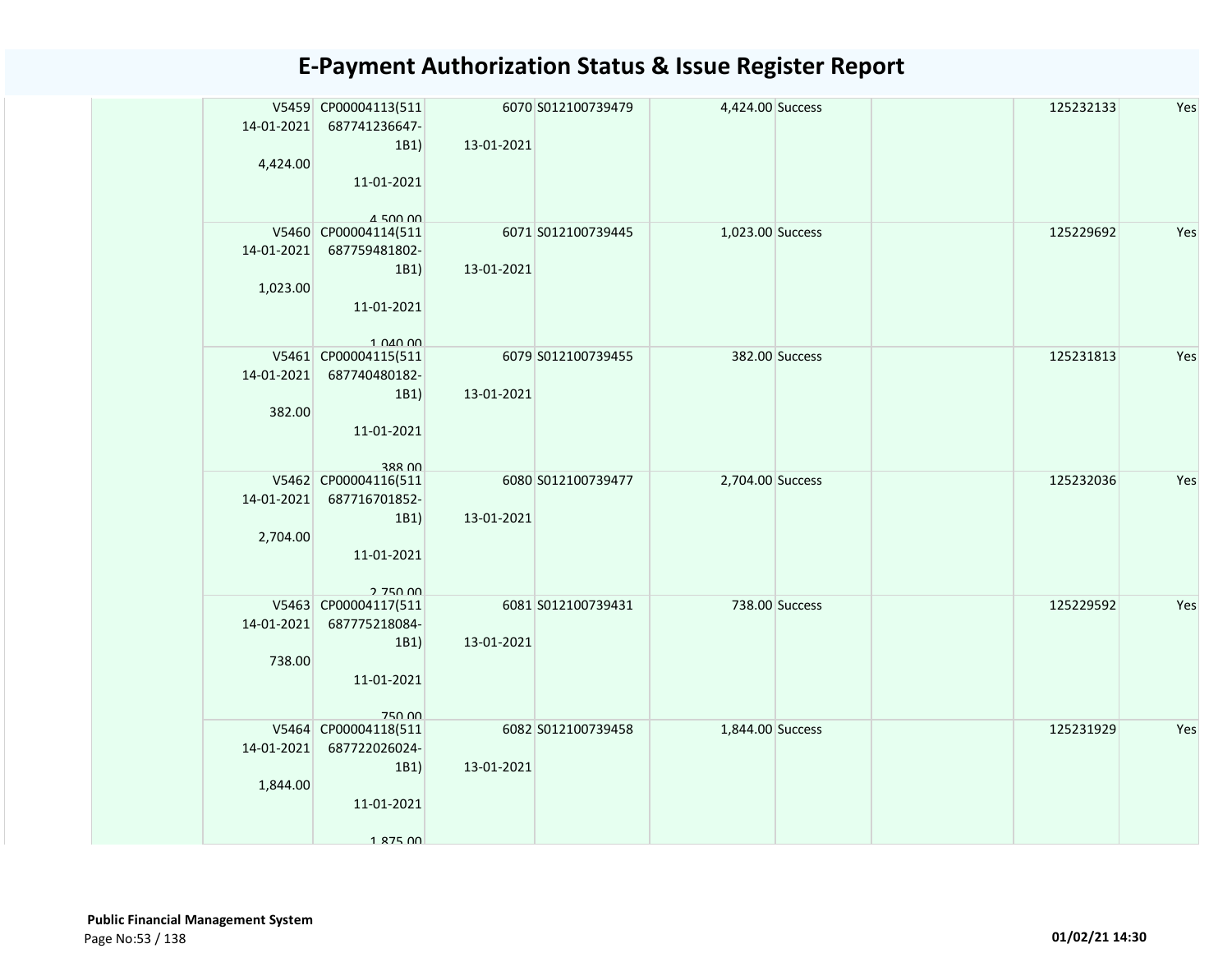| 14-01-2021<br>10,814.00           | V5465 CP00004120(511<br>687717195901-<br>1B1<br>11-01-2021<br>$11$ $000$ $00$ | 13-01-2021 | 6084 S012100739495 | 10,814.00 Success  |                | 125220191 | Yes |
|-----------------------------------|-------------------------------------------------------------------------------|------------|--------------------|--------------------|----------------|-----------|-----|
| V5467<br>14-01-2021<br>13,806.00  | CP00004127<br>12-01-2021<br>13.806.00                                         | 13-01-2021 | 6067 S012100745234 | 13,806.00 Success  |                | 126332582 | Yes |
| V5470<br>14-01-2021<br>13,954.00  | CP00004125<br>12-01-2021<br>13.954.00                                         | 12-01-2021 | 6059 S012100745237 | 13,954.00 Success  |                | 126346769 | Yes |
| V5471<br>14-01-2021<br>8,474.00   | CP00004126<br>12-01-2021<br>8.474.00                                          | 13-01-2021 | 6066 S012100745231 | 8,474.00 Success   |                | 126343639 | Yes |
| V5472<br>14-01-2021<br>217,000.00 | CP00004097<br>11-01-2021<br>217.000.00                                        | 12-01-2021 | 6026 S012100746072 | 217,000.00 Success |                | 126332668 | Yes |
| V5473<br>14-01-2021<br>21,600.00  | CP00004129<br>12-01-2021<br>21.600.00                                         | 13-01-2021 | 6068 S012100745216 | 21,600.00 Success  |                | 126332479 | Yes |
| 14-01-2021<br>855.00              | V5474 CP00004084(511<br>687784968037-<br>1B1<br>11-01-2021<br>870.00          | 13-01-2021 | 6103 S012100745979 |                    | 855.00 Success | 126594122 | Yes |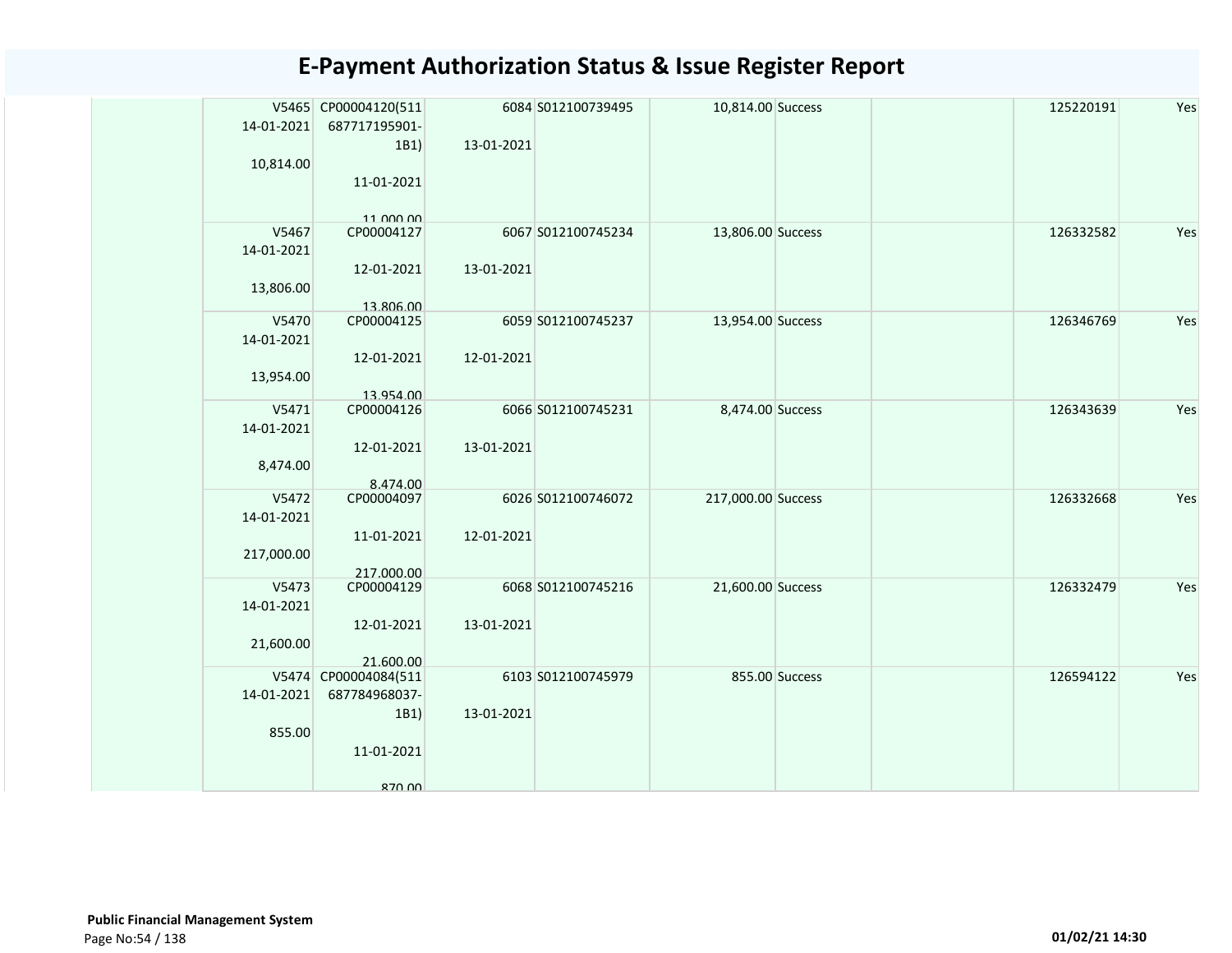| 14-01-2021          | V5475 CP00004119(511<br>687739312393- |            | 6083 S012100749268       | 178,266.00 Success |  | 126594356 | Yes |
|---------------------|---------------------------------------|------------|--------------------------|--------------------|--|-----------|-----|
|                     | 1B1)                                  | 13-01-2021 |                          |                    |  |           |     |
| 178,266.00          |                                       |            |                          |                    |  |           |     |
|                     | 11-01-2021                            |            |                          |                    |  |           |     |
|                     |                                       |            |                          |                    |  |           |     |
|                     | 181 507 00<br>V5476 CP00004121(511    |            | 6085 S012100749314       | 164,169.00 Success |  | 126594688 | Yes |
| 14-01-2021          | 687795370785-                         |            |                          |                    |  |           |     |
|                     | 1B1)                                  | 13-01-2021 |                          |                    |  |           |     |
| 164,169.00          |                                       |            |                          |                    |  |           |     |
|                     | 11-01-2021                            |            |                          |                    |  |           |     |
|                     |                                       |            |                          |                    |  |           |     |
|                     | 167 000 00                            |            |                          |                    |  |           |     |
|                     | V5477 CP00004122(511                  |            | 6086 S012100749290       | 163,678.00 Success |  | 126594441 | Yes |
| 14-01-2021          | 687721588850-                         |            |                          |                    |  |           |     |
|                     | 1B1)                                  | 13-01-2021 |                          |                    |  |           |     |
| 163,678.00          |                                       |            |                          |                    |  |           |     |
|                     | 11-01-2021                            |            |                          |                    |  |           |     |
|                     | 166 500 00                            |            |                          |                    |  |           |     |
|                     | V5478 CP00004123(511                  |            | 6087 S012100749307       | 280,181.00 Success |  | 126594560 | Yes |
| 14-01-2021          | 687772480915-                         |            |                          |                    |  |           |     |
|                     | 1B1)                                  | 13-01-2021 |                          |                    |  |           |     |
| 280,181.00          |                                       |            |                          |                    |  |           |     |
|                     | 11-01-2021                            |            |                          |                    |  |           |     |
|                     |                                       |            |                          |                    |  |           |     |
|                     | 285 012 00                            |            |                          |                    |  |           |     |
| V5479<br>14-01-2021 | CP00004130                            |            | 6075 S012100746838       | 24,966.00 Success  |  | 126594236 | Yes |
|                     | 12-01-2021                            | 13-01-2021 |                          |                    |  |           |     |
| 24,966.00           |                                       |            |                          |                    |  |           |     |
|                     | 25.433.00                             |            |                          |                    |  |           |     |
| V5483               | CP00003851                            |            | 6123 S012100756087       | 1,832.00 Success   |  | 127646951 | Yes |
| 14-01-2021          |                                       |            |                          |                    |  |           |     |
|                     | 30-12-2020                            |            | 14-01-2021 S012100756088 | 1,960.00 Success   |  | 127646953 | Yes |
| 3.792.00            |                                       |            |                          |                    |  |           |     |
| V5484               | CP00004031                            |            | 6122 S012100756047       | 471,663.00 Success |  | 127655642 | Yes |
| 14-01-2021          |                                       |            |                          |                    |  |           |     |
|                     | 08-01-2021                            | 14-01-2021 |                          |                    |  |           |     |
| 471,663.00          |                                       |            |                          |                    |  |           |     |
|                     | 479.795.00                            |            |                          |                    |  |           |     |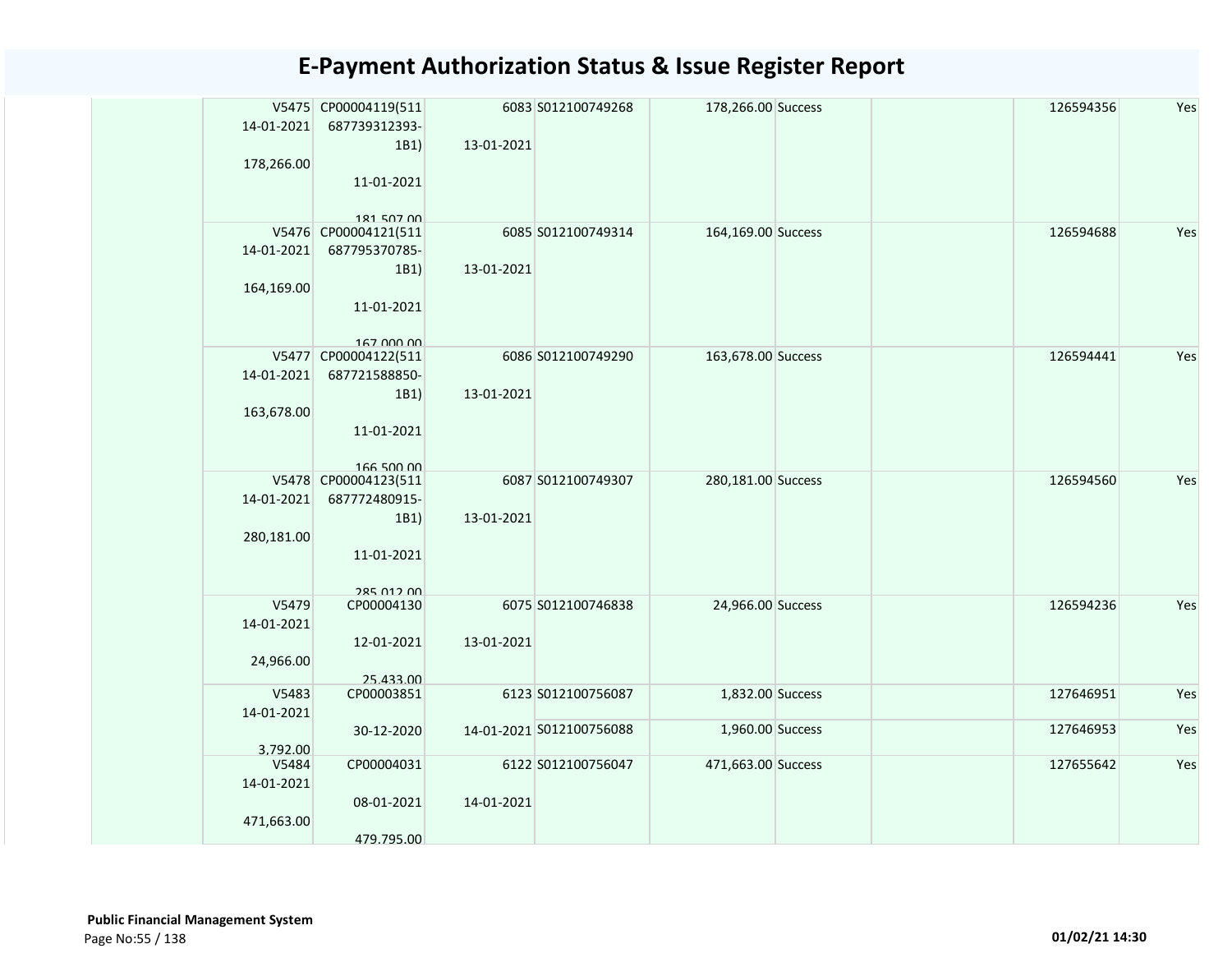|    |                               |            | V5486 CP00004136(GPF |            | 6118 S012100754566       | 150,000.00 Success |                | Yes<br>127646758 |
|----|-------------------------------|------------|----------------------|------------|--------------------------|--------------------|----------------|------------------|
|    |                               | 14-01-2021 | $_2$ 202101184)      |            |                          |                    |                |                  |
|    |                               |            |                      | 14-01-2021 |                          |                    |                |                  |
|    |                               | 150,000.00 | 13-01-2021           |            |                          |                    |                |                  |
|    |                               |            |                      |            |                          |                    |                |                  |
|    |                               |            | 150,000,00           |            |                          |                    |                |                  |
|    |                               | V5487      | CP00004155           |            | 6124 S012100756079       |                    | 747.00 Success | Yes<br>127646883 |
|    |                               | 14-01-2021 |                      |            |                          |                    |                |                  |
|    |                               |            | 14-01-2021           | 14-01-2021 |                          |                    |                |                  |
|    |                               | 747.00     |                      |            |                          |                    |                |                  |
|    |                               | V5488      | 747.00<br>CP00004156 |            | 6126 S012100756054       | 4,388.00 Success   |                | Yes<br>127637741 |
|    |                               | 14-01-2021 |                      |            |                          |                    |                |                  |
|    |                               |            | 14-01-2021           | 14-01-2021 |                          |                    |                |                  |
|    |                               | 4,388.00   |                      |            |                          |                    |                |                  |
|    |                               |            | 4.388.00             |            |                          |                    |                |                  |
|    | 225428 [Section               | V5485      | CP00000361           |            | 6115 S012100756023       | 9,616.00 Success   |                | 127646815<br>Yes |
|    | Officer]                      | 14-01-2021 |                      |            |                          |                    |                |                  |
|    |                               |            | 13-01-2021           | 14-01-2021 |                          |                    |                |                  |
|    |                               | 9,616.00   | 9.616.00             |            |                          |                    |                |                  |
|    | 225429 [Section               | V5438      | CP00000457           |            | 6065 S012100736582       | 158,360.00 Success |                | Yes<br>124834599 |
|    | Officer]                      | 14-01-2021 |                      |            |                          |                    |                |                  |
|    |                               |            | 08-01-2021           | 13-01-2021 |                          |                    |                |                  |
|    |                               | 158,360.00 |                      |            |                          |                    |                |                  |
|    |                               |            | 164.632.00           |            |                          |                    |                |                  |
|    |                               | V5466      | CP00000466           |            | 6058 S012100738018       | 29,075.00 Success  |                | Yes<br>125220008 |
|    |                               | 14-01-2021 |                      |            |                          |                    |                |                  |
|    |                               |            | 12-01-2021           | 12-01-2021 |                          |                    |                |                  |
|    |                               | 29,075.00  | 29.335.00            |            |                          |                    |                |                  |
|    | 225438 [Asstt                 | V5480      | CP00000381           |            | 6119 S012100752381       | 24,131.00 Success  |                | Yes<br>127035663 |
|    | Accounts Officer]             | 14-01-2021 |                      |            |                          |                    |                |                  |
|    |                               |            | 12-01-2021           | 14-01-2021 |                          |                    |                |                  |
|    |                               | 24,131.00  |                      |            |                          |                    |                |                  |
|    |                               |            | 24.131.00            |            |                          |                    |                |                  |
| 11 | <b>Issue Date: 15-01-2021</b> |            |                      |            |                          | 102,234,324.00     |                |                  |
|    | 225427 [Under                 | V5489      | CP00004158           |            | 6147 S012100839273       | 4,000.00 Success   |                | Yes<br>142101437 |
|    | Secretary]                    | 15-01-2021 |                      |            |                          |                    |                |                  |
|    |                               |            | 14-01-2021           |            | 15-01-2021 S012100839274 | 4,000.00 Success   |                | Yes<br>142101458 |
|    |                               | 8.000.00   |                      |            |                          |                    |                |                  |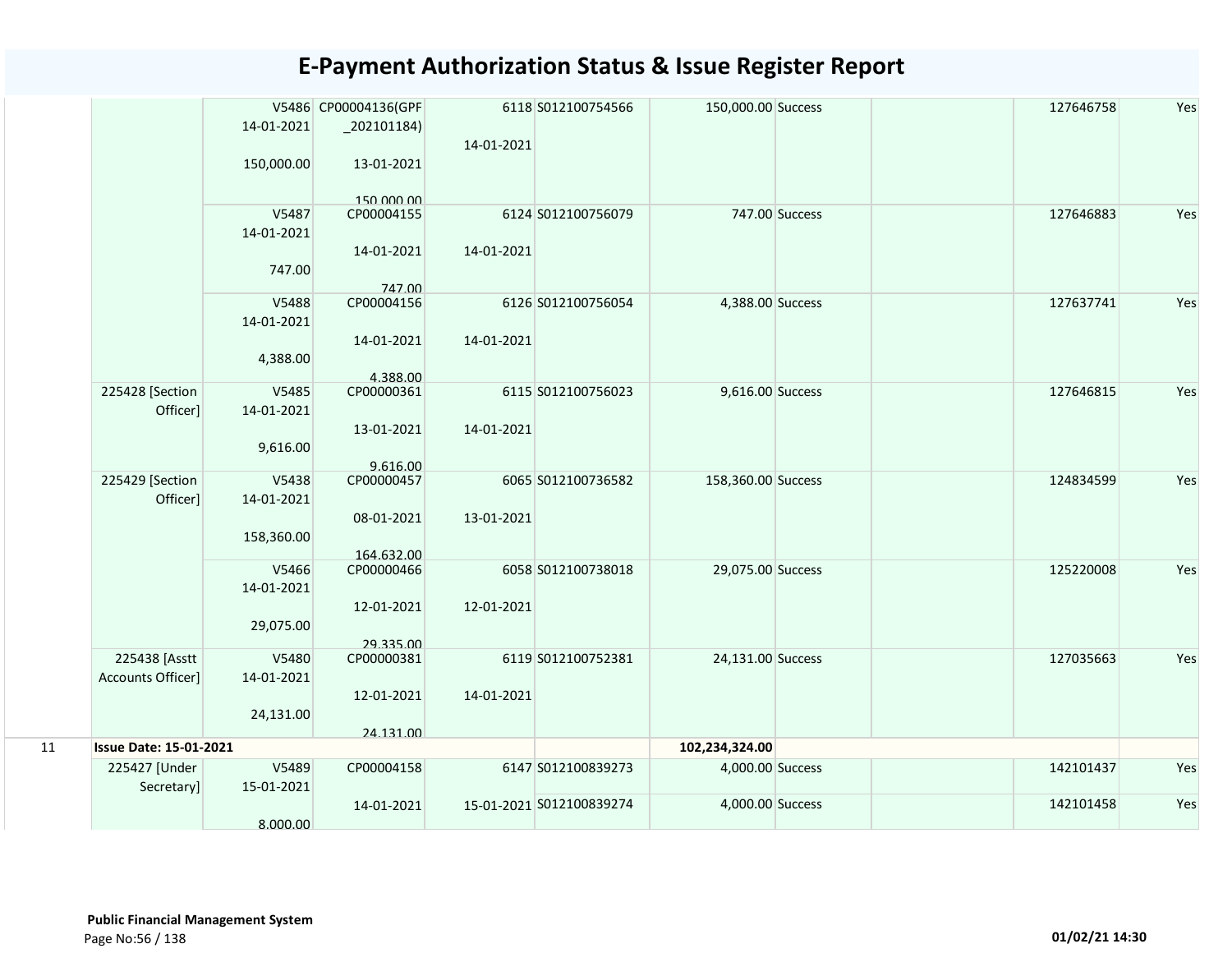| V5490<br>15-01-2021 | CP00004163                        |            | 6136 S012100839044 | 82,751.00 Success  | 142099060 | Yes |
|---------------------|-----------------------------------|------------|--------------------|--------------------|-----------|-----|
|                     | 14-01-2021                        | 15-01-2021 |                    |                    |           |     |
| 82,751.00           |                                   |            |                    |                    |           |     |
|                     | 84.439.00                         |            |                    |                    |           |     |
|                     | V5491 CP00004137(511              |            | 6146 S012100839150 | 34,338.00 Success  | 142100885 | Yes |
| 15-01-2021          | 687778632132-                     |            |                    |                    |           |     |
|                     | 1B1)                              | 15-01-2021 |                    |                    |           |     |
| 34,338.00           | 14-01-2021                        |            |                    |                    |           |     |
|                     |                                   |            |                    |                    |           |     |
|                     | an asu uu                         |            |                    |                    |           |     |
|                     | V5492 CP00004138(511              |            | 6142 S012100839061 | 24,966.00 Success  | 142099339 | Yes |
| 15-01-2021          | 687726043345-                     |            |                    |                    |           |     |
|                     | 1B1)                              | 15-01-2021 |                    |                    |           |     |
| 24,966.00           | 14-01-2021                        |            |                    |                    |           |     |
|                     |                                   |            |                    |                    |           |     |
|                     | 24 966 00                         |            |                    |                    |           |     |
| V5493               | CP00004139(511                    |            | 6145 S012100839183 | 141,203.00 Success | 142112104 | Yes |
| 15-01-2021          | 687716243966-                     |            |                    |                    |           |     |
|                     | 1B1)                              | 15-01-2021 |                    |                    |           |     |
| 141,203.00          |                                   |            |                    |                    |           |     |
|                     | 14-01-2021                        |            |                    |                    |           |     |
|                     | 143 637 00                        |            |                    |                    |           |     |
|                     | V5494 CP00004140(511              |            | 6144 S012100839236 | 82,727.00 Success  | 142101173 | Yes |
| 15-01-2021          | 687711071590-                     |            |                    |                    |           |     |
|                     | 1B1)                              | 15-01-2021 |                    |                    |           |     |
| 82,727.00           |                                   |            |                    |                    |           |     |
|                     | 14-01-2021                        |            |                    |                    |           |     |
|                     |                                   |            |                    |                    |           |     |
|                     | 84 153 00<br>V5495 CP00004141(511 |            | 6143 S012100839070 | 12,260.00 Success  | 142099605 | Yes |
| 15-01-2021          | 687787606987-                     |            |                    |                    |           |     |
|                     | 1B1)                              | 15-01-2021 |                    |                    |           |     |
| 12,260.00           |                                   |            |                    |                    |           |     |
|                     | 14-01-2021                        |            |                    |                    |           |     |
|                     |                                   |            |                    |                    |           |     |
|                     | 12 471 00                         |            |                    |                    |           |     |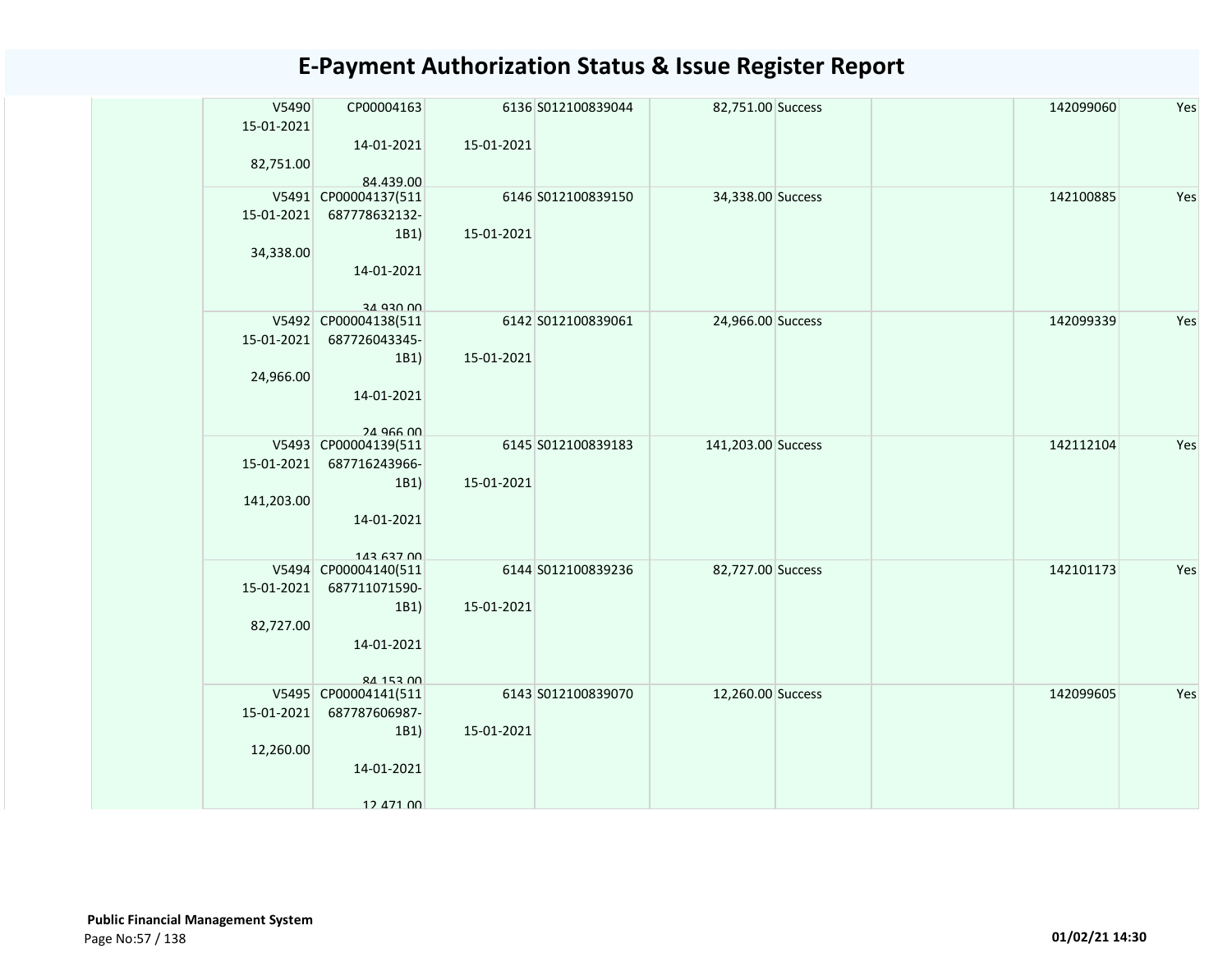| 15-01-2021<br>1,475.00           | V5496 CP00004142(511<br>687784147425-<br>1B1)<br>14-01-2021                         | 15-01-2021 | 6139 S012100839005 | 1,475.00 Success  |  | 142110187 | Yes |
|----------------------------------|-------------------------------------------------------------------------------------|------------|--------------------|-------------------|--|-----------|-----|
| 15-01-2021<br>8,110.00           | 150000<br>V5497 CP00004147(511<br>687727939766-<br>1B1)<br>14-01-2021<br>$R$ 250 00 | 15-01-2021 | 6138 S012100839034 | 8,110.00 Success  |  | 142098771 | Yes |
| 15-01-2021<br>1,907.00           | V5498 CP00004148(511<br>687712922414-<br>1B1)<br>14-01-2021<br>1.940.00             | 15-01-2021 | 6140 S012100839007 | 1,907.00 Success  |  | 142110499 | Yes |
| 15-01-2021<br>8,847.00           | V5499 CP00004149(511<br>687704655524-<br>1B1)<br>14-01-2021                         | 15-01-2021 | 6141 S012100839040 | 8,847.00 Success  |  | 142111804 | Yes |
| 15-01-2021<br>1,080.00           | V5500 CP00004150(511<br>687719119852-<br>1B1)<br>14-01-2021<br>1 099 00             | 15-01-2021 | 6137 S012100838993 | 1,080.00 Success  |  | 142097482 | Yes |
| V5501<br>15-01-2021<br>19,208.00 | CP00004160<br>14-01-2021<br>19.600.00                                               | 15-01-2021 | 6148 S012100839454 | 19,208.00 Success |  | 142362702 | Yes |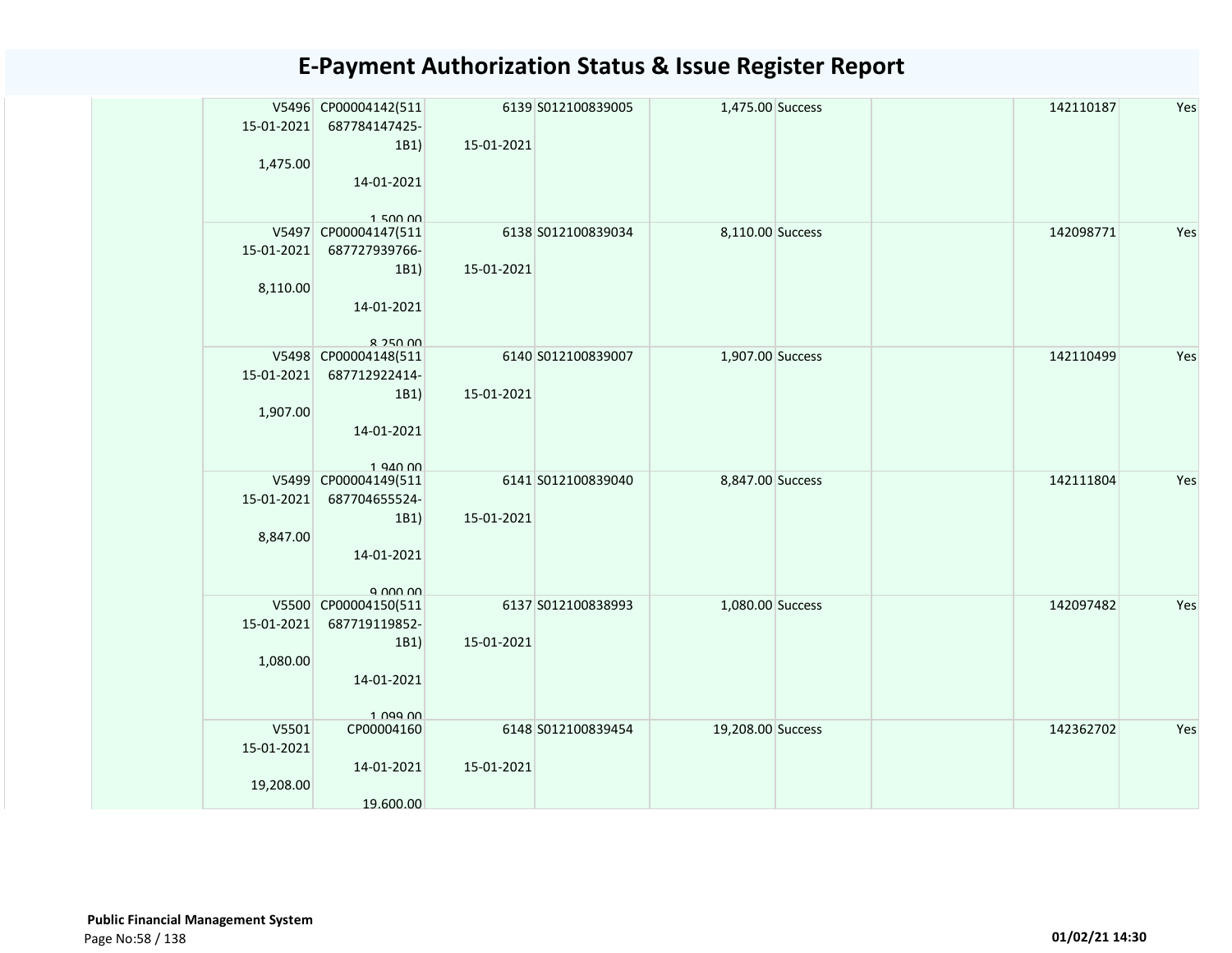| V5502<br>15-01-2021 | CP00004162                        |            | 6149 S012100839478 | 32,130.00 Success | 142363090 | Yes |
|---------------------|-----------------------------------|------------|--------------------|-------------------|-----------|-----|
|                     | 14-01-2021                        | 15-01-2021 |                    |                   |           |     |
| 32,130.00           |                                   |            |                    |                   |           |     |
|                     | 33.468.00                         |            |                    |                   |           |     |
| V5503               | CP00004176                        |            | 6156 S012100839805 | 12,398.00 Success | 142363409 | Yes |
| 15-01-2021          |                                   |            |                    |                   |           |     |
|                     | 15-01-2021                        | 15-01-2021 |                    |                   |           |     |
| 12,398.00           |                                   |            |                    |                   |           |     |
|                     | 12.398.00<br>V5504 CP00004164(GPF |            | 6127 S012100839838 | 90,000.00 Success | 142363691 | Yes |
| 15-01-2021          |                                   |            |                    |                   |           |     |
|                     | $_2$ 02101185)                    | 14-01-2021 |                    |                   |           |     |
|                     |                                   |            |                    |                   |           |     |
| 90,000.00           | 14-01-2021                        |            |                    |                   |           |     |
|                     |                                   |            |                    |                   |           |     |
| V5505               | 90,000,00<br>CP00004167           |            | 6133 S012100843011 | 2,814.00 Success  | 142378190 | Yes |
| 15-01-2021          |                                   |            |                    |                   |           |     |
|                     | 14-01-2021                        | 15-01-2021 |                    |                   |           |     |
| 2,814.00            |                                   |            |                    |                   |           |     |
|                     | 2.814.00                          |            |                    |                   |           |     |
| V5506               | CP00004168                        |            | 6134 S012100842287 | 27,079.00 Success | 142377918 | Yes |
| 15-01-2021          |                                   |            |                    |                   |           |     |
|                     | 14-01-2021                        | 15-01-2021 |                    |                   |           |     |
| 27,079.00           |                                   |            |                    |                   |           |     |
|                     | 27.079.00                         |            |                    |                   |           |     |
| V5507               | CP00004170                        |            | 6135 S012100840686 | 18,460.00 Success | 142363980 | Yes |
| 15-01-2021          |                                   |            |                    |                   |           |     |
|                     | 14-01-2021                        | 15-01-2021 |                    |                   |           |     |
| 18,460.00           |                                   |            |                    |                   |           |     |
|                     | 18.460.00                         |            |                    |                   |           |     |
| V5508               | CP00004184                        |            | 6161 S012100845247 | 6,319.00 Success  | 142609653 | Yes |
| 15-01-2021          |                                   |            |                    |                   |           |     |
|                     | 15-01-2021                        | 15-01-2021 |                    |                   |           |     |
| 6,319.00            |                                   |            |                    |                   |           |     |
| V5509               | 6.319.00<br>CP00004178            |            | 6157 S012100845279 | 1,673.00 Success  | 142598807 | Yes |
| 15-01-2021          |                                   |            |                    |                   |           |     |
|                     | 15-01-2021                        | 15-01-2021 |                    |                   |           |     |
| 1,673.00            |                                   |            |                    |                   |           |     |
|                     | 1.673.00                          |            |                    |                   |           |     |
|                     |                                   |            |                    |                   |           |     |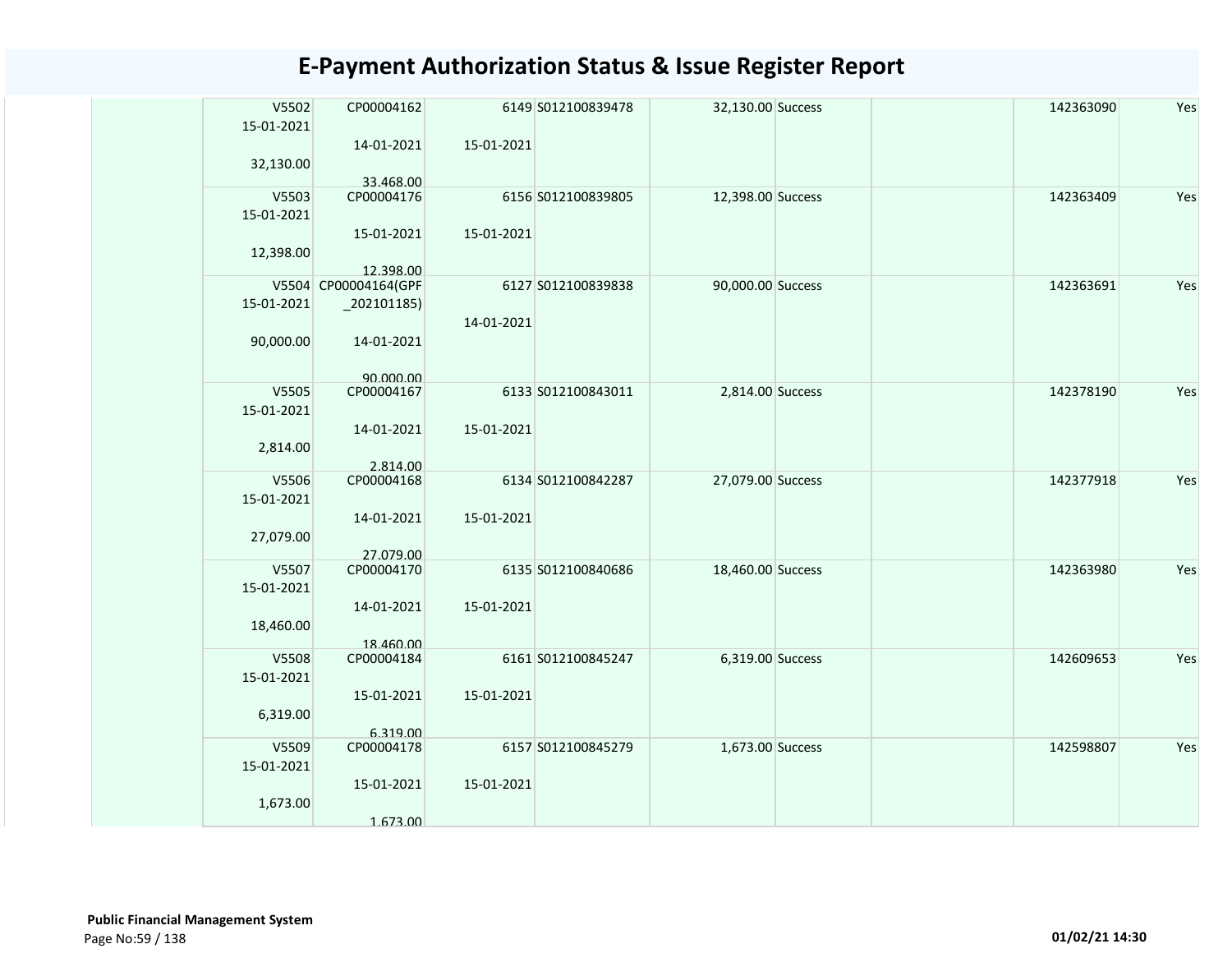| V5510<br>15-01-2021 | CP00004177                          |            | 6155 S012100846145       | 2,370.00 Success  | 142611925 | Yes |
|---------------------|-------------------------------------|------------|--------------------------|-------------------|-----------|-----|
| 2,370.00            | 15-01-2021                          | 15-01-2021 |                          |                   |           |     |
| V5511               | 2.370.00<br>CP00004166              |            | 6132 S012100846823       | 2,758.00 Success  | 142599293 | Yes |
| 15-01-2021          |                                     |            |                          |                   |           |     |
| 2,758.00            | 14-01-2021                          | 15-01-2021 |                          |                   |           |     |
| V5512               | 2.758.00<br>CP00004173(202          |            | 6158 S012100845470       | 28,342.00 Success | 142611755 | Yes |
| 15-01-2021          | 101009)                             | 15-01-2021 |                          |                   |           |     |
| 28,342.00           | 14-01-2021                          |            |                          |                   |           |     |
|                     | 43 992 00                           |            |                          |                   |           |     |
| 15-01-2021          | V5513 CP00004174(EPC<br>2021010011) |            | 6153 S012100846786       | 27,472.00 Success | 142599082 | Yes |
| 128,008.00          | 15-01-2021                          |            | 15-01-2021 S012100846787 | 22,796.00 Success | 142599092 | Yes |
|                     | 161,622.00                          |            | S012100846788            | 22,796.00 Success | 142599100 | Yes |
|                     |                                     |            | S012100846789            | 27,472.00 Success | 142599112 | Yes |
|                     |                                     |            | S012100846790            | 27,472.00 Success | 142599126 | Yes |
|                     | V5514 CP00004179(ELE                |            | 6154 S012100846024       | 19,695.00 Success | 142611835 | Yes |
| 15-01-2021          | 2021010012)                         |            |                          |                   |           |     |
| 19,695.00           | 15-01-2021                          | 15-01-2021 |                          |                   |           |     |
|                     |                                     |            |                          |                   |           |     |
|                     | 19 695 00<br>V5518 CP00004183(202   |            | 6162 S012100846775       | 26,521.00 Success | 142598915 | Yes |
| 15-01-2021          | 101012)                             |            |                          |                   |           |     |
|                     |                                     | 15-01-2021 |                          |                   |           |     |
| 26,521.00           | 15-01-2021                          |            |                          |                   |           |     |
|                     | 30 127 00                           |            |                          |                   |           |     |
| V5523               | CP00003965                          |            | 6151 S012100848377       | 16,125.00 Success | 142599588 | Yes |
| 15-01-2021          |                                     |            |                          |                   |           |     |
| 16,125.00           | 06-01-2021                          | 15-01-2021 |                          |                   |           |     |
|                     | 16.125.00                           |            |                          |                   |           |     |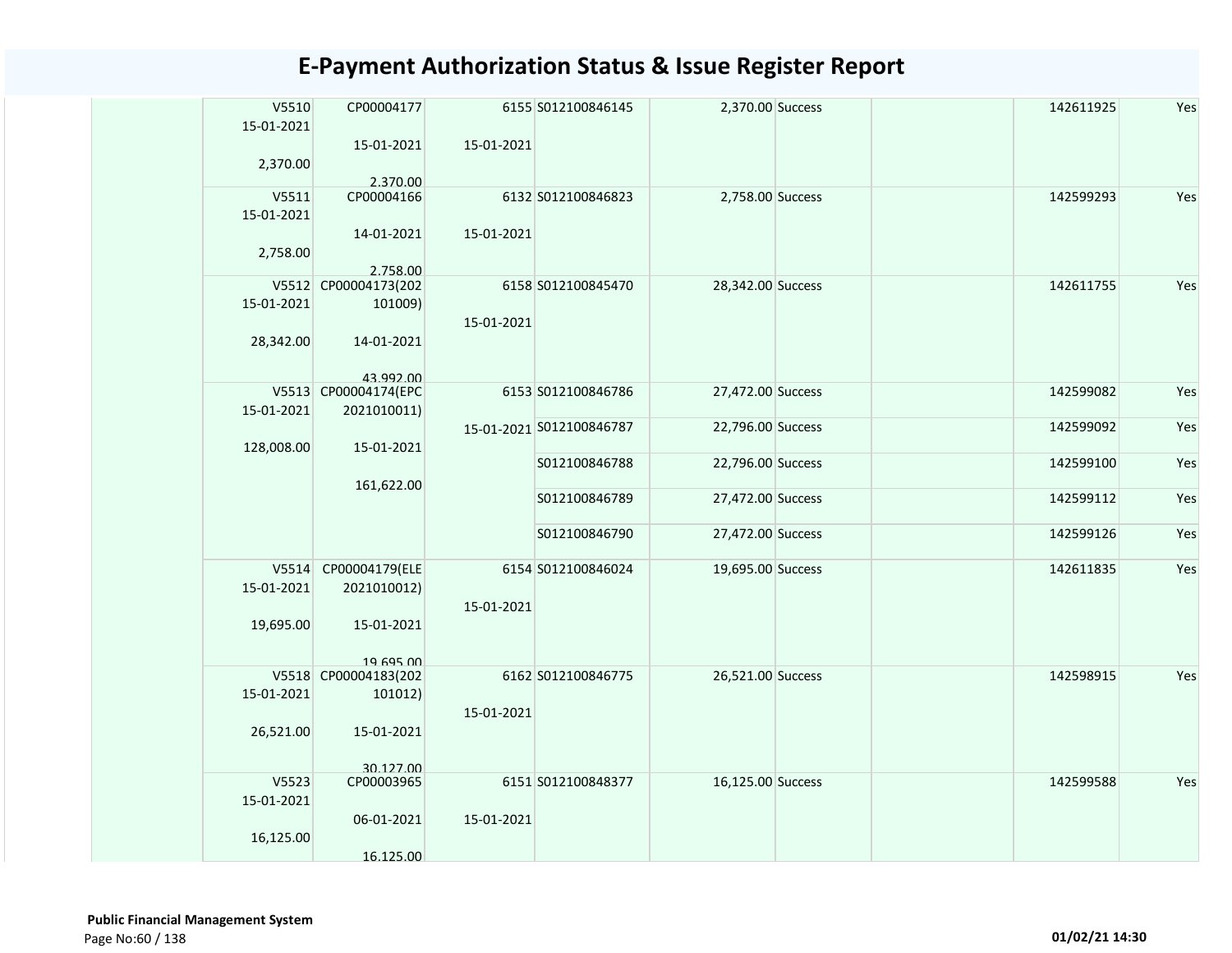| V5524         | CP00004152                       |            | 6152 S012100848429 | 2,284.00 Success      |  | 142601914 | Yes |
|---------------|----------------------------------|------------|--------------------|-----------------------|--|-----------|-----|
| 15-01-2021    | 14-01-2021                       | 15-01-2021 |                    |                       |  |           |     |
| 2,284.00      |                                  |            |                    |                       |  |           |     |
|               | 2.284.00<br>V5526 CP00004133(EPC |            | 6117 S012100848418 | 48,105.00 Success     |  | 142601834 | Yes |
| 15-01-2021    | 2021010009)                      |            |                    |                       |  |           |     |
| 48,105.00     | 13-01-2021                       | 14-01-2021 |                    |                       |  |           |     |
|               |                                  |            |                    |                       |  |           |     |
|               | 49 850 00                        |            |                    |                       |  |           |     |
| V5527         | CP00004175(ELE                   |            | 6150 S012100848388 | 23,556.00 Success     |  | 142601755 | Yes |
| 15-01-2021    | 2021010008)                      |            |                    |                       |  |           |     |
| 23,556.00     | 15-01-2021                       | 15-01-2021 |                    |                       |  |           |     |
|               | 23 556 00                        |            |                    |                       |  |           |     |
| V5530         | CP00004171                       |            | 6174 S012100851707 | 450,000.00 Success    |  | 142882314 | Yes |
| 15-01-2021    |                                  |            |                    |                       |  |           |     |
|               | 14-01-2021                       | 15-01-2021 |                    |                       |  |           |     |
| 450,000.00    |                                  |            |                    |                       |  |           |     |
|               | 450.000.00                       |            |                    |                       |  |           |     |
| V5531         | CP00004172                       |            | 6173 S012100851616 | 200,000.00 Success    |  | 142872961 | Yes |
| 15-01-2021    |                                  |            |                    |                       |  |           |     |
|               | 14-01-2021                       | 15-01-2021 |                    |                       |  |           |     |
| 200,000.00    |                                  |            |                    |                       |  |           |     |
|               | 200.000.00                       |            |                    |                       |  |           |     |
| V5532         | CP00004145                       |            | 6171 S012100853031 | 50,000,000.00 Success |  | 142937889 | Yes |
| 15-01-2021    |                                  |            |                    |                       |  |           |     |
|               | 14-01-2021                       | 15-01-2021 |                    |                       |  |           |     |
| 50,000,000.00 |                                  |            |                    |                       |  |           |     |
|               | 50.000.000.00                    |            |                    |                       |  |           |     |
| V5533         | CP00004146                       |            | 6172 S012100852605 | 49,000,000.00 Success |  | 142937765 | Yes |
| 15-01-2021    |                                  |            |                    |                       |  |           |     |
|               | 14-01-2021                       | 15-01-2021 |                    |                       |  |           |     |
| 49,000,000.00 |                                  |            |                    |                       |  |           |     |
|               | 49.000.000.00                    |            |                    |                       |  |           |     |
| V5534         | CP00004144                       |            | 6175 S012100852745 | 1,000,000.00 Success  |  | 142937826 | Yes |
| 15-01-2021    |                                  |            |                    |                       |  |           |     |
|               | 14-01-2021                       | 15-01-2021 |                    |                       |  |           |     |
| 1,000,000.00  |                                  |            |                    |                       |  |           |     |
|               | 1.000.000.00                     |            |                    |                       |  |           |     |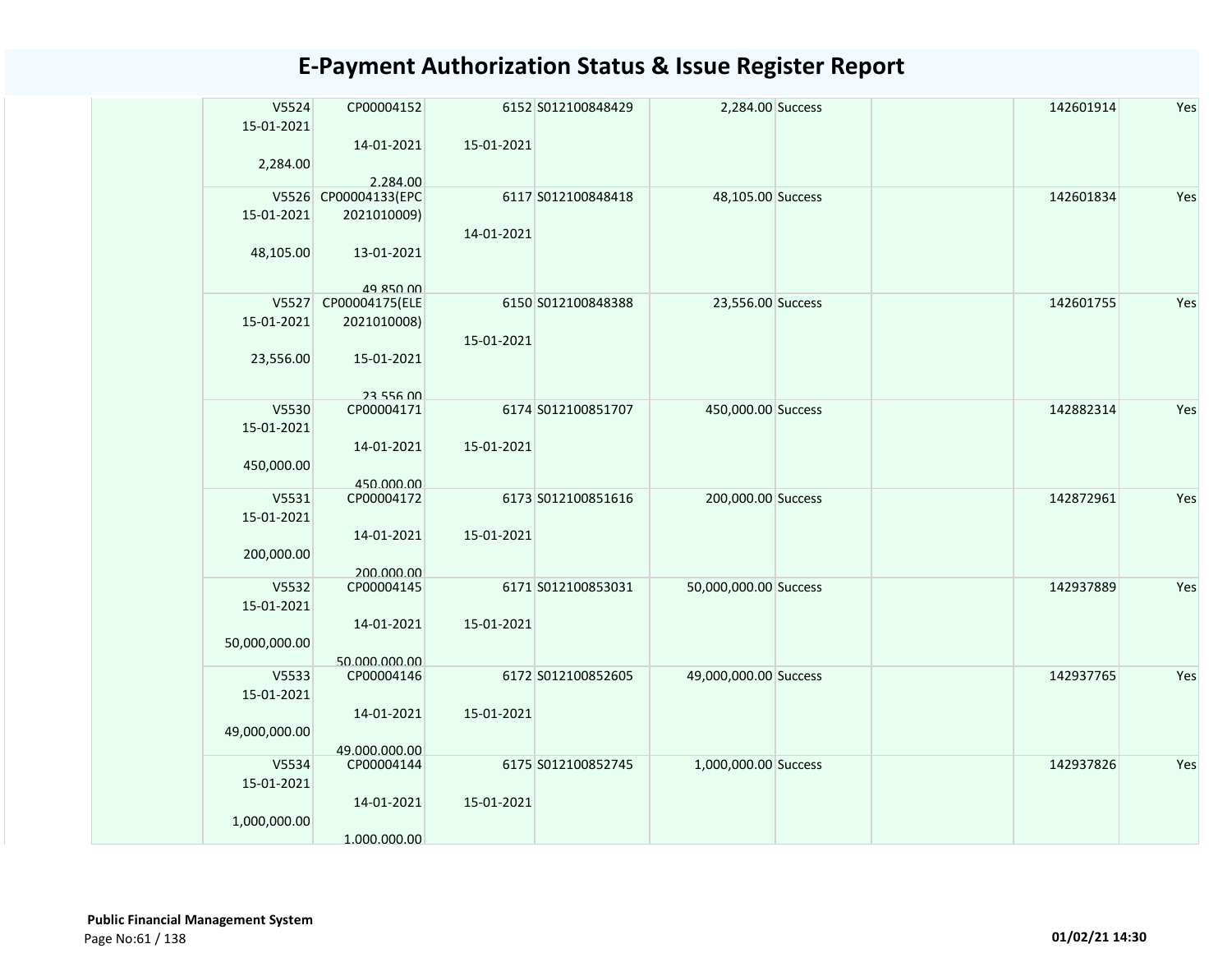| V5520<br>CP00000365<br>6168 S012100845144<br>156,597.00 Success<br>142609585<br>15-01-2021<br>15-01-2021<br>15-01-2021<br>156,597.00<br>162.607.00<br>V5521<br>6166 S012100845062<br>289.00 Success<br>CP00000364<br>142609307<br>15-01-2021<br>15-01-2021<br>15-01-2021<br>289.00<br>289.00<br>V5522<br>CP00000363<br>6170 S012100845069<br>9,539.00 Success<br>142609405<br>15-01-2021<br>15-01-2021<br>15-01-2021<br>9,539.00<br>9.539.00<br>225429 [Section<br>V5525<br>142612235<br>CP00000467<br>6131 S012100848438<br>43,173.00 Success<br>Officer]<br>15-01-2021<br>12-01-2021<br>15-01-2021<br>43,173.00<br>44.687.00<br>V5529<br>CP00000468<br>6121 S012100850618<br>318,351.00 Success<br>142768414<br>15-01-2021<br>14-01-2021<br>14-01-2021<br>318,351.00<br>347.828.00<br>225438 [Asstt<br>V5515<br>CP00000382<br>6163 S012100837971<br>31,806.00 Success<br>142609221<br>Accounts Officer]<br>15-01-2021<br>15-01-2021<br>15-01-2021<br>31,806.00<br>31.806.00<br>V5516 CP00000383(511<br>6164 S012100846767<br>142612143<br>24,134.00 Success<br>15-01-2021<br>687795589266-<br>15-01-2021<br>1B1)<br>24,134.00<br>15-01-2021 | 225428 [Section<br>Officer] | V5519<br>15-01-2021<br>72,589.00 | CP00000366<br>15-01-2021<br>75.615.00 | 15-01-2021 | 6167 S012100845101 | 72,589.00 Success | 142609498 | Yes |
|-----------------------------------------------------------------------------------------------------------------------------------------------------------------------------------------------------------------------------------------------------------------------------------------------------------------------------------------------------------------------------------------------------------------------------------------------------------------------------------------------------------------------------------------------------------------------------------------------------------------------------------------------------------------------------------------------------------------------------------------------------------------------------------------------------------------------------------------------------------------------------------------------------------------------------------------------------------------------------------------------------------------------------------------------------------------------------------------------------------------------------------------------|-----------------------------|----------------------------------|---------------------------------------|------------|--------------------|-------------------|-----------|-----|
|                                                                                                                                                                                                                                                                                                                                                                                                                                                                                                                                                                                                                                                                                                                                                                                                                                                                                                                                                                                                                                                                                                                                               |                             |                                  |                                       |            |                    |                   |           | Yes |
|                                                                                                                                                                                                                                                                                                                                                                                                                                                                                                                                                                                                                                                                                                                                                                                                                                                                                                                                                                                                                                                                                                                                               |                             |                                  |                                       |            |                    |                   |           | Yes |
|                                                                                                                                                                                                                                                                                                                                                                                                                                                                                                                                                                                                                                                                                                                                                                                                                                                                                                                                                                                                                                                                                                                                               |                             |                                  |                                       |            |                    |                   |           | Yes |
|                                                                                                                                                                                                                                                                                                                                                                                                                                                                                                                                                                                                                                                                                                                                                                                                                                                                                                                                                                                                                                                                                                                                               |                             |                                  |                                       |            |                    |                   |           | Yes |
|                                                                                                                                                                                                                                                                                                                                                                                                                                                                                                                                                                                                                                                                                                                                                                                                                                                                                                                                                                                                                                                                                                                                               |                             |                                  |                                       |            |                    |                   |           | Yes |
|                                                                                                                                                                                                                                                                                                                                                                                                                                                                                                                                                                                                                                                                                                                                                                                                                                                                                                                                                                                                                                                                                                                                               |                             |                                  |                                       |            |                    |                   |           | Yes |
| <b>24 550 00</b>                                                                                                                                                                                                                                                                                                                                                                                                                                                                                                                                                                                                                                                                                                                                                                                                                                                                                                                                                                                                                                                                                                                              |                             |                                  |                                       |            |                    |                   |           | Yes |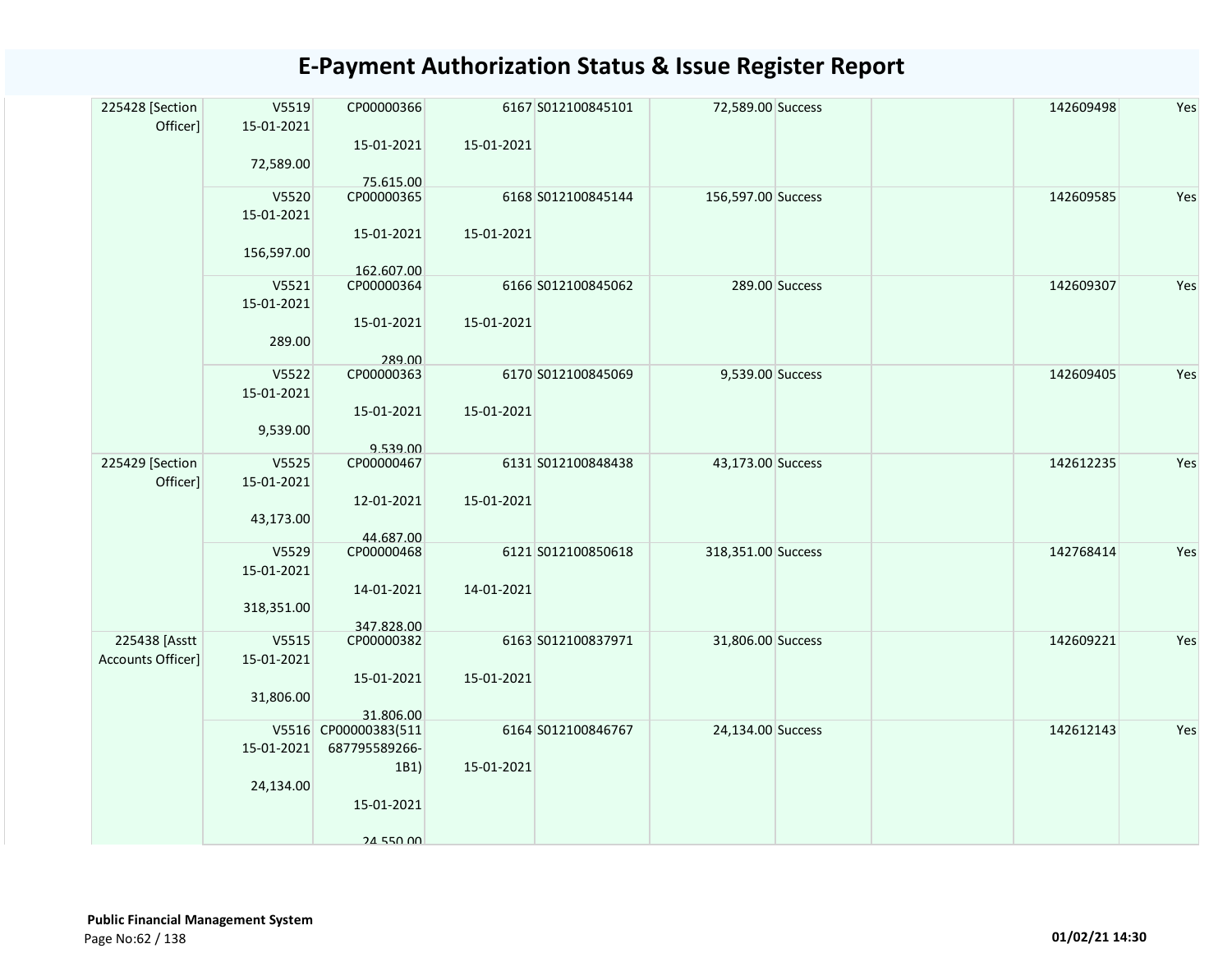|    |                               |            | V5517 CP00000384(511   |            | 6165 S012100846325 | 12,337.00 Success | 142612057 | Yes |
|----|-------------------------------|------------|------------------------|------------|--------------------|-------------------|-----------|-----|
|    |                               | 15-01-2021 | 687769191167-          |            |                    |                   |           |     |
|    |                               |            | 1B1)                   | 15-01-2021 |                    |                   |           |     |
|    |                               | 12,337.00  |                        |            |                    |                   |           |     |
|    |                               |            | 15-01-2021             |            |                    |                   |           |     |
|    |                               |            |                        |            |                    |                   |           |     |
| 12 | <b>Issue Date: 18-01-2021</b> |            | 12 550 00              |            |                    | 27,031,552.00     |           |     |
|    | 206942 [Under                 | V5542      | CP00000095             |            | 6194 S012100032767 | 43,250.00 Success | 180195503 | Yes |
|    | Secretary                     | 18-01-2021 |                        |            |                    |                   |           |     |
|    | Department of                 |            | 12-01-2021             | 18-01-2021 |                    |                   |           |     |
|    | <b>Industrial Policy</b>      | 43,250.00  |                        |            |                    |                   |           |     |
|    | and Promotion                 |            | 43.996.00              |            |                    |                   |           |     |
|    | 225427 [Under                 | V5535      | CP00004151             |            | 6130 S012100024768 | 17,009.00 Success | 179451776 | Yes |
|    | Secretary]                    | 18-01-2021 |                        |            |                    |                   |           |     |
|    |                               |            | 14-01-2021             | 15-01-2021 |                    |                   |           |     |
|    |                               | 17,009.00  |                        |            |                    |                   |           |     |
|    |                               |            | 17.009.00              |            |                    |                   |           |     |
|    |                               | V5536      | CP00004153             |            | 6128 S012100024779 | 30,000.00 Success | 179444507 | Yes |
|    |                               | 18-01-2021 |                        |            |                    |                   |           |     |
|    |                               |            | 14-01-2021             | 15-01-2021 |                    |                   |           |     |
|    |                               | 30,000.00  | 30.000.00              |            |                    |                   |           |     |
|    |                               | V5537      | CP00004154             |            | 6129 S012100024809 | 9,397.00 Success  | 179451930 | Yes |
|    |                               | 18-01-2021 |                        |            |                    |                   |           |     |
|    |                               |            | 14-01-2021             | 15-01-2021 |                    |                   |           |     |
|    |                               | 9,397.00   |                        |            |                    |                   |           |     |
|    |                               |            | 9.397.00               |            |                    |                   |           |     |
|    |                               | V5543      | CP00004180             |            | 6184 S012100033532 | 3,747.00 Success  | 180214268 | Yes |
|    |                               | 18-01-2021 |                        |            |                    |                   |           |     |
|    |                               |            | 15-01-2021             | 18-01-2021 |                    |                   |           |     |
|    |                               | 3,747.00   |                        |            |                    |                   |           |     |
|    |                               | V5544      | 3.869.00<br>CP00004181 |            | 6185 S012100033481 | 12,169.00 Success | 180211926 | Yes |
|    |                               | 18-01-2021 |                        |            |                    |                   |           |     |
|    |                               |            | 15-01-2021             | 18-01-2021 |                    |                   |           |     |
|    |                               | 12,169.00  |                        |            |                    |                   |           |     |
|    |                               |            | 12.169.00              |            |                    |                   |           |     |
|    |                               | V5545      | CP00004182             |            | 6186 S012100033382 | 12,759.00 Success | 180211598 | Yes |
|    |                               | 18-01-2021 |                        |            |                    |                   |           |     |
|    |                               |            | 15-01-2021             | 18-01-2021 |                    |                   |           |     |
|    |                               | 12,759.00  |                        |            |                    |                   |           |     |
|    |                               |            | 12.759.00              |            |                    |                   |           |     |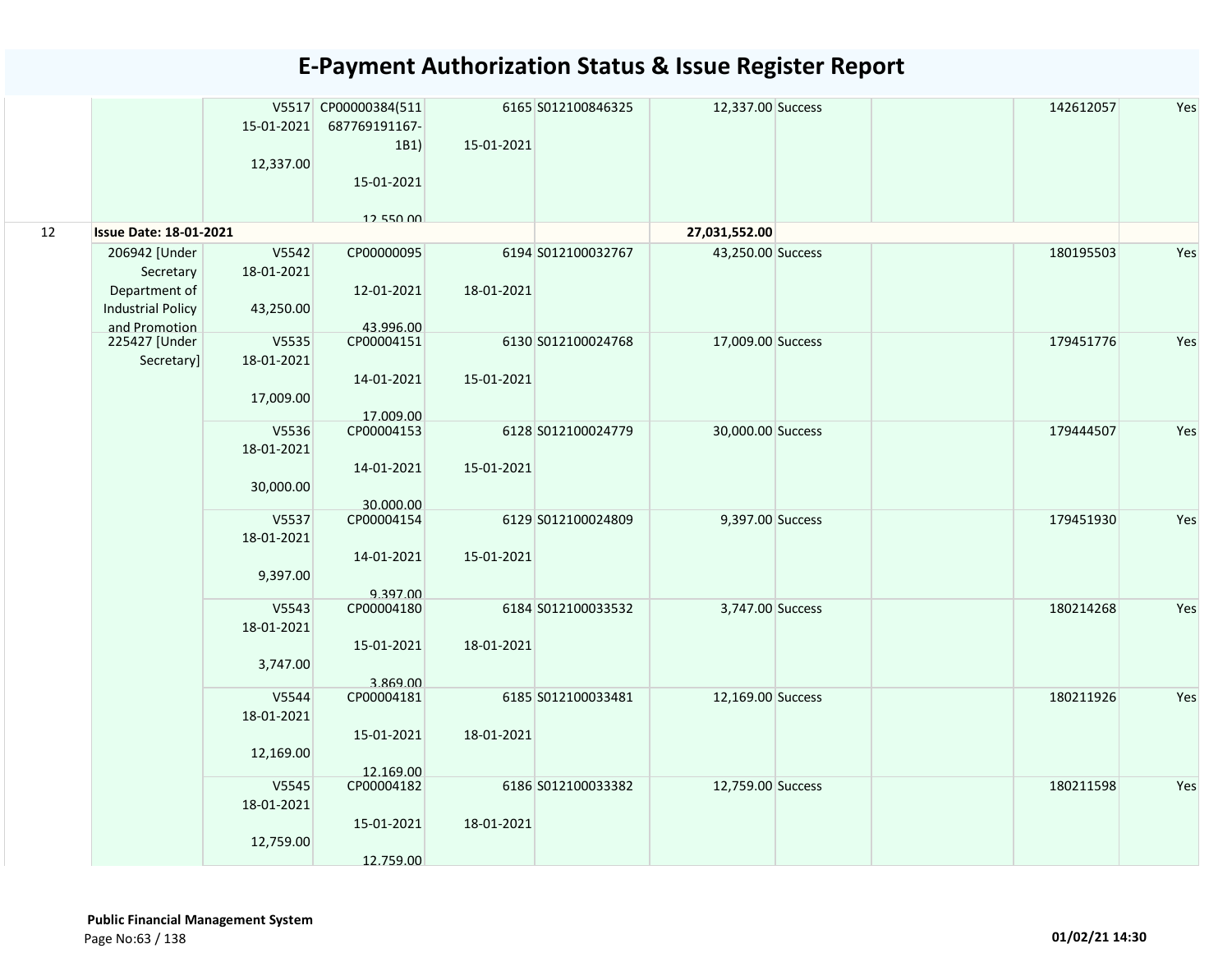| V5546<br>18-01-2021 | CP00004223              |            | 6191 S012100033058       | 103,950.00 Success   | 180195883 | Yes |
|---------------------|-------------------------|------------|--------------------------|----------------------|-----------|-----|
| 103,950.00          | 18-01-2021              | 18-01-2021 |                          |                      |           |     |
|                     | 115.500.00              |            |                          |                      |           |     |
| V5547               | CP00004222              |            | 6190 S012100033097       | 55,835.00 Success    | 180199003 | Yes |
| 18-01-2021          |                         |            |                          |                      |           |     |
| 55,835.00           | 18-01-2021<br>55.835.00 | 18-01-2021 |                          |                      |           |     |
| V5548               | CP00004224              |            | 6192 S012100032982       | 29,700.00 Success    | 180195747 | Yes |
| 18-01-2021          |                         |            |                          |                      |           |     |
|                     | 18-01-2021              |            | 18-01-2021 S012100032983 | 29,700.00 Success    | 180195756 | Yes |
| 59.400.00           |                         |            |                          |                      |           |     |
|                     | V5549 CP00004185(EOT    |            | 6180 S012100033868       | 17,623.00 Success    | 180214614 | Yes |
| 18-01-2021          | 2021010013)             |            |                          |                      |           |     |
|                     |                         | 18-01-2021 |                          |                      |           |     |
| 17,623.00           | 15-01-2021              |            |                          |                      |           |     |
|                     |                         |            |                          |                      |           |     |
|                     | 17,623.00               |            |                          |                      |           |     |
| V5550               | CP00004186              |            | 6187 S012100033319       | 97,075.00 Success    | 180199523 | Yes |
| 18-01-2021          |                         |            |                          |                      |           |     |
|                     | 15-01-2021              | 18-01-2021 |                          |                      |           |     |
| 97,075.00           |                         |            |                          |                      |           |     |
|                     | 97.075.00               |            |                          |                      |           |     |
| V5551               | CP00004188              |            | 6188 S012100033257       | 7,000.00 Success     | 180199382 | Yes |
| 18-01-2021          |                         |            |                          |                      |           |     |
|                     | 15-01-2021              | 18-01-2021 |                          |                      |           |     |
| 7,000.00            |                         |            |                          |                      |           |     |
|                     | 7.000.00                |            |                          |                      |           |     |
| V5552               | CP00004197(EFR          |            | 6193 S012100032824       | 27,000.00 Success    | 180195627 | Yes |
| 18-01-2021          | 2021010014)             |            |                          |                      |           |     |
|                     |                         | 18-01-2021 |                          |                      |           |     |
| 27,000.00           | 18-01-2021              |            |                          |                      |           |     |
|                     |                         |            |                          |                      |           |     |
|                     | 27 000 00               |            |                          |                      |           |     |
| V5553               | CP00004191              |            | 6189 S012100033186       | 1,730,144.00 Success | 181172421 | Yes |
| 18-01-2021          |                         |            |                          |                      |           |     |
|                     | 18-01-2021              | 18-01-2021 |                          |                      |           |     |
| 1,730,144.00        |                         |            |                          |                      |           |     |
|                     | 1.790.850.00            |            |                          |                      |           |     |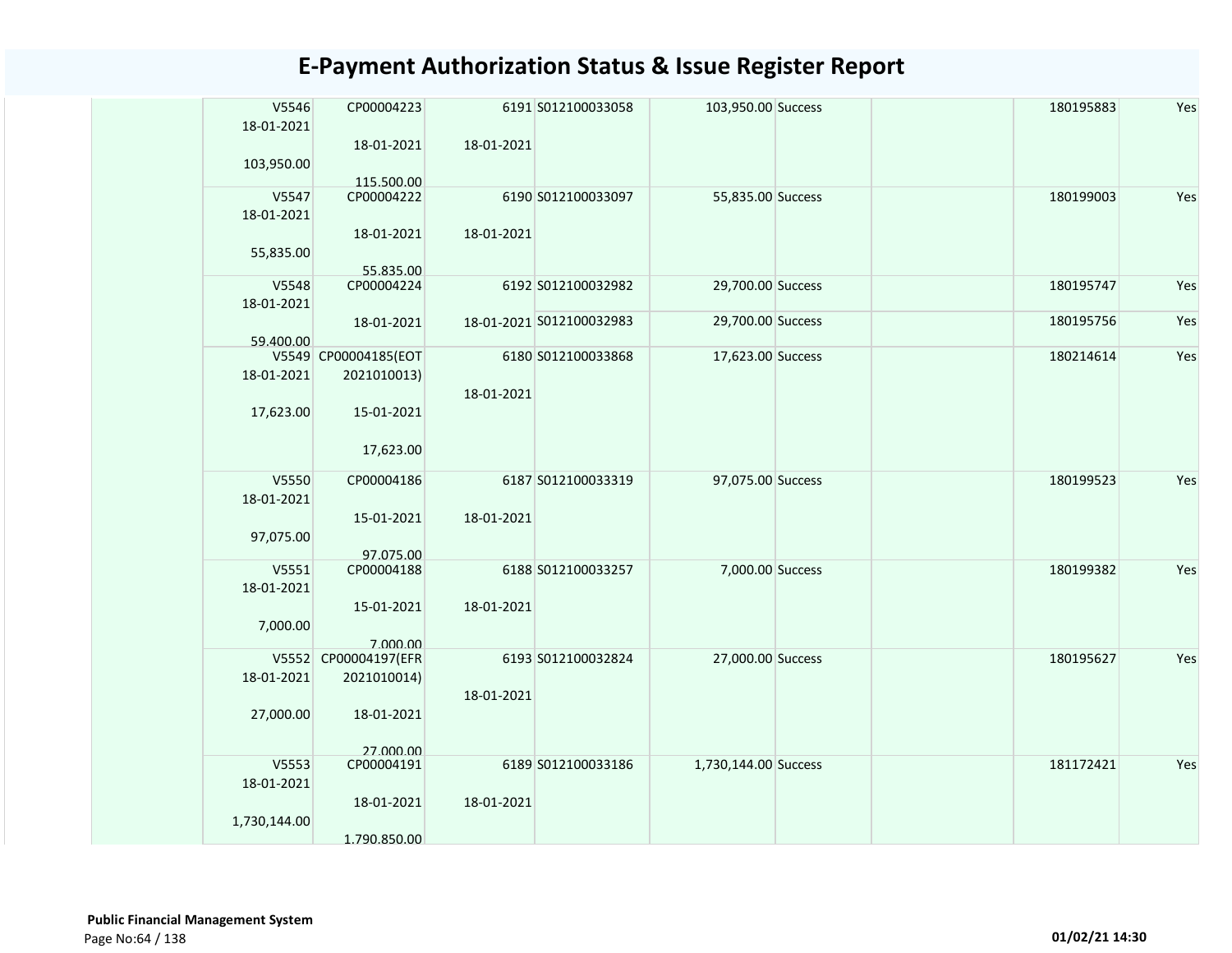|    |                                    | V5554<br>18-01-2021<br>626,792.00   | CP00004079<br>11-01-2021<br>699.544.00                               | 18-01-2021 | 6197 S012100048259 | 626,792.00 Success   |  | 181202066 | Yes |
|----|------------------------------------|-------------------------------------|----------------------------------------------------------------------|------------|--------------------|----------------------|--|-----------|-----|
|    |                                    | V5555<br>18-01-2021<br>475,000.00   | CP00004230<br>18-01-2021                                             | 18-01-2021 | 6196 S012100048050 | 475,000.00 Success   |  | 181198831 | Yes |
|    |                                    | V5556<br>18-01-2021<br>9,378,402.00 | 475.000.00<br>CP00004165<br>14-01-2021                               | 18-01-2021 | 6181 S012100048312 | 9,378,402.00 Success |  | 181206140 | Yes |
|    |                                    | V5557<br>18-01-2021<br>1,000,000.00 | 9.378.402.00<br>CP00004192<br>18-01-2021                             | 18-01-2021 | 6195 S012100048340 | 1,000,000.00 Success |  | 181206208 | Yes |
|    |                                    | V5558<br>18-01-2021<br>7,500,000.00 | 1.000.000.00<br>CP00004229<br>18-01-2021                             | 18-01-2021 | 6198 S012100048142 | 7,500,000.00 Success |  | 181201980 | Yes |
|    |                                    | V5559<br>18-01-2021<br>5,625,000.00 | 7.500.000.00<br>CP00004231<br>18-01-2021                             | 18-01-2021 | 6199 S012100048137 | 5,625,000.00 Success |  | 181198899 | Yes |
|    | 225429 [Section<br>Officer]        | 18-01-2021<br>100,000.00            | 5.625.000.00<br>V5539 CP00000469(GPF<br>$_2$ 02101017)<br>18-01-2021 | 18-01-2021 | 6182 S012100022845 | 100,000.00 Success   |  | 179465742 | Yes |
|    | 225438 [Asstt<br>Accounts Officer] | 18-01-2021<br>100,000.00            | 100,000,00<br>V5538 CP00000390(GPF<br>15-01-2021                     | 18-01-2021 | 6183 S012100022709 | 100,000.00 Success   |  | 179444343 | Yes |
| 13 | <b>Issue Date: 19-01-2021</b>      |                                     | 100,000,00                                                           |            |                    | 36,532.00            |  |           |     |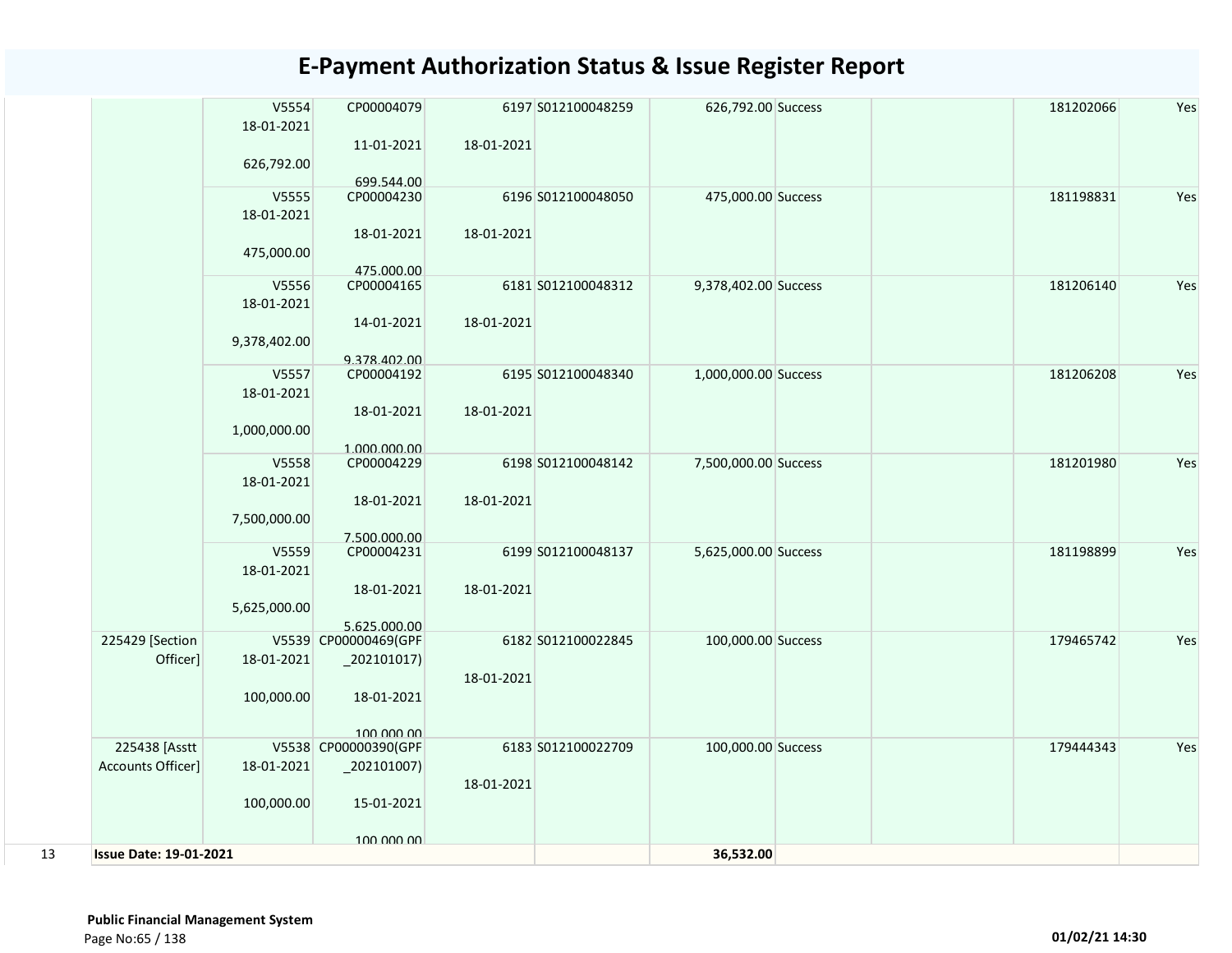|    | 225427 [Under                 | V5560         | CP00003969                       |            | 6179 S012100064988 | 36,532.00 Success     |                | 191083425 | Yes |
|----|-------------------------------|---------------|----------------------------------|------------|--------------------|-----------------------|----------------|-----------|-----|
|    | Secretary]                    | 19-01-2021    | 06-01-2021                       | 18-01-2021 |                    |                       |                |           |     |
|    |                               | 36,532.00     |                                  |            |                    |                       |                |           |     |
|    |                               |               | 36.532.00                        |            |                    |                       |                |           |     |
| 14 | <b>Issue Date: 20-01-2021</b> |               |                                  |            |                    | 103,343,958.00        |                |           |     |
|    | 200880 [Asstt                 | V5603         | CP00000154                       |            | 6258 S012100168510 | 1,782.00 Success      |                | 207359071 | Yes |
|    | Accounts Officer]             | 20-01-2021    |                                  |            |                    |                       |                |           |     |
|    |                               |               | 15-01-2021                       | 20-01-2021 |                    |                       |                |           |     |
|    |                               | 1,782.00      | 1.782.00                         |            |                    |                       |                |           |     |
|    |                               | V5633         | CP00000155                       |            | 6283 S012100235445 |                       | 789.00 Success | 212227019 | Yes |
|    |                               | 20-01-2021    |                                  |            |                    |                       |                |           |     |
|    |                               |               | 20-01-2021                       | 20-01-2021 |                    |                       |                |           |     |
|    |                               | 789.00        |                                  |            |                    |                       |                |           |     |
|    | 206942 [Under                 | V5626         | 789.00<br>CP00000097             |            | 6279 S012100176832 | 40,754.00 Success     |                | 208148605 | Yes |
|    | Secretary                     | 20-01-2021    |                                  |            |                    |                       |                |           |     |
|    | Department of                 |               | 19-01-2021                       | 20-01-2021 |                    |                       |                |           |     |
|    | <b>Industrial Policy</b>      | 40,754.00     |                                  |            |                    |                       |                |           |     |
|    | and Promotion                 |               | 41.457.00                        |            |                    |                       |                |           |     |
|    | 208873 [Under                 | V5624         | CP00000007                       |            | 6257 S012100168944 | 98,676,675.00 Success |                | 207758115 | Yes |
|    | Secretary NPC-                | 20-01-2021    |                                  |            |                    |                       |                |           |     |
|    | QCI & UNIDO                   |               | 19-01-2021                       | 19-01-2021 |                    |                       |                |           |     |
|    | Sections,<br>Ministry of      | 98,676,675.00 | 98.676.675.00                    |            |                    |                       |                |           |     |
|    | 225427 [Under                 |               | V5561 CP00004187(511             |            | 6238 S012100138369 | 9,732.00 Success      |                | 205824120 | Yes |
|    | Secretary]                    | 20-01-2021    | 687733089131-                    |            |                    |                       |                |           |     |
|    |                               |               | 1B1)                             | 19-01-2021 |                    |                       |                |           |     |
|    |                               | 9,732.00      |                                  |            |                    |                       |                |           |     |
|    |                               |               | 15-01-2021                       |            |                    |                       |                |           |     |
|    |                               |               |                                  |            |                    |                       |                |           |     |
|    |                               |               | 9.900.00<br>V5562 CP00004193(511 |            | 6242 S012100138437 | 4,963.00 Success      |                | 205824725 | Yes |
|    |                               | 20-01-2021    | 687712957475-                    |            |                    |                       |                |           |     |
|    |                               |               | 1B1)                             | 19-01-2021 |                    |                       |                |           |     |
|    |                               | 4,963.00      |                                  |            |                    |                       |                |           |     |
|    |                               |               | 18-01-2021                       |            |                    |                       |                |           |     |
|    |                               |               |                                  |            |                    |                       |                |           |     |
|    |                               |               | 5.049.00                         |            |                    |                       |                |           |     |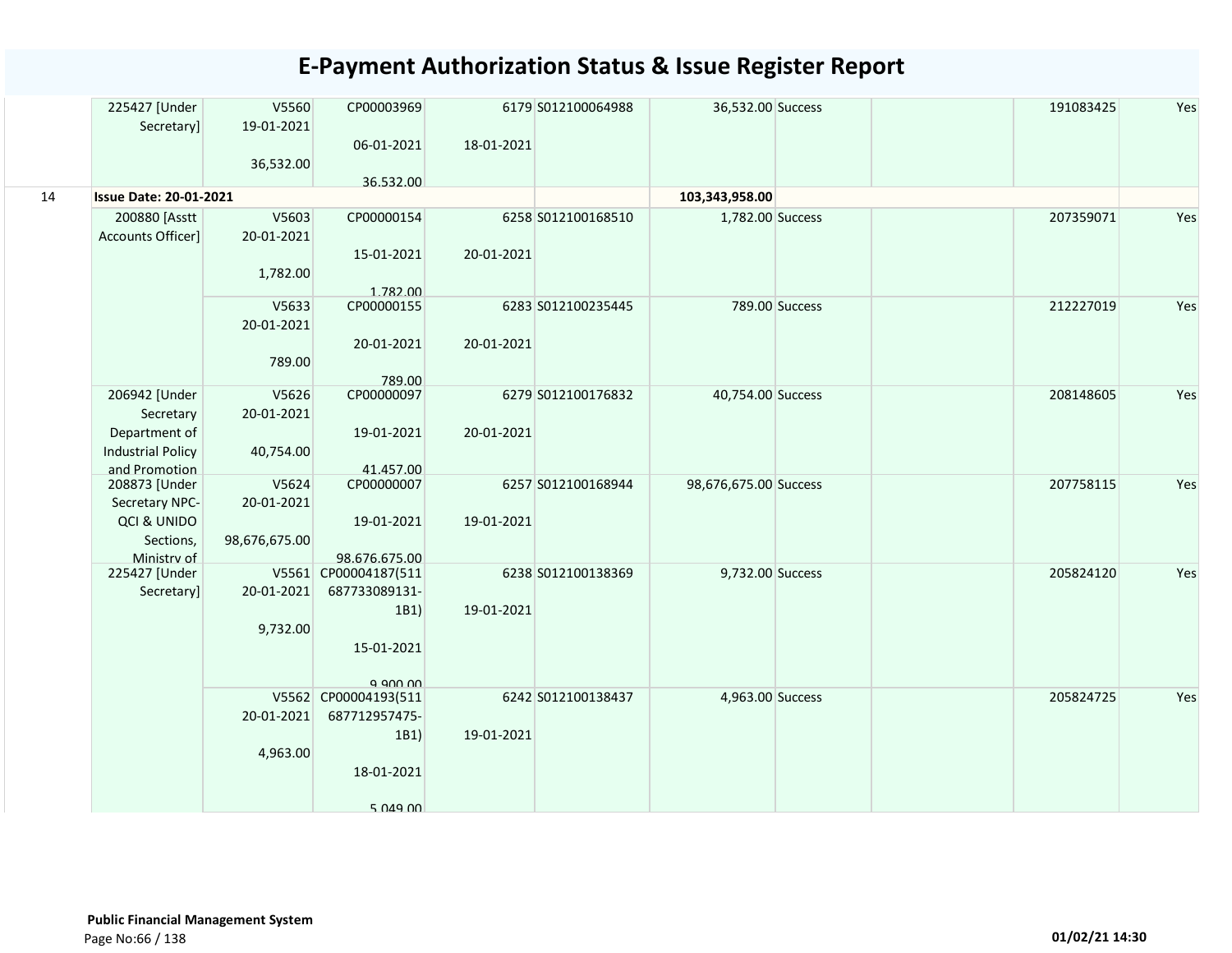| 20-01-2021<br>3,821.00  | V5563 CP00004194(511<br>687781650753-<br>1B1)<br>18-01-2021<br>3 887 NO        | 19-01-2021 | 6249 S012100138394 | 3,821.00 Success  |  | 205800381 | Yes |
|-------------------------|--------------------------------------------------------------------------------|------------|--------------------|-------------------|--|-----------|-----|
| 20-01-2021<br>3,821.00  | V5564 CP00004195(511<br>687728981451-<br>1B1)<br>18-01-2021<br>3 887 NO        | 19-01-2021 | 6246 S012100138398 | 3,821.00 Success  |  | 205845524 | Yes |
| 20-01-2021<br>16,958.00 | V5565 CP00004196(511<br>687759888624-<br>1B1)<br>18-01-2021<br>17 250 00       | 19-01-2021 | 6247 S012100138487 | 16,958.00 Success |  | 205845881 | Yes |
| 20-01-2021<br>4,320.00  | V5566 CP00004198(511<br>687706536129-<br>1B1)<br>18-01-2021<br><b>A</b> 294 00 | 19-01-2021 | 6248 S012100138492 | 4,320.00 Success  |  | 205848063 | Yes |
| 20-01-2021<br>10,060.00 | V5567 CP00004199(511<br>687708514039-<br>1B1)<br>18-01-2021<br>10 233 00       | 19-01-2021 | 6245 S012100138445 | 10,060.00 Success |  | 205845714 | Yes |
| 20-01-2021<br>4,521.00  | V5568 CP00004200(511<br>687747491902-<br>1B1)<br>18-01-2021<br>4 599 NO        | 19-01-2021 | 6244 S012100138334 | 4,521.00 Success  |  | 205821439 | Yes |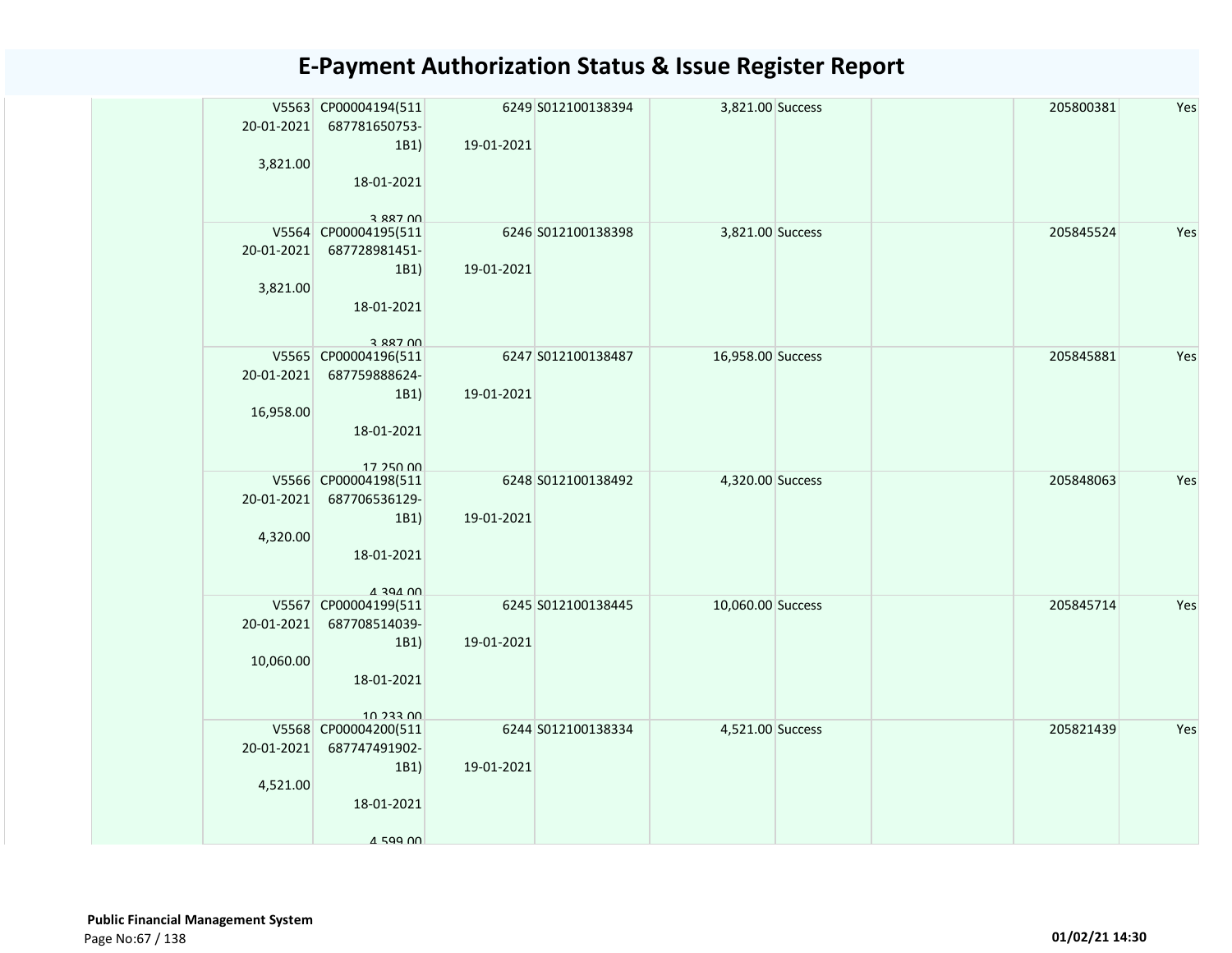| 20-01-2021<br>5,190.00 | V5569 CP00004201(511<br>687786699516-<br>1B1)<br>18-01-2021<br>$5.279$ $00$ | 19-01-2021 | 6243 S012100138344 | 5,190.00 Success |  | 205845162 | Yes |
|------------------------|-----------------------------------------------------------------------------|------------|--------------------|------------------|--|-----------|-----|
| 20-01-2021<br>6,119.00 | V5570 CP00004202(511<br>687790477554-<br>1B1)<br>18-01-2021<br>$6.225$ $00$ | 19-01-2021 | 6240 S012100138354 | 6,119.00 Success |  | 205821797 | Yes |
| 20-01-2021<br>5,296.00 | V5571 CP00004203(511<br>687707552354-<br>1B1)<br>18-01-2021<br>5 387 00     | 19-01-2021 | 6241 S012100138350 | 5,296.00 Success |  | 205821601 | Yes |
| 20-01-2021<br>5,296.00 | V5572 CP00004204(511<br>687713923923-<br>1B1)<br>18-01-2021<br>5 287 00     | 19-01-2021 | 6256 S012100138352 | 5,296.00 Success |  | 205845336 | Yes |
| 20-01-2021<br>6,119.00 | V5573 CP00004205(511<br>687763807166-<br>1B1)<br>18-01-2021<br>6 225 00     | 19-01-2021 | 6239 S012100138367 | 6,119.00 Success |  | 205821969 | Yes |
| 20-01-2021<br>9,731.00 | V5574 CP00004206(511<br>687772638864-<br>1B1)<br>18-01-2021<br>9.899.00     | 19-01-2021 | 6237 S012100138400 | 9,731.00 Success |  | 205824522 | Yes |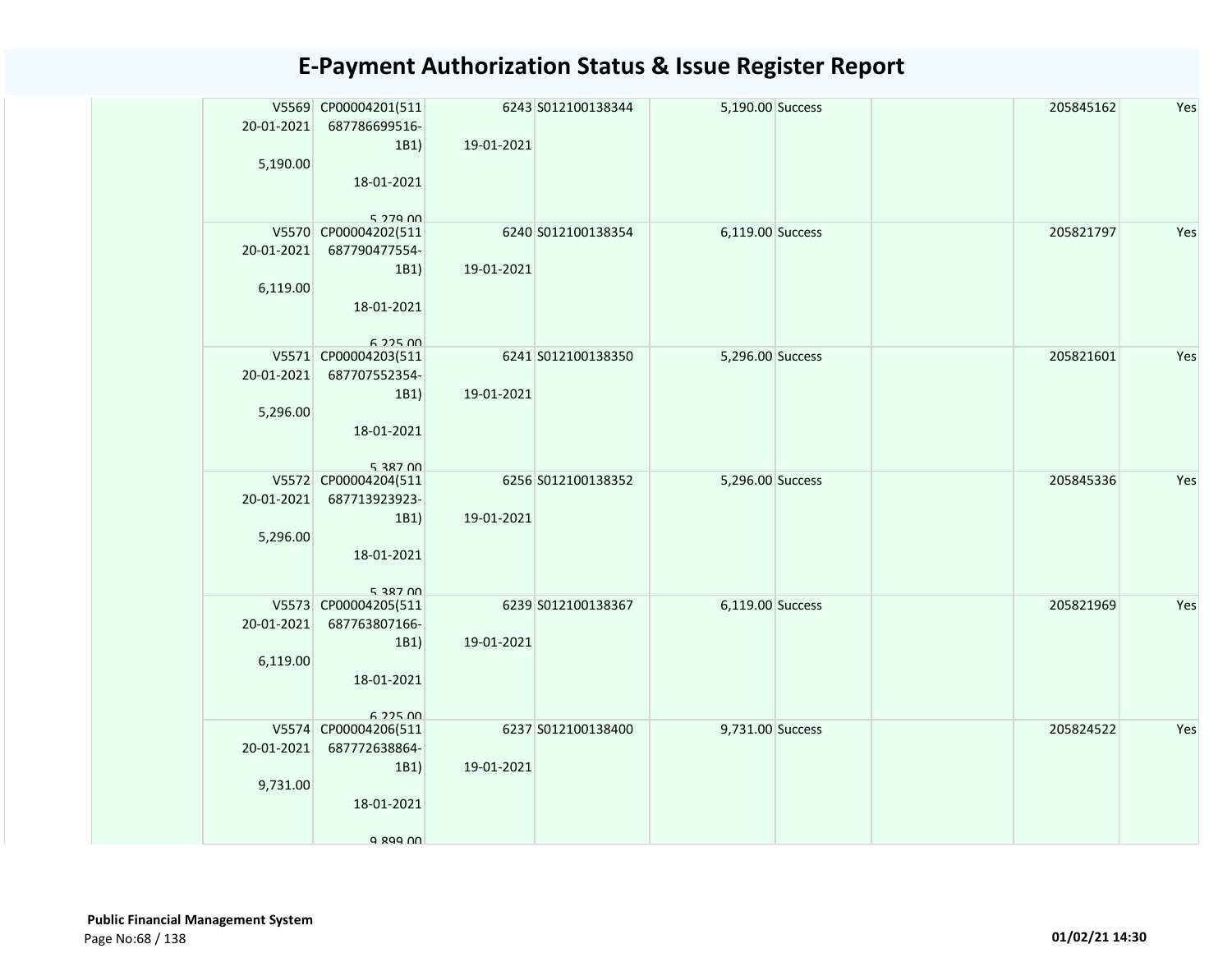| 20-01-2021<br>9,732.00  | V5575 CP00004207(511<br>687731611396-<br>1B1)<br>18-01-2021<br>a ann nn  | 19-01-2021 | 6250 S012100138380 | 9,732.00 Success  |  | 205824338 | Yes |
|-------------------------|--------------------------------------------------------------------------|------------|--------------------|-------------------|--|-----------|-----|
| 20-01-2021<br>11,147.00 | V5576 CP00004208(511<br>687757822255-<br>1B1)<br>18-01-2021<br>11 220 nn | 19-01-2021 | 6251 S012100138478 | 11,147.00 Success |  | 205826482 | Yes |
| 20-01-2021<br>9,298.00  | V5577 CP00004214(511<br>687704600988-<br>1B1)<br>18-01-2021<br>Q 458 00  | 19-01-2021 | 6204 S012100138897 | 9,298.00 Success  |  | 205848573 | Yes |
| 20-01-2021<br>9,298.00  | V5578 CP00004219(511<br>687729851867-<br>1B1)<br>18-01-2021<br>Q 458 00  | 19-01-2021 | 6205 S012100138852 | 9,298.00 Success  |  | 205848244 | Yes |
| 20-01-2021<br>9,298.00  | V5579 CP00004220(511<br>687730939632-<br>1B1)<br>18-01-2021<br>9 458 00  | 19-01-2021 | 6206 S012100138855 | 9,298.00 Success  |  | 205848420 | Yes |
| 20-01-2021<br>9,298.00  | V5580 CP00004221(511<br>687773513571-<br>1B1)<br>18-01-2021<br>9 458 00  | 19-01-2021 | 6207 S012100138872 | 9,298.00 Success  |  | 205829073 | Yes |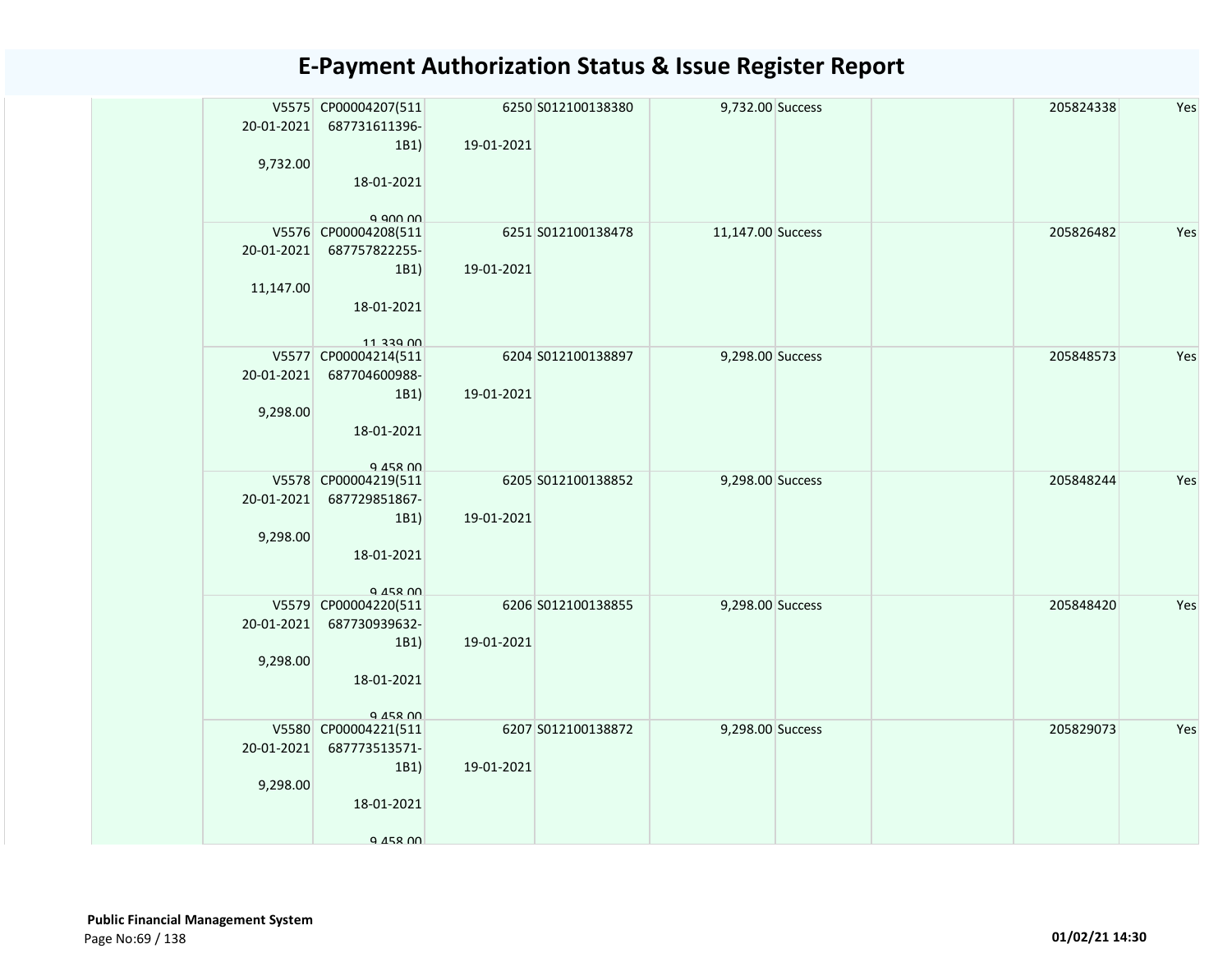| 20-01-2021<br>9,298.00           | V5581 CP00004226(511<br>687774813221-<br>1B1)<br>18-01-2021<br>Q 458 00   | 19-01-2021 | 6208 S012100138908 | 9,298.00 Success  |  | 205851023 | Yes |
|----------------------------------|---------------------------------------------------------------------------|------------|--------------------|-------------------|--|-----------|-----|
| 20-01-2021<br>9,298.00           | V5582 CP00004227(511<br>687712860008-<br>1B1)<br>18-01-2021<br>Q 458 00   | 19-01-2021 | 6209 S012100138911 | 9,298.00 Success  |  | 205851274 | Yes |
| 20-01-2021<br>5,870.00           | V5583 CP00004228(511<br>687723223025-<br>1B1)<br>18-01-2021<br>$5$ agn nn | 19-01-2021 | 6202 S012100138489 | 5,870.00 Success  |  | 205826789 | Yes |
| 20-01-2021<br>5,865.00           | V5584 CP00004232(511<br>687794995186-<br>1B1)<br>18-01-2021<br>5.98500    | 19-01-2021 | 6201 S012100138462 | 5,865.00 Success  |  | 205826179 | Yes |
| 20-01-2021<br>2,940.00           | V5585 CP00004234(511<br>687786005590-<br>1B1)<br>18-01-2021<br>3 000 00   | 19-01-2021 | 6210 S012100138907 | 2,940.00 Success  |  | 205848754 | Yes |
| V5586<br>20-01-2021<br>22,910.00 | CP00004235<br>18-01-2021<br>23.305.00                                     | 19-01-2021 | 6203 S012100139688 | 22,910.00 Success |  | 205851529 | Yes |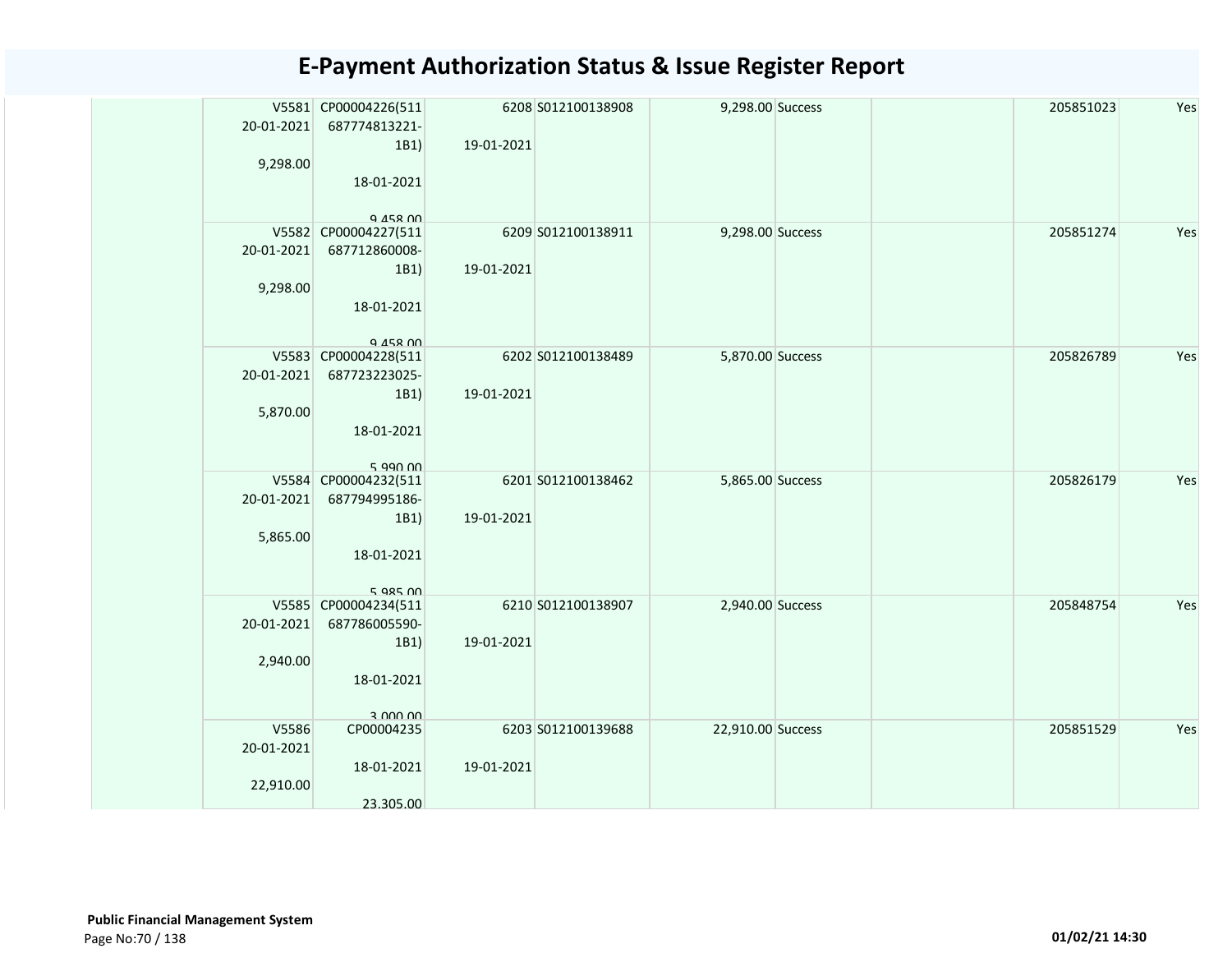| V5587<br>20-01-2021 | CP00004244           |            | 6215 S012100142474       |                  | 344.00 Success | 206176490 | Yes |
|---------------------|----------------------|------------|--------------------------|------------------|----------------|-----------|-----|
|                     | 18-01-2021           | 19-01-2021 |                          |                  |                |           |     |
| 344.00              |                      |            |                          |                  |                |           |     |
| V5588               | 350.00<br>CP00004236 |            | 6214 S012100142433       | 3,000.00 Success |                | 206164654 | Yes |
| 20-01-2021          |                      |            |                          |                  |                |           |     |
| 77,100.00           | 18-01-2021           |            | 19-01-2021 S012100142434 | 3,000.00 Success |                | 206164662 | Yes |
|                     | 77,100.00            |            | S012100142435            | 3,000.00 Success |                | 206164670 | Yes |
|                     |                      |            | S012100142436            | 3,000.00 Success |                | 206164676 | Yes |
|                     |                      |            | S012100142437            | 6,000.00 Success |                | 206164683 | Yes |
|                     |                      |            | S012100142438            | 3,000.00 Success |                | 206164690 | Yes |
|                     |                      |            | S012100142439            | 3,000.00 Success |                | 206164707 | Yes |
|                     |                      |            | S012100142440            | 3,000.00 Success |                | 206164714 | Yes |
|                     |                      |            | S012100142441            | 6,000.00 Success |                | 206164732 | Yes |
|                     |                      |            | S012100142442            | 3,000.00 Success |                | 206164741 | Yes |
|                     |                      |            | S012100142443            | 3,000.00 Success |                | 206164761 | Yes |
|                     |                      |            | S012100142444            | 3,000.00 Success |                | 206164773 | Yes |
|                     |                      |            | S012100142445            | 5,100.00 Success |                | 206164784 | Yes |
|                     |                      |            | S012100142446            | 3,000.00 Success |                | 206164791 | Yes |
|                     |                      |            | S012100142447            | 3,000.00 Success |                | 206164809 | Yes |
|                     |                      |            | S012100142448            | 3,000.00 Success |                | 206164818 | Yes |
|                     |                      |            | S012100142449            | 3,000.00 Success |                | 206164833 | Yes |
|                     |                      |            | S012100142450            | 3,000.00 Success |                | 206164845 | Yes |
|                     |                      |            | S012100142451            | 3,000.00 Success |                | 206164856 | Yes |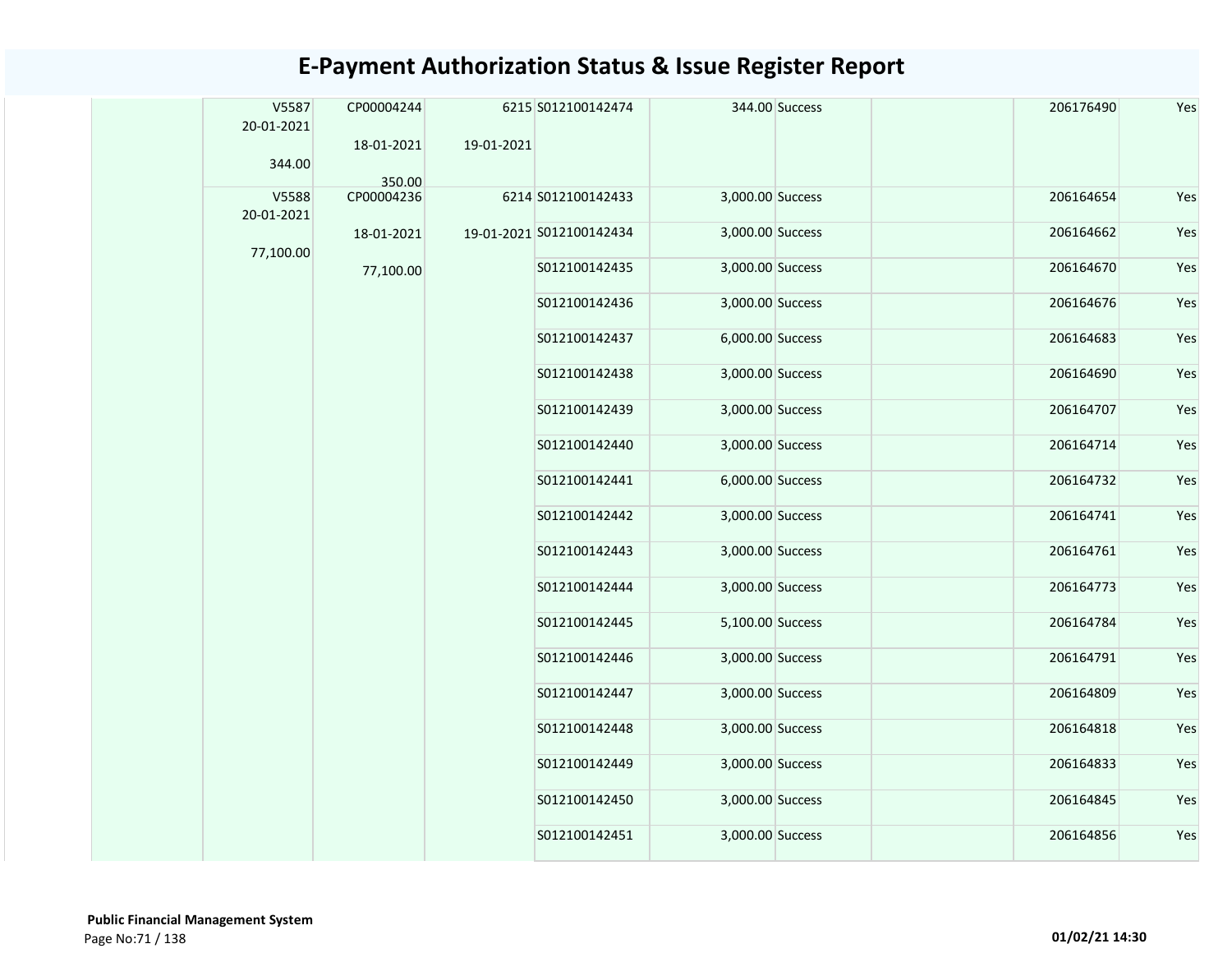|                         |                                                                             |            | S012100142452      | 3,000.00 Success  |  | 206164866 | Yes |
|-------------------------|-----------------------------------------------------------------------------|------------|--------------------|-------------------|--|-----------|-----|
|                         |                                                                             |            | S012100142453      | 3,000.00 Success  |  | 206164878 | Yes |
|                         |                                                                             |            | S012100142454      | 6,000.00 Success  |  | 206164892 | Yes |
| 20-01-2021<br>4,866.00  | V5589 CP00004209(511<br>687782690302-<br>1B1)<br>18-01-2021<br>4 950 00     | 19-01-2021 | 6217 S012100142412 | 4,866.00 Success  |  | 206162737 | Yes |
| 20-01-2021<br>5,573.00  | V5590 CP00004210(511<br>687720764441-<br>1B1)<br>18-01-2021<br>5.669.00     | 19-01-2021 | 6218 S012100142353 | 5,573.00 Success  |  | 206160620 | Yes |
| 20-01-2021<br>4,865.00  | V5591 CP00004211(511<br>687706425776-<br>1B1)<br>18-01-2021<br>$4.949$ 00   | 19-01-2021 | 6225 S012100142389 | 4,865.00 Success  |  | 206162418 | Yes |
| 20-01-2021<br>11,146.00 | V5592 CP00004212(511<br>687799797052-<br>1B1)<br>18-01-2021<br>11 338 00    | 19-01-2021 | 6224 S012100142368 | 11,146.00 Success |  | 206176136 | Yes |
| 20-01-2021<br>6,120.00  | V5593 CP00004213(511<br>687729056926-<br>1B1)<br>18-01-2021<br>$6.226$ $00$ | 19-01-2021 | 6223 S012100142355 | 6,120.00 Success  |  | 206160780 | Yes |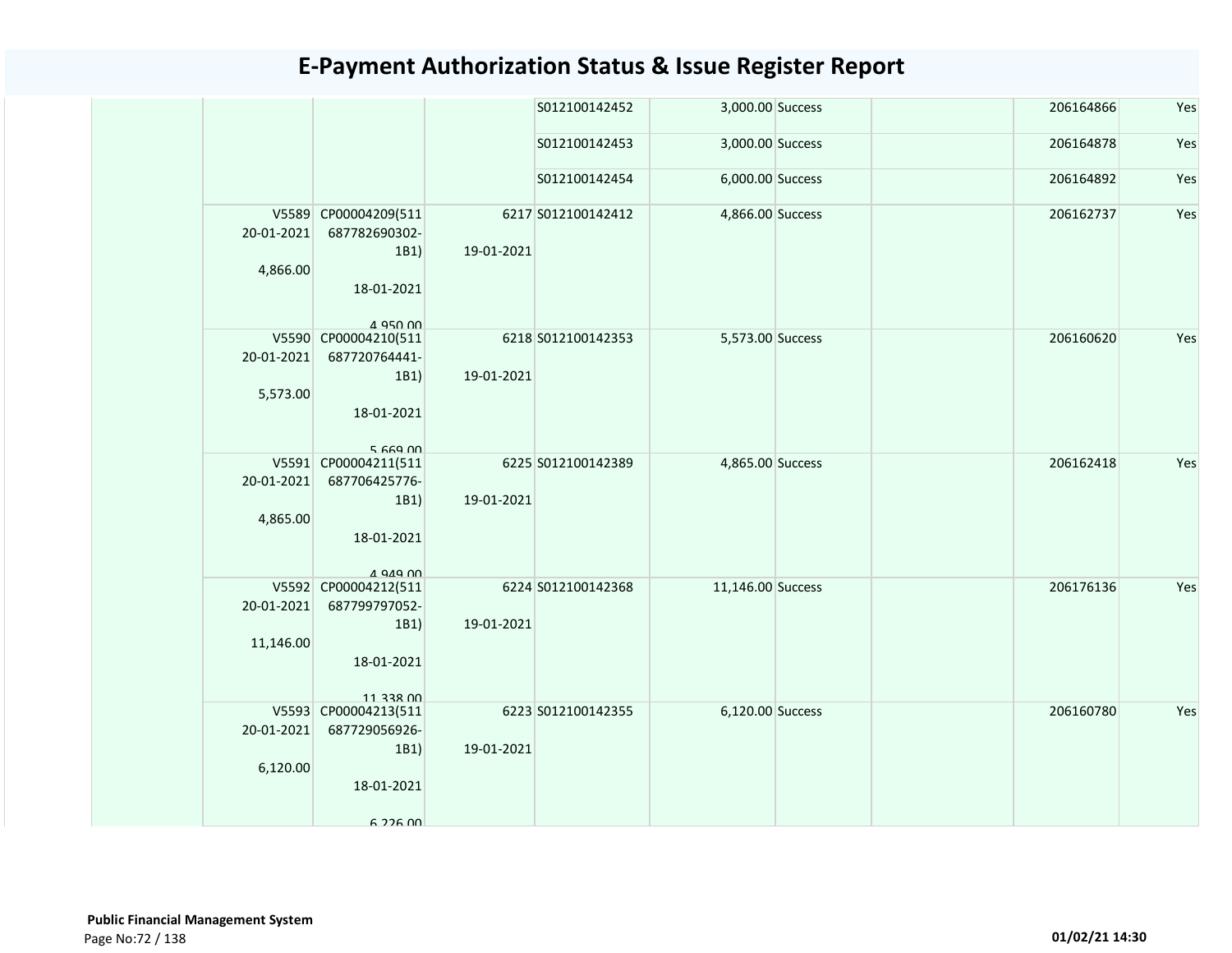| 20-01-2021<br>12,163.00 | V5594 CP00004215(511<br>687714768441-<br>1B1)<br>18-01-2021<br>12 373 00 | 19-01-2021 | 6222 S012100142418 | 12,163.00 Success |  | 206164303 | Yes |
|-------------------------|--------------------------------------------------------------------------|------------|--------------------|-------------------|--|-----------|-----|
| 20-01-2021<br>3,819.00  | V5595 CP00004216(511<br>687767165310-<br>1B1)<br>18-01-2021<br>3 885 NO  | 19-01-2021 | 6221 S012100142386 | 3,819.00 Success  |  | 206162155 | Yes |
| 20-01-2021<br>50,296.00 | V5596 CP00004217(511<br>687729034139-<br>1B1)<br>18-01-2021<br>51 163 00 | 19-01-2021 | 6220 S012100142371 | 50,296.00 Success |  | 206160953 | Yes |
| 20-01-2021<br>10,060.00 | V5597 CP00004218(511<br>687717274186-<br>1B1)<br>18-01-2021<br>10 233 00 | 19-01-2021 | 6212 S012100142356 | 10,060.00 Success |  | 206173949 | Yes |
| 20-01-2021<br>9,667.00  | V5598 CP00004225(511<br>687744418800-<br>1B1)<br>18-01-2021<br>Q 834 00  | 19-01-2021 | 6213 S012100142417 | 9,667.00 Success  |  | 206164059 | Yes |
| 20-01-2021<br>12,544.00 | V5599 CP00004233(511<br>687754047048-<br>1B1)<br>18-01-2021<br>12 800 00 | 19-01-2021 | 6211 S012100140078 | 12,544.00 Success |  | 206160441 | Yes |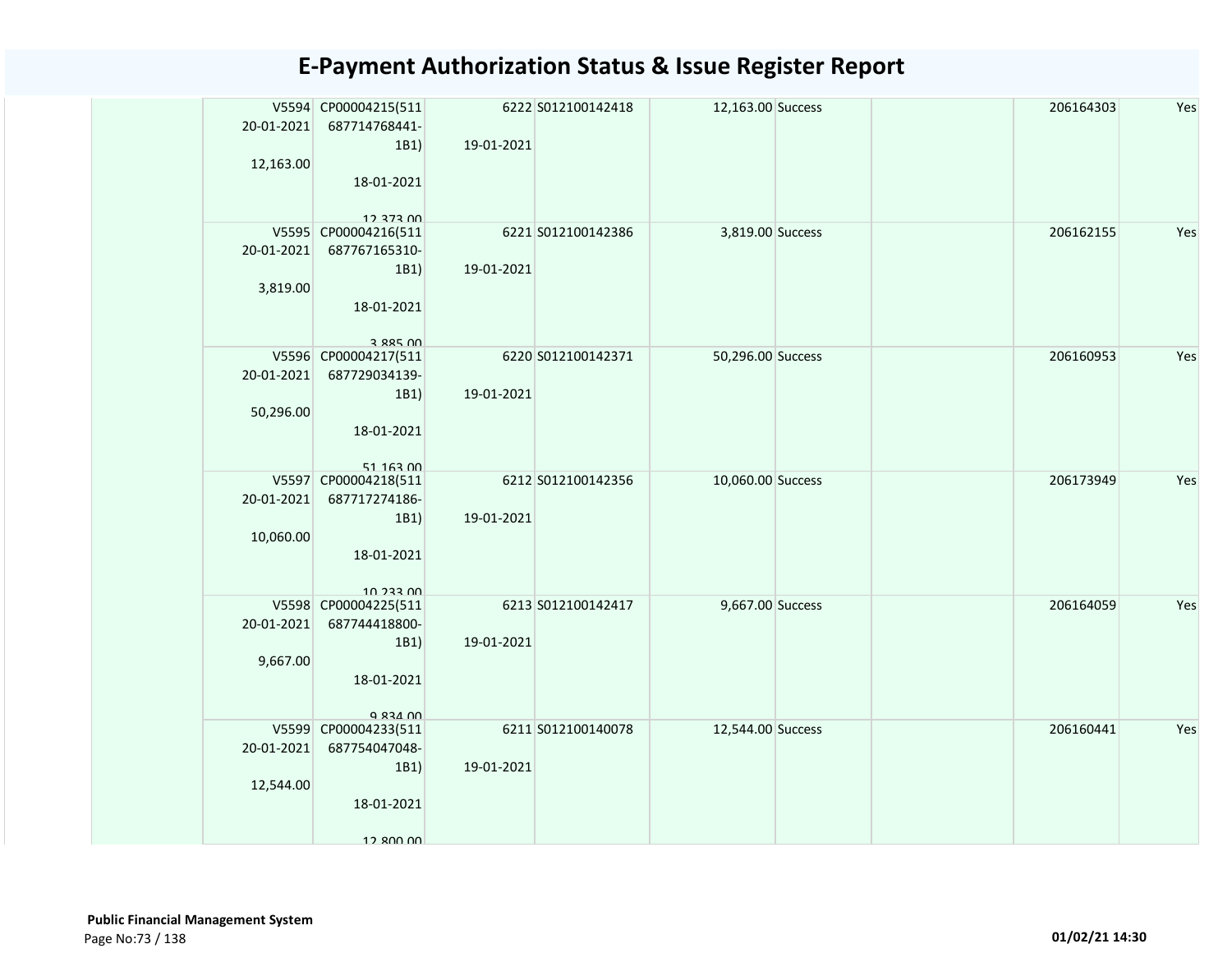| V5600      | CP00004243 |            | 6219 S012100142431 | 12,036.00 Success  |                | 206164498 | Yes |
|------------|------------|------------|--------------------|--------------------|----------------|-----------|-----|
| 20-01-2021 | 18-01-2021 | 19-01-2021 |                    |                    |                |           |     |
| 12,036.00  |            |            |                    |                    |                |           |     |
|            | 12.036.00  |            |                    |                    |                |           |     |
| V5601      | CP00004242 |            | 6216 S012100142455 | 129,375.00 Success |                | 206176319 | Yes |
| 20-01-2021 |            |            |                    |                    |                |           |     |
| 129,375.00 | 18-01-2021 | 19-01-2021 |                    |                    |                |           |     |
|            | 129.375.00 |            |                    |                    |                |           |     |
| V5605      | CP00004237 |            | 6230 S012100168513 | 40,181.00 Success  |                | 207359269 | Yes |
| 20-01-2021 |            |            |                    |                    |                |           |     |
|            | 18-01-2021 | 19-01-2021 |                    |                    |                |           |     |
| 40,181.00  | 40.181.00  |            |                    |                    |                |           |     |
| V5606      | CP00004238 |            | 6235 S012100168545 | 12,000.00 Success  |                | 207359473 | Yes |
| 20-01-2021 |            |            |                    |                    |                |           |     |
|            | 18-01-2021 | 19-01-2021 |                    |                    |                |           |     |
| 12,000.00  | 12.000.00  |            |                    |                    |                |           |     |
| V5607      | CP00004239 |            | 6231 S012100168143 | 18,000.00 Success  |                | 207371866 | Yes |
| 20-01-2021 |            |            |                    |                    |                |           |     |
|            | 18-01-2021 | 19-01-2021 |                    |                    |                |           |     |
| 18,000.00  | 18.000.00  |            |                    |                    |                |           |     |
| V5608      | CP00004240 |            | 6232 S012100168517 |                    | 140.00 Success | 207374732 | Yes |
| 20-01-2021 |            |            |                    |                    |                |           |     |
|            | 18-01-2021 | 19-01-2021 |                    |                    |                |           |     |
| 140.00     | 140.00     |            |                    |                    |                |           |     |
| V5609      | CP00004241 |            | 6233 S012100168544 | 6,640.00 Success   |                | 207377052 | Yes |
| 20-01-2021 |            |            |                    |                    |                |           |     |
|            | 18-01-2021 | 19-01-2021 |                    |                    |                |           |     |
| 6,640.00   | 6.640.00   |            |                    |                    |                |           |     |
| V5610      | CP00004245 |            | 6236 S012100168477 |                    | 220.00 Success | 207374041 | Yes |
| 20-01-2021 |            |            |                    |                    |                |           |     |
|            | 18-01-2021 | 19-01-2021 |                    |                    |                |           |     |
| 220.00     |            |            |                    |                    |                |           |     |
|            | 220.00     |            |                    |                    |                |           |     |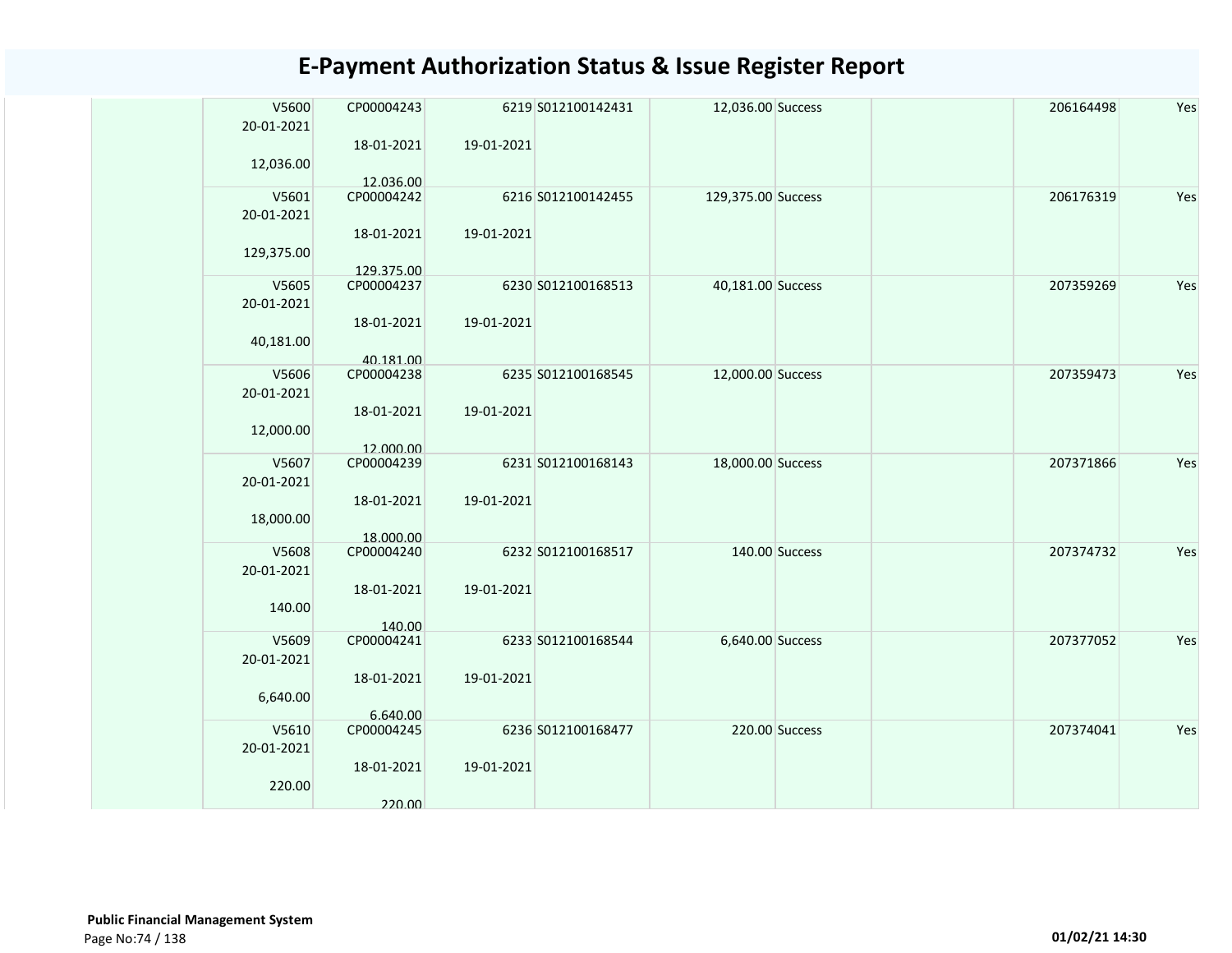| V5611      | CP00004246                            |            | 6234 S012100168483 | 6,000.00 Success   | 207374230 | Yes |
|------------|---------------------------------------|------------|--------------------|--------------------|-----------|-----|
| 20-01-2021 | 18-01-2021                            | 19-01-2021 |                    |                    |           |     |
| 6,000.00   |                                       |            |                    |                    |           |     |
|            | 6.000.00                              |            |                    |                    |           |     |
| V5612      | CP00004247                            |            | 6255 S012100168492 | 202,070.00 Success | 207374437 | Yes |
| 20-01-2021 |                                       |            |                    |                    |           |     |
|            | 19-01-2021                            | 19-01-2021 |                    |                    |           |     |
| 202,070.00 |                                       |            |                    |                    |           |     |
|            | 202.070.00                            |            |                    |                    |           |     |
| V5613      | CP00004249                            |            | 6253 S012100166895 | 12,000.00 Success  | 207356876 | Yes |
| 20-01-2021 | 19-01-2021                            | 19-01-2021 |                    |                    |           |     |
| 12,000.00  |                                       |            |                    |                    |           |     |
|            | 12.000.00                             |            |                    |                    |           |     |
| V5614      | CP00004260                            |            | 6270 S012100170515 | 23,446.00 Success  | 207586991 | Yes |
| 20-01-2021 |                                       |            |                    |                    |           |     |
|            | 19-01-2021                            | 20-01-2021 |                    |                    |           |     |
| 23,446.00  |                                       |            |                    |                    |           |     |
|            | 23.850.00                             |            |                    |                    |           |     |
| 20-01-2021 | V5615 CP00004251(511<br>687717072615- |            | 6269 S012100170501 | 49,152.00 Success  | 207594499 | Yes |
|            | 1B1)                                  | 20-01-2021 |                    |                    |           |     |
| 49,152.00  |                                       |            |                    |                    |           |     |
|            | 19-01-2021                            |            |                    |                    |           |     |
|            |                                       |            |                    |                    |           |     |
|            | 19 999 NO                             |            |                    |                    |           |     |
|            | V5616 CP00004252(511                  |            | 6274 S012100170095 | 11,620.00 Success  | 207594331 | Yes |
| 20-01-2021 | 687706070697-                         |            |                    |                    |           |     |
|            | 1B1)                                  | 20-01-2021 |                    |                    |           |     |
| 11,620.00  | 19-01-2021                            |            |                    |                    |           |     |
|            |                                       |            |                    |                    |           |     |
|            | 11 820 00                             |            |                    |                    |           |     |
|            | V5617 CP00004253(511                  |            | 6275 S012100170237 | 48,616.00 Success  | 207584701 | Yes |
| 20-01-2021 | 687787489556-                         |            |                    |                    |           |     |
|            | 1B1)                                  | 20-01-2021 |                    |                    |           |     |
| 48,616.00  |                                       |            |                    |                    |           |     |
|            | 19-01-2021                            |            |                    |                    |           |     |
|            |                                       |            |                    |                    |           |     |
|            | 49 500 00                             |            |                    |                    |           |     |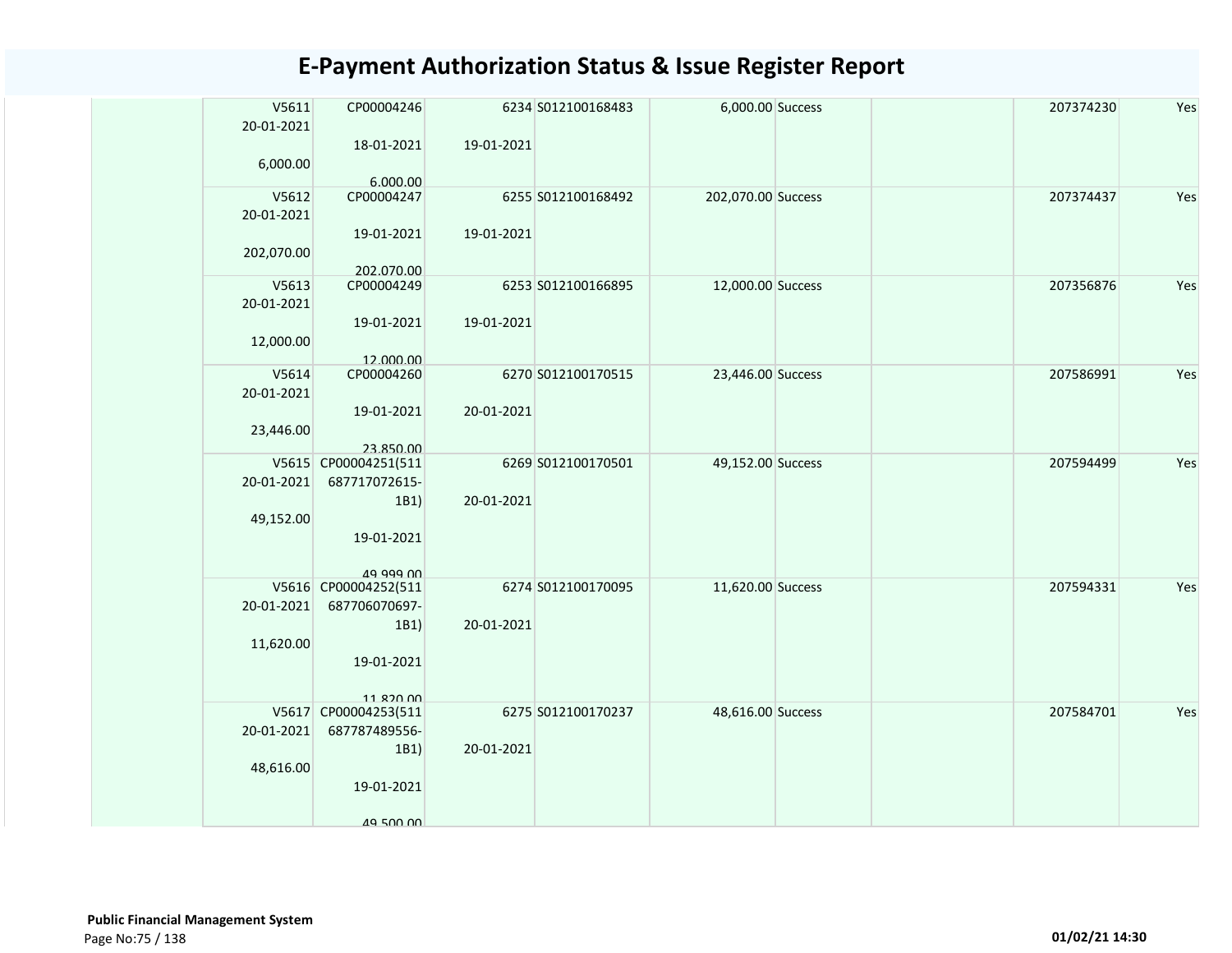| 20-01-2021<br>188,613.00 | V5618 CP00004254(511<br>687755735407-<br>1B1)<br>19-01-2021                                  | 20-01-2021 | 6273 S012100170200 | 188,613.00 Success |  | 207584423 | Yes |
|--------------------------|----------------------------------------------------------------------------------------------|------------|--------------------|--------------------|--|-----------|-----|
|                          | 101 RGA 00                                                                                   |            |                    |                    |  |           |     |
| 20-01-2021<br>23,004.00  | V5619 CP00004255(511<br>687728885606-<br>1B1)<br>19-01-2021                                  | 20-01-2021 | 6272 S012100170093 | 23,004.00 Success  |  | 207584225 | Yes |
| 20-01-2021<br>22,021.00  | <b>23 JUV UU</b><br>V5620 CP00004256(511<br>687759142222-<br>1B1)<br>19-01-2021<br>22 400 00 | 20-01-2021 | 6276 S012100169875 | 22,021.00 Success  |  | 207581897 | Yes |
| 20-01-2021<br>95,309.00  | V5621 CP00004257(511<br>687733882375-<br>1B1)<br>19-01-2021<br>97 155 00                     | 20-01-2021 | 6271 S012100170068 | 95,309.00 Success  |  | 207584063 | Yes |
| 20-01-2021<br>11,600.00  | V5622 CP00004258(511<br>687771025522-<br>1B1)<br>19-01-2021<br>11 ROO OO                     | 20-01-2021 | 6277 S012100169841 | 11,600.00 Success  |  | 207581571 | Yes |
| 20-01-2021<br>9,647.00   | V5623 CP00004259(511<br>687759628163-<br>1B1)<br>19-01-2021<br>Q 834 00                      | 20-01-2021 | 6278 S012100169854 | 9,647.00 Success   |  | 207581733 | Yes |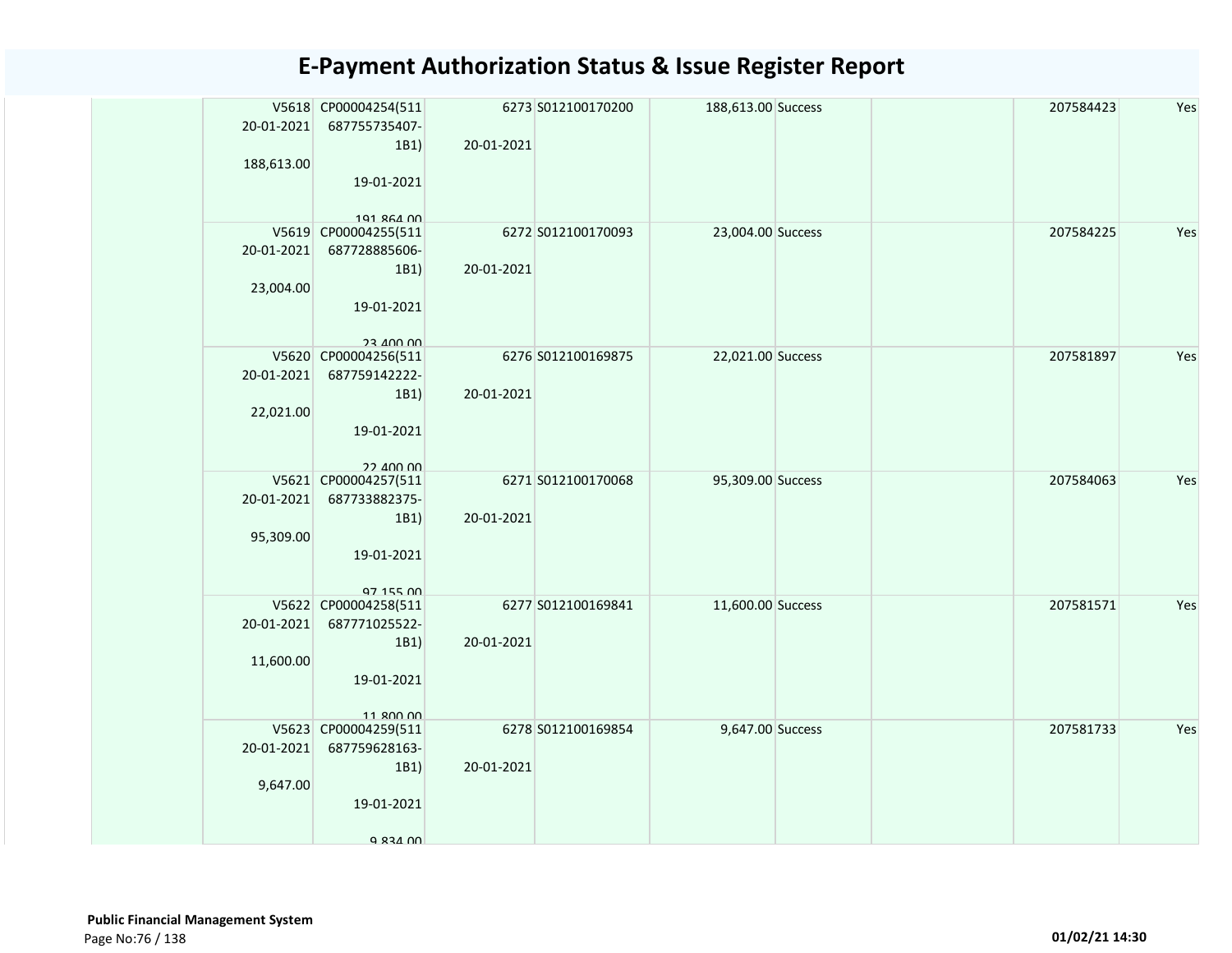|                   | V5627<br>20-01-2021 | CP00004159                 |            | 6228 S012100177221       | 1,594,593.00 Issued | 358708745 | Yes |
|-------------------|---------------------|----------------------------|------------|--------------------------|---------------------|-----------|-----|
|                   | 1,594,593.00        | 14-01-2021<br>1.594.593.00 | 19-01-2021 |                          |                     |           |     |
|                   | V5628               | CP00004161                 |            | 6229 S012100177151       | 1,624,379.00 Issued | 358708637 | Yes |
|                   | 20-01-2021          |                            |            |                          |                     |           |     |
|                   | 1,624,379.00        | 14-01-2021                 | 19-01-2021 |                          |                     |           |     |
|                   |                     | 1.624.379.00               |            |                          |                     |           |     |
|                   | V5632               | CP00004025                 |            | 6281 S012100214375       | 8,354.00 Success    | 211197120 | Yes |
|                   | 20-01-2021          |                            |            |                          |                     |           |     |
|                   |                     | 08-01-2021                 | 20-01-2021 |                          |                     |           |     |
|                   | 8,354.00            |                            |            |                          |                     |           |     |
|                   |                     | 8.354.00                   |            |                          |                     |           |     |
| 225430 [Under     | V5625               | CP00000006                 |            | 6227 S012100176761       | 16,463.00 Success   | 208148426 | Yes |
| Secretary]        | 20-01-2021          |                            |            |                          |                     |           |     |
|                   |                     | 18-01-2021                 | 19-01-2021 |                          |                     |           |     |
|                   |                     |                            |            |                          |                     |           |     |
|                   | 16,463.00           |                            |            |                          |                     |           |     |
| 225438 [Asstt     | V5604               | 16.463.00                  |            | 6226 S012100166873       |                     | 207371676 | Yes |
|                   |                     | CP00000391                 |            |                          | 4,150.00 Success    |           |     |
| Accounts Officer] | 20-01-2021          |                            |            |                          |                     |           |     |
|                   |                     | 18-01-2021                 | 19-01-2021 |                          |                     |           |     |
|                   | 4,150.00            |                            |            |                          |                     |           |     |
|                   |                     | 4.150.00                   |            |                          |                     |           |     |
|                   | V5629               | CP00000386                 |            | 6266 S012100202263       | 1,793.00 Success    | 210677948 | Yes |
|                   | 20-01-2021          |                            |            |                          |                     |           |     |
|                   |                     | 15-01-2021                 | 20-01-2021 |                          |                     |           |     |
|                   | 1,793.00            |                            |            |                          |                     |           |     |
|                   |                     | 1.793.00                   |            |                          |                     |           |     |
|                   | V5630               | CP00000385                 |            | 6265 S012100202141       | 1,674.00 Success    | 210677798 | Yes |
|                   | 20-01-2021          |                            |            |                          |                     |           |     |
|                   |                     | 15-01-2021                 | 20-01-2021 |                          |                     |           |     |
|                   | 1,674.00            |                            |            |                          |                     |           |     |
|                   |                     | 1.674.00                   |            |                          |                     |           |     |
|                   | V5631               | CP00000389                 |            | 6267 S012100202367       | 6,000.00 Success    | 210681123 | Yes |
|                   | 20-01-2021          |                            |            |                          |                     |           |     |
|                   |                     | 15-01-2021                 |            | 20-01-2021 S012100202368 | 3,000.00 Success    | 210681134 | Yes |
|                   | 32,100.00           |                            |            |                          |                     |           |     |
|                   |                     | 32,100.00                  |            | S012100202369            | 3,000.00 Success    | 210681148 | Yes |
|                   |                     |                            |            |                          |                     |           |     |
|                   |                     |                            |            | S012100202370            | 3,000.00 Success    | 210681177 | Yes |
|                   |                     |                            |            |                          |                     |           |     |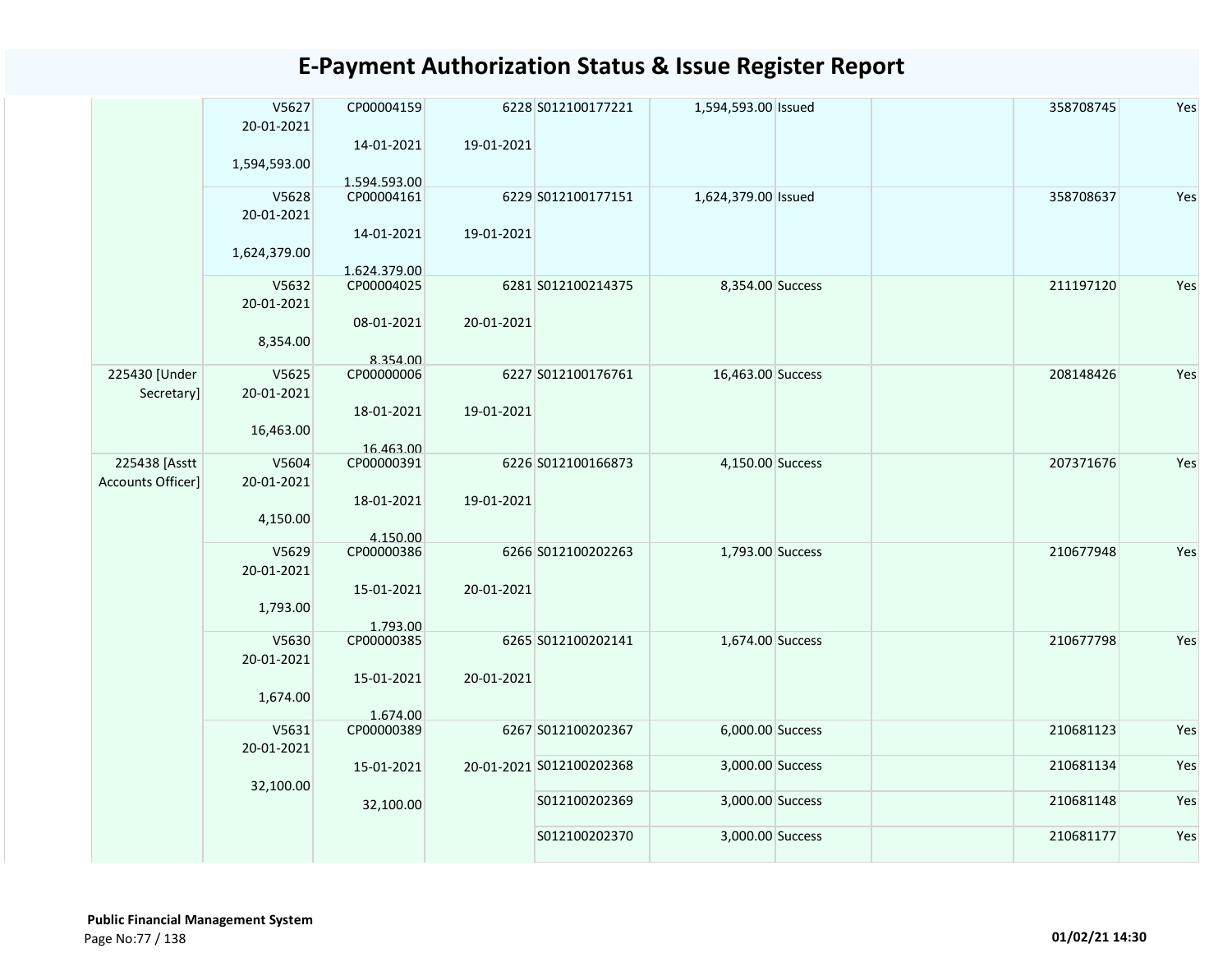|    |                               |            |            |            | S012100202371      | 3,000.00 Success  | 210681196 | Yes |
|----|-------------------------------|------------|------------|------------|--------------------|-------------------|-----------|-----|
|    |                               |            |            |            | S012100202372      | 6,000.00 Success  | 210681210 | Yes |
|    |                               |            |            |            | S012100202373      | 5,100.00 Success  | 210681224 | Yes |
|    |                               |            |            |            | S012100202374      | 3,000.00 Success  | 210681233 | Yes |
| 15 | <b>Issue Date: 21-01-2021</b> |            |            |            |                    | 3,788,022.00      |           |     |
|    | 225427 [Under                 | V5641      | CP00004300 |            | 6316 S012100351174 | 2,026.00 Success  | 226916955 | Yes |
|    | Secretary]                    | 21-01-2021 |            |            |                    |                   |           |     |
|    |                               |            | 21-01-2021 | 21-01-2021 |                    |                   |           |     |
|    |                               | 2,026.00   | 2.026.00   |            |                    |                   |           |     |
|    |                               | V5642      | CP00004268 |            | 6315 S012100351335 | 19,790.00 Success | 226918958 | Yes |
|    |                               | 21-01-2021 |            |            |                    |                   |           |     |
|    |                               |            | 19-01-2021 | 21-01-2021 |                    |                   |           |     |
|    |                               | 19,790.00  | 19.790.00  |            |                    |                   |           |     |
|    |                               | V5643      | CP00004269 |            | 6320 S012100351336 | 3,915.00 Success  | 226952844 | Yes |
|    |                               | 21-01-2021 |            |            |                    |                   |           |     |
|    |                               |            | 19-01-2021 | 21-01-2021 |                    |                   |           |     |
|    |                               | 3,915.00   |            |            |                    |                   |           |     |
|    |                               |            | 3.915.00   |            |                    |                   |           |     |
|    |                               | V5644      | CP00004270 |            | 6319 S012100351226 | 2,157.00 Success  | 226918270 | Yes |
|    |                               | 21-01-2021 |            |            |                    |                   |           |     |
|    |                               |            | 19-01-2021 | 21-01-2021 |                    |                   |           |     |
|    |                               | 2,157.00   |            |            |                    |                   |           |     |
|    |                               |            | 2.157.00   |            |                    |                   |           |     |
|    |                               | V5645      | CP00004299 |            | 6318 S012100351242 | 2,525.00 Success  | 226918618 | Yes |
|    |                               | 21-01-2021 |            |            |                    |                   |           |     |
|    |                               |            | 21-01-2021 | 21-01-2021 |                    |                   |           |     |
|    |                               | 2,525.00   |            |            |                    |                   |           |     |
|    |                               |            | 2.525.00   |            |                    |                   |           |     |
|    |                               | V5646      | CP00004297 |            | 6313 S012100351169 | 4,632.00 Success  | 226952249 | Yes |
|    |                               | 21-01-2021 |            |            |                    |                   |           |     |
|    |                               |            | 20-01-2021 | 21-01-2021 |                    |                   |           |     |
|    |                               | 4,632.00   |            |            |                    |                   |           |     |
|    |                               |            | 4.632.00   |            |                    |                   |           |     |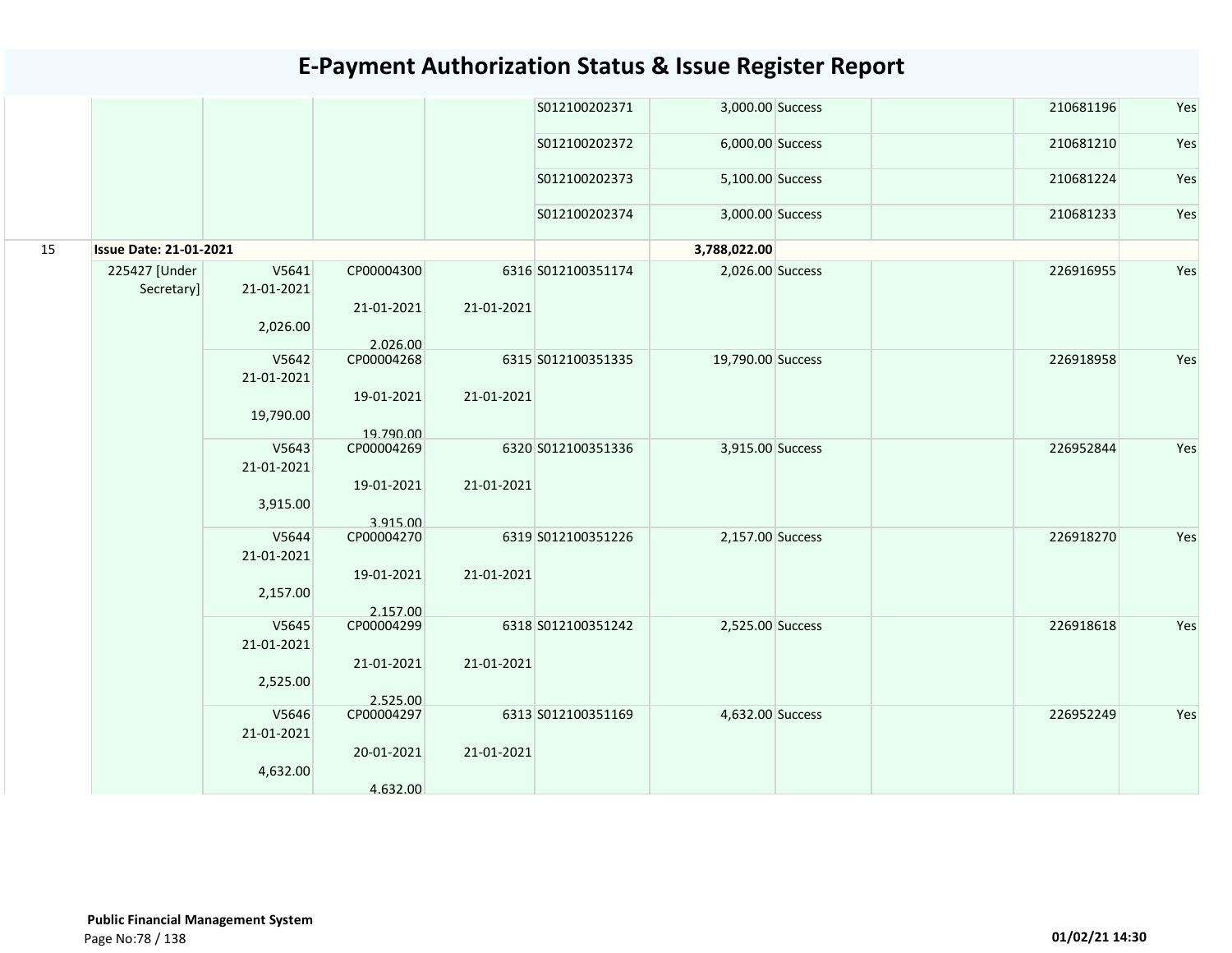| V5647      | CP00004296                        |            | 6312 S012100351091 | 2,348.00 Success   | 226916551 | Yes |
|------------|-----------------------------------|------------|--------------------|--------------------|-----------|-----|
| 21-01-2021 |                                   |            |                    |                    |           |     |
| 2,348.00   | 20-01-2021                        | 21-01-2021 |                    |                    |           |     |
|            | 2.348.00                          |            |                    |                    |           |     |
| V5648      | CP00004301                        |            | 6321 S012100351364 | 5,250.00 Success   | 226954151 | Yes |
| 21-01-2021 |                                   |            |                    |                    |           |     |
| 5,250.00   | 21-01-2021                        | 21-01-2021 |                    |                    |           |     |
|            | 5.250.00                          |            |                    |                    |           |     |
|            | V5649 CP00004261(511              |            | 6307 S012100381094 | 194,645.00 Success | 227839946 | Yes |
| 21-01-2021 | 687744511735-                     |            |                    |                    |           |     |
|            | 1B1)                              | 21-01-2021 |                    |                    |           |     |
| 194,645.00 | 19-01-2021                        |            |                    |                    |           |     |
|            |                                   |            |                    |                    |           |     |
|            | 198 000 00                        |            |                    |                    |           |     |
|            | V5650 CP00004263(511              |            | 6305 S012100381346 | 47,187.00 Success  | 227843222 | Yes |
| 21-01-2021 | 687755242322-<br>1B1)             | 21-01-2021 |                    |                    |           |     |
| 47,187.00  |                                   |            |                    |                    |           |     |
|            | 19-01-2021                        |            |                    |                    |           |     |
|            |                                   |            |                    |                    |           |     |
|            | 48 000 00<br>V5651 CP00004264(511 |            | 6306 S012100381295 | 58,335.00 Success  | 227857869 | Yes |
| 21-01-2021 | 687721005120-                     |            |                    |                    |           |     |
|            | 1B1)                              | 21-01-2021 |                    |                    |           |     |
| 58,335.00  |                                   |            |                    |                    |           |     |
|            | 19-01-2021                        |            |                    |                    |           |     |
|            | <b>50 340 00</b>                  |            |                    |                    |           |     |
|            | V5652 CP00004265(511              |            | 6302 S012100380997 | 4,865.00 Success   | 227837038 | Yes |
| 21-01-2021 | 687779673281-                     |            |                    |                    |           |     |
|            | 1B1)                              | 21-01-2021 |                    |                    |           |     |
| 4,865.00   | 19-01-2021                        |            |                    |                    |           |     |
|            |                                   |            |                    |                    |           |     |
|            | $A$ QAQ $\Omega$                  |            |                    |                    |           |     |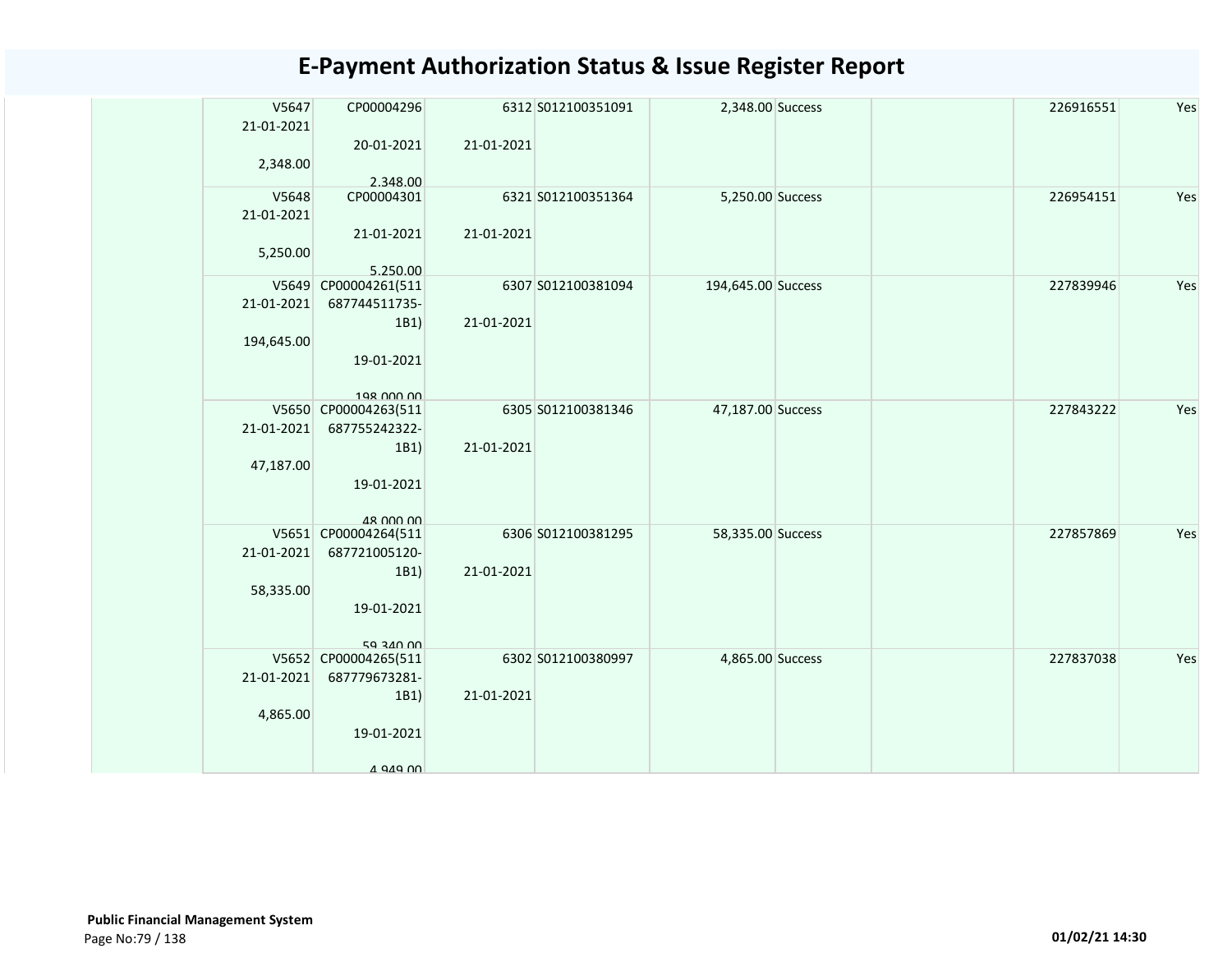| 21-01-2021<br>12,730.00 | V5653 CP00004266(511<br>687722107223-<br>1B1)<br>19-01-2021                           | 21-01-2021 | 6298 S012100381025 | 12,730.00 Success |  | 227837686 | Yes |
|-------------------------|---------------------------------------------------------------------------------------|------------|--------------------|-------------------|--|-----------|-----|
| 21-01-2021<br>19,776.00 | 12.990.00<br>V5654 CP00004271(511<br>687755001793-<br>1B1)<br>19-01-2021              | 21-01-2021 | 6301 S012100381070 | 19,776.00 Success |  | 227839704 | Yes |
| 21-01-2021<br>18,424.00 | 20 180 00<br>V5655 CP00004272(511<br>687732535318-<br>1B1)<br>19-01-2021<br>18 ROO OO | 21-01-2021 | 6304 S012100381104 | 18,424.00 Success |  | 227840246 | Yes |
| 21-01-2021<br>23,059.00 | V5656 CP00004273(511<br>687755059497-<br>1B1)<br>19-01-2021<br>23 530 UU              | 21-01-2021 | 6300 S012100381238 | 23,059.00 Success |  | 227857406 | Yes |
| 21-01-2021<br>6,772.00  | V5657 CP00004274(511<br>687750727831-<br>1B1)<br>19-01-2021<br>6.910.00               | 21-01-2021 | 6299 S012100381003 | 6,772.00 Success  |  | 227837340 | Yes |
| 21-01-2021<br>19,686.00 | V5658 CP00004286(511<br>687721458897-<br>1B1)<br>20-01-2021<br>20 025 00              | 21-01-2021 | 6303 S012100381047 | 19,686.00 Success |  | 227839001 | Yes |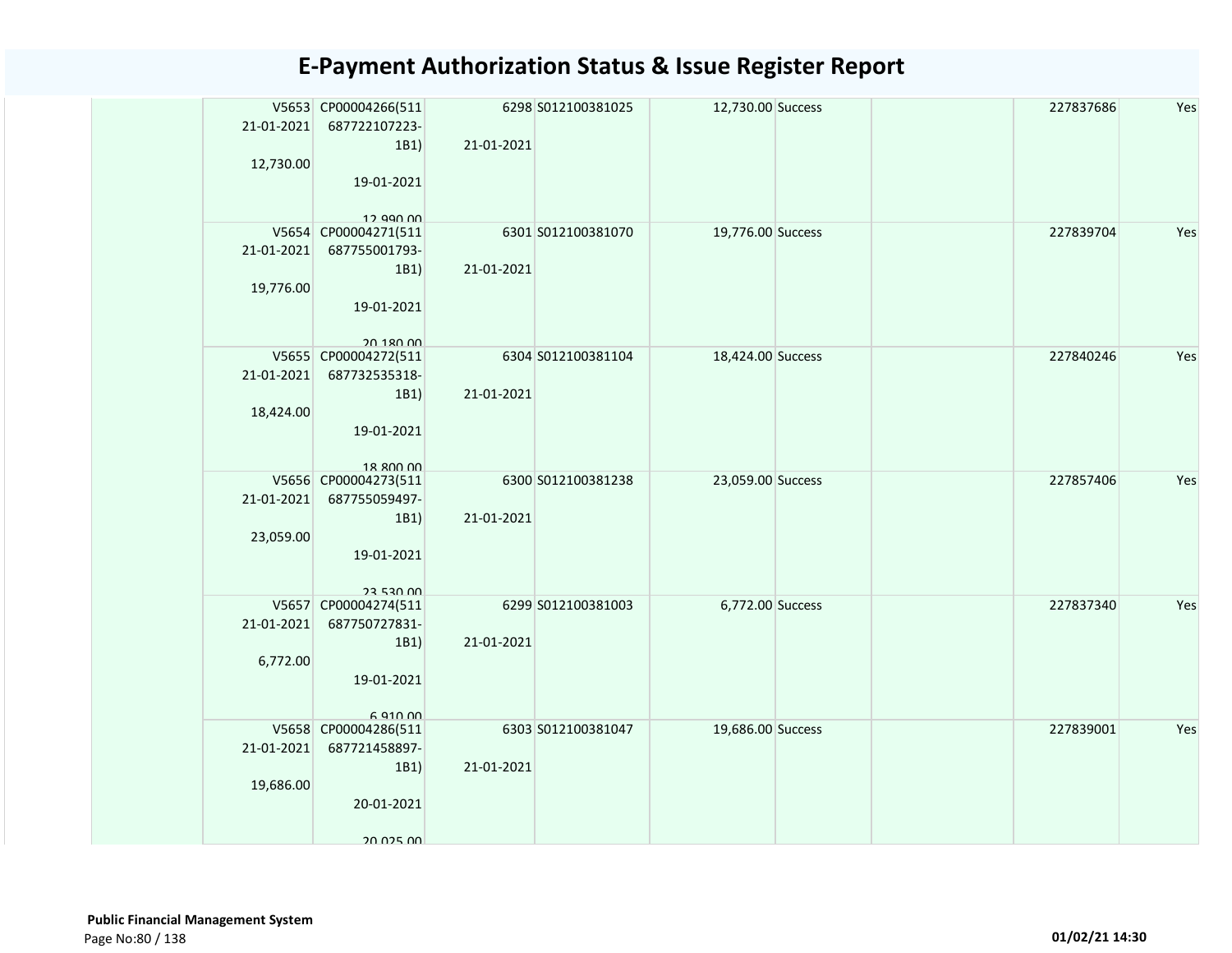| 21-01-2021<br>13,763.00           | V5659 CP00004290(511<br>687700313246-<br>1B1)<br>20-01-2021<br>14 000 00  | 6293 S012100381215<br>21-01-2021 | 13,763.00 Success  |  | 227840804 | Yes |
|-----------------------------------|---------------------------------------------------------------------------|----------------------------------|--------------------|--|-----------|-----|
| 21-01-2021<br>23,594.00           | V5660 CP00004291(511<br>687790908759-<br>1B1)<br>20-01-2021<br>24 000 00  | 6294 S012100381254<br>21-01-2021 | 23,594.00 Success  |  | 227857632 | Yes |
| 21-01-2021<br>187,960.00          | V5661 CP00004292(511<br>687754882088-<br>1B1)<br>20-01-2021<br>191 200 00 | 6295 S012100381211<br>21-01-2021 | 187,960.00 Success |  | 227840544 | Yes |
| 21-01-2021<br>93,980.00           | V5662 CP00004293(511<br>687758358850-<br>1B1)<br>20-01-2021<br>95 600 00  | 6296 S012100381064<br>21-01-2021 | 93,980.00 Success  |  | 227839281 | Yes |
| 21-01-2021<br>188,632.00          | V5663 CP00004294(511<br>687759535289-<br>1B1)<br>20-01-2021<br>191 884 00 | 6297 S012100381298<br>21-01-2021 | 188,632.00 Success |  | 227842521 | Yes |
| V5664<br>21-01-2021<br>152,205.00 | CP00004082<br>11-01-2021<br>154.829.00                                    | 6323 S012100381487<br>21-01-2021 | 152,205.00 Success |  | 227846345 | Yes |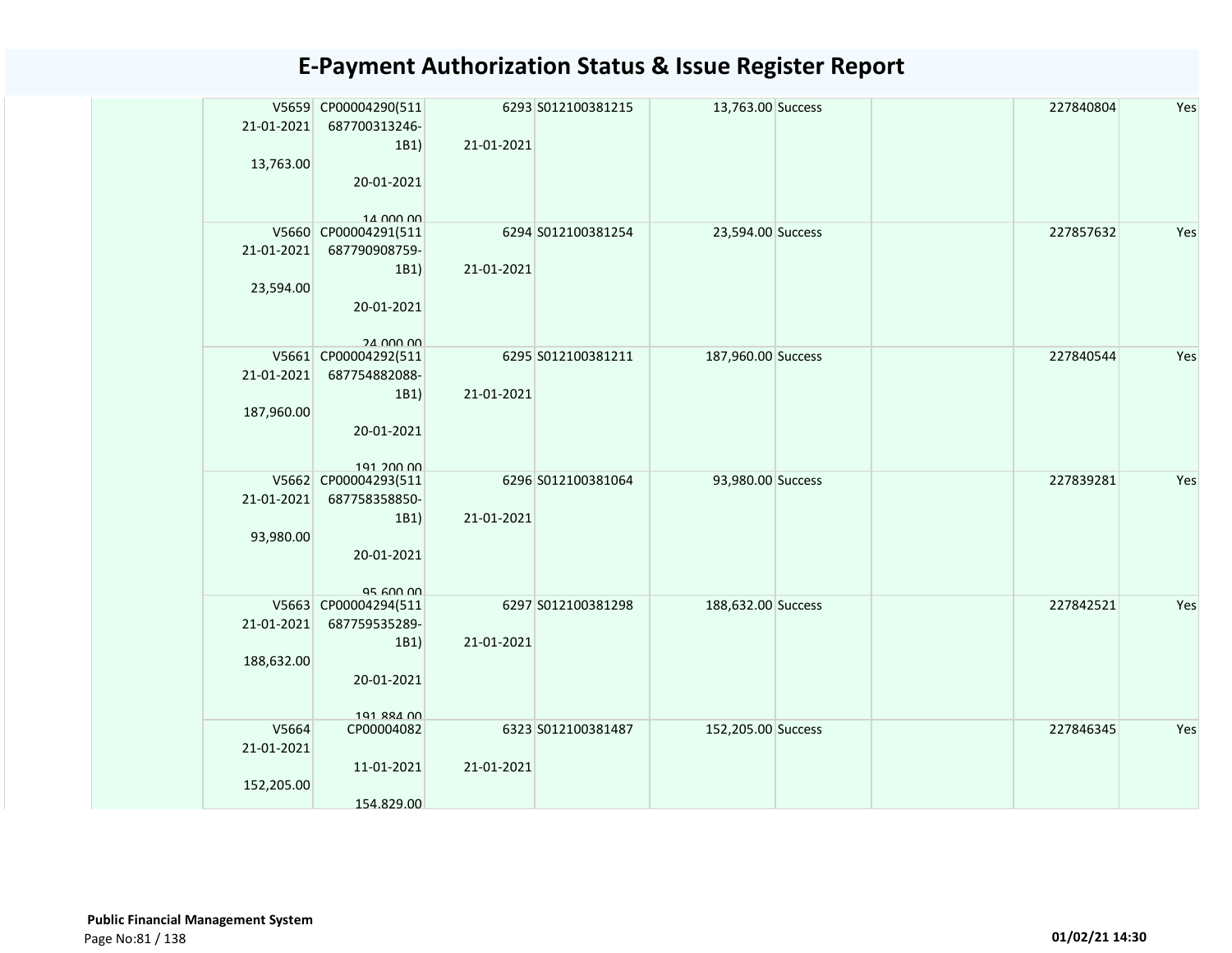| V5665<br>21-01-2021<br>14,384.00 | CP00004276<br>20-01-2021         | 21-01-2021 | 6310 S012100381371       | 14,384.00 Success  |                | 227843773 | Yes |
|----------------------------------|----------------------------------|------------|--------------------------|--------------------|----------------|-----------|-----|
| V5666<br>21-01-2021              | 14.632.00<br>CP00004283          |            | 6309 S012100381417       | 233,382.00 Success |                | 227845396 | Yes |
| 233,382.00                       | 20-01-2021<br>237.406.00         | 21-01-2021 |                          |                    |                |           |     |
| V5667                            | CP00004302                       |            | 6329 S012100381476       | 1,070.00 Success   |                | 227846086 | Yes |
| 21-01-2021                       | 21-01-2021                       | 21-01-2021 |                          |                    |                |           |     |
| 1,070.00                         |                                  |            |                          |                    |                |           |     |
|                                  | 1.070.00<br>V5668 CP00004262(511 |            |                          |                    |                | 227842910 | Yes |
|                                  |                                  |            | 6308 S012100381303       | 10,323.00 Success  |                |           |     |
| 21-01-2021                       | 687782047116-                    |            |                          |                    |                |           |     |
| 10,323.00                        | 1B1)                             | 21-01-2021 |                          |                    |                |           |     |
|                                  | 19-01-2021                       |            |                          |                    |                |           |     |
| V5669                            | 105000<br>CP00004288             |            | 6291 S012100381411       |                    |                | 227845086 | Yes |
| 21-01-2021                       |                                  |            |                          | 37,479.00 Success  |                |           |     |
| 37,479.00                        | 20-01-2021                       | 21-01-2021 |                          |                    |                |           |     |
|                                  | 37.479.00                        |            |                          |                    |                |           |     |
| V5670<br>21-01-2021              | CP00004287                       |            | 6314 S012100381460       |                    | 600.00 Success | 227845681 | Yes |
| 15,300.00                        | 20-01-2021                       |            | 21-01-2021 S012100381461 | 1,500.00 Success   |                | 227845693 | Yes |
|                                  | 15,300.00                        |            | S012100381462            | 1,500.00 Success   |                | 227845717 | Yes |
|                                  |                                  |            | S012100381463            |                    | 900.00 Success | 227845736 | Yes |
|                                  |                                  |            | S012100381464            | 1,500.00 Success   |                | 227845746 | Yes |
|                                  |                                  |            | S012100381465            | 1,500.00 Success   |                | 227845756 | Yes |
|                                  |                                  |            | S012100381466            | 1,500.00 Success   |                | 227845768 | Yes |
|                                  |                                  |            | S012100381467            | 1,500.00 Success   |                | 227845779 | Yes |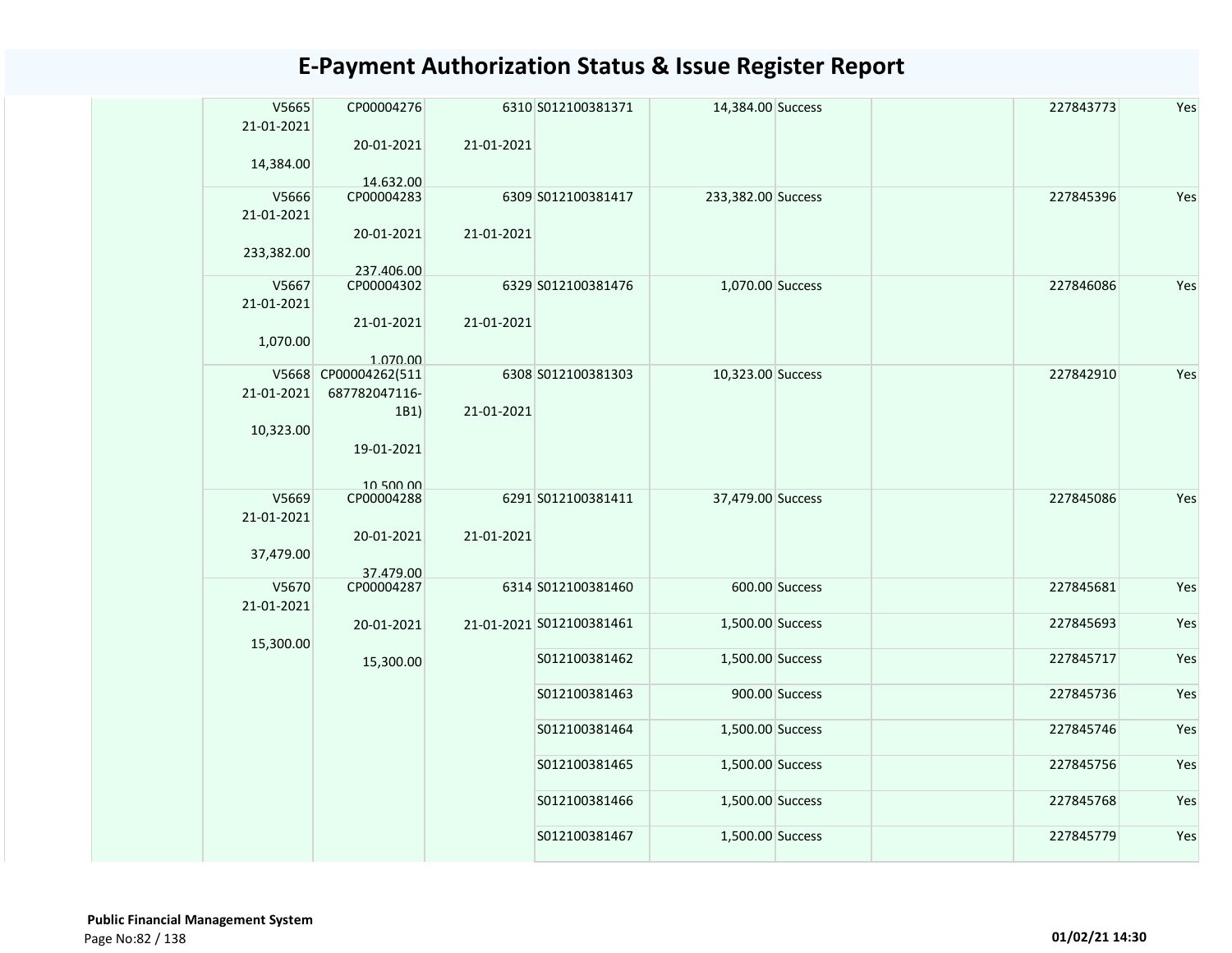|            |                                    |            | S012100381468      | 1,500.00 Success   |                | 227845797 | Yes |
|------------|------------------------------------|------------|--------------------|--------------------|----------------|-----------|-----|
|            |                                    |            | S012100381469      | 1,800.00 Success   |                | 227845812 | Yes |
|            |                                    |            | S012100381470      | 1,500.00 Success   |                | 227845839 | Yes |
|            | V5671 CP00004289(511               |            | 6292 S012100381271 | 159,255.00 Success |                | 227842134 | Yes |
| 21-01-2021 | 687740114421-                      |            |                    |                    |                |           |     |
|            | 1B1)                               | 21-01-2021 |                    |                    |                |           |     |
| 159,255.00 |                                    |            |                    |                    |                |           |     |
|            | 20-01-2021                         |            |                    |                    |                |           |     |
|            | 162 000 00                         |            |                    |                    |                |           |     |
| V5672      | CP00004309                         |            | 6324 S012100381366 |                    | 751.00 Success | 227843468 | Yes |
| 21-01-2021 |                                    |            |                    |                    |                |           |     |
|            | 21-01-2021                         | 21-01-2021 |                    |                    |                |           |     |
| 751.00     |                                    |            |                    |                    |                |           |     |
|            | 751.00                             |            |                    |                    |                |           |     |
| V5673      | CP00004305                         |            | 6326 S012100383187 |                    | 928.00 Success | 227859863 | Yes |
| 21-01-2021 |                                    |            |                    |                    |                |           |     |
| 928.00     | 21-01-2021                         | 21-01-2021 |                    |                    |                |           |     |
|            | 928.00                             |            |                    |                    |                |           |     |
| V5674      | CP00004308                         |            | 6325 S012100383269 | 1,100.00 Success   |                | 227846591 | Yes |
| 21-01-2021 |                                    |            |                    |                    |                |           |     |
|            | 21-01-2021                         | 21-01-2021 |                    |                    |                |           |     |
| 1,100.00   |                                    |            |                    |                    |                |           |     |
|            | 1.100.00                           |            |                    |                    |                |           |     |
|            | V5678 CP00004284(GPF               |            | 6330 S012100395201 | 100,000.00 Success |                | 227960448 | Yes |
| 21-01-2021 | $_2$ 02101186)                     |            |                    |                    |                |           |     |
|            |                                    | 21-01-2021 |                    |                    |                |           |     |
| 100,000.00 | 20-01-2021                         |            |                    |                    |                |           |     |
|            |                                    |            |                    |                    |                |           |     |
|            | 100,000,00<br>V5679 CP00004285(GPF |            | 6331 S012100395137 | 65,000.00 Success  |                | 227960175 | Yes |
| 21-01-2021 | $_202101187)$                      |            |                    |                    |                |           |     |
|            |                                    | 21-01-2021 |                    |                    |                |           |     |
| 65,000.00  | 20-01-2021                         |            |                    |                    |                |           |     |
|            |                                    |            |                    |                    |                |           |     |
|            | 65 000 00                          |            |                    |                    |                |           |     |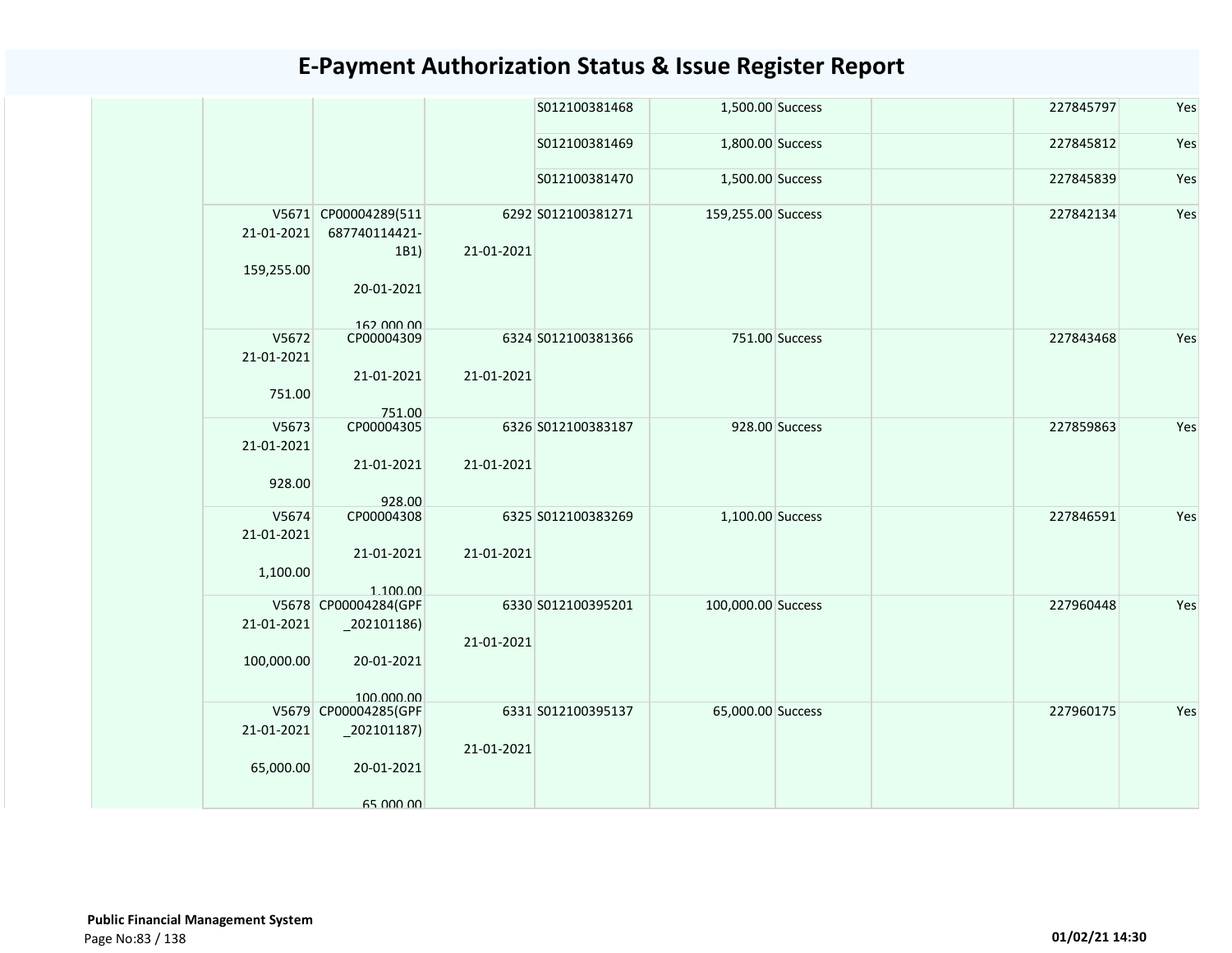|                 | V5680        | CP00004306           |            | 6327 S012100383252       |                    | 928.00 Success | 227958251 | Yes |
|-----------------|--------------|----------------------|------------|--------------------------|--------------------|----------------|-----------|-----|
|                 | 21-01-2021   |                      |            |                          |                    |                |           |     |
|                 |              | 21-01-2021           | 21-01-2021 |                          |                    |                |           |     |
|                 | 928.00       |                      |            |                          |                    |                |           |     |
|                 | V5682        | 928.00<br>CP00004304 |            | 6328 S012100384045       | 152,928.00 Success |                | 227958466 | Yes |
|                 | 21-01-2021   |                      |            |                          |                    |                |           |     |
|                 |              | 21-01-2021           | 21-01-2021 |                          |                    |                |           |     |
|                 | 152,928.00   |                      |            |                          |                    |                |           |     |
|                 |              | 152.928.00           |            |                          |                    |                |           |     |
| 225428 [Section | V5675        | CP00000367           |            | 6333 S012100391079       | 18,360.00 Success  |                | 227958934 | Yes |
| Officer]        | 21-01-2021   |                      |            |                          |                    |                |           |     |
|                 |              | 15-01-2021           | 21-01-2021 |                          |                    |                |           |     |
|                 | 18,360.00    |                      |            |                          |                    |                |           |     |
|                 |              | 20.400.00            |            |                          |                    |                |           |     |
|                 |              | V5676 CP00000369(202 |            | 6288 S012100395522       | 49,767.00 Success  |                | 318746504 | Yes |
|                 | 21-01-2021   | 101001)              |            |                          |                    |                |           |     |
|                 |              |                      | 21-01-2021 |                          |                    |                |           |     |
|                 | 49,767.00    | 19-01-2021           |            |                          |                    |                |           |     |
|                 |              | 58 231 00            |            |                          |                    |                |           |     |
|                 |              | V5677 CP00000371(202 |            | 6287 S012100395393       | 83,002.00 Success  |                | 318746495 | Yes |
|                 | 21-01-2021   | 101005)              |            |                          |                    |                |           |     |
|                 |              |                      |            | 21-01-2021 S012100395394 | 54,503.00 Success  |                | 318746496 | Yes |
|                 | 408,095.00   | 19-01-2021           |            |                          |                    |                |           |     |
|                 |              |                      |            | S012100395395            | 83,750.00 Success  |                | 318746497 | Yes |
|                 |              | 466,491.00           |            |                          |                    |                |           |     |
|                 |              |                      |            | S012100395396            | 42,205.00 Success  |                | 318746498 | Yes |
|                 |              |                      |            | S012100395397            | 44,144.00 Success  |                | 318746499 | Yes |
|                 |              |                      |            |                          |                    |                |           |     |
|                 |              |                      |            | S012100395398            | 100,491.00 Success |                | 318746500 | Yes |
|                 |              |                      |            |                          |                    |                |           |     |
|                 |              | V5681 CP00000375(202 |            | 6335 S012100391696       | 35,156.00 Success  |                | 318746483 | Yes |
|                 | 21-01-2021   | 101006)              |            |                          |                    |                |           |     |
|                 |              |                      |            | 21-01-2021 S012100391697 | 84,664.00 Success  |                | 318746484 | Yes |
|                 | 1,018,957.00 | 20-01-2021           |            |                          |                    |                |           |     |
|                 |              |                      |            | S012100391698            | 155,452.00 Success |                | 318746485 | Yes |
|                 |              | 1,762,421.00         |            |                          |                    |                |           |     |
|                 |              |                      |            | S012100391699            | 139,292.00 Success |                | 318746486 | Yes |
|                 |              |                      |            | S012100391700            | 104,930.00 Success |                | 318746487 | Yes |
|                 |              |                      |            |                          |                    |                |           |     |
|                 |              |                      |            |                          |                    |                |           |     |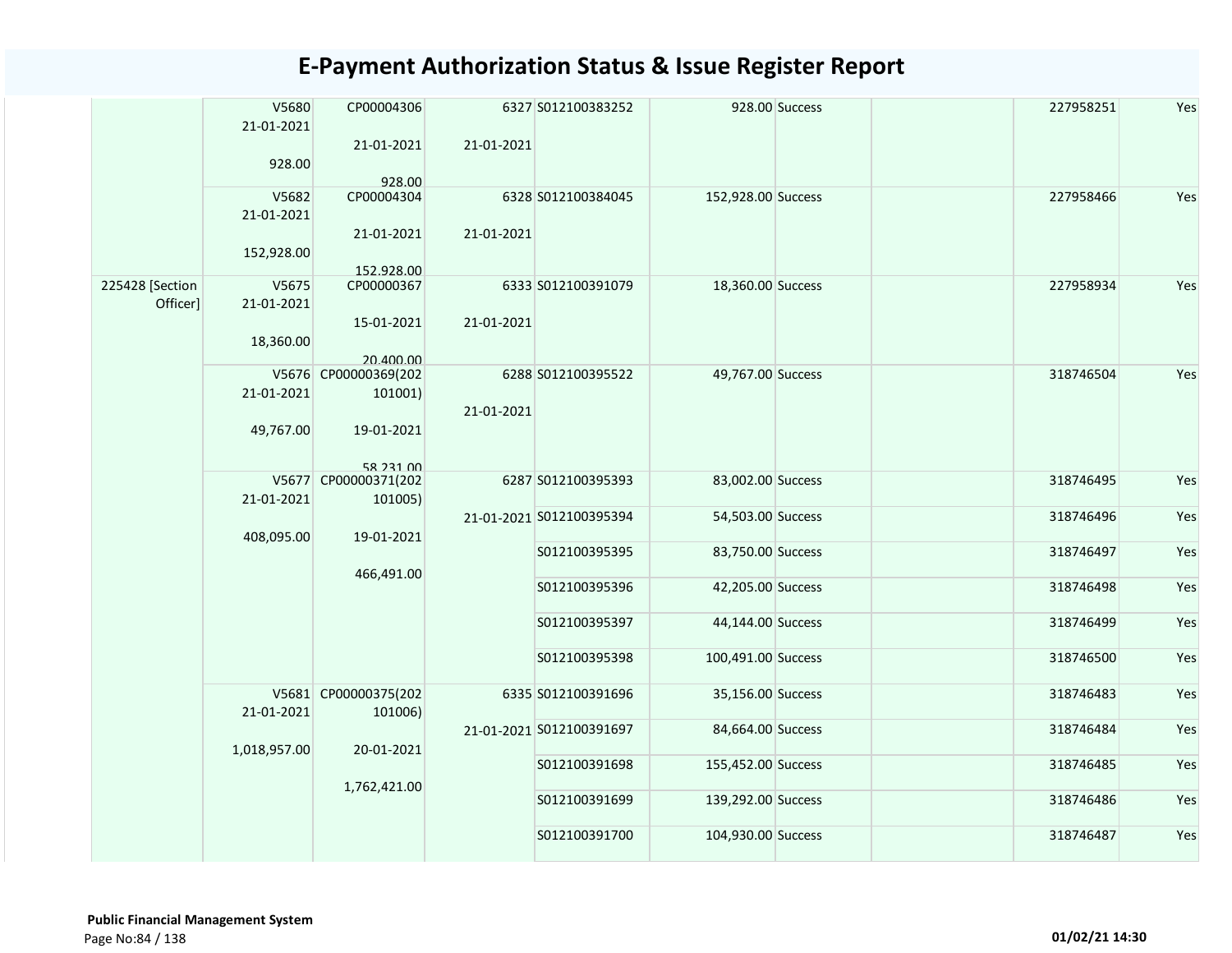|                 |                     |                          |            | S012100391701            | 80,314.00 Success  |                | 318746488 | Yes |
|-----------------|---------------------|--------------------------|------------|--------------------------|--------------------|----------------|-----------|-----|
|                 |                     |                          |            | S012100391702            | 86,050.00 Success  |                | 318746489 | Yes |
|                 |                     |                          |            | S012100391703            | 87,208.00 Success  |                | 318746490 | Yes |
|                 |                     |                          |            | S012100391704            | 81,697.00 Success  |                | 318746491 | Yes |
|                 |                     |                          |            | S012100391705            | 164,194.00 Success |                | 318746493 | Yes |
|                 | V5683<br>21-01-2021 | CP00000376               |            | 6332 S012100390882       | 24,272.00 Success  |                | 227958709 | Yes |
|                 | 24,272.00           | 21-01-2021               | 21-01-2021 |                          |                    |                |           |     |
|                 |                     | 25.204.00                |            |                          |                    |                |           |     |
|                 | V5686               | CP00000368               |            | 6290 S012100395686       | 2,360.00 Success   |                | 227998351 | Yes |
|                 | 21-01-2021          |                          |            |                          |                    |                |           |     |
|                 |                     | 18-01-2021               | 21-01-2021 |                          |                    |                |           |     |
|                 | 2,360.00            |                          |            |                          |                    |                |           |     |
|                 |                     | 2.360.00                 |            |                          |                    |                |           |     |
|                 | V5687               | CP00000370               |            | 6289 S012100395993       | 52,650.00 Success  |                | 227998550 | Yes |
|                 | 21-01-2021          |                          |            |                          |                    |                |           |     |
|                 |                     | 19-01-2021               | 21-01-2021 |                          |                    |                |           |     |
|                 |                     |                          |            |                          |                    |                |           |     |
|                 | 52,650.00           |                          |            |                          |                    |                |           |     |
|                 |                     | 58.500.00                |            |                          |                    |                |           |     |
|                 |                     | V5688 CP00000374(202     |            | 6286 S012100395957       | 23,962.00 Success  |                | 318746507 | Yes |
|                 | 21-01-2021          | 101002)                  |            |                          | 39,252.00 Success  |                | 318746508 |     |
|                 |                     |                          |            | 21-01-2021 S012100395958 |                    |                |           | Yes |
|                 | 63.214.00<br>V5634  | 19-01-2021<br>CP00000465 |            |                          |                    |                |           |     |
| 225429 [Section |                     |                          |            | 6259 S012100268570       |                    | 484.00 Success | 223756592 | Yes |
| Officer]        | 21-01-2021          |                          |            |                          |                    |                |           |     |
|                 |                     | 12-01-2021               | 20-01-2021 |                          |                    |                |           |     |
|                 | 484.00              |                          |            |                          |                    |                |           |     |
|                 |                     | 484.00                   |            |                          |                    |                |           |     |
|                 | V5635               | CP00000470(ELE           |            | 6200 S012100268540       | 34,476.00 Success  |                | 223749857 | Yes |
|                 | 21-01-2021          | 2021010001)              |            |                          |                    |                |           |     |
|                 |                     |                          | 19-01-2021 |                          |                    |                |           |     |
|                 | 34,476.00           | 19-01-2021               |            |                          |                    |                |           |     |
|                 |                     | 34 476 00                |            |                          |                    |                |           |     |
|                 |                     |                          |            |                          |                    |                |           |     |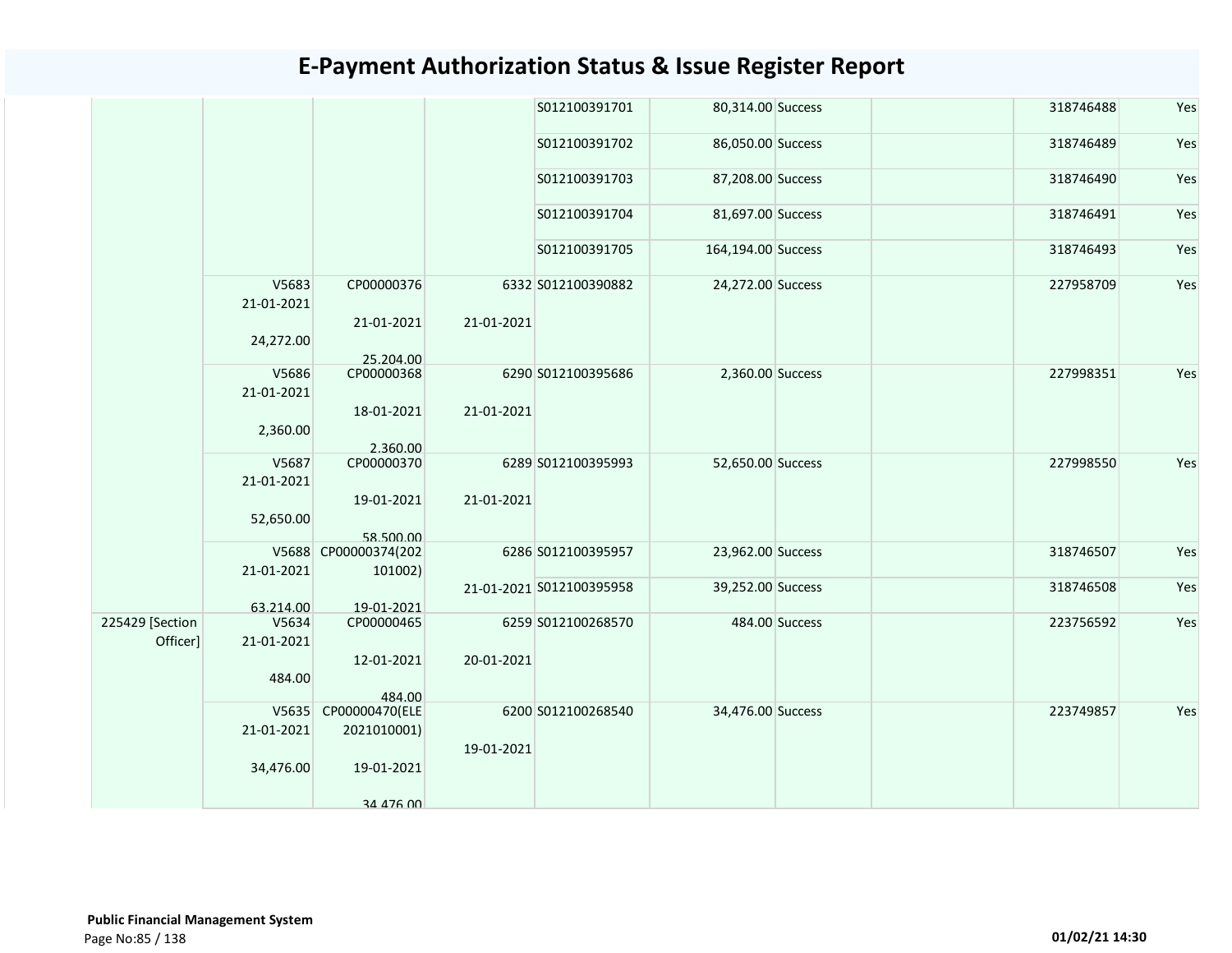|    |                               | V5636<br>21-01-2021 | CP00000474              |            | 6264 S012100268555 | 12,650.00 Success  |                | 223756027 | Yes |
|----|-------------------------------|---------------------|-------------------------|------------|--------------------|--------------------|----------------|-----------|-----|
|    |                               | 12,650.00           | 19-01-2021              | 20-01-2021 |                    |                    |                |           |     |
|    |                               |                     | 12.650.00               |            |                    |                    |                |           |     |
|    |                               | V5637               | CP00000473              |            | 6261 S012100268552 | 1,149.00 Success   |                | 223753821 | Yes |
|    |                               | 21-01-2021          |                         |            |                    |                    |                |           |     |
|    |                               | 1,149.00            | 19-01-2021              | 20-01-2021 |                    |                    |                |           |     |
|    |                               |                     | 1.149.00                |            |                    |                    |                |           |     |
|    |                               | V5638               | CP00000472              |            | 6262 S012100268542 |                    | 150.00 Success | 223753524 | Yes |
|    |                               | 21-01-2021          |                         |            |                    |                    |                |           |     |
|    |                               | 150.00              | 19-01-2021              | 20-01-2021 |                    |                    |                |           |     |
|    |                               | V5639               | 150.00<br>CP00000475    |            | 6263 S012100268568 | 15,968.00 Success  |                | 223756275 | Yes |
|    |                               |                     |                         |            |                    |                    |                |           |     |
|    |                               | 21-01-2021          |                         |            |                    |                    |                |           |     |
|    |                               |                     | 19-01-2021              | 20-01-2021 |                    |                    |                |           |     |
|    |                               | 15,968.00           |                         |            |                    |                    |                |           |     |
|    |                               | V5689               | 15.968.00<br>CP00000471 |            | 6260 S012100395799 | 33,056.00 Success  |                | 227993399 | Yes |
|    |                               | 21-01-2021          |                         |            |                    |                    |                |           |     |
|    |                               |                     |                         |            |                    |                    |                |           |     |
|    |                               |                     | 19-01-2021              | 20-01-2021 |                    |                    |                |           |     |
|    |                               | 33,056.00           | 33.056.00               |            |                    |                    |                |           |     |
|    | 225438 [Asstt                 | V5640               | CP00000388              |            | 6285 S012100351197 | 6,381.00 Success   |                | 226952540 | Yes |
|    | Accounts Officer]             | 21-01-2021          |                         |            |                    |                    |                |           |     |
|    |                               |                     | 15-01-2021              | 21-01-2021 |                    |                    |                |           |     |
|    |                               | 6,381.00            |                         |            |                    |                    |                |           |     |
|    |                               |                     | 6.381.00                |            |                    |                    |                |           |     |
|    |                               | V5684               | CP00000393              |            | 6334 S012100390924 | 138,954.00 Success |                | 227950783 | Yes |
|    |                               | 21-01-2021          |                         |            |                    |                    |                |           |     |
|    |                               |                     | 21-01-2021              | 21-01-2021 |                    |                    |                |           |     |
|    |                               | 138,954.00          |                         |            |                    |                    |                |           |     |
|    |                               |                     | 138.954.00              |            |                    |                    |                |           |     |
|    |                               | V5685               | CP00000387              |            | 6284 S012100384673 | 5,995.00 Success   |                | 227993183 | Yes |
|    |                               | 21-01-2021          |                         |            |                    |                    |                |           |     |
|    |                               |                     | 15-01-2021              | 21-01-2021 |                    |                    |                |           |     |
|    |                               | 5,995.00            |                         |            |                    |                    |                |           |     |
|    |                               |                     | 5.995.00                |            |                    |                    |                |           |     |
| 16 | <b>Issue Date: 22-01-2021</b> |                     |                         |            |                    | 193,654,733.00     |                |           |     |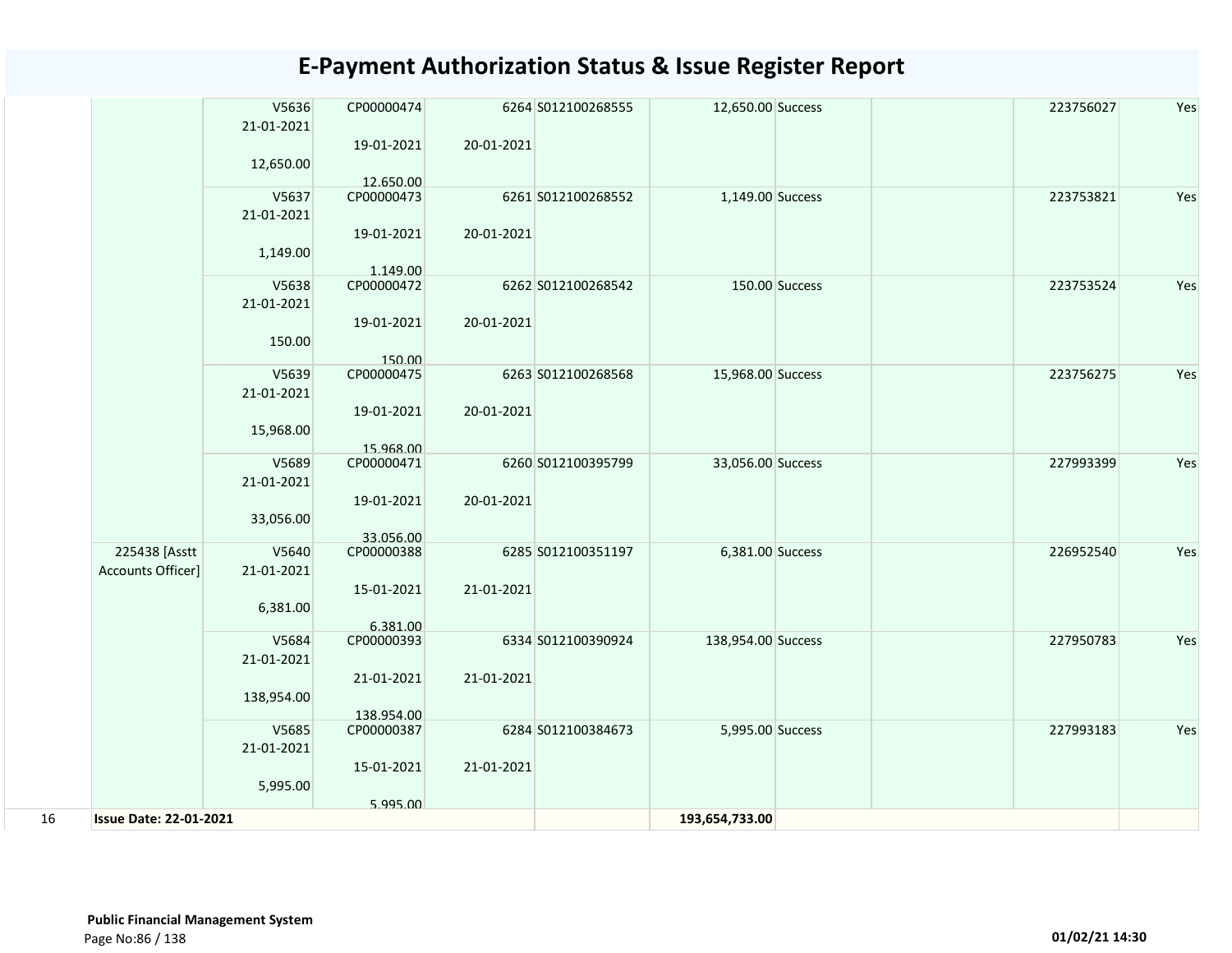| 200880 [Asstt     |              | V5714 CP00000156(GPF |            | 6405 S012100923233       | 100,000.00 Success | 243562917 | Yes |
|-------------------|--------------|----------------------|------------|--------------------------|--------------------|-----------|-----|
| Accounts Officer] | 22-01-2021   | $_2$ 02101007)       |            |                          |                    |           |     |
|                   |              |                      | 22-01-2021 |                          |                    |           |     |
|                   | 100,000.00   | 22-01-2021           |            |                          |                    |           |     |
|                   |              | 100,000,00           |            |                          |                    |           |     |
| 225427 [Under     |              | V5690 CP00004317(511 |            | 6353 S012100631171       | 6,190.00 Success   | 242898788 | Yes |
| Secretary]        | 22-01-2021   | 687743112252-        |            |                          |                    |           |     |
|                   |              | 1B1)                 | 22-01-2021 |                          |                    |           |     |
|                   | 6,190.00     |                      |            |                          |                    |           |     |
|                   |              | 21-01-2021           |            |                          |                    |           |     |
|                   |              | 6 300 00             |            |                          |                    |           |     |
|                   |              | V5693 CP00004334(202 |            | 6373 S012100879359       | 71,199.00 Success  | 318750535 | Yes |
|                   | 22-01-2021   | 101028)              |            |                          |                    | 318750536 |     |
|                   | 1,738,159.00 | 21-01-2021           |            | 22-01-2021 S012100879360 | 72,759.00 Success  |           | Yes |
|                   |              |                      |            | S012100879361            | 78,063.00 Success  | 318750537 | Yes |
|                   |              | 2,121,393.00         |            |                          |                    |           |     |
|                   |              |                      |            | S012100879362            | 75,983.00 Success  | 318750539 | Yes |
|                   |              |                      |            | S012100879363            | 83,927.00 Success  | 318750540 | Yes |
|                   |              |                      |            |                          |                    |           |     |
|                   |              |                      |            | S012100879364            | 64,498.00 Success  | 318750541 | Yes |
|                   |              |                      |            |                          |                    |           |     |
|                   |              |                      |            | S012100879365            | 74,839.00 Success  | 318750542 | Yes |
|                   |              |                      |            |                          |                    |           |     |
|                   |              |                      |            | S012100879366            | 73,279.00 Success  | 318750543 | Yes |
|                   |              |                      |            | S012100879367            | 71,199.00 Success  | 318750544 | Yes |
|                   |              |                      |            |                          |                    |           |     |
|                   |              |                      |            | S012100879368            | 69,119.00 Success  | 318750545 | Yes |
|                   |              |                      |            |                          |                    |           |     |
|                   |              |                      |            | S012100879369            | 72,239.00 Success  | 318750546 | Yes |
|                   |              |                      |            | S012100879370            | 54,156.00 Success  | 318750547 | Yes |
|                   |              |                      |            |                          |                    |           |     |
|                   |              |                      |            | S012100879371            | 75,879.00 Success  | 318750548 | Yes |
|                   |              |                      |            |                          |                    |           |     |
|                   |              |                      |            | S012100879372            | 73,799.00 Success  | 318750549 | Yes |
|                   |              |                      |            | S012100879373            | 75,359.00 Success  | 318750550 | Yes |
|                   |              |                      |            |                          |                    |           |     |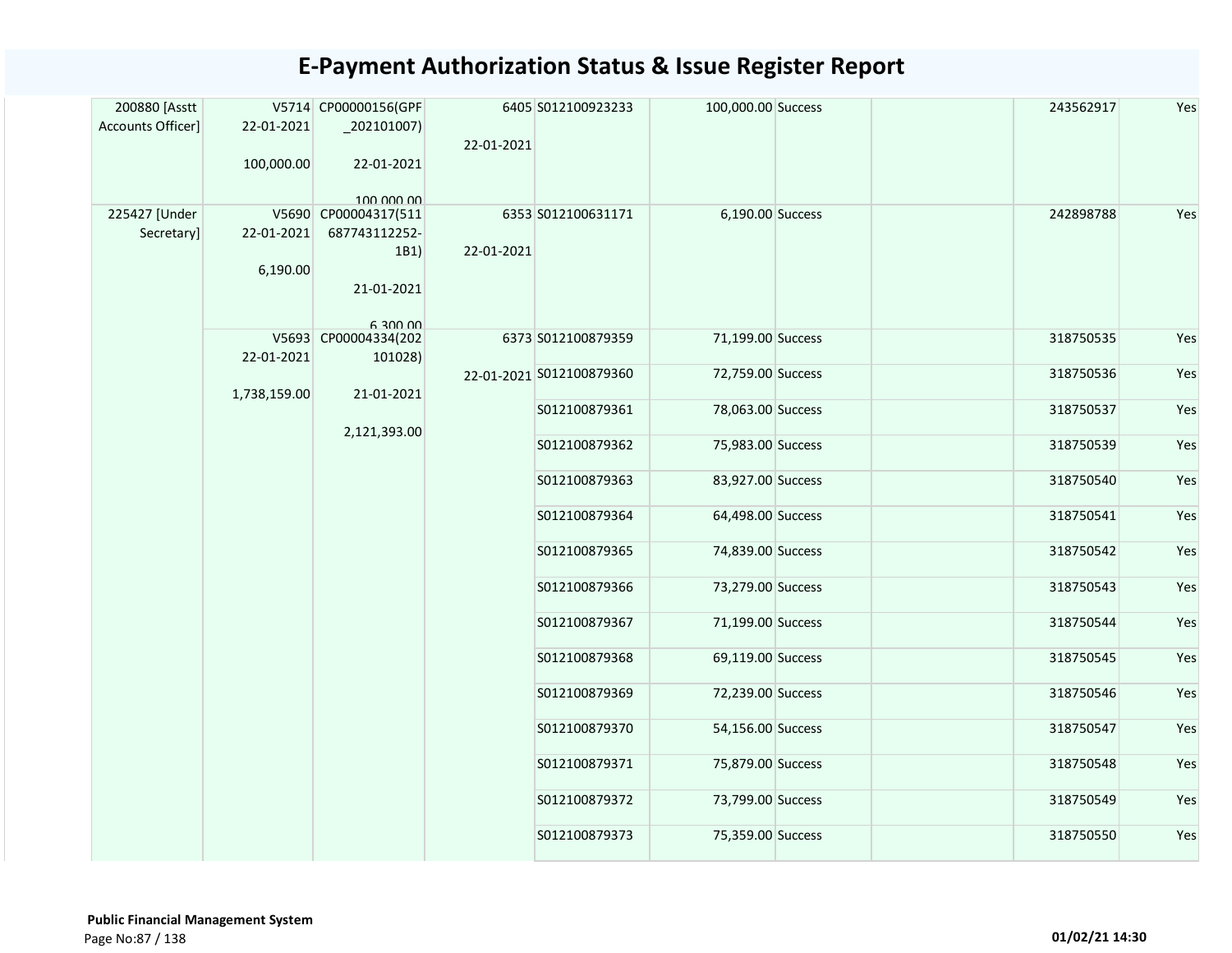| S012100879374<br>72,369.00 Success<br>318750551<br>S012100879375<br>71,199.00 Success<br>318750552<br>S012100879376<br>73,279.00 Success<br>318750553<br>75,359.00 Success<br>S012100879377<br>318750554<br>S012100879378<br>75,411.00 Success<br>318750555<br>78,583.00 Success<br>S012100879379<br>318750556<br>S012100879380<br>71,199.00 Success<br>318750558<br>S012100879381<br>70,199.00 Success<br>318750559<br>S012100879382<br>64,264.00 Success<br>318750560<br>V5694 CP00004335(202<br>63,598.00 Success<br>6374 S012100881093<br>318750582<br>22-01-2021<br>101036)<br>60,619.00 Success<br>22-01-2021 S012100881094<br>318750583<br>2,056,686.00<br>21-01-2021<br>S012100881095<br>62,699.00 Success<br>318750584<br>2,442,990.00<br>S012100881096<br>62,699.00 Success<br>318750585<br>S012100881097<br>46,587.00 Success<br>318750586<br>S012100881098<br>59,027.00 Success<br>318750587<br>S012100881099<br>64,498.00 Success<br>318750588<br>S012100881100<br>75,359.00 Success<br>318750589<br>S012100881101<br>77,439.00 Success<br>318750590<br>75,359.00 Success<br>S012100881102<br>318750591<br>S012100881103<br>73,279.00 Success<br>318750592<br>S012100881104<br>74,319.00 Success<br>318750593 |  |  |  |  |     |
|----------------------------------------------------------------------------------------------------------------------------------------------------------------------------------------------------------------------------------------------------------------------------------------------------------------------------------------------------------------------------------------------------------------------------------------------------------------------------------------------------------------------------------------------------------------------------------------------------------------------------------------------------------------------------------------------------------------------------------------------------------------------------------------------------------------------------------------------------------------------------------------------------------------------------------------------------------------------------------------------------------------------------------------------------------------------------------------------------------------------------------------------------------------------------------------------------------------------------|--|--|--|--|-----|
|                                                                                                                                                                                                                                                                                                                                                                                                                                                                                                                                                                                                                                                                                                                                                                                                                                                                                                                                                                                                                                                                                                                                                                                                                            |  |  |  |  | Yes |
| Yes<br>Yes<br>Yes<br>Yes<br>Yes<br>Yes<br>Yes<br>Yes                                                                                                                                                                                                                                                                                                                                                                                                                                                                                                                                                                                                                                                                                                                                                                                                                                                                                                                                                                                                                                                                                                                                                                       |  |  |  |  | Yes |
| Yes<br>Yes<br>Yes<br>Yes<br>Yes<br>Yes<br>Yes<br>Yes<br>Yes<br>Yes<br>Yes                                                                                                                                                                                                                                                                                                                                                                                                                                                                                                                                                                                                                                                                                                                                                                                                                                                                                                                                                                                                                                                                                                                                                  |  |  |  |  |     |
|                                                                                                                                                                                                                                                                                                                                                                                                                                                                                                                                                                                                                                                                                                                                                                                                                                                                                                                                                                                                                                                                                                                                                                                                                            |  |  |  |  |     |
|                                                                                                                                                                                                                                                                                                                                                                                                                                                                                                                                                                                                                                                                                                                                                                                                                                                                                                                                                                                                                                                                                                                                                                                                                            |  |  |  |  |     |
|                                                                                                                                                                                                                                                                                                                                                                                                                                                                                                                                                                                                                                                                                                                                                                                                                                                                                                                                                                                                                                                                                                                                                                                                                            |  |  |  |  |     |
|                                                                                                                                                                                                                                                                                                                                                                                                                                                                                                                                                                                                                                                                                                                                                                                                                                                                                                                                                                                                                                                                                                                                                                                                                            |  |  |  |  |     |
|                                                                                                                                                                                                                                                                                                                                                                                                                                                                                                                                                                                                                                                                                                                                                                                                                                                                                                                                                                                                                                                                                                                                                                                                                            |  |  |  |  |     |
|                                                                                                                                                                                                                                                                                                                                                                                                                                                                                                                                                                                                                                                                                                                                                                                                                                                                                                                                                                                                                                                                                                                                                                                                                            |  |  |  |  |     |
|                                                                                                                                                                                                                                                                                                                                                                                                                                                                                                                                                                                                                                                                                                                                                                                                                                                                                                                                                                                                                                                                                                                                                                                                                            |  |  |  |  |     |
|                                                                                                                                                                                                                                                                                                                                                                                                                                                                                                                                                                                                                                                                                                                                                                                                                                                                                                                                                                                                                                                                                                                                                                                                                            |  |  |  |  |     |
|                                                                                                                                                                                                                                                                                                                                                                                                                                                                                                                                                                                                                                                                                                                                                                                                                                                                                                                                                                                                                                                                                                                                                                                                                            |  |  |  |  |     |
|                                                                                                                                                                                                                                                                                                                                                                                                                                                                                                                                                                                                                                                                                                                                                                                                                                                                                                                                                                                                                                                                                                                                                                                                                            |  |  |  |  |     |
|                                                                                                                                                                                                                                                                                                                                                                                                                                                                                                                                                                                                                                                                                                                                                                                                                                                                                                                                                                                                                                                                                                                                                                                                                            |  |  |  |  |     |
|                                                                                                                                                                                                                                                                                                                                                                                                                                                                                                                                                                                                                                                                                                                                                                                                                                                                                                                                                                                                                                                                                                                                                                                                                            |  |  |  |  |     |
|                                                                                                                                                                                                                                                                                                                                                                                                                                                                                                                                                                                                                                                                                                                                                                                                                                                                                                                                                                                                                                                                                                                                                                                                                            |  |  |  |  |     |
|                                                                                                                                                                                                                                                                                                                                                                                                                                                                                                                                                                                                                                                                                                                                                                                                                                                                                                                                                                                                                                                                                                                                                                                                                            |  |  |  |  |     |
|                                                                                                                                                                                                                                                                                                                                                                                                                                                                                                                                                                                                                                                                                                                                                                                                                                                                                                                                                                                                                                                                                                                                                                                                                            |  |  |  |  |     |
|                                                                                                                                                                                                                                                                                                                                                                                                                                                                                                                                                                                                                                                                                                                                                                                                                                                                                                                                                                                                                                                                                                                                                                                                                            |  |  |  |  |     |
|                                                                                                                                                                                                                                                                                                                                                                                                                                                                                                                                                                                                                                                                                                                                                                                                                                                                                                                                                                                                                                                                                                                                                                                                                            |  |  |  |  |     |
|                                                                                                                                                                                                                                                                                                                                                                                                                                                                                                                                                                                                                                                                                                                                                                                                                                                                                                                                                                                                                                                                                                                                                                                                                            |  |  |  |  |     |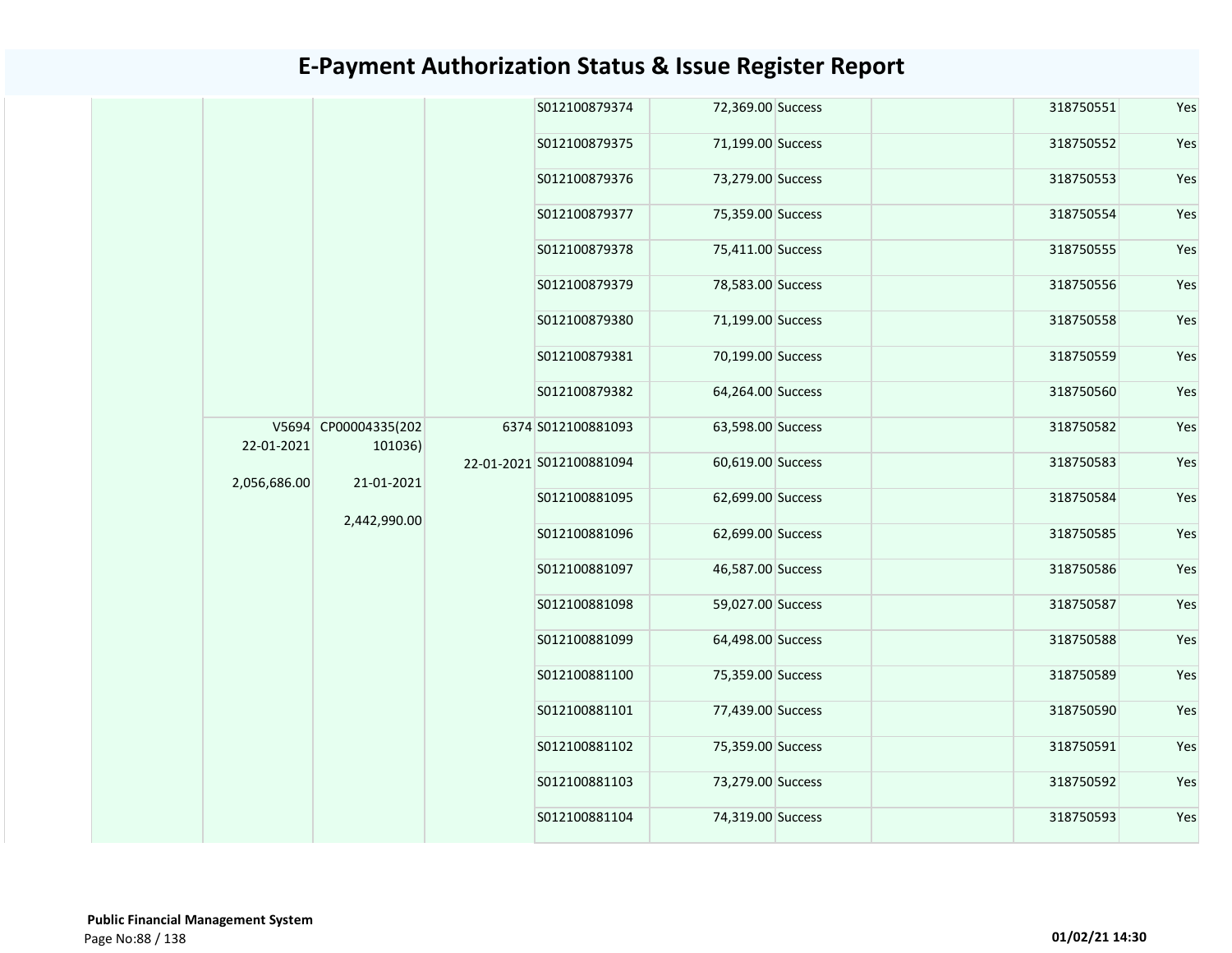|            |                                 | S012100881105            | 73,279.00 Success | 318750594 | Yes |
|------------|---------------------------------|--------------------------|-------------------|-----------|-----|
|            |                                 | S012100881106            | 72,759.00 Success | 318750595 | Yes |
|            |                                 | S012100881107            | 72,239.00 Success | 318750596 | Yes |
|            |                                 | S012100881108            | 76,399.00 Success | 318750597 | Yes |
|            |                                 | S012100881109            | 59,906.00 Success | 318750598 | Yes |
|            |                                 | S012100881110            | 64,638.00 Success | 318750599 | Yes |
|            |                                 | S012100881111            | 63,598.00 Success | 318750601 | Yes |
|            |                                 | S012100881112            | 63,598.00 Success | 318750602 | Yes |
|            |                                 | S012100881113            | 58,398.00 Success | 318750603 | Yes |
|            |                                 | S012100881114            | 63,598.00 Success | 318750604 | Yes |
|            |                                 | S012100881115            | 65,158.00 Success | 318750605 | Yes |
|            |                                 | S012100881116            | 68,798.00 Success | 318750606 | Yes |
|            |                                 | S012100881117            | 64,118.00 Success | 318750607 | Yes |
|            |                                 | S012100881118            | 69,448.00 Success | 318750608 | Yes |
|            |                                 | S012100881119            | 64,638.00 Success | 318750609 | Yes |
|            |                                 | S012100881120            | 65,158.00 Success | 318750610 | Yes |
|            |                                 | S012100881121            | 63,598.00 Success | 318750611 | Yes |
|            |                                 | S012100881122            | 65,678.00 Success | 318750612 | Yes |
|            |                                 | S012100881123            | 66,198.00 Success | 318750613 | Yes |
| 22-01-2021 | V5695 CP00004336(202<br>101013) | 6371 S012100877391       | 26,125.00 Success | 318750399 | Yes |
| 493,872.00 | 21-01-2021                      | 22-01-2021 S012100877392 | 46,256.00 Success | 318750400 | Yes |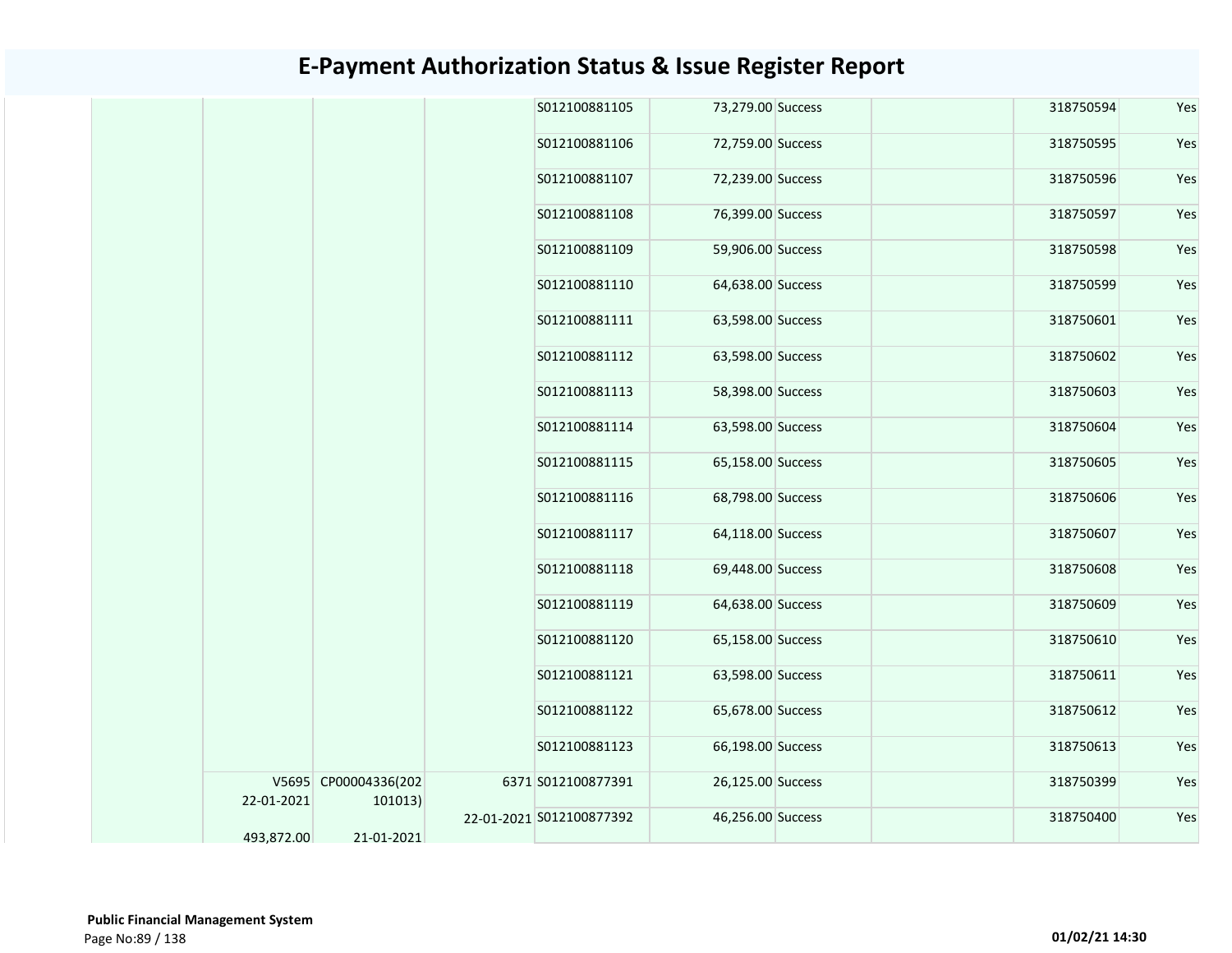|              | 707,070.00                      | S012100877393            | 37,756.00 Success  |  | 318750402 | Yes |
|--------------|---------------------------------|--------------------------|--------------------|--|-----------|-----|
|              |                                 | S012100877394            | 35,554.00 Success  |  | 318750403 | Yes |
|              |                                 | S012100877395            | 41,421.00 Success  |  | 318750404 | Yes |
|              |                                 | S012100877396            | 33,315.00 Success  |  | 318750405 | Yes |
|              |                                 | S012100877397            | 45,107.00 Success  |  | 318750406 | Yes |
|              |                                 | S012100877398            | 26,120.00 Success  |  | 318750407 | Yes |
|              |                                 | S012100877399            | 35,256.00 Success  |  | 318750408 | Yes |
|              |                                 | S012100877400            | 31,150.00 Success  |  | 318750409 | Yes |
|              |                                 | S012100877401            | 26,150.00 Success  |  | 318750410 | Yes |
|              |                                 | S012100877402            | 25,256.00 Success  |  | 318750412 | Yes |
|              |                                 | S012100877403            | 45,256.00 Success  |  | 318750413 | Yes |
|              |                                 | S012100877404            | 39,150.00 Success  |  | 318750414 | Yes |
| 22-01-2021   | V5696 CP00004337(202<br>101015) | 6366 S012100879336       | 58,527.00 Success  |  | 318750518 | Yes |
| 1,151,265.00 | 21-01-2021                      | 22-01-2021 S012100879337 | 72,875.00 Success  |  | 318750519 | Yes |
|              | 2,100,515.00                    | S012100879338            | 51,759.00 Success  |  | 318750520 | Yes |
|              |                                 | S012100879339            | 78,398.00 Success  |  | 318750521 | Yes |
|              |                                 | S012100879340            | 123,538.00 Success |  | 318750522 | Yes |
|              |                                 | S012100879341            | 53,902.00 Success  |  | 318750523 | Yes |
|              |                                 | S012100879342            | 79,342.00 Success  |  | 318750524 | Yes |
|              |                                 | S012100879343            | 46,318.00 Success  |  | 318750525 | Yes |
|              |                                 | S012100879344            | 65,900.00 Success  |  | 318750526 | Yes |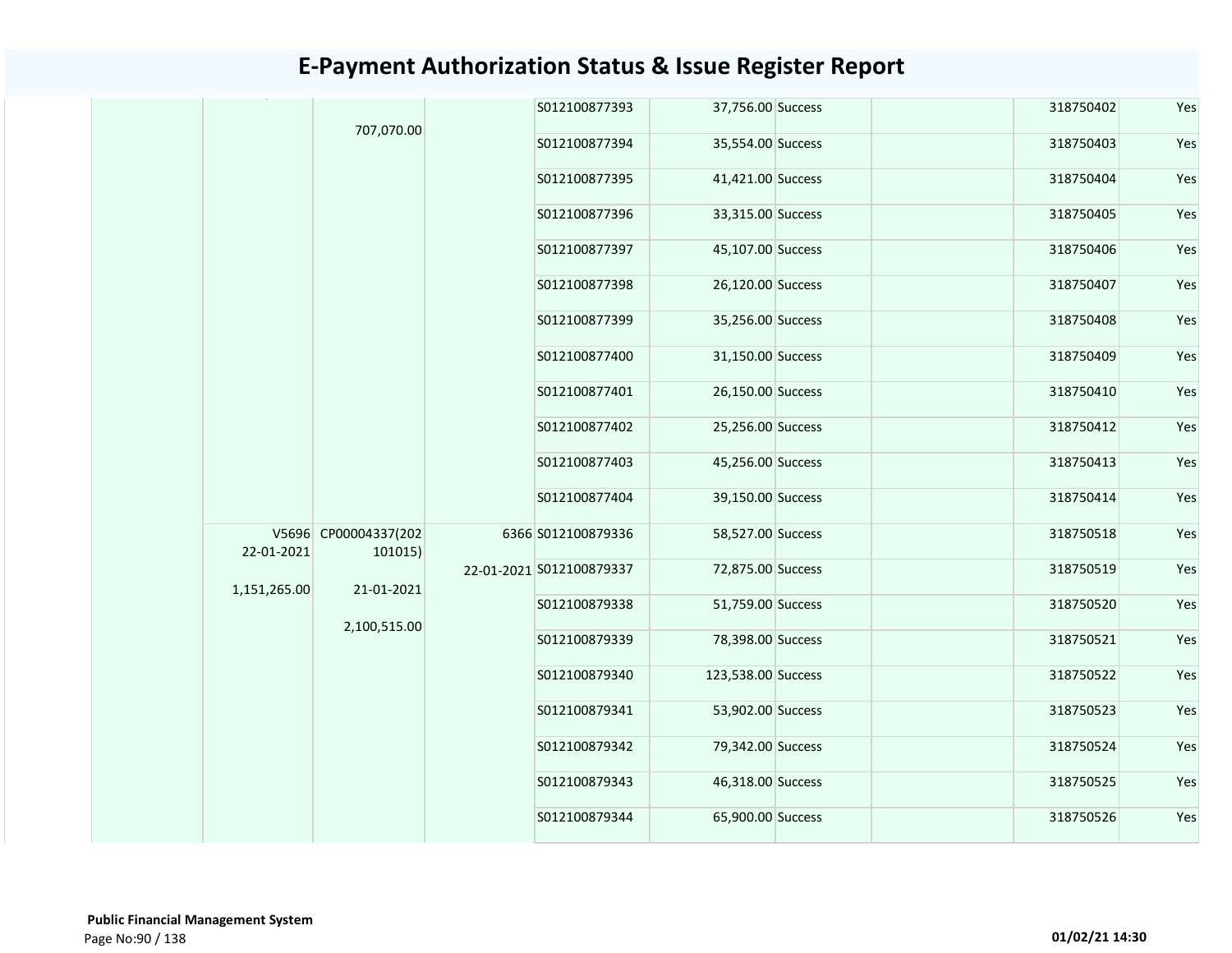|  |              |                                 | S012100879345            | 48,263.00 Success  | 318750527 | Yes |
|--|--------------|---------------------------------|--------------------------|--------------------|-----------|-----|
|  |              |                                 | S012100879346            | 80,398.00 Success  | 318750528 | Yes |
|  |              |                                 | S012100879347            | 44,922.00 Success  | 318750529 | Yes |
|  |              |                                 | S012100879348            | 65,390.00 Success  | 318750530 | Yes |
|  |              |                                 | S012100879349            | 126,066.00 Success | 318750531 | Yes |
|  |              |                                 | S012100879350            | 77,980.00 Success  | 318750532 | Yes |
|  |              |                                 | S012100879351            | 77,687.00 Success  | 318750533 | Yes |
|  | 22-01-2021   | V5697 CP00004338(202<br>101039) | 6364 S012100881260       | 71,703.00 Success  | 318750615 | Yes |
|  | 3,340,809.00 | 21-01-2021                      | 22-01-2021 S012100881261 | 37,571.00 Success  | 318750616 | Yes |
|  |              | 6,123,180.00                    | S012100881262            | 142,487.00 Success | 318750617 | Yes |
|  |              |                                 | S012100881263            | 173,235.00 Success | 318750618 | Yes |
|  |              |                                 | S012100881264            | 51,637.00 Success  | 318750619 | Yes |
|  |              |                                 | S012100881265            | 81,918.00 Success  | 318750620 | Yes |
|  |              |                                 | S012100881266            | 176,962.00 Success | 318750621 | Yes |
|  |              |                                 | S012100881267            | 71,631.00 Success  | 318750622 | Yes |
|  |              |                                 | S012100881268            | 68,488.00 Success  | 318750623 | Yes |
|  |              |                                 | S012100881269            | 132,624.00 Success | 318750624 | Yes |
|  |              |                                 | S012100881270            | 95,783.00 Success  | 318750625 | Yes |
|  |              |                                 | S012100881271            | 87,680.00 Success  | 318750626 | Yes |
|  |              |                                 | S012100881272            | 89,198.00 Success  | 318750627 | Yes |
|  |              |                                 | S012100881273            | 98,975.00 Success  | 318750628 | Yes |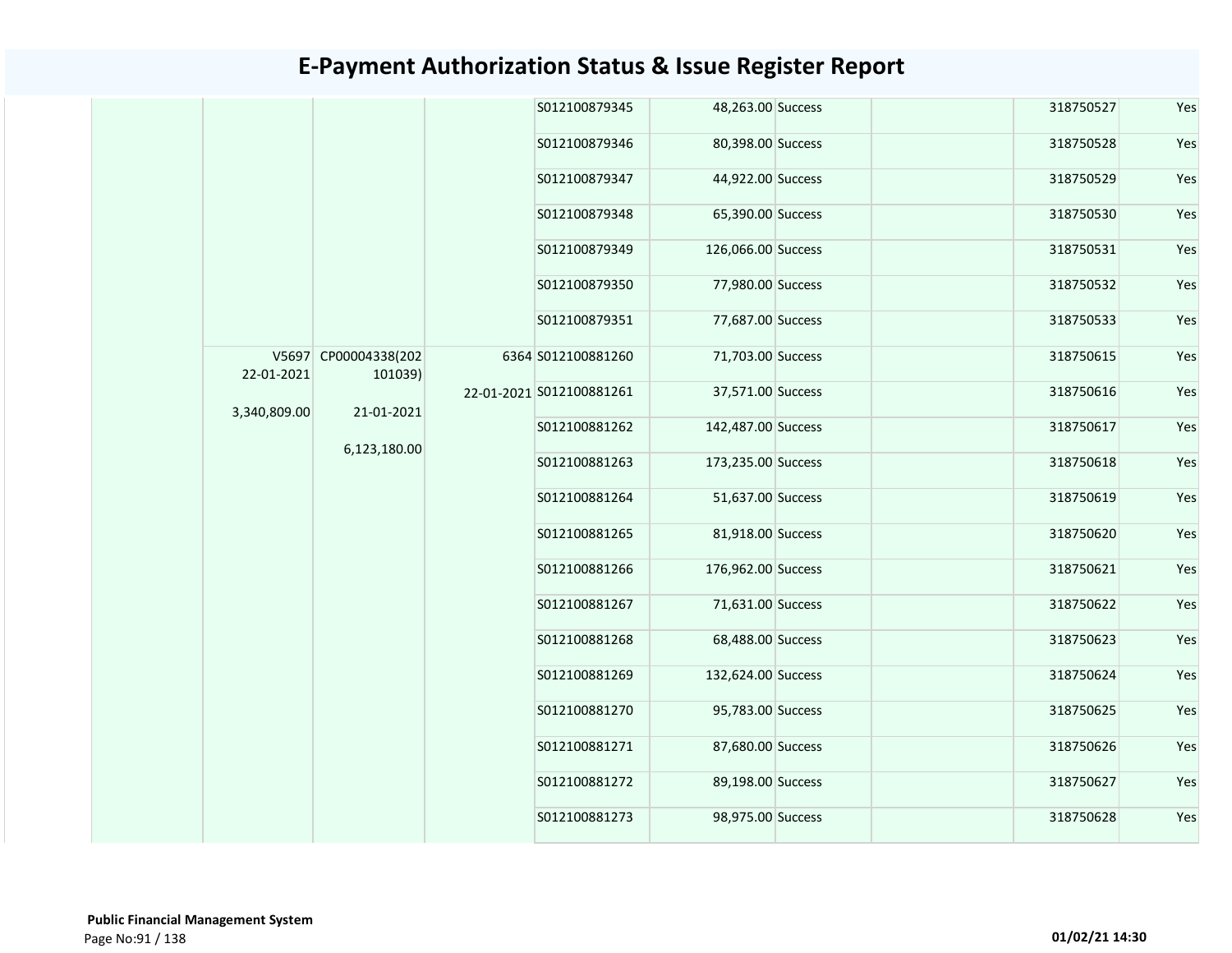|  |            |                                 | S012100881274            | 163,651.00 Success |  | 318750629 | Yes |
|--|------------|---------------------------------|--------------------------|--------------------|--|-----------|-----|
|  |            |                                 | S012100881275            | 124,686.00 Success |  | 318750630 | Yes |
|  |            |                                 | S012100881276            | 150,588.00 Success |  | 318750631 | Yes |
|  |            |                                 | S012100881277            | 19,679.00 Success  |  | 318750632 | Yes |
|  |            |                                 | S012100881278            | 103,128.00 Success |  | 318750633 | Yes |
|  |            |                                 | S012100881279            | 70,335.00 Success  |  | 318750634 | Yes |
|  |            |                                 | S012100881280            | 187,342.00 Success |  | 318750635 | Yes |
|  |            |                                 | S012100881281            | 170,488.00 Success |  | 318750636 | Yes |
|  |            |                                 | S012100881282            | 56,844.00 Success  |  | 318750637 | Yes |
|  |            |                                 | S012100881283            | 150,218.00 Success |  | 318750638 | Yes |
|  |            |                                 | S012100881284            | 84,988.00 Success  |  | 318750640 | Yes |
|  |            |                                 | S012100881285            | 133,226.00 Success |  | 318750641 | Yes |
|  |            |                                 | S012100881286            | 77,742.00 Success  |  | 318750642 | Yes |
|  |            |                                 | S012100881287            | 164,457.00 Success |  | 318750643 | Yes |
|  |            |                                 | S012100881288            | 143,862.00 Success |  | 318750644 | Yes |
|  |            |                                 | S012100881289            | 159,683.00 Success |  | 318750645 | Yes |
|  | 22-01-2021 | V5698 CP00004339(202<br>101024) | 6376 S012100877458       | 27,062.00 Success  |  | 318750416 | Yes |
|  | 865,208.00 | 21-01-2021                      | 22-01-2021 S012100877459 | 26,812.00 Success  |  | 318750417 | Yes |
|  |            | 948,198.00                      | S012100877460            | 26,812.00 Success  |  | 318750418 | Yes |
|  |            |                                 | S012100877461            | 26,812.00 Success  |  | 318750419 | Yes |
|  |            |                                 | S012100877462            | 21,208.00 Success  |  | 318750420 | Yes |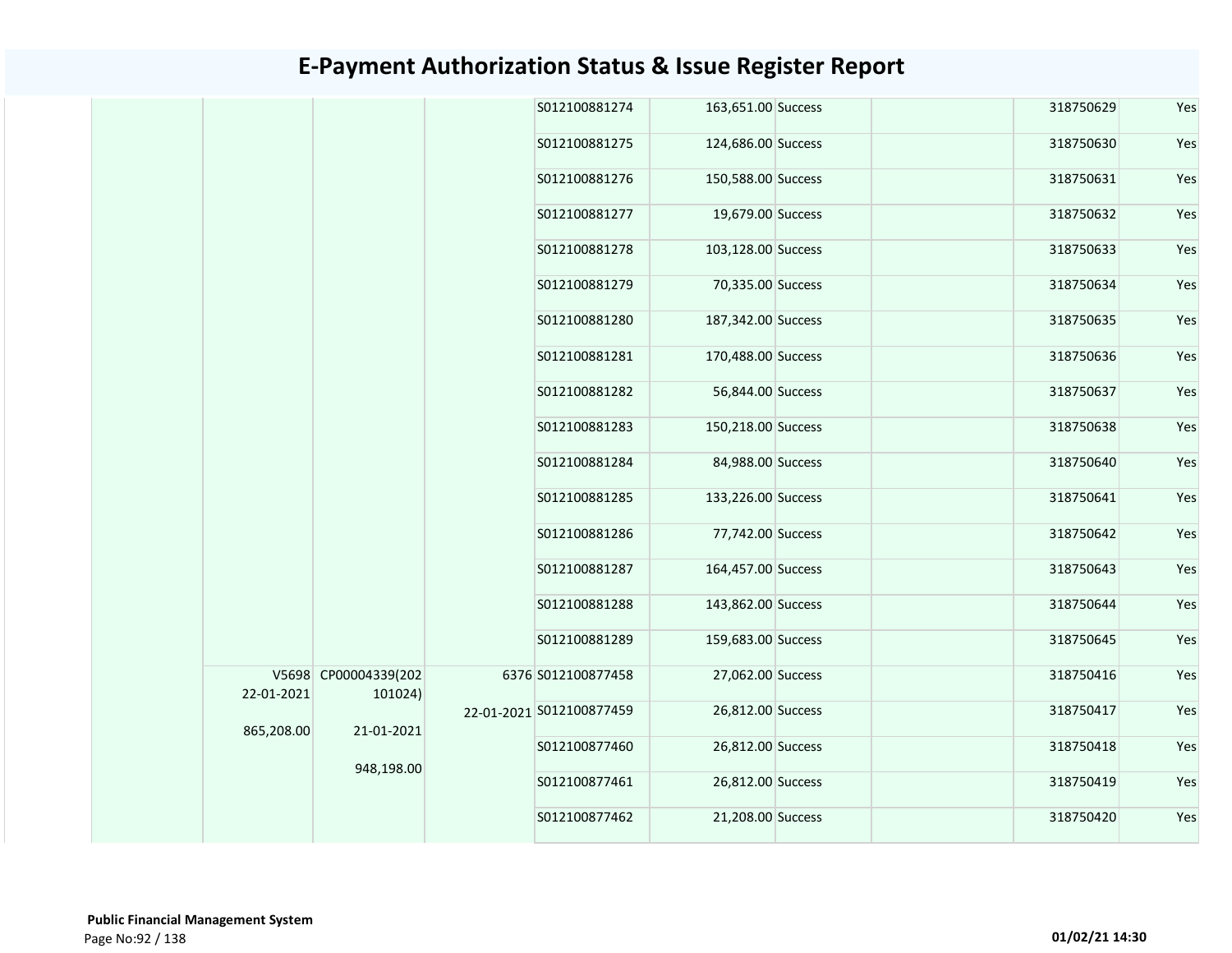| S012100877463 | 26,812.00 Success | 318750421 | Yes |
|---------------|-------------------|-----------|-----|
| S012100877464 | 26,812.00 Success | 318750422 | Yes |
| S012100877465 | 26,812.00 Success | 318750423 | Yes |
| S012100877466 | 26,812.00 Success | 318750424 | Yes |
| S012100877467 | 26,812.00 Success | 318750425 | Yes |
| S012100877468 | 26,812.00 Success | 318750426 | Yes |
| S012100877469 | 26,812.00 Success | 318750427 | Yes |
| S012100877470 | 26,812.00 Success | 318750428 | Yes |
| S012100877471 | 26,812.00 Success | 318750429 | Yes |
| S012100877472 | 26,812.00 Success | 318750430 | Yes |
| S012100877473 | 26,812.00 Success | 318750432 | Yes |
| S012100877474 | 26,812.00 Success | 318750433 | Yes |
| S012100877475 | 26,812.00 Success | 318750434 | Yes |
| S012100877476 | 26,812.00 Success | 318750435 | Yes |
| S012100877477 | 26,812.00 Success | 318750436 | Yes |
| S012100877478 | 26,812.00 Success | 318750437 | Yes |
| S012100877479 | 21,236.00 Success | 318750438 | Yes |
| S012100877480 | 26,812.00 Success | 318750439 | Yes |
| S012100877481 | 26,812.00 Success | 318750440 | Yes |
|               |                   | 318750441 | Yes |
| S012100877482 | 26,812.00 Success |           |     |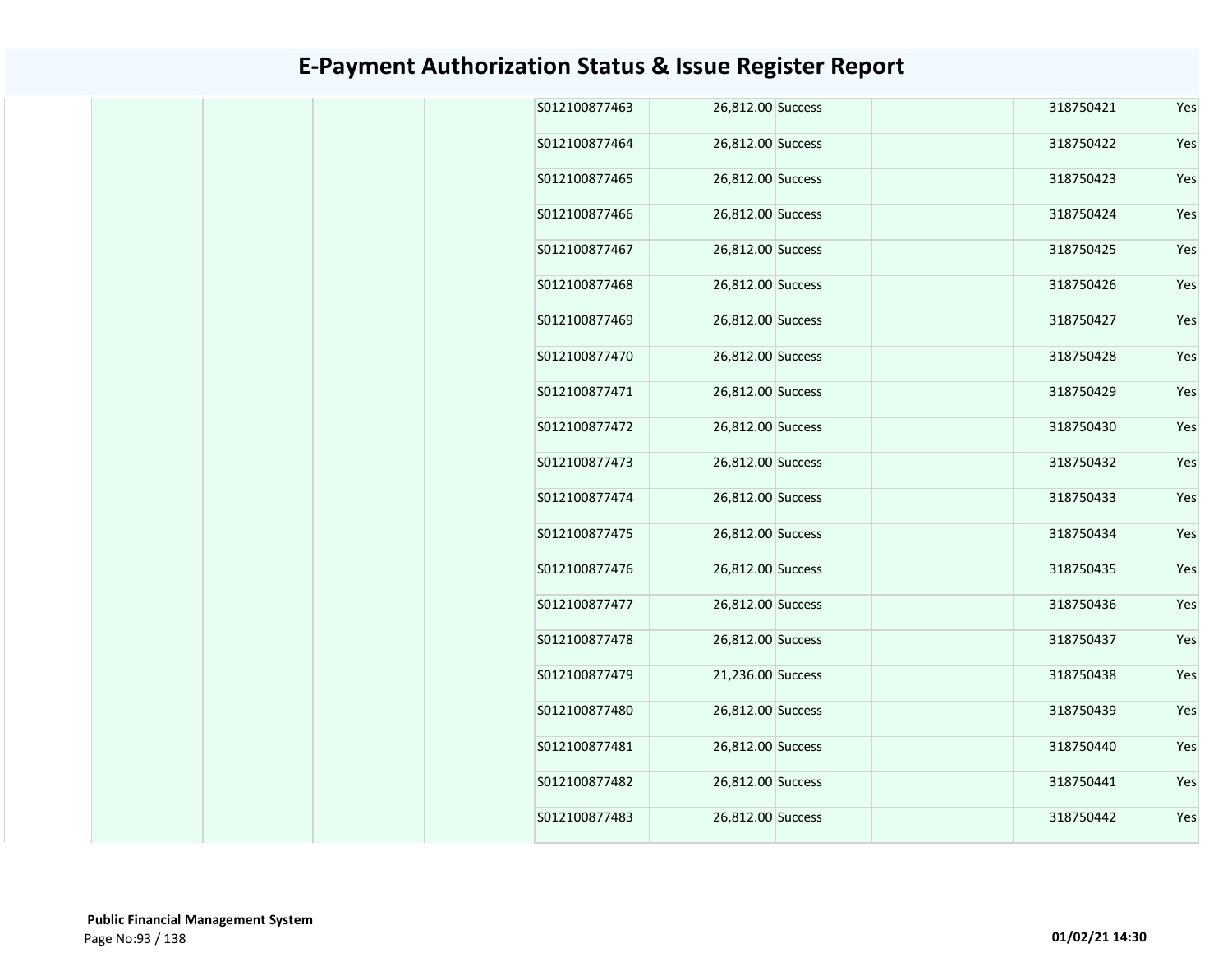|  |              |                                 | S012100877484            | 26,812.00 Success | 318750443 | Yes |
|--|--------------|---------------------------------|--------------------------|-------------------|-----------|-----|
|  |              |                                 | S012100877485            | 26,812.00 Success | 318750444 | Yes |
|  |              |                                 | S012100877486            | 26,180.00 Success | 318750445 | Yes |
|  |              |                                 | S012100877487            | 20,576.00 Success | 318750446 | Yes |
|  |              |                                 | S012100877488            | 26,812.00 Success | 318750447 | Yes |
|  |              |                                 | S012100877489            | 26,180.00 Success | 318750448 | Yes |
|  |              |                                 | S012100877490            | 25,654.00 Success | 318750449 | Yes |
|  | 22-01-2021   | V5699 CP00004340(202<br>101025) | 6372 S012100877522       | 24,707.00 Success | 318750459 | Yes |
|  |              |                                 | 22-01-2021 S012100877523 | 29,339.00 Success | 318750460 | Yes |
|  | 1,104,563.00 | 21-01-2021                      | S012100877524            | 29,339.00 Success | 318750462 | Yes |
|  |              | 1,220,882.00                    | S012100877525            | 28,958.00 Success | 318750463 | Yes |
|  |              |                                 | S012100877526            | 30,653.00 Success | 318750464 | Yes |
|  |              |                                 | S012100877527            | 39,869.00 Success | 318750465 | Yes |
|  |              |                                 | S012100877528            | 39,869.00 Success | 318750466 | Yes |
|  |              |                                 | S012100877529            | 32,815.00 Success | 318750467 | Yes |
|  |              |                                 | S012100877530            | 32,815.00 Success | 318750468 | Yes |
|  |              |                                 | S012100877531            | 29,339.00 Success | 318750470 | Yes |
|  |              |                                 | S012100877532            | 29,339.00 Success | 318750471 | Yes |
|  |              |                                 | S012100877533            | 29,589.00 Success | 318750472 | Yes |
|  |              |                                 | S012100877534            | 31,168.00 Success | 318750473 | Yes |
|  |              |                                 | S012100877535            | 29,589.00 Success | 318750474 | Yes |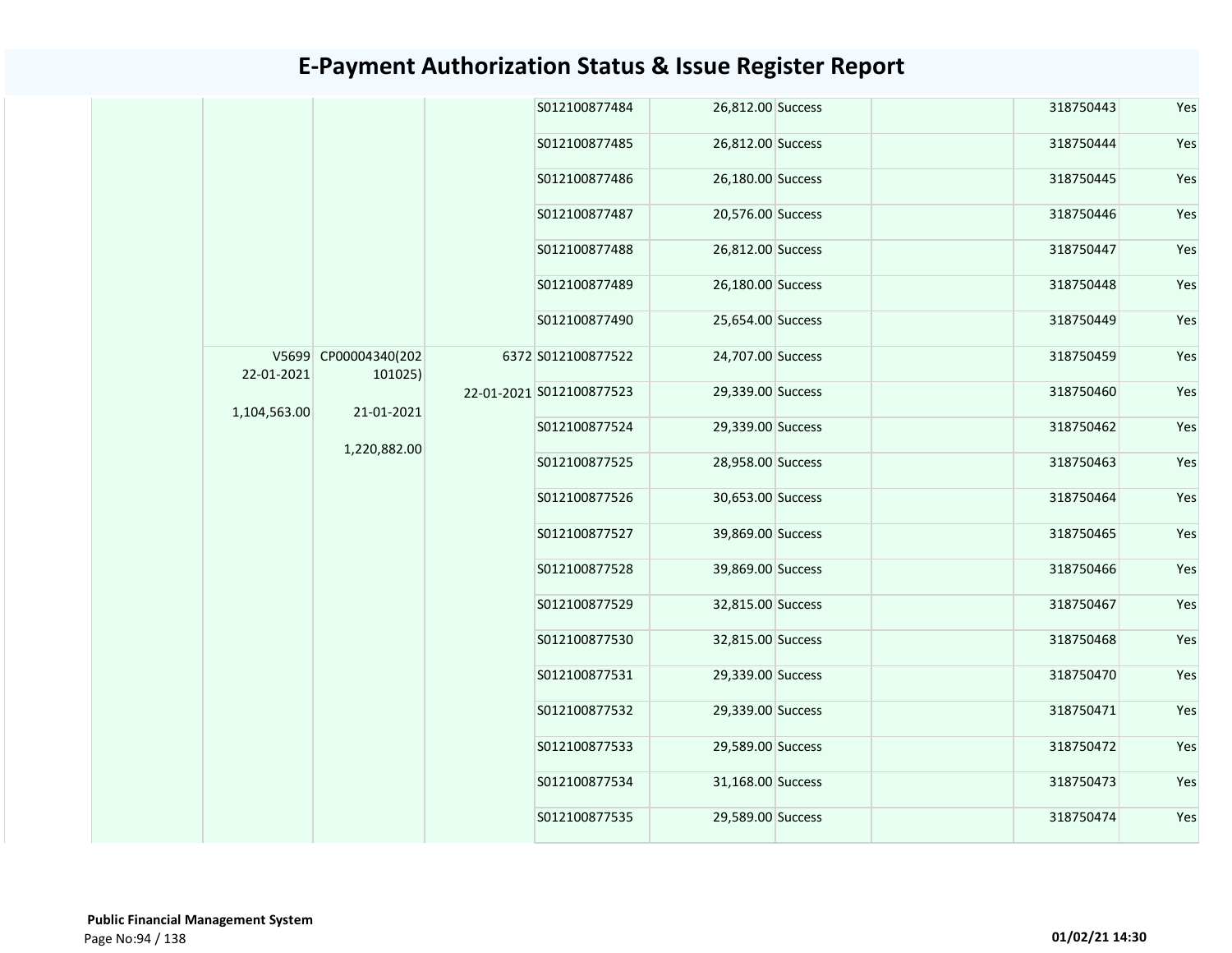| S012100877536<br>29,339.00 Success<br>318750475<br>Yes<br>S012100877537<br>29,339.00 Success<br>318750476<br>Yes<br>S012100877538<br>318750477<br>Yes<br>29,339.00 Success<br>S012100877539<br>27,444.00 Success<br>318750478<br>Yes<br>S012100877540<br>29,339.00 Success<br>318750479<br>Yes<br>S012100877541<br>23,939.00 Success<br>318750480<br>Yes<br>S012100877542<br>29,339.00 Success<br>318750481<br>Yes<br>S012100877543<br>318750482<br>23,738.00 Success<br>Yes<br>S012100877544<br>23,759.00 Success<br>318750483<br>Yes<br>S012100877545<br>29,339.00 Success<br>318750485<br>Yes<br>S012100877546<br>29,339.00 Success<br>Yes<br>318750486<br>S012100877547<br>28,708.00 Success<br>318750487<br>Yes<br>S012100877548<br>29,339.00 Success<br>318750488<br>Yes<br>S012100877549<br>318750489<br>Yes<br>29,339.00 Success<br>S012100877550<br>29,589.00 Success<br>318750490<br>Yes<br>S012100877551<br>29,655.00 Success<br>318750491<br>Yes<br>S012100877552<br>318750492<br>Yes<br>29,339.00 Success<br>S012100877553<br>39,619.00 Success<br>318750493<br>Yes<br>S012100877554<br>41,539.00 Success<br>318750494<br>Yes<br>S012100877555<br>39,619.00 Success<br>318750495<br>Yes<br>Yes<br>S012100877556<br>29,339.00 Success<br>318750496 |  |  |  |  |  |  |  |  |  |  |  |  |  |  |  |  |  |  |  |  |  |  |  |  |  |  |  |  |  |  |  |  |  |  |  |  |  |  |  |  |  |  |  |  |  |  |  |  |  |  |  |  |  |  |  |  |  |  |  |  |  |  |
|----------------------------------------------------------------------------------------------------------------------------------------------------------------------------------------------------------------------------------------------------------------------------------------------------------------------------------------------------------------------------------------------------------------------------------------------------------------------------------------------------------------------------------------------------------------------------------------------------------------------------------------------------------------------------------------------------------------------------------------------------------------------------------------------------------------------------------------------------------------------------------------------------------------------------------------------------------------------------------------------------------------------------------------------------------------------------------------------------------------------------------------------------------------------------------------------------------------------------------------------------------------|--|--|--|--|--|--|--|--|--|--|--|--|--|--|--|--|--|--|--|--|--|--|--|--|--|--|--|--|--|--|--|--|--|--|--|--|--|--|--|--|--|--|--|--|--|--|--|--|--|--|--|--|--|--|--|--|--|--|--|--|--|--|
|                                                                                                                                                                                                                                                                                                                                                                                                                                                                                                                                                                                                                                                                                                                                                                                                                                                                                                                                                                                                                                                                                                                                                                                                                                                                |  |  |  |  |  |  |  |  |  |  |  |  |  |  |  |  |  |  |  |  |  |  |  |  |  |  |  |  |  |  |  |  |  |  |  |  |  |  |  |  |  |  |  |  |  |  |  |  |  |  |  |  |  |  |  |  |  |  |  |  |  |  |
|                                                                                                                                                                                                                                                                                                                                                                                                                                                                                                                                                                                                                                                                                                                                                                                                                                                                                                                                                                                                                                                                                                                                                                                                                                                                |  |  |  |  |  |  |  |  |  |  |  |  |  |  |  |  |  |  |  |  |  |  |  |  |  |  |  |  |  |  |  |  |  |  |  |  |  |  |  |  |  |  |  |  |  |  |  |  |  |  |  |  |  |  |  |  |  |  |  |  |  |  |
|                                                                                                                                                                                                                                                                                                                                                                                                                                                                                                                                                                                                                                                                                                                                                                                                                                                                                                                                                                                                                                                                                                                                                                                                                                                                |  |  |  |  |  |  |  |  |  |  |  |  |  |  |  |  |  |  |  |  |  |  |  |  |  |  |  |  |  |  |  |  |  |  |  |  |  |  |  |  |  |  |  |  |  |  |  |  |  |  |  |  |  |  |  |  |  |  |  |  |  |  |
|                                                                                                                                                                                                                                                                                                                                                                                                                                                                                                                                                                                                                                                                                                                                                                                                                                                                                                                                                                                                                                                                                                                                                                                                                                                                |  |  |  |  |  |  |  |  |  |  |  |  |  |  |  |  |  |  |  |  |  |  |  |  |  |  |  |  |  |  |  |  |  |  |  |  |  |  |  |  |  |  |  |  |  |  |  |  |  |  |  |  |  |  |  |  |  |  |  |  |  |  |
|                                                                                                                                                                                                                                                                                                                                                                                                                                                                                                                                                                                                                                                                                                                                                                                                                                                                                                                                                                                                                                                                                                                                                                                                                                                                |  |  |  |  |  |  |  |  |  |  |  |  |  |  |  |  |  |  |  |  |  |  |  |  |  |  |  |  |  |  |  |  |  |  |  |  |  |  |  |  |  |  |  |  |  |  |  |  |  |  |  |  |  |  |  |  |  |  |  |  |  |  |
|                                                                                                                                                                                                                                                                                                                                                                                                                                                                                                                                                                                                                                                                                                                                                                                                                                                                                                                                                                                                                                                                                                                                                                                                                                                                |  |  |  |  |  |  |  |  |  |  |  |  |  |  |  |  |  |  |  |  |  |  |  |  |  |  |  |  |  |  |  |  |  |  |  |  |  |  |  |  |  |  |  |  |  |  |  |  |  |  |  |  |  |  |  |  |  |  |  |  |  |  |
|                                                                                                                                                                                                                                                                                                                                                                                                                                                                                                                                                                                                                                                                                                                                                                                                                                                                                                                                                                                                                                                                                                                                                                                                                                                                |  |  |  |  |  |  |  |  |  |  |  |  |  |  |  |  |  |  |  |  |  |  |  |  |  |  |  |  |  |  |  |  |  |  |  |  |  |  |  |  |  |  |  |  |  |  |  |  |  |  |  |  |  |  |  |  |  |  |  |  |  |  |
|                                                                                                                                                                                                                                                                                                                                                                                                                                                                                                                                                                                                                                                                                                                                                                                                                                                                                                                                                                                                                                                                                                                                                                                                                                                                |  |  |  |  |  |  |  |  |  |  |  |  |  |  |  |  |  |  |  |  |  |  |  |  |  |  |  |  |  |  |  |  |  |  |  |  |  |  |  |  |  |  |  |  |  |  |  |  |  |  |  |  |  |  |  |  |  |  |  |  |  |  |
|                                                                                                                                                                                                                                                                                                                                                                                                                                                                                                                                                                                                                                                                                                                                                                                                                                                                                                                                                                                                                                                                                                                                                                                                                                                                |  |  |  |  |  |  |  |  |  |  |  |  |  |  |  |  |  |  |  |  |  |  |  |  |  |  |  |  |  |  |  |  |  |  |  |  |  |  |  |  |  |  |  |  |  |  |  |  |  |  |  |  |  |  |  |  |  |  |  |  |  |  |
|                                                                                                                                                                                                                                                                                                                                                                                                                                                                                                                                                                                                                                                                                                                                                                                                                                                                                                                                                                                                                                                                                                                                                                                                                                                                |  |  |  |  |  |  |  |  |  |  |  |  |  |  |  |  |  |  |  |  |  |  |  |  |  |  |  |  |  |  |  |  |  |  |  |  |  |  |  |  |  |  |  |  |  |  |  |  |  |  |  |  |  |  |  |  |  |  |  |  |  |  |
|                                                                                                                                                                                                                                                                                                                                                                                                                                                                                                                                                                                                                                                                                                                                                                                                                                                                                                                                                                                                                                                                                                                                                                                                                                                                |  |  |  |  |  |  |  |  |  |  |  |  |  |  |  |  |  |  |  |  |  |  |  |  |  |  |  |  |  |  |  |  |  |  |  |  |  |  |  |  |  |  |  |  |  |  |  |  |  |  |  |  |  |  |  |  |  |  |  |  |  |  |
|                                                                                                                                                                                                                                                                                                                                                                                                                                                                                                                                                                                                                                                                                                                                                                                                                                                                                                                                                                                                                                                                                                                                                                                                                                                                |  |  |  |  |  |  |  |  |  |  |  |  |  |  |  |  |  |  |  |  |  |  |  |  |  |  |  |  |  |  |  |  |  |  |  |  |  |  |  |  |  |  |  |  |  |  |  |  |  |  |  |  |  |  |  |  |  |  |  |  |  |  |
|                                                                                                                                                                                                                                                                                                                                                                                                                                                                                                                                                                                                                                                                                                                                                                                                                                                                                                                                                                                                                                                                                                                                                                                                                                                                |  |  |  |  |  |  |  |  |  |  |  |  |  |  |  |  |  |  |  |  |  |  |  |  |  |  |  |  |  |  |  |  |  |  |  |  |  |  |  |  |  |  |  |  |  |  |  |  |  |  |  |  |  |  |  |  |  |  |  |  |  |  |
|                                                                                                                                                                                                                                                                                                                                                                                                                                                                                                                                                                                                                                                                                                                                                                                                                                                                                                                                                                                                                                                                                                                                                                                                                                                                |  |  |  |  |  |  |  |  |  |  |  |  |  |  |  |  |  |  |  |  |  |  |  |  |  |  |  |  |  |  |  |  |  |  |  |  |  |  |  |  |  |  |  |  |  |  |  |  |  |  |  |  |  |  |  |  |  |  |  |  |  |  |
|                                                                                                                                                                                                                                                                                                                                                                                                                                                                                                                                                                                                                                                                                                                                                                                                                                                                                                                                                                                                                                                                                                                                                                                                                                                                |  |  |  |  |  |  |  |  |  |  |  |  |  |  |  |  |  |  |  |  |  |  |  |  |  |  |  |  |  |  |  |  |  |  |  |  |  |  |  |  |  |  |  |  |  |  |  |  |  |  |  |  |  |  |  |  |  |  |  |  |  |  |
|                                                                                                                                                                                                                                                                                                                                                                                                                                                                                                                                                                                                                                                                                                                                                                                                                                                                                                                                                                                                                                                                                                                                                                                                                                                                |  |  |  |  |  |  |  |  |  |  |  |  |  |  |  |  |  |  |  |  |  |  |  |  |  |  |  |  |  |  |  |  |  |  |  |  |  |  |  |  |  |  |  |  |  |  |  |  |  |  |  |  |  |  |  |  |  |  |  |  |  |  |
|                                                                                                                                                                                                                                                                                                                                                                                                                                                                                                                                                                                                                                                                                                                                                                                                                                                                                                                                                                                                                                                                                                                                                                                                                                                                |  |  |  |  |  |  |  |  |  |  |  |  |  |  |  |  |  |  |  |  |  |  |  |  |  |  |  |  |  |  |  |  |  |  |  |  |  |  |  |  |  |  |  |  |  |  |  |  |  |  |  |  |  |  |  |  |  |  |  |  |  |  |
|                                                                                                                                                                                                                                                                                                                                                                                                                                                                                                                                                                                                                                                                                                                                                                                                                                                                                                                                                                                                                                                                                                                                                                                                                                                                |  |  |  |  |  |  |  |  |  |  |  |  |  |  |  |  |  |  |  |  |  |  |  |  |  |  |  |  |  |  |  |  |  |  |  |  |  |  |  |  |  |  |  |  |  |  |  |  |  |  |  |  |  |  |  |  |  |  |  |  |  |  |
|                                                                                                                                                                                                                                                                                                                                                                                                                                                                                                                                                                                                                                                                                                                                                                                                                                                                                                                                                                                                                                                                                                                                                                                                                                                                |  |  |  |  |  |  |  |  |  |  |  |  |  |  |  |  |  |  |  |  |  |  |  |  |  |  |  |  |  |  |  |  |  |  |  |  |  |  |  |  |  |  |  |  |  |  |  |  |  |  |  |  |  |  |  |  |  |  |  |  |  |  |
|                                                                                                                                                                                                                                                                                                                                                                                                                                                                                                                                                                                                                                                                                                                                                                                                                                                                                                                                                                                                                                                                                                                                                                                                                                                                |  |  |  |  |  |  |  |  |  |  |  |  |  |  |  |  |  |  |  |  |  |  |  |  |  |  |  |  |  |  |  |  |  |  |  |  |  |  |  |  |  |  |  |  |  |  |  |  |  |  |  |  |  |  |  |  |  |  |  |  |  |  |
|                                                                                                                                                                                                                                                                                                                                                                                                                                                                                                                                                                                                                                                                                                                                                                                                                                                                                                                                                                                                                                                                                                                                                                                                                                                                |  |  |  |  |  |  |  |  |  |  |  |  |  |  |  |  |  |  |  |  |  |  |  |  |  |  |  |  |  |  |  |  |  |  |  |  |  |  |  |  |  |  |  |  |  |  |  |  |  |  |  |  |  |  |  |  |  |  |  |  |  |  |
|                                                                                                                                                                                                                                                                                                                                                                                                                                                                                                                                                                                                                                                                                                                                                                                                                                                                                                                                                                                                                                                                                                                                                                                                                                                                |  |  |  |  |  |  |  |  |  |  |  |  |  |  |  |  |  |  |  |  |  |  |  |  |  |  |  |  |  |  |  |  |  |  |  |  |  |  |  |  |  |  |  |  |  |  |  |  |  |  |  |  |  |  |  |  |  |  |  |  |  |  |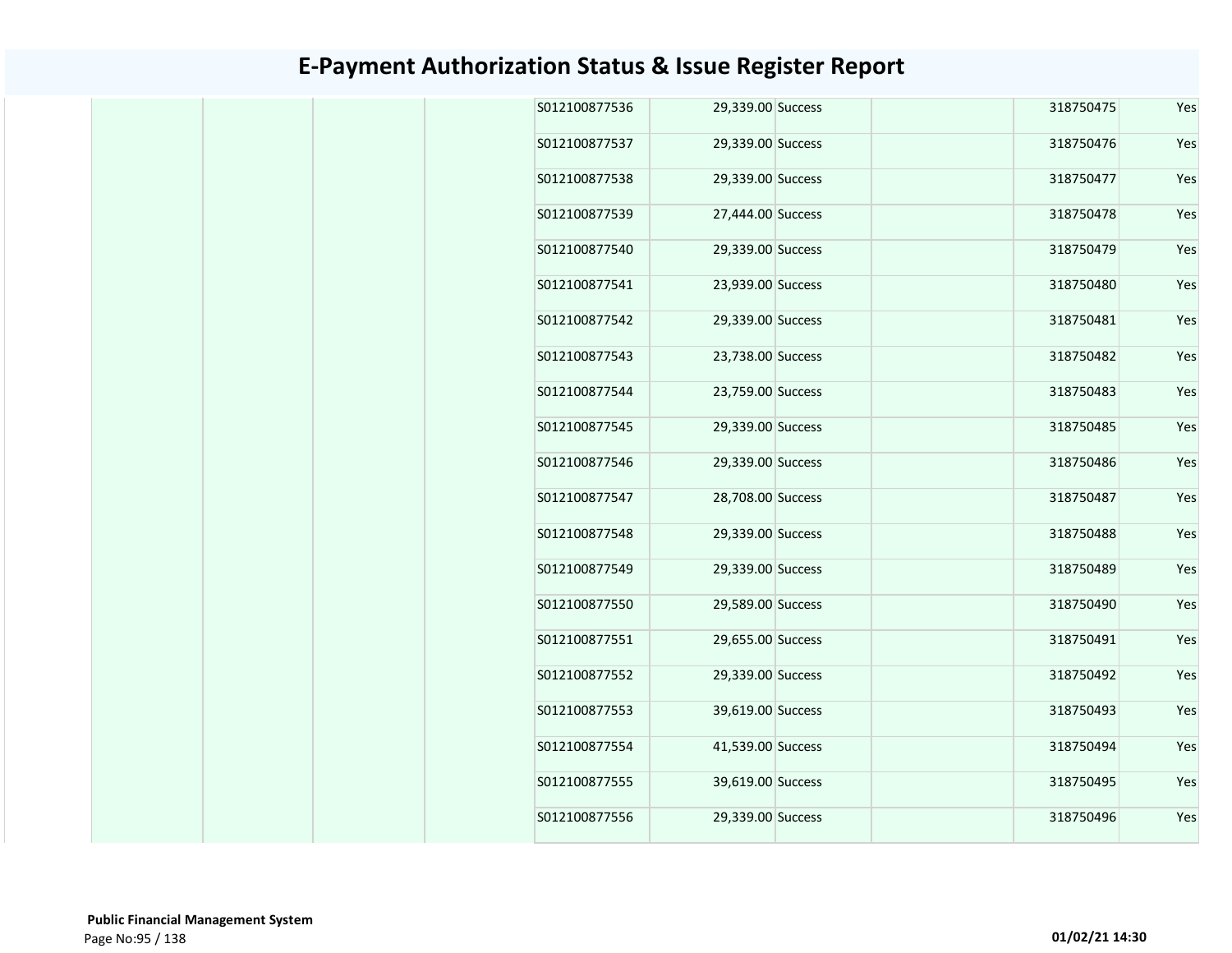| S012100877557<br>36,837.00 Success<br>318750497<br>V5700 CP00004341(202<br>6367 S012100877279<br>35,026.00 Success<br>318750381<br>22-01-2021<br>101022)<br>22-01-2021 S012100877280<br>36,184.00 Success<br>318750382<br>21-01-2021<br>280,087.00<br>S012100877281<br>37,410.00 Success<br>318750383<br>460,543.00<br>S012100877282<br>37,935.00 Success<br>318750384<br>S012100877283<br>34,903.00 Success<br>318750385<br>S012100877284<br>14,779.00 Success<br>318750386<br>S012100877285<br>318750387<br>30,095.00 Success<br>S012100877286<br>318750389<br>22,753.00 Success<br>S012100877287<br>31,002.00 Success<br>318750390<br>V5701 CP00004342(202<br>125,541.00 Success<br>6375 S012100877357<br>318750394<br>22-01-2021<br>101002)<br>318750395<br>22-01-2021 S012100877358<br>74,421.00 Success<br>406,391.00<br>21-01-2021<br>S012100877359<br>318750396<br>76,891.00 Success<br>556,066.00<br>S012100877360<br>129,538.00 Success<br>318750397<br>V5702 CP00004343(202<br>6365 S012100881031<br>57,069.00 Success<br>318750562<br>22-01-2021<br>101021)<br>22-01-2021 S012100881032<br>83,438.00 Success<br>318750563<br>21-01-2021<br>1,265,839.00<br>S012100881033<br>69,507.00 Success<br>318750564<br>2,307,764.00<br>S012100881034<br>76,852.00 Success<br>318750565<br>S012100881035<br>62,208.00 Success<br>318750566<br>S012100881036<br>84,722.00 Success<br>318750567<br>S012100881037<br>83,224.00 Success<br>318750568 |  |  |  |  |     |
|----------------------------------------------------------------------------------------------------------------------------------------------------------------------------------------------------------------------------------------------------------------------------------------------------------------------------------------------------------------------------------------------------------------------------------------------------------------------------------------------------------------------------------------------------------------------------------------------------------------------------------------------------------------------------------------------------------------------------------------------------------------------------------------------------------------------------------------------------------------------------------------------------------------------------------------------------------------------------------------------------------------------------------------------------------------------------------------------------------------------------------------------------------------------------------------------------------------------------------------------------------------------------------------------------------------------------------------------------------------------------------------------------------------------------------------------------|--|--|--|--|-----|
|                                                                                                                                                                                                                                                                                                                                                                                                                                                                                                                                                                                                                                                                                                                                                                                                                                                                                                                                                                                                                                                                                                                                                                                                                                                                                                                                                                                                                                                    |  |  |  |  | Yes |
|                                                                                                                                                                                                                                                                                                                                                                                                                                                                                                                                                                                                                                                                                                                                                                                                                                                                                                                                                                                                                                                                                                                                                                                                                                                                                                                                                                                                                                                    |  |  |  |  | Yes |
|                                                                                                                                                                                                                                                                                                                                                                                                                                                                                                                                                                                                                                                                                                                                                                                                                                                                                                                                                                                                                                                                                                                                                                                                                                                                                                                                                                                                                                                    |  |  |  |  | Yes |
|                                                                                                                                                                                                                                                                                                                                                                                                                                                                                                                                                                                                                                                                                                                                                                                                                                                                                                                                                                                                                                                                                                                                                                                                                                                                                                                                                                                                                                                    |  |  |  |  | Yes |
|                                                                                                                                                                                                                                                                                                                                                                                                                                                                                                                                                                                                                                                                                                                                                                                                                                                                                                                                                                                                                                                                                                                                                                                                                                                                                                                                                                                                                                                    |  |  |  |  | Yes |
|                                                                                                                                                                                                                                                                                                                                                                                                                                                                                                                                                                                                                                                                                                                                                                                                                                                                                                                                                                                                                                                                                                                                                                                                                                                                                                                                                                                                                                                    |  |  |  |  | Yes |
|                                                                                                                                                                                                                                                                                                                                                                                                                                                                                                                                                                                                                                                                                                                                                                                                                                                                                                                                                                                                                                                                                                                                                                                                                                                                                                                                                                                                                                                    |  |  |  |  | Yes |
|                                                                                                                                                                                                                                                                                                                                                                                                                                                                                                                                                                                                                                                                                                                                                                                                                                                                                                                                                                                                                                                                                                                                                                                                                                                                                                                                                                                                                                                    |  |  |  |  | Yes |
|                                                                                                                                                                                                                                                                                                                                                                                                                                                                                                                                                                                                                                                                                                                                                                                                                                                                                                                                                                                                                                                                                                                                                                                                                                                                                                                                                                                                                                                    |  |  |  |  | Yes |
|                                                                                                                                                                                                                                                                                                                                                                                                                                                                                                                                                                                                                                                                                                                                                                                                                                                                                                                                                                                                                                                                                                                                                                                                                                                                                                                                                                                                                                                    |  |  |  |  | Yes |
|                                                                                                                                                                                                                                                                                                                                                                                                                                                                                                                                                                                                                                                                                                                                                                                                                                                                                                                                                                                                                                                                                                                                                                                                                                                                                                                                                                                                                                                    |  |  |  |  | Yes |
|                                                                                                                                                                                                                                                                                                                                                                                                                                                                                                                                                                                                                                                                                                                                                                                                                                                                                                                                                                                                                                                                                                                                                                                                                                                                                                                                                                                                                                                    |  |  |  |  | Yes |
|                                                                                                                                                                                                                                                                                                                                                                                                                                                                                                                                                                                                                                                                                                                                                                                                                                                                                                                                                                                                                                                                                                                                                                                                                                                                                                                                                                                                                                                    |  |  |  |  | Yes |
|                                                                                                                                                                                                                                                                                                                                                                                                                                                                                                                                                                                                                                                                                                                                                                                                                                                                                                                                                                                                                                                                                                                                                                                                                                                                                                                                                                                                                                                    |  |  |  |  | Yes |
|                                                                                                                                                                                                                                                                                                                                                                                                                                                                                                                                                                                                                                                                                                                                                                                                                                                                                                                                                                                                                                                                                                                                                                                                                                                                                                                                                                                                                                                    |  |  |  |  | Yes |
|                                                                                                                                                                                                                                                                                                                                                                                                                                                                                                                                                                                                                                                                                                                                                                                                                                                                                                                                                                                                                                                                                                                                                                                                                                                                                                                                                                                                                                                    |  |  |  |  | Yes |
|                                                                                                                                                                                                                                                                                                                                                                                                                                                                                                                                                                                                                                                                                                                                                                                                                                                                                                                                                                                                                                                                                                                                                                                                                                                                                                                                                                                                                                                    |  |  |  |  | Yes |
|                                                                                                                                                                                                                                                                                                                                                                                                                                                                                                                                                                                                                                                                                                                                                                                                                                                                                                                                                                                                                                                                                                                                                                                                                                                                                                                                                                                                                                                    |  |  |  |  | Yes |
|                                                                                                                                                                                                                                                                                                                                                                                                                                                                                                                                                                                                                                                                                                                                                                                                                                                                                                                                                                                                                                                                                                                                                                                                                                                                                                                                                                                                                                                    |  |  |  |  | Yes |
|                                                                                                                                                                                                                                                                                                                                                                                                                                                                                                                                                                                                                                                                                                                                                                                                                                                                                                                                                                                                                                                                                                                                                                                                                                                                                                                                                                                                                                                    |  |  |  |  | Yes |
|                                                                                                                                                                                                                                                                                                                                                                                                                                                                                                                                                                                                                                                                                                                                                                                                                                                                                                                                                                                                                                                                                                                                                                                                                                                                                                                                                                                                                                                    |  |  |  |  | Yes |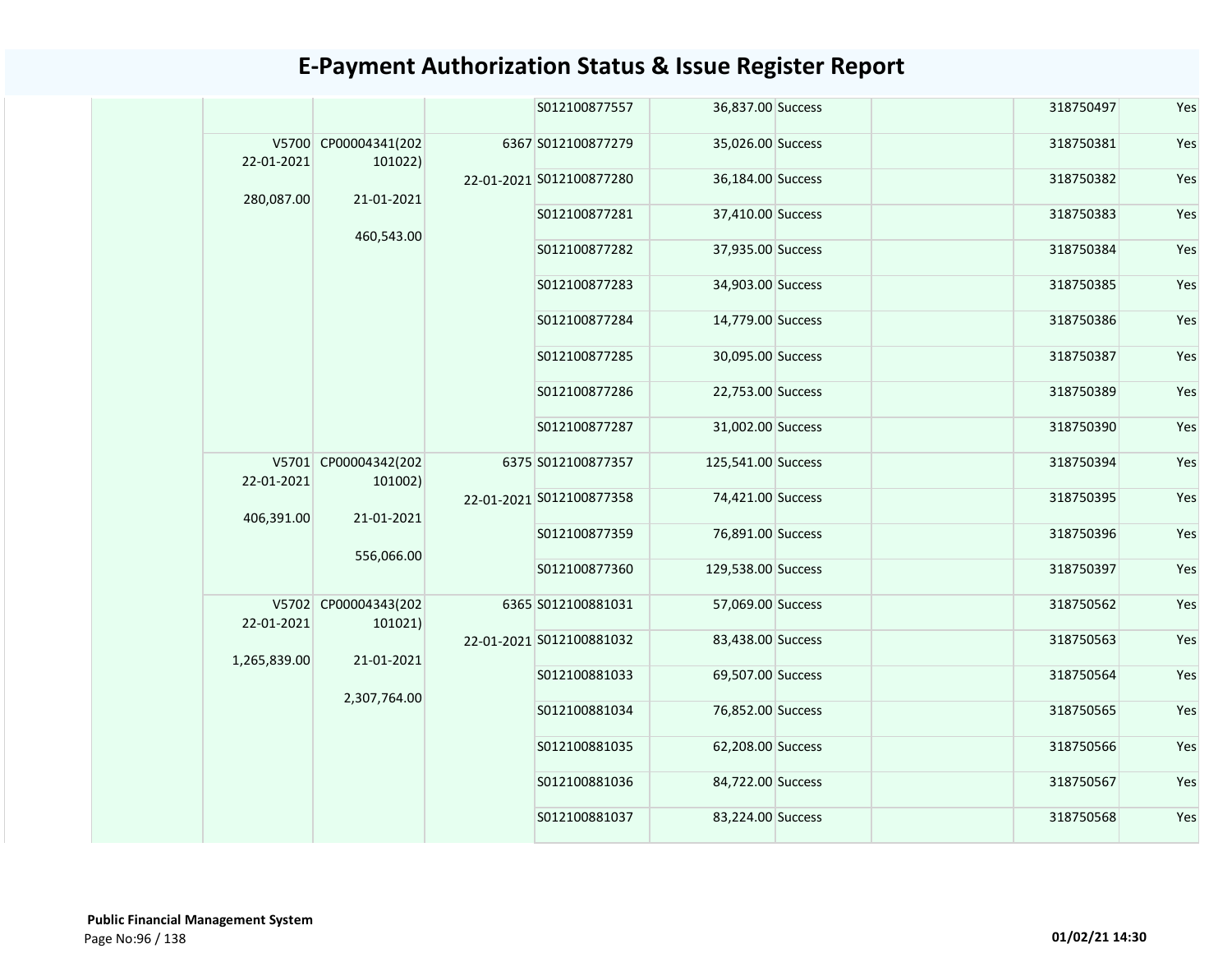|            |                                 | S012100881038            | 100,458.00 Success | 318750569 | Yes |
|------------|---------------------------------|--------------------------|--------------------|-----------|-----|
|            |                                 | S012100881039            | 63,068.00 Success  | 318750570 | Yes |
|            |                                 | S012100881040            | 84,114.00 Success  | 318750571 | Yes |
|            |                                 | S012100881041            | 63,562.00 Success  | 318750572 | Yes |
|            |                                 | S012100881042            | 59,132.00 Success  | 318750573 | Yes |
|            |                                 | S012100881043            | 18,524.00 Success  | 318750574 | Yes |
|            |                                 | S012100881044            | 95,105.00 Success  | 318750575 | Yes |
|            |                                 | S012100881045            | 61,558.00 Success  | 318750576 | Yes |
|            |                                 | S012100881046            | 91,358.00 Success  | 318750577 | Yes |
|            |                                 | S012100881047            | 45,458.00 Success  | 318750578 | Yes |
|            |                                 | S012100881048            | 66,482.00 Success  | 318750579 | Yes |
| 22-01-2021 | V5703 CP00004344(202<br>101019) | 6368 S012100646706       | 53,072.00 Success  | 318750376 | Yes |
|            |                                 | 22-01-2021 S012100646707 | 52,946.00 Success  | 318750377 | Yes |
| 213,188.00 | 21-01-2021                      | S012100646708            | 71,603.00 Success  | 318750378 | Yes |
|            | 365,088.00                      | S012100646709            | 35,567.00 Success  | 318750379 | Yes |
| 22-01-2021 | V5704 CP00004345(202<br>101001) | 6369 S012100877509       | 94,949.00 Success  | 318750453 | Yes |
|            |                                 | 22-01-2021 S012100877510 | 89,850.00 Success  | 318750454 | Yes |
| 435,120.00 | 21-01-2021                      | S012100877511            | 120,871.00 Success | 318750455 | Yes |
|            | 980,370.00                      | S012100877512            | 81,739.00 Success  | 318750456 | Yes |
|            |                                 | S012100877513            | 47,711.00 Success  | 318750457 | Yes |
| 22-01-2021 | V5705 CP00004346(202<br>101023) | 6370 S012100879235       | 46,691.00 Success  | 318750499 | Yes |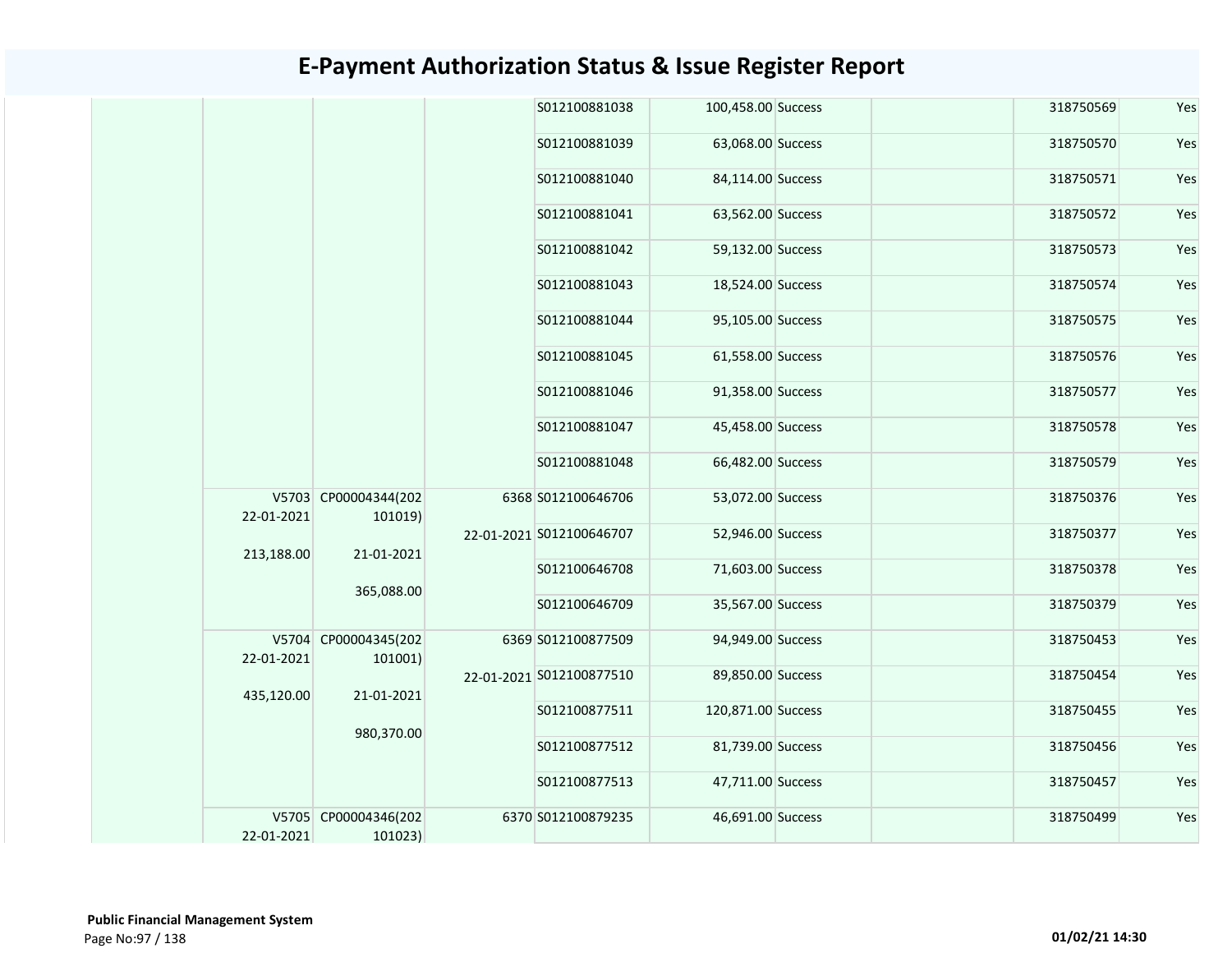|  | 1,114,707.00 |                                  |            | 22-01-2021 S012100879236 | 46,158.00 Success | 318750500 | Yes |
|--|--------------|----------------------------------|------------|--------------------------|-------------------|-----------|-----|
|  |              | 21-01-2021                       |            | S012100879237            | 39,094.00 Success | 318750501 | Yes |
|  |              | 1,848,699.00                     |            | S012100879238            | 48,393.00 Success | 318750502 | Yes |
|  |              |                                  |            | S012100879239            | 78,068.00 Success | 318750503 | Yes |
|  |              |                                  |            | S012100879240            | 92,796.00 Success | 318750504 | Yes |
|  |              |                                  |            | S012100879241            | 63,622.00 Success | 318750505 | Yes |
|  |              |                                  |            | S012100879242            | 67,847.00 Success | 318750506 | Yes |
|  |              |                                  |            | S012100879243            | 88,190.00 Success | 318750507 | Yes |
|  |              |                                  |            | S012100879244            | 71,471.00 Success | 318750508 | Yes |
|  |              |                                  |            | S012100879245            | 83,380.00 Success | 318750509 | Yes |
|  |              |                                  |            | S012100879246            | 70,827.00 Success | 318750510 | Yes |
|  |              |                                  |            | S012100879247            | 50,129.00 Success | 318750511 | Yes |
|  |              |                                  |            | S012100879248            | 75,574.00 Success | 318750512 | Yes |
|  |              |                                  |            | S012100879249            | 86,459.00 Success | 318750513 | Yes |
|  |              |                                  |            | S012100879250            | 47,540.00 Success | 318750514 | Yes |
|  |              |                                  |            | S012100879251            | 58,468.00 Success | 318750516 | Yes |
|  | V5706        | CP00004326                       |            | 6347 S012100903405       | 4,157.00 Success  | 243124686 | Yes |
|  | 22-01-2021   |                                  |            |                          |                   |           |     |
|  |              | 21-01-2021                       | 22-01-2021 |                          |                   |           |     |
|  | 4,157.00     |                                  |            |                          |                   |           |     |
|  |              | 4.242.00<br>V5711 CP00004333(ELE |            | 6348 S012100893328       | 24,258.00 Success | 243124485 | Yes |
|  | 22-01-2021   | 2021010016)                      |            |                          |                   |           |     |
|  |              |                                  | 22-01-2021 |                          |                   |           |     |
|  | 24,258.00    | 21-01-2021                       |            |                          |                   |           |     |
|  |              | 24 258 00                        |            |                          |                   |           |     |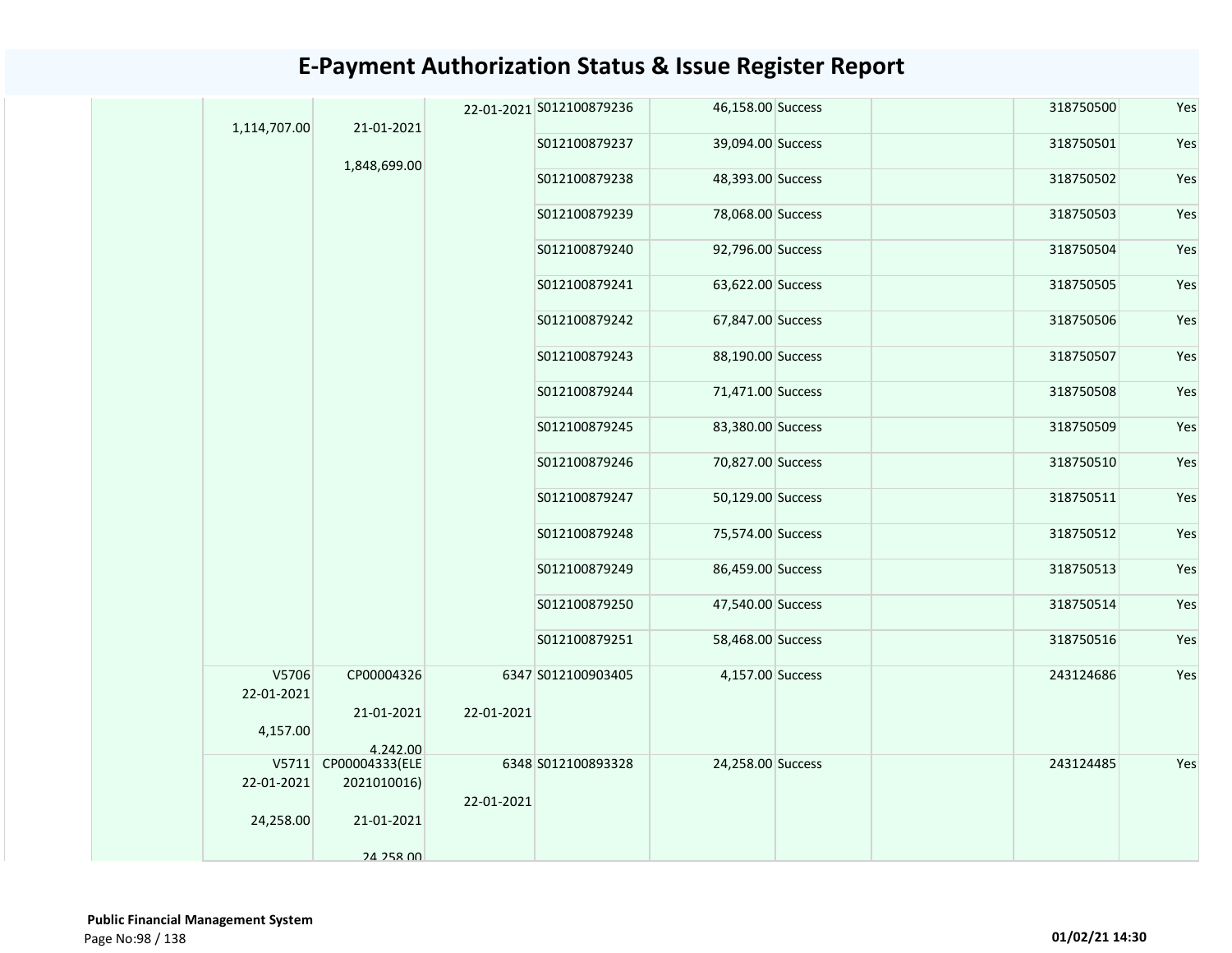| V5712<br>22-01-2021 | CP00004328    |            | 6402 S012100923637 | 18,960.00 Success     | 243566277 | Yes |
|---------------------|---------------|------------|--------------------|-----------------------|-----------|-----|
| 18,960.00           | 21-01-2021    | 22-01-2021 |                    |                       |           |     |
|                     | 18.960.00     |            |                    |                       |           |     |
| V5719<br>22-01-2021 | CP00004382    |            | 6407 S012100942569 | 138,900.00 Success    | 243781481 | Yes |
| 138,900.00          | 22-01-2021    | 22-01-2021 |                    |                       |           |     |
|                     | 138.900.00    |            |                    |                       |           |     |
| V5720               | CP00004277    |            | 6380 S012100925359 | 2,600,000.00 Success  | 243781315 | Yes |
| 22-01-2021          |               |            |                    |                       |           |     |
| 2,600,000.00        | 20-01-2021    | 22-01-2021 |                    |                       |           |     |
|                     |               |            |                    |                       |           |     |
|                     | 2.600.000.00  |            |                    |                       |           | Yes |
| V5721               | CP00004278    |            | 6381 S012100925253 | 1,500,000.00 Success  | 243781221 |     |
| 22-01-2021          |               |            |                    |                       |           |     |
|                     | 20-01-2021    | 22-01-2021 |                    |                       |           |     |
| 1,500,000.00        |               |            |                    |                       |           |     |
|                     | 1.500.000.00  |            |                    |                       |           |     |
| V5722               | CP00004279    |            | 6403 S012100938376 | 16,500,000.00 Success | 243791184 | Yes |
| 22-01-2021          |               |            |                    |                       |           |     |
|                     | 20-01-2021    | 22-01-2021 |                    |                       |           |     |
| 16,500,000.00       |               |            |                    |                       |           |     |
|                     | 16.500.000.00 |            |                    |                       |           |     |
| V5723               | CP00004280    |            | 6379 S012100936725 | 2,800,000.00 Success  | 243781396 | Yes |
| 22-01-2021          |               |            |                    |                       |           |     |
|                     | 20-01-2021    | 22-01-2021 |                    |                       |           |     |
| 2,800,000.00        |               |            |                    |                       |           |     |
|                     | 2.800.000.00  |            |                    |                       |           |     |
| V5724               | CP00004281    |            | 6378 S012100936821 | 3,300,000.00 Success  | 243791098 | Yes |
| 22-01-2021          |               |            |                    |                       |           |     |
|                     |               |            |                    |                       |           |     |
|                     | 20-01-2021    | 22-01-2021 |                    |                       |           |     |
| 3,300,000.00        |               |            |                    |                       |           |     |
|                     | 3.300.000.00  |            |                    |                       |           |     |
| V5725               | CP00004282    |            | 6377 S012100936665 | 2,130,000.00 Success  | 243790992 | Yes |
| 22-01-2021          |               |            |                    |                       |           |     |
|                     | 20-01-2021    | 22-01-2021 |                    |                       |           |     |
| 2,130,000.00        |               |            |                    |                       |           |     |
|                     | 2.130.000.00  |            |                    |                       |           |     |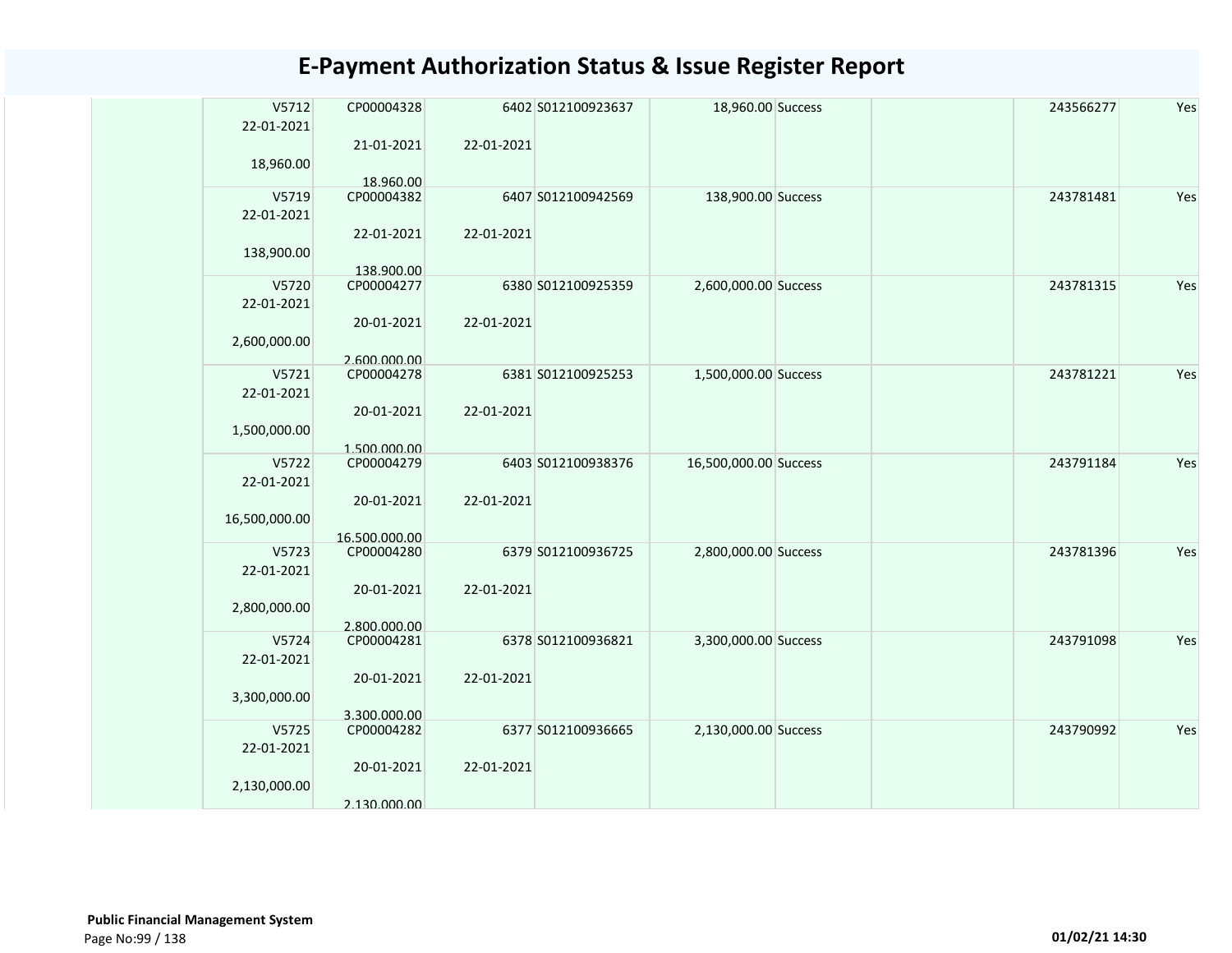|                             | V5726<br>22-01-2021<br>147,722,979.00 | CP00004357<br>22-01-2021<br>147.722.979.00 | 22-01-2021 | 6408 S012100943194       | 147,722,979.00 Success | 243791439 | Yes |
|-----------------------------|---------------------------------------|--------------------------------------------|------------|--------------------------|------------------------|-----------|-----|
| 225428 [Section<br>Officer] | V5716<br>22-01-2021<br>12,595.00      | CP00000362<br>13-01-2021<br>12.595.00      | 22-01-2021 | 6337 S012100754573       | 12,595.00 Success      | 243788807 | Yes |
|                             | 22-01-2021                            | V5717 CP00000372(202<br>101004)            |            | 6338 S012100940467       | 42,858.00 Success      | 318751032 | Yes |
|                             | 306,019.00                            | 19-01-2021                                 |            | 22-01-2021 S012100940468 | 4,684.00 Success       | 318751033 | Yes |
|                             |                                       |                                            |            | S012100940469            | 12,234.00 Success      | 318751034 | Yes |
|                             |                                       | 528,263.00                                 |            | S012100940470            | 33,282.00 Success      | 318751035 | Yes |
|                             |                                       |                                            |            | S012100940471            | 44,608.00 Success      | 318751036 | Yes |
|                             |                                       |                                            |            | S012100940472            | 38,608.00 Success      | 318751037 | Yes |
|                             |                                       |                                            |            | S012100940473            | 20,833.00 Success      | 318751038 | Yes |
|                             |                                       |                                            |            | S012100940474            | 42,328.00 Success      | 318751039 | Yes |
|                             |                                       |                                            |            | S012100940475            | 34,462.00 Success      | 318751040 | Yes |
|                             |                                       |                                            |            | S012100940476            | 32,122.00 Success      | 318751041 | Yes |
|                             | 22-01-2021                            | V5718 CP00000373(202<br>101003)            |            | 6339 S012100940437       | 78,914.00 Success      | 318751025 | Yes |
|                             | 379,500.00                            | 19-01-2021                                 |            | 22-01-2021 S012100940438 | 87,144.00 Success      | 318751026 | Yes |
|                             |                                       |                                            |            | S012100940439            | 57,143.00 Success      | 318751027 | Yes |
|                             |                                       | 654,550.00                                 |            | S012100940440            | 48,604.00 Success      | 318751028 | Yes |
|                             |                                       |                                            |            | S012100940441            | 58,868.00 Success      | 318751029 | Yes |
|                             |                                       |                                            |            | S012100940442            | 48,827.00 Success      | 318751030 | Yes |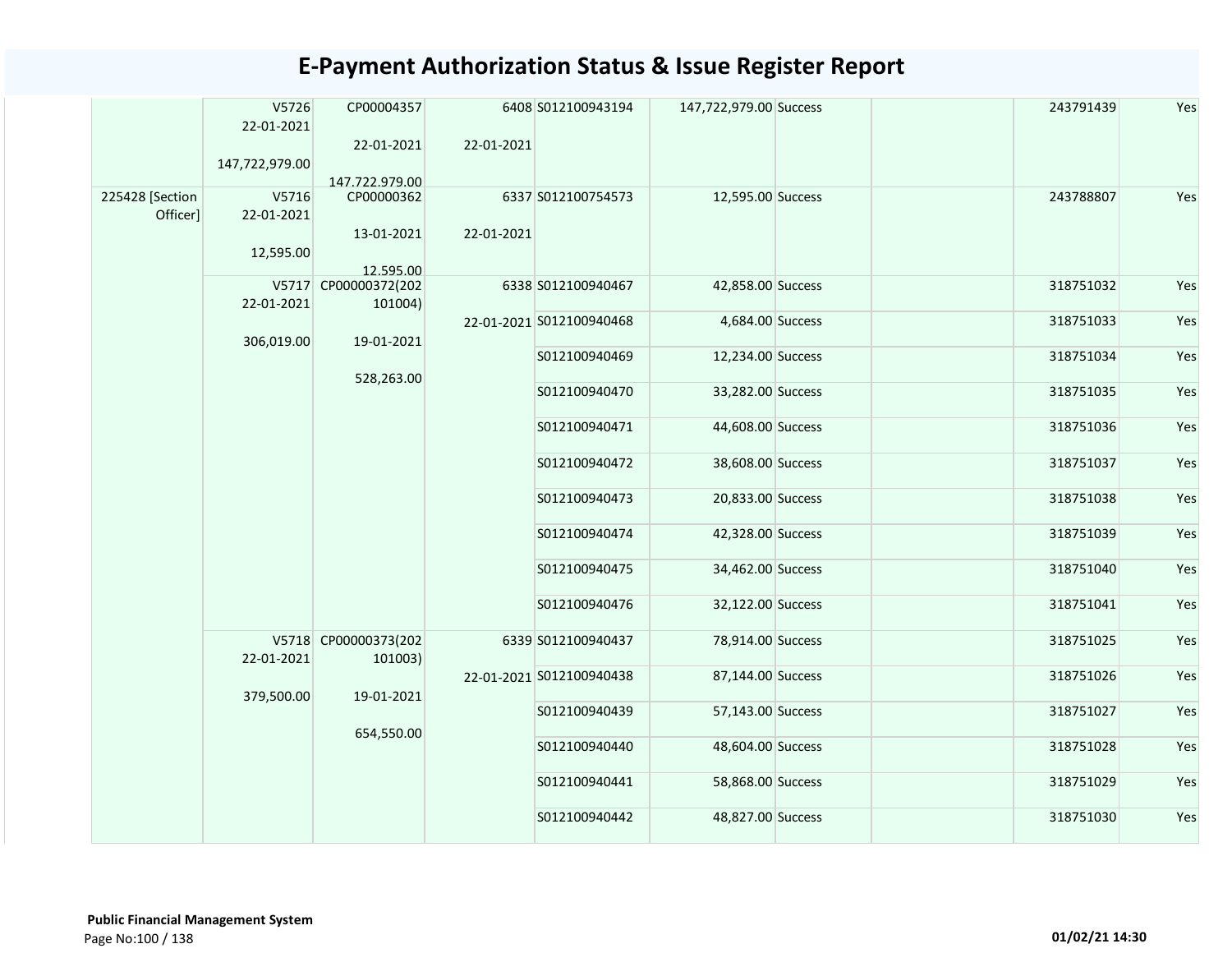| 225438 [Asstt<br>Accounts Officer] | 22-01-2021 | V5691 CP00000395(202<br>101004) |            | 6345 S012100886509       | 49,261.00 Success |                | 318750649 | Yes |
|------------------------------------|------------|---------------------------------|------------|--------------------------|-------------------|----------------|-----------|-----|
|                                    | 49,261.00  | 21-01-2021                      | 22-01-2021 |                          |                   |                |           |     |
|                                    |            | 262 197 00                      |            |                          |                   |                |           |     |
|                                    | 22-01-2021 | V5692 CP00000399(202<br>101003) |            | 6340 S012100886845       | 35,294.00 Success |                | 318750651 | Yes |
|                                    |            |                                 |            | 22-01-2021 S012100886846 | 25,106.00 Success |                | 318750652 | Yes |
|                                    | 380,240.00 | 21-01-2021                      |            | S012100886847            | 50,669.00 Success |                | 318750653 | Yes |
|                                    |            | 714,864.00                      |            | S012100886848            | 46,416.00 Success |                | 318750654 | Yes |
|                                    |            |                                 |            | S012100886849            | 46,097.00 Success |                | 318750656 | Yes |
|                                    |            |                                 |            | S012100886850            | 30,705.00 Success |                | 318750657 | Yes |
|                                    |            |                                 |            | S012100886851            | 31,935.00 Success |                | 318750658 | Yes |
|                                    |            |                                 |            | S012100886852            |                   | 800.00 Success | 318750659 | Yes |
|                                    |            |                                 |            | S012100886853            | 8,982.00 Success  |                | 318750661 | Yes |
|                                    |            |                                 |            | S012100886854            | 40,873.00 Success |                | 318750662 | Yes |
|                                    |            |                                 |            | S012100886855            | 29,405.00 Success |                | 318750663 | Yes |
|                                    |            |                                 |            | S012100886856            | 33,958.00 Success |                | 318750664 | Yes |
|                                    | 22-01-2021 | V5707 CP00000396(202<br>101005) |            | 6343 S012100893111       | 78,563.00 Success |                | 318750787 | Yes |
|                                    |            |                                 |            | 22-01-2021 S012100893112 |                   | 50.00 Success  | 318750788 | Yes |
|                                    | 178,376.00 | 21-01-2021                      |            | S012100893113            | 42,481.00 Success |                | 318750789 | Yes |
|                                    |            | 398,922.00                      |            | S012100893114            | 57,282.00 Success |                | 318750790 | Yes |
|                                    | 22-01-2021 | V5708 CP00000397(202<br>101002) |            | 6344 S012100892739       | 36,037.00 Success |                | 318750782 | Yes |
|                                    |            |                                 |            | 22-01-2021 S012100892740 |                   | 100.00 Success | 318750783 | Yes |
|                                    | 109,425.00 | 21-01-2021                      |            |                          |                   |                |           |     |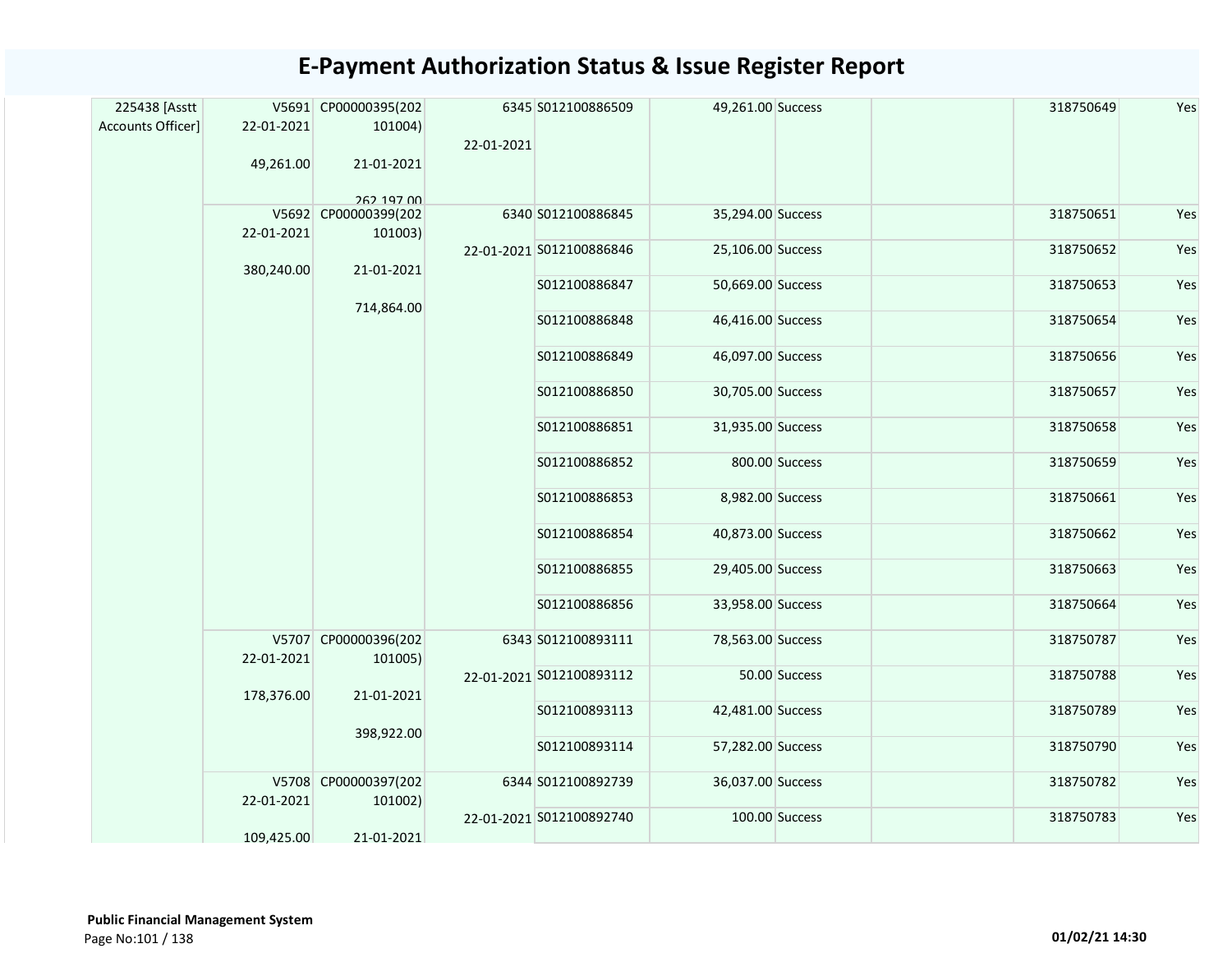|            |                                 | S012100892741            | 20,836.00 Success |                   | 318750784 | Yes       |     |
|------------|---------------------------------|--------------------------|-------------------|-------------------|-----------|-----------|-----|
|            | 323,946.00                      | S012100892742            | 52,452.00 Success |                   | 318750785 | Yes       |     |
| 22-01-2021 | V5709 CP00000398(202<br>101006) | 6342 S012100892726       | 52,916.00 Success |                   | 318750777 | Yes       |     |
|            | 21-01-2021                      | 22-01-2021 S012100892727 | 72,159.00 Success |                   | 318750778 | Yes       |     |
| 196,033.00 |                                 | S012100892728            |                   | 50.00 Success     | 318750779 | Yes       |     |
|            | 249,453.00                      | S012100892729            | 70,908.00 Success |                   | 318750780 | Yes       |     |
| 22-01-2021 | V5710 CP00000400(202<br>101007) | 6341 S012100893122       | 61,678.00 Success |                   | 318750792 | Yes       |     |
|            |                                 | 22-01-2021 S012100893123 | 56,530.00 Success |                   | 318750793 | Yes       |     |
| 717,538.00 | 806,490.00                      | 21-01-2021               | S012100893124     | 45,369.00 Success |           | 318750794 | Yes |
|            |                                 |                          | S012100893125     | 45,369.00 Success |           | 318750795 | Yes |
|            |                                 | S012100893126            | 28,838.00 Success |                   | 318750796 | Yes       |     |
|            |                                 | S012100893127            | 28,338.00 Success |                   | 318750797 | Yes       |     |
|            |                                 | S012100893128            | 26,732.00 Success |                   | 318750799 | Yes       |     |
|            |                                 | S012100893129            | 26,732.00 Success |                   | 318750800 | Yes       |     |
|            |                                 | S012100893130            | 41,358.00 Success |                   | 318750801 | Yes       |     |
|            |                                 | S012100893131            | 28,338.00 Success |                   | 318750802 | Yes       |     |
|            |                                 | S012100893132            | 27,655.00 Success |                   | 318750803 | Yes       |     |
|            |                                 | S012100893133            | 54,918.00 Success |                   | 318750805 | Yes       |     |
|            | S012100893134                   | 1,120.00 Success         |                   | 318750806         | Yes       |           |     |
|            |                                 | S012100893135            | 83,392.00 Success |                   | 318750807 | Yes       |     |
|            |                                 | S012100893136            | 61,678.00 Success |                   | 318750808 | Yes       |     |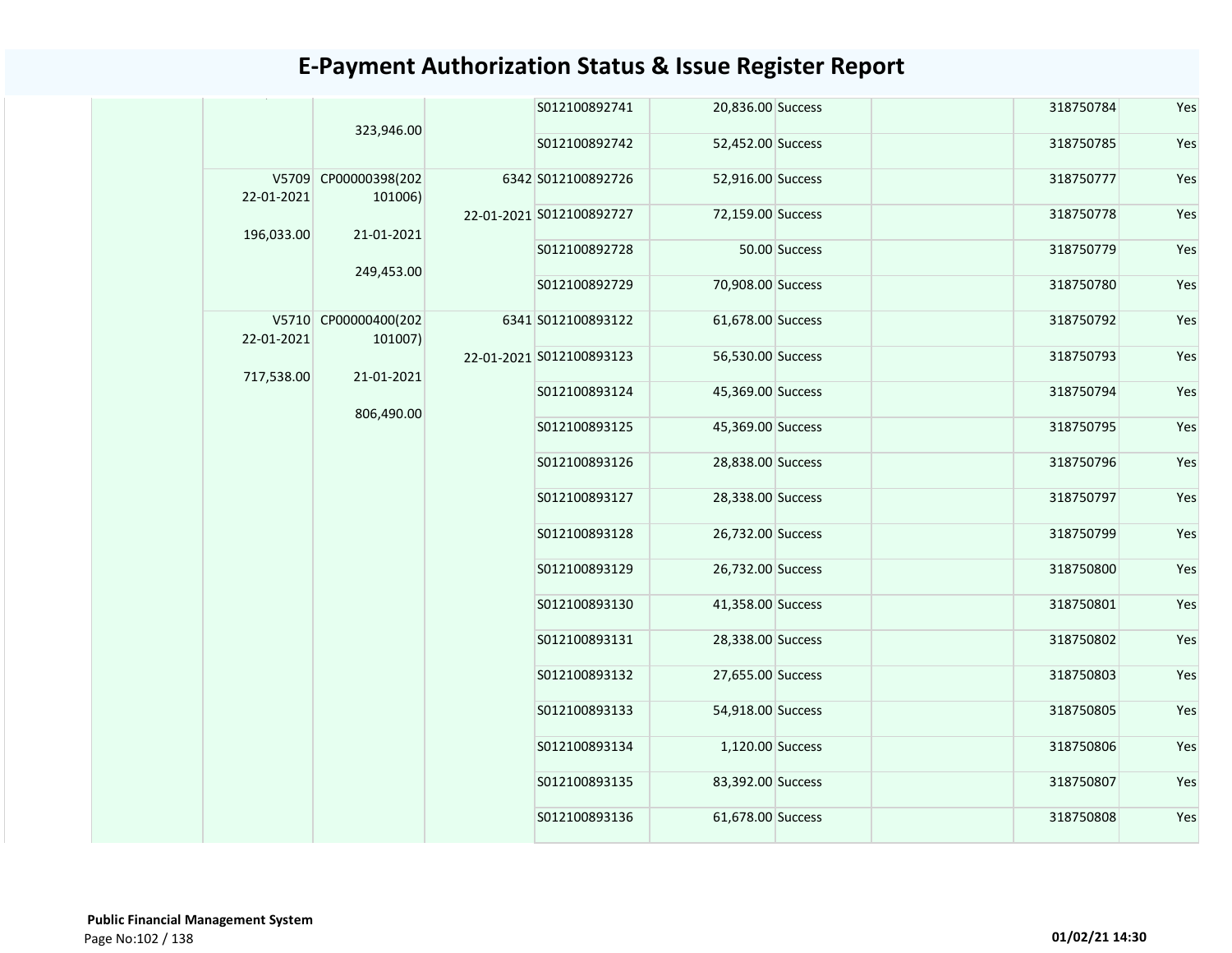|    |                                    |                     |                                 |            | S012100893137            | 43,015.00 Success |                | 318750809 | Yes |
|----|------------------------------------|---------------------|---------------------------------|------------|--------------------------|-------------------|----------------|-----------|-----|
|    |                                    |                     |                                 |            | S012100893138            | 56,478.00 Success |                | 318750810 | Yes |
|    |                                    | V5713<br>22-01-2021 | CP00000405                      |            | 6404 S012100923297       | 14,408.00 Success |                | 243566030 | Yes |
|    |                                    | 14,408.00           | 22-01-2021                      | 22-01-2021 |                          |                   |                |           |     |
|    |                                    |                     | 14.408.00                       |            |                          |                   |                |           |     |
| 17 | <b>Issue Date: 27-01-2021</b>      |                     |                                 |            |                          | 65,931,443.00     |                |           |     |
|    | 200880 [Asstt<br>Accounts Officer] | 27-01-2021          | V5760 CP00000157(202<br>101003) |            | 6453 S012101214336       | 53,661.00 Success |                | 318757074 | Yes |
|    |                                    | 365,565.00          | 25-01-2021                      |            | 25-01-2021 S012101214337 | 45,369.00 Success |                | 318757075 | Yes |
|    |                                    |                     | 425,996.00                      |            | S012101214338            | 27,675.00 Success |                | 318757076 | Yes |
|    |                                    |                     |                                 |            | S012101214339            |                   | 400.00 Success | 318757077 | Yes |
|    |                                    |                     |                                 |            | S012101214340            | 27,368.00 Success |                | 318757078 | Yes |
|    |                                    |                     |                                 |            | S012101214341            | 59,078.00 Success |                | 318757079 | Yes |
|    |                                    |                     |                                 |            | S012101214342            | 40,688.00 Success |                | 318757080 | Yes |
|    |                                    |                     |                                 |            | S012101214343            | 53,358.00 Success |                | 318757081 | Yes |
|    |                                    |                     |                                 |            | S012101214344            | 57,968.00 Success |                | 318757082 | Yes |
|    |                                    | 27-01-2021          | V5761 CP00000159(202<br>101001) |            | 6454 S012101218605       | 60,943.00 Success |                | 318757084 | Yes |
|    |                                    | 109,097.00          | 25-01-2021                      |            | 25-01-2021 S012101218606 |                   | 50.00 Success  | 318757085 | Yes |
|    |                                    |                     |                                 |            | S012101218607            |                   | 50.00 Success  | 318757086 | Yes |
|    |                                    |                     | 220,287.00                      |            | S012101218608            | 48,054.00 Success |                | 318757088 | Yes |
|    |                                    | 27-01-2021          | V5823 CP00000160(202<br>101004) |            | 6465 S012101396358       | 27,802.00 Success |                | 318816384 | Yes |
|    |                                    | 125,429.00          | 27-01-2021                      |            | 27-01-2021 S012101396359 |                   | 240.00 Success | 318816385 | Yes |
|    |                                    |                     |                                 |            | S012101396360            | 60,282.00 Success |                | 318816386 | Yes |
|    |                                    |                     | 221.031.00                      |            |                          |                   |                |           |     |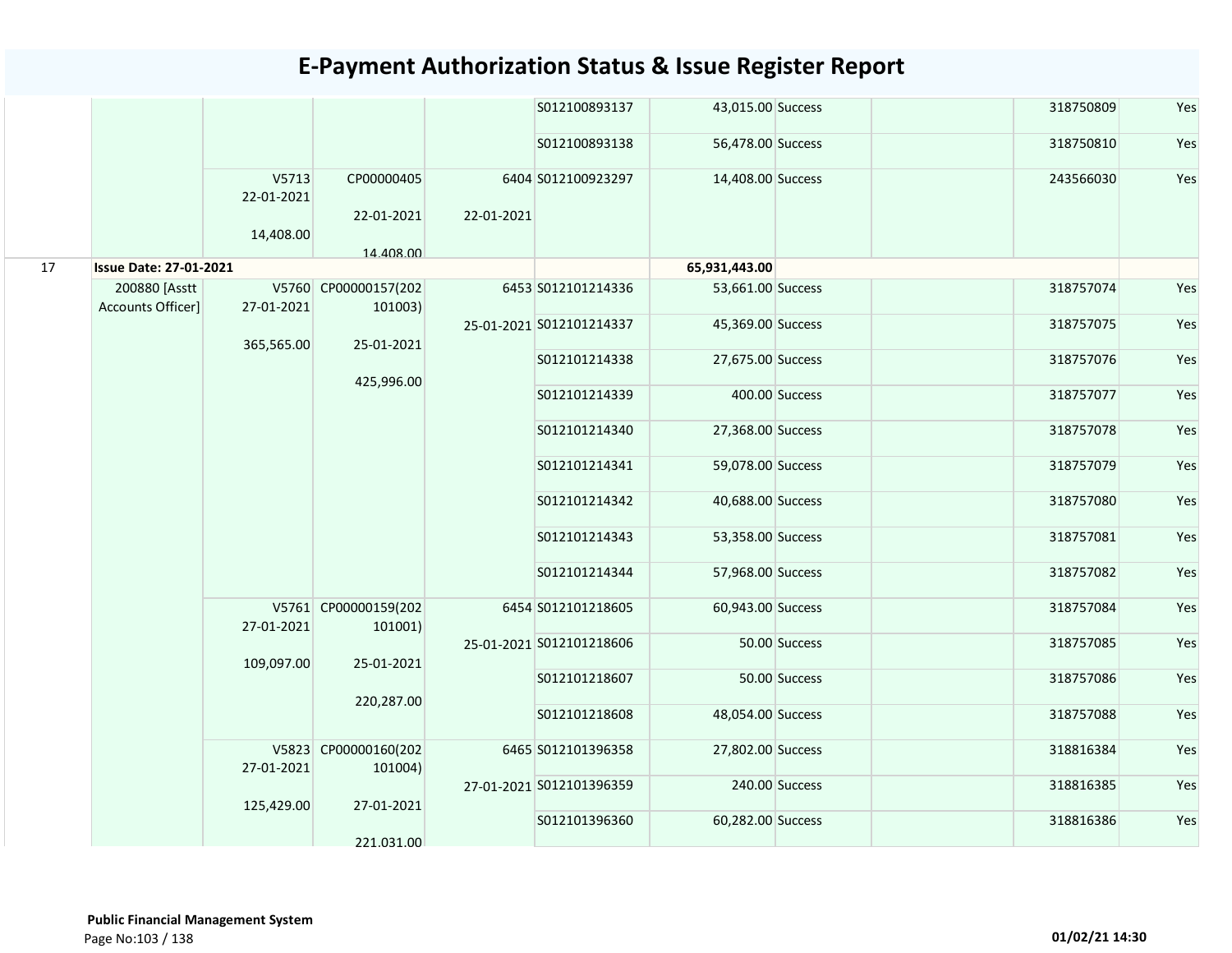|                          |                     |                         |            | S012101396361      | 37,105.00 Success  | 318816387 | Yes |
|--------------------------|---------------------|-------------------------|------------|--------------------|--------------------|-----------|-----|
|                          | V5832<br>27-01-2021 | CP00000162              |            | 6487 S012101486909 | 60,000.00 Success  | 301352716 | Yes |
|                          |                     | 27-01-2021              | 27-01-2021 |                    |                    |           |     |
|                          |                     |                         |            |                    |                    |           |     |
|                          | 60,000.00           |                         |            |                    |                    |           |     |
| 206886 [Asst             | V5786               | 60.000.00<br>CP00000120 |            | 6460 S012101323756 | 170,409.00 Success | 298438958 | Yes |
| Administrative           | 27-01-2021          |                         |            |                    |                    |           |     |
| Officer Copyright        |                     | 21-01-2021              | 27-01-2021 |                    |                    |           |     |
| Office New Delhi]        | 170,409.00          |                         |            |                    |                    |           |     |
|                          |                     | 176.389.00              |            |                    |                    |           |     |
|                          | V5787               | CP00000121              |            | 6459 S012101323778 | 237,938.00 Success | 298441100 | Yes |
|                          | 27-01-2021          |                         |            |                    |                    |           |     |
|                          |                     | 21-01-2021              | 27-01-2021 |                    |                    |           |     |
|                          | 237,938.00          |                         |            |                    |                    |           |     |
|                          |                     | 246.286.00              |            |                    |                    |           |     |
|                          | V5788               | CP00000116              |            | 6462 S012101323645 | 3,335.00 Success   | 298438564 | Yes |
|                          | 27-01-2021          |                         |            |                    |                    |           |     |
|                          |                     | 21-01-2021              | 27-01-2021 |                    |                    |           |     |
|                          | 3,335.00            |                         |            |                    |                    |           |     |
|                          |                     | 3.335.00                |            |                    |                    |           |     |
|                          | V5789               | CP00000118              |            | 6461 S012101323721 | 10,950.00 Success  | 298438702 | Yes |
|                          | 27-01-2021          |                         |            |                    |                    |           |     |
|                          |                     | 21-01-2021              | 27-01-2021 |                    |                    |           |     |
|                          | 10,950.00           |                         |            |                    |                    |           |     |
|                          |                     | 10.950.00               |            |                    |                    |           |     |
|                          | V5790               | CP00000119              |            | 6458 S012101323751 | 40,389.00 Success  | 298438829 | Yes |
|                          | 27-01-2021          |                         |            |                    |                    |           |     |
|                          |                     | 21-01-2021              | 27-01-2021 |                    |                    |           |     |
|                          | 40,389.00           |                         |            |                    |                    |           |     |
|                          |                     | 41.807.00               |            |                    |                    |           |     |
|                          |                     | V5791 CP00000122(202    |            | 6456 S012101323101 | 73,166.00 Success  | 318768034 | Yes |
|                          | 27-01-2021          | 101001)                 |            |                    |                    |           |     |
|                          |                     |                         | 27-01-2021 |                    |                    |           |     |
|                          | 73,166.00           | 22-01-2021              |            |                    |                    |           |     |
|                          |                     |                         |            |                    |                    |           |     |
|                          |                     | 278 286 00              |            |                    |                    |           |     |
| 206942 [Under            | V5762               | CP00000096              |            | 6409 S012101221184 | 630,936.00 Success | 295366178 | Yes |
| Secretary                | 27-01-2021          |                         |            |                    |                    |           |     |
| Department of            |                     | 13-01-2021              | 25-01-2021 |                    |                    |           |     |
| <b>Industrial Policy</b> | 630,936.00          |                         |            |                    |                    |           |     |
| and Promotion            |                     | 630.936.00              |            |                    |                    |           |     |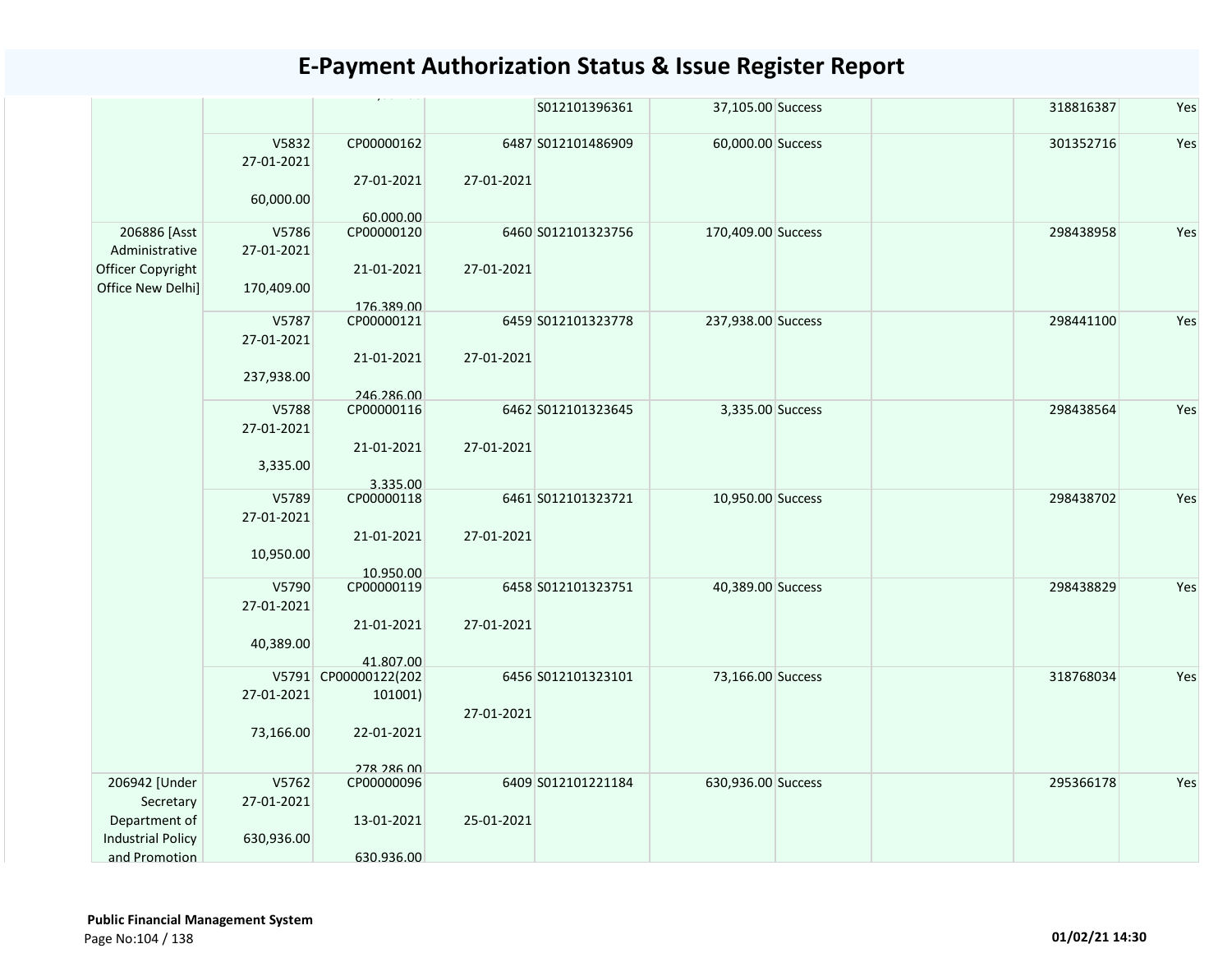| 225427 [Under<br>Secretary] | 27-01-2021       | V5734 CP00004310(511<br>687773715691- |            | 6358 S012101214133 | 20,645.00 Success | 295327560 | Yes |
|-----------------------------|------------------|---------------------------------------|------------|--------------------|-------------------|-----------|-----|
|                             |                  | 1B1                                   | 22-01-2021 |                    |                   |           |     |
|                             | 20,645.00        | 21-01-2021                            |            |                    |                   |           |     |
|                             |                  |                                       |            |                    |                   |           |     |
|                             |                  | 21 000 00                             |            |                    |                   |           |     |
|                             | 27-01-2021       | V5735 CP00004311(511<br>687754748297- |            | 6357 S012101214134 | 1,278.00 Success  | 295355396 | Yes |
|                             |                  | 1B1)                                  | 22-01-2021 |                    |                   |           |     |
|                             | 1,278.00         |                                       |            |                    |                   |           |     |
|                             |                  | 21-01-2021                            |            |                    |                   |           |     |
|                             |                  | 1 300 00                              |            |                    |                   |           |     |
|                             |                  | V5736 CP00004312(511                  |            | 6356 S012101214135 | 2,851.00 Success  | 295355781 | Yes |
|                             | 27-01-2021       | 687744366372-                         |            |                    |                   |           |     |
|                             | 2,851.00         | 1B1                                   | 22-01-2021 |                    |                   |           |     |
|                             |                  | 21-01-2021                            |            |                    |                   |           |     |
|                             |                  |                                       |            |                    |                   |           |     |
|                             |                  | 2 QUU UU<br>V5737 CP00004313(511      |            | 6355 S012101214164 | 22,999.00 Success | 295357643 | Yes |
|                             | 27-01-2021       | 687793472816-                         |            |                    |                   |           |     |
|                             |                  | 1B1                                   | 22-01-2021 |                    |                   |           |     |
|                             | 22,999.00        | 21-01-2021                            |            |                    |                   |           |     |
|                             |                  |                                       |            |                    |                   |           |     |
|                             |                  | <b>23 400 00</b>                      |            |                    |                   |           |     |
|                             | 27-01-2021       | V5738 CP00004315(511<br>687731612625- |            | 6351 S012101214136 | 23,587.00 Success | 295308714 | Yes |
|                             |                  | 1B1)                                  | 22-01-2021 |                    |                   |           |     |
|                             | 23,587.00        |                                       |            |                    |                   |           |     |
|                             |                  | 21-01-2021                            |            |                    |                   |           |     |
|                             |                  | 23 999 UU                             |            |                    |                   |           |     |
|                             |                  | V5739 CP00004316(511                  |            | 6352 S012101214147 | 10,814.00 Success | 295327961 | Yes |
|                             | $27 - 01 - 2021$ | 687747166016-<br>1B1                  | 22-01-2021 |                    |                   |           |     |
|                             | 10,814.00        |                                       |            |                    |                   |           |     |
|                             |                  | 21-01-2021                            |            |                    |                   |           |     |
|                             |                  |                                       |            |                    |                   |           |     |
|                             |                  | 11 000 00                             |            |                    |                   |           |     |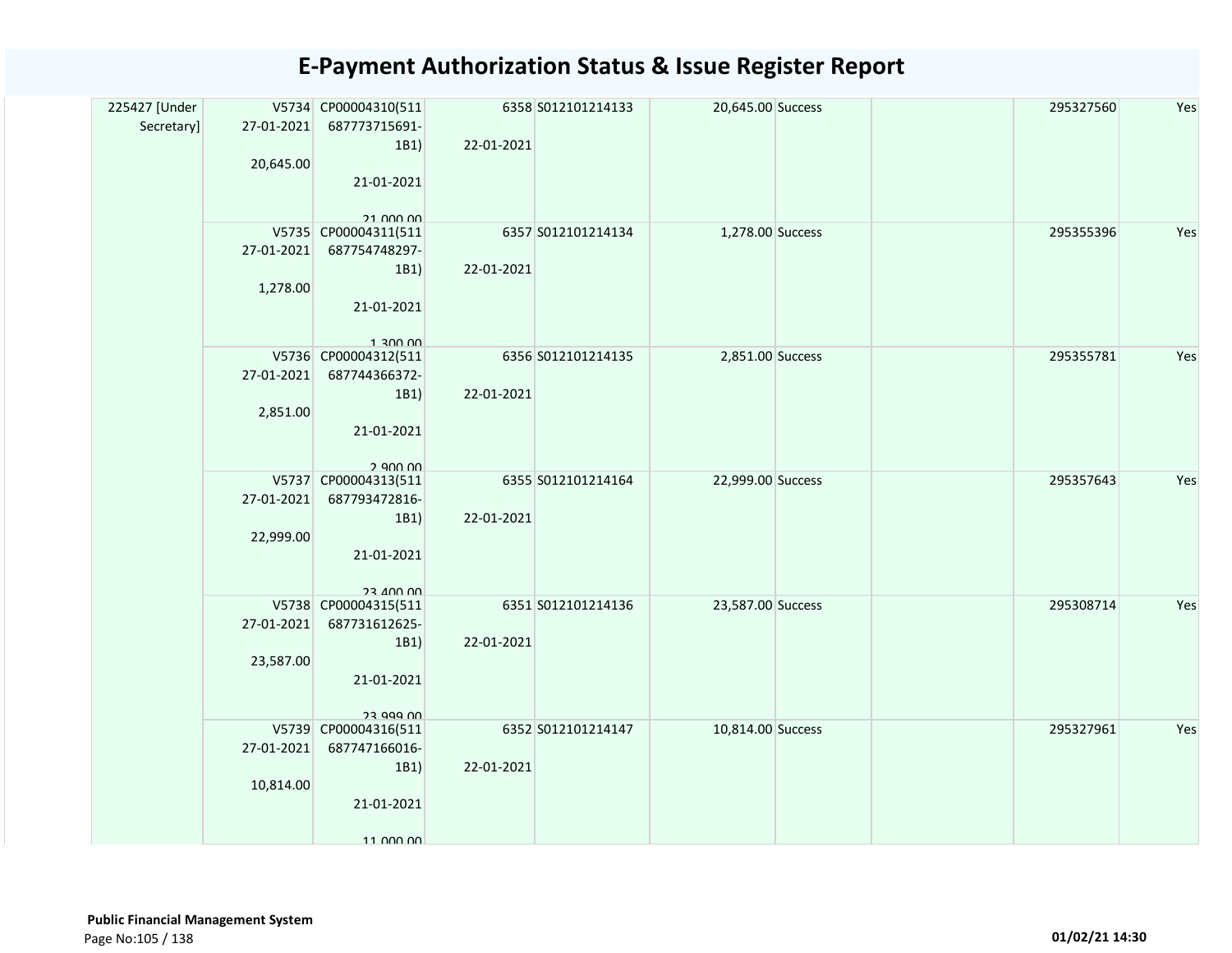| 27-01-2021 | V5740 CP00004318(511<br>687789208611- |            | 6362 S012101214174       | 1,964.00 Success  |  | 295328347 | Yes |
|------------|---------------------------------------|------------|--------------------------|-------------------|--|-----------|-----|
|            | 1B1)                                  | 22-01-2021 |                          |                   |  |           |     |
| 1,964.00   |                                       |            |                          |                   |  |           |     |
|            | 21-01-2021                            |            |                          |                   |  |           |     |
|            |                                       |            |                          |                   |  |           |     |
|            | 2 000 00<br>V5741 CP00004319(511      |            | 6361 S012101214175       | 22,117.00 Success |  | 295328741 | Yes |
| 27-01-2021 | 687753481071-                         |            |                          |                   |  |           |     |
|            | 1B1)                                  | 22-01-2021 |                          |                   |  |           |     |
| 22,117.00  |                                       |            |                          |                   |  |           |     |
|            | 21-01-2021                            |            |                          |                   |  |           |     |
|            |                                       |            |                          |                   |  |           |     |
|            | 22 199 DD                             |            |                          |                   |  |           |     |
|            | V5742 CP00004320(511                  |            | 6360 S012101214177       | 21,612.00 Success |  | 295359117 | Yes |
| 27-01-2021 | 687713098408-                         |            |                          |                   |  |           |     |
|            | 1B1)                                  | 22-01-2021 |                          |                   |  |           |     |
| 21,612.00  |                                       |            |                          |                   |  |           |     |
|            | 21-01-2021                            |            |                          |                   |  |           |     |
|            |                                       |            |                          |                   |  |           |     |
|            | 22 UUU UU<br>V5743 CP00004321(511     |            | 6359 S012101214185       | 18,869.00 Success |  | 295331172 | Yes |
| 27-01-2021 | 687784411450-                         |            |                          |                   |  |           |     |
|            | 1B1)                                  | 22-01-2021 |                          |                   |  |           |     |
| 18,869.00  |                                       |            |                          |                   |  |           |     |
|            | 21-01-2021                            |            |                          |                   |  |           |     |
|            |                                       |            |                          |                   |  |           |     |
|            | 19 199 00                             |            |                          |                   |  |           |     |
|            | V5745 CP00004361(202                  |            | 6395 S012101219454       | 30,139.00 Success |  | 318768367 | Yes |
| 27-01-2021 | 101003)                               |            | 22-01-2021 S012101219455 | 21,532.00 Success |  | 318768370 | Yes |
|            | 22-01-2021                            |            |                          |                   |  |           |     |
| 510,949.00 |                                       |            | S012101219456            | 45,071.00 Success |  | 318768371 | Yes |
|            | 837,352.00                            |            |                          |                   |  |           |     |
|            |                                       |            | S012101219457            | 31,128.00 Success |  | 318768374 | Yes |
|            |                                       |            |                          |                   |  |           |     |
|            |                                       |            | S012101219458            | 43,557.00 Success |  | 318768378 | Yes |
|            |                                       |            |                          |                   |  |           |     |
|            |                                       |            | S012101219459            | 38,934.00 Success |  | 318768379 | Yes |
|            |                                       |            | S012101219460            | 35,437.00 Success |  | 318768380 | Yes |
|            |                                       |            |                          |                   |  |           |     |
|            |                                       |            |                          |                   |  |           |     |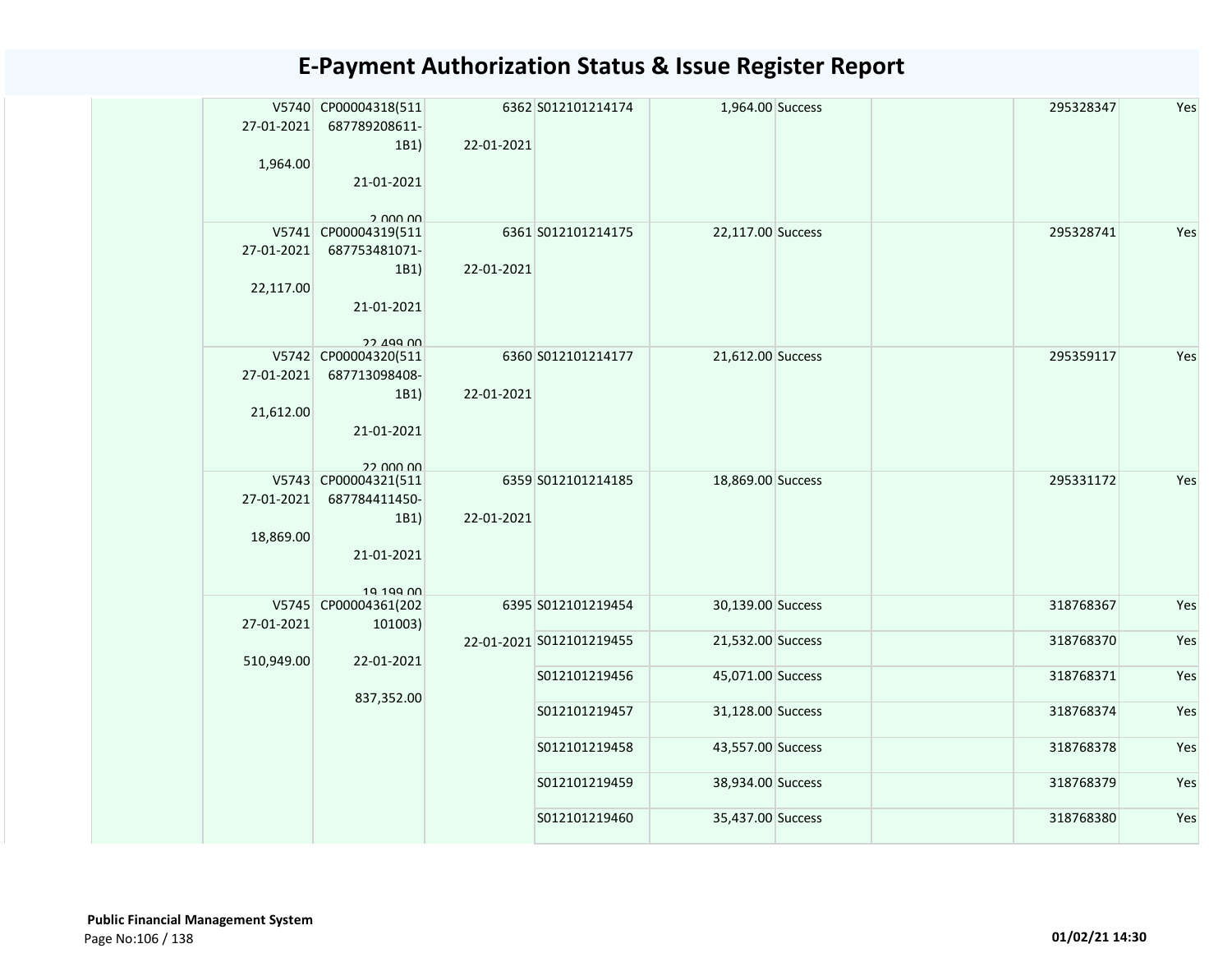|              |                                               | S012101219461            | 31,807.00 Success | 318768381         | Yes       |
|--------------|-----------------------------------------------|--------------------------|-------------------|-------------------|-----------|
|              |                                               | S012101219462            | 46,274.00 Success | 318768382         | Yes       |
|              |                                               | S012101219463            | 20,817.00 Success | 318768384         | Yes       |
|              |                                               | S012101219464            | 26,949.00 Success | 318768385         | Yes       |
|              |                                               | S012101219465            | 26,053.00 Success | 318768386         | Yes       |
|              |                                               | S012101219466            | 27,437.00 Success | 318768387         | Yes       |
|              |                                               | S012101219467            | 36,514.00 Success | 318768388         | Yes       |
|              |                                               | S012101219468            | 27,404.00 Success | 318768389         | Yes       |
|              | V5746 CP00004362(202<br>101030)<br>22-01-2021 | S012101219469            | 21,896.00 Success | 318768390         | Yes       |
| 27-01-2021   |                                               | 6396 S012101219727       | 38,282.00 Success | 318768462         | Yes       |
| 1,425,190.00 |                                               | 22-01-2021 S012101219728 | 40,774.00 Success | 318768463         | Yes       |
|              | 2,067,053.00                                  | S012101219729            | 29,512.00 Success | 318768464         | Yes       |
|              |                                               | S012101219730            | 25,724.00 Success | 318768465         | Yes       |
|              |                                               | S012101219731            | 33,724.00 Success | 318768466         | Yes       |
|              |                                               | S012101219732            | 32,057.00 Success | 318768467         | Yes       |
|              |                                               | S012101219733            | 23,724.00 Success | 318768468         | Yes       |
|              |                                               | S012101219734            | 34,437.00 Success | 318768471         | Yes       |
|              |                                               | S012101219735            | 35,799.00 Success | 318768472         | Yes       |
|              |                                               | S012101219736            | 30,989.00 Success | 318768473         | Yes       |
|              |                                               | S012101219737            | 20,318.00 Success | 318768474         | Yes       |
|              |                                               |                          | S012101219738     | 38,282.00 Success | 318768475 |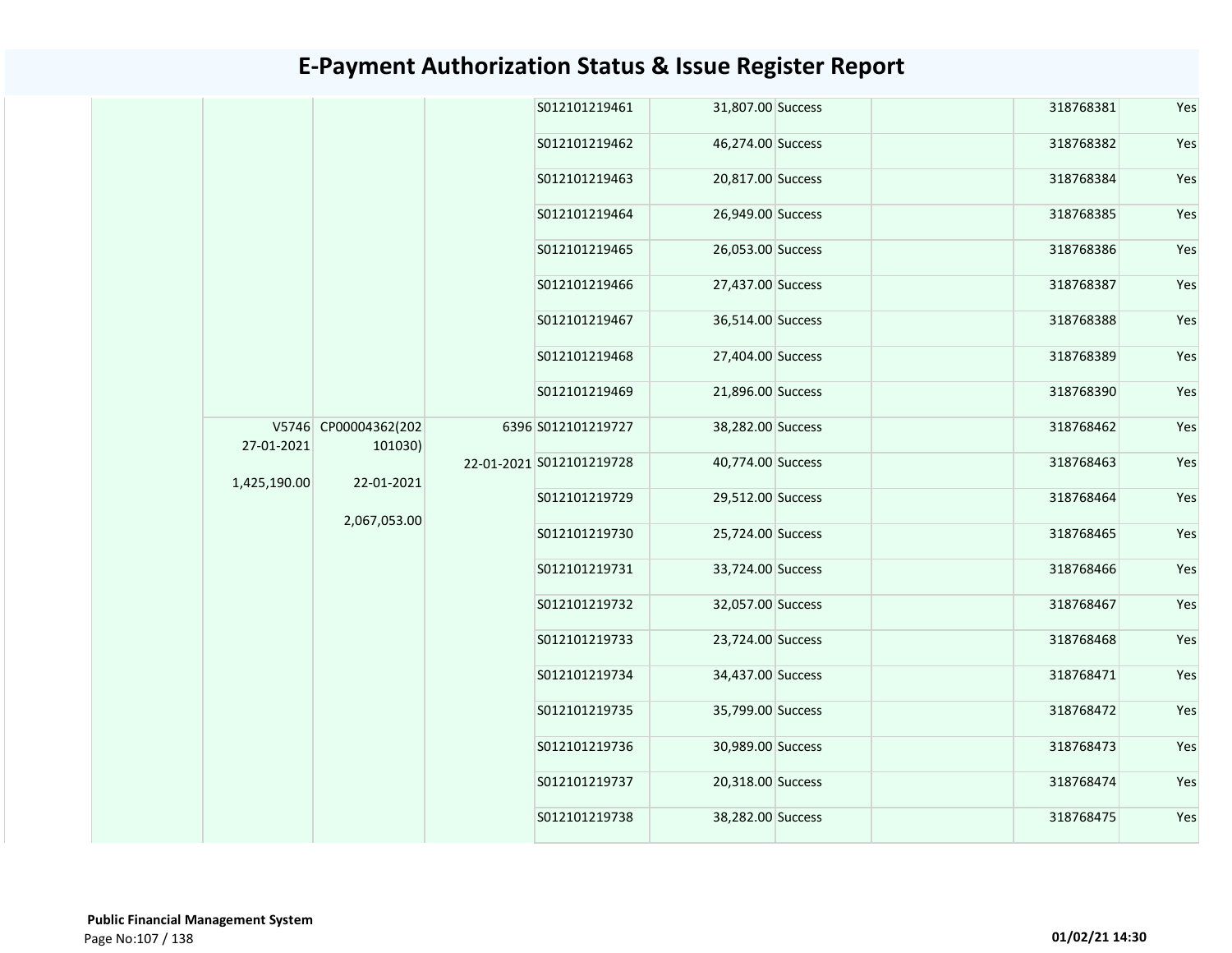| S012101219739 | 33,532.00 Success | 318768476 | Yes |
|---------------|-------------------|-----------|-----|
| S012101219740 | 33,532.00 Success | 318768477 | Yes |
| S012101219741 | 43,532.00 Success | 318768478 | Yes |
| S012101219742 | 40,282.00 Success | 318768479 | Yes |
| S012101219743 | 42,627.00 Success | 318768480 | Yes |
| S012101219744 | 28,503.00 Success | 318768481 | Yes |
| S012101219745 | 38,532.00 Success | 318768482 | Yes |
| S012101219746 | 33,282.00 Success | 318768483 | Yes |
| S012101219747 | 38,512.00 Success | 318768484 | Yes |
| S012101219748 | 37,122.00 Success | 318768485 | Yes |
| S012101219749 | 19,512.00 Success | 318768486 | Yes |
| S012101219750 | 38,282.00 Success | 318768487 | Yes |
| S012101219751 | 29,512.00 Success | 318768488 | Yes |
| S012101219752 | 35,083.00 Success | 318768489 | Yes |
| S012101219753 | 32,799.00 Success | 318768491 | Yes |
| S012101219754 | 50,532.00 Success | 318768492 | Yes |
| S012101219755 | 37,572.00 Success | 318768493 | Yes |
| S012101219756 | 41,417.00 Success | 318768494 | Yes |
| S012101219757 | 26,491.00 Success | 318768495 | Yes |
| S012101219758 | 24,512.00 Success | 318768496 | Yes |
| S012101219759 | 38,282.00 Success | 318768497 | Yes |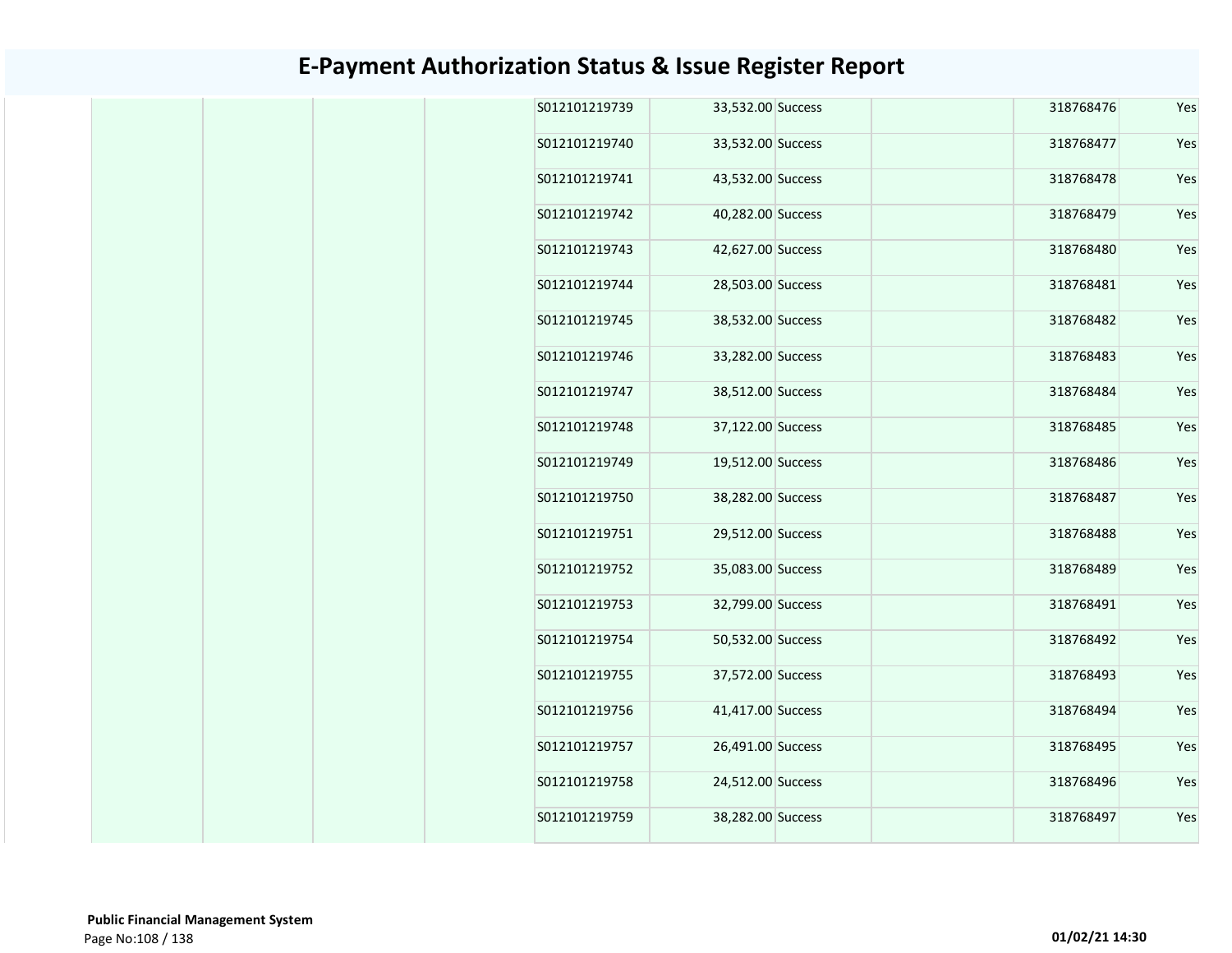|            |                                 |            | S012101219760            | 34,833.00 Success | 318768498 | Yes |
|------------|---------------------------------|------------|--------------------------|-------------------|-----------|-----|
|            |                                 |            | S012101219761            | 38,512.00 Success | 318768499 | Yes |
|            |                                 |            | S012101219762            | 30,799.00 Success | 318768500 | Yes |
|            |                                 |            | S012101219763            | 27,437.00 Success | 318768501 | Yes |
|            |                                 |            | S012101219764            | 29,416.00 Success | 318768502 | Yes |
|            |                                 |            | S012101219765            | 52,936.00 Success | 318768503 | Yes |
|            |                                 |            | S012101219766            | 50,494.00 Success | 318768504 | Yes |
|            |                                 |            | S012101219767            | 33,691.00 Success | 318768505 | Yes |
| 27-01-2021 | V5747 CP00004364(202<br>101006) | 22-01-2021 | 6387 S012101219783       | 63,098.00 Success | 318768514 | Yes |
| 63,098.00  | 22-01-2021<br>79 788 00         |            |                          |                   |           |     |
|            | V5748 CP00004365(202            |            | 6400 S012101219853       | 50,973.00 Success | 318834129 | Yes |
| 27-01-2021 | 101007)                         |            | 22-01-2021 S012101219854 | 38,020.00 Success | 318834130 | Yes |
| 476,742.00 | 22-01-2021                      |            |                          |                   |           |     |
|            | 657,087.00                      |            | S012101219855            | 31,149.00 Success | 318834131 | Yes |
|            |                                 |            | S012101219856            | 36,833.00 Success | 318834132 | Yes |
|            |                                 |            | S012101219857            | 38,982.00 Success | 318834133 | Yes |
|            |                                 |            | S012101219858            | 39,176.00 Success | 318834134 | Yes |
|            |                                 |            | S012101219859            | 38,158.00 Success | 318834135 | Yes |
|            |                                 |            | S012101219860            | 30,462.00 Success | 318834136 | Yes |
|            |                                 |            | S012101219861            | 31,052.00 Success | 318834137 | Yes |
|            |                                 |            | S012101219862            | 33,302.00 Success | 318834139 | Yes |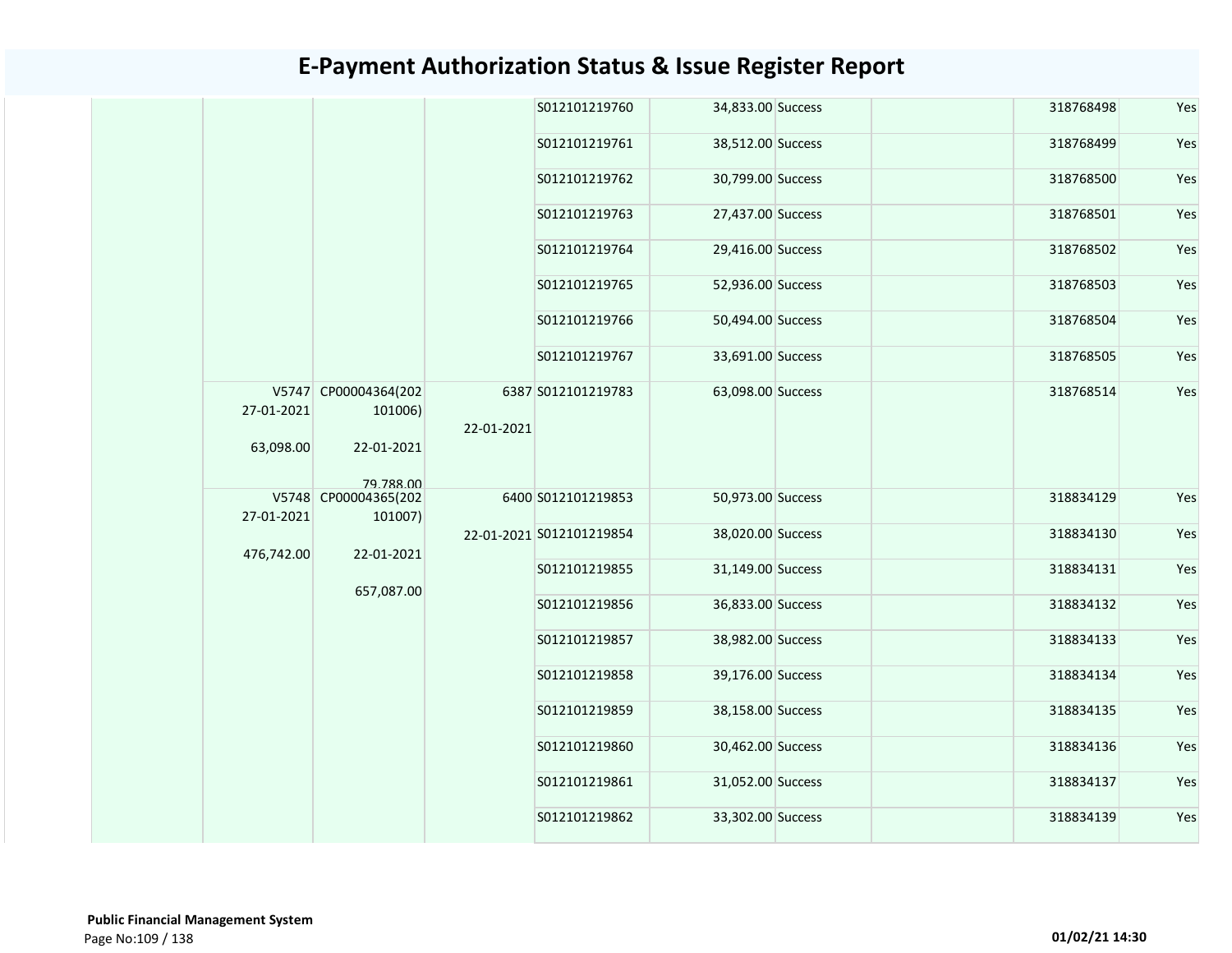|              |                                 | S012101219863            | 31,701.00 Success | 318834140 | Yes |
|--------------|---------------------------------|--------------------------|-------------------|-----------|-----|
|              |                                 | S012101219864            | 36,732.00 Success | 318834141 | Yes |
|              |                                 | S012101219865            | 40,202.00 Success | 318834142 | Yes |
| 27-01-2021   | V5749 CP00004366(202<br>101014) | 6388 S012101219202       | 83,666.00 Success | 318768220 | Yes |
|              |                                 | 22-01-2021 S012101219203 | 95,778.00 Success | 318768221 | Yes |
| 1,688,099.00 | 22-01-2021                      | S012101219204            | 44,355.00 Success | 318768222 | Yes |
|              | 2,751,906.00                    | S012101219205            | 46,807.00 Success | 318768223 | Yes |
|              |                                 | S012101219206            | 28,407.00 Success | 318768224 | Yes |
|              |                                 | S012101219207            | 27,890.00 Success | 318768225 | Yes |
|              |                                 | S012101219208            | 48,762.00 Success | 318768226 | Yes |
|              |                                 | S012101219209            | 87,068.00 Success | 318768227 | Yes |
|              |                                 | S012101219210            | 80,640.00 Success | 318768228 | Yes |
|              |                                 | S012101219211            | 50,892.00 Success | 318768229 | Yes |
|              |                                 | S012101219212            | 43,093.00 Success | 318768230 | Yes |
|              |                                 | S012101219213            | 61,218.00 Success | 318768231 | Yes |
|              |                                 | S012101219214            | 51,829.00 Success | 318768232 | Yes |
|              |                                 | S012101219215            | 70,217.00 Success | 318768233 | Yes |
|              |                                 | S012101219216            | 63,622.00 Success | 318768234 | Yes |
|              |                                 | S012101219217            | 25,563.00 Success | 318768235 | Yes |
|              |                                 | S012101219218            | 49,542.00 Success | 318768236 | Yes |
|              |                                 | S012101219219            | 45,544.00 Success | 318768237 | Yes |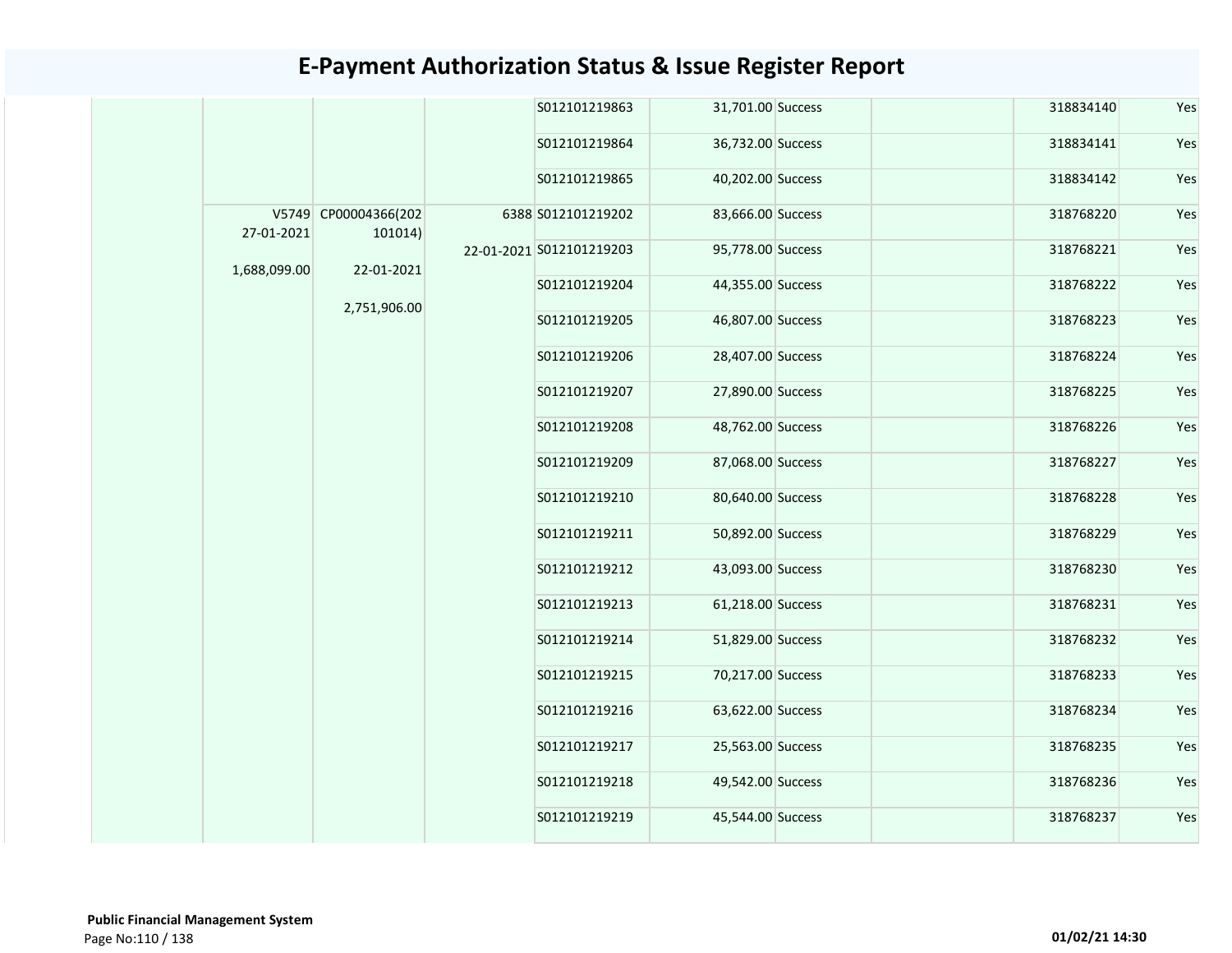|            |                                 |  |                          | S012101219220      | 77,377.00 Success | 318768238         | Yes       |     |
|------------|---------------------------------|--|--------------------------|--------------------|-------------------|-------------------|-----------|-----|
|            |                                 |  | S012101219221            | 73,464.00 Success  | 318768239         | Yes               |           |     |
|            |                                 |  | S012101219222            | 109,743.00 Success | 318768240         | Yes               |           |     |
|            |                                 |  | S012101219223            | 60,865.00 Success  | 318768241         | Yes               |           |     |
|            |                                 |  | S012101219224            | 72,484.00 Success  | 318768242         | Yes               |           |     |
|            |                                 |  | S012101219225            | 91,751.00 Success  | 318768243         | Yes               |           |     |
|            |                                 |  |                          |                    | S012101219226     | 63,562.00 Success | 318768244 | Yes |
|            |                                 |  | S012101219227            | 48,242.00 Success  | 318768245         | Yes               |           |     |
|            |                                 |  | S012101219228            | 85,718.00 Success  | 318768246         | Yes               |           |     |
| 27-01-2021 | V5750 CP00004367(202<br>101029) |  | 6392 S012101219230       | 53,799.00 Success  | 318768248         | Yes               |           |     |
| 554,273.00 | 22-01-2021                      |  | 22-01-2021 S012101219231 | 128,697.00 Success | 318768249         | Yes               |           |     |
|            |                                 |  | S012101219232            | 25,647.00 Success  | 318768250         | Yes               |           |     |
|            | 673,426.00                      |  | S012101219233            | 55,677.00 Success  | 318768251         | Yes               |           |     |
|            |                                 |  | S012101219234            | 28,375.00 Success  | 318768253         | Yes               |           |     |
|            |                                 |  | S012101219235            | 28,375.00 Success  | 318768254         | Yes               |           |     |
|            |                                 |  | S012101219236            | 50,626.00 Success  | 318768255         | Yes               |           |     |
|            |                                 |  | S012101219237            | 30,715.00 Success  | 318768256         | Yes               |           |     |
|            |                                 |  | S012101219238            | 54,609.00 Success  | 318768257         | Yes               |           |     |
|            |                                 |  | S012101219239            | 29,077.00 Success  | 318768258         | Yes               |           |     |
|            |                                 |  | S012101219240            | 68,676.00 Success  | 318768259         | Yes               |           |     |
| 27-01-2021 | V5751 CP00004368(202<br>101032) |  | 6399 S012101219293       | 36,652.00 Success  | 318768261         | Yes               |           |     |
|            |                                 |  |                          |                    |                   |                   |           |     |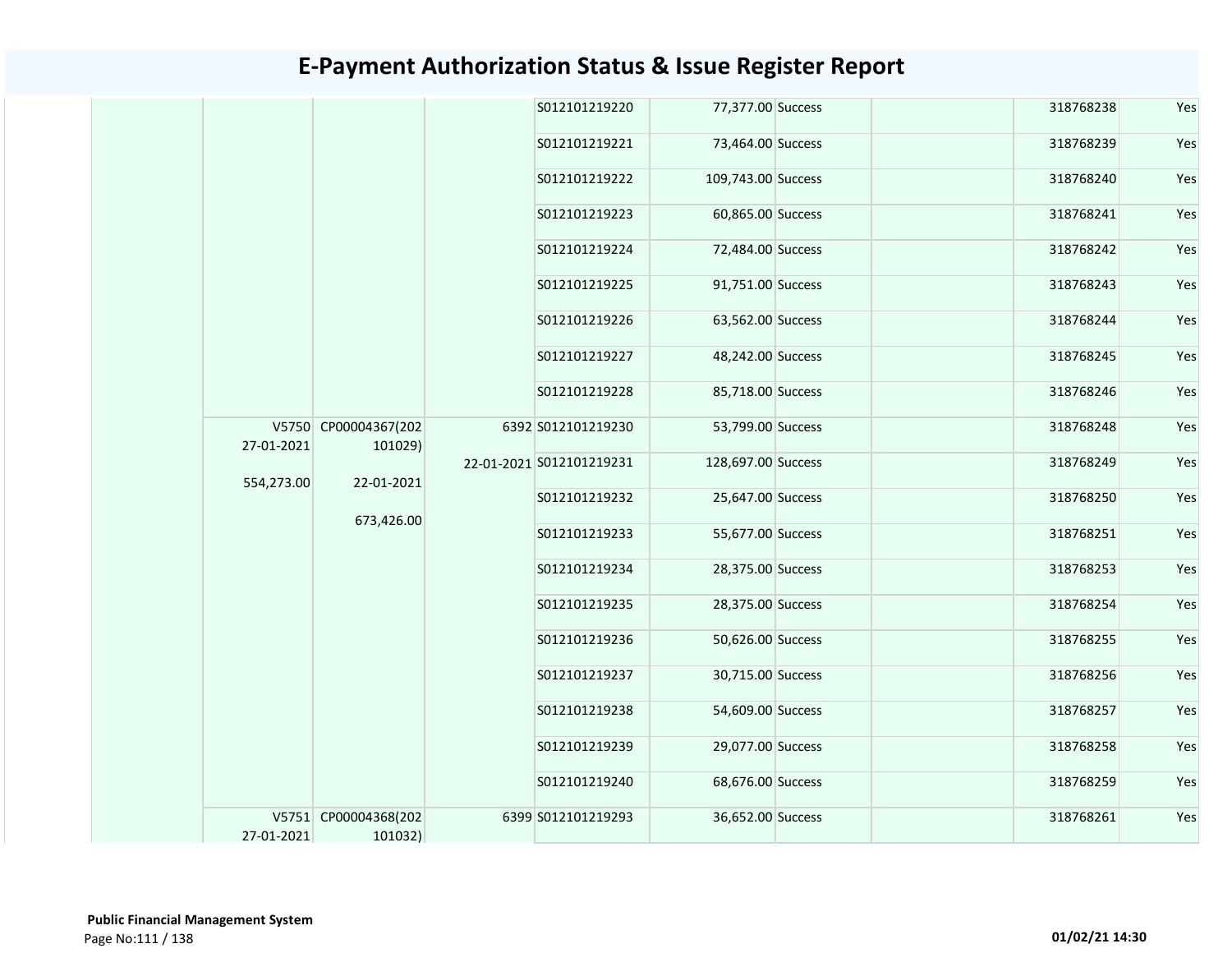|  | 2,001,298.00 | 22-01-2021   | 22-01-2021 S012101219294 | 57,918.00 Success | 318768262 | Yes |
|--|--------------|--------------|--------------------------|-------------------|-----------|-----|
|  |              |              | S012101219295            | 74,176.00 Success | 318768263 | Yes |
|  |              | 3,118,497.00 | S012101219296            | 45,318.00 Success | 318768264 | Yes |
|  |              |              | S012101219297            | 39,211.00 Success | 318768265 | Yes |
|  |              |              | S012101219298            | 62,481.00 Success | 318768266 | Yes |
|  |              |              | S012101219299            | 47,092.00 Success | 318768267 | Yes |
|  |              |              | S012101219300            | 27,004.00 Success | 318768268 | Yes |
|  |              |              | S012101219301            | 32,272.00 Success | 318768269 | Yes |
|  |              |              | S012101219302            | 40,855.00 Success | 318768270 | Yes |
|  |              |              | S012101219303            | 65,124.00 Success | 318768271 | Yes |
|  |              |              | S012101219304            | 52,478.00 Success | 318768272 | Yes |
|  |              |              | S012101219305            | 47,342.00 Success | 318768274 | Yes |
|  |              |              | S012101219306            | 68,488.00 Success | 318768275 | Yes |
|  |              |              | S012101219307            | 35,267.00 Success | 318768276 | Yes |
|  |              |              | S012101219308            | 17,892.00 Success | 318768277 | Yes |
|  |              |              | S012101219309            | 40,124.00 Success | 318768278 | Yes |
|  |              |              | S012101219310            | 49,942.00 Success | 318768279 | Yes |
|  |              |              | S012101219311            | 45,142.00 Success | 318768280 | Yes |
|  |              |              | S012101219312            | 46,652.00 Success | 318768281 | Yes |
|  |              |              | S012101219313            | 53,568.00 Success | 318768282 | Yes |
|  |              |              | S012101219314            | 48,048.00 Success | 318768283 | Yes |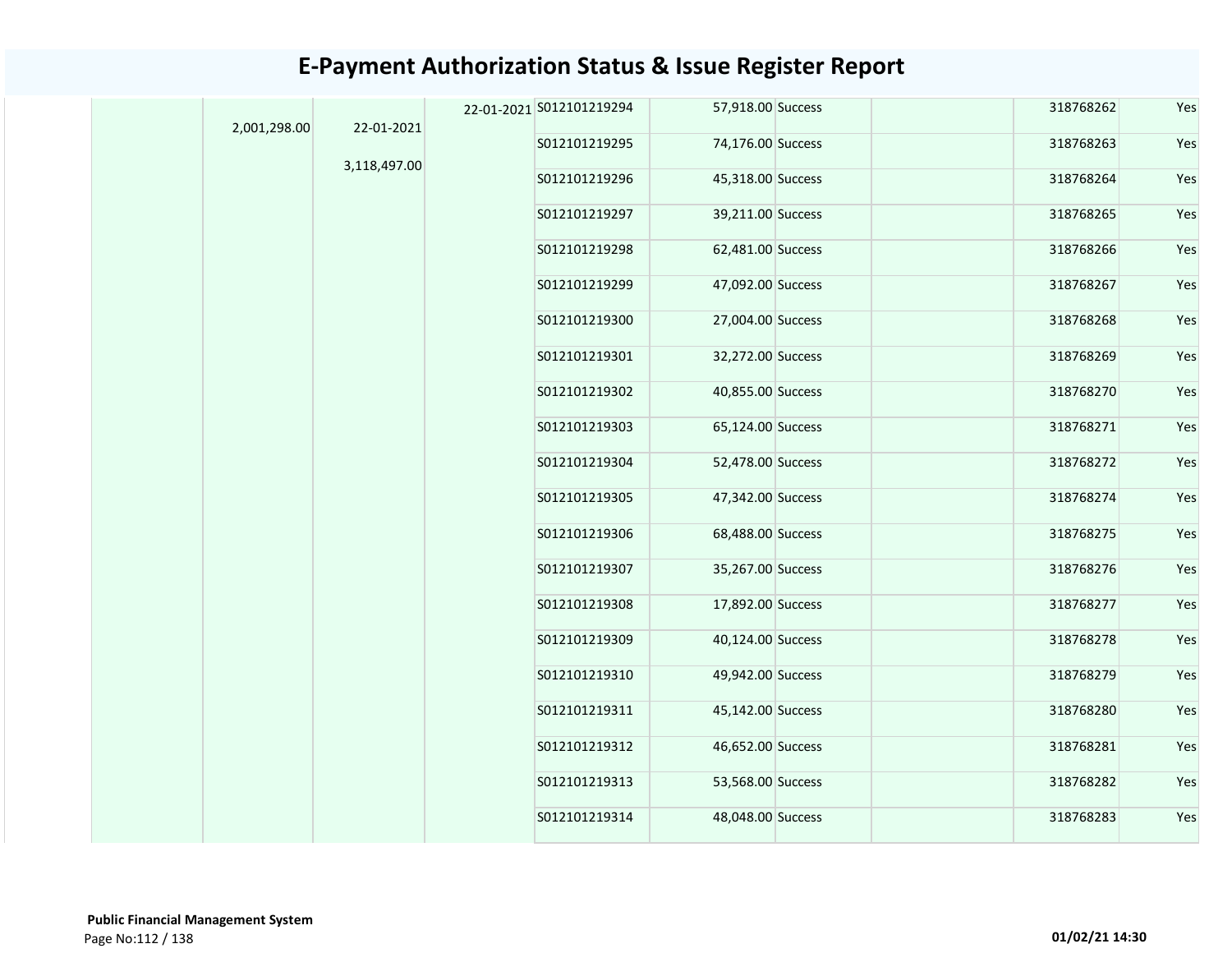|            |                                 | S012101219315            | 55,961.00 Success | 318768284 | Yes |
|------------|---------------------------------|--------------------------|-------------------|-----------|-----|
|            |                                 | S012101219316            | 57,717.00 Success | 318768285 | Yes |
|            |                                 | S012101219317            | 53,611.00 Success | 318768286 | Yes |
|            |                                 | S012101219318            | 42,001.00 Success | 318768287 | Yes |
|            |                                 | S012101219319            | 45,441.00 Success | 318768288 | Yes |
|            |                                 | S012101219320            | 61,652.00 Success | 318768289 | Yes |
|            |                                 | S012101219321            | 50,222.00 Success | 318768290 | Yes |
|            |                                 | S012101219322            | 41,550.00 Success | 318768291 | Yes |
|            |                                 | S012101219323            | 47,495.00 Success | 318768292 | Yes |
|            |                                 | S012101219324            | 59,068.00 Success | 318768293 | Yes |
|            |                                 | S012101219325            | 60,598.00 Success | 318768295 | Yes |
|            |                                 | S012101219326            | 47,002.00 Success | 318768296 | Yes |
|            |                                 | S012101219327            | 68,874.00 Success | 318768297 | Yes |
|            |                                 | S012101219328            | 41,022.00 Success | 318768298 | Yes |
|            |                                 | S012101219329            | 48,974.00 Success | 318768299 | Yes |
|            |                                 | S012101219330            | 77,677.00 Success | 318768300 | Yes |
|            |                                 | S012101219331            | 54,652.00 Success | 318768301 | Yes |
|            |                                 | S012101219332            | 54,735.00 Success | 318768302 | Yes |
| 27-01-2021 | V5752 CP00004369(202<br>101033) | 6382 S012101219395       | 26,812.00 Success | 318768306 | Yes |
| 144,418.00 | 22-01-2021                      | 22-01-2021 S012101219396 | 29,339.00 Success | 318768307 | Yes |
|            | 157.867.00                      | S012101219397            | 29,589.00 Success | 318768309 | Yes |
|            |                                 |                          |                   |           |     |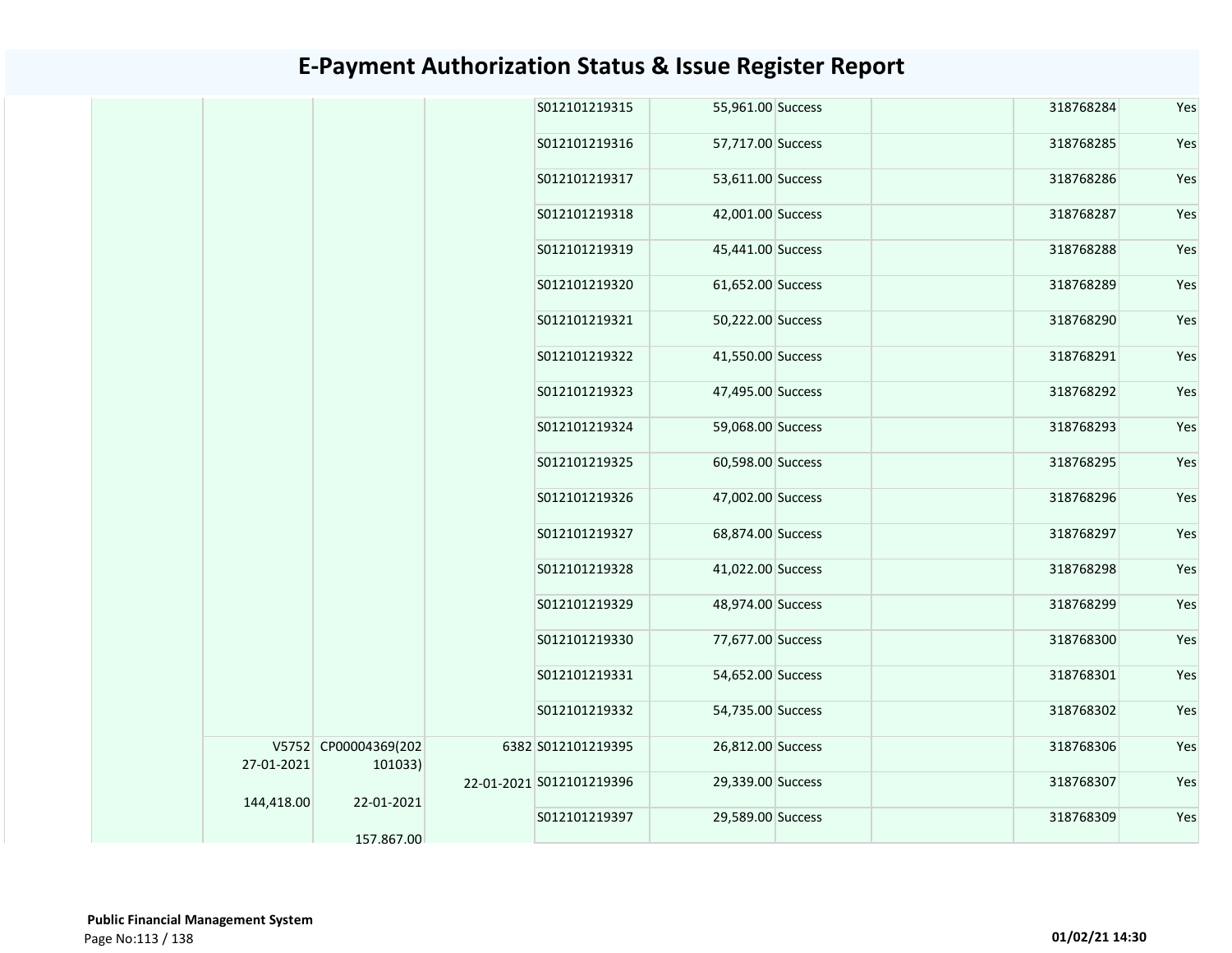|            |                                     |            | S012101219398      | 29,339.00 Success  |                | 318768312 | Yes |
|------------|-------------------------------------|------------|--------------------|--------------------|----------------|-----------|-----|
|            |                                     |            | S012101219399      | 29,339.00 Success  |                | 318768314 | Yes |
| 27-01-2021 | V5753 CP00004384(ELE<br>2021010017) |            | 6455 S012101219531 | 28,119.00 Success  |                | 295359501 | Yes |
| 28,119.00  | 22-01-2021<br>28 119 00             | 25-01-2021 |                    |                    |                |           |     |
|            | V5754 CP00004385(ELE                |            | 6413 S012101219550 | 87,750.00 Success  |                | 295331535 | Yes |
| 27-01-2021 | 2021010018)                         |            |                    |                    |                |           |     |
|            |                                     | 25-01-2021 |                    |                    |                |           |     |
| 87,750.00  | 22-01-2021                          |            |                    |                    |                |           |     |
|            | 87 750 00                           |            |                    |                    |                |           |     |
| V5763      | CP00004329                          |            | 6401 S012101221213 | 3,349.00 Success   |                | 295310108 | Yes |
| 27-01-2021 |                                     |            |                    |                    |                |           |     |
|            | 21-01-2021                          | 22-01-2021 |                    |                    |                |           |     |
| 3,349.00   |                                     |            |                    |                    |                |           |     |
|            |                                     |            |                    |                    |                |           |     |
| V5764      | 3.349.00<br>CP00004307              |            | 6363 S012101221058 |                    | 928.00 Success | 295363463 | Yes |
|            |                                     |            |                    |                    |                |           |     |
| 27-01-2021 |                                     |            |                    |                    |                |           |     |
|            | 21-01-2021                          | 22-01-2021 |                    |                    |                |           |     |
| 928.00     |                                     |            |                    |                    |                |           |     |
|            | 928.00                              |            |                    |                    |                |           |     |
| V5766      | CP00004303                          |            | 6414 S012101221008 | 22,642.00 Success  |                | 318768556 | Yes |
| 27-01-2021 |                                     |            |                    |                    |                |           |     |
|            | 21-01-2021                          | 25-01-2021 |                    |                    |                |           |     |
|            |                                     |            |                    |                    |                |           |     |
| 22,642.00  |                                     |            |                    |                    |                |           |     |
|            | 22.642.00                           |            | 6350 S012101221050 |                    |                |           |     |
| V5767      | CP00004324                          |            |                    | 471,663.00 Success |                | 295333680 | Yes |
| 27-01-2021 |                                     |            |                    |                    |                |           |     |
|            | 21-01-2021                          | 22-01-2021 |                    |                    |                |           |     |
| 471,663.00 |                                     |            |                    |                    |                |           |     |
|            | 479.795.00                          |            |                    |                    |                |           |     |
|            | V5768 CP00004323(511                |            | 6349 S012101214152 | 5,898.00 Success   |                | 295357192 | Yes |
| 27-01-2021 | 687770325427-                       |            |                    |                    |                |           |     |
|            | 1B1)                                | 22-01-2021 |                    |                    |                |           |     |
| 5,898.00   |                                     |            |                    |                    |                |           |     |
|            | 21-01-2021                          |            |                    |                    |                |           |     |
|            |                                     |            |                    |                    |                |           |     |
|            |                                     |            |                    |                    |                |           |     |
|            | 6 000 00                            |            |                    |                    |                |           |     |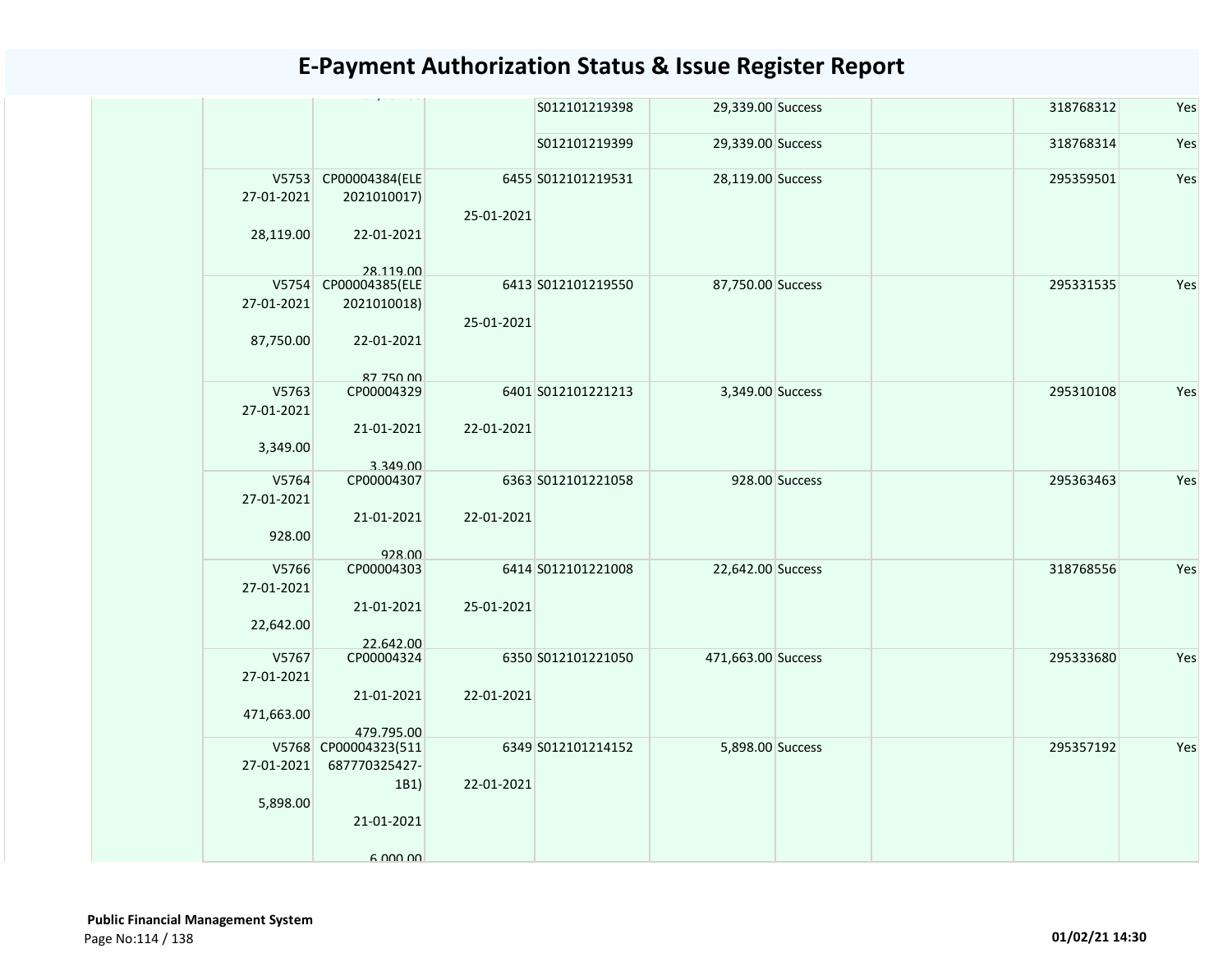| V5769<br>27-01-2021 | CP00004325                      |            | 6416 S012101220945       | 20,206.00 Success | 318768554 | Yes |
|---------------------|---------------------------------|------------|--------------------------|-------------------|-----------|-----|
| 20,206.00           | 21-01-2021                      | 25-01-2021 |                          |                   |           |     |
| V5770<br>27-01-2021 | 20.206.00<br>CP00004327         |            | 6346 S012101220842       | 24,000.00 Success | 295361703 | Yes |
| 24,000.00           | 21-01-2021                      | 22-01-2021 |                          |                   |           |     |
| V5774               | 24.000.00                       |            |                          |                   |           |     |
| 27-01-2021          | CP00004347                      |            | 6450 S012101221072       | 18,000.00 Success | 295363828 | Yes |
| 18,000.00           | 22-01-2021<br>18.000.00         | 25-01-2021 |                          |                   |           |     |
|                     | V5775 CP00004363(202            |            | 6397 S012101219773       | 66,521.00 Success | 318768509 | Yes |
| 27-01-2021          | 101005)                         |            |                          |                   |           |     |
| 134,538.00          | 22-01-2021                      |            | 22-01-2021 S012101219774 | 40,030.00 Success | 318768510 | Yes |
|                     | 184 530 00                      |            | S012101219775            | 27,987.00 Success | 318768511 | Yes |
|                     | V5776 CP00004370(202            |            | 6389 S012101219567       | 35,568.00 Success | 318834125 | Yes |
| 27-01-2021          | 101034)                         |            |                          |                   |           |     |
| 113,771.00          | 22-01-2021                      |            | 22-01-2021 S012101219568 | 40,653.00 Success | 318834126 | Yes |
|                     | 124 674 00                      |            | S012101219569            | 37,550.00 Success | 318834127 | Yes |
|                     | V5777 CP00004371(202            |            | 6386 S012101219599       | 38,342.00 Success | 318768397 | Yes |
| 27-01-2021          | 101035)                         |            |                          |                   |           |     |
| 183,653.00          | 22-01-2021                      |            | 22-01-2021 S012101219600 | 36,532.00 Success | 318768398 | Yes |
|                     | 231,390.00                      |            | S012101219601            | 45,462.00 Success | 318768399 | Yes |
|                     |                                 |            | S012101219602            | 26,175.00 Success | 318768400 | Yes |
|                     |                                 |            | S012101219603            | 37,142.00 Success | 318768401 | Yes |
| 27-01-2021          | V5778 CP00004372(202<br>101037) |            | 6398 S012101219628       | 56,844.00 Success | 318768404 | Yes |
| 1,463,529.00        | 22-01-2021                      |            | 22-01-2021 S012101219629 | 40,007.00 Success | 318768406 | Yes |
|                     | 1.705.005.00                    |            | S012101219630            | 45,179.00 Success | 318768407 | Yes |
|                     |                                 |            |                          |                   |           |     |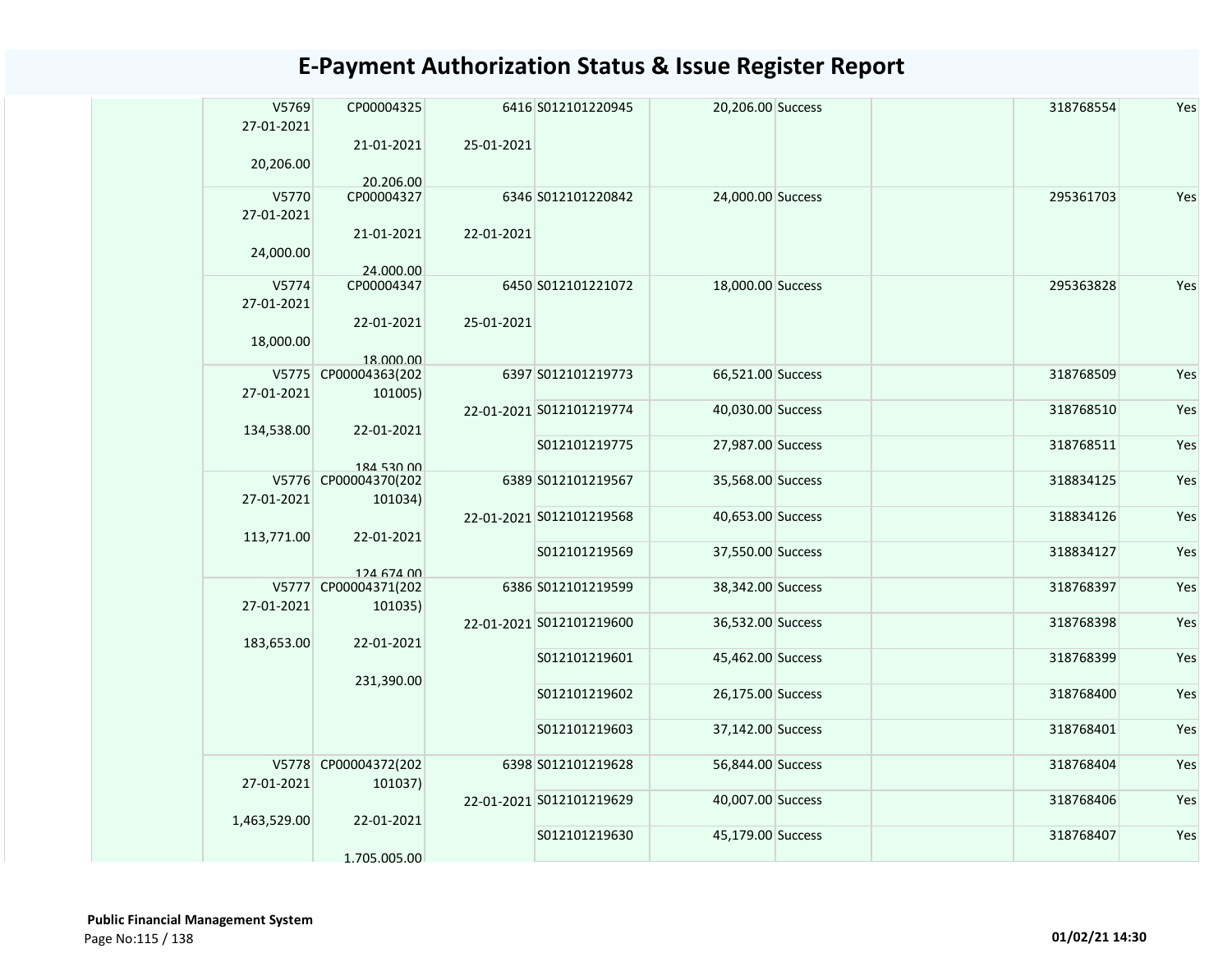|  | S012101219631 | 41,041.00 Success | 318768408 | Yes |
|--|---------------|-------------------|-----------|-----|
|  | S012101219632 | 56,033.00 Success | 318768409 | Yes |
|  | S012101219633 | 29,429.00 Success | 318768411 | Yes |
|  | S012101219634 | 43,368.00 Success | 318768412 | Yes |
|  | S012101219635 | 47,580.00 Success | 318768413 | Yes |
|  | S012101219636 | 57,218.00 Success | 318768414 | Yes |
|  | S012101219637 | 55,163.00 Success | 318768415 | Yes |
|  | S012101219638 | 49,363.00 Success | 318768416 | Yes |
|  | S012101219639 | 56,283.00 Success | 318768417 | Yes |
|  | S012101219640 | 42,253.00 Success | 318768418 | Yes |
|  | S012101219641 | 45,352.00 Success | 318768419 | Yes |
|  | S012101219642 | 47,387.00 Success | 318768420 | Yes |
|  | S012101219643 | 54,221.00 Success | 318768421 | Yes |
|  | S012101219644 | 44,532.00 Success | 318768422 | Yes |
|  | S012101219645 | 44,532.00 Success | 318768423 | Yes |
|  | S012101219646 | 31,436.00 Success | 318768424 | Yes |
|  | S012101219647 | 23,914.00 Success | 318768425 | Yes |
|  | S012101219648 | 61,056.00 Success | 318768426 | Yes |
|  | S012101219649 | 48,184.00 Success | 318768427 | Yes |
|  | S012101219650 | 41,041.00 Success | 318768428 | Yes |
|  | S012101219651 | 33,783.00 Success | 318768429 | Yes |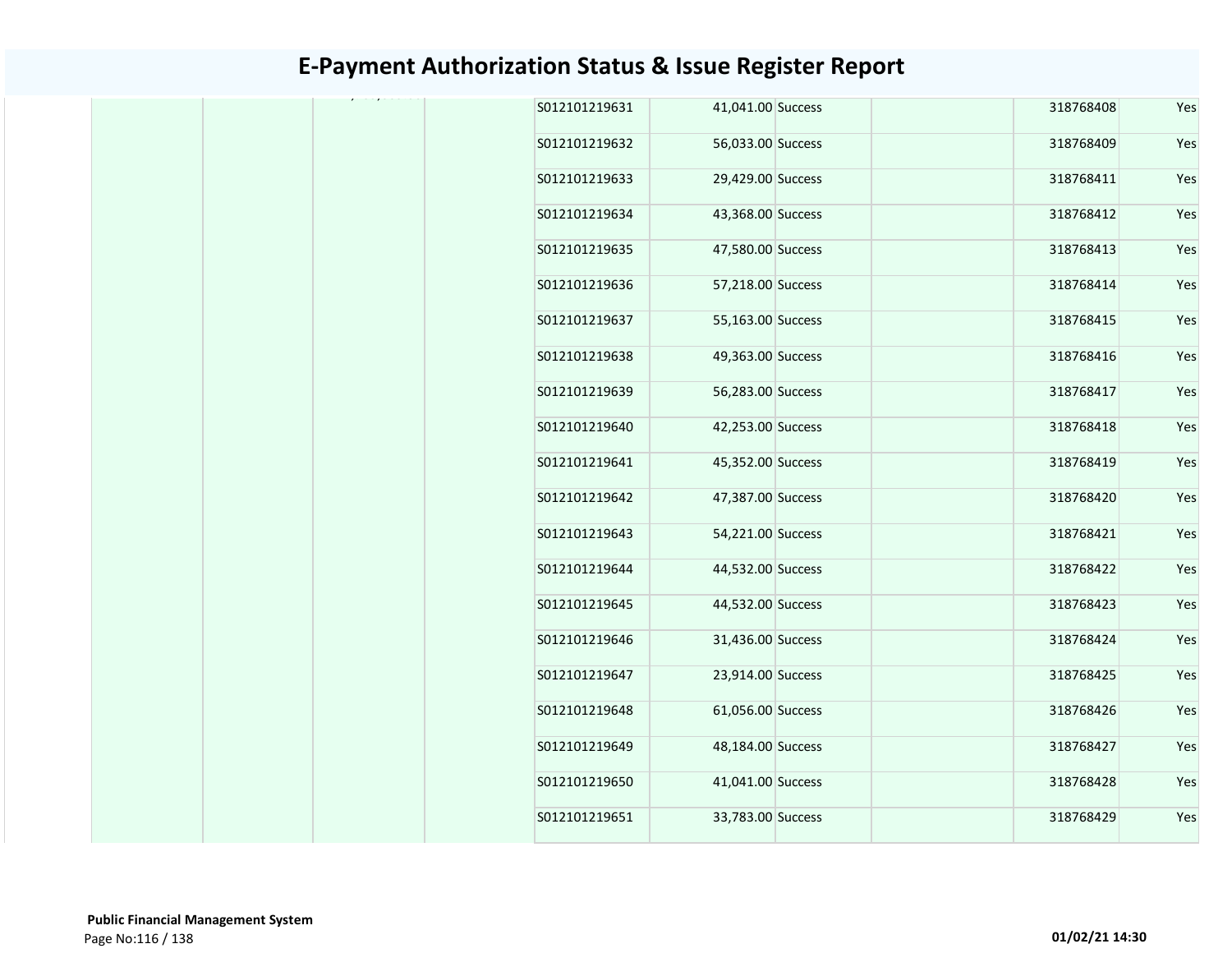|            |                                 |  | S012101219652            | 41,041.00 Success |                   | 318768430 | Yes       |     |
|------------|---------------------------------|--|--------------------------|-------------------|-------------------|-----------|-----------|-----|
|            |                                 |  | S012101219653            | 41,291.00 Success |                   | 318768431 | Yes       |     |
|            |                                 |  | S012101219654            | 40,007.00 Success |                   | 318768432 | Yes       |     |
|            |                                 |  | S012101219655            | 53,196.00 Success |                   | 318768434 | Yes       |     |
|            |                                 |  | S012101219656            | 44,532.00 Success |                   | 318768435 | Yes       |     |
|            |                                 |  | S012101219657            | 64,638.00 Success |                   | 318768436 | Yes       |     |
|            | V5779 CP00004373(202<br>101038) |  | S012101219658            | 43,618.00 Success |                   | 318768437 | Yes       |     |
|            |                                 |  | S012101219659            | 40,007.00 Success |                   | 318768438 | Yes       |     |
| 27-01-2021 |                                 |  | 6393 S012101219699       | 43,722.00 Success |                   | 318768440 | Yes       |     |
|            |                                 |  | 22-01-2021 S012101219700 | 30,092.00 Success |                   | 318768441 | Yes       |     |
| 745,124.00 | 22-01-2021                      |  | S012101219701            | 30,982.00 Success |                   | 318768442 | Yes       |     |
|            | 978,435.00                      |  | S012101219702            | 44,914.00 Success |                   | 318768443 | Yes       |     |
|            |                                 |  | S012101219703            | 34,224.00 Success |                   | 318768444 | Yes       |     |
|            |                                 |  | S012101219704            | 41,224.00 Success |                   | 318768445 | Yes       |     |
|            |                                 |  | S012101219705            | 40,283.00 Success |                   | 318768446 | Yes       |     |
|            |                                 |  | S012101219706            | 45,732.00 Success |                   | 318768447 | Yes       |     |
|            |                                 |  | S012101219707            | 39,767.00 Success |                   | 318768448 | Yes       |     |
|            |                                 |  | S012101219708            | 35,912.00 Success |                   | 318768449 | Yes       |     |
|            |                                 |  | S012101219709            | 40,004.00 Success |                   | 318768450 | Yes       |     |
|            |                                 |  |                          | S012101219710     | 40,912.00 Success |           | 318768451 | Yes |
|            |                                 |  | S012101219711            | 34,502.00 Success |                   | 318768452 | Yes       |     |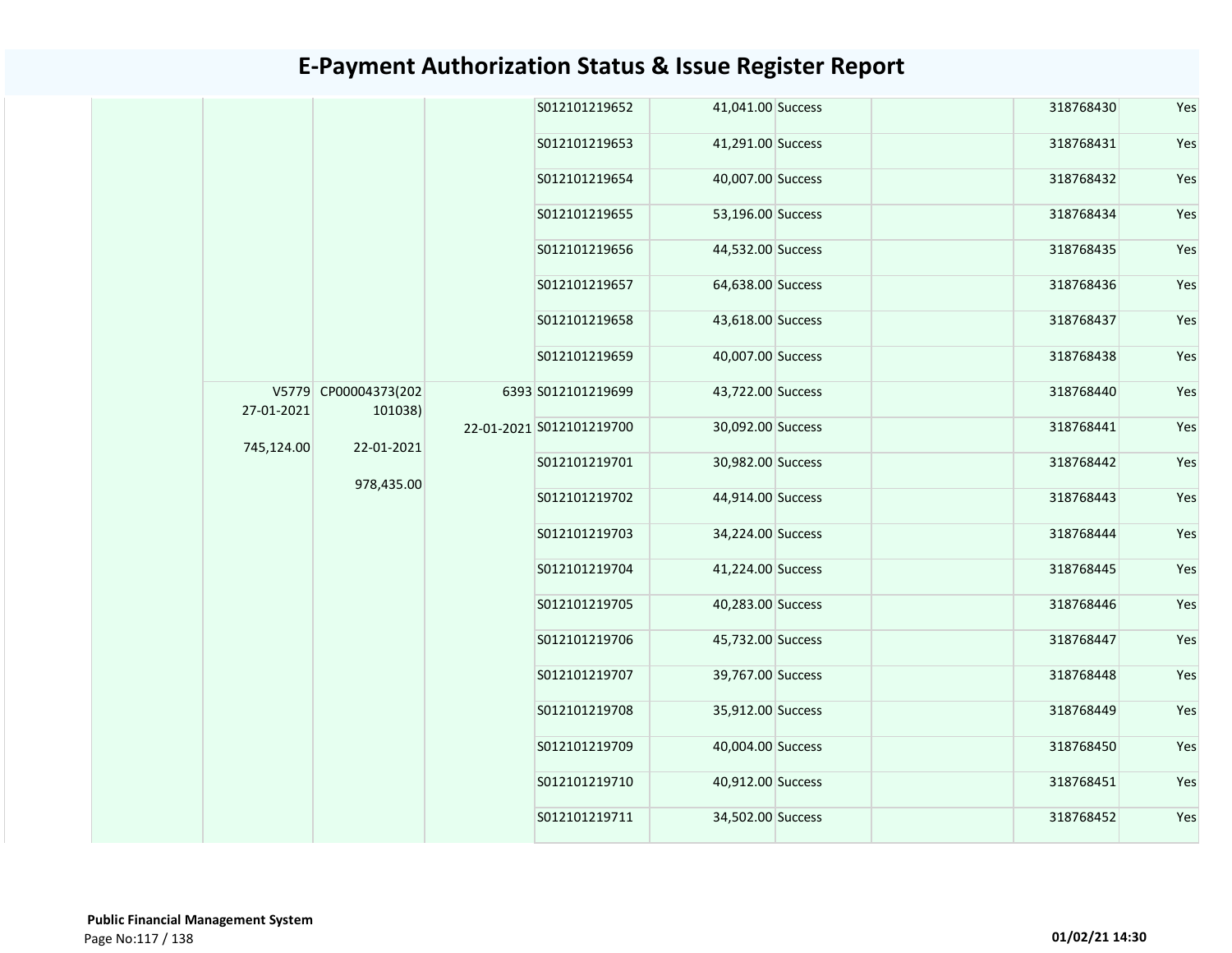|              |                                 |  | S012101219712            | 38,233.00 Success | 318768453 | Yes           |                   |           |     |  |  |               |                   |           |     |
|--------------|---------------------------------|--|--------------------------|-------------------|-----------|---------------|-------------------|-----------|-----|--|--|---------------|-------------------|-----------|-----|
|              |                                 |  | S012101219713            | 23,887.00 Success | 318768454 | Yes           |                   |           |     |  |  |               |                   |           |     |
|              |                                 |  | S012101219714            | 29,786.00 Success | 318768455 | Yes           |                   |           |     |  |  |               |                   |           |     |
|              |                                 |  | S012101219715            | 22,857.00 Success | 318768456 | Yes           |                   |           |     |  |  |               |                   |           |     |
|              |                                 |  | S012101219716            | 32,347.00 Success | 318768457 | Yes           |                   |           |     |  |  |               |                   |           |     |
|              |                                 |  | S012101219717            | 47,052.00 Success | 318768458 | Yes           |                   |           |     |  |  |               |                   |           |     |
|              |                                 |  |                          |                   |           | S012101219718 | 48,692.00 Success | 318768459 | Yes |  |  |               |                   |           |     |
| 27-01-2021   | V5780 CP00004374(202<br>101040) |  | 6394 S012101219872       | 81,127.00 Success | 318768516 | Yes           |                   |           |     |  |  |               |                   |           |     |
|              |                                 |  | 22-01-2021 S012101219873 | 62,668.00 Success | 318768517 | Yes           |                   |           |     |  |  |               |                   |           |     |
| 1,883,125.00 | 22-01-2021                      |  | S012101219874            | 73,240.00 Success | 318768518 | Yes           |                   |           |     |  |  |               |                   |           |     |
|              | 2,449,869.00                    |  | S012101219875            | 97,682.00 Success | 318768519 | Yes           |                   |           |     |  |  |               |                   |           |     |
|              |                                 |  | S012101219876            | 75,703.00 Success | 318768520 | Yes           |                   |           |     |  |  |               |                   |           |     |
|              |                                 |  | S012101219877            | 85,931.00 Success | 318768522 | Yes           |                   |           |     |  |  |               |                   |           |     |
|              |                                 |  | S012101219878            | 78,562.00 Success | 318768524 | Yes           |                   |           |     |  |  |               |                   |           |     |
|              |                                 |  | S012101219879            | 74,684.00 Success | 318768526 | Yes           |                   |           |     |  |  |               |                   |           |     |
|              |                                 |  | S012101219880            | 61,202.00 Success | 318768528 | Yes           |                   |           |     |  |  |               |                   |           |     |
|              |                                 |  | S012101219881            | 76,976.00 Success | 318768529 | Yes           |                   |           |     |  |  |               |                   |           |     |
|              |                                 |  | S012101219882            | 91,426.00 Success | 318768530 | Yes           |                   |           |     |  |  |               |                   |           |     |
|              |                                 |  | S012101219883            | 67,640.00 Success | 318768531 | Yes           |                   |           |     |  |  |               |                   |           |     |
|              |                                 |  |                          |                   |           |               |                   |           |     |  |  | S012101219884 | 88,105.00 Success | 318768532 | Yes |
|              |                                 |  | S012101219885            | 85,327.00 Success | 318768534 | Yes           |                   |           |     |  |  |               |                   |           |     |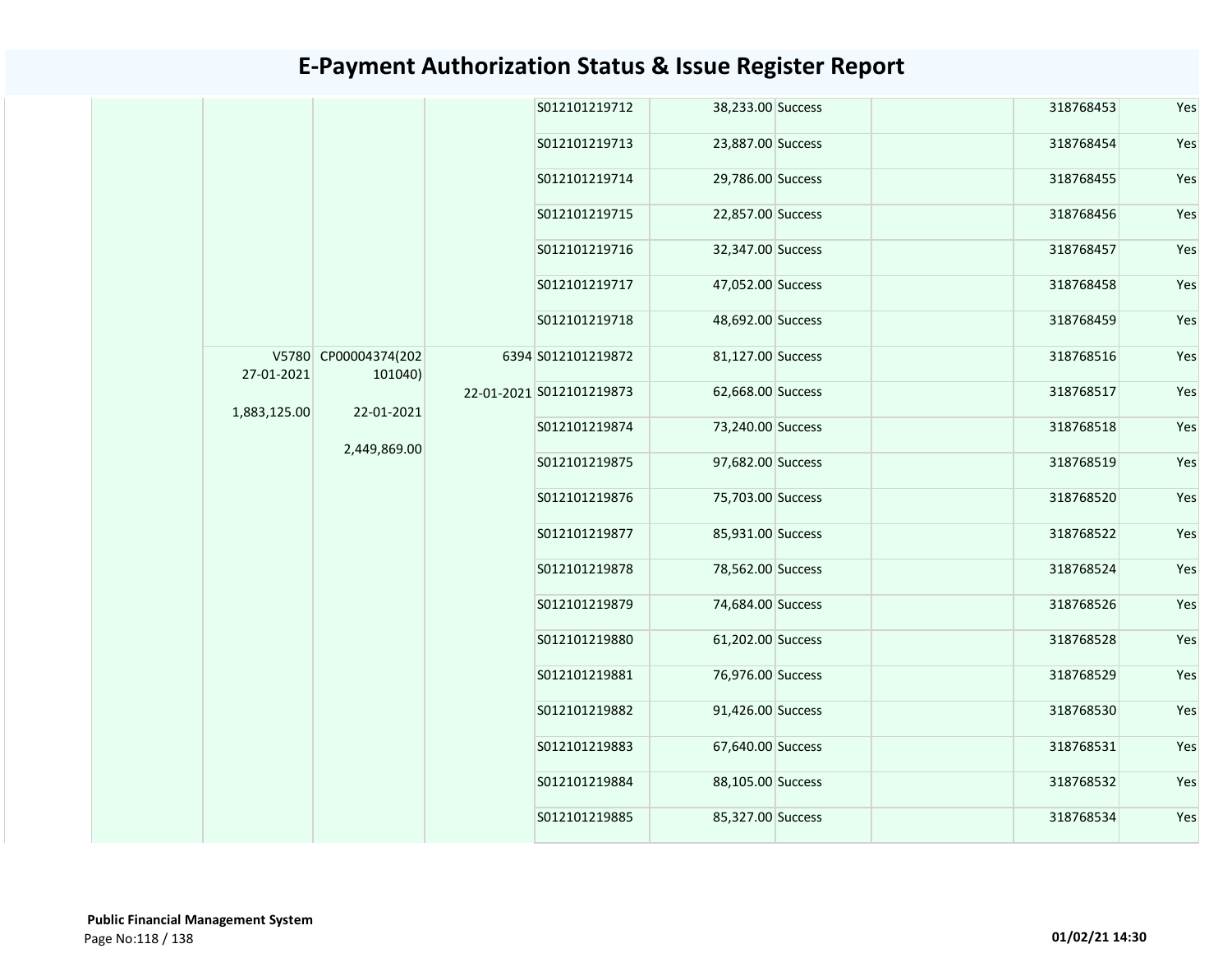|            |                      |            | S012101219886      | 70,626.00 Success  |  | 318768535 | Yes |
|------------|----------------------|------------|--------------------|--------------------|--|-----------|-----|
|            |                      |            | S012101219887      | 72,706.00 Success  |  | 318768536 | Yes |
|            |                      |            | S012101219888      | 66,164.00 Success  |  | 318768537 | Yes |
|            |                      |            | S012101219889      | 68,546.00 Success  |  | 318768538 | Yes |
|            |                      |            | S012101219890      | 86,743.00 Success  |  | 318768539 | Yes |
|            |                      |            | S012101219891      | 84,451.00 Success  |  | 318768540 | Yes |
|            |                      |            | S012101219892      | 67,740.00 Success  |  | 318768541 | Yes |
|            |                      |            | S012101219893      | 80,181.00 Success  |  | 318768542 | Yes |
|            |                      |            | S012101219894      | 77,890.00 Success  |  | 318768543 | Yes |
|            |                      |            | S012101219895      | 107,805.00 Success |  | 318768544 | Yes |
| 27-01-2021 | V5781 CP00004375(202 |            | 6390 S012101219429 | 25,955.00 Success  |  | 318768339 | Yes |
|            | 101041)              | 22-01-2021 |                    |                    |  |           |     |
| 25,955.00  | 22-01-2021           |            |                    |                    |  |           |     |
|            | 45 771 00            |            |                    |                    |  |           |     |
|            | V5782 CP00004376(202 |            | 6391 S012101219500 | 26,458.00 Success  |  | 318768394 | Yes |
| 27-01-2021 | 101042)              | 22-01-2021 |                    |                    |  |           |     |
| 26,458.00  | 22-01-2021           |            |                    |                    |  |           |     |
|            | 73 320 00            |            |                    |                    |  |           |     |
| V5783      | CP00004377           |            | 6418 S012101220616 | 31,257.00 Success  |  | 318768546 | Yes |
| 27-01-2021 |                      |            |                    |                    |  |           |     |
|            | 22-01-2021           | 25-01-2021 |                    |                    |  |           |     |
| 31,257.00  |                      |            |                    |                    |  |           |     |
|            | 31.257.00            |            |                    |                    |  |           |     |
| V5784      | CP00004378           |            | 6417 S012101220626 | 23,543.00 Success  |  | 318768549 | Yes |
| 27-01-2021 |                      |            |                    |                    |  |           |     |
|            | 22-01-2021           | 25-01-2021 |                    |                    |  |           |     |
| 23,543.00  |                      |            |                    |                    |  |           |     |
|            | 23.543.00            |            |                    |                    |  |           |     |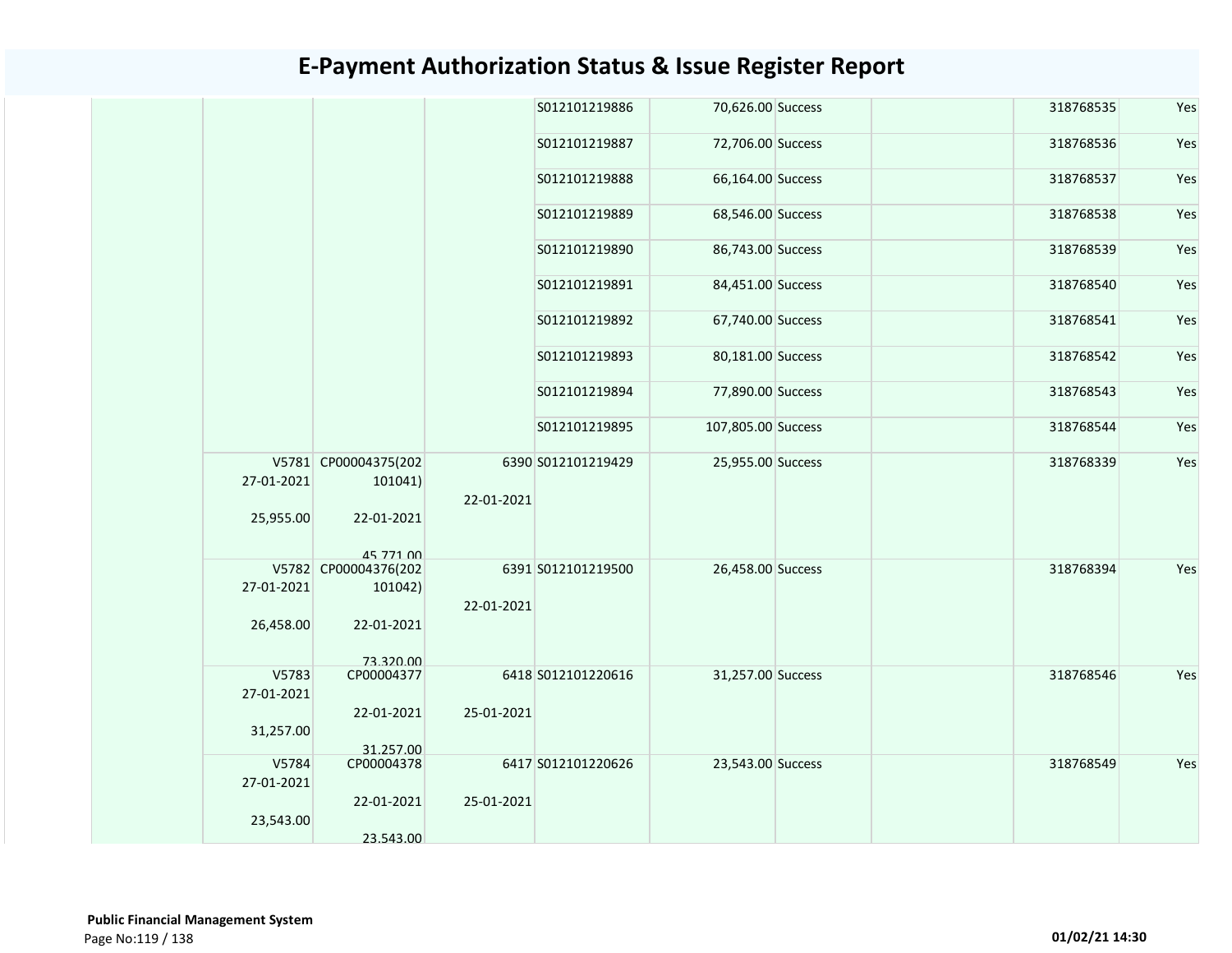| V5797<br>27-01-2021 | CP00004322                            |            | 6463 S012101396455 | 22,581.00 Success | 318816389 | Yes |
|---------------------|---------------------------------------|------------|--------------------|-------------------|-----------|-----|
| 22,581.00           | 21-01-2021                            | 27-01-2021 |                    |                   |           |     |
|                     | 22.581.00                             |            |                    |                   |           |     |
| V5798<br>27-01-2021 | CP00004330(511<br>687719407789-       |            | 6448 S012101406381 | 47,154.00 Success | 300063269 | Yes |
|                     | 1B1                                   | 25-01-2021 |                    |                   |           |     |
| 47,154.00           |                                       |            |                    |                   |           |     |
|                     | 21-01-2021                            |            |                    |                   |           |     |
|                     | 47 966 00                             |            |                    |                   |           |     |
| 27-01-2021          | V5799 CP00004331(511<br>687756872301- |            | 6449 S012101405855 | 26,346.00 Success | 300092817 | Yes |
|                     | 1B1)                                  | 25-01-2021 |                    |                   |           |     |
| 26,346.00           |                                       |            |                    |                   |           |     |
|                     | 21-01-2021                            |            |                    |                   |           |     |
|                     | 26.800.00                             |            |                    |                   |           |     |
| V5800               | CP00004332(511                        |            | 6451 S012101405837 | 21,728.00 Success | 300019944 | Yes |
| 27-01-2021          | 687766409663-                         |            |                    |                   |           |     |
|                     | 1B1)                                  | 25-01-2021 |                    |                   |           |     |
| 21,728.00           | 21-01-2021                            |            |                    |                   |           |     |
|                     |                                       |            |                    |                   |           |     |
|                     | 22.102.00                             |            |                    |                   |           |     |
| 27-01-2021          | V5801 CP00004348(511<br>687708184585- |            | 6447 S012101405019 | 2,458.00 Success  | 300060690 | Yes |
|                     | 1B1)                                  | 25-01-2021 |                    |                   |           |     |
| 2,458.00            |                                       |            |                    |                   |           |     |
|                     | 22-01-2021                            |            |                    |                   |           |     |
|                     | 250000                                |            |                    |                   |           |     |
|                     | V5802 CP00004349(511                  |            | 6445 S012101405055 | 13,763.00 Success | 300019743 | Yes |
| 27-01-2021          | 687700079626-                         |            |                    |                   |           |     |
|                     | 1B1)                                  | 25-01-2021 |                    |                   |           |     |
| 13,763.00           |                                       |            |                    |                   |           |     |
|                     | 22-01-2021                            |            |                    |                   |           |     |
|                     | 14 000 00                             |            |                    |                   |           |     |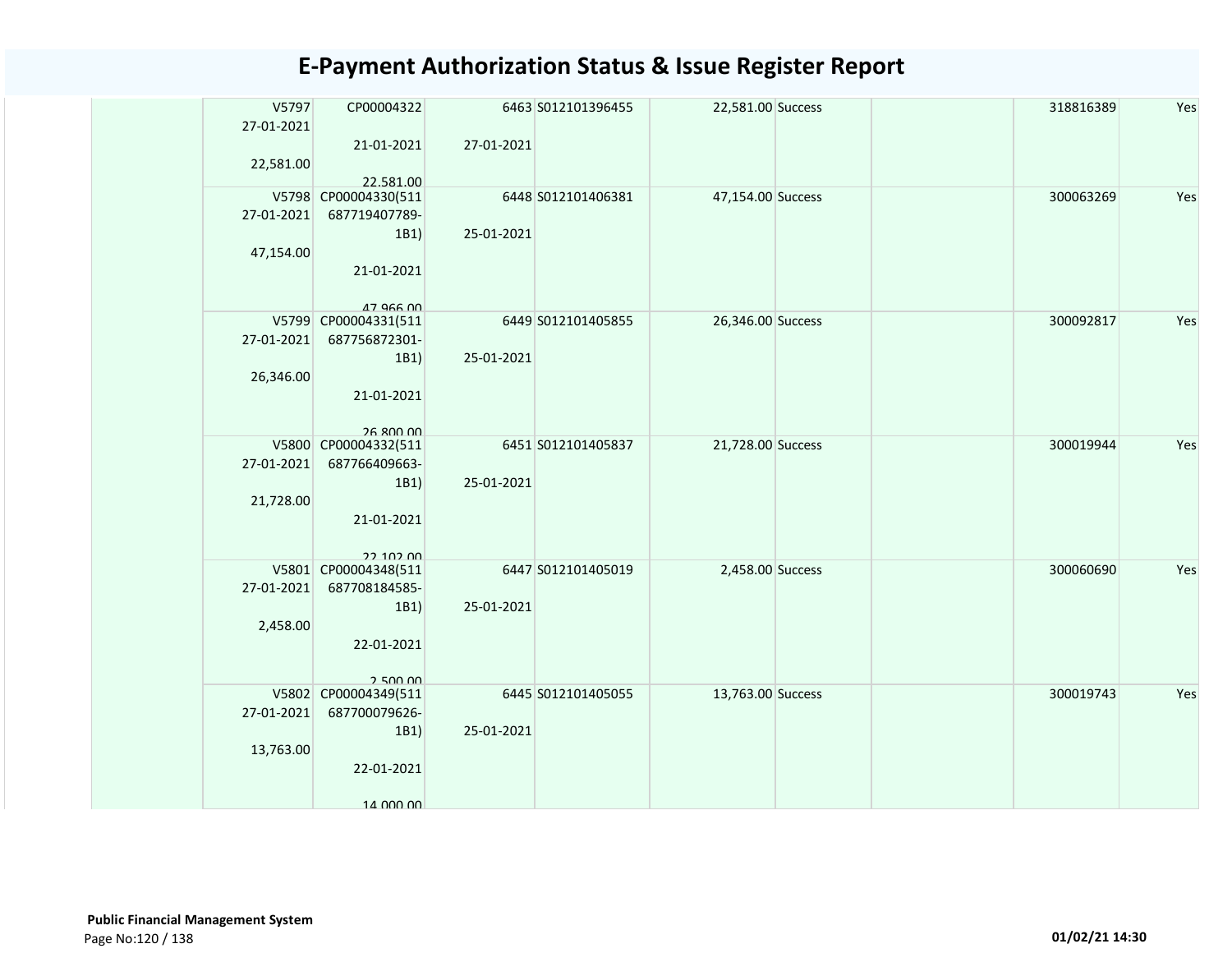| 27-01-2021<br>14,746.00 | V5803 CP00004350(511<br>687740117678-<br>1B1)<br>22-01-2021<br>15,000,00 | 25-01-2021 | 6446 S012101405771 | 14,746.00 Success |  | 300092141 | Yes |
|-------------------------|--------------------------------------------------------------------------|------------|--------------------|-------------------|--|-----------|-----|
| 27-01-2021<br>12,720.00 | V5804 CP00004351(511<br>687764123047-<br>1B1)<br>22-01-2021<br>12.980.00 | 25-01-2021 | 6443 S012101405031 | 12,720.00 Success |  | 300091769 | Yes |
| 27-01-2021<br>13,720.00 | V5805 CP00004352(511<br>687744855749-<br>1B1)<br>22-01-2021<br>14 000 00 | 25-01-2021 | 6444 S012101405745 | 13,720.00 Success |  | 300062979 | Yes |
| 27-01-2021<br>27,545.00 | V5806 CP00004353(511<br>687701779422-<br>1B1)<br>22-01-2021<br>28 U2U UV | 25-01-2021 | 6442 S012101405775 | 27,545.00 Success |  | 300092494 | Yes |
| 27-01-2021<br>21,504.00 | V5807 CP00004354(511<br>687727551782-<br>1B1)<br>22-01-2021<br>21 875 00 | 25-01-2021 | 6440 S012101401712 | 21,504.00 Success |  | 300060329 | Yes |
| 27-01-2021<br>11,797.00 | V5808 CP00004355(511<br>687701949684-<br>1B1)<br>22-01-2021<br>12 000 00 | 25-01-2021 | 6441 S012101415440 | 11,797.00 Success |  | 300095145 | Yes |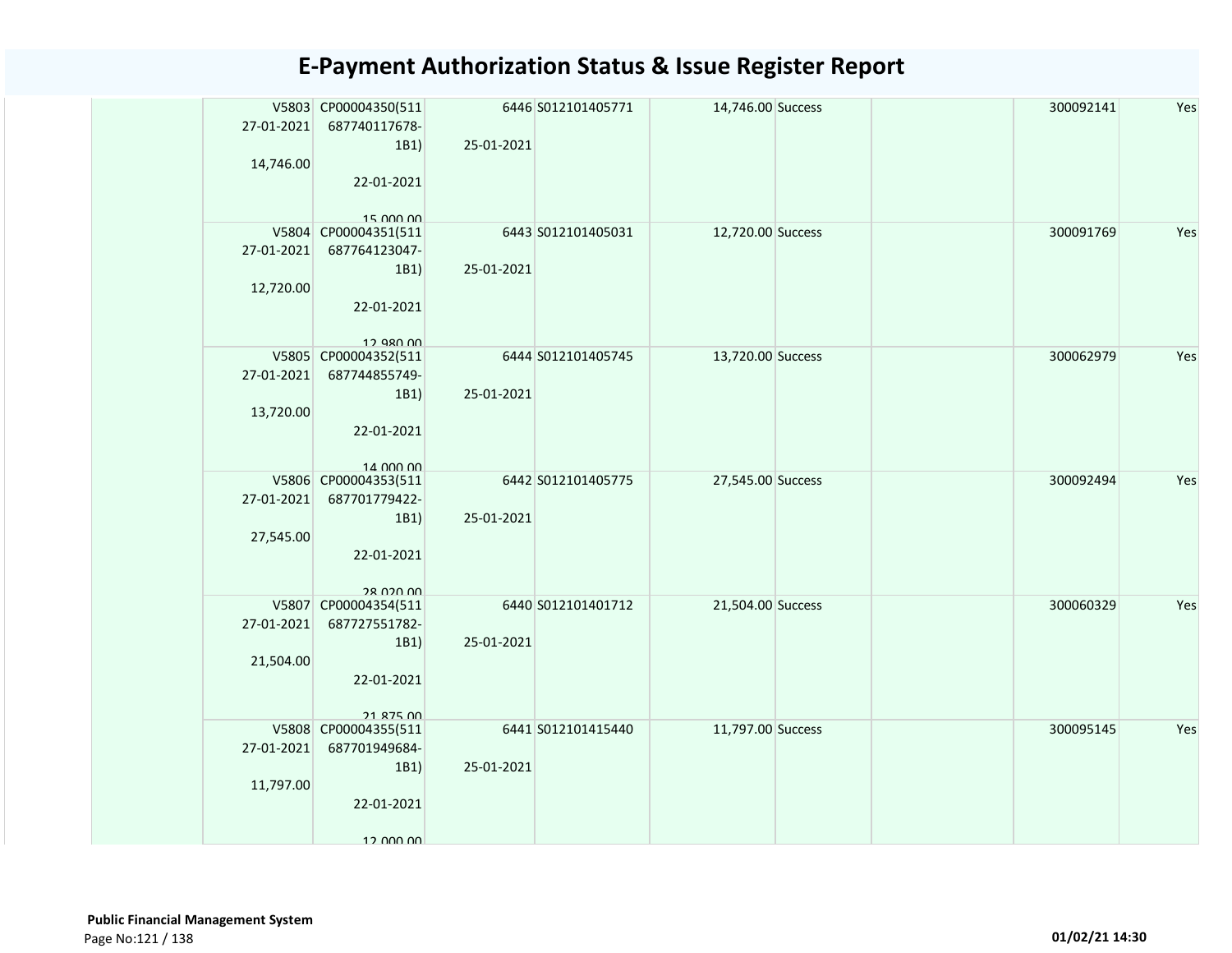|            | V5809 CP00004356(511 |            | 6436 S012101399271       | 4,424.00 Success  |  | 300058278 | Yes |
|------------|----------------------|------------|--------------------------|-------------------|--|-----------|-----|
| 27-01-2021 | 687748415358-        |            |                          |                   |  |           |     |
|            | 1B1)                 | 25-01-2021 |                          |                   |  |           |     |
| 4,424.00   | 22-01-2021           |            |                          |                   |  |           |     |
|            |                      |            |                          |                   |  |           |     |
|            | $A$ 500 00           |            |                          |                   |  |           |     |
|            | V5810 CP00004358(511 |            | 6437 S012101401547       | 6,881.00 Success  |  | 300058628 | Yes |
| 27-01-2021 | 687721508763-        |            |                          |                   |  |           |     |
|            | 1B1)                 | 25-01-2021 |                          |                   |  |           |     |
| 6,881.00   |                      |            |                          |                   |  |           |     |
|            | 22-01-2021           |            |                          |                   |  |           |     |
|            | 7 000 00             |            |                          |                   |  |           |     |
|            | V5811 CP00004359(511 |            | 6438 S012101401469       | 4,915.00 Success  |  | 300091431 | Yes |
| 27-01-2021 | 687744656805-        |            |                          |                   |  |           |     |
|            | 1B1)                 | 25-01-2021 |                          |                   |  |           |     |
| 4,915.00   |                      |            |                          |                   |  |           |     |
|            | 22-01-2021           |            |                          |                   |  |           |     |
|            | 5.00000              |            |                          |                   |  |           |     |
|            | V5812 CP00004360(511 |            | 6439 S012101401550       | 13,230.00 Success |  | 300060040 | Yes |
| 27-01-2021 | 687742852474-        |            |                          |                   |  |           |     |
|            | 1B1)                 | 25-01-2021 |                          |                   |  |           |     |
| 13,230.00  |                      |            |                          |                   |  |           |     |
|            | 22-01-2021           |            |                          |                   |  |           |     |
|            | 13 500 00            |            |                          |                   |  |           |     |
| V5813      | CP00004379           |            | 6434 S012101399092       | 5,600.00 Success  |  | 300017204 | Yes |
| 27-01-2021 |                      |            |                          |                   |  |           |     |
|            | 22-01-2021           |            | 25-01-2021 S012101399093 | 1,700.00 Success  |  | 300017251 | Yes |
| 70,300.00  |                      |            |                          |                   |  |           |     |
|            | 70,300.00            |            | S012101399094            | 3,000.00 Success  |  | 300017266 | Yes |
|            |                      |            | S012101399095            | 3,000.00 Success  |  | 300017343 | Yes |
|            |                      |            |                          |                   |  |           |     |
|            |                      |            | S012101399096            | 3,000.00 Success  |  | 300017354 | Yes |
|            |                      |            |                          |                   |  |           |     |
|            |                      |            | S012101399097            | 3,000.00 Success  |  | 300017370 | Yes |
|            |                      |            | S012101399098            | 3,000.00 Success  |  | 300017420 | Yes |
|            |                      |            |                          |                   |  |           |     |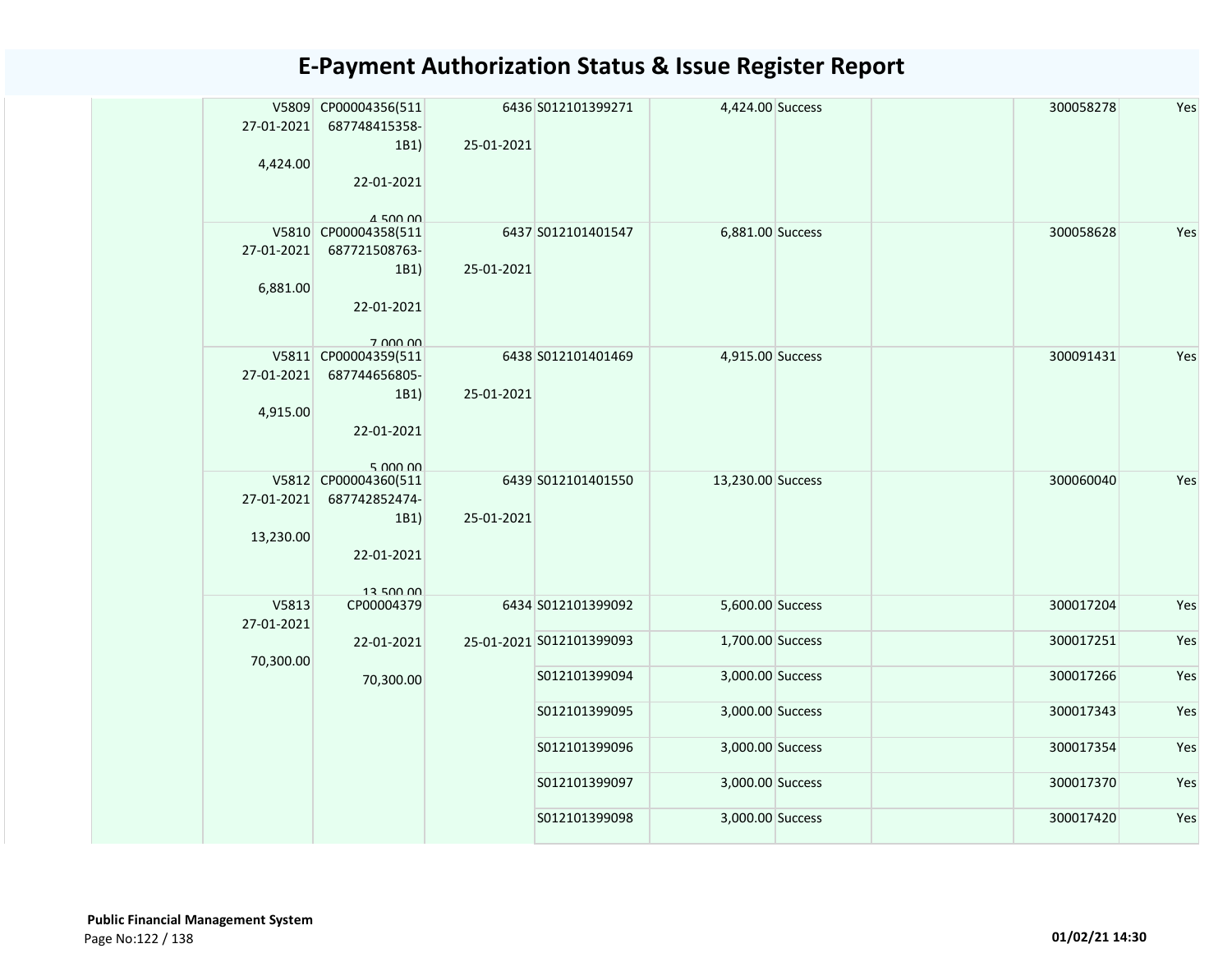|                     |                                    |            | S012101399099      | 3,000.00 Success   | 300017540 | Yes |
|---------------------|------------------------------------|------------|--------------------|--------------------|-----------|-----|
|                     |                                    |            | S012101399100      | 3,000.00 Success   | 300017558 | Yes |
|                     |                                    |            | S012101399101      | 9,000.00 Success   | 300017716 | Yes |
|                     |                                    |            | S012101399102      | 3,000.00 Success   | 300017734 | Yes |
|                     |                                    |            | S012101399103      | 3,000.00 Success   | 300017746 | Yes |
|                     |                                    |            | S012101399104      | 6,000.00 Success   | 300017828 | Yes |
|                     |                                    |            | S012101399105      | 3,000.00 Success   | 300017845 | Yes |
|                     |                                    |            | S012101399106      | 3,000.00 Success   | 300017906 | Yes |
|                     |                                    |            | S012101399107      | 3,000.00 Success   | 300017926 | Yes |
|                     |                                    |            | S012101399108      | 3,000.00 Success   | 300019073 | Yes |
|                     |                                    |            | S012101399109      | 3,000.00 Success   | 300019093 | Yes |
|                     |                                    |            | S012101399110      | 3,000.00 Success   | 300019159 | Yes |
|                     |                                    |            | S012101399111      | 3,000.00 Success   | 300019172 | Yes |
| V5814<br>27-01-2021 | CP00004383                         |            | 6435 S012101399260 | 969,684.00 Success | 300019463 | Yes |
|                     | 22-01-2021                         | 25-01-2021 |                    |                    |           |     |
| 969,684.00          |                                    |            |                    |                    |           |     |
|                     | 989.473.00<br>V5815 CP00004391(511 |            | 6432 S012101396410 | 86,509.00 Success  | 300057972 | Yes |
| 27-01-2021          | 687721703902-                      |            |                    |                    |           |     |
|                     | 1B1)                               | 25-01-2021 |                    |                    |           |     |
| 86,509.00           |                                    |            |                    |                    |           |     |
|                     | 25-01-2021                         |            |                    |                    |           |     |
|                     | 88 000 00                          |            |                    |                    |           |     |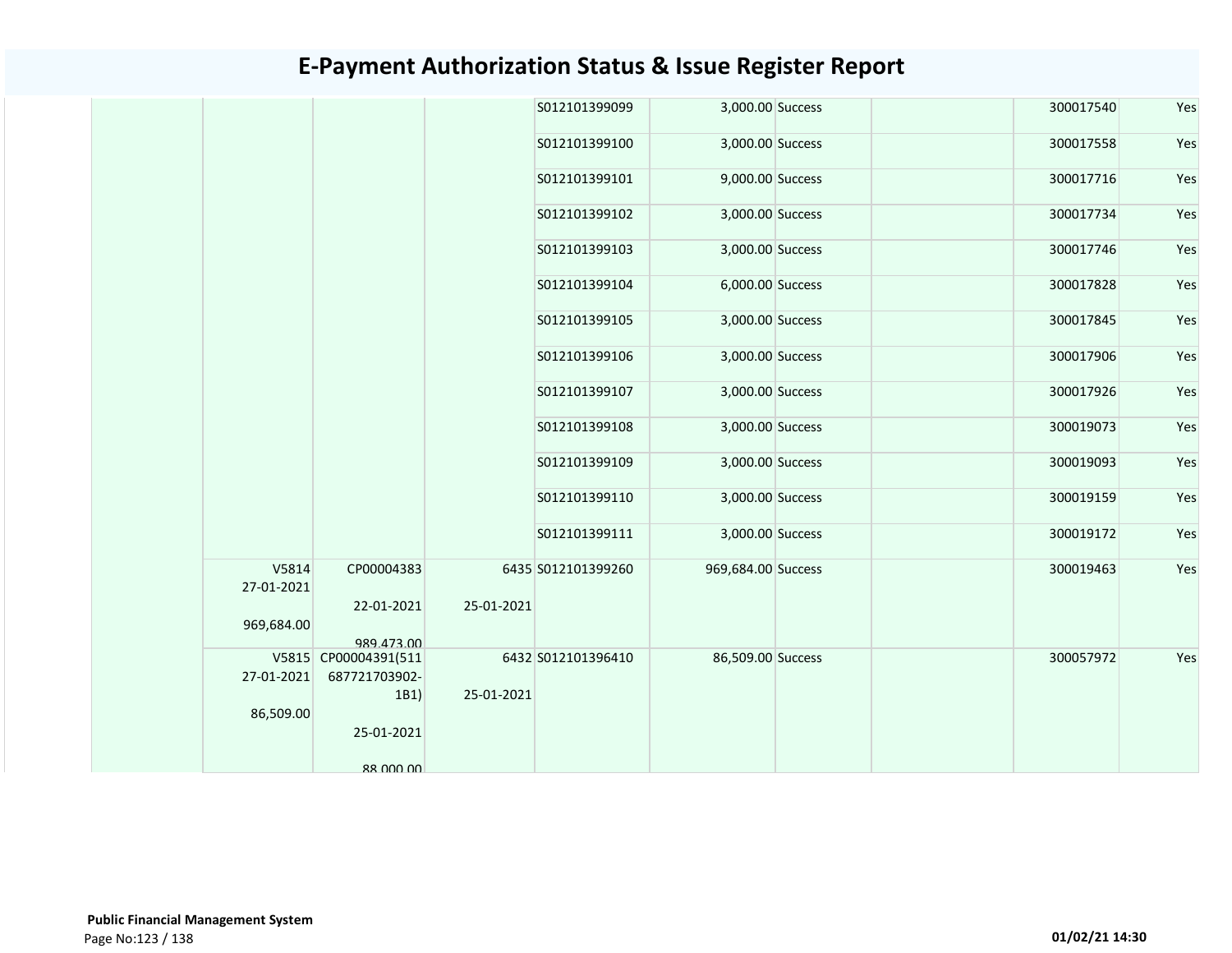| 27-01-2021<br>86,509.00          | V5816 CP00004392(511<br>687752921267-<br>1B1)<br>25-01-2021                     | 25-01-2021 | 6433 S012101396587 | 86,509.00 Success  |                | 300091047 | Yes |
|----------------------------------|---------------------------------------------------------------------------------|------------|--------------------|--------------------|----------------|-----------|-----|
| V5817<br>27-01-2021<br>17,718.00 | 88 000 00<br>CP00004401<br>27-01-2021<br>18.080.00                              | 27-01-2021 | 6472 S012101416213 | 17,718.00 Success  |                | 300067064 | Yes |
| V5818<br>27-01-2021<br>604.00    | CP00004399<br>27-01-2021<br>604.00                                              | 27-01-2021 | 6471 S012101415935 |                    | 604.00 Success | 300064460 | Yes |
| V5819<br>27-01-2021<br>1,765.00  | CP00004402<br>27-01-2021<br>1.765.00                                            | 27-01-2021 | 6469 S012101415958 | 1,765.00 Success   |                | 300064771 | Yes |
| 27-01-2021<br>156,305.00         | V5820 CP00004396(511<br>687712271631-<br>1B1)<br>27-01-2021<br>159 000 00       | 27-01-2021 | 6470 S012101415616 | 156,305.00 Success |                | 300063834 | Yes |
| 27-01-2021<br>62,228.00          | V5821 CP00004397(511<br>687737313808-<br>2B1)<br>27-01-2021<br><b>63 359 00</b> | 27-01-2021 | 6473 S012101415686 | 62,228.00 Success  |                | 300064128 | Yes |
| 27-01-2021<br>68,881.00          | V5822 CP00004398(511<br>687729250964-<br>3B1)<br>27-01-2021<br>70 133 DO        | 27-01-2021 | 6474 S012101415965 | 68,881.00 Success  |                | 300095528 | Yes |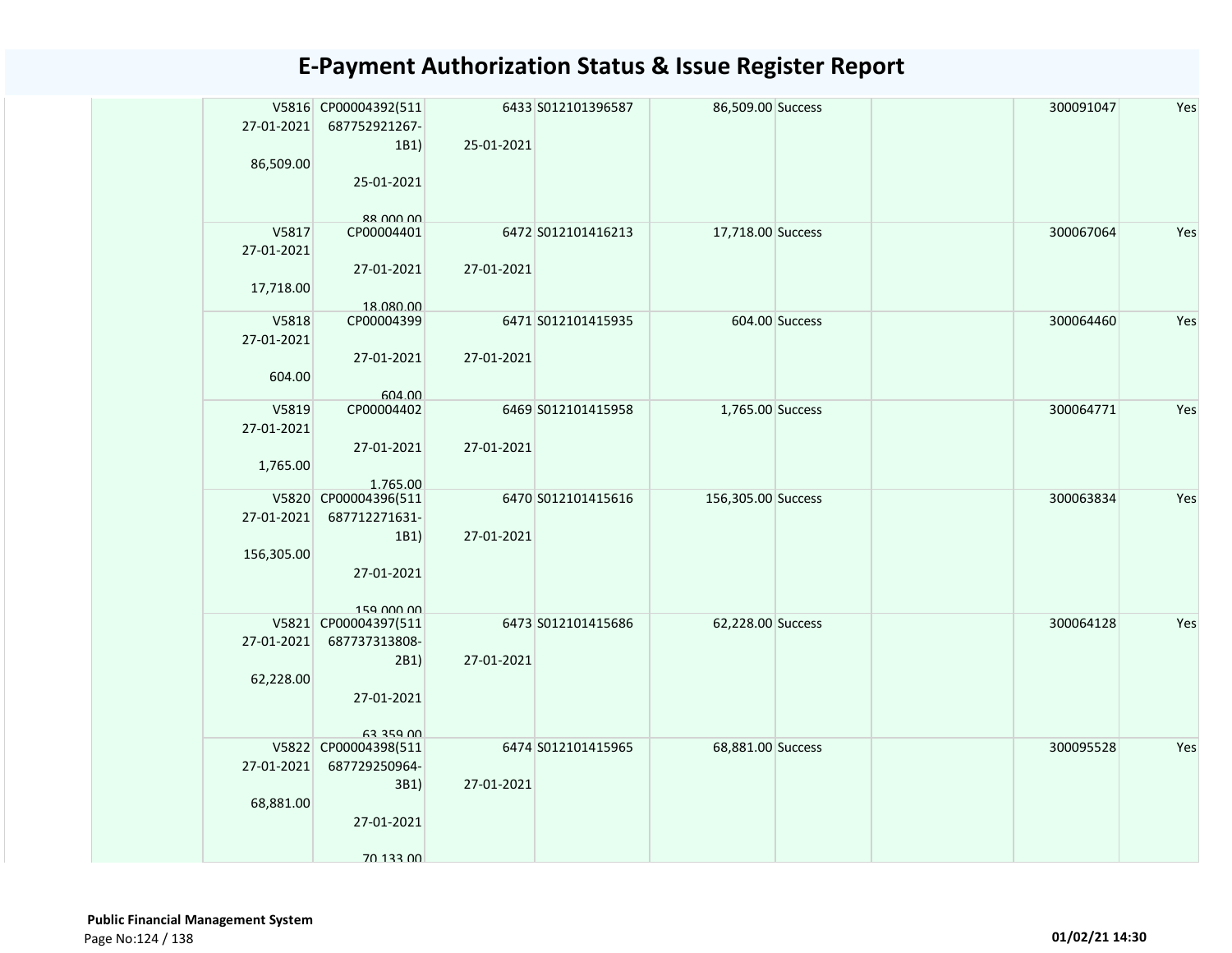|                 | V5826               | CP00004295                  |            | 6476 S012101425803       | 1,569.00 Success      |  | 300097595 | Yes |
|-----------------|---------------------|-----------------------------|------------|--------------------------|-----------------------|--|-----------|-----|
|                 | 27-01-2021          | 20-01-2021                  | 27-01-2021 |                          |                       |  |           |     |
|                 | 1,569.00            |                             |            |                          |                       |  |           |     |
|                 |                     | 1.569.00                    |            |                          |                       |  |           |     |
|                 | V5827<br>27-01-2021 | CP00004393                  |            | 6464 S012101327442       | 41,877,500.00 Success |  | 300225003 | Yes |
|                 |                     | 25-01-2021                  | 27-01-2021 |                          |                       |  |           |     |
|                 | 41,877,500.00       |                             |            |                          |                       |  |           |     |
|                 | V5830               | 41.877.500.00<br>CP00004267 |            | 6477 S012101467334       | 2,700,000.00 Success  |  | 301232099 | Yes |
|                 | 27-01-2021          |                             |            |                          |                       |  |           |     |
|                 |                     | 19-01-2021                  | 27-01-2021 |                          |                       |  |           |     |
|                 | 2,700,000.00        |                             |            |                          |                       |  |           |     |
|                 | V5831               | 3.000.000.00<br>CP00004400  |            | 6486 S012101465933       | 2,245,000.00 Success  |  | 301235805 | Yes |
|                 | 27-01-2021          |                             |            |                          |                       |  |           |     |
|                 | 2,245,000.00        | 27-01-2021                  | 27-01-2021 |                          |                       |  |           |     |
|                 |                     | 2.245.000.00                |            |                          |                       |  |           |     |
| 225429 [Section |                     | V5755 CP00000478(202        |            | 6426 S012101214257       | 50,015.00 Success     |  | 318757007 | Yes |
| Officer]        | 27-01-2021          | 101001)                     |            | 25-01-2021 S012101214258 | 77,791.00 Success     |  | 318757008 | Yes |
|                 | 960,808.00          | 25-01-2021                  |            |                          |                       |  |           |     |
|                 |                     |                             |            | S012101214259            | 56,812.00 Success     |  | 318757009 | Yes |
|                 |                     | 1,846,201.00                |            | S012101214260            | 86,538.00 Success     |  | 318757010 | Yes |
|                 |                     |                             |            |                          |                       |  |           |     |
|                 |                     |                             |            | S012101214261            | 135,341.00 Success    |  | 318757011 | Yes |
|                 |                     |                             |            | S012101214262            | 75,348.00 Success     |  | 318757012 | Yes |
|                 |                     |                             |            |                          |                       |  |           |     |
|                 |                     |                             |            | S012101214263            | 65,804.00 Success     |  | 318757013 | Yes |
|                 |                     |                             |            | S012101214264            | 152,804.00 Success    |  | 318757014 | Yes |
|                 |                     |                             |            | S012101214265            | 67,467.00 Success     |  | 318757015 | Yes |
|                 |                     |                             |            |                          |                       |  |           |     |
|                 |                     |                             |            | S012101214266            | 65,974.00 Success     |  | 318757016 | Yes |
|                 |                     |                             |            | S012101214267            | 48,027.00 Success     |  | 318757017 | Yes |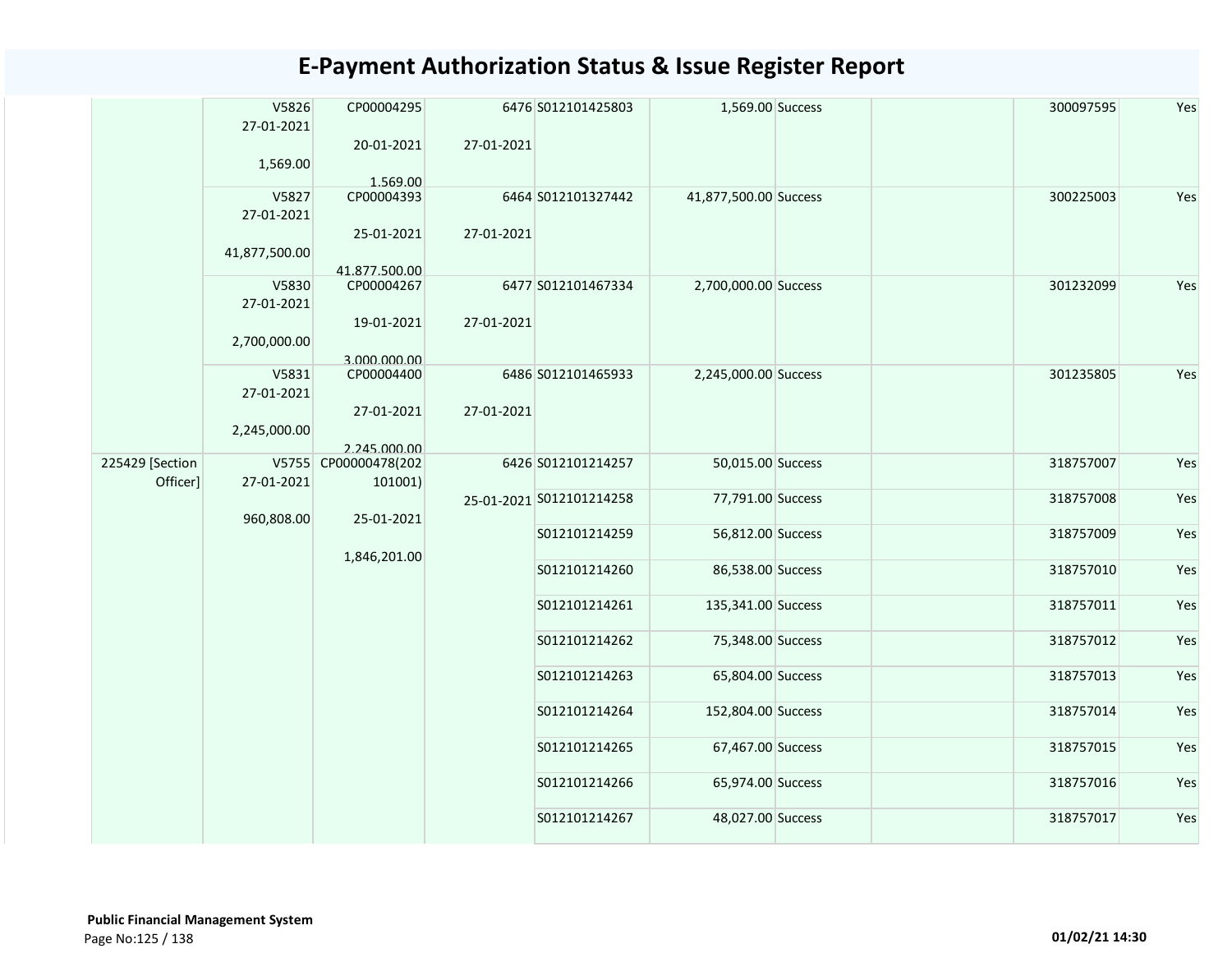|            |                                 |                          | S012101214268            | 78,887.00 Success | 318757018 | Yes |
|------------|---------------------------------|--------------------------|--------------------------|-------------------|-----------|-----|
| 27-01-2021 | V5756 CP00000479(202<br>101002) |                          | 6427 S012101214277       | 65,391.00 Success | 318757021 | Yes |
| 906,303.00 | 25-01-2021                      |                          | 25-01-2021 S012101214278 | 67,003.00 Success | 318757022 | Yes |
|            |                                 |                          | S012101214279            | 58,589.00 Success | 318757023 | Yes |
|            | 1,089,603.00                    |                          | S012101214280            | 61,709.00 Success | 318757024 | Yes |
|            |                                 |                          | S012101214281            | 80,275.00 Success | 318757025 | Yes |
|            |                                 |                          | S012101214282            | 84,453.00 Success | 318757026 | Yes |
|            |                                 |                          | S012101214283            | 89,608.00 Success | 318757027 | Yes |
|            |                                 |                          | S012101214284            | 73,497.00 Success | 318757028 | Yes |
|            |                                 |                          | S012101214285            | 79,590.00 Success | 318757029 | Yes |
|            |                                 |                          | S012101214286            | 51,648.00 Success | 318757030 | Yes |
|            |                                 |                          | S012101214287            | 72,333.00 Success | 318757032 | Yes |
|            |                                 |                          | S012101214288            | 55,348.00 Success | 318757033 | Yes |
|            |                                 |                          | S012101214289            | 66,859.00 Success | 318757034 | Yes |
| 27-01-2021 | V5757 CP00000480(202<br>101003) |                          | 6429 S012101214291       | 31,456.00 Success | 318757036 | Yes |
| 281,940.00 |                                 |                          | 25-01-2021 S012101214292 | 25,745.00 Success | 318757037 | Yes |
|            |                                 | 25-01-2021<br>518,272.00 | S012101214293            | 43,384.00 Success | 318757038 | Yes |
|            |                                 |                          | S012101214294            | 34,754.00 Success | 318757039 | Yes |
|            |                                 |                          | S012101214295            | 25,807.00 Success | 318757040 | Yes |
|            |                                 | S012101214296            | 59,052.00 Success        | 318757041         | Yes       |     |
|            |                                 |                          | S012101214297            | 61,742.00 Success | 318757042 | Yes |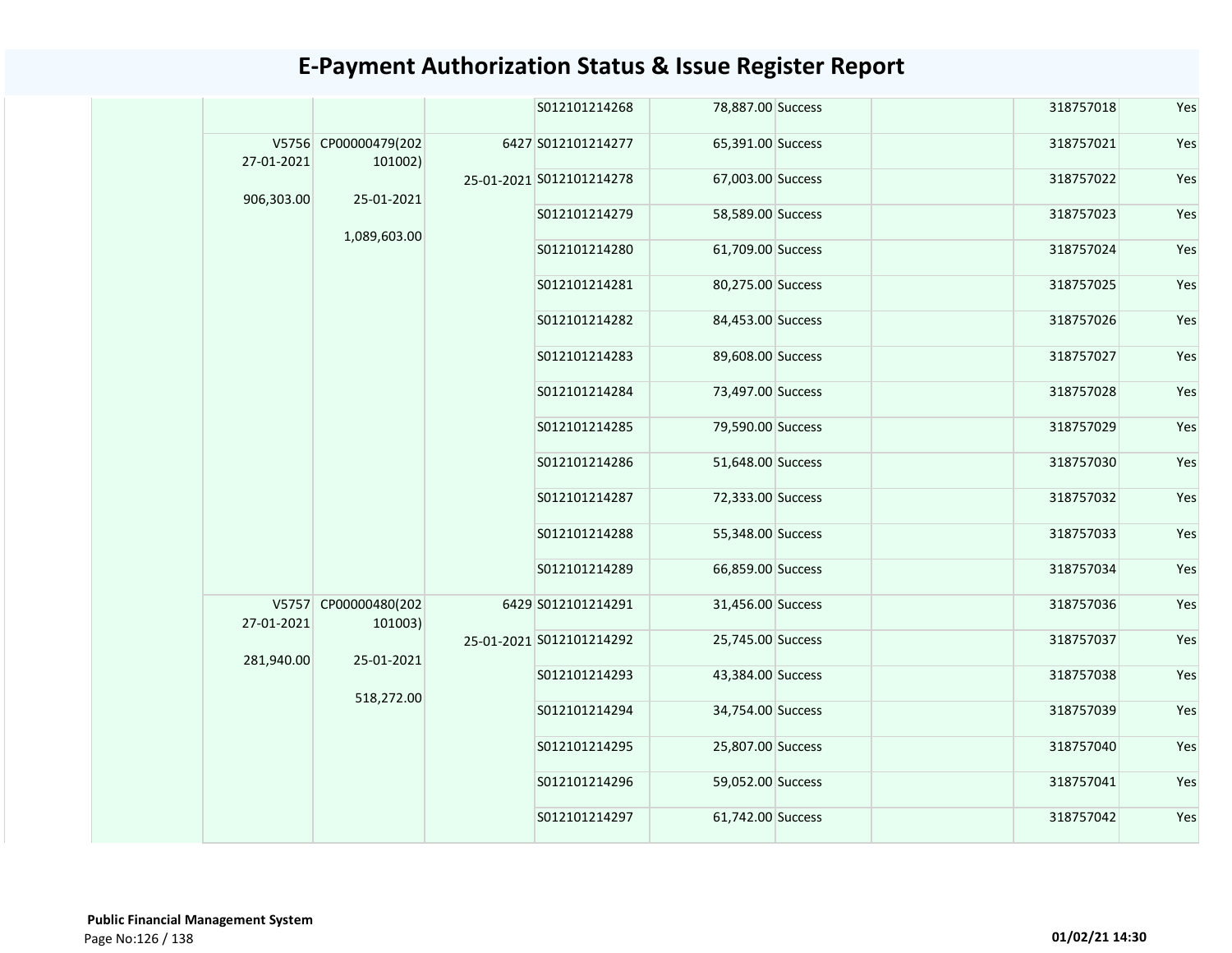|  | 27-01-2021 | V5758 CP00000481(202<br>101004) |            | 6430 S012101214300       | 24,763.00 Success | 318757045         | Yes       |     |  |               |                   |           |     |
|--|------------|---------------------------------|------------|--------------------------|-------------------|-------------------|-----------|-----|--|---------------|-------------------|-----------|-----|
|  |            |                                 |            | 25-01-2021 S012101214301 | 30,784.00 Success | 318757046         | Yes       |     |  |               |                   |           |     |
|  | 137,715.00 | 25-01-2021                      |            | S012101214302            | 36,497.00 Success | 318757047         | Yes       |     |  |               |                   |           |     |
|  |            | 245,397.00                      |            | S012101214303            | 19,838.00 Success | 318757048         | Yes       |     |  |               |                   |           |     |
|  |            |                                 |            | S012101214304            | 25,833.00 Success | 318757050         | Yes       |     |  |               |                   |           |     |
|  |            | V5759 CP00000482(202            |            | 6428 S012101214316       | 45,517.00 Success | 318757053         | Yes       |     |  |               |                   |           |     |
|  | 27-01-2021 | 101005)                         |            | 25-01-2021 S012101214317 | 26,812.00 Success | 318757054         | Yes       |     |  |               |                   |           |     |
|  | 736,633.00 | 25-01-2021                      | 853,450.00 | S012101214318            | 16,018.00 Success | 318757055         | Yes       |     |  |               |                   |           |     |
|  |            |                                 |            | S012101214319            | 26,812.00 Success | 318757056         | Yes       |     |  |               |                   |           |     |
|  |            |                                 |            | S012101214320            | 26,180.00 Success | 318757057         | Yes       |     |  |               |                   |           |     |
|  |            |                                 |            |                          | S012101214321     | 25,812.00 Success | 318757058 | Yes |  |               |                   |           |     |
|  |            |                                 |            | S012101214322            | 14,114.00 Success | 318757059         | Yes       |     |  |               |                   |           |     |
|  |            |                                 |            | S012101214323            | 50,935.00 Success | 318757060         | Yes       |     |  |               |                   |           |     |
|  |            |                                 |            | S012101214324            | 55,874.00 Success | 318757061         | Yes       |     |  |               |                   |           |     |
|  |            |                                 |            | S012101214325            | 43,831.00 Success | 318757062         | Yes       |     |  |               |                   |           |     |
|  |            |                                 |            | S012101214326            | 51,081.00 Success | 318757063         | Yes       |     |  |               |                   |           |     |
|  |            |                                 |            | S012101214327            | 41,041.00 Success | 318757064         | Yes       |     |  |               |                   |           |     |
|  |            |                                 |            | S012101214328            | 28,076.00 Success | 318757065         | Yes       |     |  |               |                   |           |     |
|  |            |                                 |            | S012101214329            | 64,498.00 Success | 318757066         | Yes       |     |  |               |                   |           |     |
|  |            |                                 |            |                          |                   |                   |           |     |  | S012101214330 | 32,845.00 Success | 318757067 | Yes |
|  |            |                                 |            | S012101214331            | 45,352.00 Success | 318757068         | Yes       |     |  |               |                   |           |     |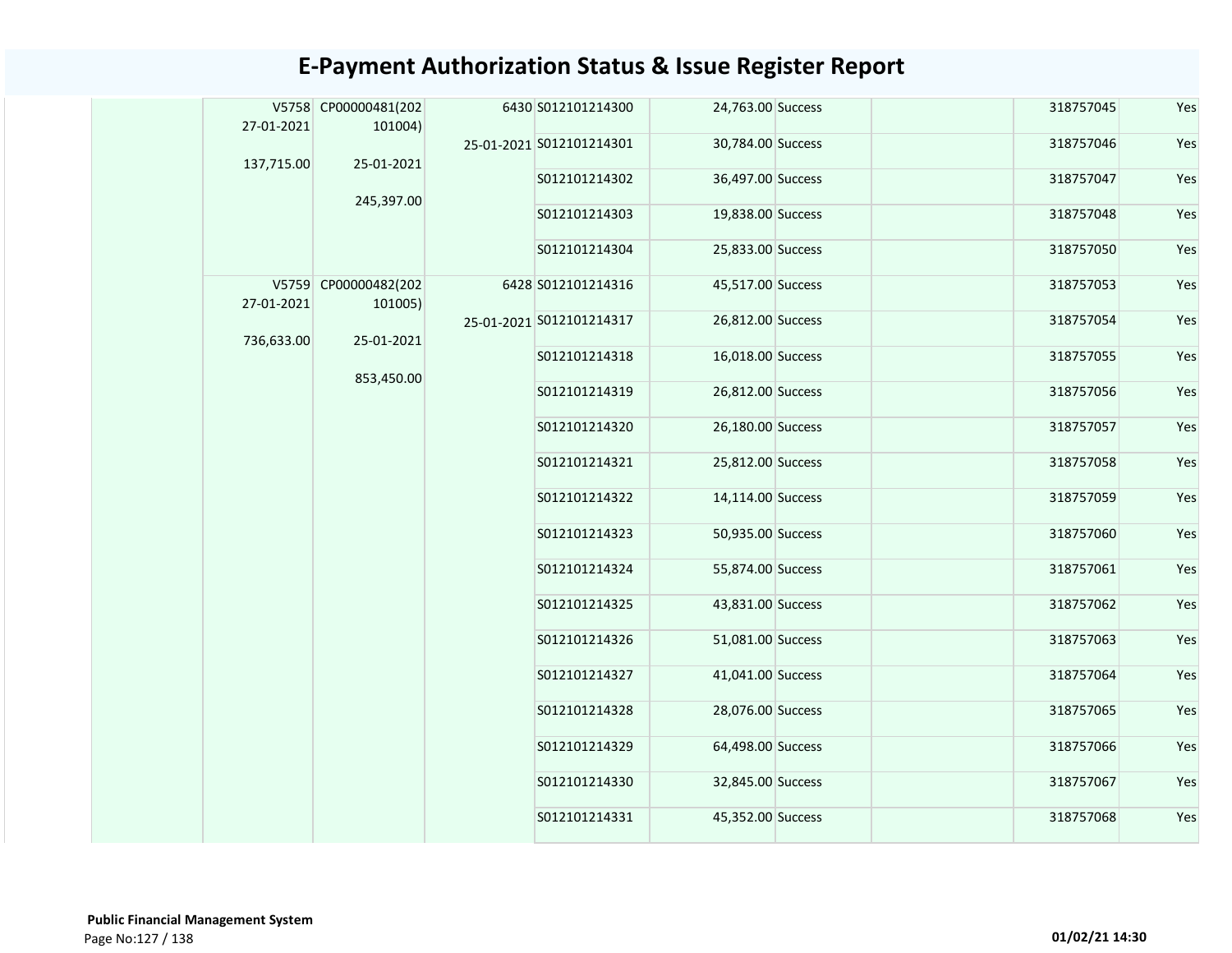|                                    |                                  |                                                                          |            | S012101214332      | 58,205.00 Success | 318757069 | Yes |
|------------------------------------|----------------------------------|--------------------------------------------------------------------------|------------|--------------------|-------------------|-----------|-----|
|                                    |                                  |                                                                          |            | S012101214333      | 29,971.00 Success | 318757070 | Yes |
|                                    |                                  |                                                                          |            | S012101214334      | 53,659.00 Success | 318757071 | Yes |
|                                    | 27-01-2021<br>2,292.00           | V5828 CP00000476(511<br>687767174682-<br>1B1)<br>22-01-2021<br>2.292.00  | 27-01-2021 | 6480 S012101453867 | 2,292.00 Success  | 302712512 | Yes |
|                                    | V5829<br>27-01-2021<br>31,350.00 | CP00000477<br>22-01-2021<br>32.450.00                                    | 27-01-2021 | 6479 S012101471473 | 31,350.00 Success | 301079407 | Yes |
| 225438 [Asstt<br>Accounts Officer] | 27-01-2021<br>12,020.00          | V5744 CP00000402(511<br>687731250259-<br>1B1)<br>22-01-2021<br>12 020 00 | 25-01-2021 | 6410 S012101214117 | 12,020.00 Success | 295308333 | Yes |
|                                    | V5765<br>27-01-2021<br>4,080.00  | CP00000392<br>21-01-2021<br>4.080.00                                     | 22-01-2021 | 6384 S012101220974 | 4,080.00 Success  | 295363084 | Yes |
|                                    | V5771<br>27-01-2021<br>4,998.00  | CP00000394<br>21-01-2021<br>4.998.00                                     | 22-01-2021 | 6385 S012101220719 | 4,998.00 Success  | 295333276 | Yes |
|                                    | V5772<br>27-01-2021<br>4,000.00  | CP00000401<br>22-01-2021<br>4.000.00                                     | 22-01-2021 | 6383 S012101220518 | 4,000.00 Success  | 295331893 | Yes |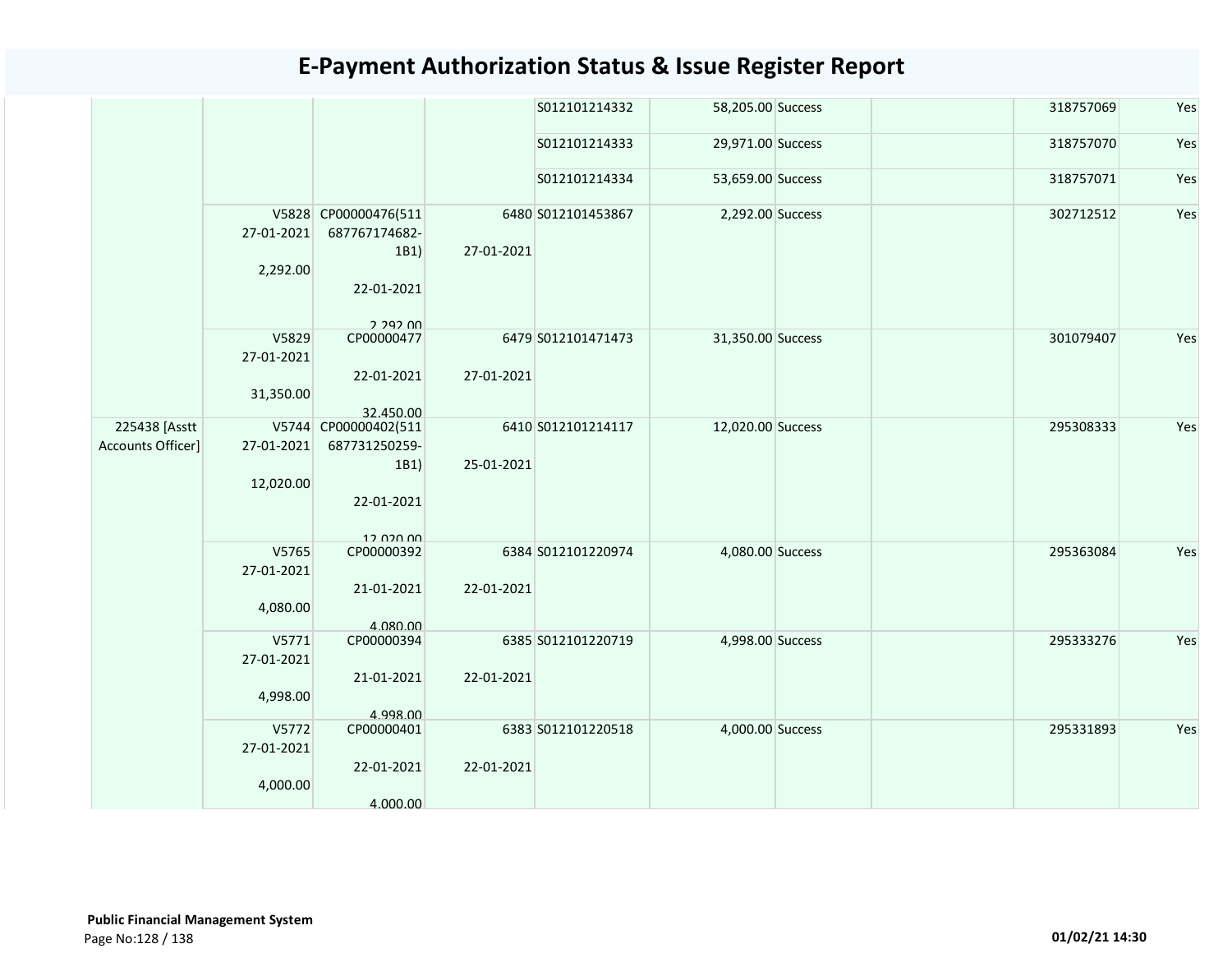|    |                               | V5773<br>27-01-2021     | CP00000404                                    |            | 6411 S012101220538       | 53,387.00 Success  | 295359868 | Yes |
|----|-------------------------------|-------------------------|-----------------------------------------------|------------|--------------------------|--------------------|-----------|-----|
|    |                               | 53,387.00               | 22-01-2021<br>59.319.00                       | 25-01-2021 |                          |                    |           |     |
|    |                               | V5785<br>27-01-2021     | CP00000406                                    |            | 6412 S012101220547       | 34,308.00 Success  | 295361268 | Yes |
|    |                               | 34,308.00               | 22-01-2021<br>35.702.00                       | 25-01-2021 |                          |                    |           |     |
| 18 | <b>Issue Date: 28-01-2021</b> |                         |                                               |            |                          | 868,940,983.00     |           |     |
|    | 225427 [Under<br>Secretary]   | V5835<br>28-01-2021     | CP00004169                                    |            | 6493 S012101665549       | 13,039.00 Success  | 316875116 | Yes |
|    |                               | 13,039.00               | 14-01-2021<br>13.039.00                       | 28-01-2021 |                          |                    |           |     |
|    |                               | V5836<br>28-01-2021     | CP00004298                                    |            | 6492 S012101721931       | 40,024.00 Success  | 316881890 | Yes |
|    |                               | 40,024.00               | 21-01-2021<br>40.024.00                       | 28-01-2021 |                          |                    |           |     |
|    |                               | 28-01-2021              | V5837 CP00004314(511<br>687752941745-<br>1B1) | 28-01-2021 | 6494 S012100632163       | 19,624.00 Success  | 316872638 | Yes |
|    |                               | 19,624.00               | 21-01-2021                                    |            |                          |                    |           |     |
|    |                               | V5838                   | 20 005 00<br>CP00004380                       |            | 6498 S012101720859       | 1,360.00 Success   | 316881437 | Yes |
|    |                               | 28-01-2021              |                                               |            |                          |                    |           |     |
|    |                               | 3.160.00                | 22-01-2021                                    |            | 28-01-2021 S012101720860 | 1,800.00 Success   | 316881456 | Yes |
|    |                               | V5839<br>28-01-2021     | CP00004381                                    |            | 6497 S012101721018       | 116,091.00 Success | 316881718 | Yes |
|    |                               | 116,091.00              | 22-01-2021<br>116.091.00                      | 28-01-2021 |                          |                    |           |     |
|    |                               |                         | V5841 CP00004395(GPF                          |            | 6496 S012101665303       | 65,000.00 Success  | 316872792 | Yes |
|    |                               | 28-01-2021<br>65,000.00 | $_2$ 02101190)<br>27-01-2021                  | 28-01-2021 |                          |                    |           |     |
|    |                               |                         | 65,000,00                                     |            |                          |                    |           |     |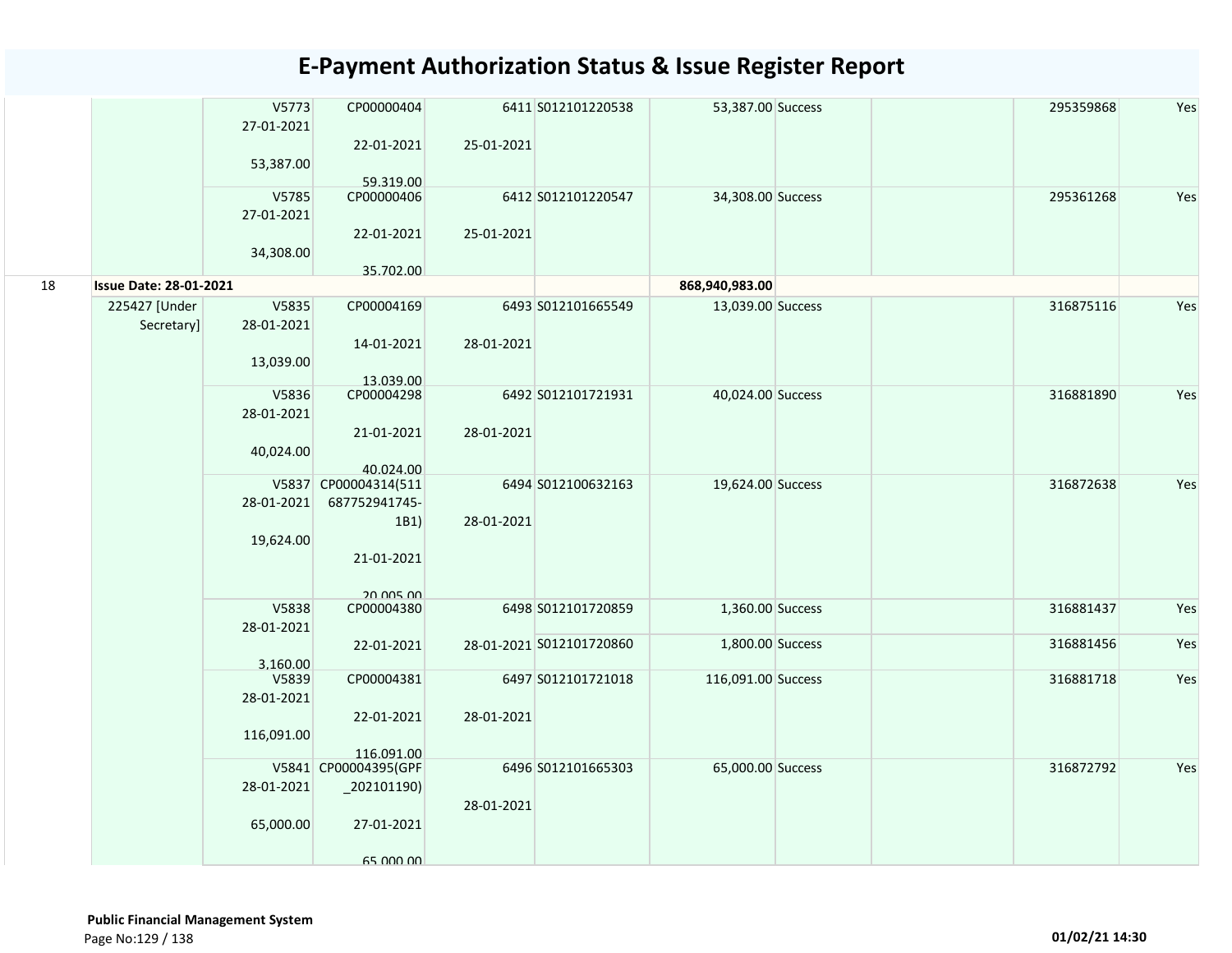| 28-01-2021<br>4,778.00  | V5842 CP00004410(511<br>687785477067-<br>1B1)<br>27-01-2021<br>$A$ $R$ $A$ $n$ $n$                                     | 28-01-2021 | 6508 S012101719948 | 4,778.00 Success  |  | 316850312 | Yes |
|-------------------------|------------------------------------------------------------------------------------------------------------------------|------------|--------------------|-------------------|--|-----------|-----|
| 28-01-2021<br>12,780.00 | V5843 CP00004411(511<br>687789457636-<br>1B1)<br>27-01-2021<br>13 000 00                                               | 28-01-2021 | 6509 S012101720226 | 12,780.00 Success |  | 316877977 | Yes |
| 28-01-2021<br>8,829.00  | V5844 CP00004412(511<br>687740060755-<br>1B1)<br>27-01-2021<br>$Q$ $Q$ $Q$ $Q$ $Q$ $Q$ $Q$ $Q$ $Q$ $Q$ $Q$ $Q$ $Q$ $Q$ | 28-01-2021 | 6510 S012101720291 | 8,829.00 Success  |  | 316878287 | Yes |
| 28-01-2021<br>10,813.00 | V5845 CP00004413(511<br>687769996313-<br>1B1)<br>27-01-2021<br>10 999 00                                               | 28-01-2021 | 6511 S012101720346 | 10,813.00 Success |  | 316878473 | Yes |
| 28-01-2021<br>8,749.00  | V5846 CP00004414(511<br>687730395146-<br>1B1)<br>27-01-2021<br>$R$ 900 00                                              | 28-01-2021 | 6512 S012101720288 | 8,749.00 Success  |  | 316878129 | Yes |
| 28-01-2021<br>12,229.00 | V5847 CP00004415(511<br>687757406957-<br>1B1)<br>27-01-2021<br>12 440 00                                               | 28-01-2021 | 6503 S012101720357 | 12,229.00 Success |  | 316878630 | Yes |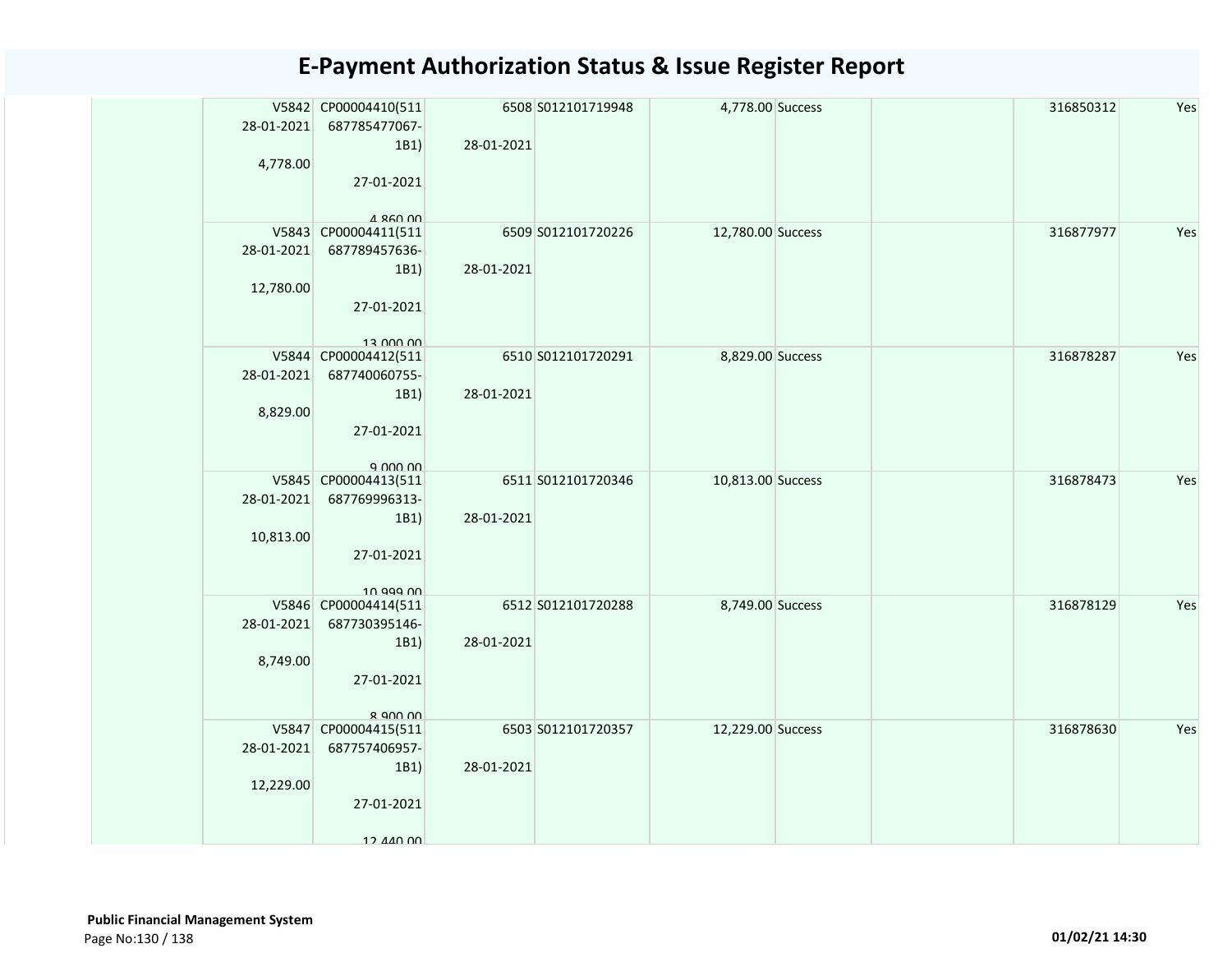| 28-01-2021<br>8,553.00  | V5848 CP00004416(511<br>687700763838-<br>1B1<br>27-01-2021<br>$R$ 700 00        | 28-01-2021 | 6504 S012101720031 | 8,553.00 Success  |  | 316850501 | Yes |
|-------------------------|---------------------------------------------------------------------------------|------------|--------------------|-------------------|--|-----------|-----|
| 28-01-2021<br>21,468.00 | V5849 CP00004417(511<br>687793640142-<br>1B1)<br>27-01-2021<br><b>21 838 00</b> | 28-01-2021 | 6505 S012101720452 | 21,468.00 Success |  | 316853093 | Yes |
| 28-01-2021<br>1,032.00  | V5850 CP00004418(511<br>687757802915-<br>1B1<br>27-01-2021<br>1 050 00          | 28-01-2021 | 6506 S012101719946 | 1,032.00 Success  |  | 316850137 | Yes |
| 28-01-2021<br>2,458.00  | V5851 CP00004419(511<br>687722624309-<br>1B1)<br>27-01-2021<br>250000           | 28-01-2021 | 6507 S012101720263 | 2,458.00 Success  |  | 316850723 | Yes |
| 28-01-2021<br>8,829.00  | V5852 CP00004421(511<br>687768640870-<br>1B1)<br>27-01-2021<br>9.000.00         | 28-01-2021 | 6500 S012101720304 | 8,829.00 Success  |  | 316850914 | Yes |
| 28-01-2021<br>7,765.00  | V5853 CP00004422(511<br>687750153999-<br>1B1<br>27-01-2021<br>7 899 NO          | 28-01-2021 | 6501 S012101720024 | 7,765.00 Success  |  | 316875610 | Yes |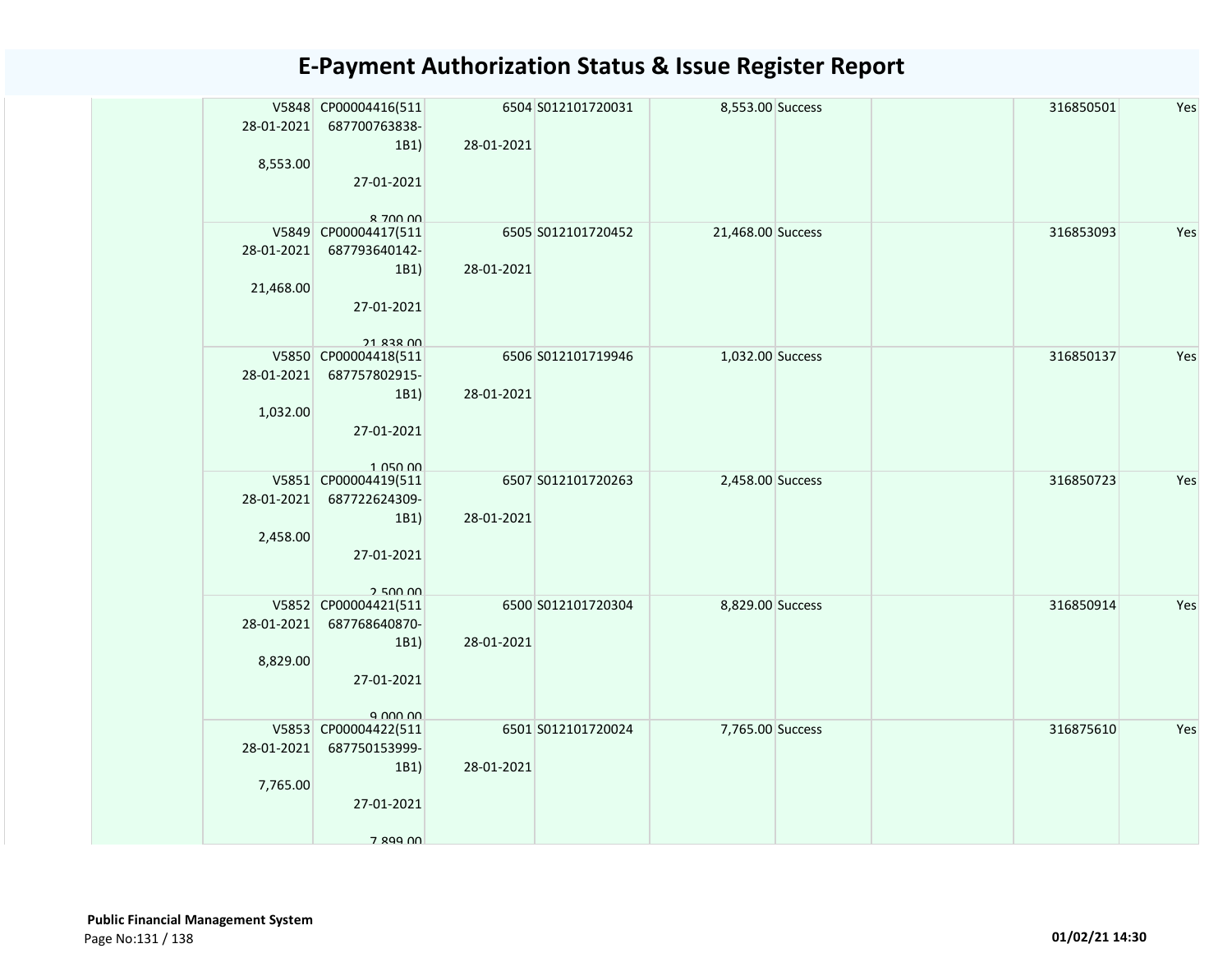|                | V5854 CP00004423(511                  |            | 6502 S012101720194 | 9,732.00 Success       |  | 316875782 | Yes |
|----------------|---------------------------------------|------------|--------------------|------------------------|--|-----------|-----|
|                | 28-01-2021 687762716139-              |            |                    |                        |  |           |     |
|                | 1B1)                                  | 28-01-2021 |                    |                        |  |           |     |
| 9,732.00       | 27-01-2021                            |            |                    |                        |  |           |     |
|                |                                       |            |                    |                        |  |           |     |
|                | a ann nn                              |            |                    |                        |  |           |     |
| V5855          | CP00004425                            |            | 6499 S012101665514 | 24,000.00 Success      |  | 316872956 | Yes |
| 28-01-2021     |                                       |            |                    |                        |  |           |     |
| 24,000.00      | 28-01-2021                            | 28-01-2021 |                    |                        |  |           |     |
|                | 24.000.00                             |            |                    |                        |  |           |     |
|                | V5856 CP00004426(511                  |            | 6514 S012101720488 | 37,180.00 Success      |  | 316878966 | Yes |
| 28-01-2021     | 687708744595-                         |            |                    |                        |  |           |     |
|                | 1B1)                                  | 28-01-2021 |                    |                        |  |           |     |
| 37,180.00      | 28-01-2021                            |            |                    |                        |  |           |     |
|                |                                       |            |                    |                        |  |           |     |
|                | 37 821 00                             |            |                    |                        |  |           |     |
|                | V5857 CP00004427(511                  |            | 6518 S012101720574 | 43,353.00 Success      |  | 316881180 | Yes |
| 28-01-2021     | 687776394591-                         |            |                    |                        |  |           |     |
| 43,353.00      | 1B1)                                  | 28-01-2021 |                    |                        |  |           |     |
|                | 28-01-2021                            |            |                    |                        |  |           |     |
|                |                                       |            |                    |                        |  |           |     |
|                | 44 100 00                             |            |                    |                        |  |           |     |
| 28-01-2021     | V5858 CP00004428(511<br>687732556950- |            | 6516 S012101720481 | 8,847.00 Success       |  | 316878797 | Yes |
|                | 1B1)                                  | 28-01-2021 |                    |                        |  |           |     |
| 8,847.00       |                                       |            |                    |                        |  |           |     |
|                | 28-01-2021                            |            |                    |                        |  |           |     |
|                |                                       |            |                    |                        |  |           |     |
| V5859          | 9.00000<br>CP00004394                 |            | 6526 S012101720734 | 456,800,000.00 Success |  | 316901237 | Yes |
| 28-01-2021     |                                       |            |                    |                        |  |           |     |
|                | 27-01-2021                            | 28-01-2021 |                    |                        |  |           |     |
| 456,800,000.00 |                                       |            |                    |                        |  |           |     |
| V5860          | 456.800.000.00<br>CP00004070          |            | 6495 S012101721938 | 1,868.00 Success       |  | 316901800 | Yes |
| 28-01-2021     |                                       |            |                    |                        |  |           |     |
|                | 11-01-2021                            | 28-01-2021 |                    |                        |  |           |     |
| 1,868.00       |                                       |            |                    |                        |  |           |     |
|                | 1.868.00                              |            |                    |                        |  |           |     |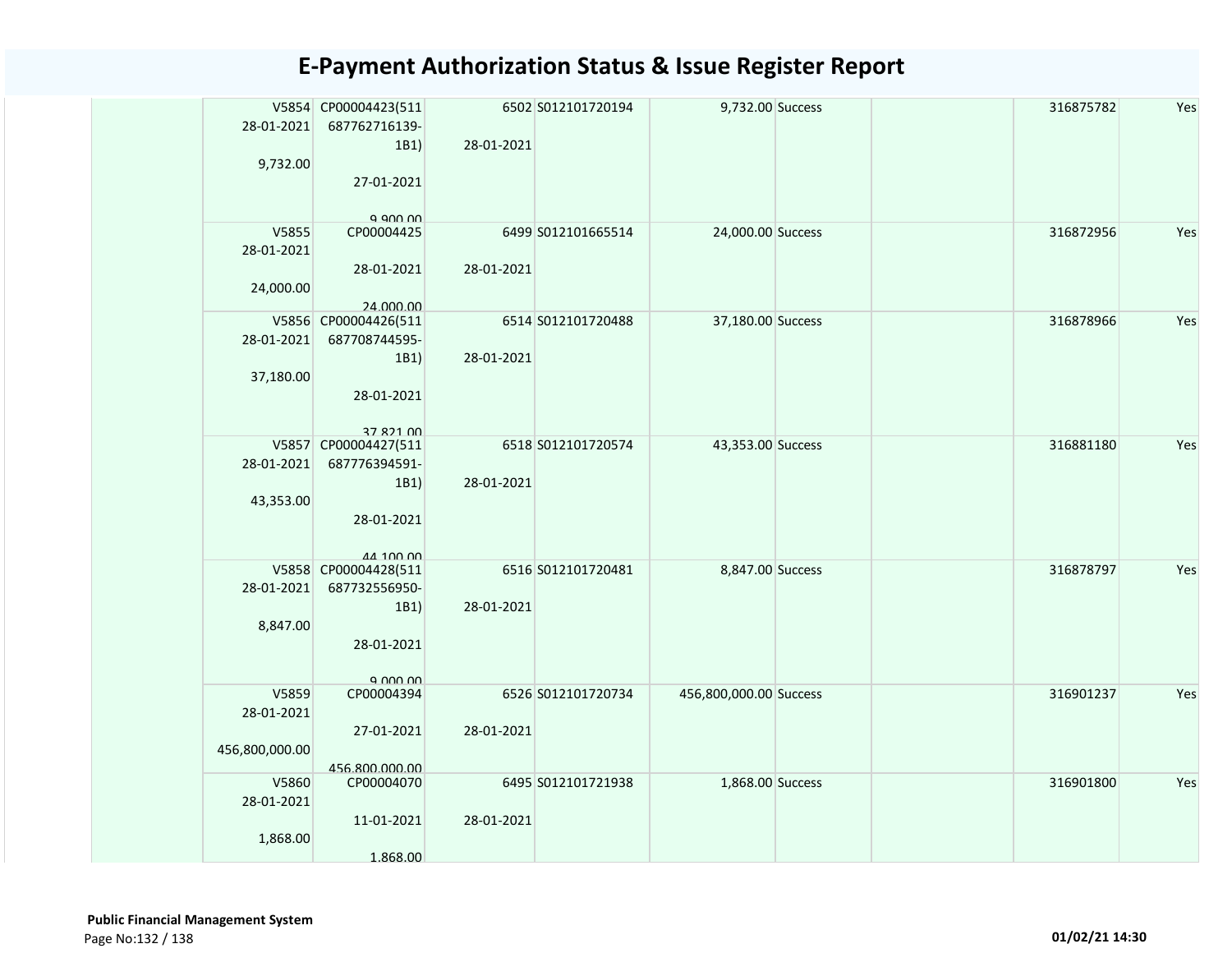| V5861         | CP00004409                         |            | 6513 S012101720535 | 44,089.00 Success     |  | 316898905 | Yes |
|---------------|------------------------------------|------------|--------------------|-----------------------|--|-----------|-----|
| 28-01-2021    |                                    |            |                    |                       |  |           |     |
|               | 27-01-2021                         | 28-01-2021 |                    |                       |  |           |     |
| 44,089.00     |                                    |            |                    |                       |  |           |     |
|               | 45.635.00                          |            |                    |                       |  |           |     |
| V5862         | CP00004424                         |            | 6515 S012101720588 | 163,848.00 Success    |  | 316901076 | Yes |
| 28-01-2021    |                                    |            |                    |                       |  |           |     |
|               | 28-01-2021                         | 28-01-2021 |                    |                       |  |           |     |
| 163,848.00    |                                    |            |                    |                       |  |           |     |
|               | 166.673.00<br>V5863 CP00004420(511 |            | 6519 S012101720889 |                       |  | 316901420 | Yes |
| 28-01-2021    | 687793308798-                      |            |                    | 14,746.00 Success     |  |           |     |
|               |                                    |            |                    |                       |  |           |     |
|               | 1B1)                               | 28-01-2021 |                    |                       |  |           |     |
| 14,746.00     |                                    |            |                    |                       |  |           |     |
|               | 27-01-2021                         |            |                    |                       |  |           |     |
|               |                                    |            |                    |                       |  |           |     |
| V5864         | 15 000 00<br>CP00004433            |            | 6521 S012101724969 | 125,011.00 Success    |  | 316904030 | Yes |
| 28-01-2021    |                                    |            |                    |                       |  |           |     |
|               | 28-01-2021                         | 28-01-2021 |                    |                       |  |           |     |
| 125,011.00    |                                    |            |                    |                       |  |           |     |
|               | 127.166.00                         |            |                    |                       |  |           |     |
| V5865         | CP00004432                         |            | 6520 S012101720909 | 22,456.00 Success     |  | 316901601 | Yes |
| 28-01-2021    |                                    |            |                    |                       |  |           |     |
|               | 28-01-2021                         | 28-01-2021 |                    |                       |  |           |     |
| 22,456.00     |                                    |            |                    |                       |  |           |     |
|               | 22.843.00                          |            |                    |                       |  |           |     |
|               | V5868 CP00004429(511               |            | 6517 S012101744890 | 24,366.00 Success     |  | 317281521 | Yes |
| 28-01-2021    | 687727175126-                      |            |                    |                       |  |           |     |
|               | 1B1)                               | 28-01-2021 |                    |                       |  |           |     |
| 24,366.00     |                                    |            |                    |                       |  |           |     |
|               | 28-01-2021                         |            |                    |                       |  |           |     |
|               |                                    |            |                    |                       |  |           |     |
|               | <b>24 786 00</b>                   |            |                    |                       |  |           |     |
| V5871         | CP00004435                         |            | 6528 S012101746181 | 24,990,000.00 Success |  | 317531924 | Yes |
| 28-01-2021    |                                    |            |                    |                       |  |           |     |
|               | 28-01-2021                         | 28-01-2021 |                    |                       |  |           |     |
| 24,990,000.00 |                                    |            |                    |                       |  |           |     |
|               | 24.990.000.00                      |            |                    |                       |  |           |     |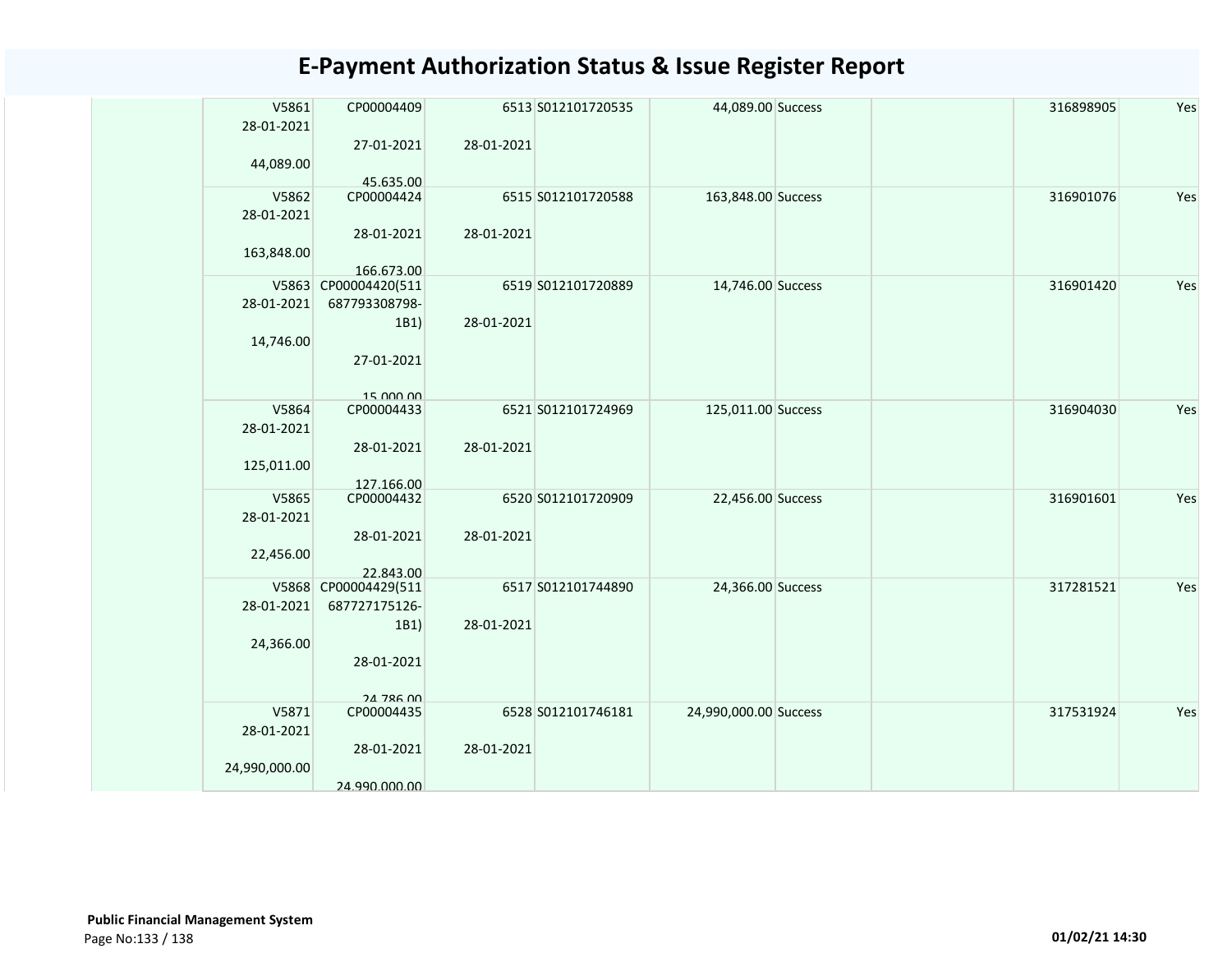|                 | V5872<br>28-01-2021 | CP00004437<br>28-01-2021   | 28-01-2021 | 6527 S012101732842 | 36,586,613.00 Success  | 317531849     | Yes |
|-----------------|---------------------|----------------------------|------------|--------------------|------------------------|---------------|-----|
|                 | 36,586,613.00       | 36.586.613.00              |            |                    |                        |               |     |
|                 | V5873<br>28-01-2021 | CP00004436                 |            | 6530 S012101754644 | 128,058,916.00 Success | 317638683     | Yes |
|                 | 128,058,916.00      | 28-01-2021                 | 28-01-2021 |                    |                        |               |     |
|                 |                     | 128.058.916.00             |            |                    |                        |               |     |
|                 | V5874<br>28-01-2021 | CP00004438                 |            | 6529 S012101754688 | 219,056,214.00 Success | 317638823     | Yes |
|                 | 219,056,214.00      | 28-01-2021                 | 28-01-2021 |                    |                        |               |     |
|                 |                     | 219.056.214.00             |            |                    |                        |               |     |
| 225428 [Section | V5840               | CP00000378                 |            | 6490 S012101665503 | 25,527.00 Success      | 316848705     | Yes |
| Officer]        | 28-01-2021          |                            |            |                    |                        |               |     |
|                 |                     | 25-01-2021                 | 28-01-2021 |                    |                        |               |     |
|                 | 25,527.00           |                            |            |                    |                        |               |     |
|                 |                     | 26.872.00                  |            |                    |                        |               |     |
| 225429 [Section | V5833               | CP00000483                 |            | 6488 S012101645615 | 1,237,451.00 Issued    | CBINH21032659 | Yes |
| Officer]        | 28-01-2021          |                            |            |                    |                        | 923           |     |
|                 |                     | 27-01-2021                 | 28-01-2021 |                    |                        |               |     |
|                 | 1,237,451.00        |                            |            |                    |                        |               |     |
|                 | V5834               | 1.237.451.00<br>CP00000484 |            | 6489 S012101645676 | 1,260,565.00 Issued    | CBINH21032659 | Yes |
|                 | 28-01-2021          |                            |            |                    |                        | 924           |     |
|                 |                     | 27-01-2021                 | 28-01-2021 |                    |                        |               |     |
|                 | 1,260,565.00        |                            |            |                    |                        |               |     |
|                 |                     | 1.260.565.00               |            |                    |                        |               |     |
|                 | V5866               | CP00000489                 |            | 6524 S012101724980 | 1,465.00 Success       | 316904283     | Yes |
|                 | 28-01-2021          |                            |            |                    |                        |               |     |
|                 |                     | 28-01-2021                 | 28-01-2021 |                    |                        |               |     |
|                 | 1,465.00            |                            |            |                    |                        |               |     |
|                 |                     | 1.465.00                   |            |                    |                        |               |     |
|                 | V5867               | CP00000487                 |            | 6478 S012101743661 | 20,651.00 Success      | 317281378     | Yes |
|                 | 28-01-2021          |                            |            |                    |                        |               |     |
|                 |                     | 27-01-2021                 | 27-01-2021 |                    |                        |               |     |
|                 | 20,651.00           |                            |            |                    |                        |               |     |
|                 |                     | 20.651.00                  |            |                    |                        |               |     |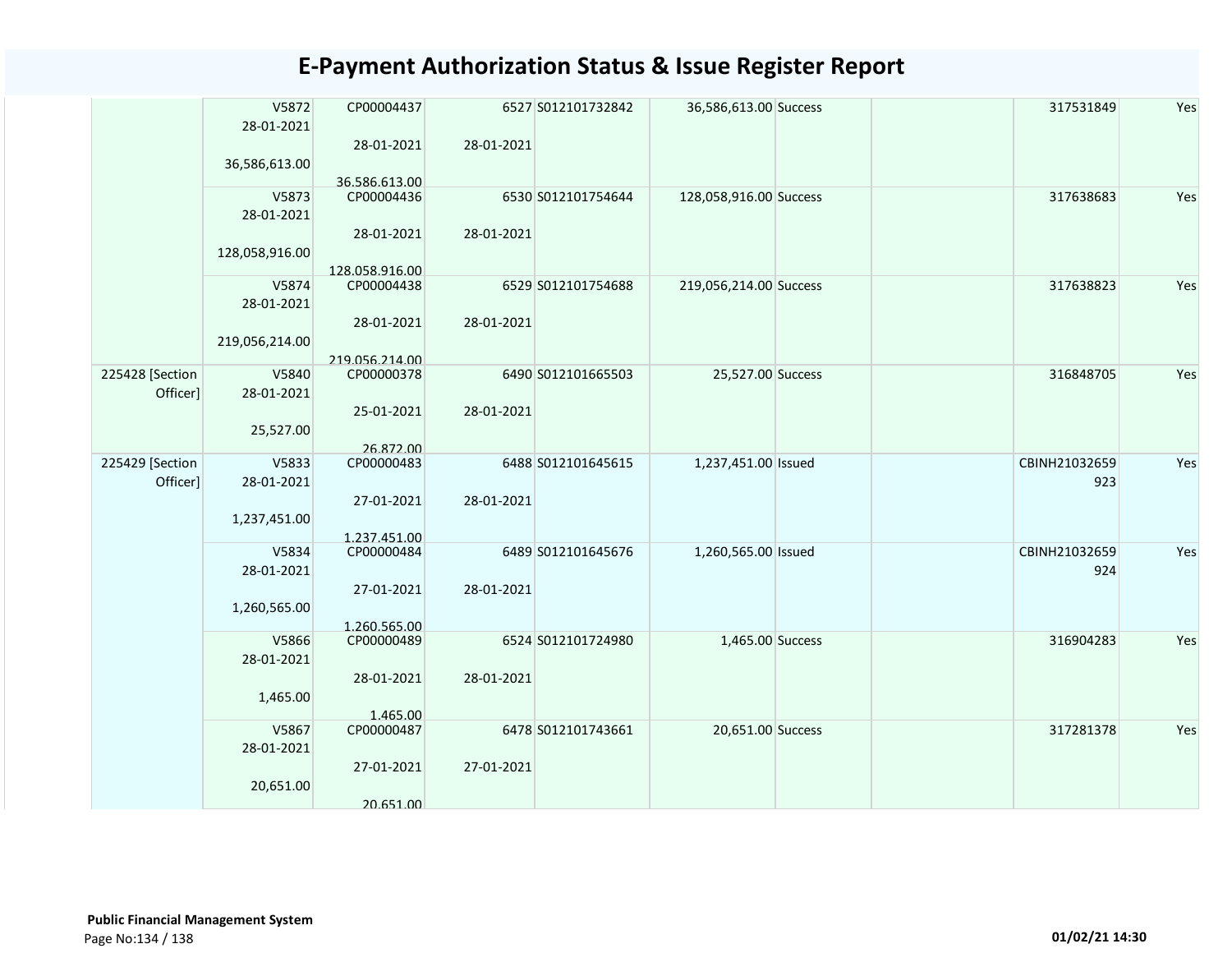| 6,439.00<br>6.439.00<br>V5870<br>317272919<br>CP00000491<br>6522 S012101743612<br>12,425.00 Success<br>28-01-2021<br>28-01-2021<br>28-01-2021 | Yes<br>Yes |
|-----------------------------------------------------------------------------------------------------------------------------------------------|------------|
|                                                                                                                                               |            |
|                                                                                                                                               |            |
| 12,425.00                                                                                                                                     |            |
| 12.425.00<br>19<br><b>Issue Date: 29-01-2021</b><br>1,510,731,141.00                                                                          |            |
| 200880 [Asstt<br>V5883<br>CP00000163<br>6542 S012101809378<br>1,000.00 Success<br>326912318                                                   |            |
| Accounts Officer]<br>29-01-2021                                                                                                               |            |
| 29-01-2021<br>29-01-2021                                                                                                                      |            |
| 1,000.00                                                                                                                                      |            |
| 1.000.00<br>208873 [Under<br>CP00000008<br>6557 S012101831354<br>329227134<br>V5900<br>37,500,000.00 Success                                  | Yes        |
| Secretary NPC-<br>29-01-2021                                                                                                                  |            |
| QCI & UNIDO<br>28-01-2021<br>29-01-2021                                                                                                       |            |
| Sections,<br>37,500,000.00                                                                                                                    |            |
| Ministry of<br>37.500.000.00                                                                                                                  |            |
| 225427 [Under<br>V5875<br>CP00004431<br>6534 S012101809852<br>1,188.00 Success<br>326916449<br>29-01-2021                                     | Yes        |
| Secretary]<br>28-01-2021<br>29-01-2021                                                                                                        |            |
| 1,188.00                                                                                                                                      |            |
| 1.188.00                                                                                                                                      |            |
| V5876<br>CP00004430<br>6533 S012101809848<br>667.00 Success<br>326916038                                                                      | Yes        |
| 29-01-2021                                                                                                                                    |            |
| 28-01-2021<br>29-01-2021<br>667.00                                                                                                            |            |
| 667.00                                                                                                                                        |            |
| V5877 CP00004440(202<br>6541 S012101809806<br>52,207.00 Success<br>326913628                                                                  | Yes        |
| 29-01-2021<br>101045)                                                                                                                         |            |
| 29-01-2021                                                                                                                                    |            |
| 52,207.00<br>28-01-2021                                                                                                                       |            |
| 52 717 00                                                                                                                                     |            |
| V5878 CP00004443(202<br>6538 S012101809357<br>15,532.00 Success<br>326909142                                                                  | Yes        |
| 29-01-2021<br>101046)                                                                                                                         |            |
| 29-01-2021                                                                                                                                    |            |
| 28-01-2021<br>15,532.00                                                                                                                       |            |
| 16 042 00                                                                                                                                     |            |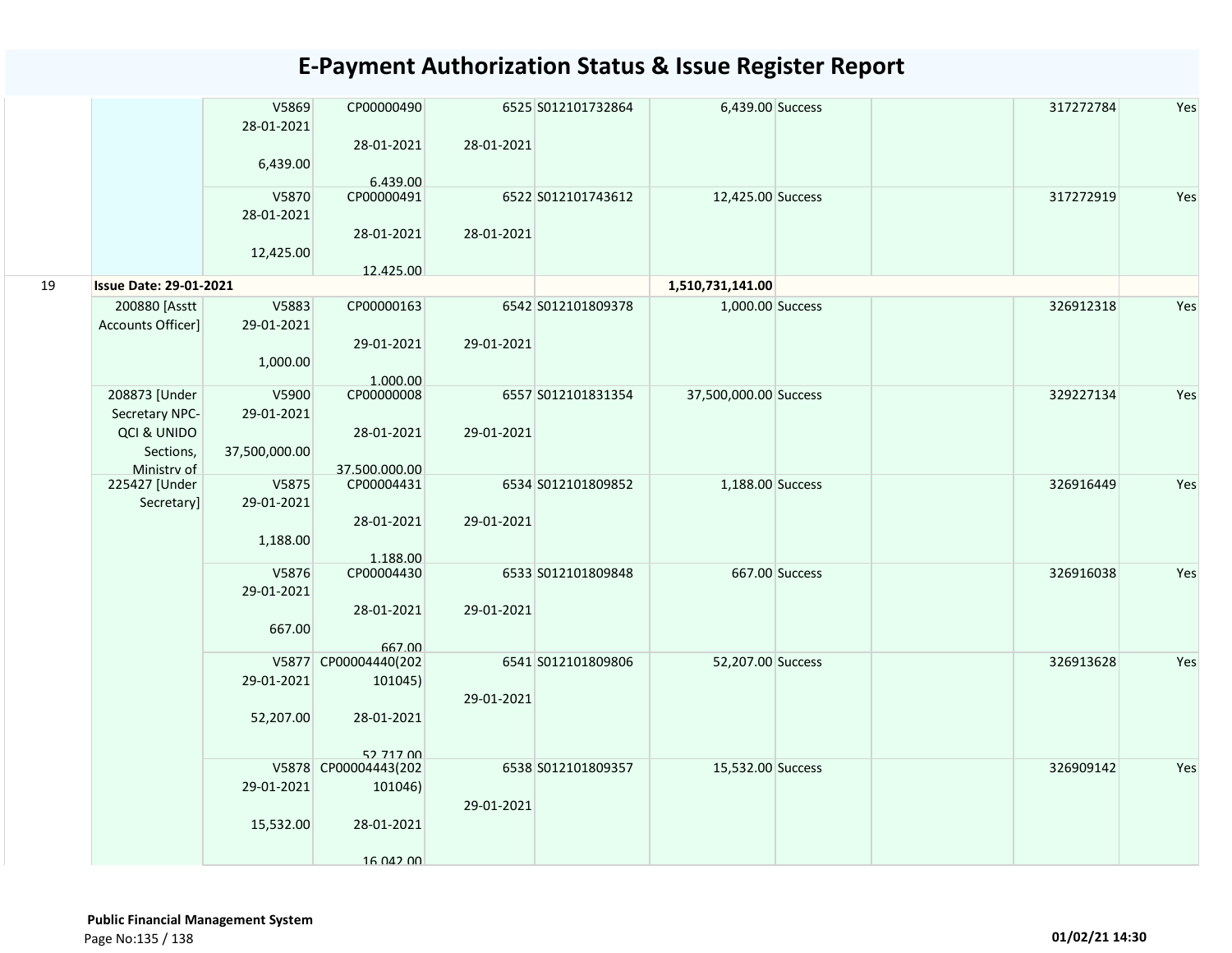| 29-01-2021          | V5879 CP00004444(202<br>101043) | 29-01-2021 | 6540 S012101809478 | 40,138.00 Success   |  | 326912722 | Yes |
|---------------------|---------------------------------|------------|--------------------|---------------------|--|-----------|-----|
| 40,138.00           | 28-01-2021<br>40 158 00         |            |                    |                     |  |           |     |
|                     | V5880 CP00004445(202            |            | 6539 S012101809375 | 41,884.00 Success   |  | 326909923 | Yes |
| 29-01-2021          | 101044)                         | 29-01-2021 |                    |                     |  |           |     |
| 41,884.00           | 28-01-2021<br>41 904 00         |            |                    |                     |  |           |     |
| V5881               | CP00004447(ELE                  |            | 6537 S012101809369 | 30,615.00 Success   |  | 326909538 | Yes |
| 29-01-2021          | 2021010020)                     | 29-01-2021 |                    |                     |  |           |     |
| 30,615.00           | 28-01-2021<br>30 615 00         |            |                    |                     |  |           |     |
|                     | V5882 CP00004448(ELE            |            | 6536 S012101809799 | 32,214.00 Success   |  | 326913189 | Yes |
| 29-01-2021          | 2021010021)                     | 29-01-2021 |                    |                     |  |           |     |
| 32,214.00           | 28-01-2021<br>32 214 00         |            |                    |                     |  |           |     |
|                     | V5885 CP00004407(GPF            |            | 6531 S012101814916 | 403,314.00 Issued   |  |           | Yes |
| 29-01-2021          | $_2$ 02101203)                  | 29-01-2021 |                    |                     |  |           |     |
| 403,314.00          | 27-01-2021<br>403 314 00        |            |                    |                     |  |           |     |
|                     | V5889 CP00004408(GPF            |            | 6532 S012101814897 | 1,375,235.00 Issued |  |           | Yes |
| 29-01-2021          | $_2$ 02101205)                  | 29-01-2021 |                    |                     |  |           |     |
| 1,375,235.00        | 27-01-2021<br>1 275 225 00      |            |                    |                     |  |           |     |
| V5892<br>29-01-2021 | CP00004441                      |            | 6555 S012101823536 | 3,600.00 Success    |  | 328366712 | Yes |
| 3,600.00            | 28-01-2021<br>3.600.00          | 29-01-2021 |                    |                     |  |           |     |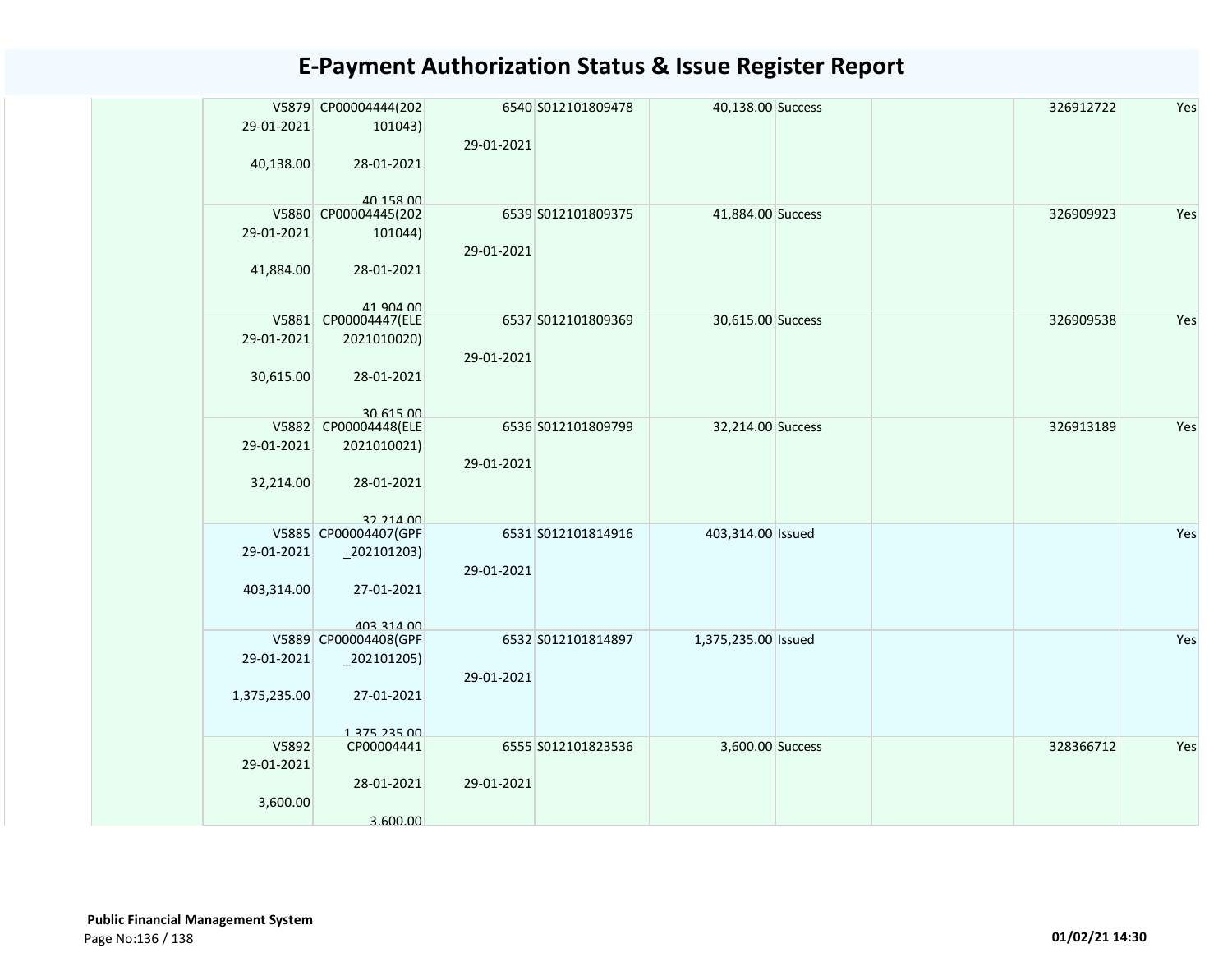| V5894<br>29-01-2021 | CP00004248     |            | 6556 S012101824091       | 84,793.00 Success      |                | 328366931 | Yes |
|---------------------|----------------|------------|--------------------------|------------------------|----------------|-----------|-----|
|                     | 19-01-2021     | 29-01-2021 |                          |                        |                |           |     |
| 84,793.00           | 84.793.00      |            |                          |                        |                |           |     |
| V5895               | CP00004439     |            | 6552 S012101823265       | 12,000.00 Success      |                | 328366551 | Yes |
| 29-01-2021          |                |            |                          |                        |                |           |     |
| 12,000.00           | 28-01-2021     | 29-01-2021 |                          |                        |                |           |     |
|                     | 12.000.00      |            |                          |                        |                |           |     |
| V5896<br>29-01-2021 | CP00004434     |            | 6549 S012101822942       | 112,500,000.00 Success |                | 328434189 | Yes |
|                     | 28-01-2021     | 29-01-2021 |                          |                        |                |           |     |
| 112,500,000.00      |                |            |                          |                        |                |           |     |
|                     | 112.500.000.00 |            |                          |                        |                |           |     |
| V5897<br>29-01-2021 | CP00004442     |            | 6553 S012101830600       |                        | 701.00 Success | 329058529 | Yes |
|                     | 28-01-2021     |            | 29-01-2021 S012101830601 | 5,437.00 Success       |                | 329058539 | Yes |
| 6.138.00            |                |            |                          |                        |                |           |     |
| V5898               | CP00004454     |            | 6551 S012101830716       | 450,000.00 Success     |                | 329070132 | Yes |
| 29-01-2021          |                |            |                          |                        |                |           |     |
|                     | 29-01-2021     | 29-01-2021 |                          |                        |                |           |     |
|                     |                |            |                          |                        |                |           |     |
| 450,000.00          |                |            |                          |                        |                |           |     |
|                     | 500.000.00     |            |                          |                        |                |           |     |
| V5899               | CP00004446     |            | 6559 S012101830760       | 517,230,000.00 Success |                | 329223523 | Yes |
| 29-01-2021          |                |            |                          |                        |                |           |     |
|                     | 28-01-2021     | 29-01-2021 |                          |                        |                |           |     |
| 517,230,000.00      |                |            |                          |                        |                |           |     |
|                     | 517.230.000.00 |            |                          |                        |                |           |     |
| V5901               | CP00004451     |            | 6560 S012101831028       | 180,732,468.00 Success |                | 329223740 | Yes |
| 29-01-2021          |                |            |                          |                        |                |           |     |
|                     |                |            |                          |                        |                |           |     |
|                     | 29-01-2021     | 29-01-2021 |                          |                        |                |           |     |
| 180,732,468.00      |                |            |                          |                        |                |           |     |
|                     | 180.732.468.00 |            |                          |                        |                |           |     |
| V5902               | CP00004455     |            | 6561 S012101831059       | 67,725,694.00 Success  |                | 329223932 | Yes |
| 29-01-2021          |                |            |                          |                        |                |           |     |
|                     | 29-01-2021     | 29-01-2021 |                          |                        |                |           |     |
| 67,725,694.00       |                |            |                          |                        |                |           |     |
|                     | 67.725.694.00  |            |                          |                        |                |           |     |
|                     |                |            |                          |                        |                |           |     |